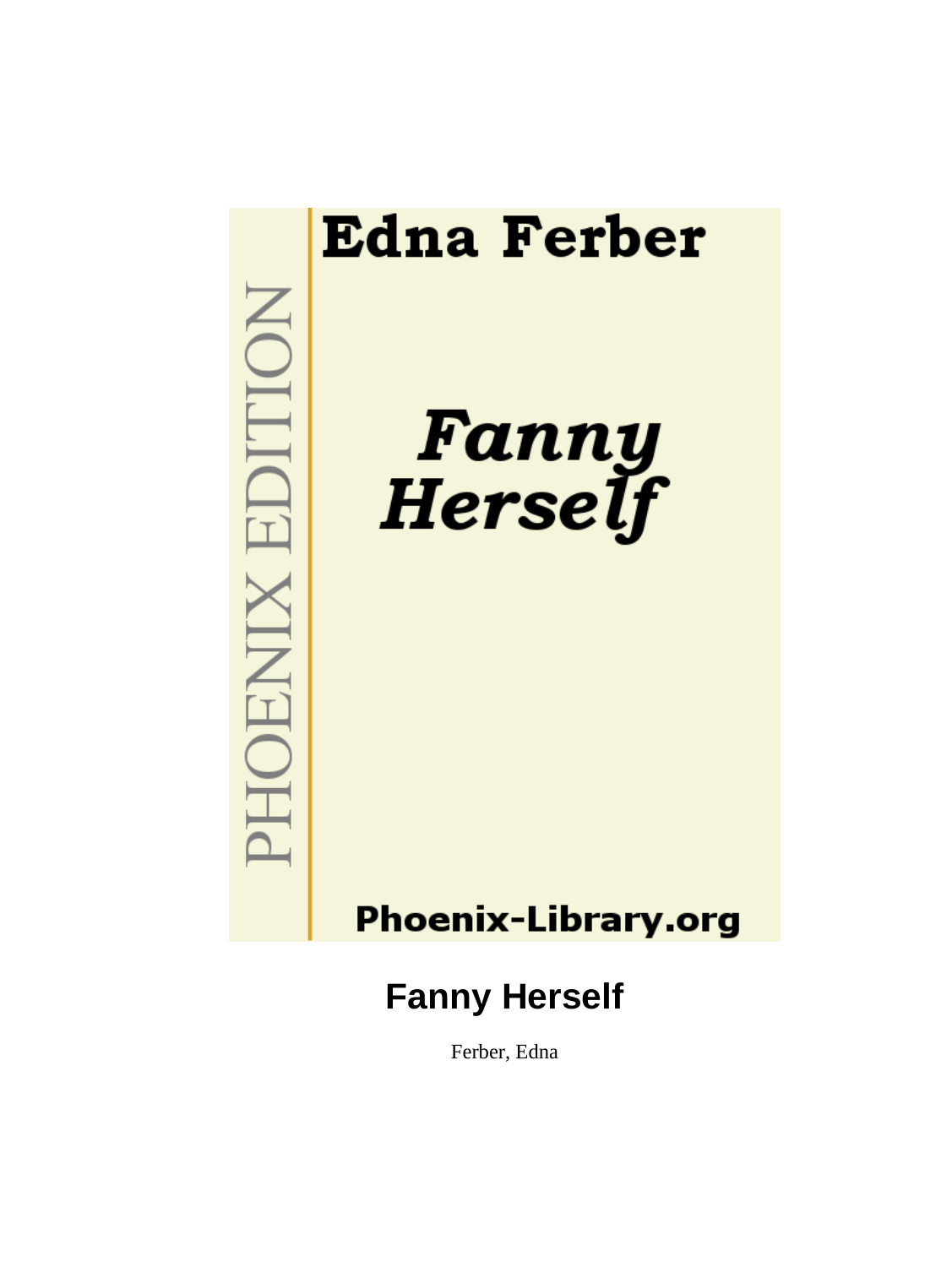[Table Of Content](#page-221-0) [About Phoenix−Edition](#page-222-0) **[Copyright](#page-223-0)**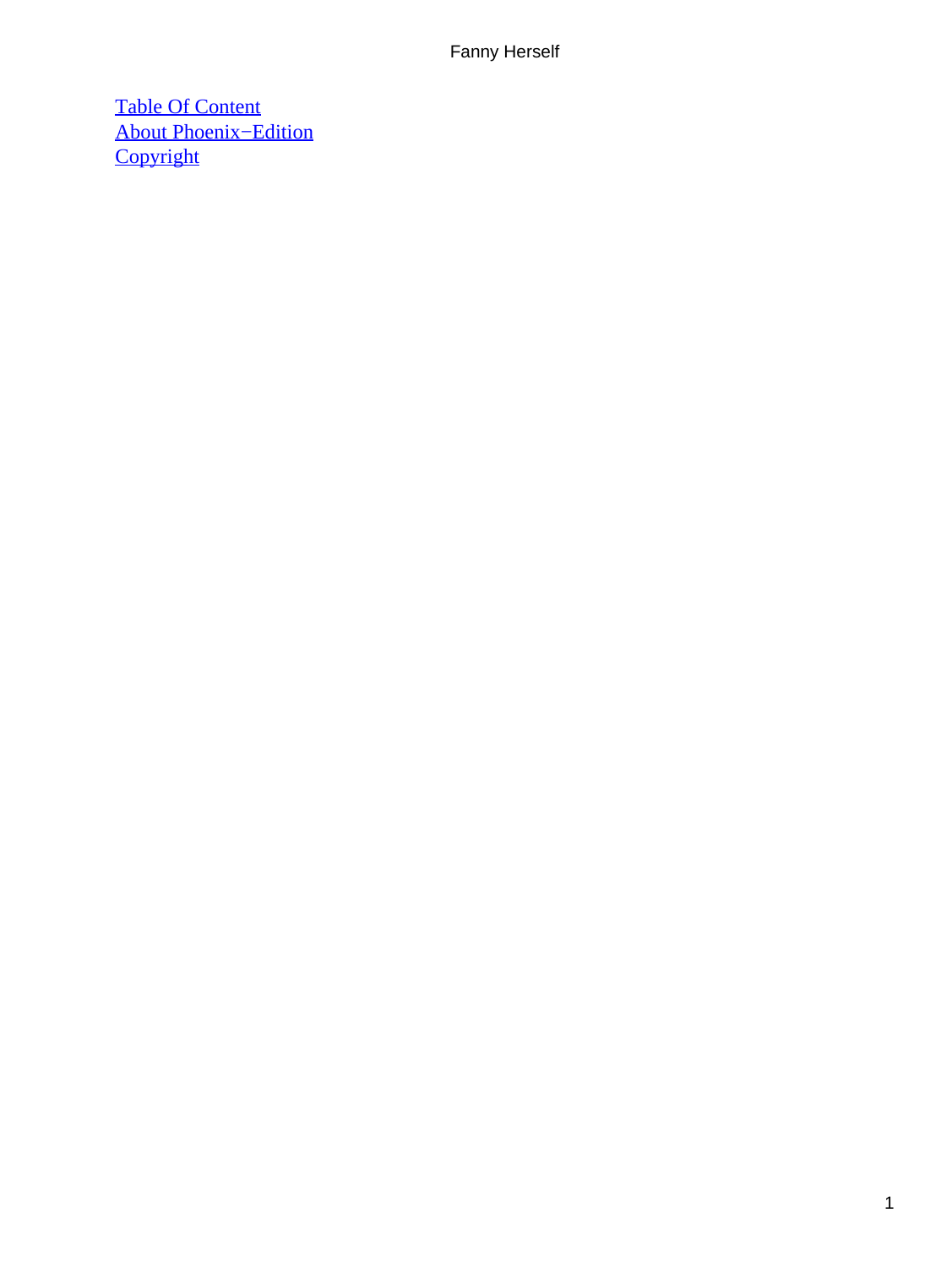# *F*ANNY **HERSELF BY EDNA FERBER**

# TO **WILLIAM ALLEN WHITE**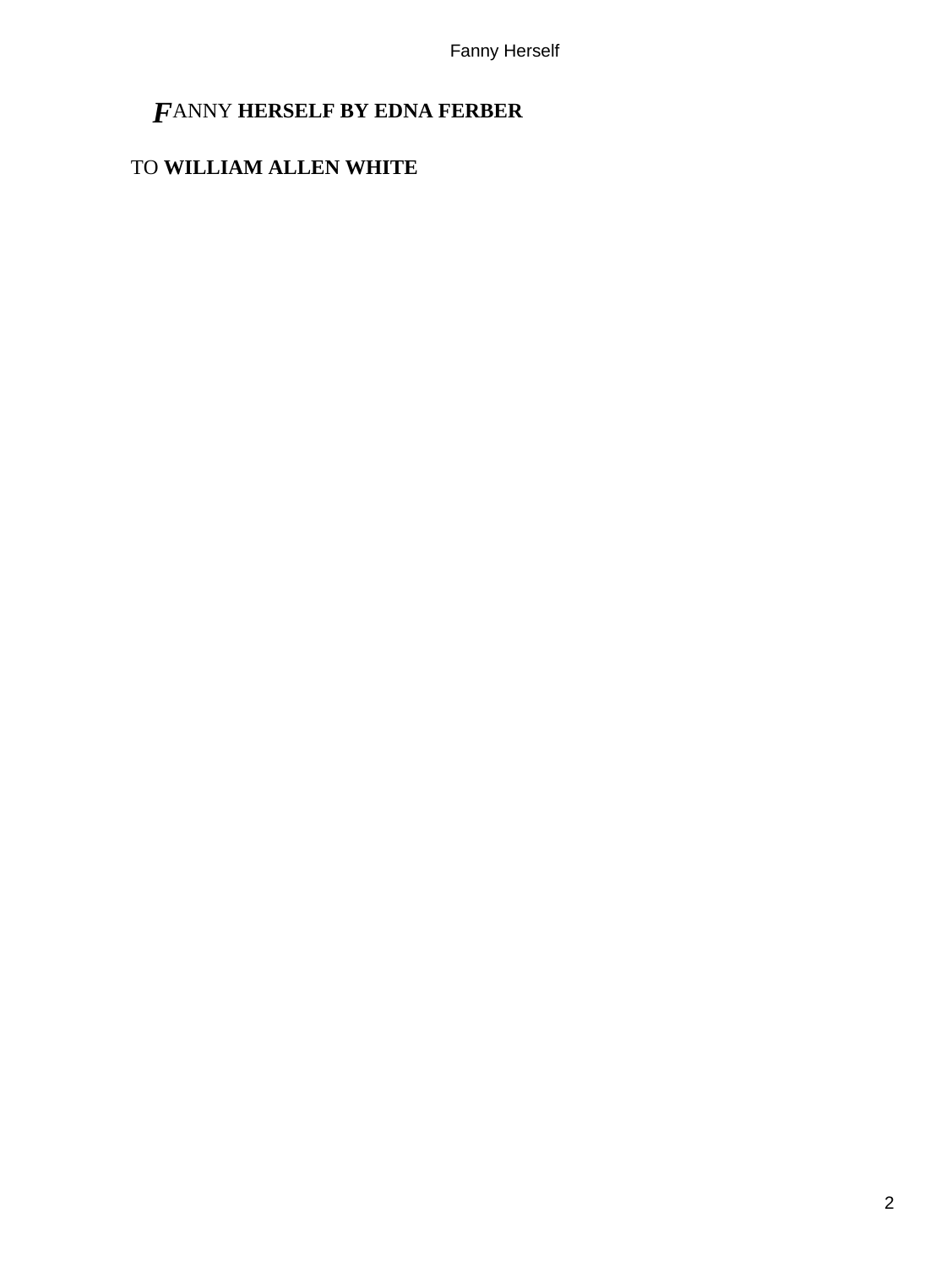# **[PREFACE](#page-221-0)**

It has become the fashion among novelists to introduce their hero in knee pants, their heroine in pinafore and pigtails. Time was when we were rushed up to a stalwart young man of twenty−four, who was presented as the pivot about whom the plot would revolve. Now we are led, protesting, up to a grubby urchin of five and are invited to watch him through twenty years of intimate minutiae. In extreme cases we have been obliged to witness his evolution from swaddling clothes to dresses, from dresses to shorts (he is so often English), from shorts to Etons.

 The thrill we get for our pains is when, at twenty−five, he jumps over the traces and marries the young lady we met in her cradle on page two. The process is known as a psychological study. A publisher's note on page five hundred and seventy−three assures us that the author is now at work on Volume Two, dealing with the hero's adult life. A third volume will present his pleasing senility. The whole is known as a trilogy. If the chief character is of the other sex we are dragged through her dreamy girlhood, or hoydenish. We see her in her graduation white, in her bridal finery. By the time she is twenty we know her better than her mother ever will, and are infinitely more bored by her.

 Yet who would exchange one page in the life of the boy, David Copperfield, for whole chapters dealing with Trotwood Copperfield, the man? Who would relinquish the button− bursting Peggotty for the saintly Agnes? And that other David – he of the slingshot; one could not love him so well in his psalm−singing days had one not known him first as the gallant, dauntless vanquisher of giants. As for Becky Sharp, with her treachery, her cruelty, her vindicativeness, perhaps we could better have understood and forgiven her had we known her lonely and neglected childhood, with the drunken artist father and her mother, the French opera girl.

 With which modest preamble you are asked to be patient with Miss Fanny Brandeis, aged thirteen. Not only must you suffer Fanny, but Fanny's mother as well, without whom there could be no understanding Fanny. For that matter, we shouldn't wonder if Mrs. Brandeis were to turn out the heroine in the end. She is that kind of person.

### **FANNY HERSELF**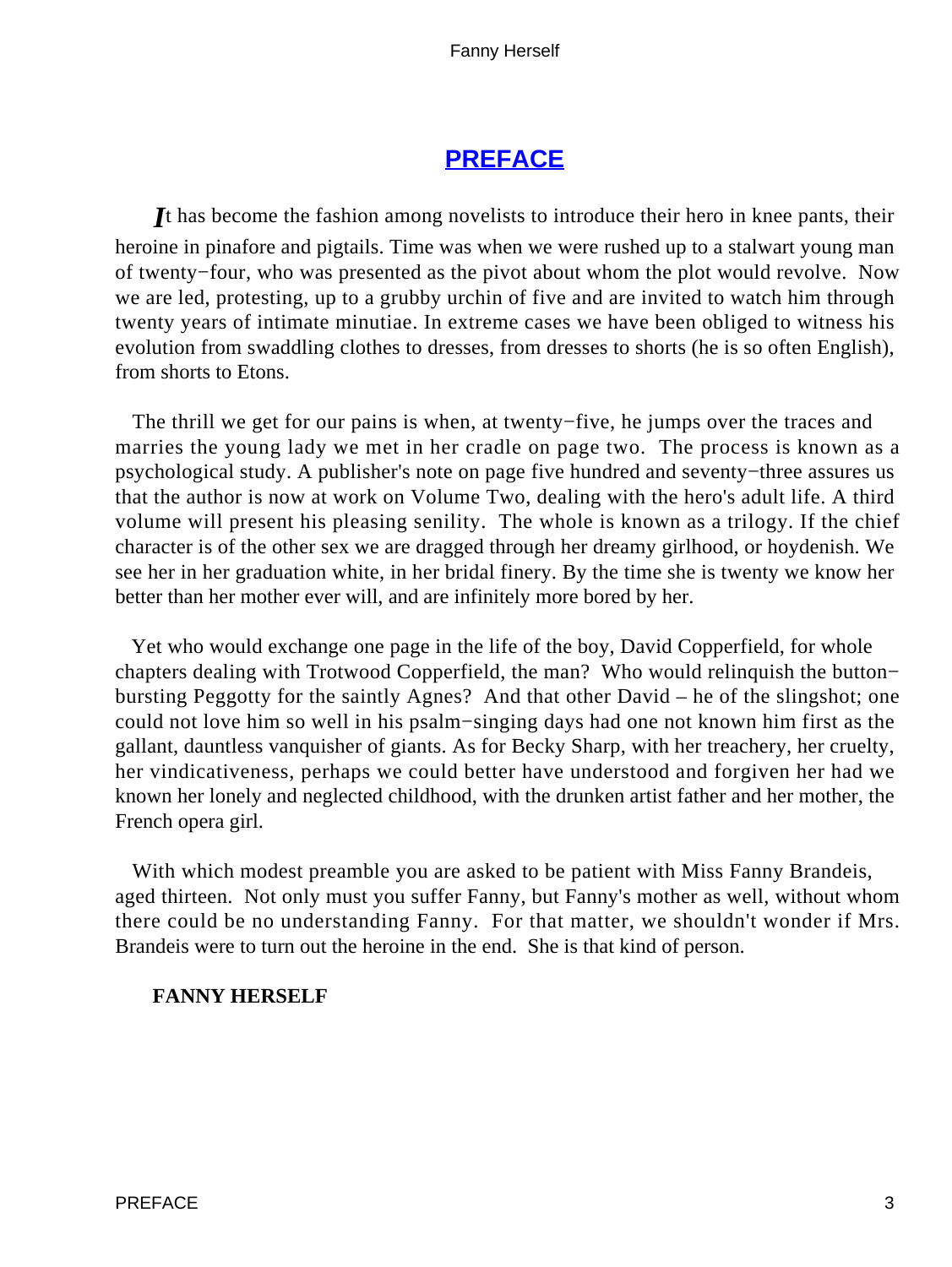# **[CHAPTER ONE](#page-221-0)**

*Y*ou could not have lived a week in Winnebago without being aware of Mrs. Brandeis. In a town of ten thousand, where every one was a personality, from Hen Cody, the drayman, in blue overalls (magically transformed on Sunday mornings into a suave black−broadcloth usher at the Congregational Church), to A. J. Dawes, who owned the waterworks before the city bought it. Mrs. Brandeis was a super−personality. Winnebago did not know it. Winnebago, buying its dolls, and china, and Battenberg braid and tinware and toys of Mrs. Brandeis, of Brandeis' Bazaar, realized vaguely that here was some one different.

 When you entered the long, cool, narrow store on Elm Street, Mrs. Brandeis herself came forward to serve you, unless she already was busy with two customers. There were two clerks – three, if you count Aloysius, the boy – but to Mrs. Brandeis belonged the privilege of docketing you first. If you happened in during a moment of business lull, you were likely to find her reading in the left−hand corner at the front of the store, near the shelf where were ranged the dolls' heads, the pens, the pencils, and school supplies.

 You saw a sturdy, well−set−up, alert woman, of the kind that looks taller than she really is; a woman with a long, straight, clever nose that indexed her character, as did everything about her, from her crisp, vigorous, abundant hair to the way she came down hard on her heels in walking. She was what might be called a very definite person. But first you remarked her eyes. Will you concede that eyes can be piercing, yet velvety? Their piercingness was a mental quality, I suppose, and the velvety softness a physical one. One could only think, somehow, of wild pansies – the brown kind. If Winnebago had taken the trouble to glance at the title of the book she laid face down on the pencil boxes as you entered, it would have learned that the book was one of Balzac's, or, perhaps, Zangwill's, or Zola's. She never could overcome that habit of snatching a chapter here and there during dull moments. She was too tired to read when night came.

 There were many times when the little Wisconsin town lay broiling in the August sun, or locked in the January drifts, and the main business street was as silent as that of a deserted village. But more often she came forward to you from the rear of the store, with bits of excelsior clinging to her black sateen apron. You knew that she had been helping Aloysius as he unpacked a consignment of chamber sets or a hogshead of china or glassware, chalking each piece with the price mark as it was dug from its nest of straw and paper.

 «How do you do!» she would say. «What can I do for you?» And in that moment she had you listed, indexed, and filed, were you a farmer woman in a black shawl and rusty bonnet with a faded rose bobbing grotesquely atop it, or one of the patronizing East End set who came to Brandeis' Bazaar because Mrs. Brandeis' party favors, for one thing, were of a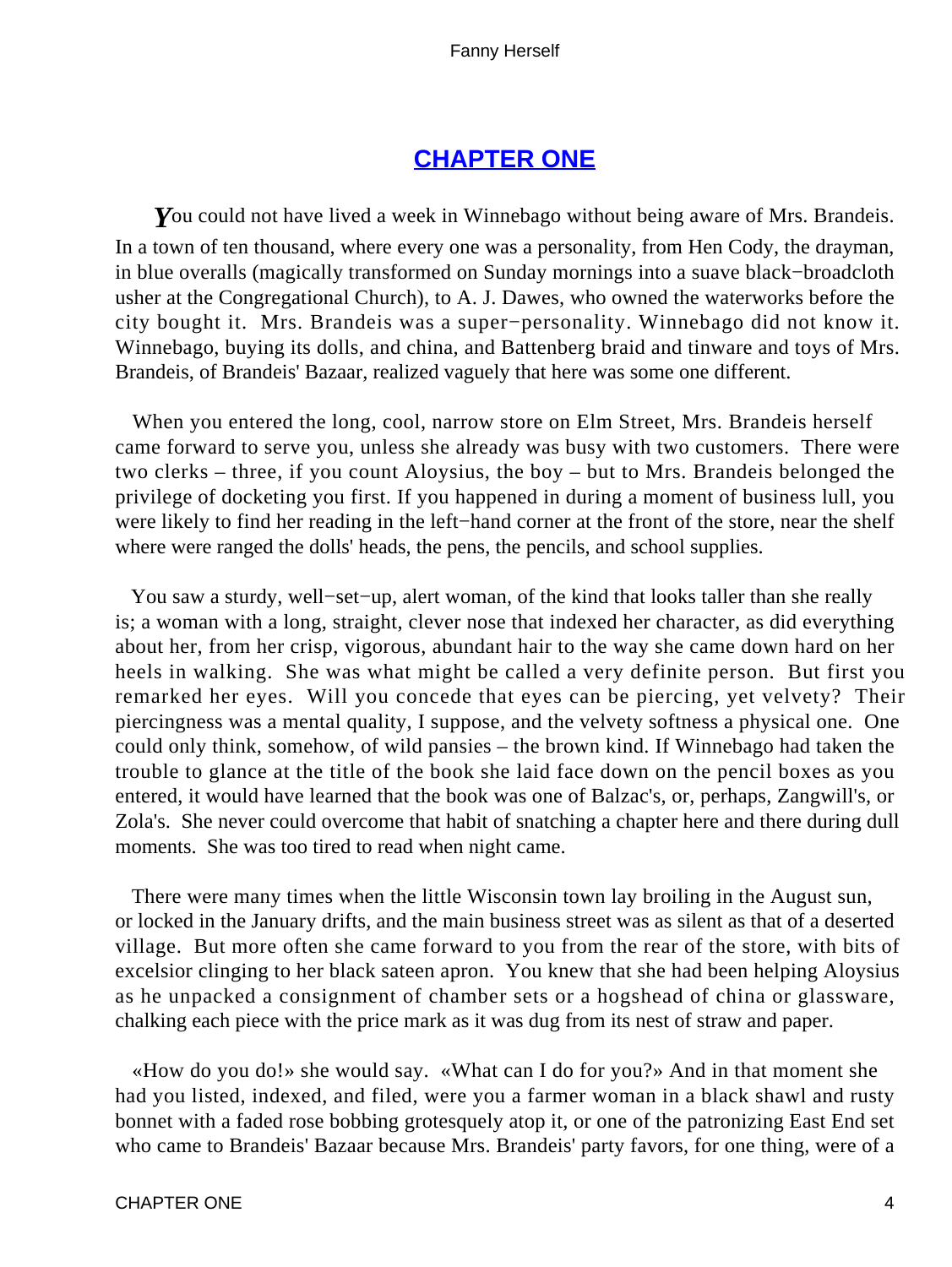variety that could be got nowhere else this side of Chicago. If, after greeting you, Mrs. Brandeis called, «Sadie! Stockings!» (supposing stockings were your quest), you might know that Mrs. Brandeis had weighed you and found you wanting.

 There had always been a store – at least, ever since Fanny could remember. She often thought how queer it would seem to have to buy pins, or needles, or dishes, or soap, or thread. The store held all these things, and many more. Just to glance at the bewildering display outside gave you promise of the variety within. Winnebago was rather ashamed of that display. It was before the day of repression in decoration, and the two benches in front of the windows overflowed with lamps, and water sets, and brooms, and boilers and tinware and hampers. Once the Winnebago Courier had had a sarcastic editorial about what they called the Oriental bazaar (that was after the editor, Lem Davis, had bumped his shin against a toy cart that protruded unduly), but Mrs. Brandeis changed nothing. She knew that the farmer women who stood outside with their husbands on busy Saturdays would not have understood repression in display, but they did understand the tickets that marked the wares in plain figures – this berry set, \$1.59; that lamp, \$1.23. They talked it over, outside, and drifted away, and came back, and entered, and bought.

 She knew when to be old−fashioned, did Mrs. Brandeis, and when to be modern. She had worn the first short walking skirt in Winnebago. It cleared the ground in a day before germs were discovered, when women's skirts trailed and flounced behind them in a cloud of dust. One of her scandalized neighbors (Mrs. Nathan Pereles, it was) had taken her aside to tell her that no decent woman would dress that way.

 «Next year,» said Mrs. Brandeis, «when you are wearing one, I'll remind you of that.» And she did, too. She had worn shirtwaists with a broad «Gibson» shoulder tuck, when other Winnebago women were still encased in linings and bodices. Do not get the impression that she stood for emancipation, or feminism, or any of those advanced things. They had scarcely been touched on in those days. She was just an extraordinarily alert woman, mentally and physically, with a shrewd sense of values. Molly Brandeis never could set a table without forgetting the spoons, or the salt, or something, but she could add a double column of figures in her head as fast as her eye could travel.

 There she goes, running off with the story, as we were afraid she would. Not only that, she is using up whole pages of description when she should be giving us dialogue. Prospective readers, running their eyes over a printed page, object to the solid block formation of the descriptive passage. And yet it is fascinating to weave words about her, as it is fascinating to turn a fine diamond this way and that in the sunlight, to catch its prismatic hues. Besides, you want to know – do you not? – how this woman who reads Balzac should be waiting upon you in a little general store in Winnebago, Wisconsin?

 In the first place, Ferdinand Brandeis had been a dreamer, and a potential poet, which is bad equipment for success in the business of general merchandise. Four times, since her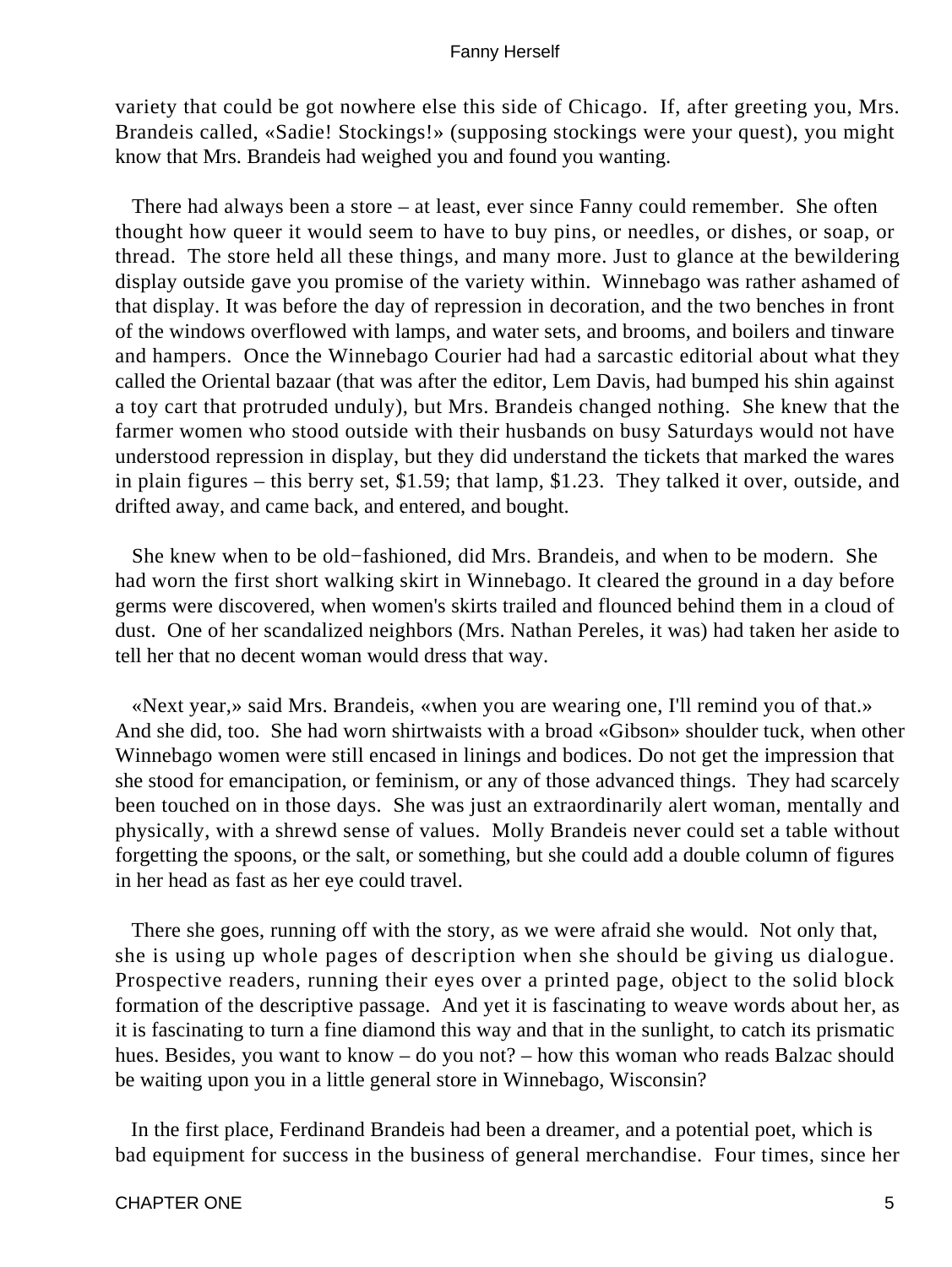marriage, Molly Brandeis had packed her household goods, bade her friends good−by, and with her two children, Fanny and Theodore, had followed her husband to pastures new. A heart−breaking business, that, but broadening. She knew nothing of the art of buying and selling at the time of her marriage, but as the years went by she learned unconsciously the things one should not do in business, from watching Ferdinand Brandeis do them all. She even suggested this change and that, but to no avail. Ferdinand Brandeis was a gentle and lovable man at home; a testy, quick−tempered one in business.

 That was because he had been miscast from the first, and yet had played one part too long, even though unsuccessfully, ever to learn another. He did not make friends with the genial traveling salesmen who breezed in, slapped him on the back, offered him a cigar, inquired after his health, opened their sample cases and flirted with the girl clerks, all in a breath. He was a man who talked little, listened little, learned little. He had never got the trick of turning his money over quickly – that trick so necessary to the success of the small–town business.

 So it was that, in the year preceding Ferdinand Brandeis' death, there came often to the store a certain grim visitor. Herman Walthers, cashier of the First National Bank of Winnebago, was a kindly−enough, shrewd, small−town banker, but to Ferdinand Brandeis and his wife his visits, growing more and more frequent, typified all that was frightful, presaged misery and despair. He would drop in on a bright summer morning, perhaps, with a cheerful greeting. He would stand for a moment at the front of the store, balancing airily from toe to heel, and glancing about from shelf to bin and back again in a large, speculative way. Then he would begin to walk slowly and ruminatively about, his shrewd little German eyes appraising the stock. He would hum a little absent−minded tune as he walked, up one aisle and down the next (there were only two), picking up a piece of china there, turning it over to look at its stamp, holding it up to the light, tapping it a bit with his knuckles, and putting it down carefully before going musically on down the aisle to the water sets, the lamps, the stockings, the hardware, the toys. And so, his hands behind his back, still humming, out the swinging screen door and into the sunshine of Elm Street, leaving gloom and fear behind him.

 One year after Molly Brandeis took hold, Herman Walthers' visits ceased, and in two years he used to rise to greet her from his little cubbyhole when she came into the bank.

 Which brings us to the plush photograph album. The plush photograph album is a concrete example of what makes business failure and success. More than that, its brief history presents a complete characterization of Ferdinand and Molly Brandeis.

 Ten years before, Ferdinand Brandeis had bought a large bill of Christmas fancy−goods – celluloid toilette sets, leather collar boxes, velvet glove cases. Among the lot was a photograph album in the shape of a huge acorn done in lightning−struck plush. It was a hideous thing, and expensive. It stood on a brass stand, and its leaves were edged in gilt, and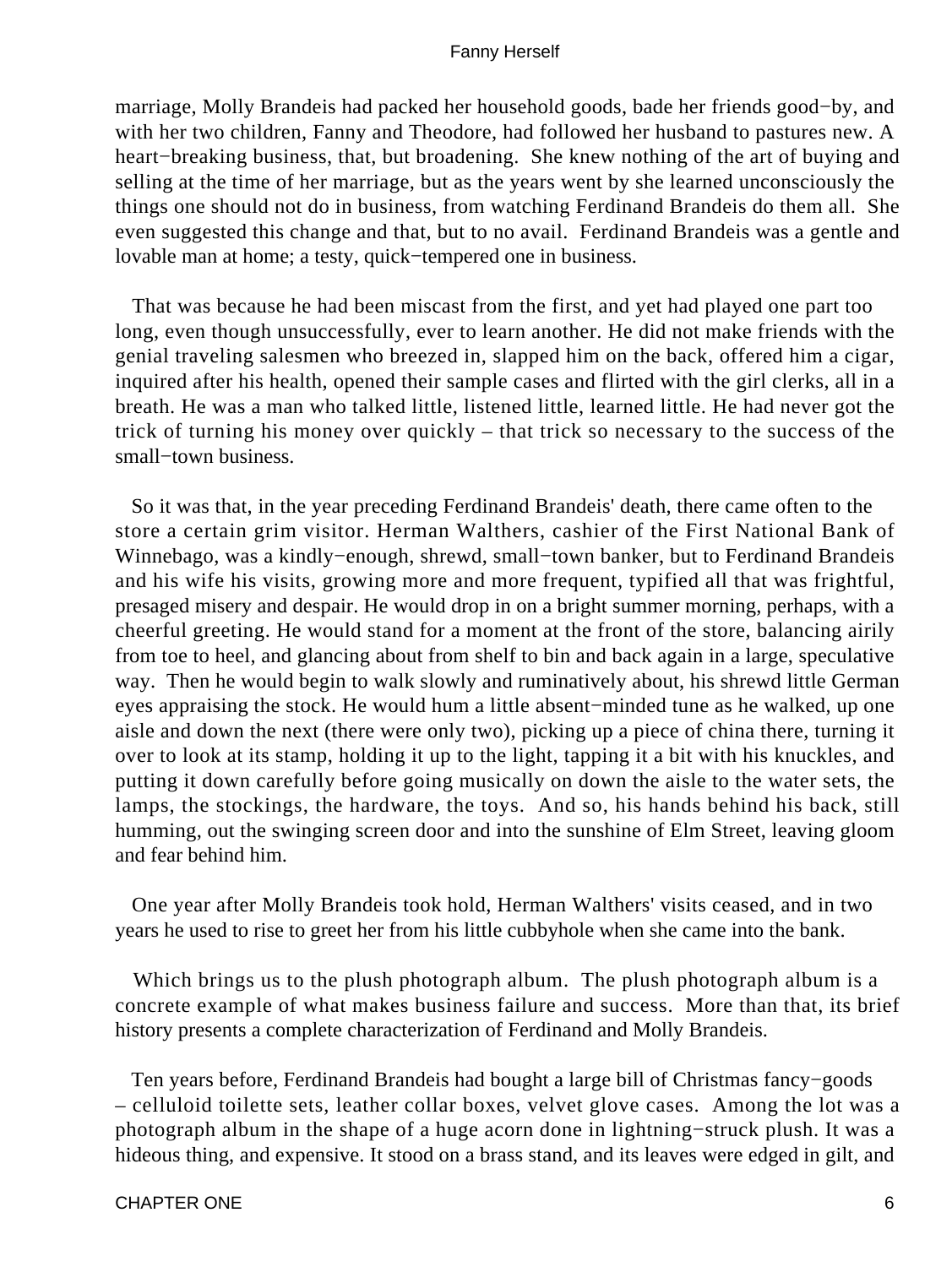its color was a nauseous green and blue, and it was altogether the sort of thing to grace the chill and funereal best room in a Wisconsin farmhouse. Ferdinand Brandeis marked it at six dollars and stood it up for the Christmas trade. That had been ten years before. It was too expensive; or too pretentious, or perhaps even too horrible for the bucolic purse. At any rate, it had been taken out, brushed, dusted, and placed on its stand every holiday season for ten years. On the day after Christmas it was always there, its lightning−struck plush face staring wildly out upon the ravaged fancy−goods counter. It would be packed in its box again and consigned to its long summer's sleep. It had seen three towns, and many changes. The four dollars that Ferdinand Brandeis had invested in it still remained unturned.

 One snowy day in November (Ferdinand Brandeis died a fortnight later) Mrs. Brandeis, entering the store, saw two women standing at the fancy−goods counter, laughing in a stifled sort of way. One of them was bowing elaborately to a person unseen. Mrs. Brandeis was puzzled. She watched them for a moment, interested. One of the women was known to her. She came up to them and put her question, bluntly, though her quick wits had already given her a suspicion of the truth.

«What are you bowing to?»

 The one who had done the bowing blushed a little, but giggled too, as she said, «I'm greeting my old friend, the plush album. I've seen it here every Christmas for five years.»

 Ferdinand Brandeis died suddenly a little more than a week later. It was a terrible period, and one that might have prostrated a less resolute and balanced woman. There were long−standing debts, not to speak of the entire stock of holiday goods to be paid for. The day after the funeral Winnebago got a shock. The Brandeis house was besieged by condoling callers. Every member of the little Jewish congregation of Winnebago came, of course, as they had come before the funeral. Those who had not brought cakes, and salads, and meats, and pies, brought them now, as was the invariable custom in time of mourning.

 Others of the townspeople called, too; men and women who had known and respected Ferdinand Brandeis. And the shock they got was this: Mrs. Brandeis was out. Any one could have told you that she should have been sitting at home in a darkened room, wearing a black gown, clasping Fanny and Theodore to her, and holding a black−bordered handkerchief at intervals to her reddened eyes. And that is what she really wanted to do, for she had loved her husband, and she respected the conventions. What she did was to put on a white shirtwaist and a black skirt at seven o'clock the morning after the funeral.

 The store had been closed the day before. She entered it at seven forty−five, as Aloysius was sweeping out with wet sawdust and a languid broom. The extra force of holiday clerks straggled in, uncertainly, at eight or after, expecting an hour or two of undisciplined gossip. At eight− ten Molly Brandeis walked briskly up to the plush photograph album, whisked off its six−dollar price mark, and stuck in its place a neatly printed card bearing these figures: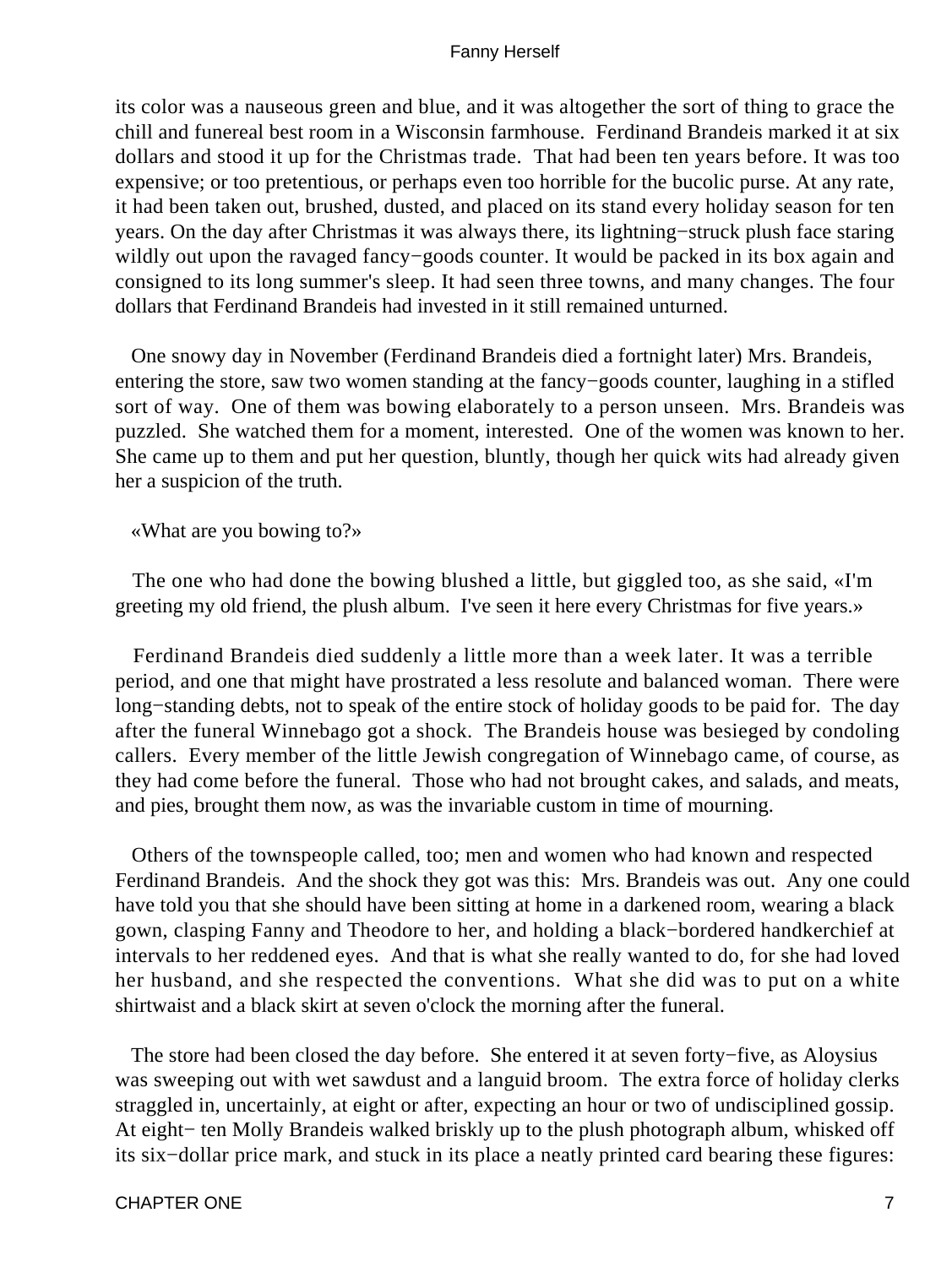«To−day – 79@!» The plush album went home in a farmer's wagon that afternoon.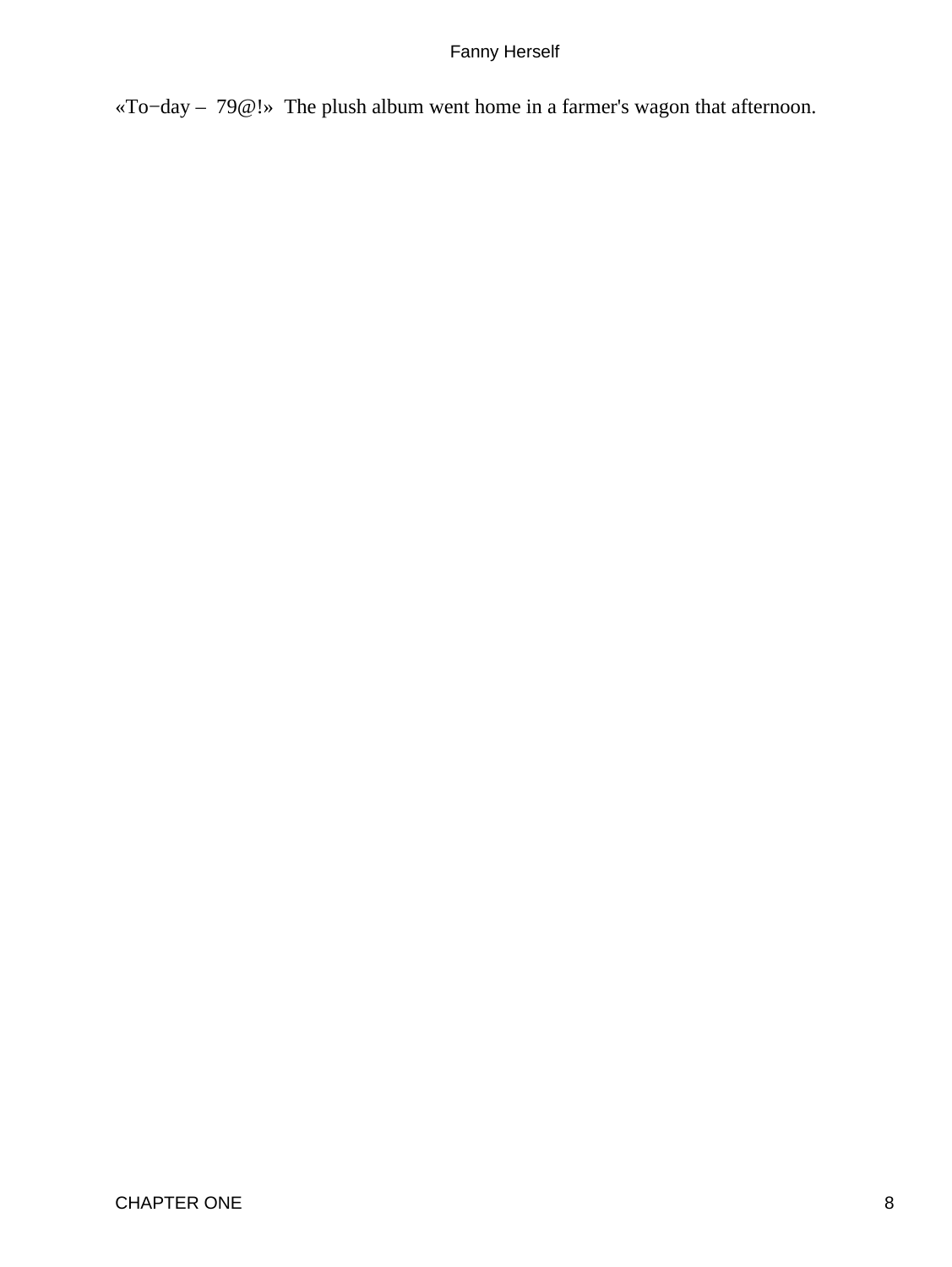# **[CHAPTER TWO](#page-221-0)**

*R*ight here there should be something said about Fanny Brandeis. And yet, each time I turn to her I find her mother plucking at my sleeve. There comes to my mind the picture of Mrs. Brandeis turning down Norris Street at quarter to eight every morning, her walk almost a march, so firm and measured it was, her head high, her chin thrust forward a little, as a fighter walks, but not pugnaciously; her short gray skirt clearing the ground, her shoulders almost consciously squared. Other Winnebago women were just tying up their daughters' pigtails for school, or sweeping the front porch, or watering the hanging baskets. Norris Street residents got into the habit of timing themselves by Mrs. Brandeis. When she marched by at seven forty−five they hurried a little with the tying of the hair bow, as they glanced out of the window. When she came by again, a little before twelve, for her hasty dinner, they turned up the fire under the potatoes and stirred the flour thickening for the gravy.

 Mrs. Brandeis had soon learned that Fanny and Theodore could manage their own school toilettes, with, perhaps, some speeding up on the part of Mattie, the servant girl. But it needed her keen brown eye to detect corners that Aloysius had neglected to sweep out with wet sawdust, and her presence to make sure that the counter covers were taken off and folded, the outside show dusted and arranged, the windows washed, the whole store shining and ready for business by eight o'clock. So Fanny had even learned to do her own tight, shiny, black, shoulder−length curls, which she tied back with a black bow. They were wet, meek, and tractable curls at eight in the morning. By the time school was out at four they were as wildly unruly as if charged with electric currents – which they really were, when you consider the little dynamo that wore them.

 Mrs. Brandeis took a scant half hour to walk the six blocks between the store and the house, to snatch a hurried dinner, and traverse the distance to the store again. It was a program that would have killed a woman less magnificently healthy and determined. She seemed to thrive on it, and she kept her figure and her wit when other women of her age grew dull, and heavy, and ineffectual. On summer days the little town often lay shimmering in the heat, the yellow road glaring in it, the red bricks of the high school reflecting it in waves, the very pine knots in the sidewalks gummy and resinous with heat, and sending up a pungent smell that was of the woods, and yet stifling. She must have felt an almost irresistible temptation to sit for a moment on the cool, shady front porch, with its green−painted flower boxes, its hanging fern baskets and the catalpa tree looking boskily down upon it.

 But she never did. She had an almost savage energy and determination. The unpaid debts were ever ahead of her; there were the children to be dressed and sent to school; there was the household to be kept up; there were Theodore's violin lessons that must not be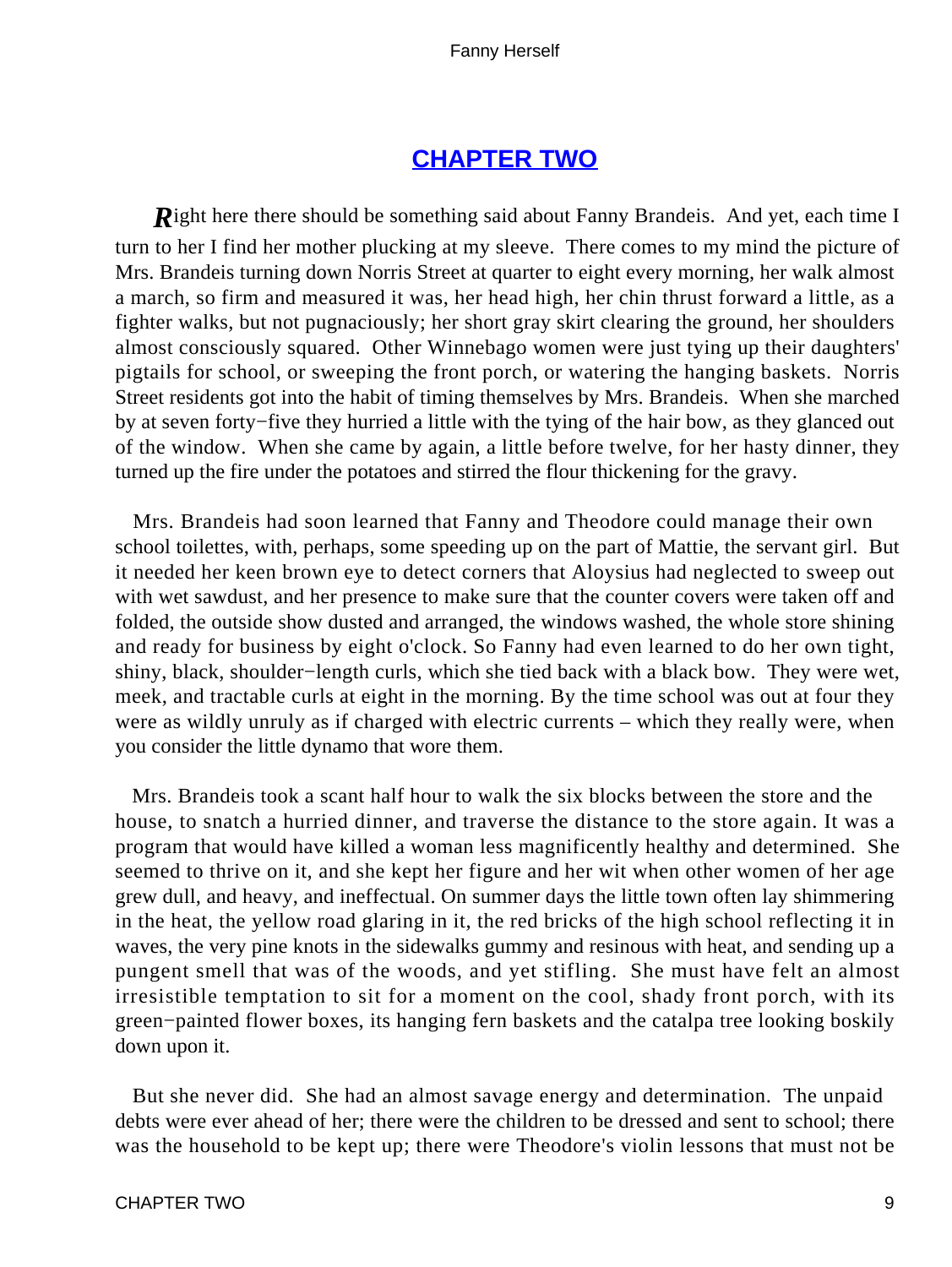neglected – not after what Professor Bauer had said about him.

 You may think that undue stress is being laid upon this driving force in her, upon this business ability. But remember that this was fifteen years or more ago, before women had invaded the world of business by the thousands, to take their place, side by side, salary for salary, with men. Oh, there were plenty of women wage earners in Winnebago, as elsewhere; clerks, stenographers, school teachers, bookkeepers. The paper mills were full of girls, and the canning factory too. But here was a woman gently bred, untrained in business, left widowed with two children at thirty−eight, and worse than penniless – in debt.

 And that was not all. As Ferdinand Brandeis' wife she had occupied a certain social position in the little Jewish community of Winnebago. True, they had never been moneyed, while the others of her own faith in the little town were wealthy, and somewhat purse−proud. They had carriages, most of them, with two handsome horses, and their houses were spacious and veranda−encircled, and set in shady lawns. When the Brandeis family came to Winnebago five years before, these people had waited, cautiously, and investigated, and then had called. They were of a type to be found in every small town; prosperous, conservative, constructive citizens, clannish, but not so much so as their city cousins, mingling socially with their Gentile neighbors, living well, spending their money freely, taking a vast pride in the education of their children. But here was Molly Brandeis, a Jewess, setting out to earn her living in business, like a man. It was a thing to stir Congregation Emanu−el to its depths. Jewish women, they would tell you, did not work thus. Their husbands worked for them, or their sons, or their brothers.

 «Oh, I don't know,» said Mrs. Brandeis, when she heard of it. «I seem to remember a Jewess named Ruth who was left widowed, and who gleaned in the fields for her living, and yet the neighbors didn't talk. For that matter, she seems to be pretty well thought of, to this day.»

 But there is no denying that she lost caste among her own people. Custom and training are difficult to overcome. But Molly Brandeis was too deep in her own affairs to care. That Christmas season following her husband's death was a ghastly time, and yet a grimly wonderful one, for it applied the acid test to Molly Brandeis and showed her up pure gold.

 The first week in January she, with Sadie and Pearl, the two clerks, and Aloysius, the boy, took inventory. It was a terrifying thing, that process of casting up accounts. It showed with such starkness how hideously the Brandeis ledger sagged on the wrong side. The three women and the boy worked with a sort of dogged cheerfulness at it, counting, marking, dusting, washing. They found shelves full of forgotten stock, dust−covered and profitless. They found many articles of what is known as hard stock, akin to the plush album; glass and plated condiment casters for the dining table, in a day when individual salts and separate vinegar cruets were already the thing; lamps with straight wicks when round wicks were in demand.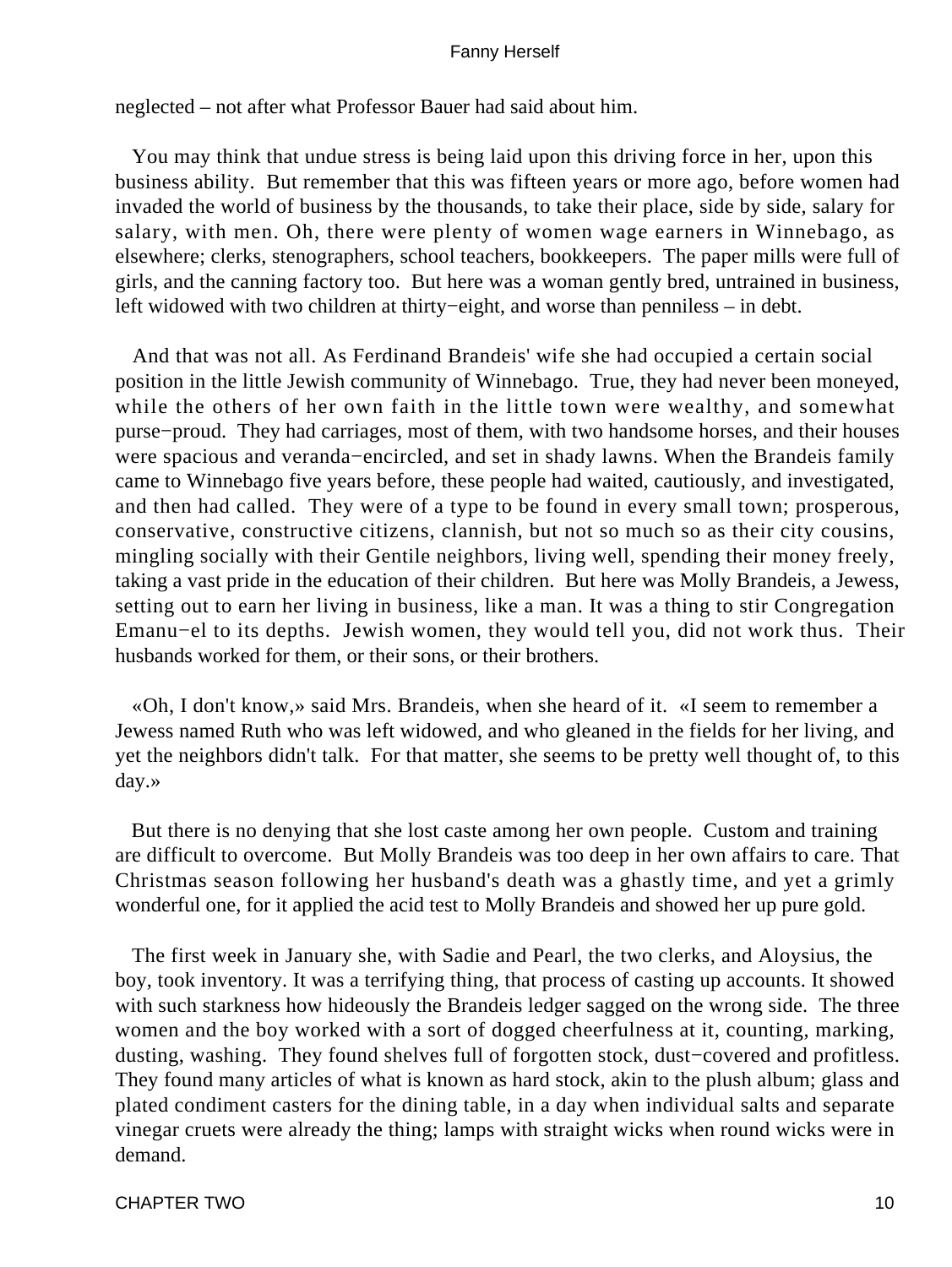They scoured shelves, removed the grime of years from boxes, washed whole battalions of chamber sets, bathed piles of plates, and bins of cups and saucers. It was a dirty, back− breaking job, that ruined the finger nails, tried the disposition, and caked the throat with dust. Besides, the store was stove−heated and, near the front door, uncomfortably cold. The women wore little shoulder shawls pinned over their waists, for warmth, and all four, including Aloysius, sniffled for weeks afterward. That inventory developed a new, grim line around Mrs. Brandeis' mouth, and carved another at the corner of each eye. After it was over she washed her hair, steamed her face over a bowl of hot water, packed two valises, left minute and masterful instructions with Mattie as to the household, and with Sadie and Pearl as to the store, and was off to Chicago on her first buying trip. She took Fanny with her, as ballast. It was a trial at which many men would have quailed. On the shrewdness and judgment of that buying trip depended the future of Brandeis' Bazaar, and Mrs. Brandeis, and Fanny, and Theodore.

 Mrs. Brandeis had accompanied her husband on many of his trips to Chicago. She had even gone with him occasionally to the wholesale houses around La Salle Street, and Madison, and Fifth Avenue, but she had never bought a dollar's worth herself. She saw that he bought slowly, cautiously, and without imagination. She made up her mind that she would buy quickly, intuitively. She knew slightly some of the salesmen in the wholesale houses. They had often made presents to her of a vase, a pocketbook, a handkerchief, or some such trifle, which she accepted reluctantly, when at all. She was thankful now for these visits. She found herself remembering many details of them. She made up her mind, with a canny knowingness, that there should be no presents this time, no theater invitations, no lunches or dinners. This was business, she told herself; more than business – it was grim war.

 They still tell of that trip, sometimes, when buyers and jobbers and wholesale men get together. Don't imagine that she came to be a woman captain of finance. Don't think that we are to see her at the head of a magnificent business establishment, with buyers and department heads below her, and a private office done up in mahogany, and stenographers and secretaries. No, she was Mrs. Brandeis, of Brandeis' Bazaar, to the end. The bills she bought were ridiculously small, I suppose, and the tricks she turned on that first trip were pitiful, perhaps. But they were magnificent too, in their way. I am even bold enough to think that she might have made business history, that plucky woman, if she had had an earlier start, and if she had not, to the very end, had a pack of unmanageable handicaps yelping at her heels, pulling at her skirts.

 It was only a six−hour trip to Chicago. Fanny Brandeis' eyes, big enough at any time, were surely twice their size during the entire journey of two hundred miles or more. They were to have lunch on the train! They were to stop at an hotel! They were to go to the theater! She would have lain back against the red plush seat of the car, in a swoon of joy, if there had not been so much to see in the car itself, and through the car window.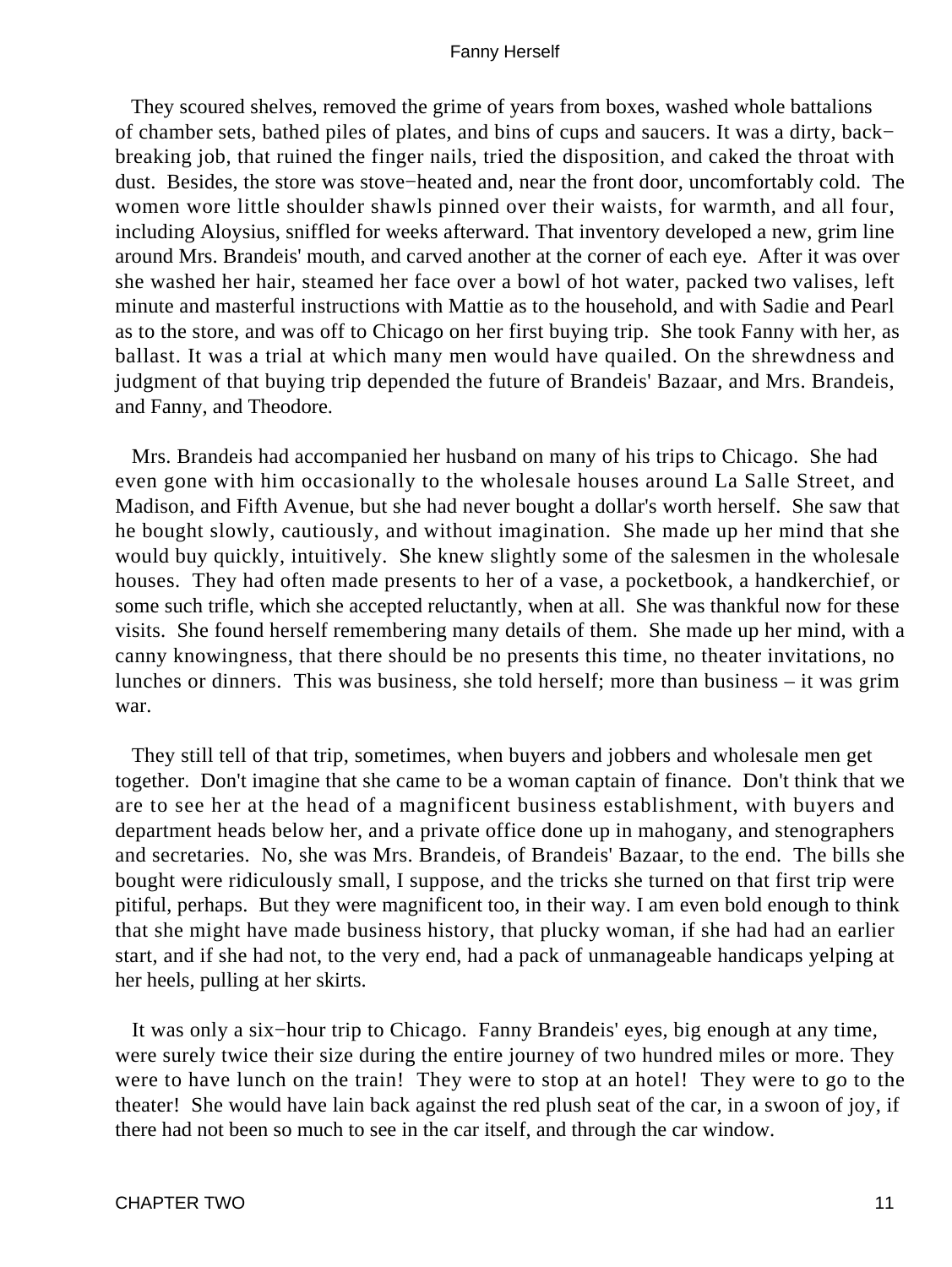«We'll have something for lunch,» said Mrs. Brandeis when they were seated in the dining car, «that we never have at home, shall we?»

 «Oh, yes!» replied Fanny in a whisper of excitement. «Something – something queer, and different, and not so very healthy!»

 They had oysters (a New Yorker would have sniffed at them), and chicken potpie, and asparagus, and ice cream. If that doesn't prove Mrs. Brandeis was game, I should like to know what could! They stopped at the Windsor−Clifton, because it was quieter and less expensive than the Palmer House, though quite as full of red plush and walnut. Besides, she had stopped at the Palmer House with her husband, and she knew how buyers were likely to be besieged by eager salesmen with cards, and with tempting lines of goods spread knowingly in the various sample−rooms.

 Fanny Brandeis was thirteen, and emotional, and incredibly receptive and alive. It is impossible to tell what she learned during that Chicago trip, it was so crowded, so wonderful. She went with her mother to the wholesale houses and heard and saw and, unconsciously, remembered. When she became fatigued with the close air of the dim showrooms, with their endless aisles piled with every sort of ware, she would sit on a chair in some obscure corner, watching those sleek, over−lunched, genial−looking salesmen who were chewing their cigars somewhat wildly when Mrs. Brandeis finished with them. Sometimes she did not accompany her mother, but lay in bed, deliciously, until the middle of the morning, then dressed, and chatted with the obliging Irish chamber maid, and read until her mother came for her at noon.

 Everything she did was a delightful adventure; everything she saw had the tang of novelty. Fanny Brandeis was to see much that was beautiful and rare in her full lifetime, but she never again, perhaps, got quite the thrill that those ugly, dim, red−carpeted, gas−lighted hotel corridors gave her, or the grim bedroom, with its walnut furniture and its Nottingham curtains. As for the Chicago streets themselves, with their perilous corners (there were no czars in blue to regulate traffic in those days), older and more sophisticated pedestrians experienced various emotions while negotiating the corner of State and Madison.

 That buying trip lasted ten days. It was a racking business, physically and mentally. There were the hours of tramping up one aisle and down the other in the big wholesale lofts. But that brought bodily fatigue only. It was the mental strain that left Mrs. Brandeis spent and limp at the end of the day. Was she buying wisely? Was she over−buying? What did she know about buying, anyway? She would come back to her hotel at six, sometimes so exhausted that the dining−room and dinner were unthinkable. At such times they would have dinner in their room another delicious adventure for Fanny. She would try to tempt the fagged woman on the bed with bits of this or that from one of the many dishes that dotted the dinner tray. But Molly Brandeis, harrowed in spirit and numbed in body, was too spent to eat.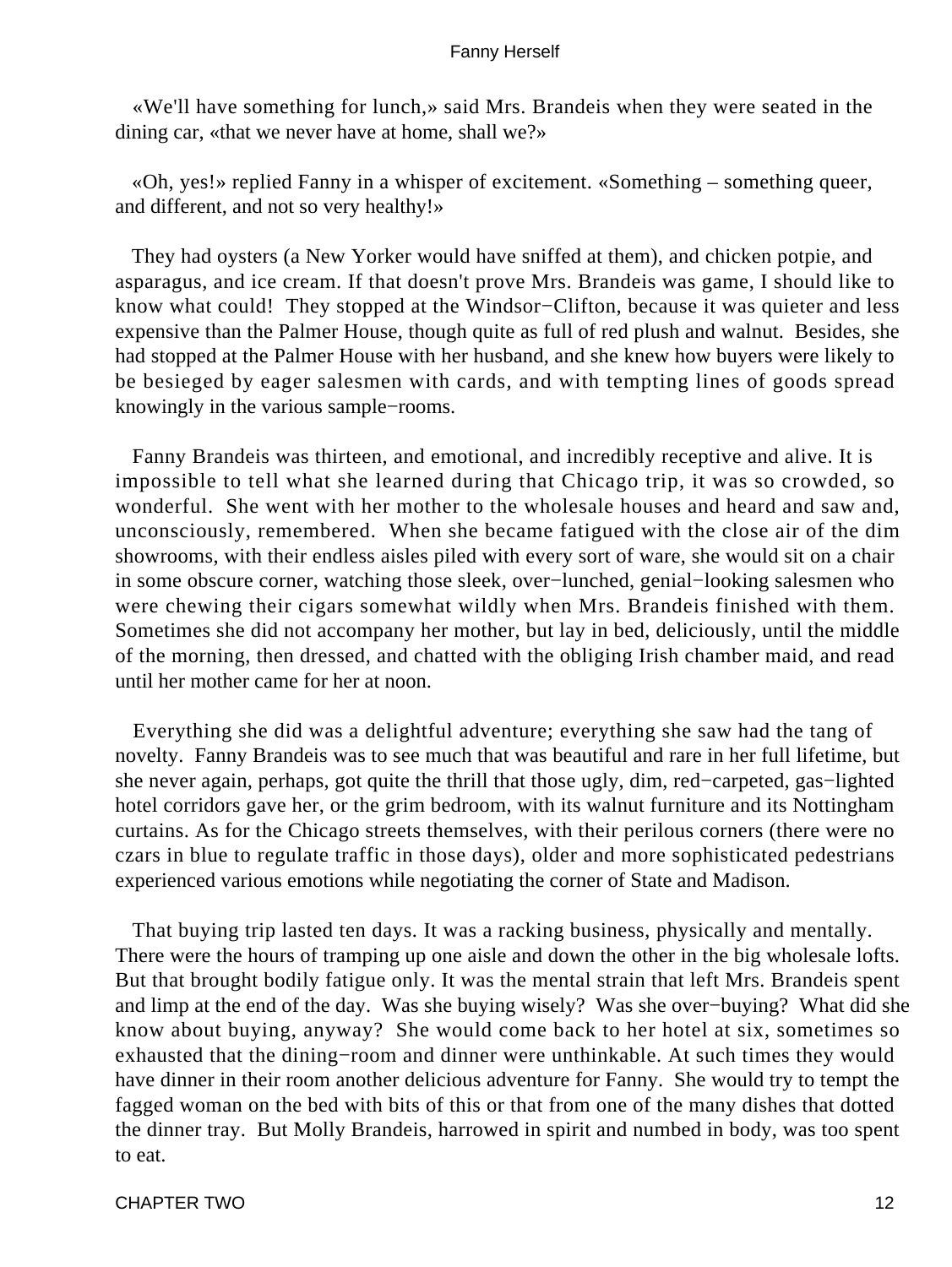But that was not always the case. There was that unforgettable night when they went to see Bernhardt the divine. Fanny spent the entire morning following standing before the bedroom mirror, with her hair pulled out in a wild fluff in front, her mother's old marten−fur scarf high and choky around her neck, trying to smile that slow, sad, poignant, tear−compelling smile; but she had to give it up, clever mimic though she was. She only succeeded in looking as though a pin were sticking her somewhere. Besides, Fanny's own smile was a quick, broad, flashing grin, with a generous glint of white teeth in it, and she always forgot about being exquisitely wistful over it until it was too late.

 I wonder if the story of the china religious figures will give a wrong impression of Mrs. Brandeis. Perhaps not, if you will only remember this woman's white−lipped determination to wrest a livelihood from the world, for her children and herself. They had been in Chicago a week, and she was buying at Bauder Peck's. Now, Bauder Peck, importers, are known the world over. It is doubtful if there is one of you who has not been supplied, indirectly, with some imported bit of china or glassware, with French opera glasses or cunning toys and dolls, from the great New York and Chicago showrooms of that company.

 Young Bauder himself was waiting on Mrs. Brandeis, and he was frowning because he hated to sell women. Young Bauder was being broken into the Chicago end of the business, and he was not taking gracefully to the process.

 At the end of a long aisle, on an obscure shelf in a dim corner, Molly Brandeis' sharp eyes espied a motley collection of dusty, grimy china figures of the kind one sees on the mantel in the parlor of the small−town Catholic home. Winnebago's population was two−thirds Catholic, German and Irish, and very devout.

 Mrs. Brandeis stopped short. «How much for that lot?» She pointed to the shelf. Young Bauder's gaze followed hers, puzzled. The figures were from five inches to a foot high, in crude, effective blues, and gold, and crimson, and white. All the saints were there in assorted sizes, the Pieta, the cradle in the manger. There were probably two hundred or more of the little figures. «Oh, those!» said young Bauder vaguely. «You don't want that stuff. Now, about that Limoges china. As I said, I can make you a special price on it if you carry it as an open−stock pattern. You'll find – – »

«How much for that lot?» repeated Mrs. Brandeis.

 «Those are left−over samples, Mrs. Brandeis. Last year's stuff. They're all dirty. I'd forgotten they were there.»

«How much for the lot?» said Mrs. Brandeis, pleasantly, for the third time.

«I really don't know. Three hundred, I should say. But  $- \rightarrow \infty$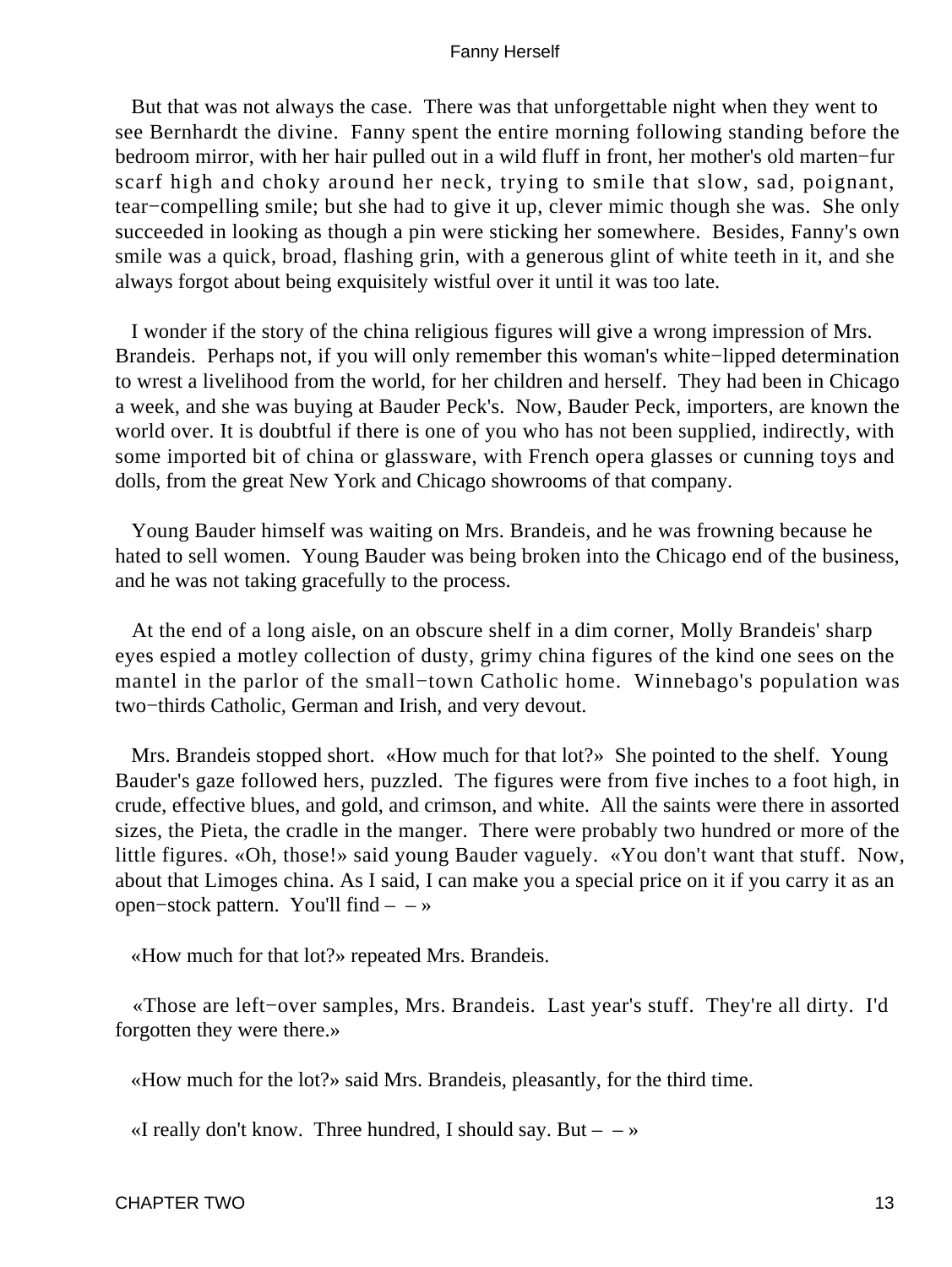«I'll give you two hundred,» ventured Mrs. Brandeis, her heart in her mouth and her mouth very firm.

 «Oh, come now, Mrs. Brandeis! Bauder Peck don't do business that way, you know. We'd really rather not sell them at all. The things aren't worth much to us, or to you, for that matter. But three hundred  $-$  »

 «Two hundred,» repeated Mrs. Brandeis, «or I cancel my order, including the Limoges. I want those figures.»

 And she got them. Which isn't the point of the story. The holy figures were fine examples of foreign workmanship, their colors, beneath the coating of dust, as brilliant and fadeless as those found in the churches of Europe. They reached Winnebago duly, packed in straw and paper, still dusty and shelf−worn. Mrs. Brandeis and Sadie and Pearl sat on up−ended boxes at the rear of the store, in the big barn− like room in which newly arrived goods were unpacked. As Aloysius dived deep into the crate and brought up figure after figure, the three women plunged them into warm and soapy water and proceeded to bathe and scour the entire school of saints, angels, and cherubim. They came out brilliantly fresh and rosy.

 All the Irish ingenuity and artistry in Aloysius came to the surface as he dived again and again into the great barrel and brought up the glittering pieces.

 «It'll make an elegant window,» he gasped from the depths of the hay, his lean, lengthy frame jack−knifed over the edge. «And cheap.» His shrewd wit had long ago divined the store's price mark. «If Father Fitzpatrick steps by in the forenoon I'll bet they'll be gone before nighttime to− morrow. You'll be letting me do the trim, Mrs. Brandeis?»

 He came back that evening to do it, and he threw his whole soul into it, which, considering his ancestry and temperament, was very high voltage for one small−town store window. He covered the floor of the window with black crepe paper, and hung it in long folds, like a curtain, against the rear wall. The gilt of the scepters, and halos, and capes showed up dazzlingly against this background. The scarlets, and pinks, and blues, and whites of the robes appeared doubly bright. The whole made a picture that struck and held you by its vividness and contrast.

 Father Fitzpatrick, very tall and straight, and handsome, with his iron−gray hair and his cheeks pink as a girl's, did step by next morning on his way to the post−office. It was whispered that in his youth Father Fitzpatrick had been an actor, and that he had deserted the footlights for the altar lights because of a disappointment. The drama's loss was the Church's gain. You should have heard him on Sunday morning, now flaying them, now swaying them! He still had the actor's flexible voice, vibrant, tremulous, or strident, at will. And no amount of fasting or praying had ever dimmed that certain something in his eye – the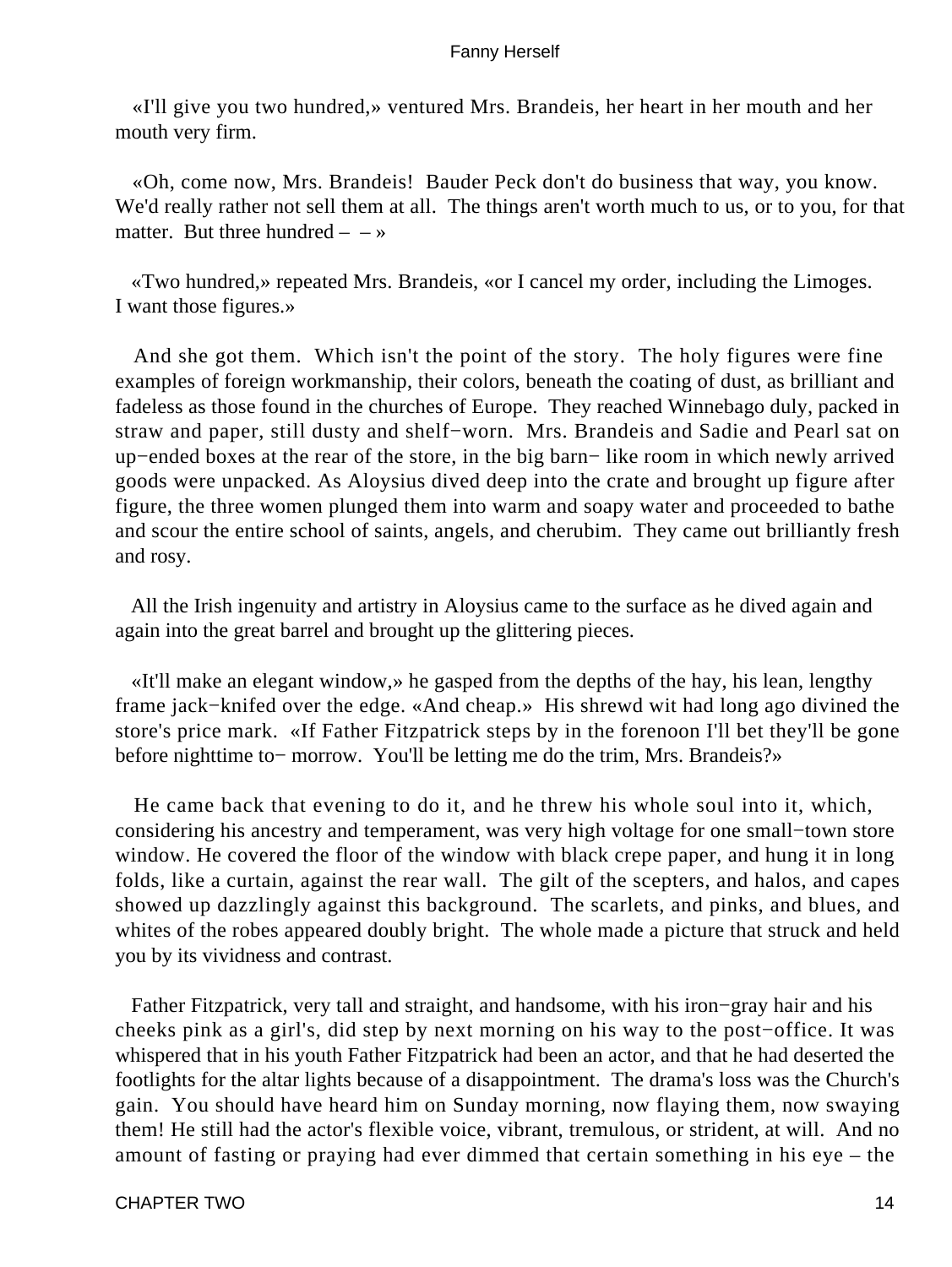something which makes the matinee idol.

 Not only did he step by now; he turned, came back; stopped before the window. Then he entered.

 «Madam,» he said to Mrs. Brandeis, «you'll probably save more souls with your window display than I could in a month of hell−fire sermons.» He raised his hand. «You have the sanction of the Church.» Which was the beginning of a queer friendship between the Roman Catholic priest and the Jewess shopkeeper that lasted as long as Molly Brandeis lived.

 By noon it seemed that the entire population of Winnebago had turned devout. The figures, a tremendous bargain, though sold at a high profit, seemed to melt away from the counter that held them.

 By three o'clock, «Only one to a customer!» announced Mrs. Brandeis. By the middle of the week the window itself was ravished of its show. By the end of the week there remained only a handful of the duller and less desirable pieces – the minor saints, so to speak. Saturday night Mrs. Brandeis did a little figuring on paper. The lot had cost her two hundred dollars. She had sold for six hundred. Two from six leaves four. Four hundred dollars! She repeated it to herself, quietly. Her mind leaped back to the plush photograph album, then to young Bauder and his cool contempt. And there stole over her that warm, comfortable glow born of reassurance and triumph. Four hundred dollars. Not much in these days of big business. We said, you will remember, that it was a pitiful enough little trick she turned to make it, though an honest one. And – in the face of disapproval – a rather magnificent one too. For it gave to Molly Brandeis that precious quality, self−confidence, out of which is born success.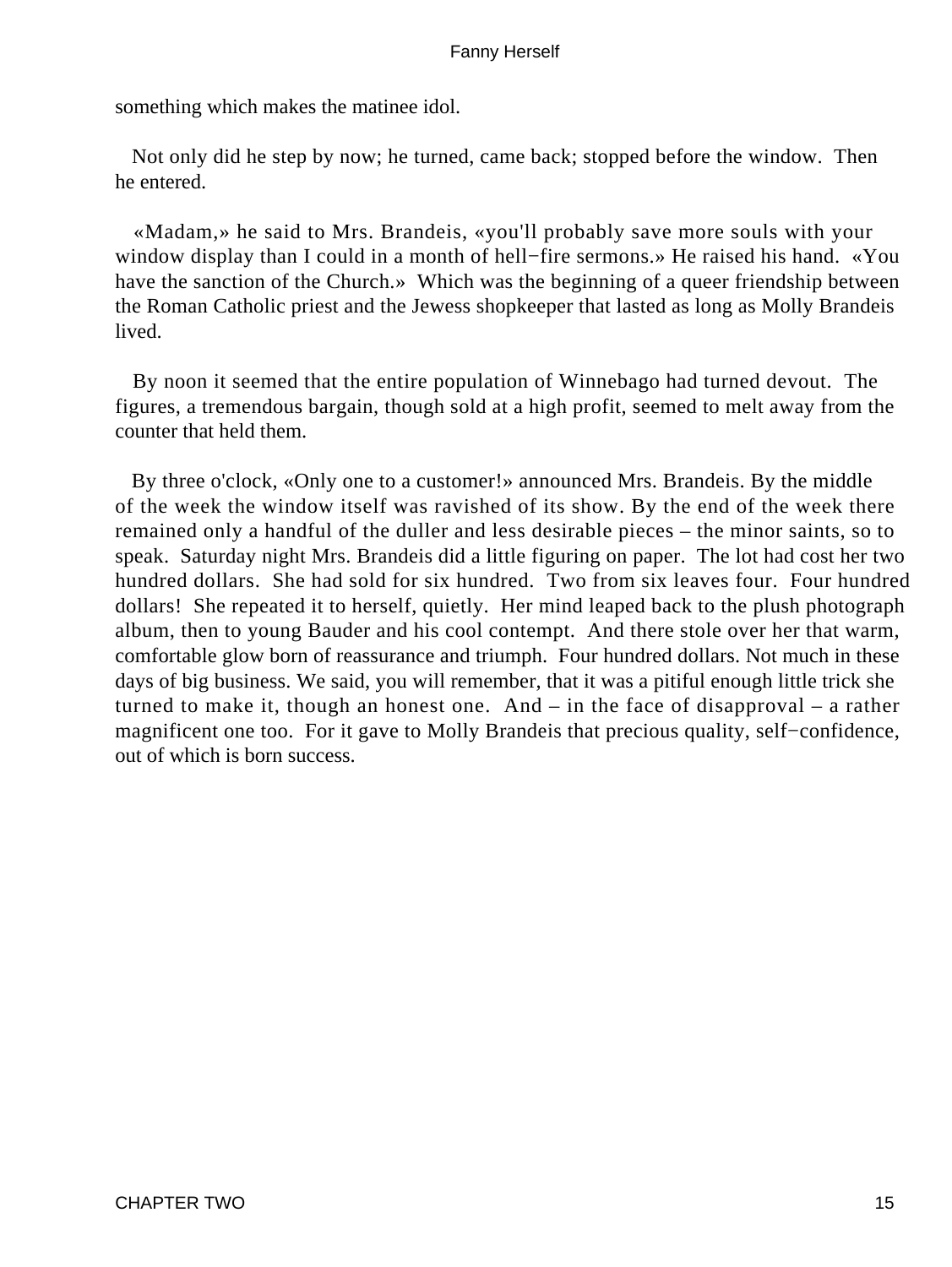## **[CHAPTER THREE](#page-221-0)**

*By* spring Mrs. Brandeis had the farmer women coming to her for their threshing dishes and kitchenware, and the West End Culture Club for their whist prizes. She seemed to realize that the days of the general store were numbered, and she set about making hers a novelty store. There was something terrible about the earnestness with which she stuck to business. She was not more than thirty−eight at this time, intelligent, healthy, fun−loving. But she stayed at it all day. She listened and chatted to every one, and learned much. There was about her that human quality that invites confidence.

 She made friends by the hundreds, and friends are a business asset. Those blithe, dressy, and smooth−spoken gentlemen known as traveling men used to tell her their troubles, perched on a stool near the stove, and show her the picture of their girl in the back of their watch, and asked her to dinner at the Haley House. She listened to their tale of woe, and advised them; she admired the picture of the girl, and gave some wholesome counsel on the subject of traveling men's lonely wives; but she never went to dinner at the Haley House.

 It had not taken these debonair young men long to learn that there was a woman buyer who bought quickly, decisively, and intelligently, and that she always demanded a duplicate slip. Even the most unscrupulous could not stuff an order of hers, and when it came to dating she gave no quarter. Though they wore clothes that were two leaps ahead of the styles worn by the Winnebago young men – their straw sailors were likely to be saw−edged when the local edges were smooth, and their coats were more flaring, or their trousers wider than the coats and trousers of the Winnebago boys – they were not, for the most part, the gay dogs that Winnebago's fancy painted them. Many of them were very lonely married men who missed their wives and babies, and loathed the cuspidored discomfort of the small−town hotel lobby. They appreciated Mrs. Brandeis' good−natured sympathy, and gave her the long end of a deal when they could. It was Sam Kiser who had begged her to listen to his advice to put in Battenberg patterns and braid, long before the Battenberg epidemic had become widespread and virulent.

 «Now listen to me, Mrs. Brandeis,» he begged, almost tearfully. «You're a smart woman. Don't let this get by you. You know that I know that a salesman would have as much chance to sell you a gold brick as to sell old John D. Rockefeller a gallon of oil.» Mrs. Brandeis eyed his samples coldly. «But it looks so unattractive. And the average person has no imagination. A bolt of white braid and a handful of buttons – they wouldn't get a mental picture of the completed piece. Now, embroidery  $silk - \rightarrow \infty$ 

 «Then give 'em a real picture!» interrupted Sam. «Work up one of these water−lily pattern table covers. Use No. 100 braid and the smallest buttons. Stick it in the window and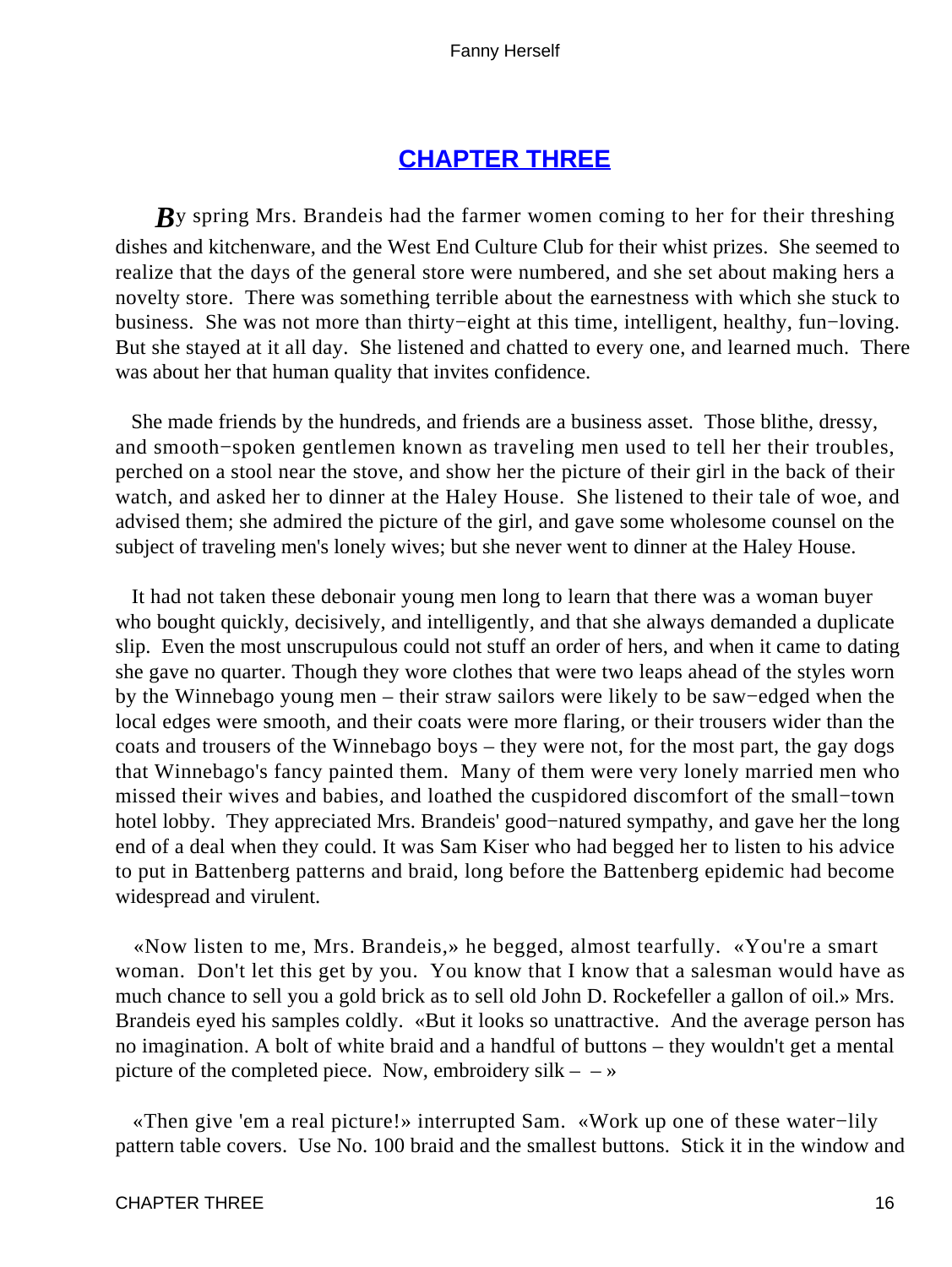they'll tear their hair to get patterns.»

 She did it, taking turns with Pearl and Sadie at weaving the great, lacy square during dull moments. When it was finished they placed it in the window, where it lay like frosted lace, exquisitely graceful and delicate, with its tracery of curling petals and feathery fern sprays. Winnebago gazed and was bitten by the Battenberg bug. It wound itself up in a network of Battenberg braid, in all the numbers. It bought buttons of every size; it stitched away at Battenberg covers, doilies, bedspreads, blouses, curtains. Battenberg tumbled, foamed, cascaded over Winnebago's front porches all that summer. Listening to Sam Kiser had done it.

 She listened to the farmer women too, and to the mill girls, and to the scant and precious pearls that dropped from the lips of the East End society section. There was something about her brown eyes and her straight, sensible nose that reassured them so that few suspected the mischievous in her. For she was mischievous. If she had not been I think she could not have stood the drudgery, and the heartbreaks, and the struggle, and the terrific manual labor.

 She used to guy people, gently, and they never guessed it. Mrs. G. Manville Smith, for example, never dreamed of the joy that her patronage brought Molly Brandeis, who waited on her so demurely. Mrs. G. Manville Smith (nee Finnegan) scorned the Winnebago shops, and was said to send to Chicago for her hairpins. It was known that her household was run on the most niggardly basis, however, and she short−rationed her two maids outrageously. It was said that she could serve less real food on more real lace doilies than any other housekeeper in Winnebago. Now, Mrs. Brandeis sold Scourine two cents cheaper than the grocery stores, using it as an advertisement to attract housewives, and making no profit on the article itself. Mrs. G. Manville Smith always patronized Brandeis' Bazaar for Scourine alone, and thus represented pure loss. Also she my−good−womaned Mrs. Brandeis. That lady, seeing her enter one day with her comic, undulating gait, double−actioned like a giraffe's, and her plumes that would have shamed a Knight of Pythias, decided to put a stop to these unprofitable visits.

She waited on Mrs. G. Manville Smith, a dangerous gleam in her eye.

«Scourine,» spake Mrs. G. Manville Smith.

«How many?»

«A dozen.»

«Anything else?»

«No. Send them.»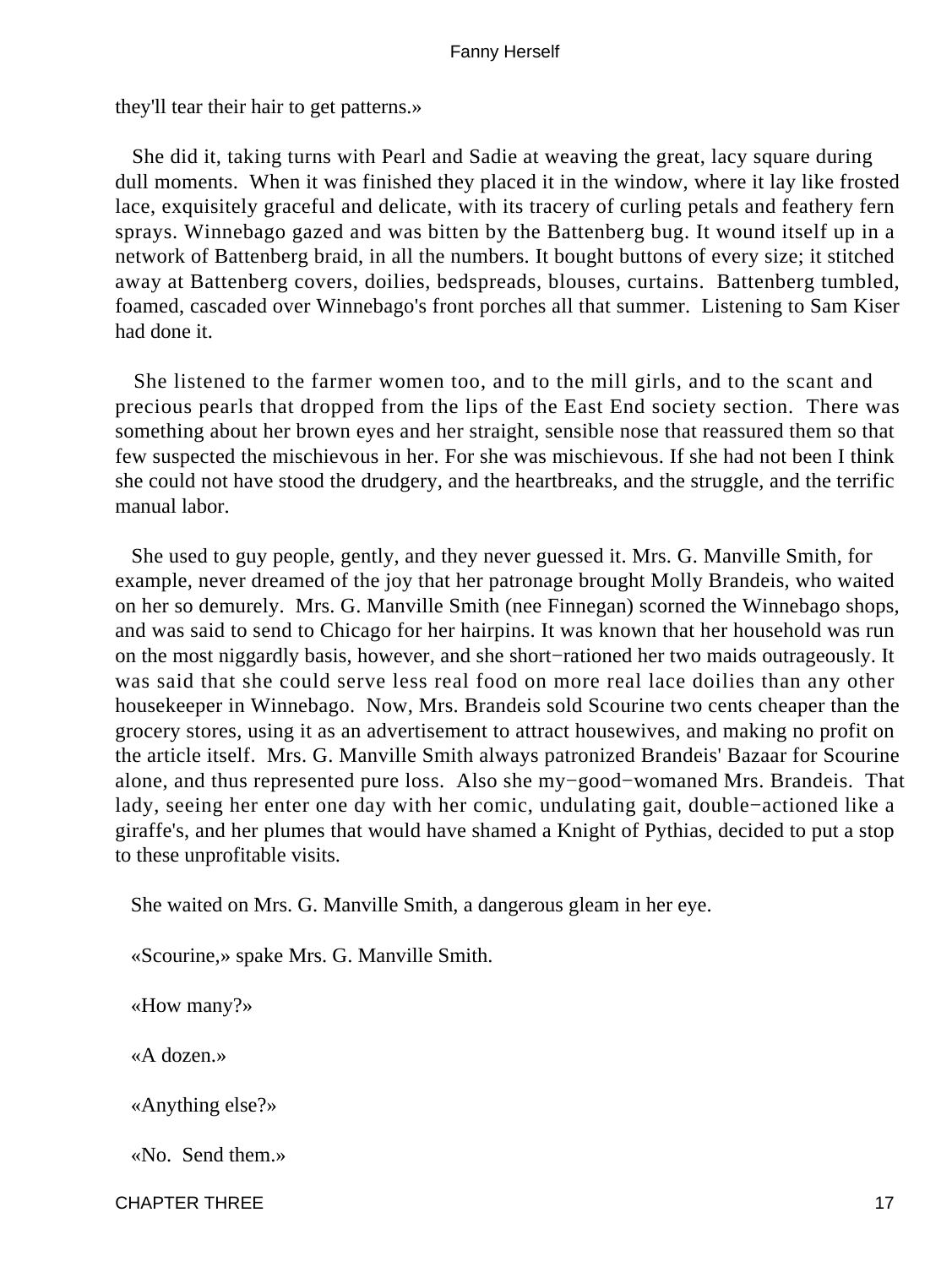Mrs. Brandeis, scribbling in her sales book, stopped, pencil poised. «We cannot send Scourine unless with a purchase of other goods amounting to a dollar or more.»

 Mrs. G. Manville Smith's plumes tossed and soared agitatedly. «But my good woman, I don't want anything else!»

«Then you'll have to carry the Scourine?»

«Certainly not! I'll send for it.»

«The sale closes at five.» It was then 4:57.

«I never heard of such a thing! You can't expect me to carry them.»

 Now, Mrs. G. Manville Smith had been a dining−room girl at the old Haley House before she married George Smith, and long before he made his money in lumber.

«You won't find them so heavy,» Molly Brandeis said smoothly.

 «I certainly would! Perhaps you would not. You're used to that sort of thing. Rough work, and all that.»

 Aloysius, doubled up behind the lamps, knew what was coming, from the gleam in his boss's eye.

 «There may be something in that,» Molly Brandeis returned sweetly. «That's why I thought you might not mind taking them. They're really not much heavier than a laden tray.»

 «Oh!» exclaimed the outraged Mrs. G. Manville Smith. And took her plumes and her patronage out of Brandeis' Bazaar forever.

That was as malicious as Molly Brandeis ever could be. And it was forgivable malice.

 Most families must be described against the background of their homes, but the Brandeis family life was bounded and controlled by the store. Their meals and sleeping hours and amusements were regulated by it. It taught them much, and brought them much, and lost them much. Fanny Brandeis always said she hated it, but it made her wise, and tolerant, and, in the end, famous. I don't know what more one could ask of any institution. It brought her in contact with men and women, taught her how to deal with them. After school she used often to run down to the store to see her mother, while Theodore went home to practice. Perched on a high stool in some corner she heard, and saw, and absorbed. It was a great school for the sensitive, highly−organized, dramatic little Jewish girl, for, to paraphrase a well−known stage line, there are just as many kinds of people in Winnebago as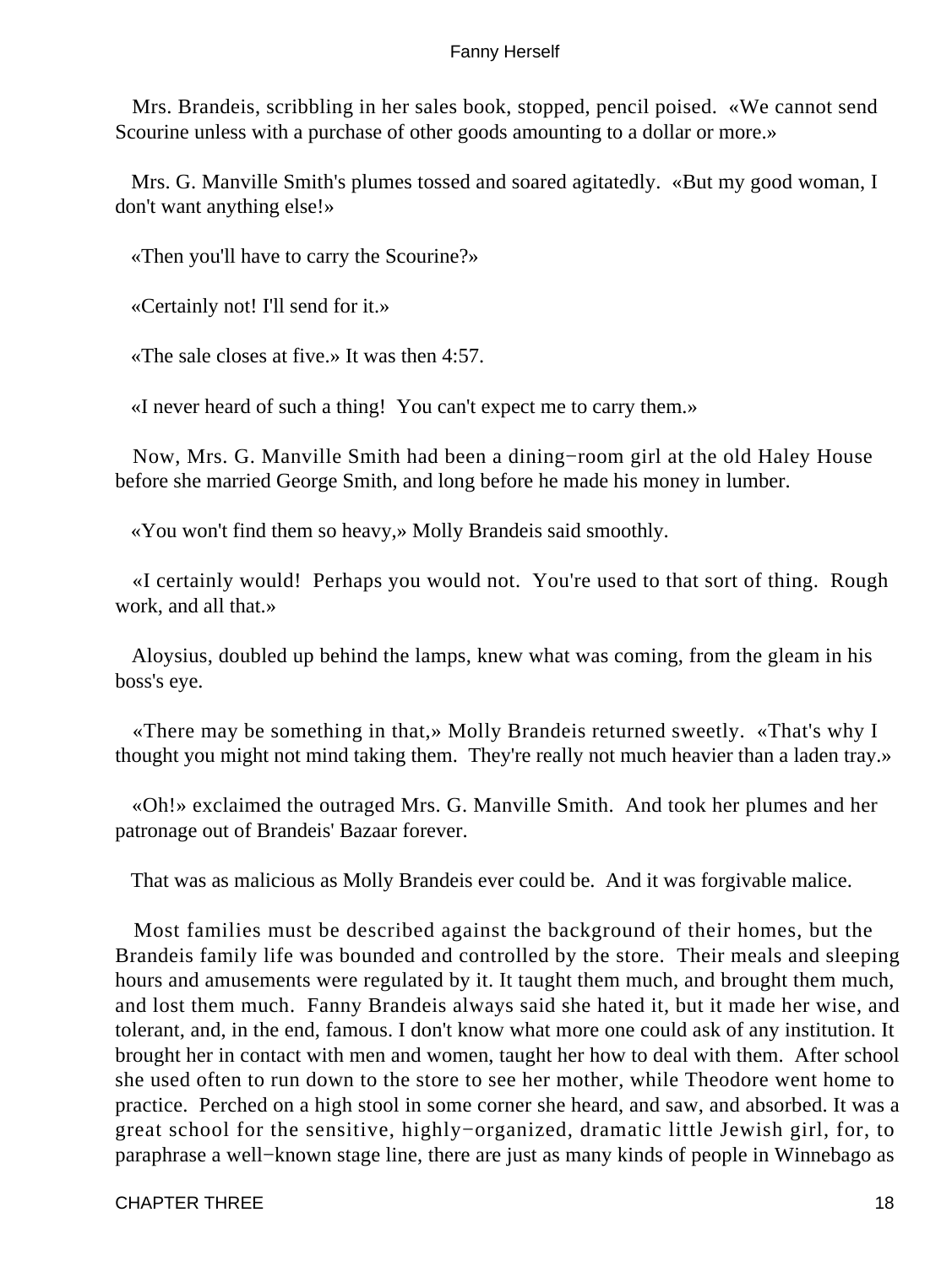there are in Washington.

 It was about this time that Fanny Brandeis began to realize, actively, that she was different. Of course, other little Winnebago girls' mothers did not work like a man, in a store. And she and Bella Weinberg were the only two in her room at school who stayed out on the Day of Atonement, and on New Year, and the lesser Jewish holidays. Also, she went to temple on Friday night and Saturday morning, when the other girls she knew went to church on Sunday. These things set her apart in the little Middle Western town; but it was not these that constituted the real difference. She played, and slept, and ate, and studied like the other healthy little animals of her age. The real difference was temperamental, or emotional, or dramatic, or historic, or all four. They would be playing tag, perhaps, in one of the cool, green ravines that were the beauty spots of the little Wisconsin town.

 They nestled like exquisite emeralds in the embrace of the hills, those ravines, and Winnebago's civic surge had not yet swept them away in a deluge of old tin cans, ashes, dirt and refuse, to be sold later for building lots. The Indians had camped and hunted in them. The one under the Court Street bridge, near the Catholic church and monastery, was the favorite for play. It lay, a lovely, gracious thing, below the hot little town, all green, and lush, and cool, a tiny stream dimpling through it. The plump Capuchin Fathers, in their coarse brown robes, knotted about the waist with a cord, their bare feet thrust into sandals, would come out and sun themselves on the stone bench at the side of the monastery on the hill, or would potter about the garden. And suddenly Fanny would stop quite still in the midst of her tag game, struck with the beauty of the picture it called from the past.

 Little Oriental that she was, she was able to combine the dry text of her history book with the green of the trees, the gray of the church, and the brown of the monk's robes, and evolve a thrilling mental picture therefrom. The tag game and her noisy little companions vanished. She was peopling the place with stealthy Indians. Stealthy, cunning, yet savagely brave. They bore no relation to the abject, contemptible, and rather smelly Oneidas who came to the back door on summer mornings, in calico, and ragged overalls, with baskets of huckleberries on their arm, their pride gone, a broken and conquered people. She saw them wild, free, sovereign, and there were no greasy, berry− peddling Oneidas among them. They were Sioux, and Pottawatomies (that last had the real Indian sound), and Winnebagos, and Menomonees, and Outagamis. She made them taciturn, and beady−eyed, and lithe, and fleet, and every other adjectival thing her imagination and history book could supply. The fat and placid Capuchin Fathers on the hill became Jesuits, sinister, silent, powerful, with France and the Church of Rome behind them. From the shelter of that big oak would step Nicolet, the brave, first among Wisconsin explorers, and last to receive the credit for his hardihood. Jean Nicolet! She loved the sound of it. And with him was La Salle, straight, and slim, and elegant, and surely wearing ruffles and plumes and sword even in a canoe. And Tonty, his Italian friend and fellow adventurer – Tonty of the satins and velvets, graceful, tactful, poised, a shadowy figure; his menacing iron hand, so feared by the ignorant savages, encased always in a glove. Surely a perfumed  $g - -$  Slap! A rude shove that jerked her head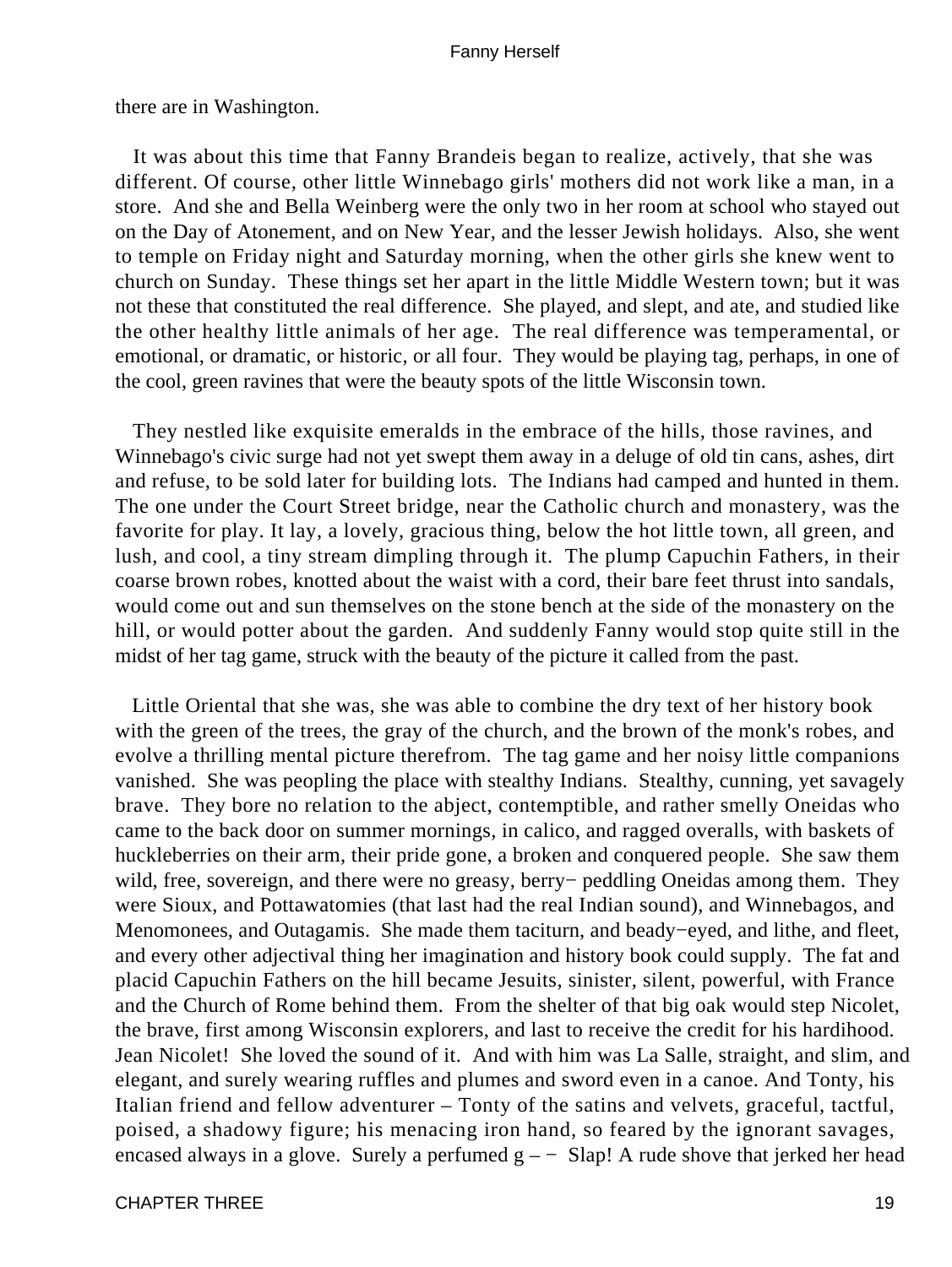back sharply and sent her forward, stumbling, and jarred her like a fall.

«Ya−a−a! Tag! You're it! Fanny's it!»

 Indians, priests, cavaliers, coureurs de bois, all vanished. Fanny would stand a moment, blinking stupidly. The next moment she was running as fleetly as the best of the boys in savage pursuit of one of her companions in the tag game.

 She was a strange mixture of tomboy and bookworm, which was a mercifully kind arrangement for both body and mind. The spiritual side of her was groping and staggering and feeling its way about as does that of any little girl whose mind is exceptionally active, and whose mother is unusually busy. It was on the Day of Atonement, known in the Hebrew as Yom Kippur, in the year following her father's death that that side of her performed a rather interesting handspring.

 Fanny Brandeis had never been allowed to fast on this, the greatest and most solemn of Jewish holy days Molly Brandeis' modern side refused to countenance the practice of withholding food from any child for twenty−four hours. So it was in the face of disapproval that Fanny, making deep inroads into the steak and fried sweet potatoes at supper on the eve of the Day of Atonement, announced her intention of fasting from that meal to supper on the following evening. She had just passed her plate for a third helping of potatoes. Theodore, one lap behind her in the race, had entered his objection.

 «Well, for the land's sakes!» he protested. «I guess you're not the only one who likes sweet potatoes.»

 Fanny applied a generous dab of butter to an already buttery morsel, and chewed it with an air of conscious virtue.

«I've got to eat a lot. This is the last bite I'll have until to−morrow night.»

«What's that?» exclaimed Mrs. Brandeis, sharply.

«Yes, it is!» hooted Theodore.

Fanny went on conscientiously eating as she explained.

«Bella Weinberg and I are going to fast all day. We just want to see if we can.»

«Betcha can't,» Theodore said.

 Mrs. Brandeis regarded her small daughter with a thoughtful gaze. «But that isn't the object in fasting, Fanny – just to see if you can. If you're going to think of food all through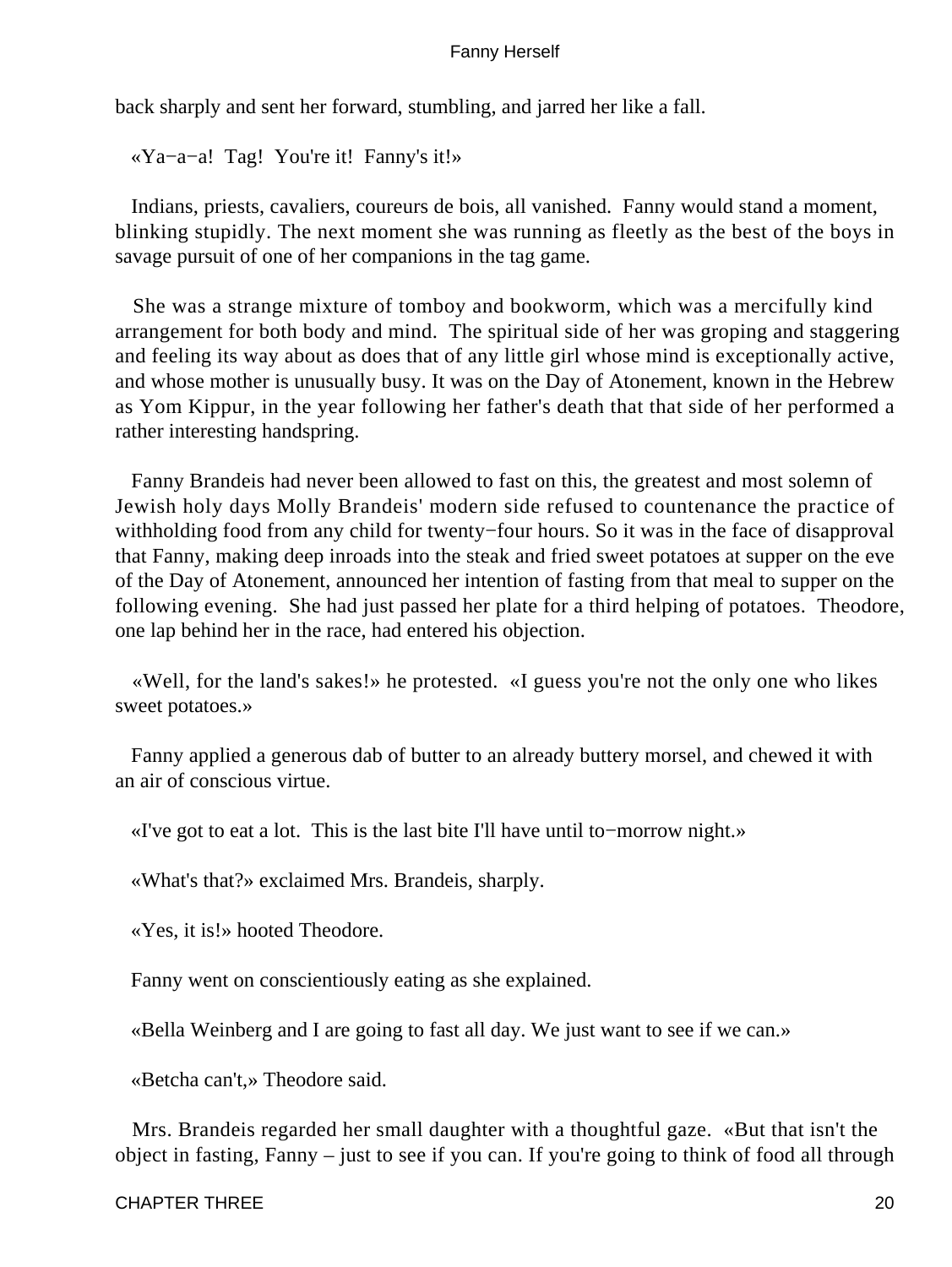the Yom Kippur services  $- - \infty$ 

«I sha'n't?» protested Fanny passionately. «Theodore would, but I won't.»

 «Wouldn't any such thing,» denied Theodore. «But if I'm going to play a violin solo during the memorial service I guess I've got to eat my regular meals.»

 Theodore sometimes played at temple, on special occasions. The little congregation, listening to the throbbing rise and fall of this fifteen−year−old boy's violin playing, realized, vaguely, that here was something disturbingly, harrowingly beautiful. They did not know that they were listening to genius.

 Molly Brandeis, in her second best dress, walked to temple Yom Kippur eve, her son at her right side, her daughter at her left. She had made up her mind that she would not let this next day, with its poignantly beautiful service, move her too deeply. It was the first since her husband's death, and Rabbi Thalmann rather prided himself on his rendition of the memorial service that came at three in the afternoon.

 A man of learning, of sweetness, and of gentle wit was Rabbi Thalmann, and unappreciated by his congregation. He stuck to the Scriptures for his texts, finding Moses a greater leader than Roosevelt, and the miracle of the Burning Bush more wonderful than the marvels of twentieth−century wizardy in electricity. A little man, Rabbi Thalmann, with hands and feet as small and delicate as those of a woman. Fanny found him fascinating to look on, in his rabbinical black broadcloth and his two pairs of glasses perched, in reading, upon his small hooked nose. He stood very straight in the pulpit, but on the street you saw that his back was bent just the least bit in the world – or perhaps it was only his student stoop, as he walked along with his eyes on the ground, smoking those slender, dapper, pale brown cigars that looked as if they had been expressly cut and rolled to fit him.

 The evening service was at seven. The congregation, rustling in silks, was approaching the little temple from all directions. Inside, there was a low−toned buzz of conversation. The Brandeis' seat was well toward the rear, as befitted a less prosperous member of the rich little congregation. This enabled them to get a complete picture of the room in its holiday splendor. Fanny drank it in eagerly, her dark eyes soft and luminous. The bare, yellow− varnished wooden pews glowed with the reflection from the chandeliers. The seven−branched candlesticks on either side of the pulpit were entwined with smilax. The red plush curtain that hung in front of the Ark on ordinary days, and the red plush pulpit cover too, were replaced by gleaming white satin edged with gold fringe and finished at the corners with heavy gold tassels. How the rich white satin glistened in the light of the electric candles! Fanny Brandeis loved the lights, and the gleam, and the music, so majestic, and solemn, and the sight of the little rabbi, sitting so straight and serious in his high−backed chair, or standing to read from the great Bible. There came to this emotional little Jewess a thrill that was not born of religious fervor at all, I am afraid.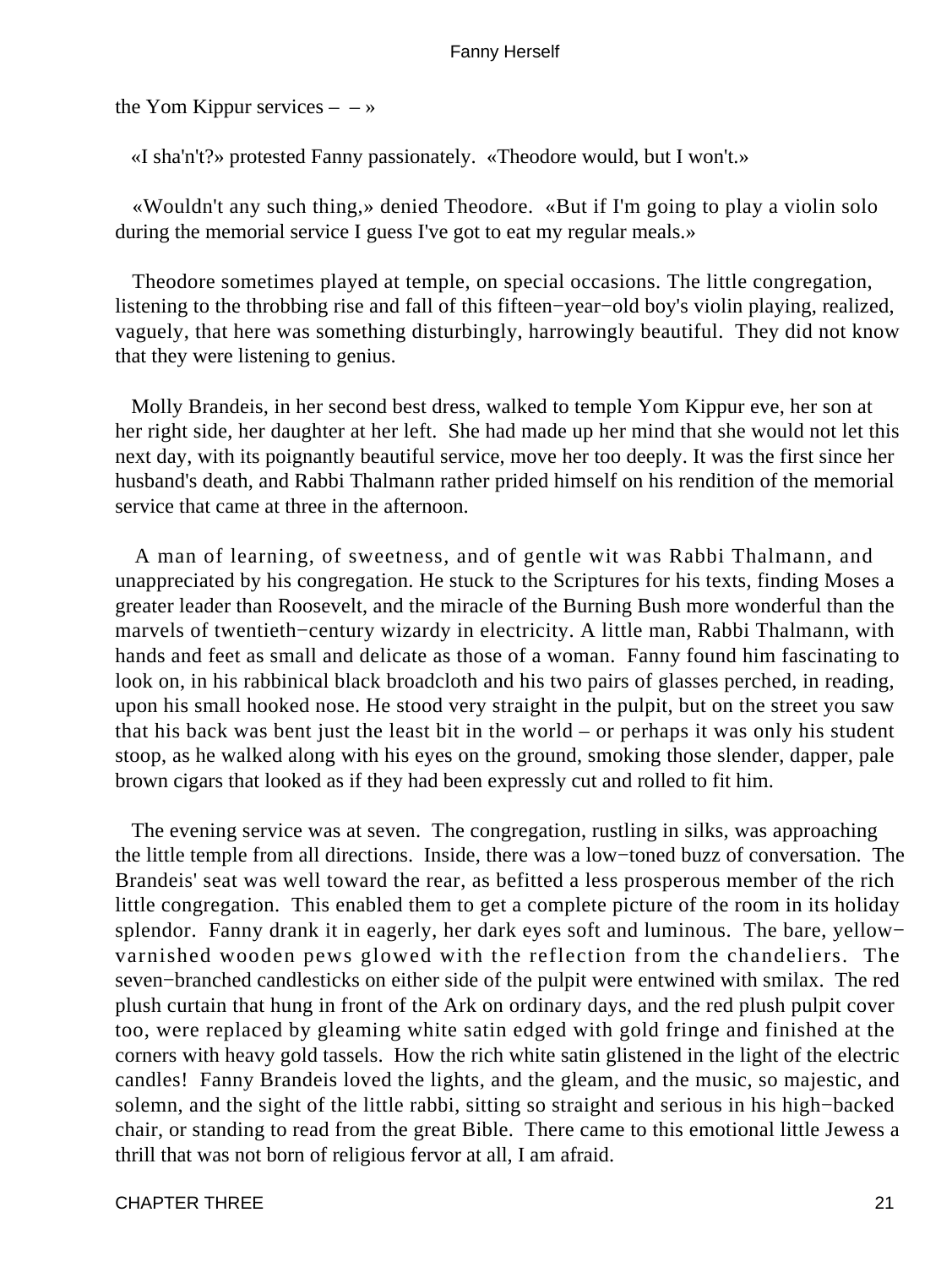The sheer drama of the thing got her. In fact, the thing she had set herself to do to−day had in it very little of religion. Mrs. Brandeis had been right about that. It was a test of endurance, as planned. Fanny had never fasted in all her healthy life. She would come home from school to eat formidable stacks of bread and butter, enhanced by brown sugar or grape jelly, and topped off with three or four apples from the barrel in the cellar. Two hours later she would attack a supper of fried potatoes, and liver, and tea, and peach preserve, and more stacks of bread and butter. Then there were the cherry trees in the back yard, and the berry bushes, not to speak of sundry bags of small, hard candies of the jelly−bean variety, fitted for quick and secret munching during school. She liked good things to eat, this sturdy little girl, as did her friend, that blonde and creamy person, Bella Weinberg. The two girls exchanged meaningful glances during the evening service. The Weinbergs, as befitted their station, sat in the third row at the right, and Bella had to turn around to convey her silent messages to Fanny. The evening service was brief, even to the sermon. Rabbi Thalmann and his congregation would need their strength for to−morrow's trial.

 The Brandeises walked home through the soft September night, and the children had to use all their Yom Kippur dignity to keep from scuffling through the piled−up drifts of crackling autumn leaves. Theodore went to the cellar and got an apple, which he ate with what Fanny considered an unnecessary amount of scrunching. It was a firm, juicy apple, and it gave forth a cracking sound when his teeth met in its white meat. Fanny, after regarding him with gloomy superiority, went to bed.

 She had willed to sleep late, for gastronomic reasons, but the mental command disobeyed itself, and she woke early, with a heavy feeling. Early as it was, Molly Brandeis had tiptoed in still earlier to look at her strange little daughter. She sometimes did that on Saturday mornings when she left early for the store and Fanny slept late. This morning Fanny's black hair was spread over the pillow as she lay on her back, one arm outflung, the other at her breast. She made a rather startlingly black and white and scarlet picture as she lay there asleep. Fanny did things very much in that way, too, with broad, vivid, unmistakable splashes of color. Mrs. Brandeis, looking at the black−haired, red− lipped child sleeping there, wondered just how much determination lay back of the broad white brow. She had said little to Fanny about this feat of fasting, and she told herself that she disapproved of it. But in her heart she wanted the girl to see it through, once attempted.

 Fanny awoke at half past seven, and her nostrils dilated to that most exquisite, tantalizing and fragrant of smells – the aroma of simmering coffee. It permeated the house. It tickled the senses. It carried with it visions of hot, brown breakfast rolls, and eggs, and butter. Fanny loved her breakfast. She turned over now, and decided to go to sleep again. But she could not. She got up and dressed slowly and carefully. There was no one to hurry her this morning with the call from the foot of the stairs of, «Fanny! Your egg'll get cold!»

 She put on clean, crisp underwear, and did her hair expertly. She slipped an all−enveloping pinafore over her head, that the new silk dress might not be crushed before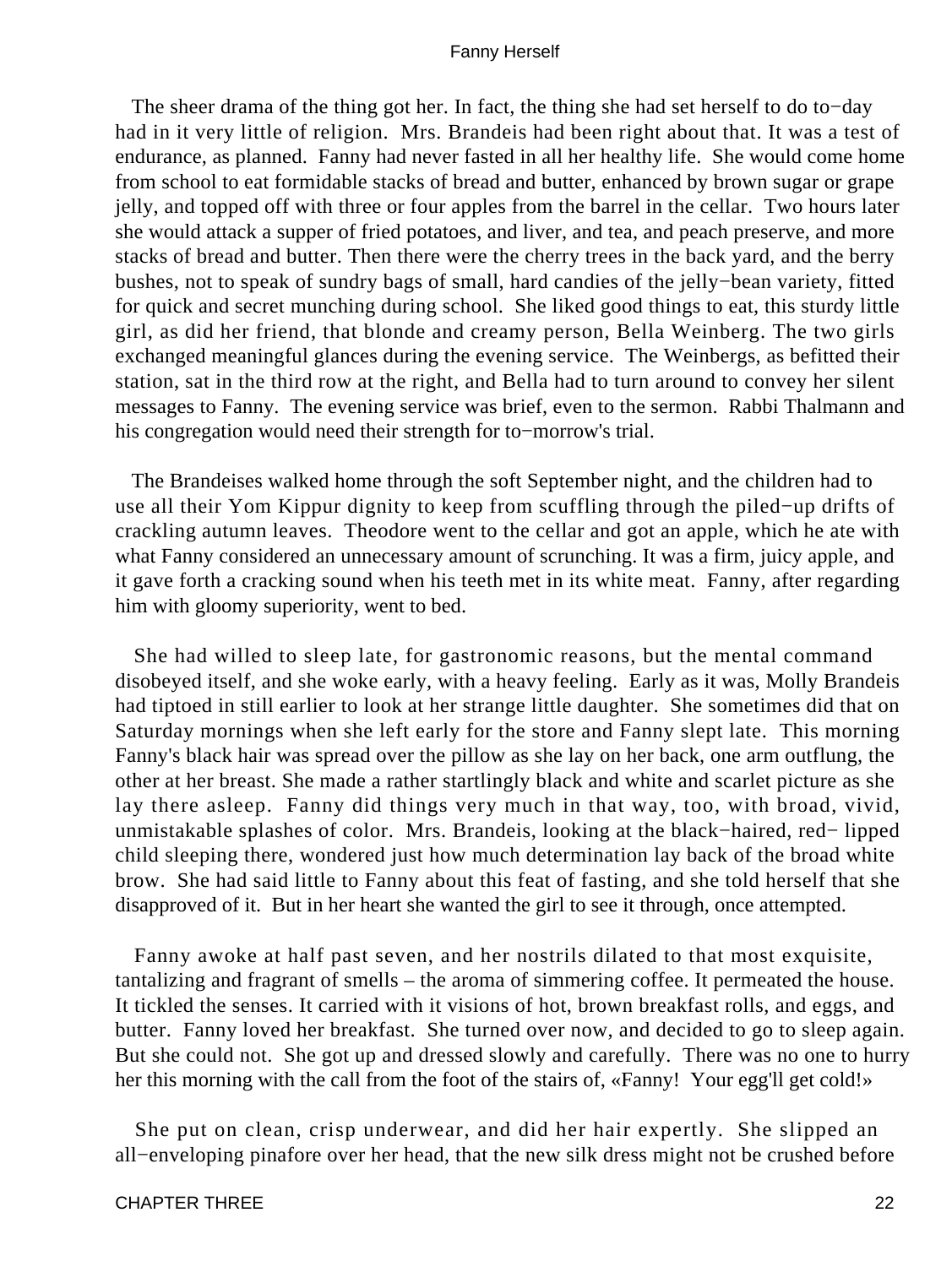church time. She thought that Theodore would surely have finished his breakfast by this time. But when she came down−stairs he was at the table. Not only that, he had just begun his breakfast. An egg, all golden, and white, and crisply brown at the frilly edges, lay on his plate. Theodore always ate his egg in a mathematical sort of way. He swallowed the white hastily first, because he disliked it, and Mrs. Brandeis insisted that he eat it. Then he would brood a moment over the yolk that lay, unmarred and complete, like an amber jewel in the center of his plate. Then he would suddenly plunge his fork into the very heart of the jewel, and it would flow over his plate, mingling with the butter, and he would catch it deftly with little mops of warm, crisp, buttery roll.

 Fanny passed the breakfast table just as Theodore plunged his fork into the egg yolk. She caught her breath sharply, and closed her eyes. Then she turned and fled to the front porch and breathed deeply and windily of the heady September Wisconsin morning air. As she stood there, with her stiff, short black curls still damp and glistening, in her best shoes and stockings, with the all−enveloping apron covering her sturdy little figure, the light of struggle and renunciation in her face, she typified something at once fine and earthy.

 But the real struggle was to come later. They went to temple at ten, Theodore with his beloved violin tucked carefully under his arm. Bella Weinberg was waiting at the steps.

«Did you?» she asked eagerly.

 «Of course not,» replied Fanny disdainfully. «Do you think I'd eat old breakfast when I said I was going to fast all day?» Then, with sudden suspicion, «Did you?»

#### «No!» stoutly.

 And they entered, and took their seats. It was fascinating to watch the other members of the congregation come in, the women rustling, the men subdued in the unaccustomed dignity of black on a week day. One glance at the yellow pews was like reading a complete social and financial register. The seating arrangement of the temple was the Almanach de Gotha of Congregation Emanu−el. Old Ben Reitman, patriarch among the Jewish settlers of Winnebago, who had come over an immigrant youth, and who now owned hundreds of rich farm acres, besides houses, mills and banks, kinged it from the front seat of the center section. He was a magnificent old man, with a ruddy face, and a fine head with a shock of heavy iron−gray hair, keen eyes, undimmed by years, and a startling and unexpected dimple in one cheek that gave him a mischievous and boyish look.

 Behind this dignitary sat his sons, and their wives, and his daughters and their husbands, and their children, and so on, back to the Brandeis pew, third from the last, behind which sat only a few obscure families branded as Russians, as only the German−born Jew can brand those whose misfortune it is to be born in that region known as hinter−Berlin.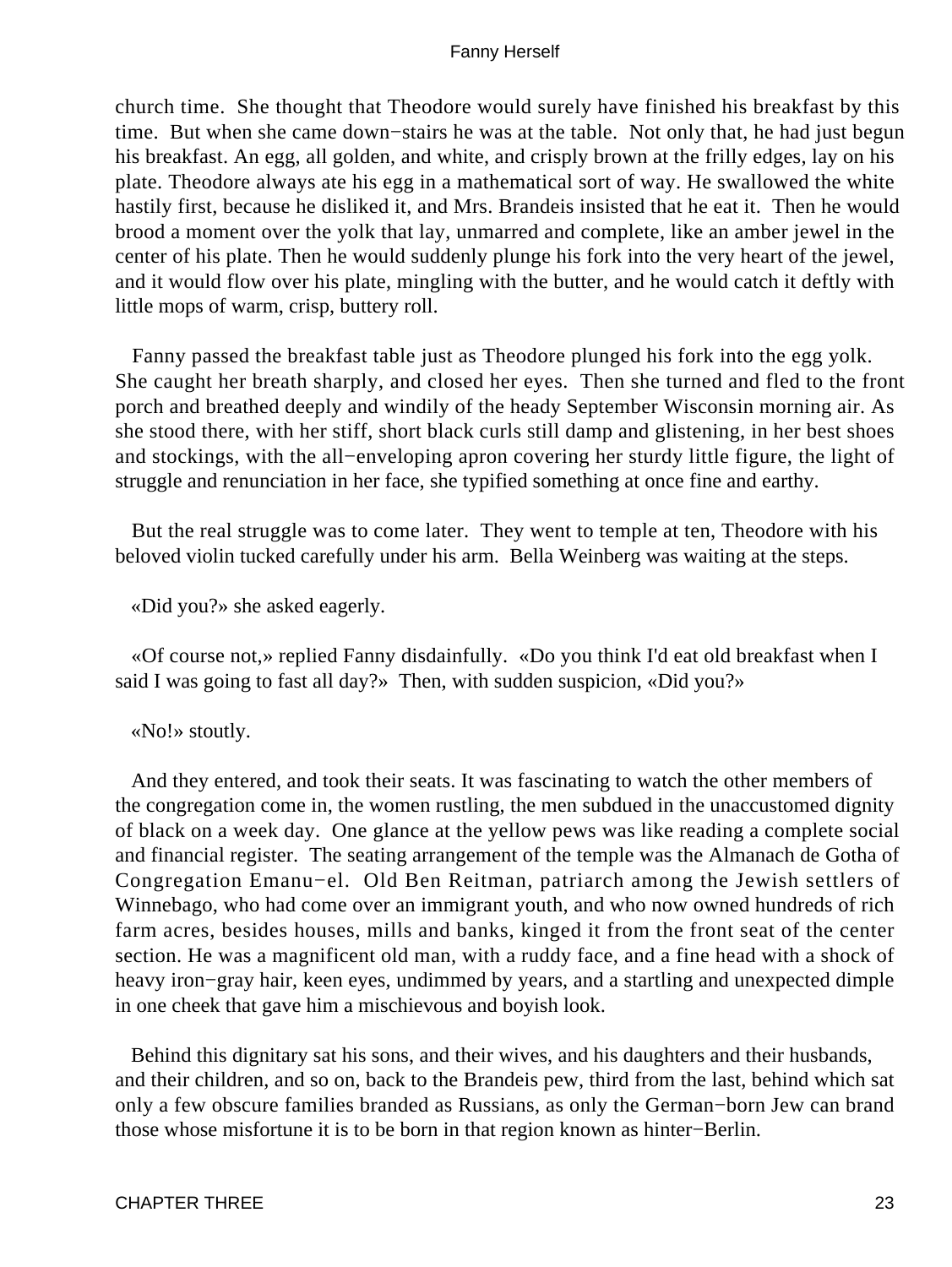The morning flew by, with its music, its responses, its sermon in German, full of four− and five−syllable German words like Barmherzigkeit and Eigentumlichkeit. All during the sermon Fanny sat and dreamed and watched the shadow on the window of the pine tree that stood close to the temple, and was vastly amused at the jaundiced look that the square of yellow window glass cast upon the face of the vain and overdressed Mrs. Nathan Pereles. From time to time Bella would turn to bestow upon her a look intended to convey intense suffering and a resolute though dying condition. Fanny stonily ignored these mute messages. They offended something in her, though she could not tell what.

 At the noon intermission she did not go home to the tempting dinner smells, but wandered off through the little city park and down to the river, where she sat on the bank and felt very virtuous, and spiritual, and hollow. She was back in her seat when the afternoon service was begun. Some of the more devout members had remained to pray all through the midday. The congregation came straggling in by twos and threes. Many of the women had exchanged the severely corseted discomfort of the morning's splendor for the comparative ease of second−best silks. Mrs. Brandeis, absent from her business throughout this holy day, came hurrying in at two, to look with a rather anxious eye upon her pale and resolute little daughter.

 The memorial service was to begin shortly after three, and lasted almost two hours. At quarter to three Bella slipped out through the side aisle, beckoning mysteriously and alluringly to Fanny as she went. Fanny looked at her mother.

 «Run along,» said Mrs. Brandeis. «The air will be good for you. Come back before the memorial service begins.» Fanny and Bella met, giggling, in the vestibule.

 «Come on over to my house for a minute,» Bella suggested. «I want to show you something.» The Weinberg house, a great, comfortable, well−built home, with encircling veranda, and a well−cared−for lawn, was just a scant block away. They skipped across the street, down the block, and in at the back door. The big sunny kitchen was deserted. The house seemed very quiet and hushed. Over it hung the delicious fragrance of freshly−baked pastry. Bella, a rather baleful look in her eyes, led the way to the butler's pantry that was as large as the average kitchen. And there, ranged on platters, and baking boards, and on snowy−white napkins, was that which made Tantalus's feast seem a dry and barren snack. The Weinberg's had baked. It is the custom in the household of Atonement Day fasters of the old school to begin the evening meal, after the twenty−four hours of abstainment, with coffee and freshly− baked coffee cake of every variety. It was a lead−pipe blow at one's digestion, but delicious beyond imagining. Bella's mother was a famous cook, and her two maids followed in the ways of their mistress. There were to be sisters and brothers and out−of−town relations as guests at the evening meal, and Mrs. Weinberg had outdone herself.

«Oh!» exclaimed Fanny in a sort of agony and delight.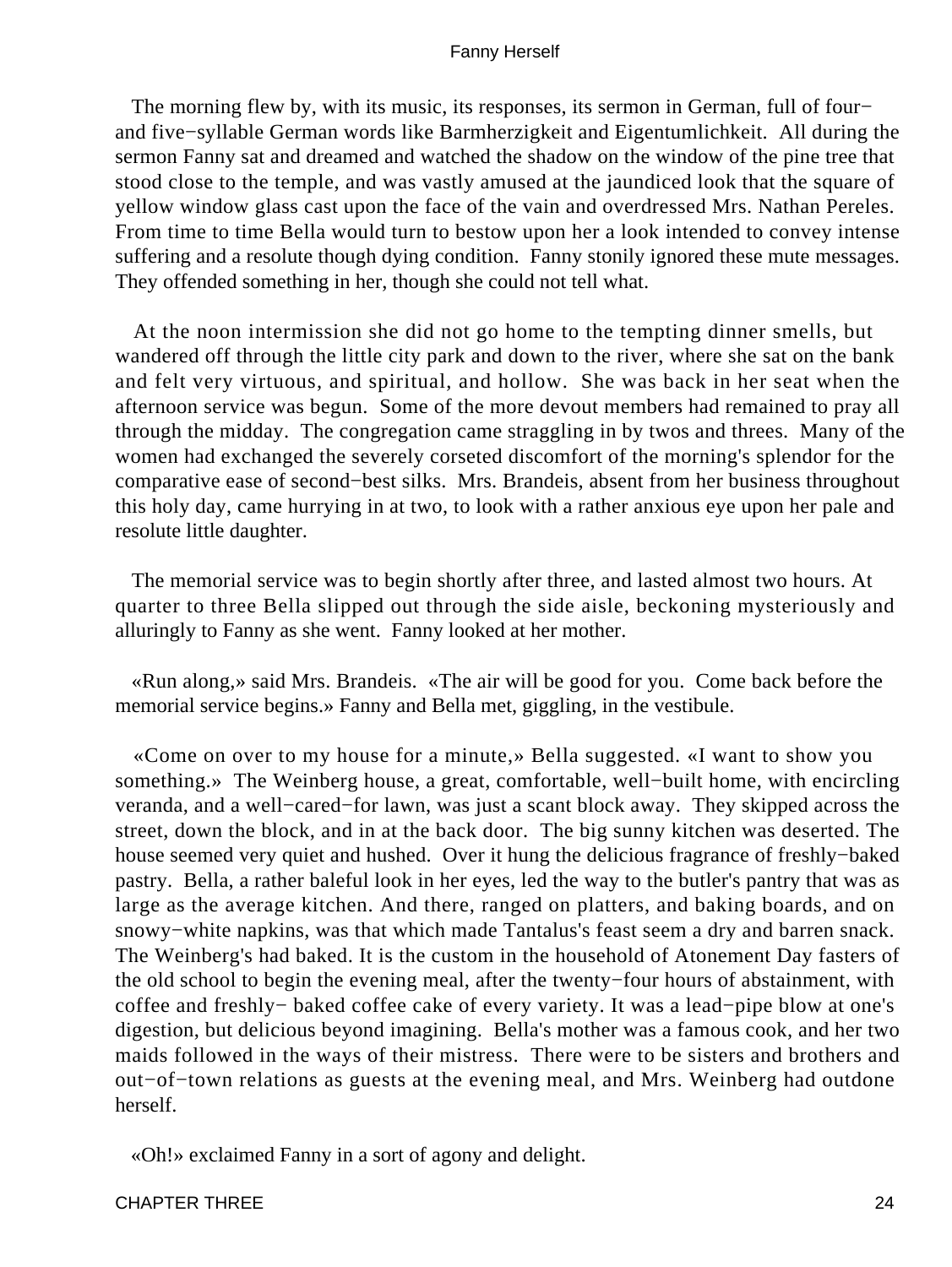«Take some,» said Bella, the temptress.

 The pantry was fragrant as a garden with spices, and fruit scents, and the melting, delectable perfume of brown, freshly−baked dough, sugar−coated. There was one giant platter devoted wholly to round, plump cakes, with puffy edges, in the center of each a sunken pool that was all plum, bearing on its bosom a snowy sifting of powdered sugar. There were others whose centers were apricot, pure molten gold in the sunlight. There were speckled expanses of cheese kuchen, the golden−brown surface showing rich cracks through which one caught glimpses of the lemon−yellow cheese beneath – cottage cheese that had been beaten up with eggs, and spices, and sugar, and lemon. Flaky crust rose, jaggedly, above this plateau. There were cakes with jelly, and cinnamon kuchen, and cunning cakes with almond slices nestling side by side. And there was freshly-baked bread – twisted loaf, with poppy seed freckling its braid, and its sides glistening with the butter that had been liberally swabbed on it before it had been thrust into the oven.

 Fanny Brandeis gazed, hypnotized. As she gazed Bella selected a plum tart and bit into it – bit generously, so that her white little teeth met in the very middle of the oozing red−brown juice and one heard a little squirt as they closed on the luscious fruit. At the sound Fanny quivered all through her plump and starved little body.

 «Have one,» said Bella generously. «Go on. Nobody'll ever know. Anyway, we've fasted long enough for our age. I could fast till supper time if I wanted to, but I don't want to.» She swallowed the last morsel of the plum tart, and selected another – apricot, this time, and opened her moist red lips. But just before she bit into it (the Inquisition could have used Bella's talents) she selected its counterpart and held it out to Fanny. Fanny shook her head slightly. Her hand came up involuntarily. Her eyes were fastened on Bella's face.

 «Go on,» urged Bella. «Take it. They're grand! M−m−m−m!» The first bite of apricot vanished between her rows of sharp white teeth. Fanny shut her eyes as if in pain. She was fighting the great fight of her life. She was to meet other temptations, and perhaps more glittering ones, in her lifetime, but to her dying day she never forgot that first battle between the flesh and the spirit, there in the sugar− scented pantry – and the spirit won. As Bella's lips closed upon the second bite of apricot tart, the while her eye roved over the almond cakes and her hand still held the sweet out to Fanny, that young lady turned sharply, like a soldier, and marched blindly out of the house, down the back steps, across the street, and so into the temple.

 The evening lights had just been turned on. The little congregation, relaxed, weary, weak from hunger, many of them, sat rapt and still except at those times when the prayer book demanded spoken responses. The voice of the little rabbi, rather weak now, had in it a timbre that made it startlingly sweet and clear and resonant. Fanny slid very quietly into the seat beside Mrs. Brandeis, and slipped her moist and cold little hand into her mother's warm, work− roughened palm. The mother's brown eyes, very bright with unshed tears, left their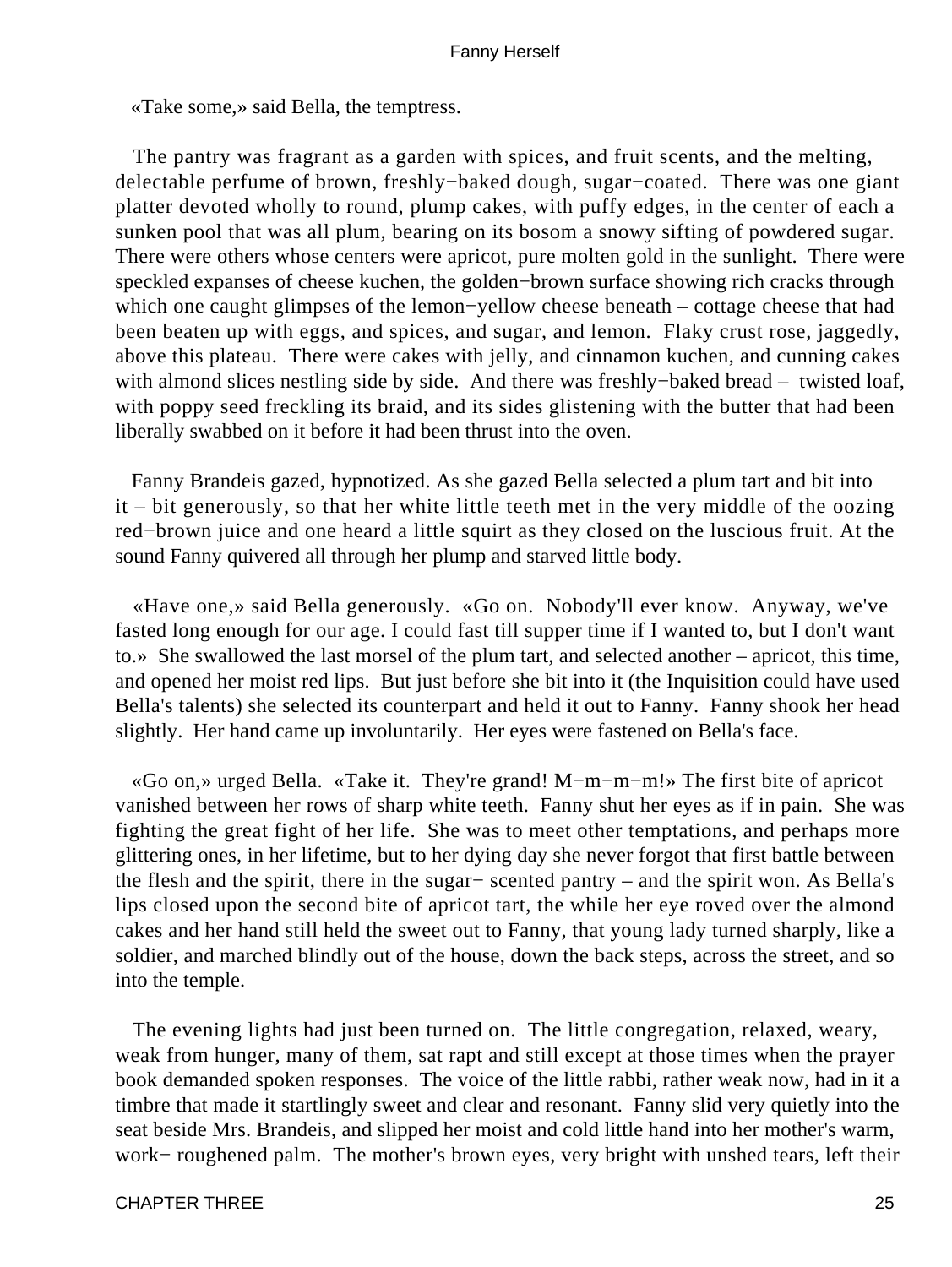perusal of the prayer book to dwell upon the white little face that was smiling rather wanly up at her. The pages of the prayer book lay two−thirds or more to the left. Just as Fanny remarked this, there was a little moment of hush in the march of the day's long service. The memorial hour had begun.

 Little Doctor Thalmann cleared his throat. The congregation stirred a bit, changed its cramped position. Bella, the guilty, came stealing in, a pink−and−gold picture of angelic virtue. Fanny, looking at her, felt very aloof, and clean, and remote.

Molly Brandeis seemed to sense what had happened.

«But you didn't, did you?» she whispered softly.

Fanny shook her head.

 Rabbi Thalmann was seated in his great carved chair. His eyes were closed. The wheezy little organ in the choir loft at the rear of the temple began the opening bars of Schumann's Traumerei. And then, above the cracked voice of the organ, rose the clear, poignant wail of a violin. Theodore Brandeis had begun to play. You know the playing of the average boy of fifteen – that nerve−destroying, uninspired scraping. There was nothing of this in the sounds that this boy called forth from the little wooden box and the stick with its taut lines of catgut. Whatever it was – the length of the thin, sensitive fingers, the turn of the wrist, the articulation of the forearm, the something in the brain, or all these combined – Theodore Brandeis possessed that which makes for greatness. You realized that as he crouched over his violin to get his cello tones. As he played to−day the little congregation sat very still, and each was thinking of his ambitions and his failures; of the lover lost, of the duty left undone, of the hope deferred; of the wrong that was never righted; of the lost one whose memory spells remorse. It felt the salt taste on its lips. It put up a furtive, shamed hand to dab at its cheeks, and saw that the one who sat in the pew just ahead was doing likewise. This is what happened when this boy of fifteen wedded his bow to his violin. And he who makes us feel all this has that indefinable, magic, glorious thing known as Genius.

When it was over, there swept through the room that sigh following tension relieved. Rabbi Thalmann passed a hand over his tired eyes, like one returning from a far mental journey; then rose, and came forward to the pulpit. He began, in Hebrew, the opening words of the memorial service, and so on to the prayers in English, with their words of infinite humility and wisdom.

«Thou hast implanted in us the capacity for sin, but not sin itself!»

 Fanny stirred. She had learned that a brief half hour ago. The service marched on, a moving and harrowing thing. The amens rolled out with a new fervor from the listeners. There seemed nothing comic now in the way old Ben Reitman, with his slower eyes, always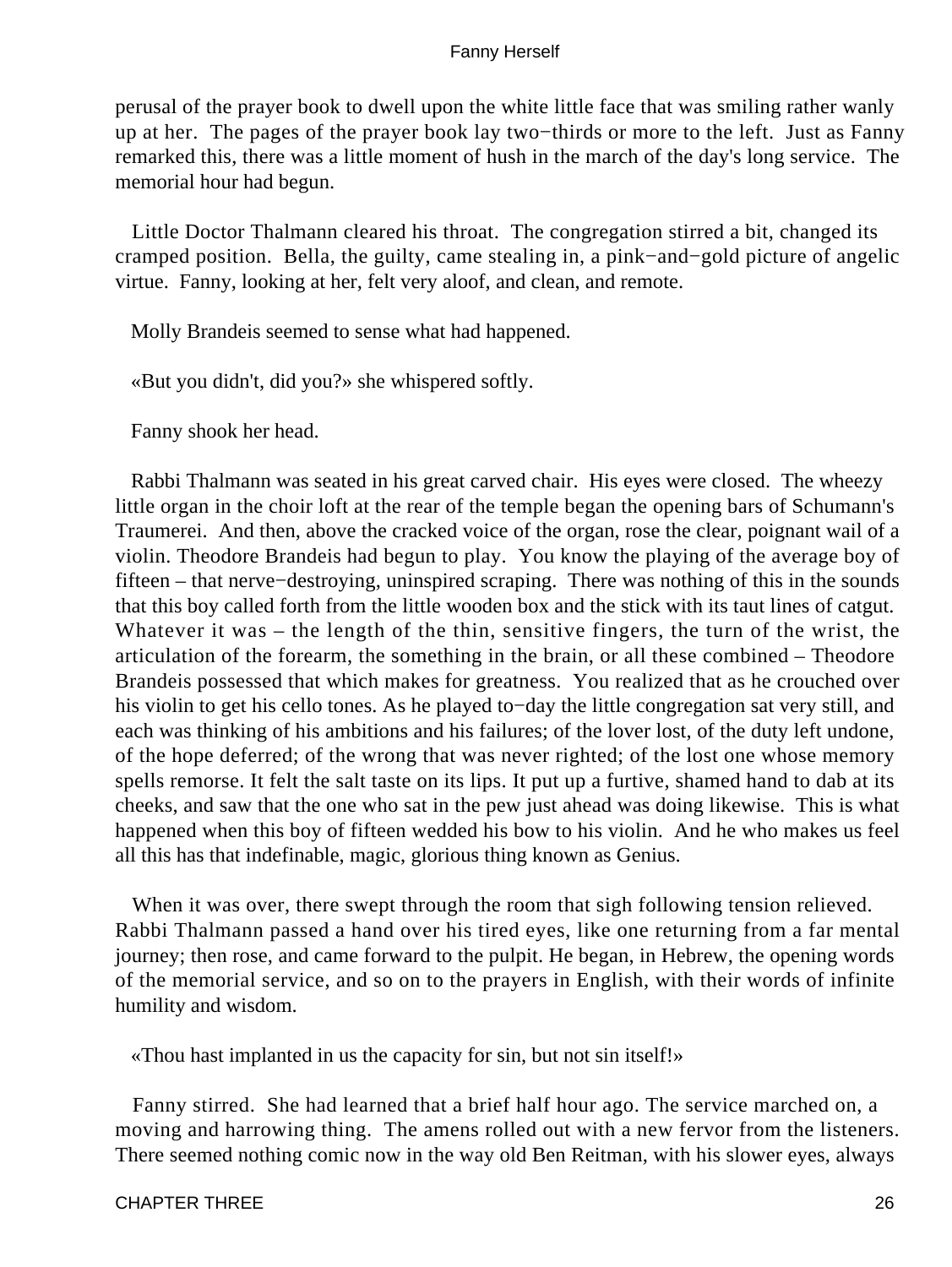came out five words behind the rest who tumbled upon the responses and scurried briskly through them, so that his fine old voice, somewhat hoarse and quavering now, rolled out its «Amen!» in solitary majesty. They came to that gem of humility, the mourners' prayer; the ancient and ever−solemn Kaddish prayer. There is nothing in the written language that, for sheer drama and magnificence, can equal it as it is chanted in the Hebrew.

 As Rabbi Thalmann began to intone it in its monotonous repetition of praise, there arose certain black−robed figures from their places and stood with heads bowed over their prayer books. These were members of the congregation from whom death had taken a toll during the past year. Fanny rose with her mother and Theodore, who had left the choir loft to join them. The little wheezy organ played very softly. The black−robed figures swayed. Here and there a half−stifled sob rose, and was crushed. Fanny felt a hot haze that blurred her vision. She winked it away, and another burned in its place. Her shoulders shook with a sob. She felt her mother's hand close over her own that held one side of the book. The prayer, that was not of mourning but of praise, ended with a final crescendo from the organ, The silent black−robed figures were seated.

 Over the little, spent congregation hung a glorious atmosphere of detachment. These Jews, listening to the words that had come from the lips of the prophets in Israel, had been, on this day, thrown back thousands of years, to the time when the destruction of the temple was as real as the shattered spires and dome of the cathedral at Rheims. Old Ben Reitman, faint with fasting, was far removed from his everyday thoughts of his horses, his lumber mills, his farms, his mortgages. Even Mrs. Nathan Pereles, in her black satin and bugles and jets, her cold, hard face usually unlighted by sympathy or love, seemed to feel something of this emotional wave. Fanny Brandeis was shaken by it. Her head ached (that was hunger) and her hands were icy. The little Russian girl in the seat just behind them had ceased to wriggle and squirm, and slept against her mother's side. Rabbi Thalmann, there on the platform, seemed somehow very far away and vague. The scent of clove apples and ammonia salts filled the air. The atmosphere seemed strangely wavering and luminous. The white satin of the Ark curtain gleamed and shifted.

 The long service swept on to its close. Suddenly organ and choir burst into a paeon. Little Doctor Thalmann raised his arms. The congregation swept to its feet with a mighty surge. Fanny rose with them, her face very white in its frame of black curls, her eyes luminous. She raised her face for the words of the ancient benediction that rolled, in its simplicity and grandeur, from the lips of the rabbi:

 «May the blessing of the Lord our God rest upon you all. God bless thee and keep thee. May God cause His countenance to shine upon thee and be gracious unto thee. May God lift up His countenance unto thee, and grant thee peace.»

 The Day of Atonement had come to an end. It was a very quiet, subdued and spent little flock that dispersed to their homes. Fanny walked out with scarcely a thought of Bella. She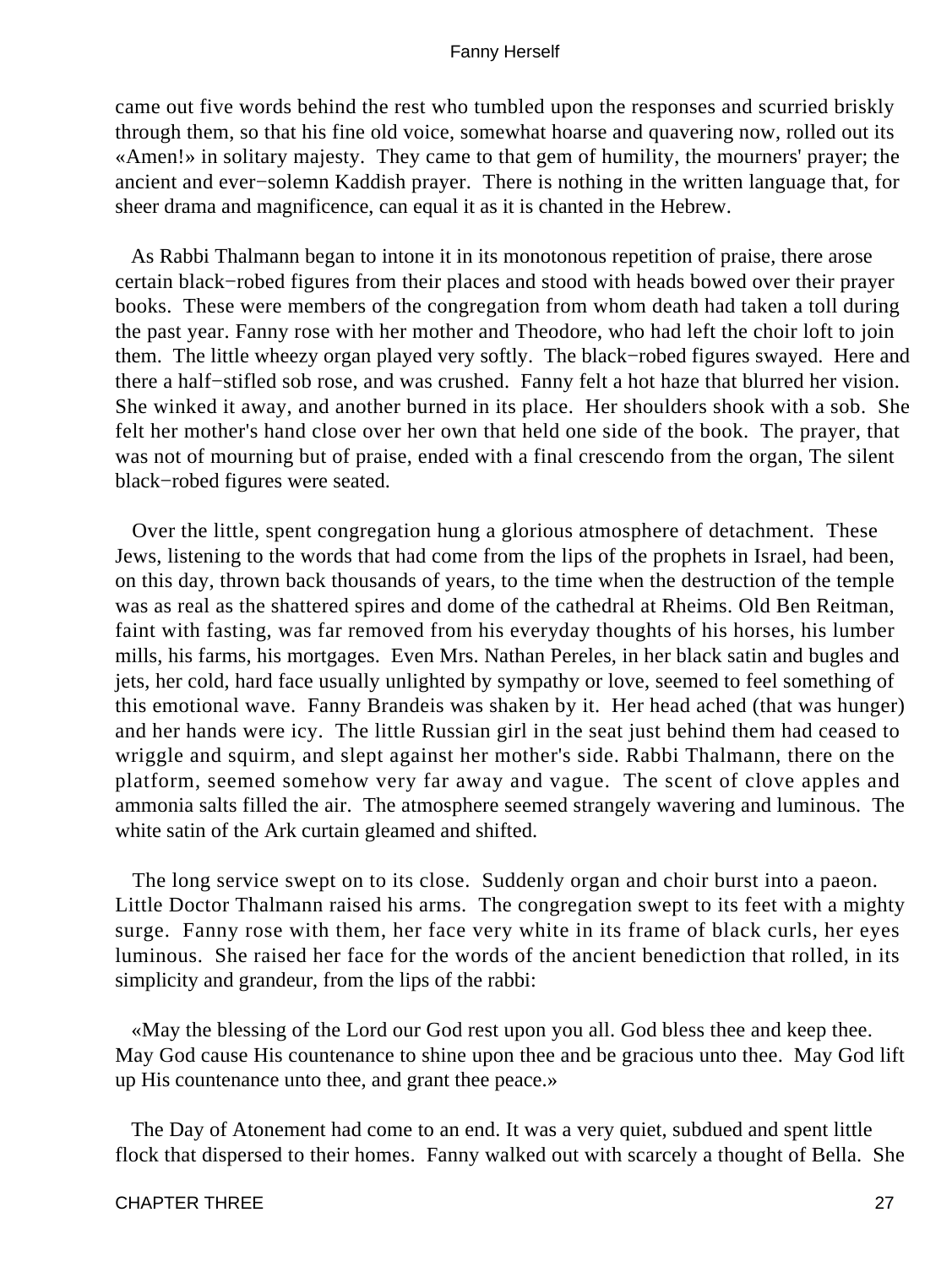felt, vaguely, that she and this school friend were formed of different stuff. She knew that the bond between them had been the grubby, physical one of childhood, and that they never would come together in the finer relation of the spirit, though she could not have put this new knowledge into words.

Molly Brandeis put a hand on her daughter's shoulder.

«Tired, Fanchen?»

«A little.»

«Bet you're hungry!» from Theodore.

«I was, but I'm not now.»

«M−m−m – wait! Noodle soup. And chicken!»

 She had intended to tell of the trial in the Weinberg's pantry. But now something within her – something fine, born of this day – kept her from it. But Molly Brandeis, to whom two and two often made five, guessed something of what had happened. She had felt a great surge of pride, had Molly Brandeis, when her son had swayed the congregation with the magic of his music. She had kissed him good night with infinite tenderness and love. But she came into her daughter's tiny room after Fanny had gone to bed, and leaned over, and put a cool hand on the hot forehead.

«Do you feel all right, my darling?»

«Umhmph,» replied Fanny drowsily.

 «Fanchen, doesn't it make you feel happy and clean to know that you were able to do the thing you started out to do?»

«Umhmph.»

 «Only,» Molly Brandeis was thinking aloud now, quite forgetting that she was talking to a very little girl, «only, life seems to take such special delight in offering temptation to those who are able to withstand it. I don't know why that's true, but it is. I hope – oh, my little girl, my baby  $- I$  hope  $- - \infty$ 

 But Fanny never knew whether her mother finished that sentence or not. She remembered waiting for the end of it, to learn what it was her mother hoped. And she had felt a sudden, scalding drop on her hand where her mother bent over her. And the next thing she knew it was morning, with mellow September sunshine.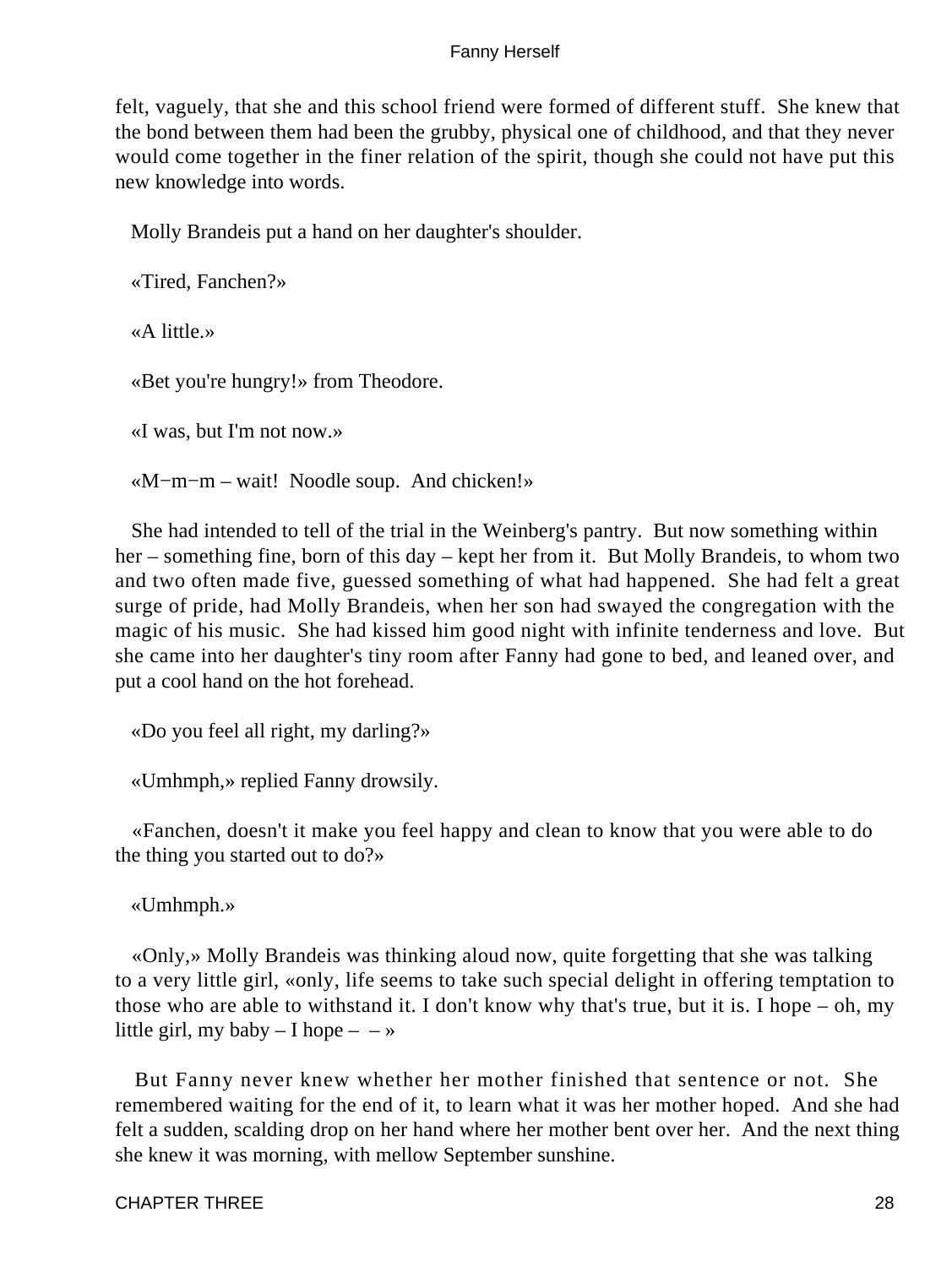# **[CHAPTER FOUR](#page-221-0)**

*I*t was the week following this feat of fasting that two things happened to Fanny Brandeis – two seemingly unimportant and childish things – that were to affect the whole tenor of her life. It is pleasant to predict thus. It gives a certain weight to a story and a sense of inevitableness. It should insure, too, the readers's support to the point, at least, where the prediction is fulfilled. Sometimes a careless author loses sight altogether of his promise, and then the tricked reader is likely to go on to the very final page, teased by the expectation that that which was hinted at will be revealed.

 Fanny Brandeis had a way of going to the public library on Saturday afternoons (with a bag of very sticky peanut candy in her pocket, the little sensualist!) and there, huddled in a chair, dreamily and almost automatically munching peanut brittle, her cheeks growing redder and redder in the close air of the ill−ventilated room, she would read, and read, and read. There was no one to censor her reading, so she read promiscuously, wading gloriously through trash and classic and historical and hysterical alike, and finding something of interest in them all.

 She read the sprightly «Duchess» novels, where mad offers of marriage were always made in flower−scented conservatories; she read Dickens, and Thelma, and old bound Cosmopolitans, and Zola, and de Maupassant, and the «Wide, Wide World,» and «Hans Brinker, or The Silver Skates,» and «Jane Eyre.» All of which are merely mentioned as examples of her catholicism in literature. As she read she was unaware of the giggling boys and girls who came in noisily, and made dates, and were coldly frowned on by the austere Miss Perkins, the librarian. She would read until the fading light would remind her that the short fall or winter day was drawing to a close.

 She would come, shivering a little after the fetid atmosphere of the overheated library, into the crisp, cold snap of the astringent Wisconsin air. Sometimes she would stop at the store for her mother. Sometimes she would run home alone through the twilight, her heels scrunching the snow, her whole being filled with a vague and unchildish sadness and disquiet as she faced the tender rose, and orange, and mauve, and pale lemon of the winter sunset. There were times when her very heart ached with the beauty of that color−flooded sky; there were times, later, when it ached in much the same way at the look in the eyes of a pushcart peddler; there were times when it ached, seemingly, for no reason at all – as is sometimes the case when one is a little Jew girl, with whole centuries of suffering behind one.

 On this day she had taken a book from the library Miss Perkins, at sight of the title, had glared disapprovingly, and had hesitated a moment before stamping the card.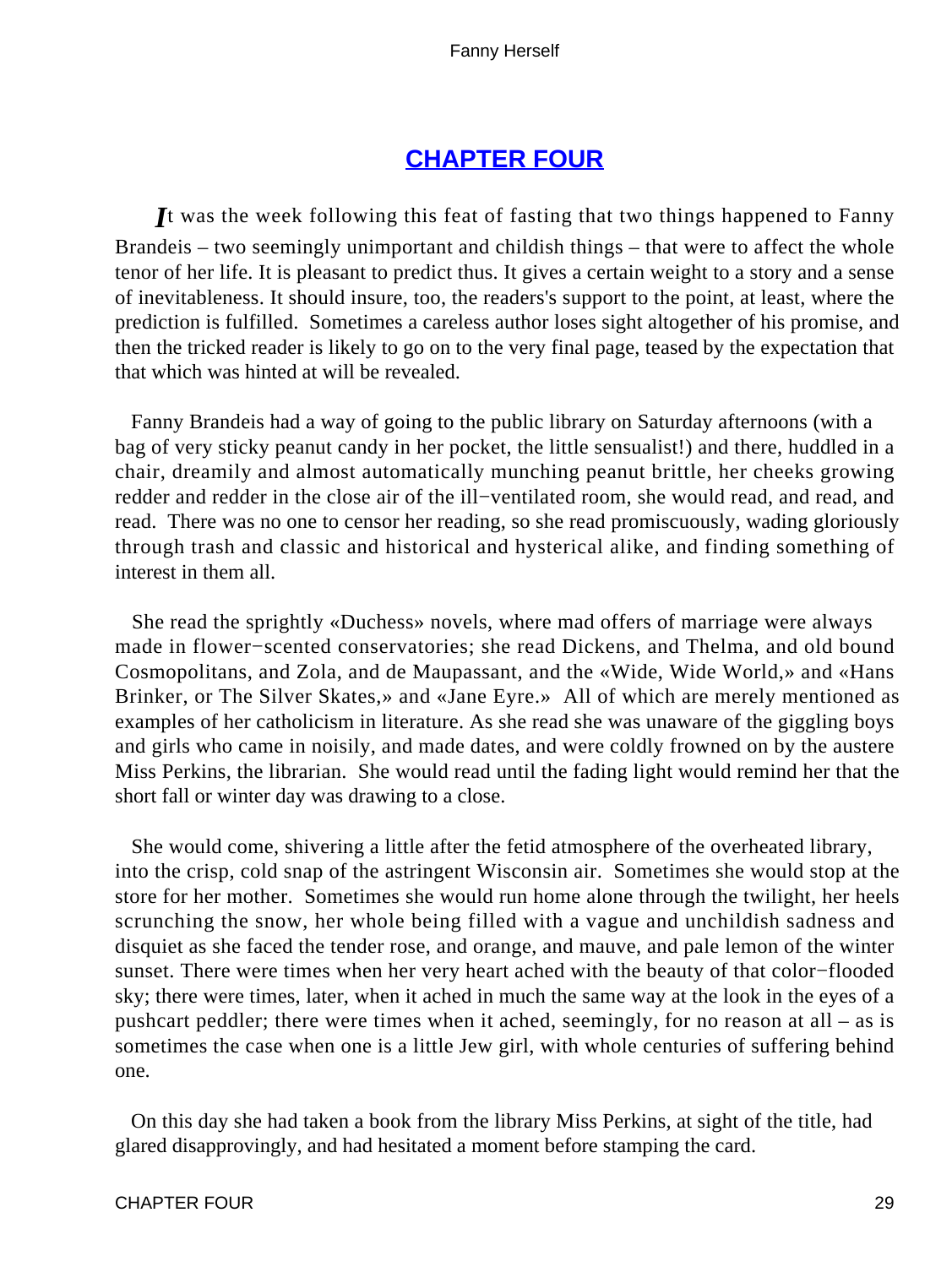«Is this for yourself?» she had asked.

«Yes'm.»

«It isn't a book for little girls,» snapped Miss Perkins.

 «I've read half of it already,» Fanny informed her sweetly. And went out with it under her arm. It was Zola's «The Ladies' Paradise» (Au Bonheur des Dames). The story of the shop girl, and the crushing of the little dealer by the great and moneyed company had thrilled and fascinated her.

 Her mind was full of it as she turned the corner on Norris Street and ran full−tilt, into a yowling, taunting, torturing little pack of boys. They were gathered in close formation about some object which they were teasing, and knocking about in the mud, and otherwise abusing with the savagery of their years. Fanny, the fiery, stopped short. She pushed into the ring. The object of their efforts was a weak−kneed and hollow−chested little boy who could not fight because he was cowardly as well as weak, and his name (oh, pity!) was Clarence – Clarence Heyl. There are few things that a mischievous group of small boys cannot do with a name like Clarence. They whined it, they catcalled it, they shrieked it in falsetto imitation of Clarence's mother. He was a wide−mouthed, sallow and pindling little boy, whose pipe−stemmed legs looked all the thinner for being contrasted with his feet, which were long and narrow. At that time he wore spectacles, too, to correct a muscular weakness, so that his one good feature – great soft, liquid eyes – passed unnoticed. He was the kind of little boy whose mother insists on dressing him in cloth− top, buttoned, patent−leather shoes for school. His blue serge suit was never patched or shiny. His stockings were virgin at the knee. He wore an overcoat on cool autumn days. Fanny despised and pitied him. We ask you not to, because in this puny, shy and ugly little boy of fifteen you behold Our Hero.

 He staggered to his feet now, as Fanny came up. His school reefer was mud−bespattered. His stockings were torn. His cap was gone and his hair was wild. There was a cut or scratch on one cheek, from which the blood flowed.

 «I'll tell my mother on you!» he screamed impotently, and shook with rage and terror. «You'll see, you will! You let me alone, now!»

Fanny felt a sick sensation at the pit of her stomach and in her throat. Then:

 «He'll tell his ma!» sneered the boys in chorus. «Oh, mamma!» And called him the Name. And at that a she wildcat broke loose among them. She pounced on them without warning, a little fury of blazing eyes and flying hair, and white teeth showing in a snarl. If she had fought fair, or if she had not taken them so by surprise, she would have been powerless among them. But she had sprung at them with the suddenness of rage. She kicked, and scratched, and bit, and clawed and spat. She seemed not to feel the defensive blows that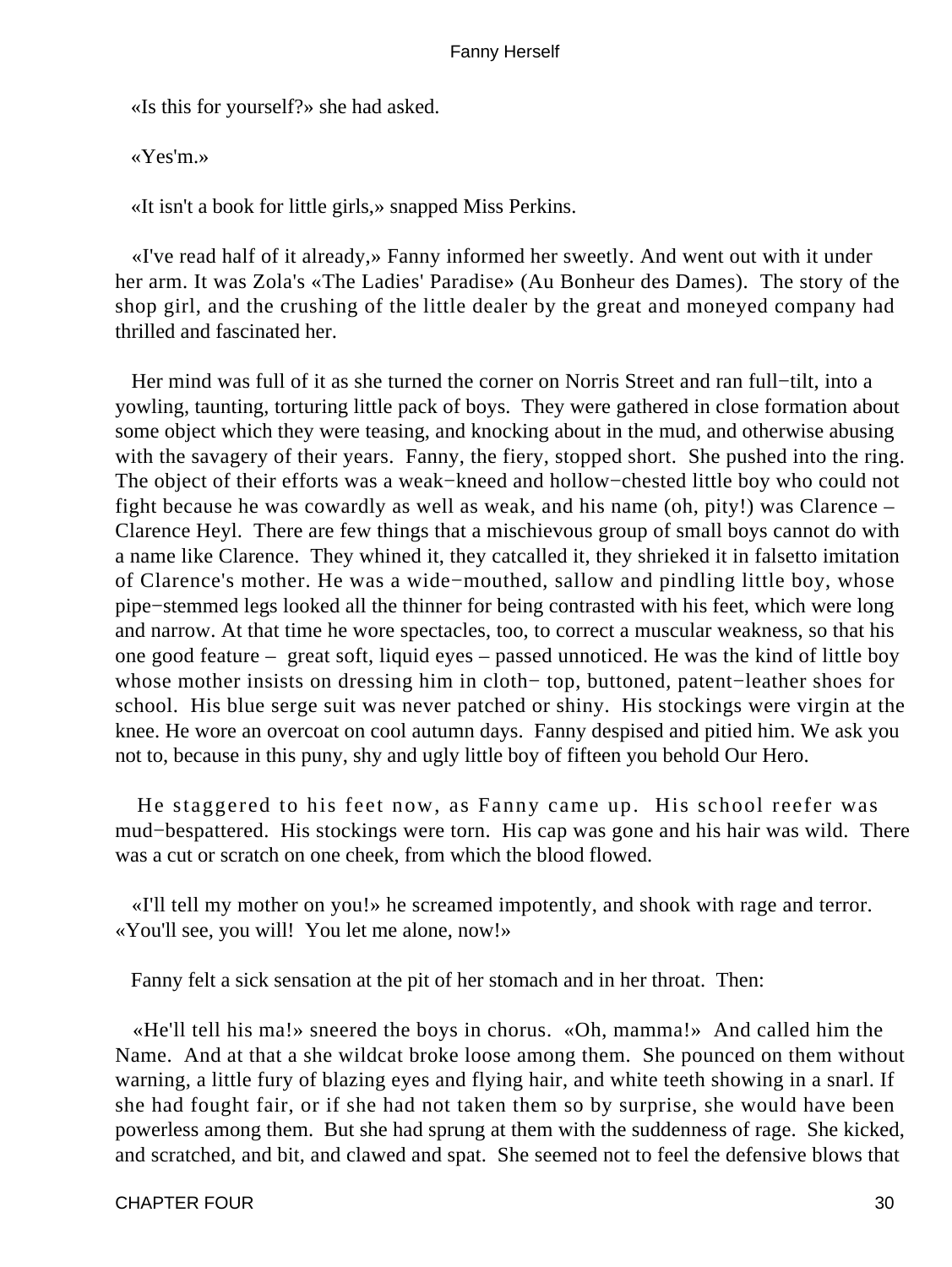were showered upon her in turn. Her own hard little fists were now doubled for a thump or opened, like a claw, for scratching.

 «Go on home!» she yelled to Clarence, even while she fought. And Clarence, gathering up his tattered school books, went, and stood not on the order of his going. Whereupon Fanny darted nimbly to one side, out of the way of boyish brown fists. In that moment she was transformed from a raging fury into a very meek and trembling little girl, who looked shyly and pleadingly out from a tangle of curls. The boys were for rushing at her again.

 «Cowardy−cats! Five of you fighting one girl,» cried Fanny, her lower lip trembling ever so little. «Come on! Hit me! Afraid to fight anything but girls! Cowardy−cats!» A tear, pearly, pathetic, coursed down her cheek.

The drive was broken. Five sullen little boys stood and glared at her, impotently.

 «You hit us first,» declared one boy. «What business d' you have scratching around like that, I'd like to know! You old scratch cat!»

 «He's sickly,» said Fanny. «He can't fight. There's something the matter with his lungs, or something, and they're going to make him quit school. Besides, he's a billion times better than any of you, anyway.»

At once, «Fanny's stuck on Clar−ence! Fanny's stuck on Clar−ence!»

 Fanny picked up her somewhat battered Zola from where it had flown at her first onslaught. «It's a lie!» she shouted. And fled, followed by the hateful chant.

 She came in at the back door, trying to look casual. But Mattie's keen eye detected the marks of battle, even while her knife turned the frying potatoes.

«Fanny Brandeis! Look at your sweater! And your hair!»

 Fanny glanced down at the torn pocket dangling untidily. «Oh, that!» she said airily. And, passing the kitchen table, deftly filched a slice of cold veal from the platter, and mounted the back stairs to her room. It was a hungry business, this fighting. When Mrs. Brandeis came in at six her small daughter was demurely reading. At supper time Mrs. Brandeis looked up at her daughter with a sharp exclamation.

«Fanny! There's a scratch on your cheek from your eye to your chin.»

Fanny put up her hand. «Is there?»

«Why, you must have felt it. How did you get it?»

#### CHAPTER FOUR 31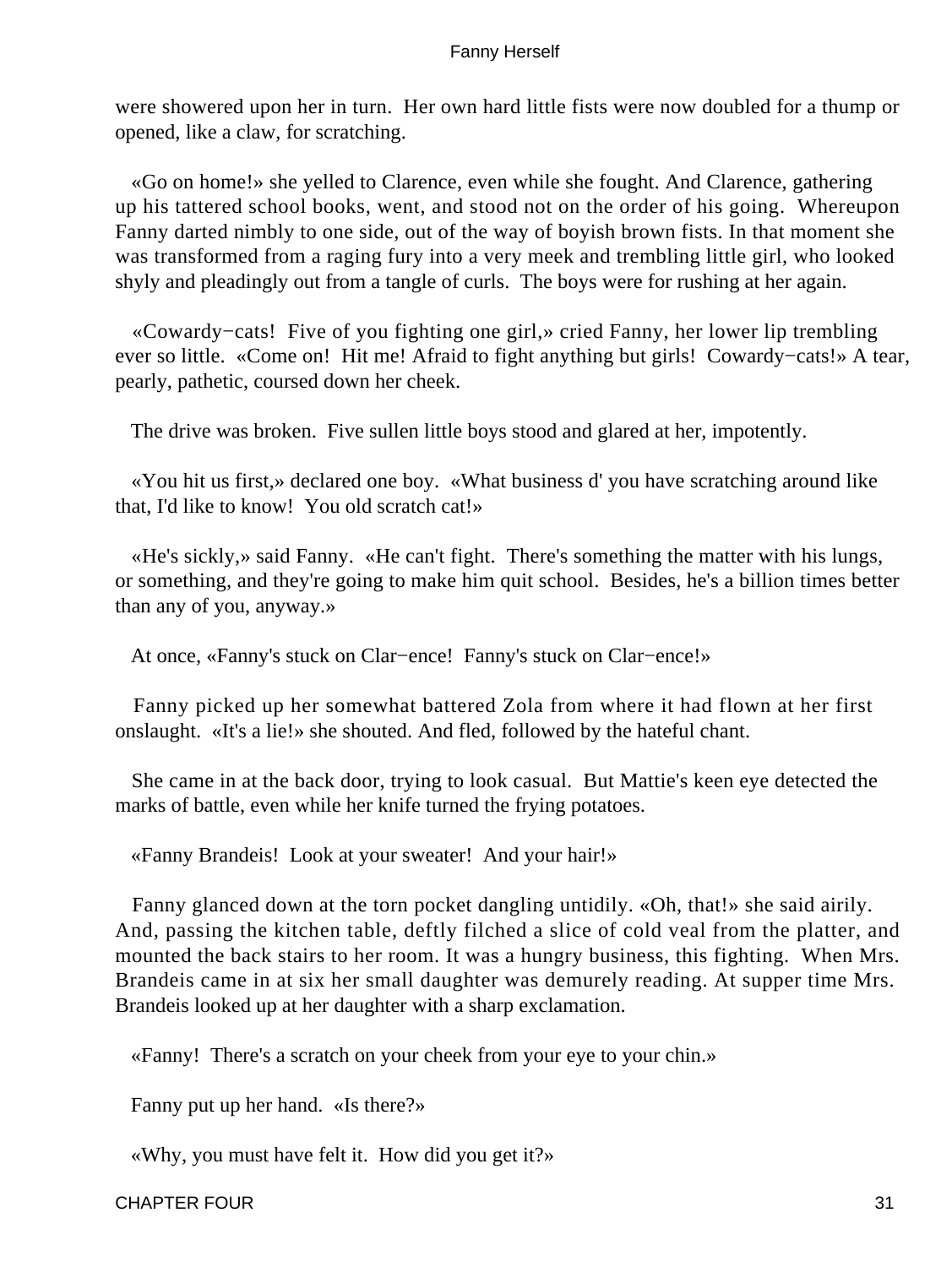Fanny said nothing. «I'll bet she was fighting,» said Theodore with the intuitive knowledge that one child has of another's ways.

 «Fanny!» The keen brown eyes were upon her. «Some boys were picking on Clarence Heyl, and it made me mad. They called him names.»

«What names?»

«Oh, names.»

«Fanny dear, if you're going to fight every time you hear that name  $- \rightarrow \infty$ 

 Fanny thought of the torn sweater, the battered Zola, the scratched cheek. «It is pretty expensive,» she said reflectively.

 After supper she settled down at once to her book. Theodore would labor over his algebra after the dining−room table was cleared. He stuck his cap on his head now, and slammed out of the door for a half−hour's play under the corner arc− light. Fanny rarely brought books from school, and yet she seemed to get on rather brilliantly, especially in the studies she liked. During that winter following her husband's death Mrs. Brandeis had a way of playing solitaire after supper; one of the simpler forms of the game. It seemed to help her to think out the day's problems, and to soothe her at the same time. She would turn down the front of the writing desk, and draw up the piano stool.

 All through that winter Fanny seemed to remember reading to the slap−slap of cards, and the whir of their shuffling. In after years she was never able to pick up a volume of Dickens without having her mind hark back to those long, quiet evenings. She read a great deal of Dickens at that time. She had a fine contempt for his sentiment, and his great ladies bored her. She did not know that this was because they were badly drawn. The humor she loved, and she read and reread the passages dealing with Samuel Weller, and Mr. Micawber, and Sairey Gamp, and Fanny Squeers. It was rather trying to read Dickens before supper, she had discovered. Pickwick Papers was fatal, she had found. It sent one to the pantry in a sort of trance, to ransack for food – cookies, apples, cold meat, anything. But whatever one found, it always fell short of the succulent sounding beefsteak pies, and saddles of mutton, and hot pineapple toddy of the printed page.

 To−night Mrs. Brandeis, coming in from the kitchen after a conference with Mattie, found her daughter in conversational mood, though book in hand.

«Mother, did you ever read this?» She held up «The Ladies' Paradise.»

 «Yes; but child alive, what ever made you get it? That isn't the kind of thing for you to read. Oh, I wish I had more time to give  $\rightarrow$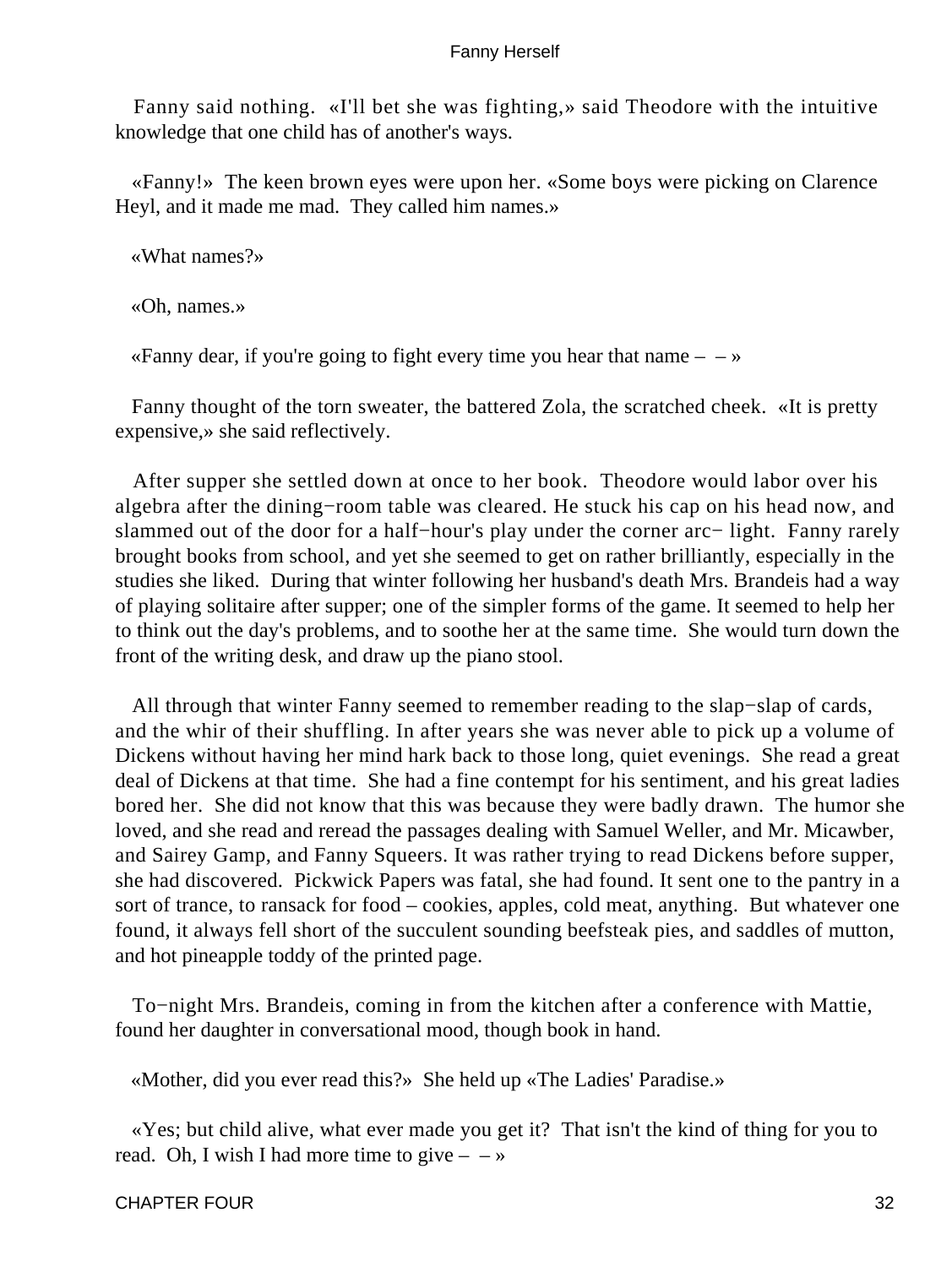Fanny leaned forward eagerly. «It made me think a lot of you. You know – the way the big store was crushing the little one, and everything. Like the thing you were talking to that man about the other day. You said it was killing the small−town dealer, and he said some day it would be illegal, and you said you'd never live to see it.»

 «Oh, that! We were talking about the mail−order business, and how hard it was to compete with it, when the farmers bought everything from a catalogue, and had whole boxes of household goods expressed to them. I didn't know you were listening, Fanchen.»

 «I was. I almost always do when you and some traveling man or somebody like that are talking. It – it's interesting.»

 Fanny went back to her book then. But Molly Brandeis sat a moment, eyeing her queer little daughter thoughtfully. Then she sighed, and laid out her cards for solitaire. By eight o'clock she was usually so sleepy that she would fall, dead− tired, asleep on the worn leather couch in the sitting−room. She must have been fearfully exhausted, mind and body. The house would be very quiet, except for Mattie, perhaps, moving about in the kitchen or in her corner room upstairs. Sometimes the weary woman on the couch would start suddenly from her sleep and cry out, choked and gasping, «No! No! No!» The children would jump, terrified, and come running to her at first, but later they got used to it, and only looked up to say, when she asked them, bewildered, what it was that wakened her, «You had the no−no−nos.»

 She had never told of the thing that made her start out of her sleep and cry out like that. Perhaps it was just the protest of the exhausted body and the overwrought nerves. Usually, after that, she would sit up, haggardly, and take the hairpins out of her short thick hair, and announce her intention of going to bed. She always insisted that the children go too, though they often won an extra half hour by protesting and teasing. It was a good thing for them, these nine o'clock bed hours, for it gave them the tonic sleep that their young, high−strung natures demanded.

«Come, children,» she would say, yawning.

«Oh, mother, please just let me finish this chapter!»

«How much?»

«Just this little bit. See? Just this.»

 «Well, just that, then,» for Mrs. Brandeis was a reasonable woman, and she had the book−lover's knowledge of the fascination of the unfinished chapter.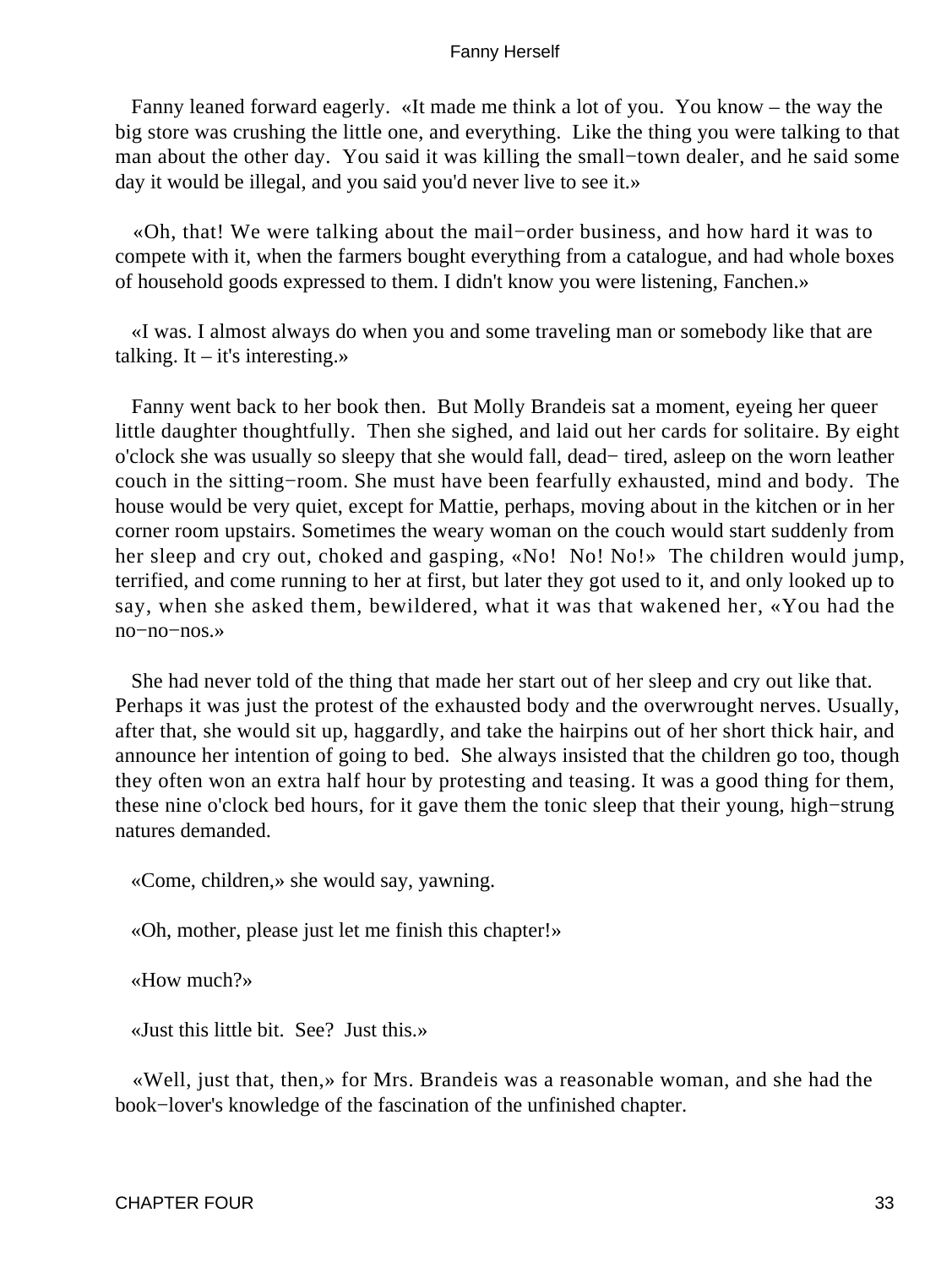Fanny and Theodore were not always honest about the bargain. They would gallop, hot−cheeked, through the allotted chapter. Mrs. Brandeis would have fallen into a doze, perhaps. And the two conspirators would read on, turning the leaves softly and swiftly, gulping the pages, cramming them down in an orgy of mental bolting, like naughty children stuffing cake when their mother's back is turned. But the very concentration of their dread of waking her often brought about the feared result. Mrs. Brandeis would start up rather wildly, look about her, and see the two buried, red−cheeked and eager, in their books.

«Fanny! Theodore! Come now! Not another minute!»

 Fanny, shameless little glutton, would try it again. «Just to the end of this chapter! Just this weenty bit!»

«Fiddlesticks! You've read four chapters since I spoke to you the last time. Come now!»

 Molly Brandeis would see to the doors, and the windows, and the clock, and then, waiting for the weary little figures to climb the stairs, would turn out the light, and, hairpins in one hand, corset in the other, perhaps, mount to bed.

 By nine o'clock the little household would be sleeping, the children sweetly and dreamlessly, the tired woman restlessly and fitfully, her overwrought brain still surging with the day's problems. It was not like a household at rest, somehow. It was like a spirited thing standing, quivering for a moment, its nerves tense, its muscles twitching.

 Perhaps you have quite forgotten that here were to be retailed two epochal events in Fanny Brandeis's life. If you have remembered, you will have guessed that the one was the reading of that book of social protest, though its writer has fallen into disfavor in these fickle days. The other was the wild and unladylike street brawl in which she took part so that a terrified and tortured little boy might escape his tormentors.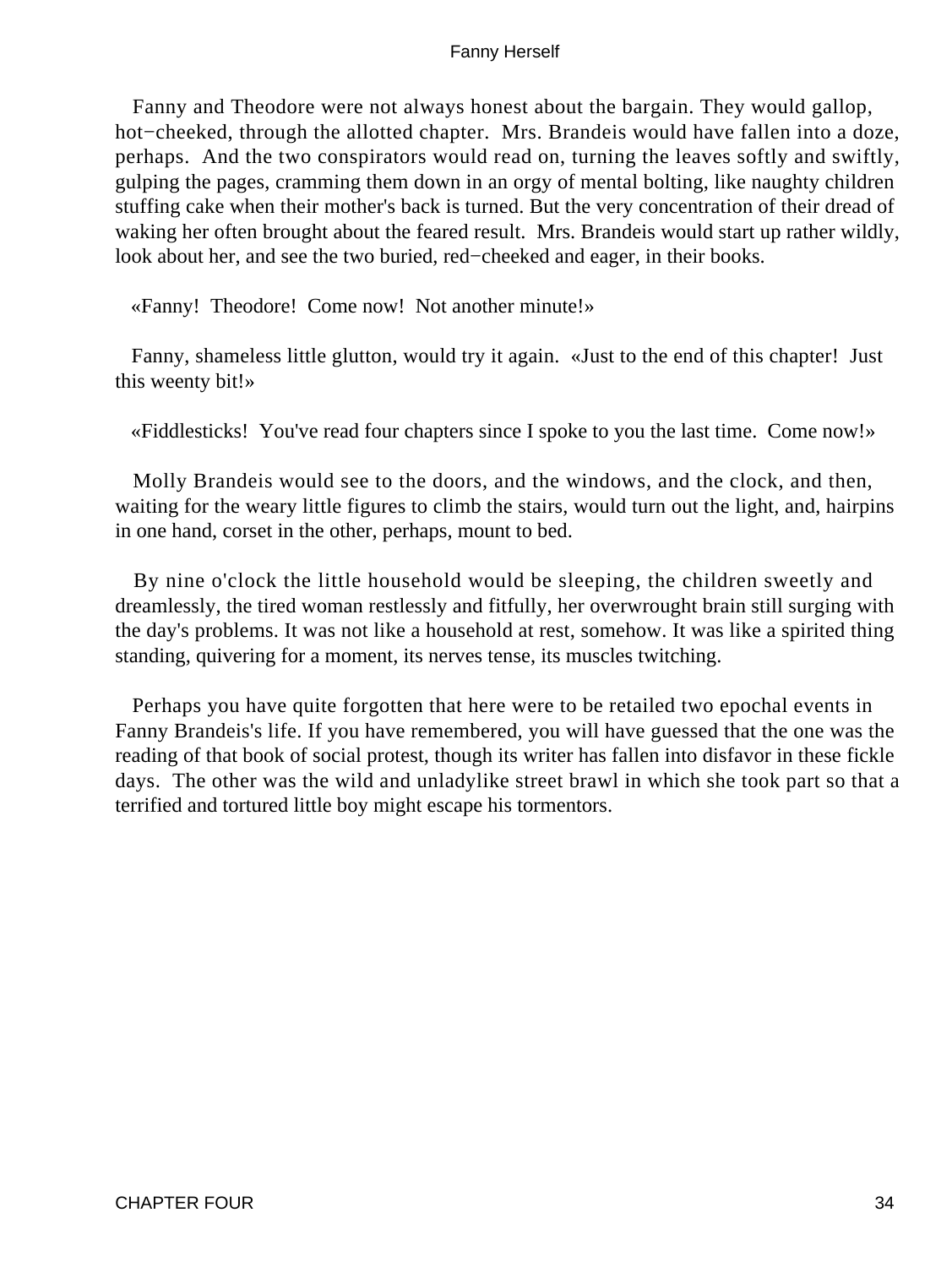# **[CHAPTER FIVE](#page-221-0)**

*T*here was no hard stock in Brandeis' Bazaar now. The packing−room was always littered with straw and excelsior dug from hogsheads and great crates. Aloysius lorded it over a small red−headed satellite who disappeared inside barrels and dived head first into huge boxes, coming up again with a lamp, or a doll, or a piece of glassware, like a magician. Fanny, perched on an overturned box, used to watch him, fascinated, while he laboriously completed a water set, or a tea set. A preliminary dive would bring up the first of a half dozen related pieces, each swathed in tissue paper. A deft twist on the part of the attendant Aloysius would strip the paper wrappings and disclose a ruby−tinted tumbler, perhaps. Another dive, and another, until six gleaming glasses stood revealed, like chicks without a hen mother. A final dip, much scratching and burrowing, during which armfuls of hay and excelsior were thrown out, and then the red−headed genie of the barrel would emerge, flushed and triumphant, with the water pitcher itself, thus completing the happy family.

 Aloysius, meanwhile, would regale her with one of those choice bits of gossip he had always about him, like a jewel concealed, and only to be brought out for the appreciative. Mrs. Brandeis disapproved of store gossip, and frowned on Sadie and Pearl whenever she found them, their heads close together, their stifled shrieks testifying to his wit. There were times when Molly Brandeis herself could not resist the spell of his tongue. No one knew where Aloysius got his information. He had news that Winnebago's two daily papers never could get, and wouldn't have dared to print if they had.

 «Did you hear about Myrtle Krieger,» he would begin, «that's marryin' the Hempel boy next month? The one in the bank. She's exhibiting her trewsow at the Outagamie County Fair this week, for the handwork and embroid'ry prize. Ain't it brazen? They say the crowd's so thick around the table that they had to take down the more pers'nal pieces. The first day of the fair the grand−stand was, you might say, empty, even when they was pullin' off the trottin' races and the balloon ascension. It's funny – ain't it? – how them garmints that you wouldn't turn for a second look at on the clothesline or in a store winda' becomes kind of wicked and interestin' the minute they get what they call the human note. There it lays, that virgin lawnjerie, for all the county to look at, with pink ribbons run through everything, and the poor Krieger girl never dreamin' she's doin' somethin' indelicate. She says yesterday if she wins the prize she's going to put it toward one of these kitchen cabinets.»

 I wish we could stop a while with Aloysius. He is well worth it. Aloysius, who looked a pass between Ichabod Crane and Smike; Aloysius, with his bit of scandal burnished with wit; who, after a long, hard Saturday, would go home to scrub the floor of the dingy lodgings where he lived with his invalid mother, and who rose in the cold dawn of Sunday morning to go to early mass, so that he might return to cook the dinner and wait upon the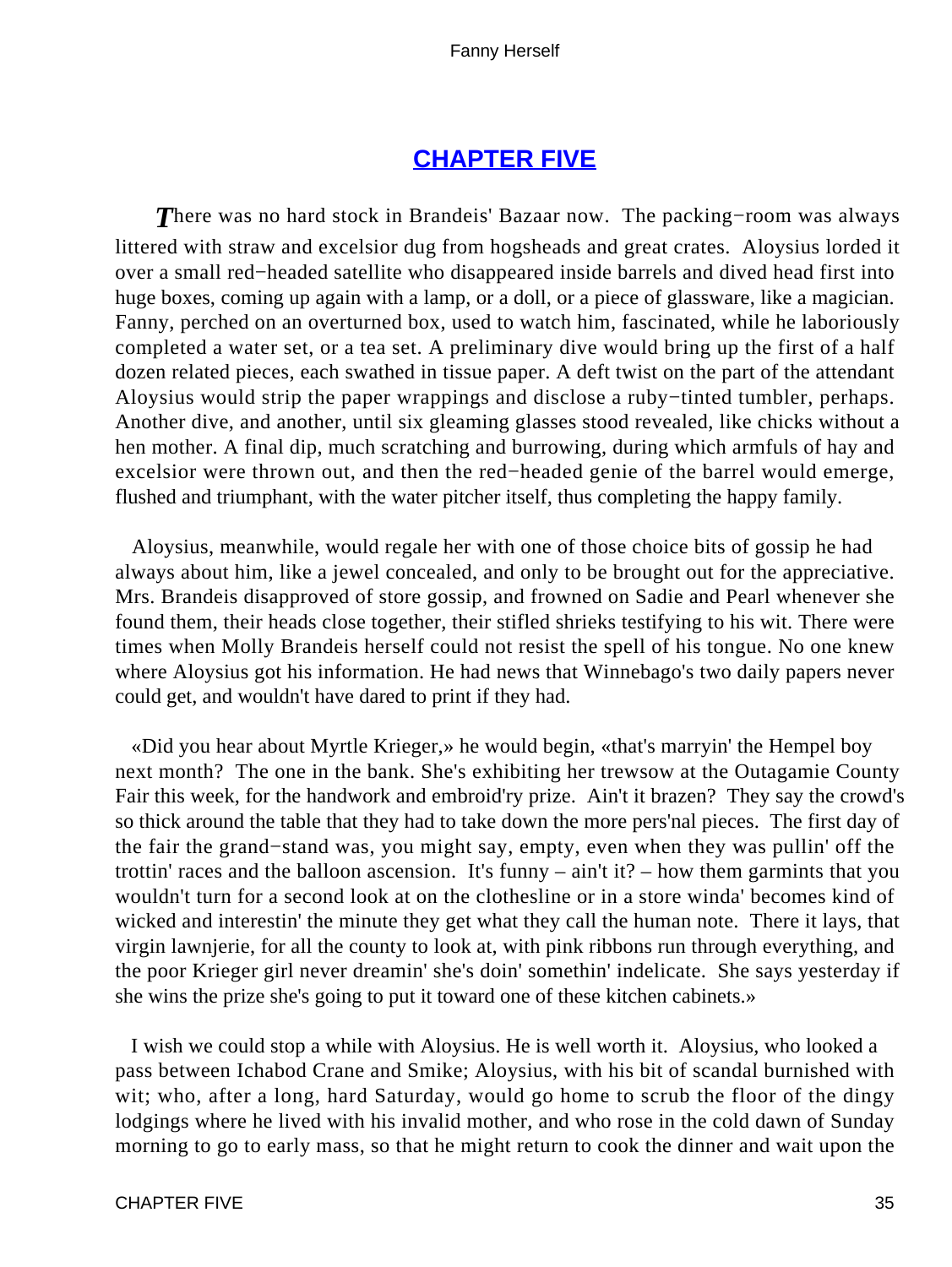sick woman. Aloysius, whose trousers flapped grotesquely about his bony legs, and whose thin red wrists hung awkwardly from his too−short sleeves, had in him that tender, faithful and courageous stuff of which unsung heroes are made. And he adored his clever, resourceful boss to the point of imitation. You should have seen him trying to sell a sled or a doll's go−cart in her best style. But we cannot stop for Aloysius. He is irrelevant, and irrelevant matter halts the progress of a story. Any one, from Barrie to Harold Bell Wright, will tell you that a story, to be successful, must march.

We'll keep step, then, with Molly Brandeis until she drops out of the ranks. There is no detouring with Mrs. Brandeis for a leader. She is the sort that, once her face is set toward her goal, looks neither to right nor left until she has reached it.

 When Fanny Brandeis was fourteen, and Theodore was not quite sixteen, a tremendous thing happened. Schabelitz, the famous violinist, came to Winnebago to give a concert under the auspices of the Young Men's Sunday Evening Club.

 The Young Men's Sunday Evening Club of the Congregational Church prided itself (and justifiably) on what the papers called its «auspices.» It scorned to present to Winnebago the usual lyceum attractions – Swiss bell ringers, negro glee clubs, and Family Fours. Instead, Schumann−Heink sang her lieder for them; McCutcheon talked and cartooned for them; Madame Bloomfield−Zeisler played. Winnebago was one of those wealthy little Mid−Western towns whose people appreciate the best and set out to acquire it for themselves.

 To the Easterner, Winnebago, and Oshkosh, and Kalamazoo, and Emporia are names invented to get a laugh from a vaudeville audience. Yet it is the people from Winnebago and Emporia and the like whom you meet in Egypt, and the Catalina Islands, and at Honolulu, and St. Moritz. It is in the Winnebago living−room that you are likely to find a prayer rug got in Persia, a bit of gorgeous glaze from China, a scarf from some temple in India, and on it a book, hand− tooled and rare. The Winnebagoans seem to know what is being served and worn, from salad to veilings, surprisingly soon after New York has informed itself on those subjects. The 7:52 Northwestern morning train out of Winnebago was always pretty comfortably crowded with shoppers who were taking a five−hour run down to Chicago to get a hat and see the new musical show at the Illinois.

 So Schabelitz's coming was an event, but not an unprecedented one. Except to Theodore. Theodore had a ticket for the concert (his mother had seen to that), and he talked of nothing else. He was going with his violin teacher, Emil Bauer. There were strange stories as to why Emil Bauer, with his gift of teaching, should choose to bury himself in this obscure little Wisconsin town. It was known that he had acquaintance with the great and famous of the musical world. The East End set fawned upon him, and his studio suppers were the exclusive social events in Winnebago.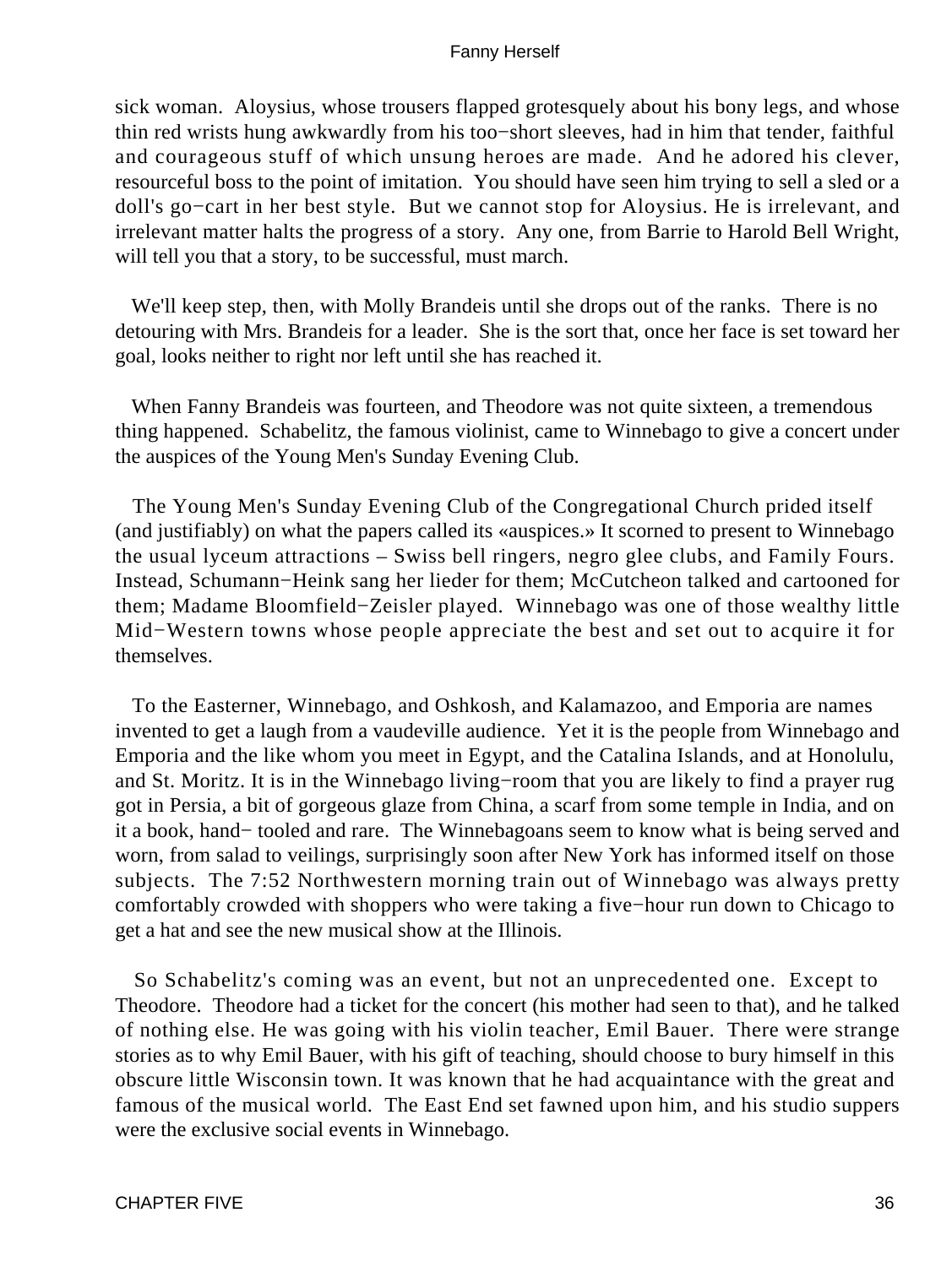Schabelitz was to play in the evening. At half past three that afternoon there entered Brandeis' Bazaar a white−faced, wide−eyed boy who was Theodore Brandeis; a plump, voluble, and excited person who was Emil Bauer; and a short, stocky man who looked rather like a foreign−born artisan – plumber or steam−fitter – in his Sunday clothes. This was Levine Schabelitz.

 Molly Brandeis was selling a wash boiler to a fussy housewife who, in her anxiety to assure herself of the flawlessness of her purchase, had done everything but climb inside it. It had early been instilled in the minds of Mrs. Brandeis's children that she was never to be approached when busy with a customer. There were times when they rushed into the store bursting with news or plans, but they had learned to control their eagerness. This, though, was no ordinary news that had blanched Theodore's face. At sight of the three, Mrs. Brandeis quietly turned her boiler purchaser over to Pearl and came forward from the rear of the store.

«Oh, Mother!» cried Theodore, an hysterical note in his voice. «Oh, Mother!»

 And in that moment Molly Brandeis knew. Emil Bauer introduced them, floridly. Molly Brandeis held out her hand, and her keen brown eyes looked straight and long into the gifted Russian's pale blue ones. According to all rules he should have started a dramatic speech, beginning with «Madame!» hand on heart. But Schabelitz the great had sprung from Schabelitz the peasant boy, and in the process he had managed, somehow, to retain the simplicity which was his charm. Still, there was something queer and foreign in the way he bent over Mrs. Brandeis's hand. We do not bow like that in Winnebago.

«Mrs. Brandeis, I am honored to meet you.»

«And I to meet you,» replied the shopkeeper in the black sateen apron.

«I have just had the pleasure of hearing your son play,» began Schabelitz.

«Mr. Bauer called me out of my economics class at school, Mother, and said that  $- \rightarrow \infty$ 

 «Theodore!» Theodore subsided. «He is only a boy,» went on Schabelitz, and put one hand on Theodore's shoulder. «A very gifted boy. I hear hundreds. Oh, how I suffer, sometimes, to listen to their devilish scraping! To−day, my friend Bauer met me with that old plea, `You must hear this pupil play. He has genius.' `Bah! Genius!' I said, and I swore at him a little, for he is my friend, Bauer. But I went with him to his studio – Bauer, that is a remarkably fine place you have there, above that drug store; a room of exceptional proportions. And those rugs, let me tell you  $- \rightarrow \infty$ 

«Never mind the rugs, Schabelitz. Mrs. Brandeis here  $- \rightarrow \infty$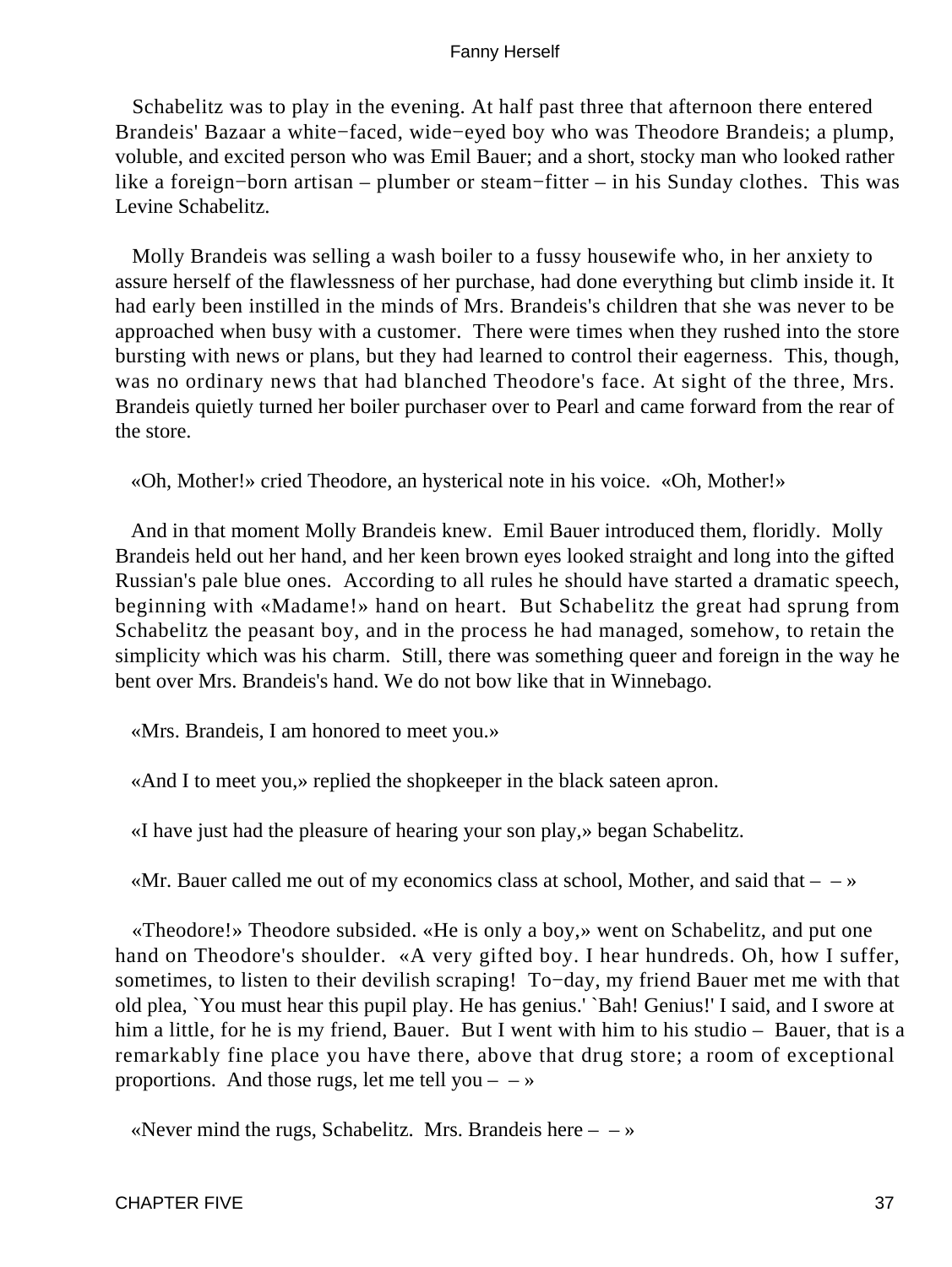«Oh, yes, yes! Well, dear lady, this boy of yours will be a great violinist if he is willing to work, and work, and work. He has what you in America call the spark. To make it a flame he must work, always work. You must send him to Dresden, under Auer.»

 «Dresden!» echoed Molly Brandeis faintly, and put one hand on the table that held the fancy cups and saucers, and they jingled a little.

«A year, perhaps, first, in New York with Wolfsohn.»

 Wolfsohn! New York! Dresden! It was too much even for Molly Brandeis' well−balanced brain. She was conscious of feeling a little dizzy. At that moment Pearl approached apologetically. «Pardon me, Mis' Brandeis, but Mrs. Trost wants to know if you'll send the boiler special this afternoon. She wants it for the washing early to−morrow morning.»

That served to steady her.

 «Tell Mrs. Trost I'll send it before six to−night.» Her eyes rested on Theodore's face, flushed now, and glowing. Then she turned and faced Schabelitz squarely. «Perhaps you do not know that this store is our support. I earn a living here for myself and my two children. You see what it is – just a novelty and notion store in a country town. I speak of this because it is the important thing. I have known for a long time that Theodore's playing was not the playing of the average boy, musically gifted. So what you tell me does not altogether surprise me. But when you say Dresden – well, from Brandeis' Bazaar in Winnebago, Wisconsin, to Auer, in Dresden, Germany, is a long journey for one afternoon.»

 «But of course you must have time to think it over. It must be brought about, somehow.»

 $\infty$ Somehow –  $\rightarrow$  Mrs. Brandeis stared straight ahead, and you could almost hear that indomitable will of hers working, crashing over obstacles, plowing through difficulties. Theodore watched her, breathless, as though expecting an immediate solution. His mother's eyes met his own intent ones, and at that her mobile mouth quirked in a sudden smile. «You look as if you expected pearls to pop out of my mouth, son. And, by the way, if you're going to a concert this evening don't you think it would be a good idea to squander an hour on study this afternoon? You may be a musical prodigy, but geometry's geometry.»

«Oh, Mother! Please!»

 «I want to talk to Mr. Schabelitz and Mr. Bauer, alone.» She patted his shoulder, and the last pat ended in a gentle push. «Run along.»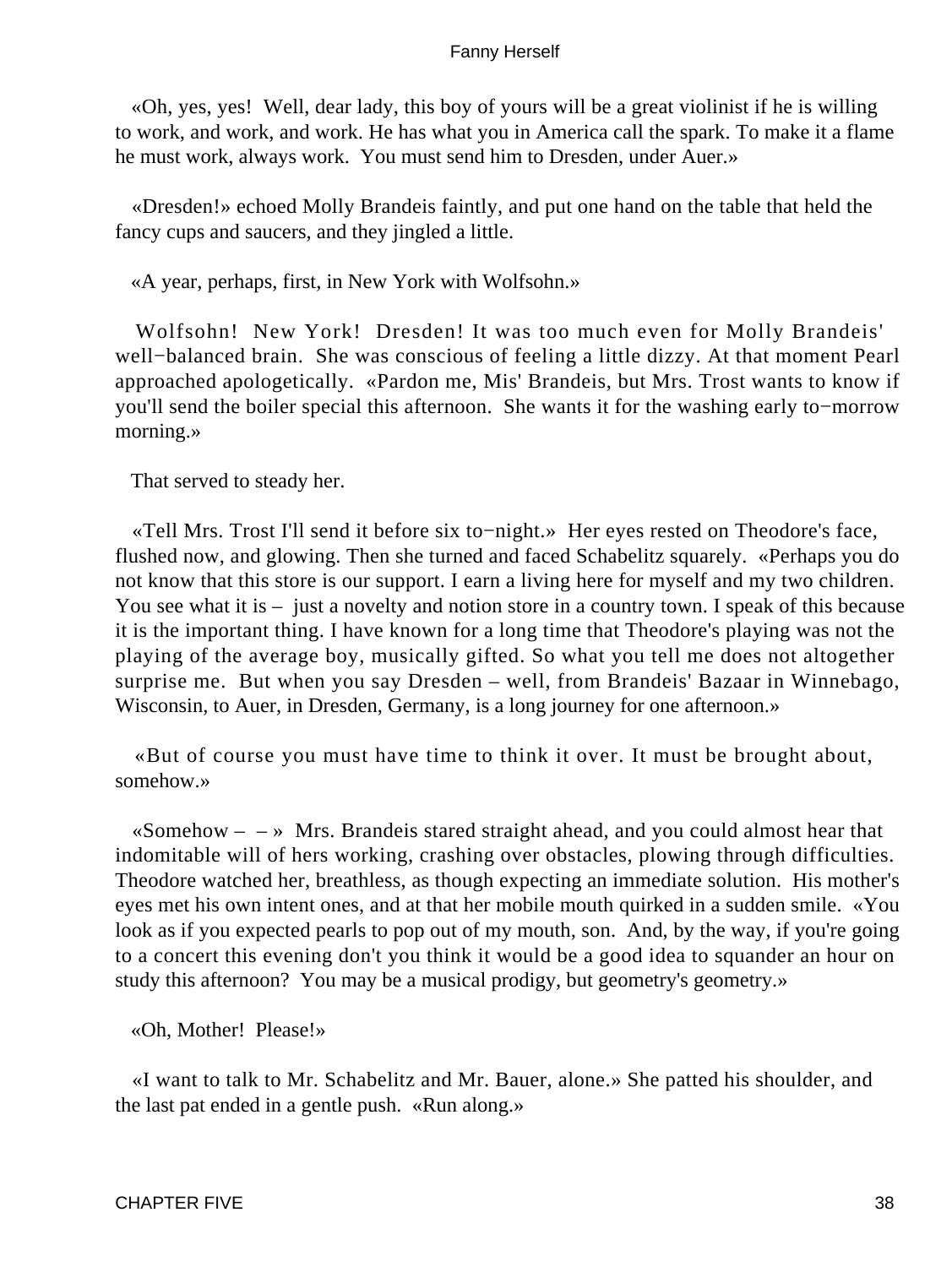«I'll work, Mother. You know perfectly well I'll work.» But he looked so startlingly like his father as he said it that Mrs. Brandeis felt a clutching at her heart.

 Theodore out of the way, they seemed to find very little to discuss, after all. Schabelitz was so quietly certain, Bauer so triumphantly proud.

Said Schabelitz, «Wolfsohn, of course, receives ten dollars a lesson ordinarily.»

«Ten dollars!»

 «But a pupil like Theodore is in the nature of an investment,» Bauer hastened to explain. «An advertisement. After hearing him play, and after what Schabelitz here will have to say for him, Wolfsohn will certainly give Theodore lessons for nothing, or next to nothing. You remember» – proudly – «I offered to teach him without charge, but you would not have it.»

 Schabelitz smote his friend sharply on the shoulder «The true musician! Oh, Bauer, Bauer! That you should bury yourself in this  $-\rightarrow$ 

 But Bauer stopped him with a gesture. «Mrs. Brandeis is a busy woman. And as she says, this thing needs thinking over.»

 «After all,» said Mrs. Brandeis, «there isn't much to think about. I know just where I stand. It's a case of mathematics, that's all. This business of mine is just beginning to pay. From now on I shall be able to save something every year. It might be enough to cover his musical education. It would mean that Fanny – my daughter – and I would have to give up everything. For myself, I should be only too happy, too proud. But it doesn't seem fair to her. After all, a girl  $-$  – »

 «It isn't fair,» broke in Schabelitz. «It isn't fair. But that is the way of genius. It never is fair. It takes, and takes, and takes. I know. My mother could tell you, if she were alive. She sold the little farm, and my sisters gave up their dowries, and with them their hopes of marriage, and they lived on bread and cabbage. That was not to pay for my lessons. They never could have done that. It was only to send me to Moscow. We were very poor. They must have starved. I have come to know, since, that it was not worth it. That nothing could be worth it.»

 «But it was worth it. Your mother would do it all over again, if she had the chance. That's what we're for.»

 Bauer pulled out his watch and uttered a horrified exclamation. «Himmel! Four o'clock! And I have a pupil at four.» He turned hastily to Mrs. Brandeis. «I am giving a little supper in my studio after the concert to−night.»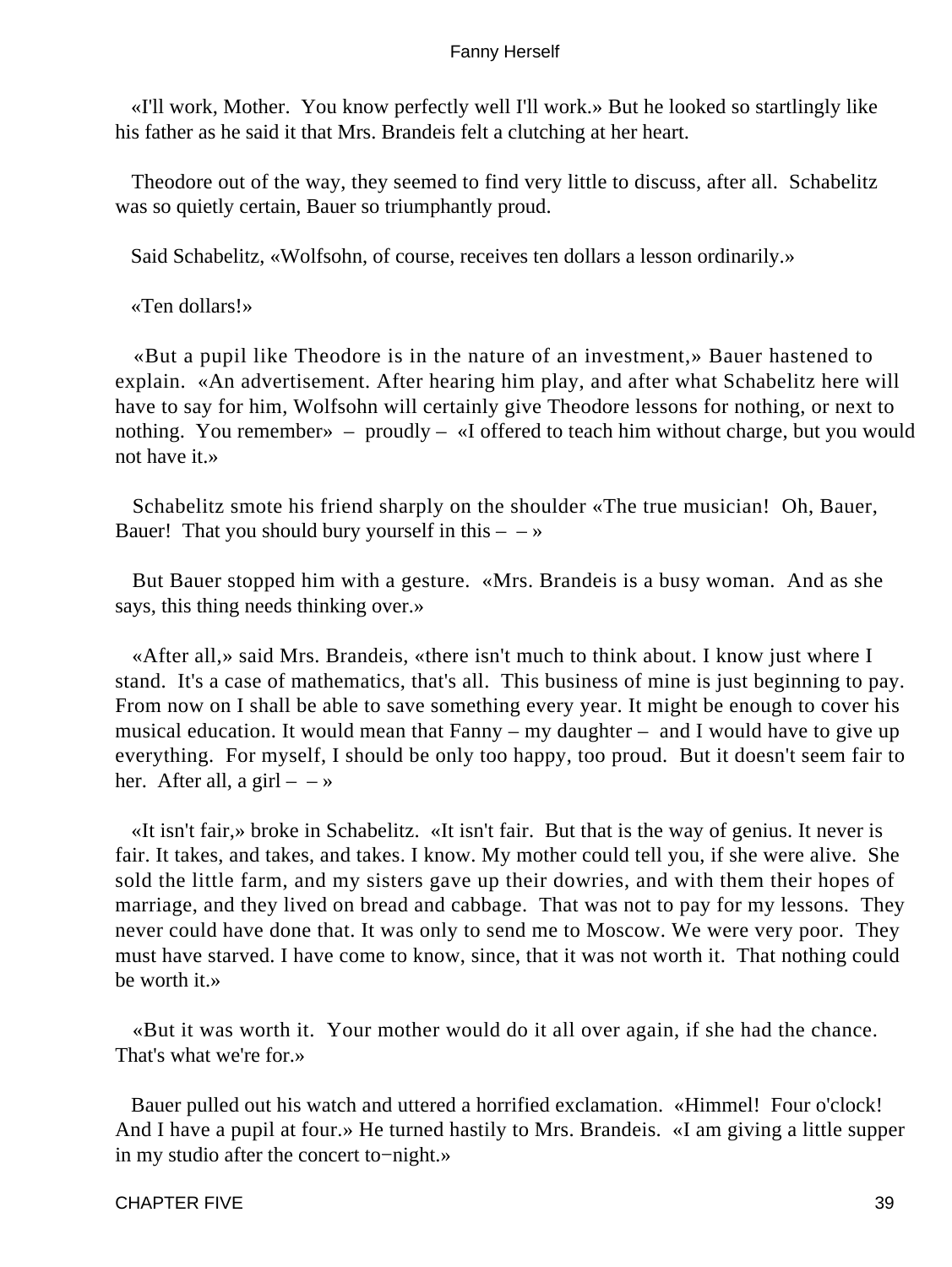«Oh, Gott!» groaned Schabelitz.

 «It is in honor of Schabelitz here. You see how overcome he is. Will you let me bring Theodore back with me after the concert? There will be some music, and perhaps he will play for us.»

 Schabelitz bent again in his queer little foreign bow. «And you, of course, will honor us, Mrs. Brandeis.» He had never lived in Winnebago.

«Oh, certainly,» Bauer hastened to say. He had.

 «I!» Molly Brandeis looked down at her apron, and stroked it with her fingers. Then she looked up with a little smile that was not so pleasant as her smile usually was. There had flashed across her quick mind a picture of Mrs. G. Manville Smith. Mrs. G. Manville Smith, in an evening gown whose decolletage was discussed from the Haley House to Gerretson's department store next morning, was always a guest at Bauer's studio affairs. «Thank you, but it is impossible. And Theodore is only a schoolboy. Just now he needs, more than anything else in the world, nine hours of sleep every night. There will be plenty of time for studio suppers later. When a boy's voice is changing, and he doesn't know what to do with his hands and feet, he is better off at home.»

«God! These mothers!» exclaimed Schabelitz. «What do they not know!»

 «I suppose you are right.» Bauer was both rueful and relieved. It would have been fine to show off Theodore as his pupil and Schabelitz's protege. But Mrs. Brandeis? No, that would never do. «Well, I must go. We will talk about this again, Mrs. Brandeis. In two weeks Schabelitz will pass through Winnebago again on his way back to Chicago. Meanwhile he will write Wolfsohn. I also. So! Come, Schabelitz!»

 He turned to see that gentleman strolling off in the direction of the notion counter behind which his expert eye had caught a glimpse of Sadie in her white shirtwaist and her trim skirt. Sadie always knew what they were wearing on State Street, Chicago, half an hour after Mrs. Brandeis returned from one of her buying trips. Shirtwaists had just come in, and with them those neat leather belts with a buckle, and about the throat they were wearing folds of white satin ribbon, smooth and high and tight, the two ends tied pertly at the back. Sadie would never be the saleswoman that Pearl was, but her unfailing good nature and her cheery self−confidence made her an asset in the store. Besides, she was pretty. Mrs. Brandeis knew the value of a pretty clerk.

 At the approach of this stranger Sadie leaned coyly against the stocking rack and patted her paper sleevelets that were secured at wrist and elbow with elastic bands. Her method was sure death to traveling men. She prepared now to try it on the world−famous virtuoso. The ease with which she succeeded surprised even Sadie, accustomed though she was to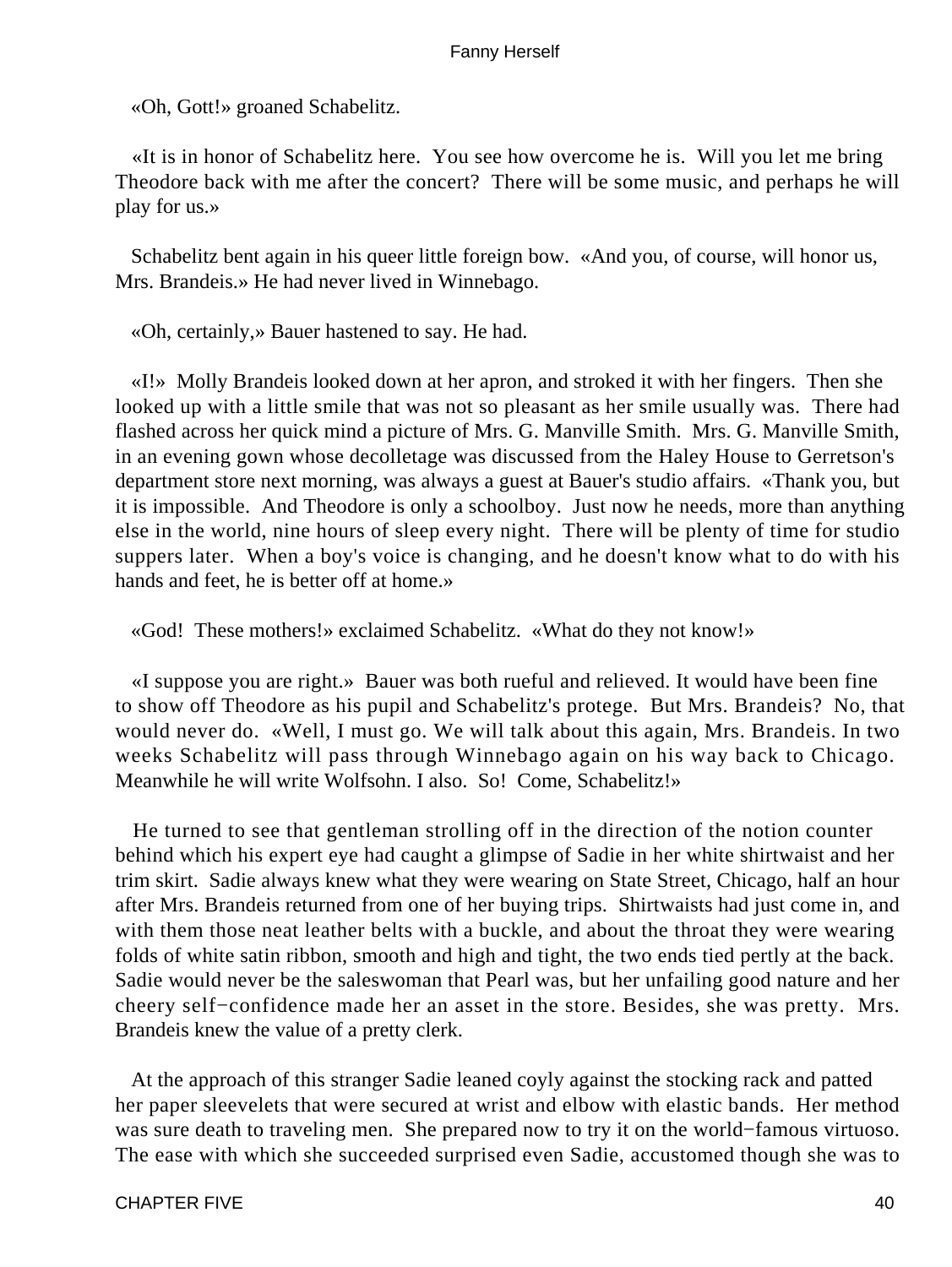conquest.

«Come, come, Schabelitz!» said Bauer again. «I must get along.»

 «Then go, my friend. Go along and make your preparations for that studio supper. The only interesting woman in Winnebago – » he bowed to Mrs. Brandeis – «will not be there. I know them, these small−town society women, with their imitation city ways. And bony! Always! I am enjoying myself. I shall stay here.»

And he did stay. Sadie, talking it over afterward with Pearl and Aloysius, put it thus:

 «They say he's the grandest violin player in the world. Not that I care much for the violin, myself. Kind of squeaky, I always think. But it just goes to show they're all alike. Ain't it the truth? I jollied him just like I did Sam Bloom, of Ganz Pick, Novelties, an hour before. He laughed just where Sam did. And they both handed me a line of talk about my hair and eyes, only Sam said I was a doll, and this Schabelitz, or whatever his name is, said I was as alluring as a Lorelei. I guess he thought he had me there, but I didn't go through the seventh reader for nothing. `If you think I'm flattered,' I said to him, `you're mistaken. She was the mess who used to sit out on a rock with her back hair down, combing away and singing like mad, and keeping an eye out for sailors up and down the river. If I had to work that hard to get some attention,' I said, `I'd give up the struggle, and settle down with a cat and a teakettle.' At that he just threw back his head and roared. And when Mrs. Brandeis came up he said something about the wit of these American women. `Work is a great sharpener of wit – and wits,' Mrs. Brandeis said to him. `Pearl, did Aloysius send Eddie out with that boiler, special?' And she didn't pay any more attention to him, or make any more fuss over him, than she would to a traveler with a line of samples she wasn't interested in. I guess that's why he had such a good time.»

 Sadie was right. That was the reason. Fanny, coming into the store half an hour later, saw this man who had swayed thousands with his music, down on his hands and knees in the toy section at the rear of Brandeis' Bazaar. He and Sadie and Aloysius were winding up toy bears, and clowns, and engines, and carriages, and sending them madly racing across the floor. Sometimes their careening career was threatened with disaster in the form of a clump of brooms or a stack of galvanized pails. But Schabelitz would scramble forward with a shout and rescue them just before the crash came, and set them deftly off again in the opposite direction.

 «This I must have for my boy in New York.» He held up a miniature hook and ladder. «And this windmill that whirls so busily. My Leo is seven, and his head is full of engines, and motors, and things that run on wheels. He cares no more for music, the little savage, than the son of a bricklayer.»

«Who is that man?» Fanny whispered, staring at him.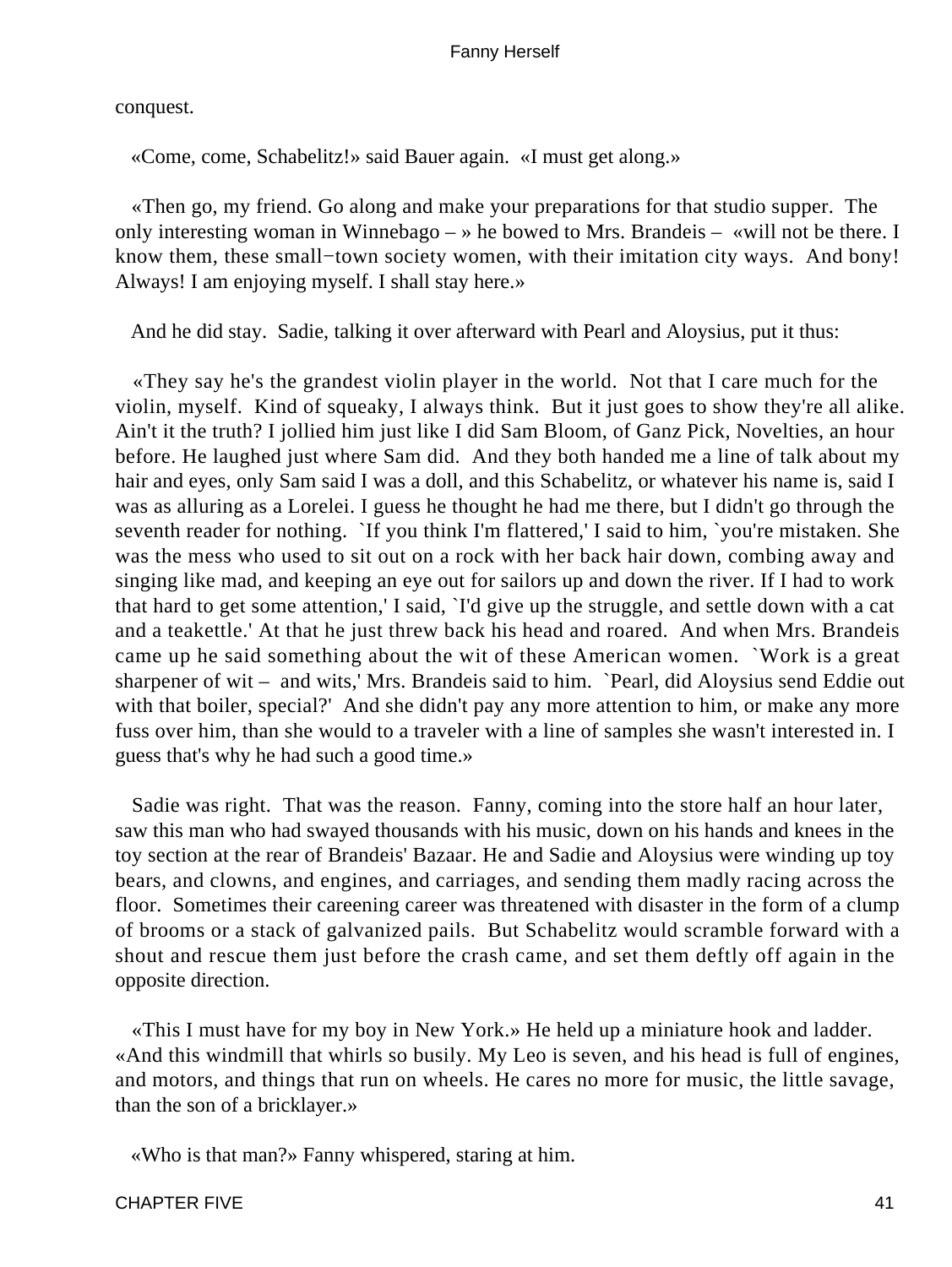«Levine Schabelitz.»

«Schabelitz! Not the  $-\infty$ 

«Yes.»

 «But he's playing on the floor like – like a little boy! And laughing! Why, Mother, he's just like anybody else, only nicer.»

 If Fanny had been more than fourteen her mother might have told her that all really great people are like that, finding joy in simple things. I think that is the secret of their genius – the child in them that keeps their viewpoint fresh, and that makes us children again when we listen to them. It is the Schabelitzes of this world who can shout over a toy engine that would bore a Bauer to death.

 Fanny stood looking at him thoughtfully. She knew all about him. Theodore's talk of the past week had accomplished that. Fanny knew that here was a man who did one thing better than any one else in the world. She thrilled to that thought. She adored the quality in people that caused them to excel. Schabelitz had got hold of a jack−in−the−box, and each time the absurd head popped out, with its grin and its squawk, he laughed like a boy. Fanny, standing behind the wrapping counter, and leaning on it with her elbows the better to see this great man, smiled too, as her flexible spirit and her mobile mind caught his mood. She did not know she was smiling. Neither did she know why she suddenly frowned in the intensity of her concentration, reached up for one of the pencils on the desk next the wrapping counter, and bent over the topmost sheet of yellow wrapping paper that lay spread out before her. Her tongue−tip curled excitedly at one corner of her mouth. Her head was cocked to one side.

 She was rapidly sketching a crude and startling likeness of Levine Schabelitz as he stood there with the ridiculous toy in his hand. It was a trick she often amused herself with at school. She had drawn her school−teacher one day as she had looked when gazing up into the eyes of the visiting superintendent, who was a married man. Quite innocently and unconsciously she had caught the adoring look in the eyes of Miss McCook, the teacher, and that lady, happening upon the sketch later, had dealt with Fanny in a manner seemingly unwarranted. In the same way it was not only the exterior likeness of the man which she was catching now – the pompadour that stood stiffly perpendicular like a brush; the square, yellow peasant teeth; the strong, slender hands and wrists; the stocky figure; the high cheek bones; the square− toed, foreign−looking shoes and the trousers too wide at the instep to have been cut by an American tailor. She caught and transmitted to paper, in some uncanny way, the simplicity of the man who was grinning at the jack−in−the− box that smirked back at him. Behind the veneer of poise and polish born of success and adulation she had caught a glimpse of the Russian peasant boy delighted with the crude toy in his hand. And she put it down eagerly, wetting her pencil between her lips, shading here, erasing there.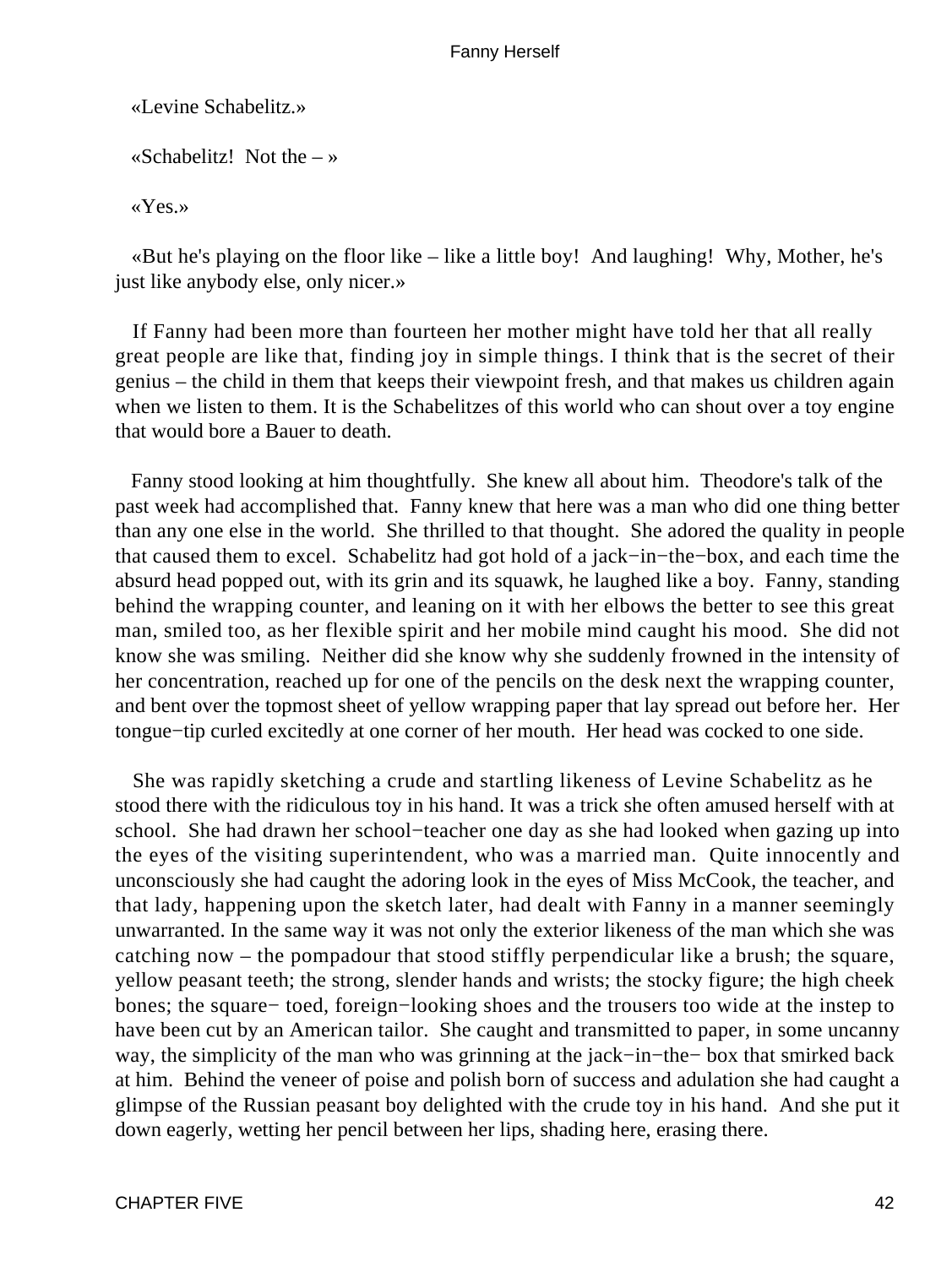Mrs. Brandeis, bustling up to the desk for a customer's change, and with a fancy dish to be wrapped, in her hand, glanced over Fanny's shoulder. She leaned closer. «Why, Fanny, you witch!»

 Fanny gave a little crow of delight and tossed her head in a way that switched her short curls back from where they had fallen over her shoulders. «It's like him, isn't it?»

 «It looks more like him than he does himself.» With which Molly Brandeis unconsciously defined the art of cartooning.

 Fanny looked down at it, a smile curving her lips. Mrs. Brandeis, dish in hand, counted her change expertly from the till below the desk, and reached for the sheet of wrapping paper just beneath that on which Fanny had made her drawing. At that moment Schabelitz, glancing up, saw her, and came forward, smiling, the jack−in−the−box still in his hand.

 «Dear lady, I hope I have not entirely disorganized your shop. I have had a most glorious time. Would you believe it, this jack−in−the−box looks exactly – but exactly – like my manager, Weber, when the box−office receipts are good. He grins just – »

 And then his eye fell on the drawing that Fanny was trying to cover with one brown paw. «Hello! What's this?» Then he looked at Fanny. Then he grasped her wrist in his fingers of steel and looked at the sketch that grinned back at him impishly. «Well, I'm damned!» exploded Schabelitz in amusement, and surprise, and appreciation. And did not apologize. «And who is this young lady with the sense of humor?»

«This is my little girl, Fanny.»

 He looked down at the rough sketch again, with its clean−cut satire, and up again at the little girl in the school coat and the faded red tam o' shanter, who was looking at him shyly, and defiantly, and provokingly, all at once.

 «Your little girl Fanny, h'm? The one who is to give up everything that the boy Theodore may become a great violinist.» He bent again over the crude, effective cartoon, then put a forefinger gently under the child's chin and tipped her glowing face up to the light. «I am not so sure now that it will work. As for its being fair! Why, no! No!»

 Fanny waited for her mother that evening, and they walked home together. Their step and swing were very much alike, now that Fanny's legs were growing longer. She was at the backfisch age.

 «What did he mean, Mother, when he said that about Theodore being a great violinist, and its not being fair? What isn't fair? And how did he happen to be in the store, anyway? He bought a heap of toys, didn't he? I suppose he's awfully rich.»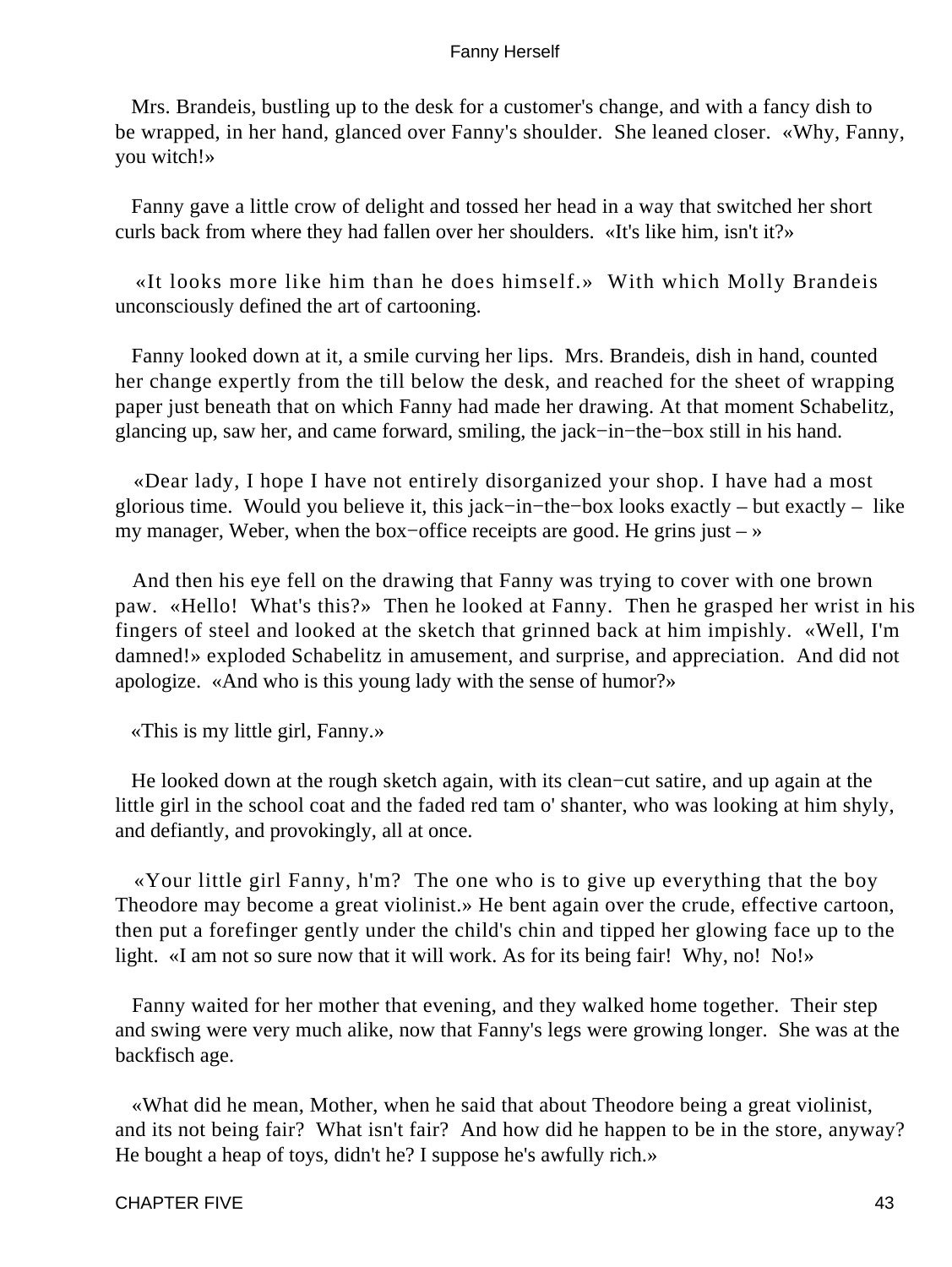«To−night, when Theodore's at the concert, I'll tell you what he meant, and all about it.»

«I'd love to hear him play, wouldn't you? I'd just love to.»

 Over Molly Brandeis's face there came a curious look. «You could hear him, Fanny, in Theodore's place. Theodore would have to stay home if I told him to.»

 Fanny's eyes and mouth grew round with horror. «Theodore stay home! Why Mrs. – Molly – Brandeis!» Then she broke into a little relieved laugh. «But you're just fooling, of course.»

 «No, I'm not. If you really want to go I'll tell Theodore to give up his ticket to his sister.»

 «Well, my goodness! I guess I'm not a pig. I wouldn't have Theodore stay home, not for a million dollars.»

 «I knew you wouldn't,» said Molly Brandeis as they swung down Norris Street. And she told Fanny briefly of what Schabelitz had said about Theodore.

 It was typical of Theodore that he ate his usual supper that night. He may have got his excitement vicariously from Fanny. She was thrilled enough for two. Her food lay almost untouched on her plate. She chattered incessantly. When Theodore began to eat his second baked apple with cream, her outraged feelings voiced their protest.

«But, Theodore, I don't see how you can!»

«Can what?»

 «Eat like that. When you're going to hear him play. And after what he said, and everything.»

«Well, is that any reason why I should starve to death?»

 «But I don't see how you can,» repeated Fanny helplessly, and looked at her mother. Mrs. Brandeis reached for the cream pitcher and poured a little more cream over Theodore's baked apple. Even as she did it her eyes met Fanny's, and in them was a certain sly amusement, a little gleam of fun, a look that said, «Neither do I.» Fanny sat back, satisfied. Here, at least, was some one who understood.

 At half past seven Theodore, looking very brushed and sleek, went off to meet Emil Bauer. Mrs. Brandeis had looked him over, and had said, «Your nails!» and sent him back to the bathroom, and she had resisted the desire to kiss him because Theodore disliked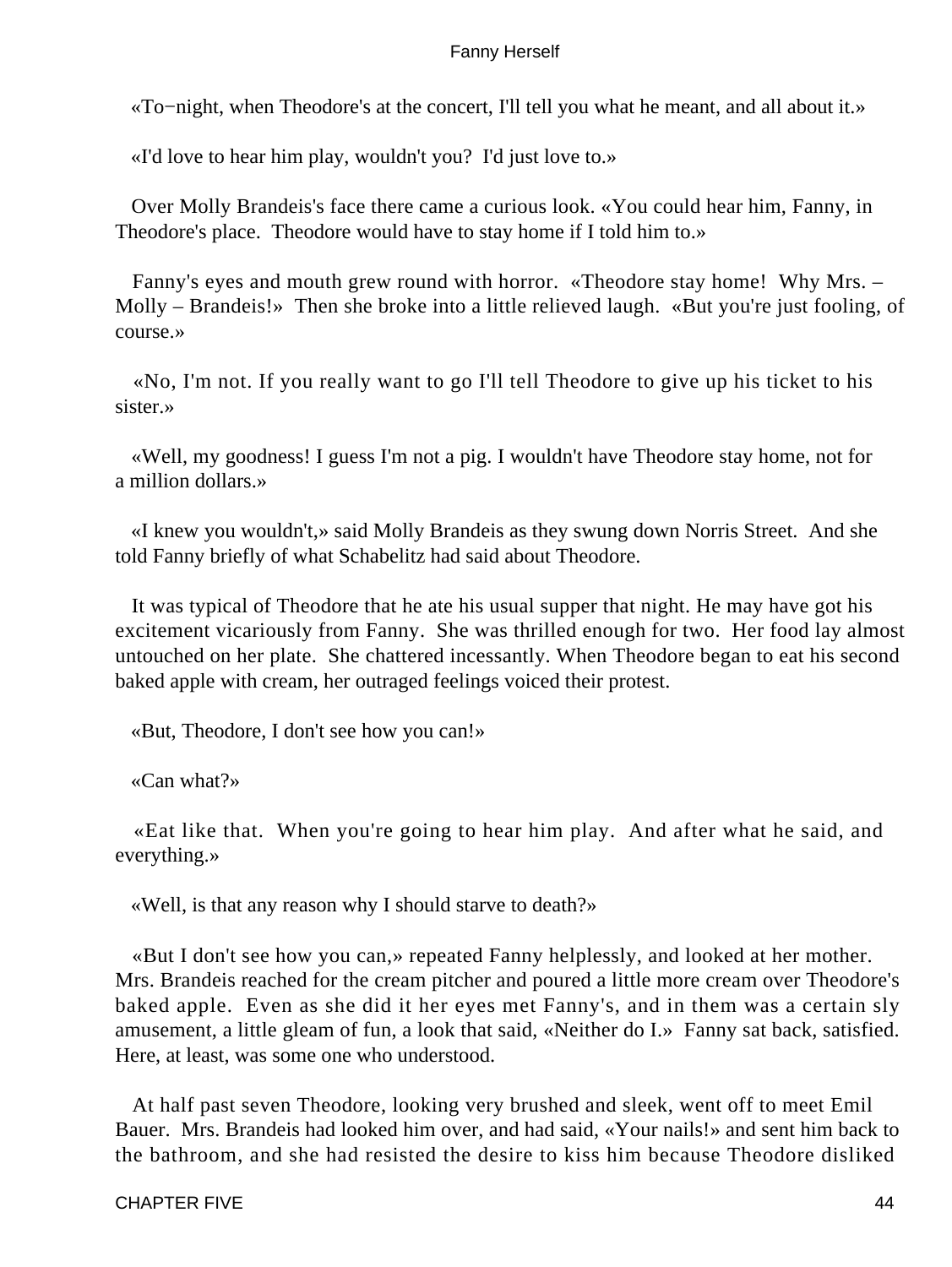demonstration. «He hated to be pawed over,» was the way he put it. After he had gone, Mrs. Brandeis went into the dining−room where Fanny was sitting. Mattie had cleared the table, and Fanny was busy over a book and a tablet, by the light of the lamp that they always used for studying. It was one of the rare occasions when she had brought home a school lesson. It was arithmetic, and Fanny loathed arithmetic. She had no head for mathematics. The set of problems were eighth−grade horrors, in which A is digging a well 20 feet deep and 9 feet wide; or in which A and B are papering two rooms, or building two fences, or plastering a wall. If A does his room in 9 1/2 days, the room being 12 feet high, 20 feet long, and 15 1/2 feet wide, how long will it take B to do a room 14 feet high, 11 3/4 feet, etc.

 Fanny hated the indefatigable A and B with a bitter personal hatred. And as for that occasional person named C, who complicated matters still more – !

 Sometimes Mrs. Brandeis helped to disentangle Fanny from the mazes of her wall paper problems, or dragged her up from the bottom of the well when it seemed that she was down there for eternity unless a friendly hand rescued her. As a rule she insisted that Fanny crack her own mathematical nuts. She said it was good mental training, not to speak of the moral side of it. But to−night she bent her quick mind upon the problems that were puzzling her little daughter, and cleared them up in no time.

 When Fanny had folded her arithmetic papers neatly inside her book and leaned back with a relieved sigh Molly Brandeis bent forward in the lamplight and began to talk very soberly. Fanny, red−cheeked and bright−eyed from her recent mental struggles, listened interestedly, then intently, then absorbedly. She attempted to interrupt, sometimes, with an occasional, «But, Mother, how – » but Mrs. Brandeis shook her head and went on. She told Fanny a few things about her early married life – things that made Fanny look at her with new eyes. She had always thought of her mother as her mother, in the way a fourteen−year−old girl does. It never occurred to her that this mother person, who was so capable, so confident, so worldly−wise, had once been a very young bride, with her life before her, and her hopes stepping high, and her love keeping time with her hopes. Fanny heard, fascinated, the story of this girl who had married against the advice of her family and her friends.

 Molly Brandeis talked curtly and briefly, and her very brevity and lack of embroidering details made the story stand out with stark realism. It was such a story of courage, and pride, and indomitable will, and sheer pluck as can only be found among the seemingly commonplace.

 «And so,» she finished, «I used to wonder, sometimes, whether it was worth while to keep on, and what it was all for. And now I know. Theodore is going to make up for everything. Only we'll have to help him, first. It's going to be hard on you, Fanchen. I'm talking to you as if you were eighteen, instead of fourteen. But I want you to understand. That isn't fair to you either – my expecting you to understand. Only I don't want you to hate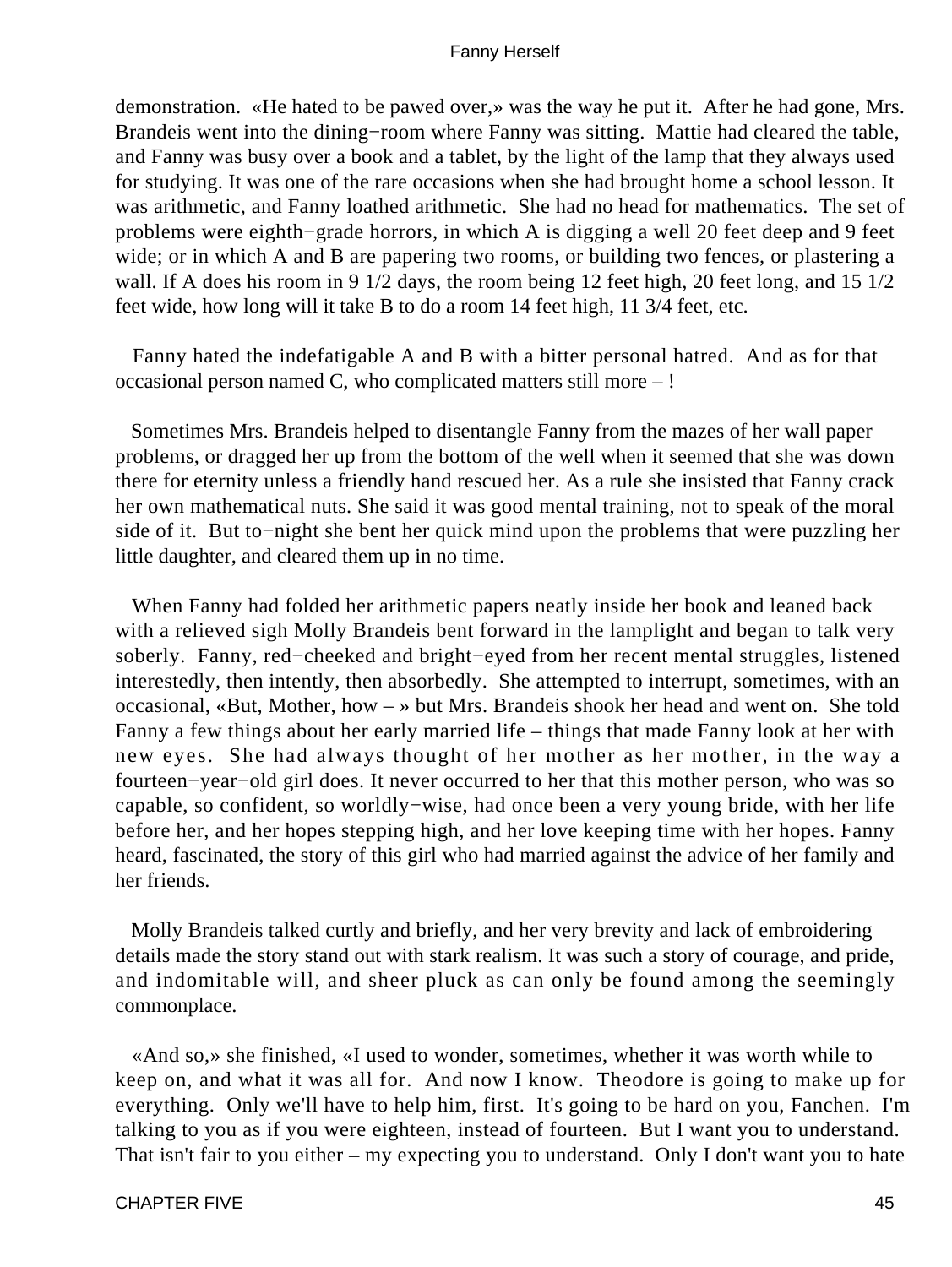me too much when you're a woman, and I'm gone, and you'll remember  $-\infty$ 

«Why, Mother, what in the world are you talking about? Hate you!»

 «For what I took from you to give to him, Fanny. You don't understand now. Things must be made easy for Theodore. It will mean that you and I will have to scrimp and save. Not now and then, but all the time. It will mean that we can't go to the theater, even occasionally, or to lectures, or concerts. It will mean that your clothes won't be as pretty or as new as the other girls' clothes. You'll sit on the front porch evenings, and watch them go by, and you'll want to go too.»

«As if I cared.»

 «But you will care. I know. I know. It's easy enough to talk about sacrifice in a burst of feeling; but it's the everyday, shriveling grind that's hard. You'll want clothes, and books, and beaux, and education, and you ought to have them. They're your right. You ought to have them!» Suddenly Molly Brandeis' arms were folded on the table, and her head came down on her arms and she was crying, quietly, horribly, as a man cries. Fanny stared at her a moment in unbelief. She had not seen her mother cry since the day of Ferdinand Brandeis' death. She scrambled out of her chair and thrust her head down next her mother's, so that her hot, smooth cheek touched the wet, cold one. «Mother, don't! Don't Molly dearie. I can't bear it. I'm going to cry too. Do you think I care for old dresses and things? I should say not. It's going to be fun going without things. It'll be like having a secret or something. Now stop, and let's talk about it.»

 Molly Brandeis wiped her eyes, and sat up, and smiled. It was a watery and wavering smile, but it showed that she was mistress of herself again.

 «No,» she said, «we just won't talk about it any more. I'm tired, that's what's the matter with me, and I haven't sense enough to know it. I'll tell you what. I'm going to put on my kimono, and you'll make some fudge. Will you? We'll have a party, all by ourselves, and if Mattie scolds about the milk to−morrow you just tell her I said you could. And I think there are some walnut meats in the third cocoa can on the shelf in the pantry. Use 'em all.»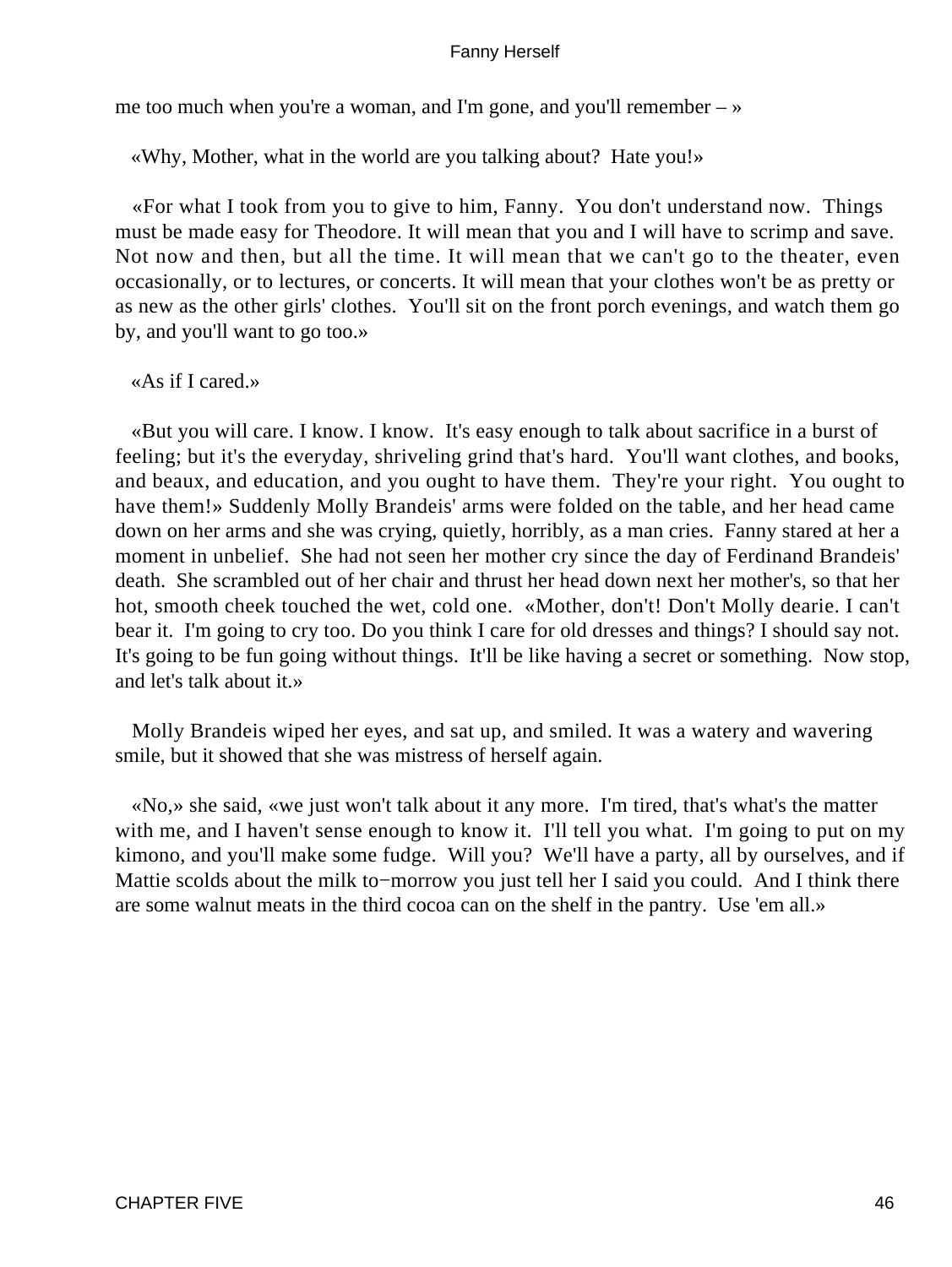# **[CHAPTER SIX](#page-221-0)**

**Theodore came home at twelve o'clock that night. He had gone to Bauer's studio party** after all. It was the first time he had deliberately disobeyed his mother in a really big thing. Mrs. Brandeis and Fanny had nibbled fudge all evening (it had turned out deliciously velvety) and had gone to bed at their usual time. At half past ten Mrs. Brandeis had wakened with the instinctive feeling that Theodore was not in the house. She lay there, wide awake, staring into the darkness until eleven. Then she got up and went into his room, though she knew he was not there. She was not worried as to his whereabouts or his well−being. That same instinctive feeling told her where he was. She was very angry, and a little terrified at the significance of his act. She went back to bed again, and she felt the blood pounding in her head. Molly Brandeis had a temper, and it was surging now, and beating against the barriers of her self−control.

 She told herself, as she lay there, that she must deal with him coolly and firmly, though she wanted to spank him. The time for spankings was past. Some one was coming down the street with a quick, light step. She sat up in bed, listening. The steps passed the house, went on. A half hour passed. Some one turned the corner, whistling blithely. But, no, he would not be whistling, she told herself. He would sneak in, quietly. It was a little after twelve when she heard the front door open (Winnebago rarely locked its doors). She was surprised to feel her heart beating rapidly. He was trying to be quiet, and was making a great deal of noise about it. His shoes and the squeaky fifth stair alone would have convicted him. The imp of perversity in Molly Brandeis made her smile, angry as she was, at the thought of how furious he must be at that stair.

«Theodore!» she called quietly, just as he was tip−toeing past her room.

«Yeh.»

«Come in here. And turn on the light.»

 He switched on the light and stood there in the doorway. Molly Brandeis, sitting up in bed in the chilly room, with her covers about her, was conscious of a little sick feeling, not at what he had done, but that a son of hers should ever wear the sullen, defiant, hang−dog look that disfigured Theodore's face now.

«Bauer's?»

A pause. «Yes.»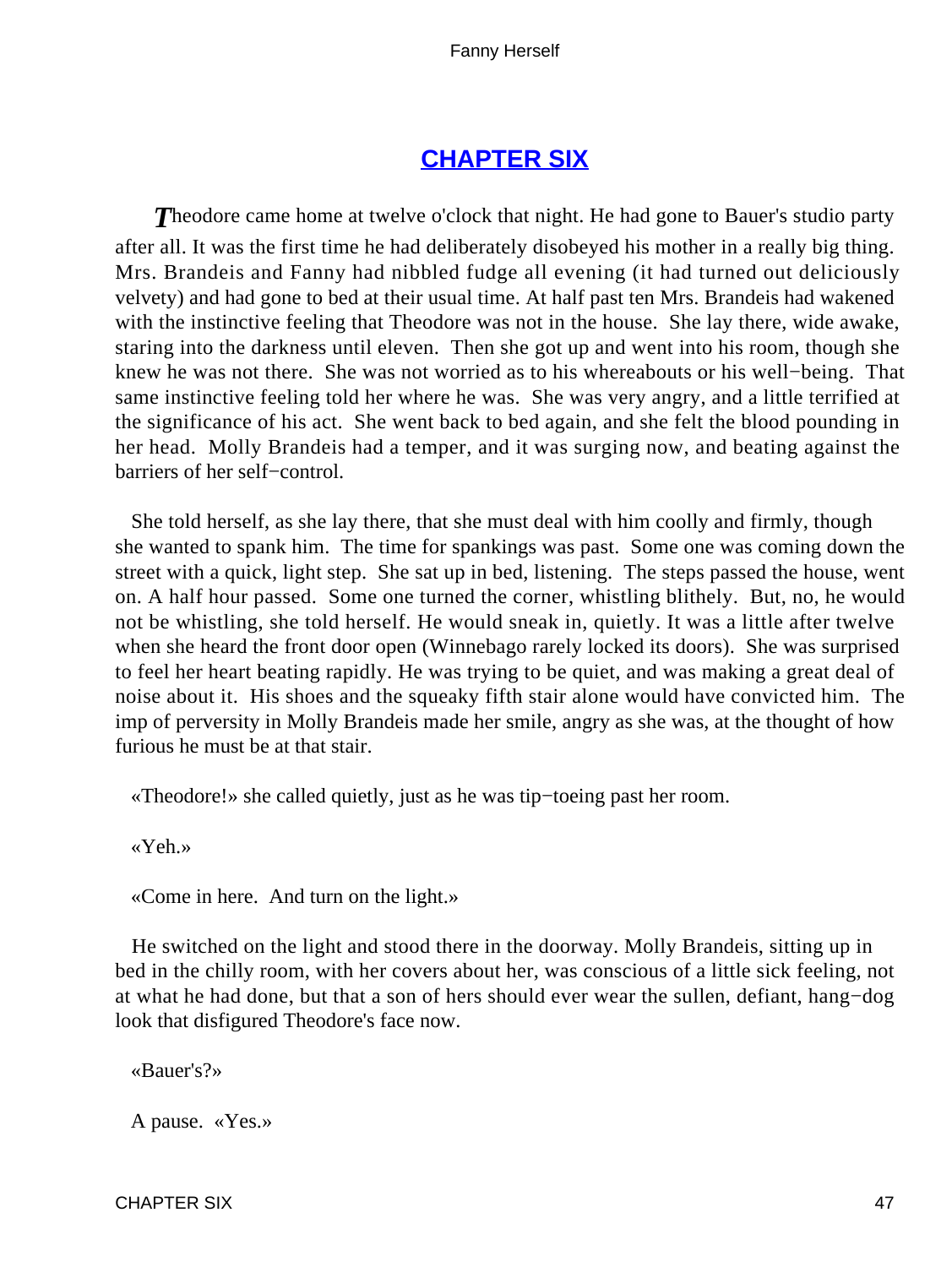«Why?»

 «I just stopped in there for a minute after the concert. I didn't mean to stay. And then Bauer introduced me around to everybody. And then they asked me to play, and  $-\infty$ 

«And you played badly.»

«Well, I didn't have my own violin.»

«No football game Saturday. And no pocket money this week. Go to bed.»

 He went, breathing hard, and muttering a little under his breath. At breakfast next morning Fanny plied him with questions and was furious at his cool uncommunicativeness.

«Was it wonderful, Theodore? Did he play – oh – like an angel?»

 «Played all right. Except the `Swan' thing. Maybe he thought it was too easy, or something, but I thought he murdered it. Pass the toast, unless you want it all.»

 It was not until the following autumn that Theodore went to New York. The thing that had seemed so impossible was arranged. He was to live in Brooklyn with a distant cousin of Ferdinand Brandeis, on a business basis, and he was to come into New York three times a week for his lessons. Mrs. Brandeis took him as far as Chicago, treated him to an extravagant dinner, put him on the train and with difficulty stifled the impulse to tell all the other passengers in the car to look after her Theodore. He looked incredibly grown up and at ease in his new suit and the hat that they had wisely bought in Chicago. She did not cry at all (in the train), and she kissed him only twice, and no man can ask more than that of any mother.

 Molly Brandeis went back to Winnebago and the store with her shoulders a little more consciously squared, her jaw a little more firmly set. There was something almost terrible about her concentrativeness. Together she and Fanny began a life of self−denial of which only a woman could be capable. They saved in ways that only a woman's mind could devise; petty ways, that included cream and ice, and clothes, and candy. It was rather fun at first. When that wore off it had become a habit. Mrs. Brandeis made two resolutions regarding Fanny. One was that she should have at least a high school education, and graduate. The other that she should help in the business of the store as little as possible. To the first Fanny acceded gladly. To the second she objected.

 «But why? If you can work, why can't I? I could help you a lot on Saturdays and at Christmas time, and after school.»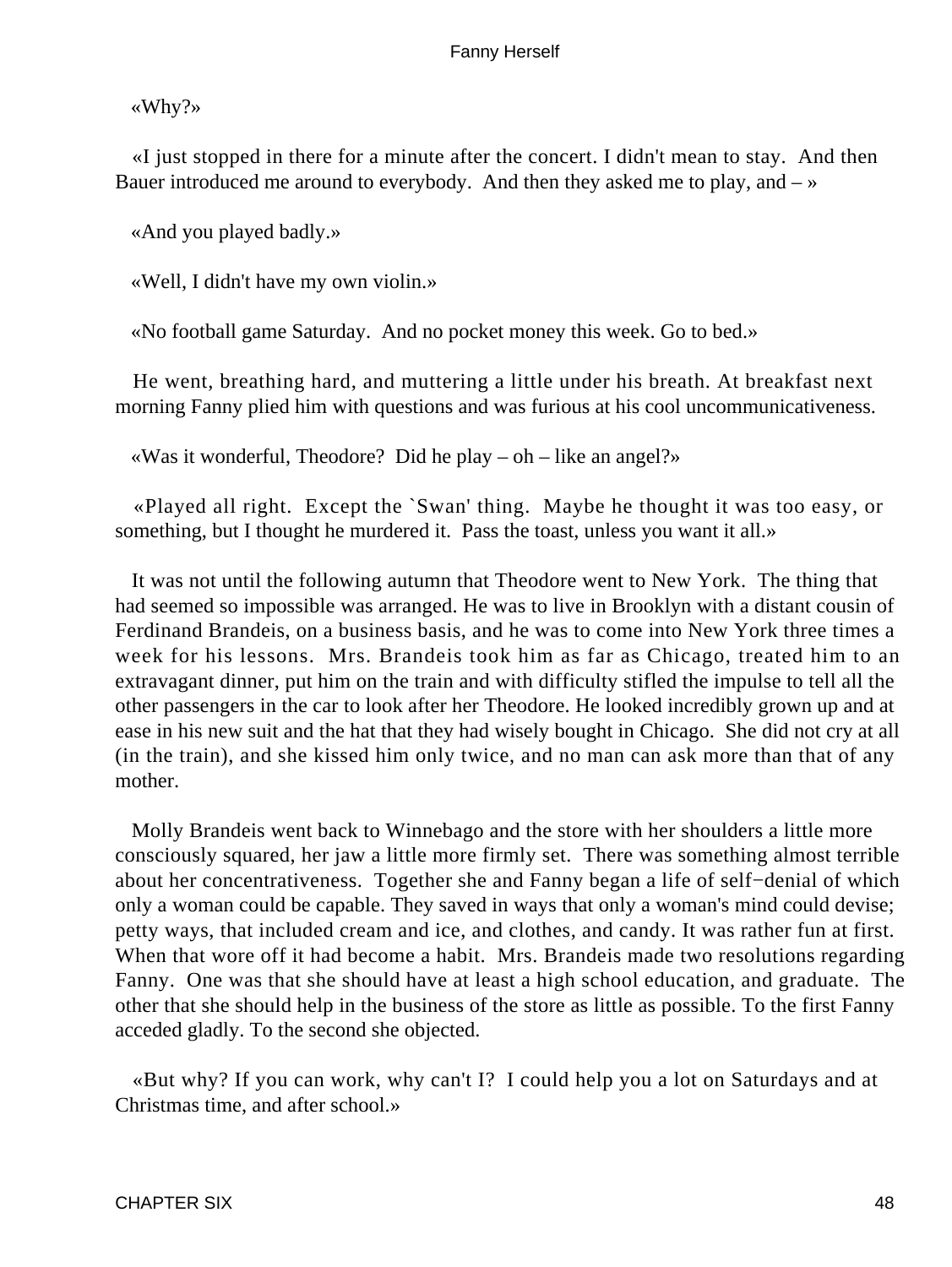«I don't want you to,» Mrs. Brandeis had replied, almost fiercely. «I'm giving my life to it. That's enough. I don't want you to know about buying and selling. I don't want you to know a bill of lading from a sales slip when you see it. I don't want you to know whether f. o. b. is a wireless signal or a branch of the Masons.» At which Fanny grinned. No one appreciated her mother's humor more than she.

 «But I do know already. The other day when that fat man was selling you those go−carts I heard him say. `F. o. b. Buffalo,' and I asked Aloysius what it meant and he told me.»

 It was inevitable that Fanny Brandeis should come to know these things, for the little household revolved about the store on Elm Street. By the time she was eighteen and had graduated from the Winnebago high school, she knew so many things that the average girl of eighteen did not know, and was ignorant of so many things that the average girl of eighteen did know, that Winnebago was almost justified in thinking her queer. She had had a joyous time at school, in spite of algebra and geometry and physics. She took the part of the heroine in the senior class play given at the Winnebago opera house, and at the last rehearsal electrified those present by announcing that if Albert Finkbein (who played the dashing Southern hero) didn't kiss her properly when the curtain went down on the first act, just as he was going into battle, she'd rather he didn't kiss her at all.

 «He just makes it ridiculous,» she protested. «He sort of gives a peck two inches from my nose, and then giggles. Everybody will laugh, and it'll spoil everything.»

 With the rather startled elocution teacher backing her she rehearsed the bashful Albert in that kiss until she had achieved the effect of realism that she thought the scene demanded. But when, on the school sleighing parties and hay rides the boy next her slipped a wooden and uncertain arm about her waist while they all were singing «Jingle Bells, Jingle Bells,» and «Good Night Ladies,» and «Merrily We Roll Along,» she sat up stiffly and unyieldingly until the arm, discouraged, withdrew to its normal position. Which two instances are quoted as being of a piece with what Winnebago termed her queerness.

 Not that Fanny Brandeis went beauless through school. On the contrary, she always had some one to carry her books, and to take her to the school parties and home from the Friday night debating society meetings. Her first love affair turned out disastrously. She was twelve, and she chose as the object of her affections a bullet−headed boy named Simpson. One morning, as the last bell rang and they were taking their seats, Fanny passed his desk and gave his coarse and stubbly hair a tweak. It was really a love tweak, and intended to be playful, but she probably put more fervor into it than she knew. It brought the tears of pain to his eyes, and he turned and called her the name at which she shrank back, horrified. Her shock and unbelief must have been stamped on her face, for the boy, still smarting, had snarled, "Ya−as, I mean it,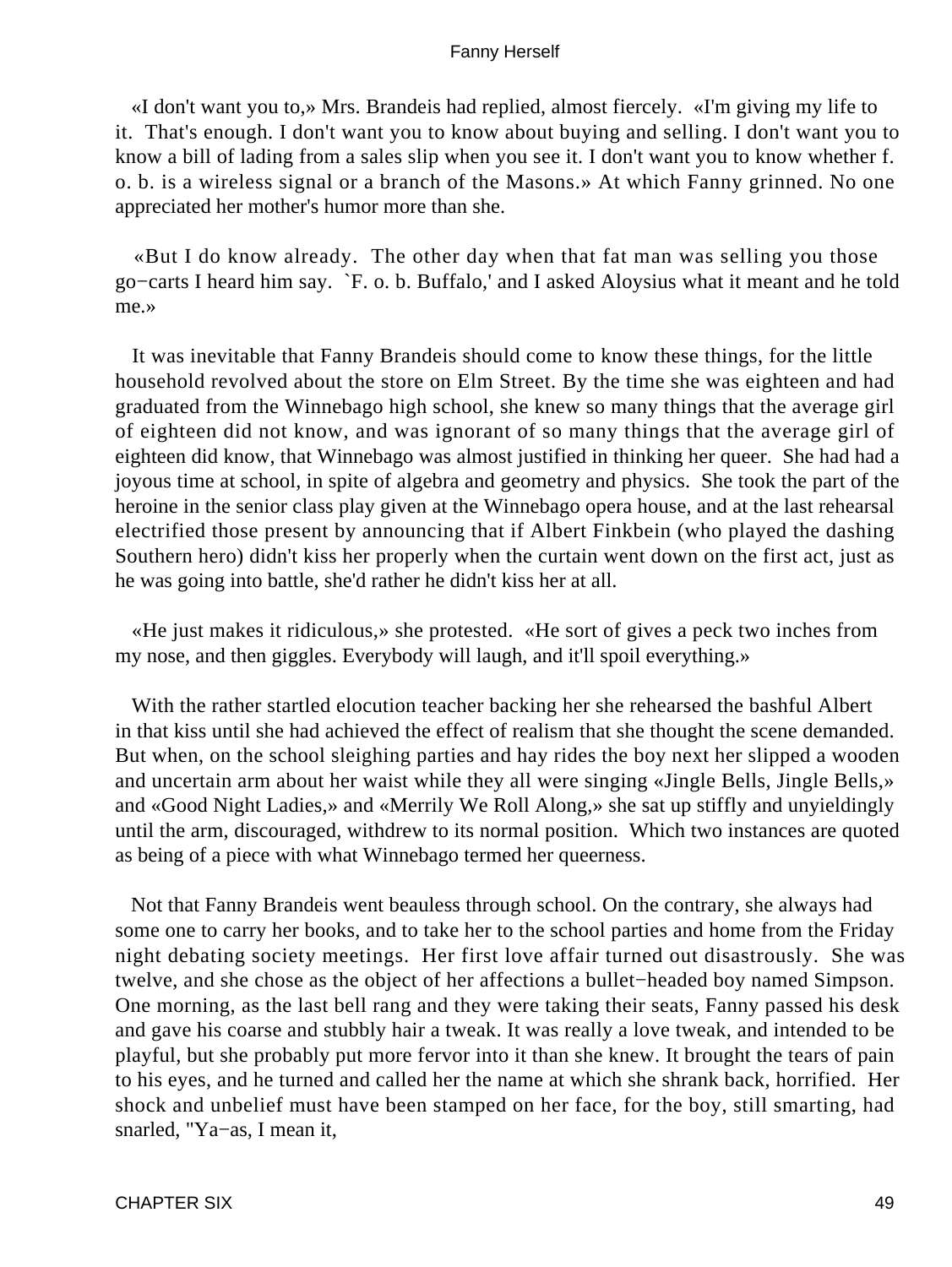It was strange how she remembered that incident years after she had forgotten important happenings in her life. Clarence Heyl, whose very existence you will have failed to remember, used to hover about her uncertainly, always looking as if he would like to walk home with her, but never summoning the courage to do it. They were graduated from the grammar school together, and Clarence solemnly read a graduation essay entitled «Where is the Horse?» Automobiles were just beginning to flash plentifully up and down Elm Street. Clarence had always been what Winnebago termed sickly, in spite of his mother's noodle soup, and coddling. He was sent West, to Colorado, or to a ranch in Wyoming, Fanny was not quite sure which, perhaps because she was not interested. He had come over one afternoon to bid her good− by, and had dangled about the front porch until she went into the house and shut the door.

 When she was sixteen there was a blond German boy whose taciturnity attracted her volubility and vivacity. She mistook his stolidness for depth, and it was a long time before she realized that his silence was not due to the weight of his thoughts but to the fact that he had nothing to say. In her last year at high school she found herself singled out for the attentions of Harmon Kent, who was the Beau Nash of the Winnebago high school. His clothes were made by Schwartze, the tailor, when all the other boys of his age got theirs at the spring and fall sales of the Golden Eagle Clothing Store. It was always nip and tuck between his semester standings and his track team and football possibilities. The faculty refused to allow flunkers to take part in athletics.

 He was one of those boys who have definite charm, and manner, and poise at seventeen, and who crib their exams off their cuffs. He was always at the head of any social plans in the school, and at the dances he rushed about wearing in his coat lapel a ribbon marked Floor Committee. The teachers all knew he was a bluff, but his engaging manner carried him through. When he went away to the state university he made Fanny solemnly promise to write; to come down to Madison for the football games; to be sure to remember about the Junior prom. He wrote once – a badly spelled scrawl – and she answered. But he was the sort of person who must be present to be felt. He could not project his personality. When he came home for the Christmas holidays Fanny was helping in the store. He dropped in one afternoon when she was selling whisky glasses to Mike Hearn of the Farmers' Rest Hotel.

 They did not write at all during the following semester, and when he came back for the long summer vacation they met on the street one day and exchanged a few rather forced pleasantries. It suddenly dawned on Fanny that he was patronizing her much as the scion of an aristocratic line banters the housemaid whom he meets on the stairs. She bit an imaginary apron corner, and bobbed a curtsy right there on Elm Street, in front of the Courier office and walked off, leaving him staring. It was shortly after this that she began a queer line of reading for a girl – lives of Disraeli, Spinoza, Mendelssohn, Mozart – distinguished Jews who had found their religion a handicap.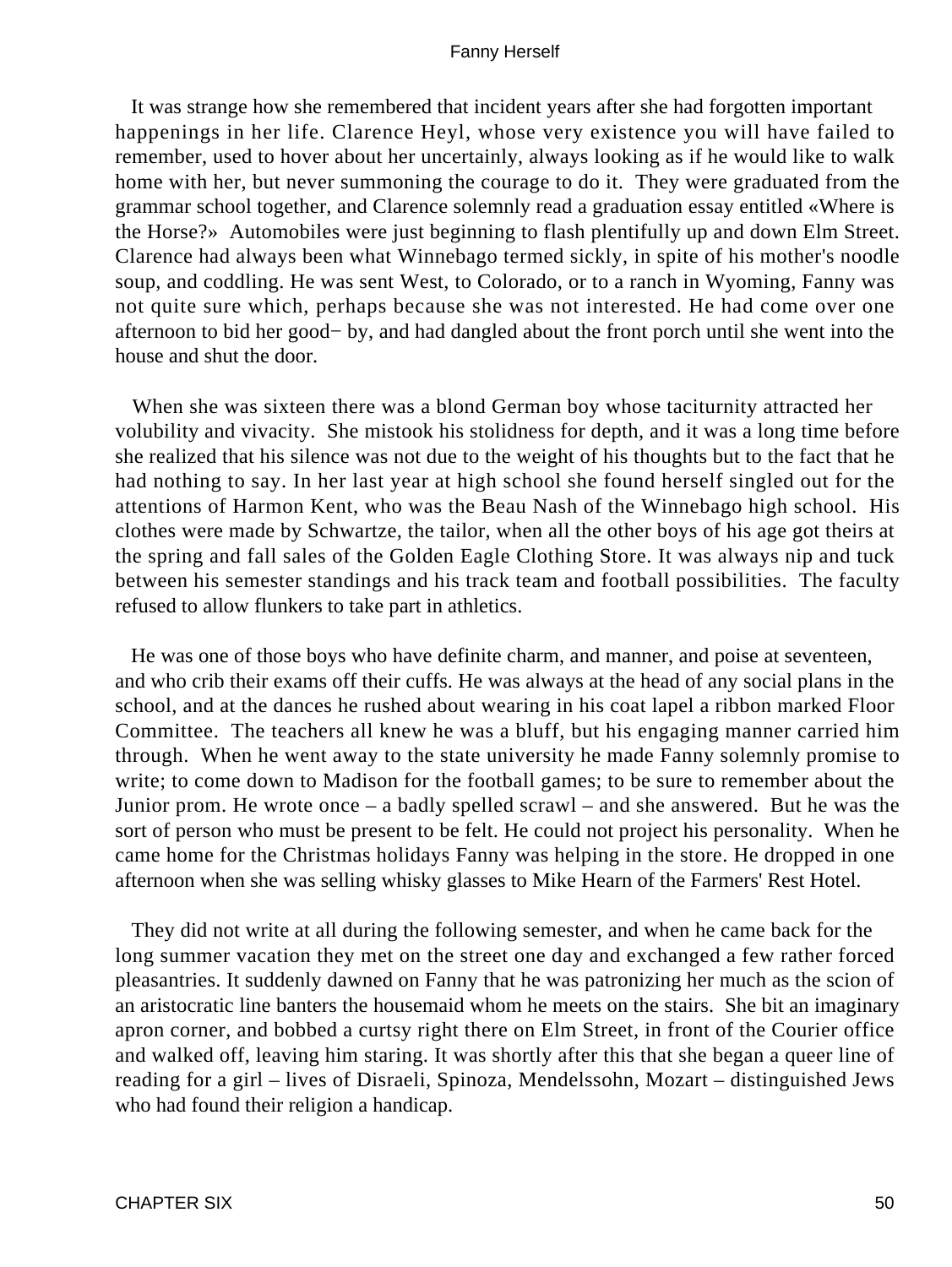The year of her graduation she did a thing for which Winnebago felt itself justified in calling her different. Each member of the graduating class was allowed to choose a theme for a thesis. Fanny Brandeis called hers «A Piece of Paper.» On Winnebago's Fox River were located a number of the largest and most important paper mills in the country. There were mills in which paper was made of wood fiber, and others in which paper was made of rags. You could smell the sulphur as soon as you crossed the bridge that led to the Flats. Sometimes, when the wind was right, the pungent odor of it spread all over the town. Strangers sniffed it and made a wry face, but the natives liked it.

 The mills themselves were great ugly brick buildings, their windows festooned with dust webs. Some of them boasted high detached tower−like structures where a secret acid process went on. In the early days the mills had employed many workers, but newly invented machinery had come to take the place of hand labor. The rag−rooms alone still employed hundreds of girls who picked, sorted, dusted over the great suction bins. The rooms in which they worked were gray with dust. They wore caps over their hair to protect it from the motes that you could see spinning and swirling in the watery sunlight that occasionally found its way through the gray− filmed window panes. It never seemed to occur to them that the dust cap so carefully pulled down about their heads did not afford protection for their lungs. They were pale girls, the rag−room girls, with a peculiarly gray−white pallor.

 Fanny Brandeis had once been through the Winnebago Paper Company's mill and she had watched, fascinated, while a pair of soiled and greasy old blue overalls were dusted and cleaned, and put through this acid vat, and that acid tub, growing whiter and more pulpy with each process until it was fed into a great crushing roller that pressed the moisture out of it, flattened it to the proper thinness and spewed it out at last, miraculously, in the form of rolls of crisp, white paper. On the first day of the Easter vacation Fanny Brandeis walked down to the office of the Winnebago Paper Company's mill and applied at the superintendent's office for a job. She got it. They were generally shorthanded in the rag– room. When Mrs. Brandeis heard of it there followed one of the few stormy scenes between mother and daughter.

«Why did you do it?» demanded Mrs. Brandeis.

«I had to, to get it right.»

«Oh, don't be silly. You could have visited the mill a dozen times.»

 Fanny twisted the fingers of her left hand in the fingers of her right as was her way when she was terribly in earnest, and rather excited.

«But I don't want to write about the paper business as a process.»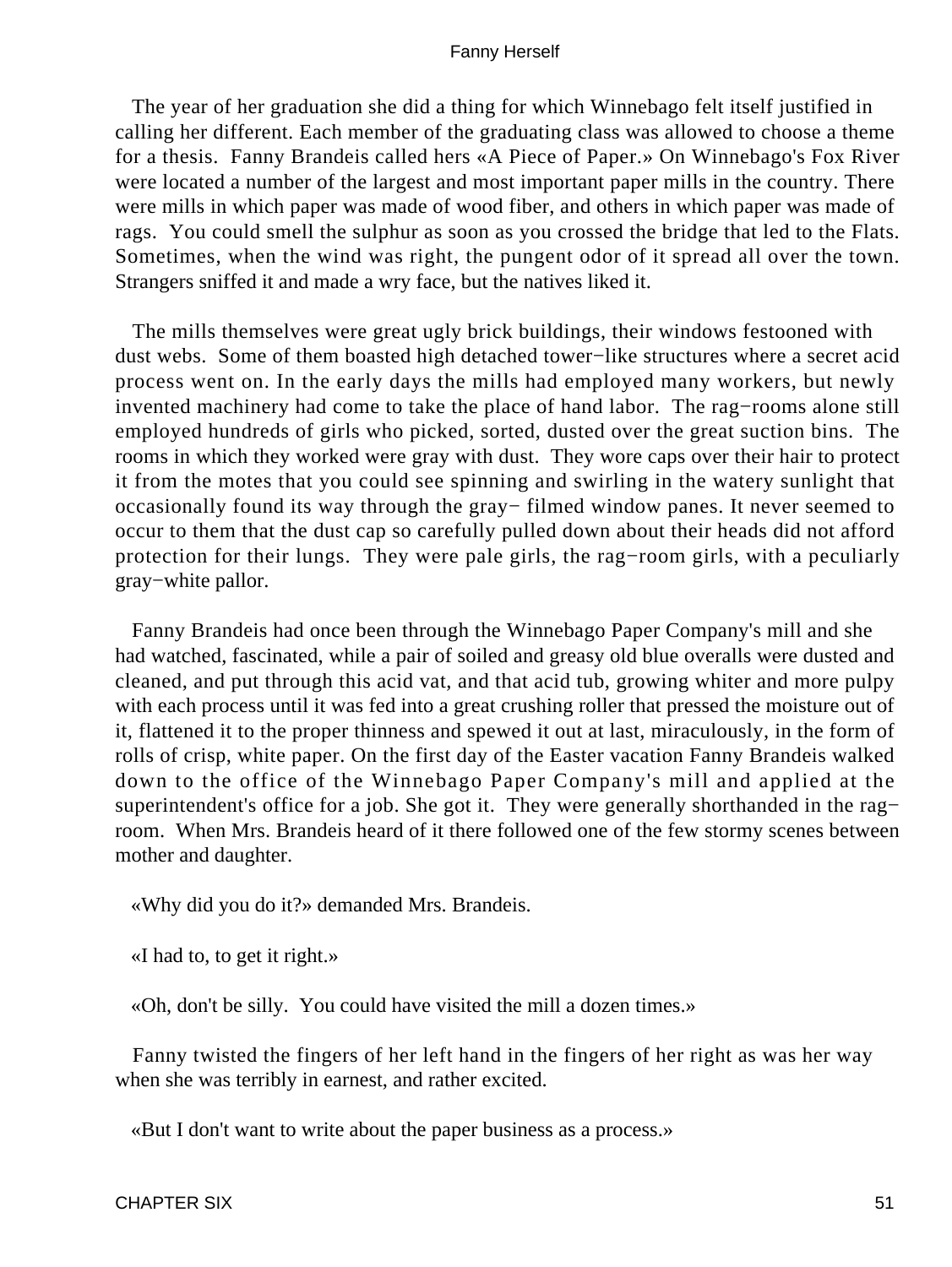«Well, then, what do you want?»

 «I want to write about the overalls on some railroad engineer, perhaps; or the blue calico wrapper that belonged, maybe, to a scrub woman. And how they came to be spotted, or faded, or torn, and finally all worn out. And how the rag man got them, and the mill, and how the girls sorted them. And the room in which they do it. And the bins. And the machinery. Oh, it's the most fascinating, and – and sort of relentless machinery. And the acid burns on the hands of the men at the vats. And their shoes. And then the paper, so white. And the way we tear it up, or crumple it, and throw it in the waste basket. Just a piece of paper, don't you see what I mean? Just a piece of paper, and yet all that – » she stopped and frowned a little, and grew inarticulate, and gave it up with a final, «Don't you see what I mean, Mother? Don't you see what I mean?»

 Molly Brandeis looked at her daughter in a startled way, like one who, walking tranquilly along an accustomed path, finds himself confronting a new and hitherto unsuspected vista, formed by a peculiar arrangement of clouds, perhaps, or light, or foliage, or all three blended. «I see what you mean,» she said. «But I wish you wouldn't do it. I – I wish you didn't feel that you wanted to do it.»

«But how can I make it real if I don't?»

«You can't,» said Molly Brandeis. «That's just it. You can't, ever.»

 Fanny got up before six every morning of that Easter vacation, and went to the mill, lunch box in hand. She came home at night dead−tired. She did not take the street car to and from the mill, as she might have, because she said the other girls in the rag−room walked, some of them from the very edge of town. Mrs. Brandeis said that she was carrying things too far, but Fanny stuck it out for the two weeks, at the end of which period she spent an entire Sunday in a hair−washing, face−steaming, and manicuring bee. She wrote her paper from notes she had taken, and turned it in at the office of the high school principal with the feeling that it was not at all what she had meant it to be. A week later Professor Henning called her into his office. The essay lay on his desk.

 «I've read your thesis,» he began, and stopped, and cleared his throat. He was not an eloquent man. «Where did you get your information, Miss Brandeis?»

«I got it at the mill.»

«From one of the employees?»

«Oh, no. I worked there, in the rag−room.»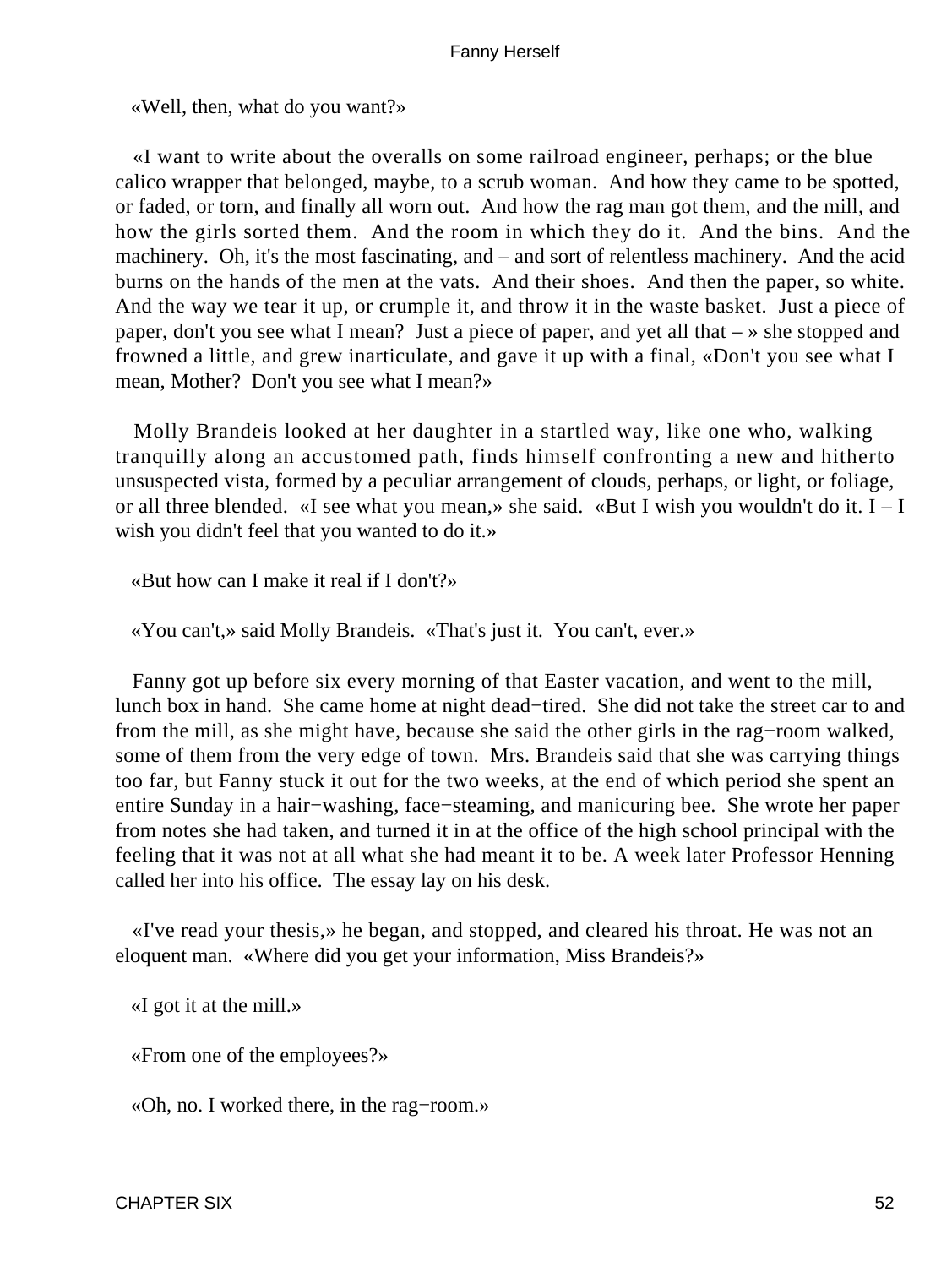Professor Henning gave a little startled exclamation that he turned hastily into a cough.  $\ll$ I thought that perhaps the editor of the Courier might like to see it – it being local. And interesting.»

 He brought it down to the office of the little paper himself, and promised to call for it again in an hour or two, when Lem Davis should have read it. Lem Davis did read it, and snorted, and scuffled with his feet in the drift of papers under his desk, which was a way he had when enraged.

 «Read it!» he echoed, at Professor Henning's question. «Read it! Yes, I read it. And let me tell you it's socialism of the rankest kind, that's what! It's anarchism, that's what! Who's this girl? Mrs. Brandeis's daughter – of the Bazaar? Let me tell you I'd go over there and tell her what I think of the way she's bringing up that girl – if she wasn't an advertiser. `A Piece of Paper'! Hell!» And to show his contempt for what he had read he wadded together a great mass of exchanges that littered his desk and hurled them, a crumpled heap, to the floor, and then spat tobacco juice upon them.

 «I'm sorry,» said Professor Henning, and rose; but at the door he turned and said something highly unprofessorial. «It's a darn fine piece of writing.» And slammed the door. At supper that night he told Mrs. Henning about it. Mrs. Henning was a practical woman, as the wife of a small−town high school principal must needs be. «But don't you know,» she said, «that Roscoe Moore, who is president of the Outagamie Pulp Mill and the Winnebago Paper Company, practically owns the Courier?»

 Professor Henning passed a hand over his hair, ruefully, like a school boy. «No, Martha, I didn't know. If I knew those things, dear, I suppose we wouldn't be eating sausage for supper to−night.» There was a little silence between them. Then he looked up. «Some day I'm going to brag about having been that Brandeis girl's teacher.»

 Fanny was in the store a great deal now. After she finished high school they sent Mattie away and Fanny took over the housekeeping duties, but it was not her milieu. Not that she didn't do it well. She put a perfect fury of energy and care into the preparation of a pot roast. After she had iced a cake she enhanced it with cunning arabesques of jelly. The house shone as it never had, even under Mattie's honest regime. But it was like hitching a high−power engine to a butter churn. There were periods of maddening restlessness. At such times she would set about cleaning the cellar, perhaps. It was a three−roomed cellar, brick− floored, cool, and having about it that indefinable cellar smell which is of mold, and coal, and potatoes, and onions, and kindling wood, and dill pickles and ashes.

 Other girls of Fanny's age, at such times, cleaned out their bureau drawers and read forbidden novels. Fanny armed herself with the third best broom, the dust−pan, and an old bushel basket. She swept up chips, scraped up ashes, scoured the preserve shelves, washed the windows, cleaned the vegetable bins, and got gritty, and scarlet−cheeked and streaked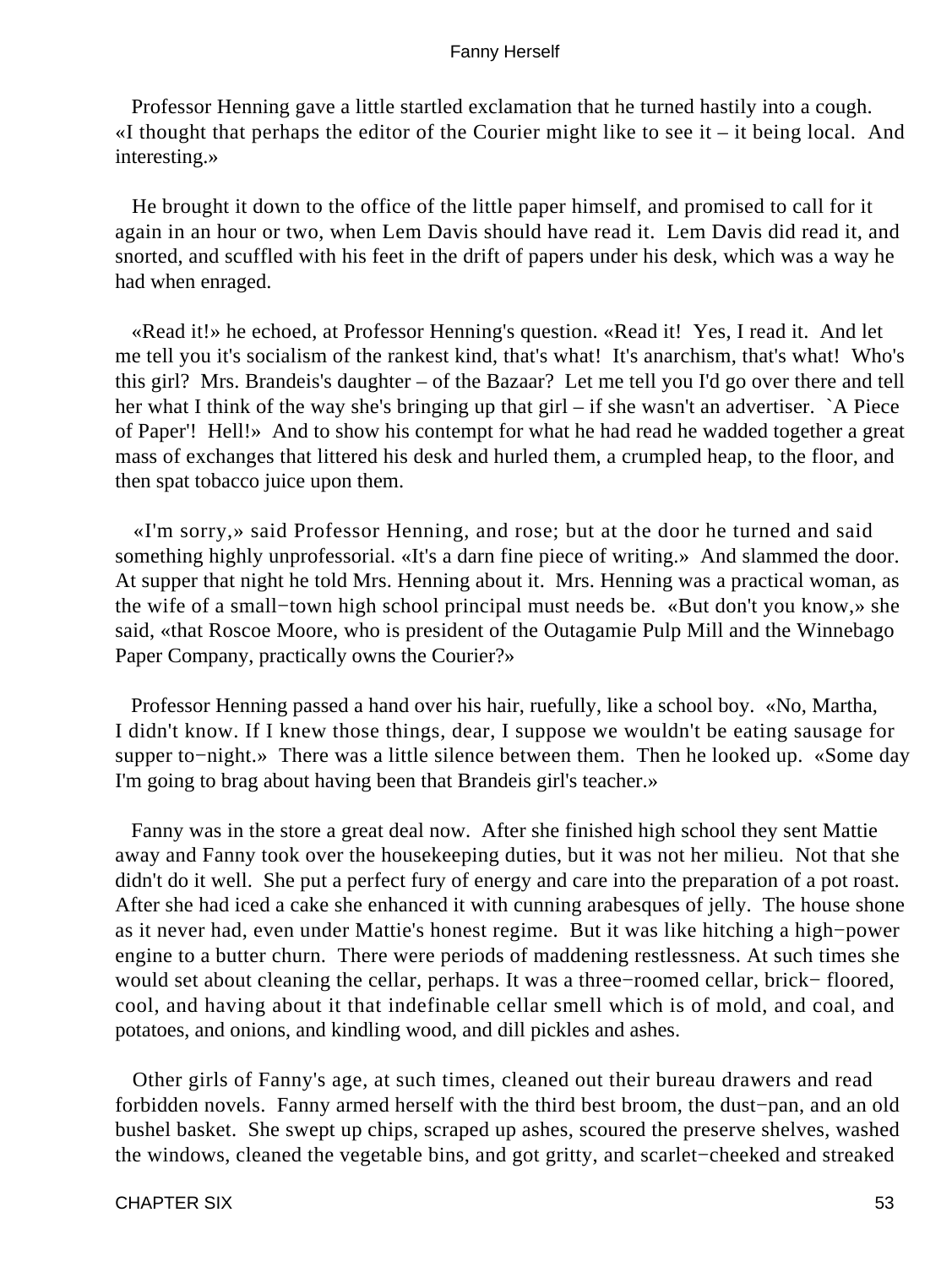with soot. It was a wonderful safety valve, that cellar. A pity it was that the house had no attic.

 Then there were long, lazy summer afternoons when there was nothing to do but read. And dream. And watch the town go by to supper. I think that is why our great men and women so often have sprung from small towns, or villages. They have had time to dream in their adolescence. No cars to catch, no matinees, no city streets, none of the teeming, empty, energy−consuming occupations of the city child. Little that is competitive, much that is unconsciously absorbed at the most impressionable period, long evenings for reading, long afternoons in the fields or woods. With the cloth laid, and the bread cut and covered with a napkin, and the sauce in the glass bowl, and the cookies on a blue plate, and the potatoes doing very, very slowly, and the kettle steaming with a Peerybingle cheerfulness, Fanny would stroll out to the front porch again to watch for the familiar figure to appear around the corner of Norris Street. She would wear her blue−and−white checked gingham apron deftly twisted over one hip, and tucked in, in deference to the passers−by. And the town would go by – Hen Cody's drays, rattling and thundering; the high school boys thudding down the road, dog−tired and sweaty in their football suits, or their track pants and jersies, on their way from the athletic field to the school shower baths; Mrs. Mosher flying home, her skirts billowing behind her, after a protracted afternoon at whist; little Ernie Trost with a napkin−covered peach basket carefully balanced in his hand, waiting for the six−fifteen interurban to round the corner near the switch, so that he could hand up his father's supper; Rudie Mass, the butcher, with a moist little packet of meat in his hand, and lurching ever so slightly, and looking about defiantly. Oh, Fanny probably never realized how much she saw and absorbed, sitting there on Brandeis' front porch, watching Winnebago go by to supper.

 At Christmas time she helped in the store, afternoons and evenings. Then, one Christmas, Mrs. Brandeis was ill for three weeks with grippe. They had to have a helper in the house. When Mrs. Brandeis was able to come back to the store Sadie left to marry, not one of her traveling−men victims, but a steady person, in the paper−hanging way, whose suit had long been considered hopeless. After that Fanny took her place. She developed a surprising knack at selling. Yet it was not so surprising, perhaps, when one considered her teacher. She learned as only a woman can learn who is brought into daily contact with the outside world. It was not only contact: it was the relation of buyer and seller. She learned to judge people because she had to. How else could one gauge their tastes, temperaments, and pocketbooks? They passed in and out of Brandeis' Bazaar, day after day, in an endless and varied procession – traveling men, school children, housewives, farmers, worried hostesses, newly married couples bent on house furnishing, business men.

 She learned that it was the girls from the paper mills who bought the expensive plates – the ones with the red roses and green leaves hand−painted in great smears and costing two dollars and a half, while the golf club crowd selected for a gift or prize one of the little white plates with the faded− looking blue sprig pattern, costing thirty−nine cents. One day, after she had spent endless time and patience over the sale of a nondescript little plate to one of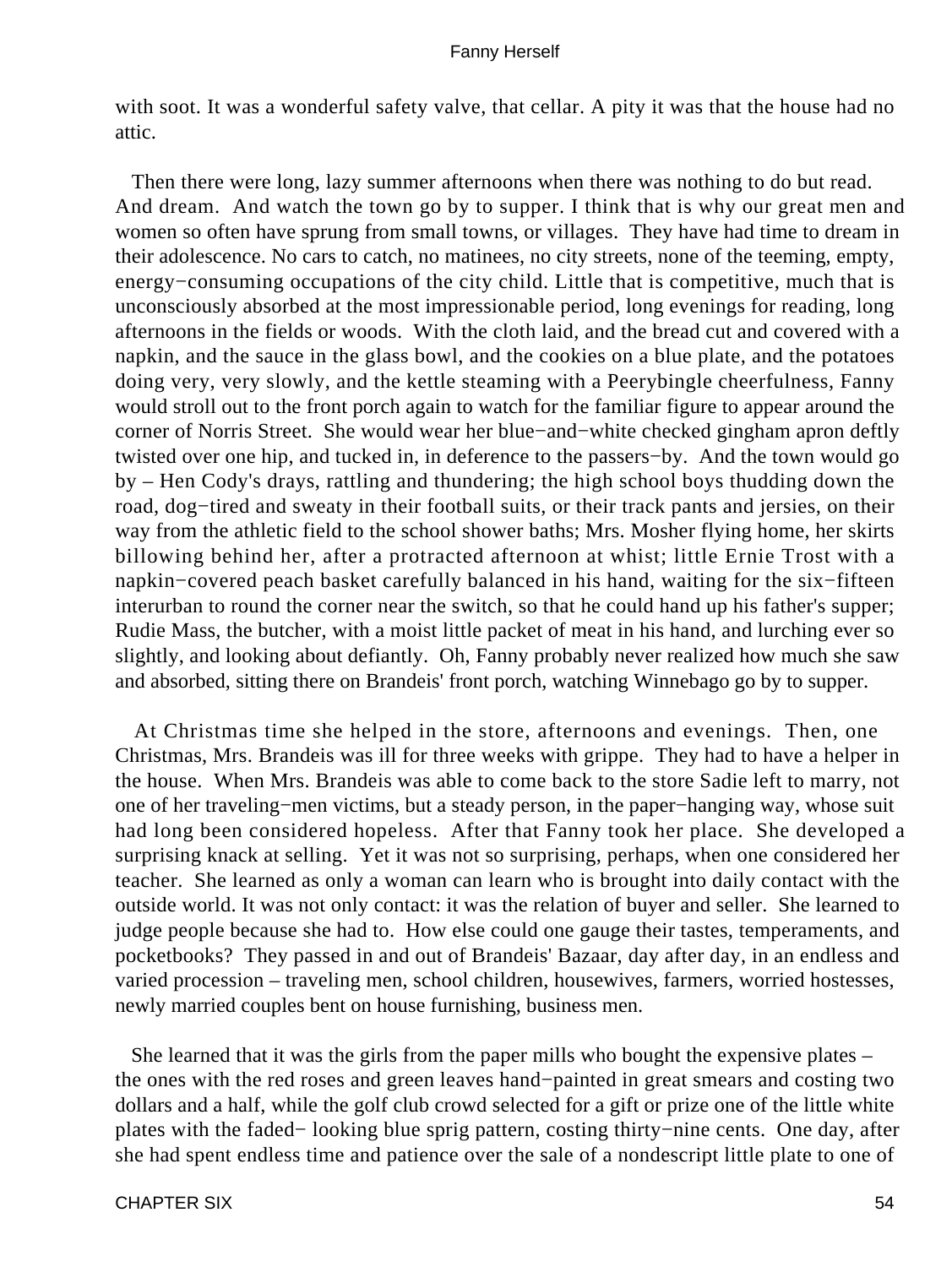Winnebago's socially elect, she stared wrathfully after the retreating back of the trying customer.

 «Did you see that? I spent an hour with her. One hour! I showed her everything from the imported Limoges bowls to the Sevres cups and saucers, and all she bought was that miserable little bonbon dish with the cornflower pattern. Cat!»

Mrs. Brandeis spoke from the depths of her wisdom.

 «Fanny, I didn't miss much that went on during that hour, and I was dying to come over and take her away from you, but I didn't because I knew you needed the lesson, and I knew that that McNulty woman never spends more than twenty−five cents, anyway. But I want to tell you now that it isn't only a matter of plates. It's a matter of understanding folks. When you've learned whom to show the expensive hand−painted things to, and when to suggest quietly the little, vague things, with what you call the faded look, why, you've learned just about all there is to know of human nature. Don't expect it, at your age.»

 Molly Brandeis had never lost her trick of chatting with customers, or listening to them, whenever she had a moment's time. People used to drop in, and perch themselves on one of the stools near the big glowing base burner and talk to Mrs. Brandeis. It was incredible, the secrets they revealed of business, and love and disgrace; of hopes and aspirations, and troubles, and happiness. The farmer women used to fascinate Fanny by their very drabness. Mrs. Brandeis had a long and loyal following of these women. It was before the day when every farmhouse boasted an automobile, a telephone, and a phonograph.

 A worn and dreary lot, these farmer women, living a skimmed milk existence, putting their youth, and health, and looks into the soil. They used often to sit back near the stove in winter, or in a cool corner near the front of the store in summer, and reveal, bit by bit, the sordid, tragic details of their starved existence. Fanny was often shocked when they told their age – twenty−five, twenty−eight, thirty, but old and withered from drudgery, and child−bearing, and coarse, unwholesome food. Ignorant women, and terribly lonely, with the dumb, lack−luster eyes that bespeak monotony. When they smiled they showed blue−white, glassily perfect false teeth that flashed incongruously in the ruin of their wrinkled, sallow, weather−beaten faces. Mrs. Brandeis would question them gently.

 Children? Ten. Living? Four. Doctor? Never had one in the house. Why? He didn't believe in them. No proper kitchen utensils, none of the devices that lighten the deadeningly monotonous drudgery of housework. Everything went to make his work easier – new harrows, plows, tractors, wind mills, reapers, barns, silos. The story would come out, bit by bit, as the woman sat there, a worn, unlovely figure, her hands – toil−blackened, seamed, calloused, unlovelier than any woman's hands were ever meant to be – lying in unaccustomed idleness in her lap.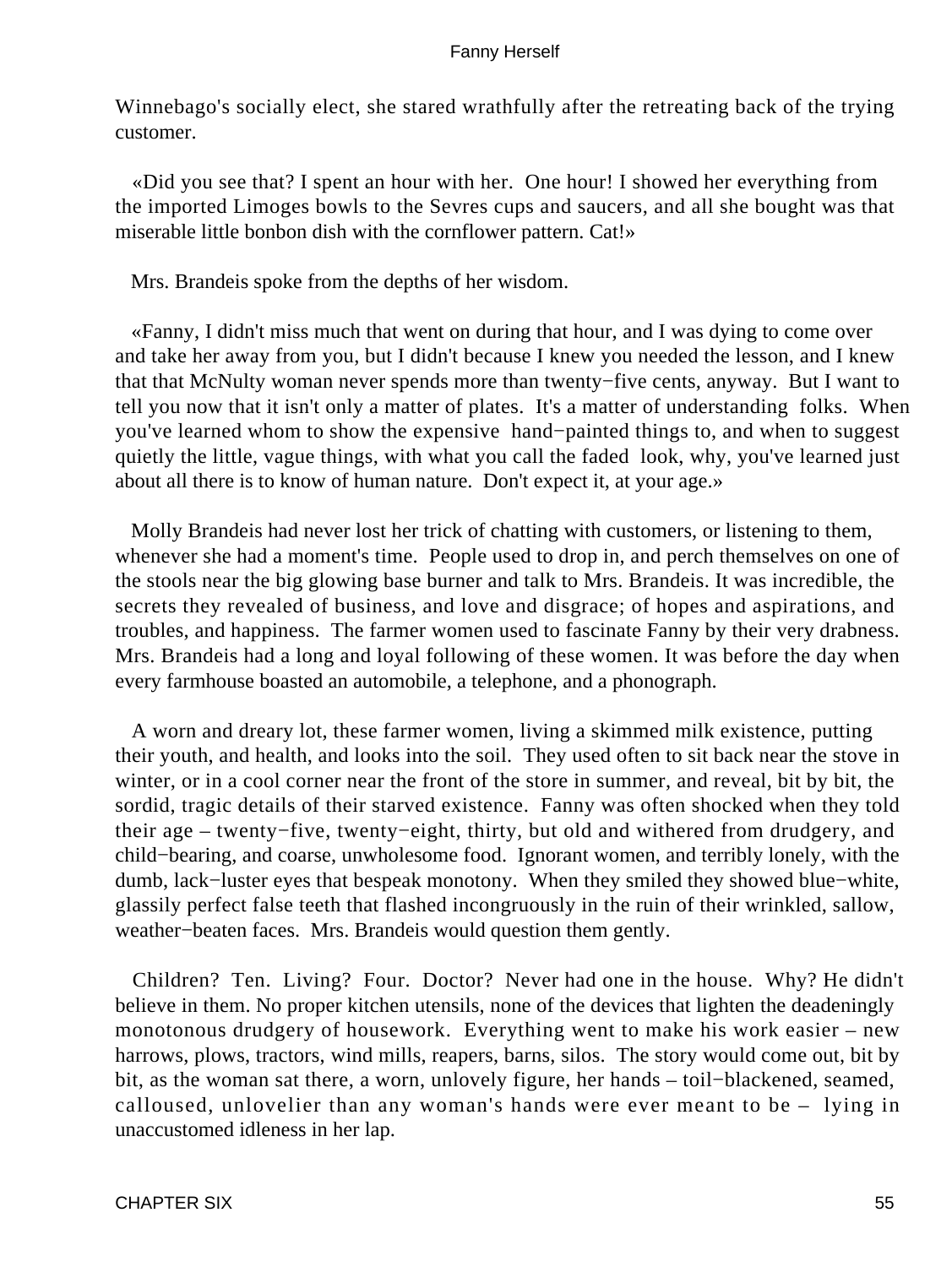Fanny learned, too, that the woman with the shawl, and with her money tied in a corner of her handkerchief, was more likely to buy the six−dollar doll, with the blue satin dress, and the real hair and eye−lashes, while the Winnebago East End society woman haggled over the forty−nine cent kind, which she dressed herself.

 I think their loyalty to Mrs. Brandeis might be explained by her honesty and her sympathy. She was so square with them. When Minnie Mahler, out Centerville way, got married, she knew there would be no redundancy of water sets, hanging lamps, or pickle dishes.

 «I thought like I'd get her a chamber set,» Minnie's aunt would confide to Mrs. Brandeis.

«Is this for Minnie Mahler, of Centerville?»

«Yes; she gets married Sunday.»

 «I sold a chamber set for that wedding yesterday. And a set of dishes. But I don't think she's got a parlor lamp. At least I haven't sold one. Why don't you get her that? If she doesn't like it she can change it. Now there's that blue one with the pink roses.»

And Minnie's aunt would end by buying the lamp.

 Fanny learned that the mill girls liked the bright−colored and expensive wares, and why; she learned that the woman with the «fascinator» (tragic misnomer!) over her head wanted the finest sled for her boy. She learned to keep her temper. She learned to suggest without seeming to suggest. She learned to do surprisingly well all those things that her mother did so surprisingly well – surprisingly because both the women secretly hated the business of buying and selling. Once, on the Fourth of July, when there was a stand outside the store laden with all sorts of fireworks, Fanny came down to find Aloysius and the boy Eddie absent on other work, and Mrs. Brandeis momentarily in charge. The sight sickened her, then infuriated her.

«Come in,» she said, between her teeth. «That isn't your work.»

«Somebody had to be there. Pearl's at dinner. And Aloysius and Eddie were  $-\infty$ 

 «Then leave it alone. We're not starving – yet. I won't have you selling fireworks like that – on the street. I won't have it! I won't have it!»

 The store was paying, now. Not magnificently, but well enough. Most of the money went to Theodore, in Dresden. He was progressing, though not so meteorically as Bauer and Schabelitz had predicted. But that sort of thing took time, Mrs. Brandeis argued. Fanny often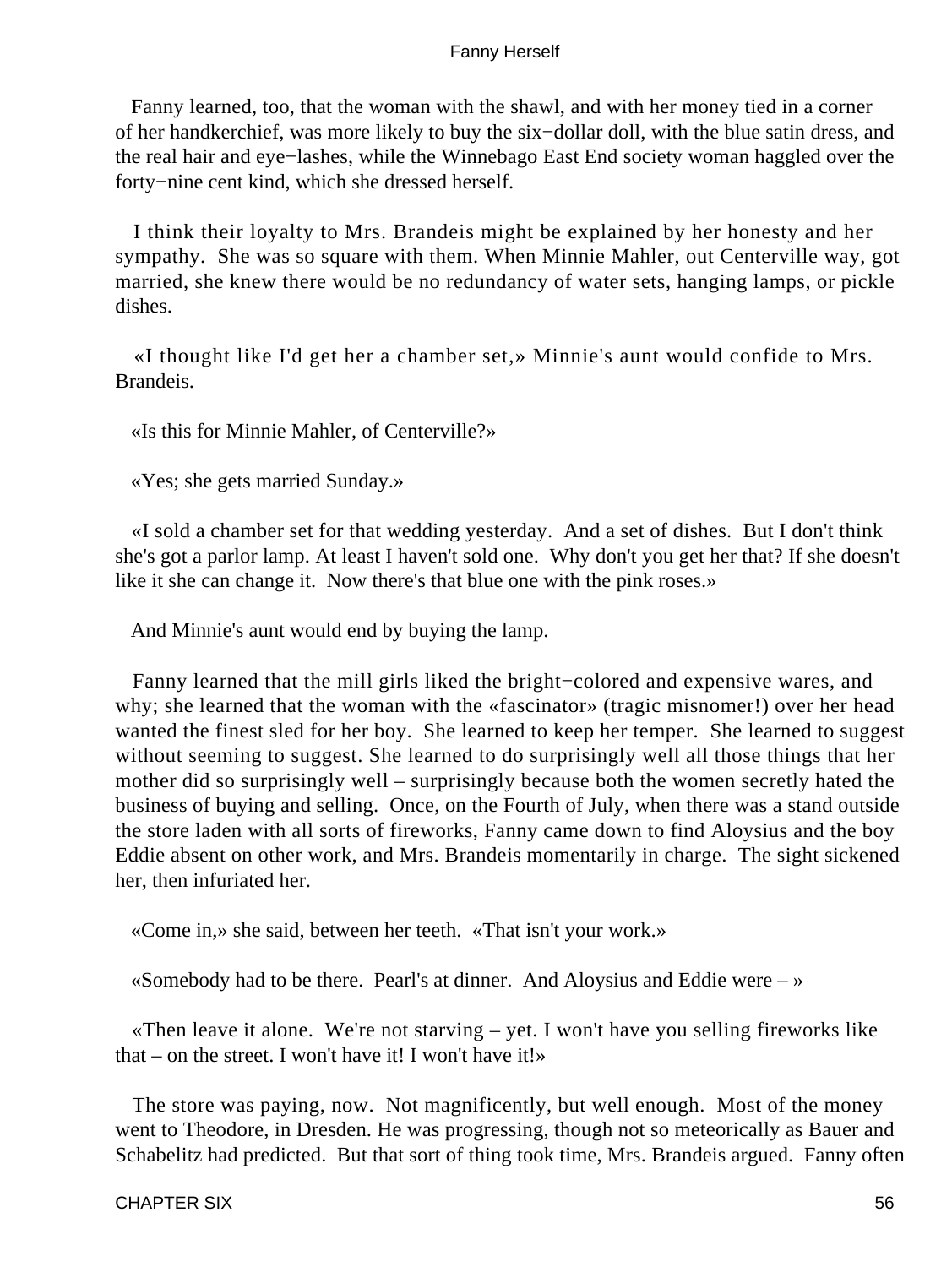found her mother looking at her these days with a questioning sadness in her eyes. Once she suggested that Fanny join the class in drawing at the Winnebago university – a small fresh−water college. Fanny did try it for a few months, but the work was not what she wanted; they did fruit pictures and vases, with a book, on a table; or a clump of very pink and very white flowers. Fanny quit in disgust and boredom. Besides, they were busy at the store, and needed her.

 There came often to Winnebago a woman whom Fanny Brandeis admired intensely. She was a traveling saleswoman, successful, magnetic, and very much alive. Her name was Mrs. Emma McChesney, and between her and Mrs. Brandeis there existed a warm friendship. She always took dinner with Mrs. Brandeis and Fanny, and they made a special effort to give her all those delectable home−cooked dishes denied her in her endless round of hotels.

«Noodle soup!» she used to say, almost lyrically.

 «With real hand−made, egg noodles! You don't know what it means. You haven't been eating vermicelli soup all through Illinois and Wisconsin.»

«We've made a dessert, though, that  $-\infty$ 

 «Molly Brandeis, don't you dare to tell me what you've got for dessert. I couldn't stand it. But, oh, suppose, **SUPPOSE** it's homemade strawberry shortcake!»

Which it more than likely was.

 Fanny Brandeis used to think that she would dress exactly as Mrs. McChesney dressed, if she too were a successful business woman earning a man−size salary. Mrs. McChesney was a blue serge sort of woman – and her blue serge never was shiny in the back. Her collar, or jabot, or tie, or cuffs, or whatever relieving bit of white she wore, was always of the freshest and crispest. Her hats were apt to be small and full of what is known as «line.» She usually would try to arrange her schedule so as to spend a Sunday in Winnebago, and the three alert, humor−loving women, grown wise and tolerant from much contact with human beings, would have a delightful day together.

 «Molly,» Mrs. McChesney would say, when they were comfortably settled in the living−room, or on the front porch, «with your shrewdness, and experience, and brains, you ought to be one of those five or ten thousand a year buyers. You know how to sell goods and handle people. And you know values. That's all there is to the whole game of business. I don't advise you to go on the road. Heaven knows I wouldn't advise my dearest enemy to do that, much less a friend. But you could do bigger things, and get bigger results. You know most of the big wholesalers, and retailers too. Why don't you speak to them about a department position? Or let me nose around a bit for you.»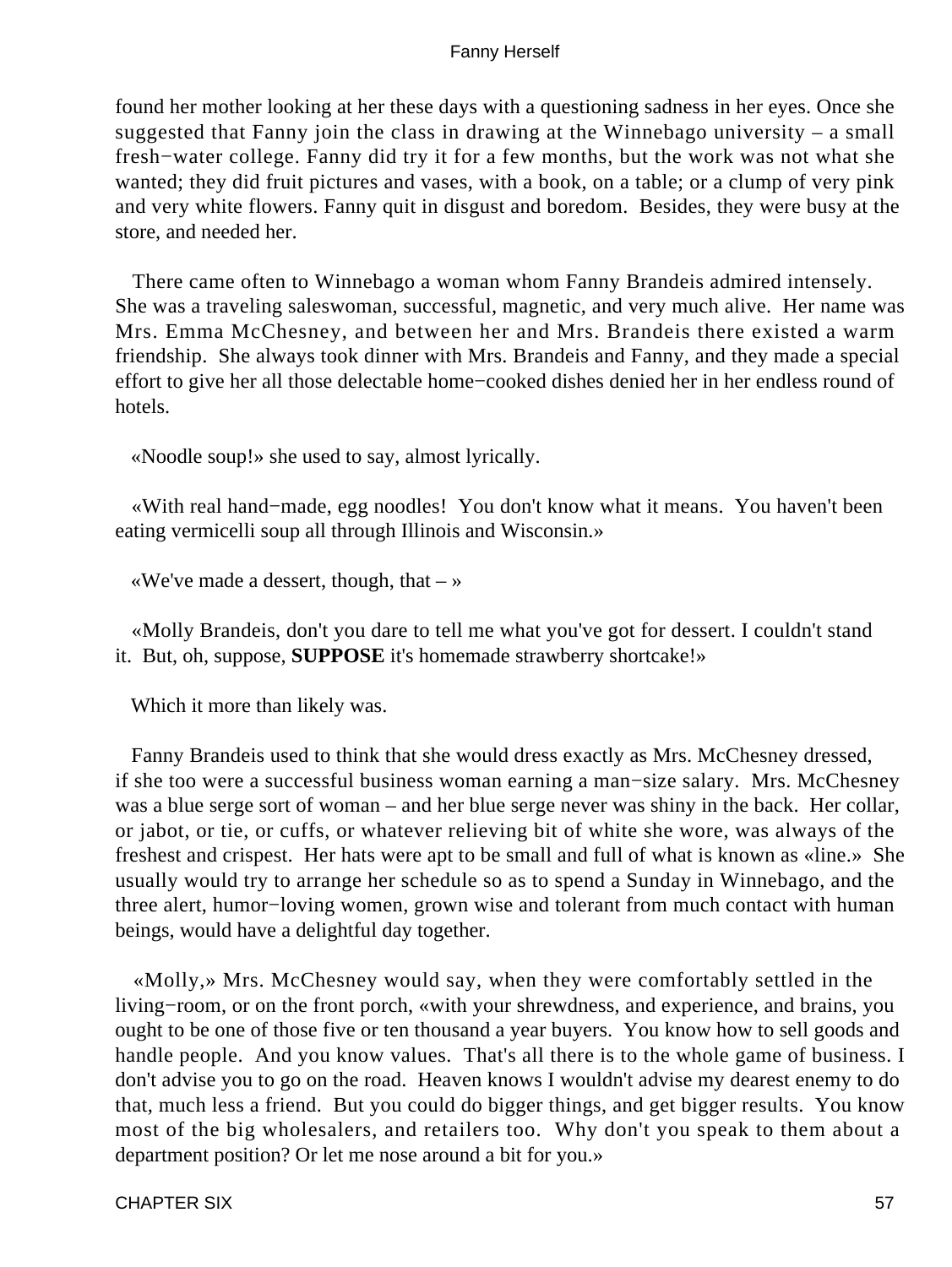Molly Brandeis shook her head, though her expressive eyes were eager and interested. «Don't you think I've thought of that, Emma? A thousand times? But I'm – I'm afraid. There's too much at stake. Suppose I couldn't succeed? There's Theodore. His whole future is dependent on me for the next few years. And there's Fanny here. No, I guess I'm too old. And I'm sure of the business here, small as it is.»

 Emma McChesney glanced at the girl. «I'm thinking that Fanny has the making of a pretty capable business woman herself.»

 Fanny drew in her breath sharply, and her face sparkled into sudden life, as always when she was tremendously interested.

 «Do you know what I'd do if I were in Mother's place? I'd take a great, big running jump for it and land! I'd take a chance. What is there for her in this town? Nothing! She's been giving things up all her life, and what has it brought her?»

 «It has brought me a comfortable living, and the love of my two children, and the respect of my townspeople.»

 «Respect? Why shouldn't they respect you? You're the smartest woman in Winnebago, and the hardest working.»

 Emma McChesney frowned a little, in thought. «What do you two girls do for recreation?»

 «I'm afraid we have too little of that, Emma. I know Fanny has. I'm so dog−tired at the end of the day. All I want is to take my hairpins out and go to bed.»

«And Fanny?»

«Oh, I read. I'm free to pick my book friends, at least.»

«Now, just what do you mean by that, child? It sounds a little bitter.»

 «I was thinking of what Chesterfield said in one of his Letters to His Son. `Choose always to be in the society of those above you,' he wrote. I guess he lived in Winnebago, Wisconsin. I'm a working woman, and a Jew, and we haven't any money or social position. And unless she's a Becky Sharp any small town girl with all those handicaps might as well choose a certain constellation of stars in the sky to wear as a breastpin, as try to choose the friends she really wants.»

 From Molly Brandeis to Emma McChesney there flashed a look that said, «You see?» And from Emma McChesney to Molly Brandeis another that said, «Yes; and it's your fault.»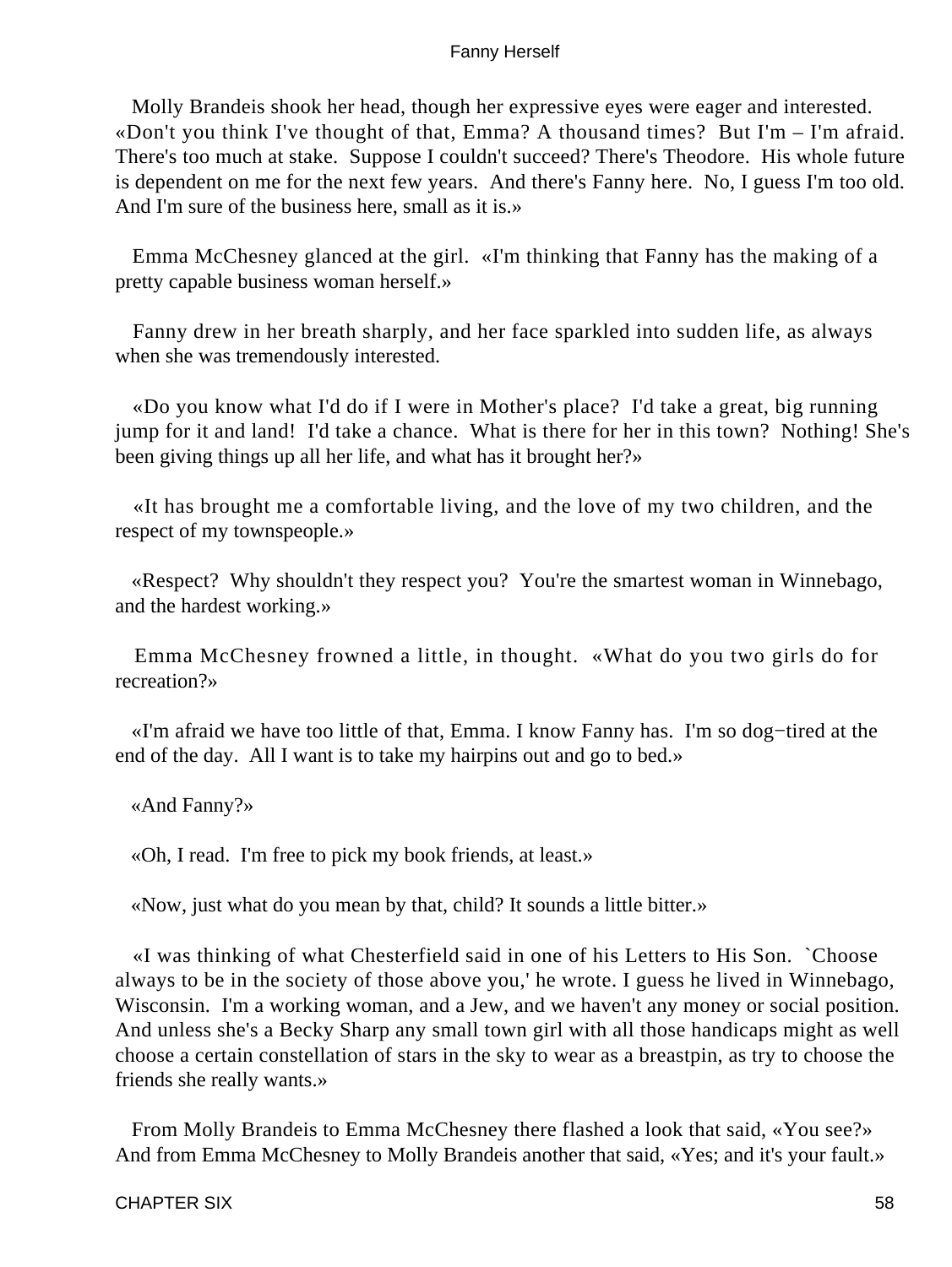«Look here, Fanny, don't you see any boys – men?»

 «No. There aren't any. Those who have any sense and initiative leave to go to Milwaukee, or Chicago, or New York. Those that stay marry the banker's lovely daughter.»

 Emma McChesney laughed at that, and Molly Brandeis too, and Fanny joined them a bit ruefully. Then quite suddenly, there came into her face a melting, softening look that made it almost lovely. She crossed swiftly over to where her mother sat, and put a hand on either cheek (grown thinner of late) and kissed the tip of her nose. «We don't care – really. Do we Mother? We're poor wurkin' girruls. But gosh! Ain't we proud? Mother, your mistake was in not doing as Ruth did.»

«Ruth?»

 «In the Bible. Remember when What's−his−name, her husband, died? Did she go back to her home town? No, she didn't. She'd lived there all her life, and she knew better. She said to Naomi, her mother−in−law, `Whither thou goest I will go.' And she went. And when they got to Bethlehem, Ruth looked around, knowingly, until she saw Boaz, the catch of the town. So she went to work in his fields, gleaning, and she gleaned away, trying to look just as girlish, and dreamy, and unconscious, but watching him out of the corner of her eye all the time. Presently Boaz came along, looking over the crops, and he saw her. `Who's the new damsel?' he asked. `The peach?'»

«Fanny Brandeis, aren't you ashamed?»

 «But, Mother, that's what it says in the Bible, actually. `Whose damsel is this?' They told him it was Ruth, the dashing widow. After that it was all off with the Bethlehem girls. Boaz paid no more attention to them than if they had never existed. He married Ruth, and she led society. Just a little careful scheming, that's all.»

 «I should say you have been reading, Fanny Brandeis,» said Emma McChesney. She was smiling, but her eyes were serious. «Now listen to me, child. The very next time a traveling man in a brown suit and a red necktie asks you to take dinner with him at the Haley House – even one of those roast pork, queen−fritter−with−rum−sauce, Roman punch Sunday dinners – I want you to accept.»

 «Even if he wears an Elks' pin, and a Masonic charm, and a diamond ring and a brown derby?» «Even if he shows you the letters from his girl in Manistee,» said Mrs. McChesney solemnly. «You've been seeing too much of Fanny Brandeis.»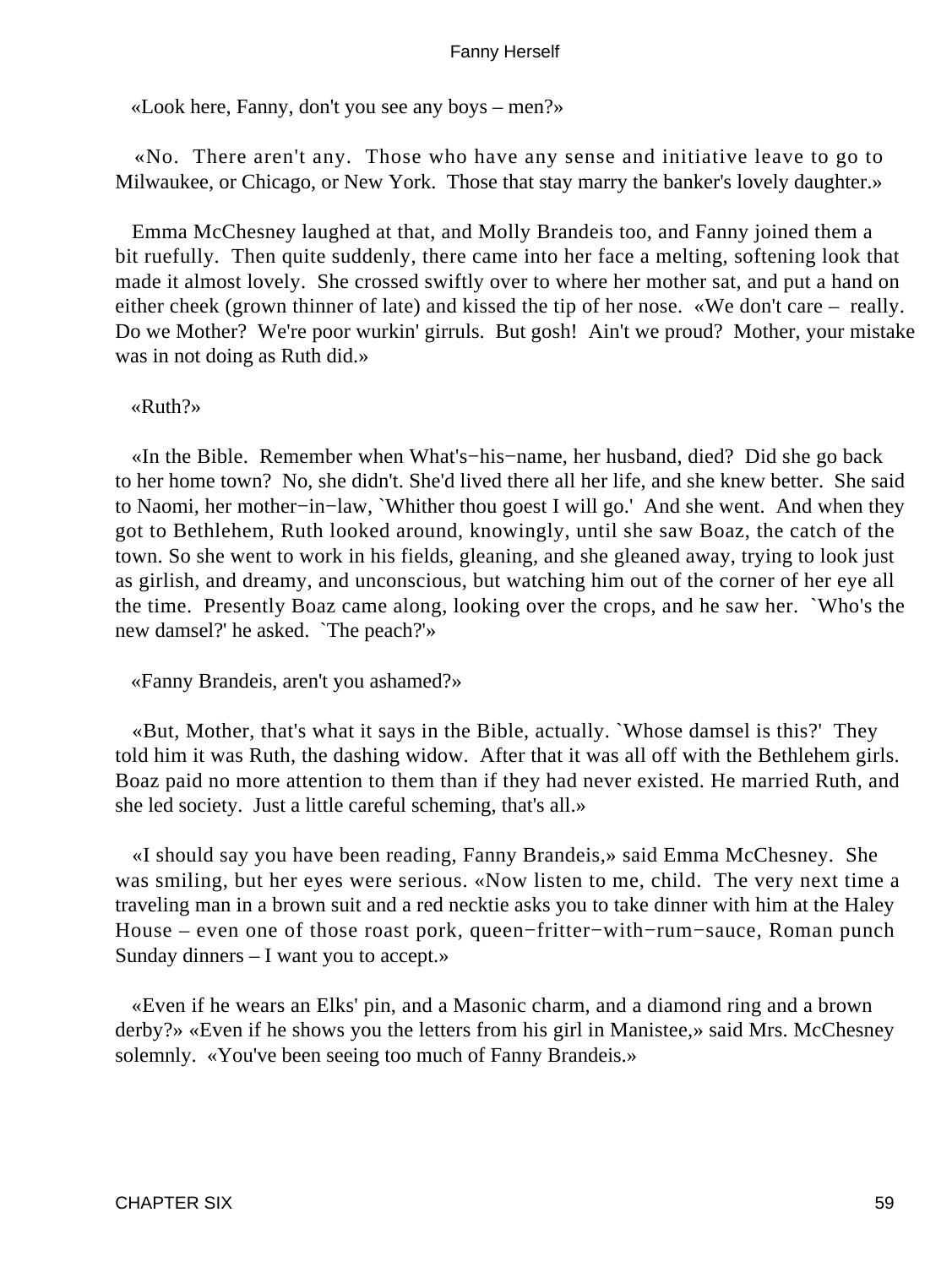## **[CHAPTER SEVEN](#page-221-0)**

**Theodore had been gone six years.** His letters, all too brief, were events in the lives of the two women. They read and reread them. Fanny unconsciously embellished them with fascinating details made up out of her own imagination.

 «They're really triumphs of stupidity and dullness,» she said one day in disgust, after one of Theodore's long− awaited letters had proved particularly dry and sparse. «Just think of it! Dresden, Munich, Leipsic, Vienna, Berlin, Frankfurt! And from his letters you would never know he had left Winnebago. I don't believe he actually sees anything of these cities – their people, and the queer houses, and the streets. I suppose a new city means nothing to him but another platform, another audience, another piano, all intended as a background for his violin. He could travel all over the world and it wouldn't touch him once. He's got his mental fingers crossed all the time.»

 Theodore had begun to play in concert with some success, but he wrote that there was no real money in it yet. He was not well enough known. It took time. He would have to get a name in Europe before he could attempt an American tour. Just now every one was mad over Greinert. He was drawing immense audiences. He sent them a photograph at which they gasped, and then laughed, surprisedly. He looked so awfully German, so different, somehow.

 «It's the way his hair is clipped, I suppose,» said Fanny. «High, like that, on the temples. And look at his clothes! That tie! And his pants! And that awful collar! Why, his very features look German, don't they? I suppose it's the effect of that haberdashery.»

 A month after the photograph, came a letter announcing his marriage. Fanny's quick eye, leaping ahead from line to line, took in the facts that her mind seemed unable to grasp. Her name was Olga Stumpf. (In the midst of her horror some imp in Fanny's brain said that her hands would be red, and thick, with a name like that.) An orphan. She sang. One of the Vienna concert halls, but so different from the other girls. And he was so happy. And he hated to ask them for it, but if they could cable a hundred or so. That would help. And here was her picture.

 And there was her picture. One of the so−called vivacious type of Viennese of the lower class, smiling a conscious smile, her hair elaborately waved and dressed, her figure high−busted, narrow−waisted; earrings, chains, bracelets. You knew that she used a heavy scent. She was older than Theodore. Or perhaps it was the earrings.

They cabled the hundred.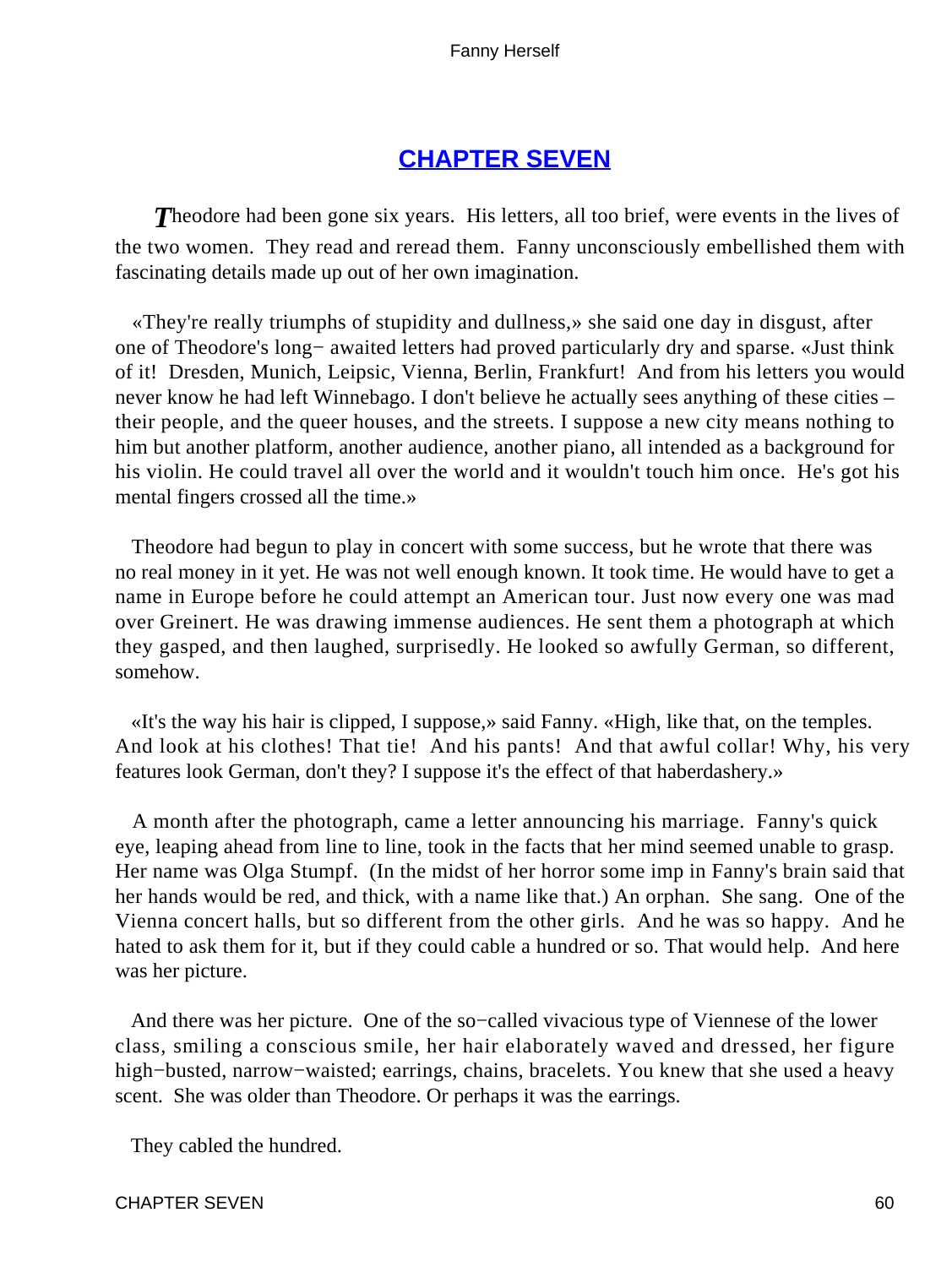After the first shock of it Molly Brandeis found excuses for him. «He must have been awfully lonely, Fanny. Often. And perhaps it will steady him, and make him more ambitious. He'll probably work all the harder now.»

 «No, he won't. But you will. And I will. I didn't mind working for Theodore, and scrimping, and never having any of the things I wanted, from blouses to music. But I won't work and deny myself to keep a great, thick, cheap, German barmaid, or whatever she is in comfort. I won't!»

 But she did. And quite suddenly Molly Brandeis, of the straight, firm figure and the bright, alert eye, and the buoyant humor, seemed to lose some of those electric qualities. It was an almost imperceptible letting down. You have seen a fine race horse suddenly break and lose his stride in the midst of the field, and pull up and try to gain it again, and go bravely on, his stride and form still there, but his spirit broken? That was Molly Brandeis.

 Fanny did much of the buying now. She bought quickly and shrewdly, like her mother. She even went to the Haley House to buy, when necessary, and Winnebagoans, passing the hotel, would see her slim, erect figure in one of the sample−rooms with its white−covered tables laden with china, or glassware, or Christmas goods, or whatever that particular salesman happened to carry. They lifted their eye−brows at first, but, somehow, it was impossible to associate this girl with the blithe, shirt−sleeved, cigar−smoking traveling men who followed her about the sample−room, order book in hand.

 As time went on she introduced some new features into the business, and did away with various old ones. The overflowing benches outside the store were curbed, and finally disappeared altogether. Fanny took charge of the window displays, and often came back to the store at night to spend the evening at work with Aloysius. They would tack a piece of muslin around the window to keep off the gaze of passers−by, and together evolve a window that more than made up for the absent show benches.

 This, I suppose, is no time to stop for a description of Fanny Brandeis. And yet the impulse to do so is irresistible. Personally, I like to know about the hair, and eyes, and mouth of the person whose life I am following. How did she look when she said that? What sort of expression did she wear when this happened? Perhaps the thing that Fanny Brandeis said about herself one day, when she was having one of her talks with Emma McChesney, who was on her fall trip for the Featherbloom Petticoat Company, might help.

 «No ballroom would ever be hushed into admiring awe when I entered,» she said. «No waiter would ever drop his tray, dazzled, and no diners in a restaurant would stop to gaze at me, their forks poised halfway, their eyes blinded by my beauty. I could tramp up and down between the tables for hours, and no one would know I was there. I'm one of a million women who look their best in a tailor suit and a hat with a line. Not that I ever had either. But I have my points, only they're blunted just now.»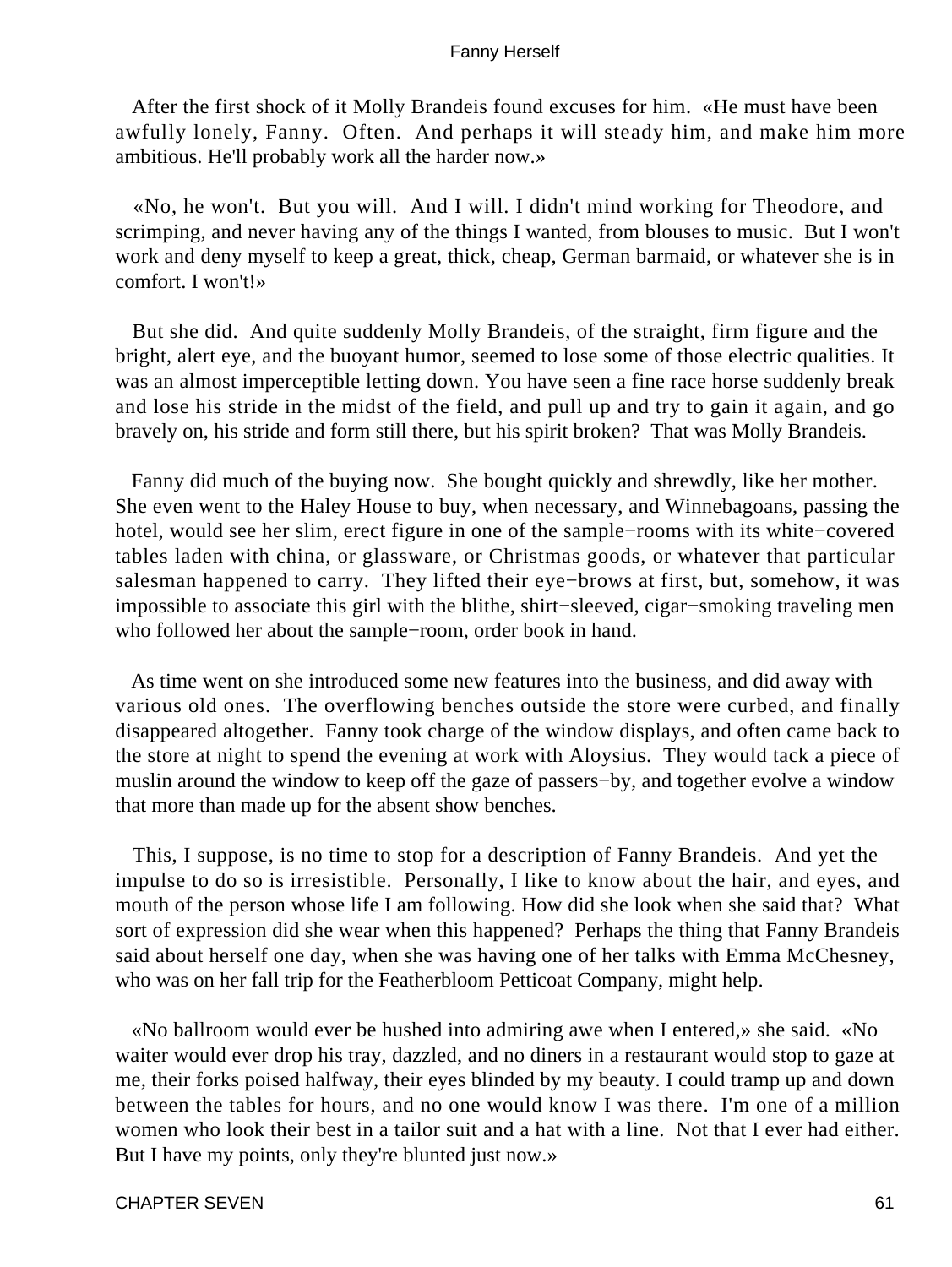Still, that bit of description doesn't do, after all. Because she had distinct charm, and some beauty. She was not what is known as the Jewish type, in spite of her coloring. The hair that used to curl, waved now. In a day when coiffures were a bird's−nest of puffs and curls and pompadour, she wore her hair straight back from her forehead and wound in a coil at the neck. Her face in repose was apt to be rather lifeless, and almost heavy. But when she talked, it flashed into sudden life, and you found yourself watching her mouth, fascinated. It was the key to her whole character, that mouth. Mobile, humorous, sensitive, the sensuousness of the lower lip corrected by the firmness of the upper. She had large, square teeth, very regular, and of the yellow−white tone that bespeaks health. She used to make many of her own clothes, and she always trimmed her hats. Mrs. Brandeis used to bring home material and styles from her Chicago buying trips, and Fanny's quick mind adapted them. She managed, somehow, to look miraculously well dressed.

 The Christmas following Theodore's marriage was the most successful one in the history of Brandeis' Bazaar. And it bred in Fanny Brandeis a lifelong hatred of the holiday season. In years after she always tried to get away from the city at Christmas time. The two women did the work of four men. They had a big stock on hand. Mrs. Brandeis was everywhere at once. She got an enormous amount of work out of her clerks, and they did not resent it. It is a gift that all born leaders have. She herself never sat down, and the clerks unconsciously followed her example. She never complained of weariness, she never lost her temper, she never lost patience with a customer, even the tight−fisted farmer type who doled their money out with that reluctance found only in those who have wrung it from the soil.

 In the midst of the rush she managed, somehow, never to fail to grasp the humor of a situation. A farmer woman came in for a doll's head, which she chose with incredible deliberation and pains. As it was being wrapped she explained that it was for her little girl, Minnie. She had promised the head this year. Next Christmas they would buy a body for it. Molly Brandeis's quick sympathy went out to the little girl who was to lavish her mother−love on a doll's head for a whole year. She saw the head, in ghastly decapitation, staring stiffly out from the cushions of the chill and funereal parlor sofa, and the small Minnie peering in to feast her eyes upon its blond and waxen beauty.

 «Here,» she had said, «take this, and sew it on the head, so Minnie'll have something she can hold, at least.» And she had wrapped a pink cambric, sawdust−stuffed body in with the head.

 It was a snowy and picturesque Christmas, and intensely cold, with the hard, dry, cutting cold of Wisconsin. Near the door the little store was freezing. Every time the door opened it let in a blast. Near the big glowing stove it was very hot.

 The aisles were packed so that sometimes it was almost impossible to wedge one's way through. The china plates, stacked high, fairly melted away, as did the dolls piled on the counters. Mrs. Brandeis imported her china and dolls, and no store in Winnebago, not even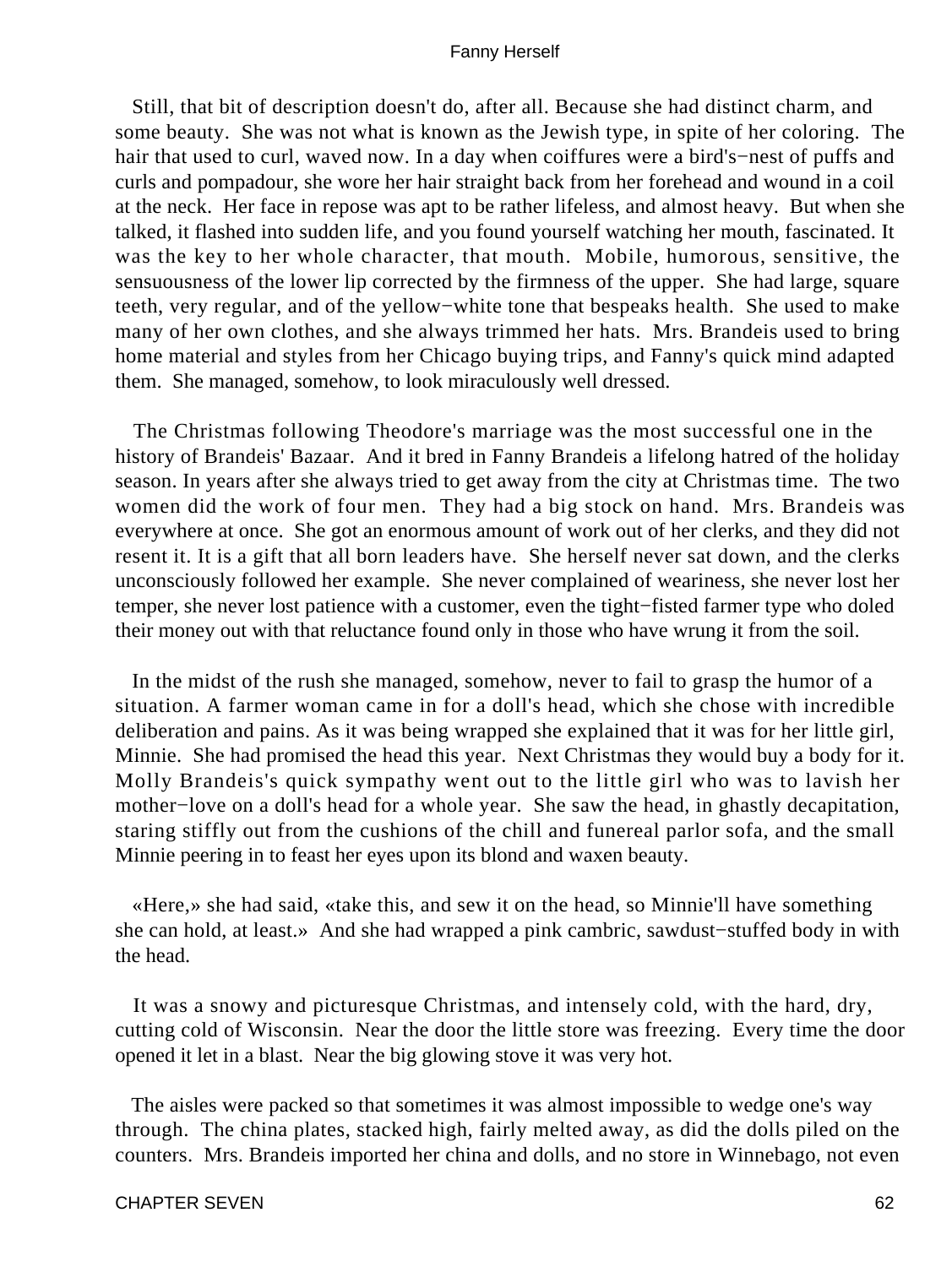Gerretson's big department store, could touch them for value.

 The two women scarcely stopped to eat in the last ten days of the holiday rush. Often Annie, the girl who had taken Mattie's place in the household, would bring down their supper, hot and hot, and they would eat it quickly up in the little gallery where they kept the sleds, and doll buggies, and drums. At night (the store was open until ten or eleven at Christmas time) they would trudge home through the snow, so numb with weariness that they hardly minded the cold. The icy wind cut their foreheads like a knife, and made the temples ache. The snow, hard and resilient, squeaked beneath their heels. They would open the front door and stagger in, blinking. The house seemed so weirdly quiet and peaceful after the rush and clamor of the store.

«Don't you want a sandwich, Mother, with a glass of beer?»

«I'm too tired to eat it, Fanny. I just want to get to bed.»

 Fanny grew to hate the stock phrases that met her with each customer. «I want something for a little boy about ten. He's really got everything.» Or, «I'm looking for a present for a lady friend. Do you think a plate would be nice?» She began to loathe them – these satiated little boys, these unknown friends, for whom she must rack her brains.

 They cleared a snug little fortune that Christmas. On Christmas Eve they smiled wanly at each other, like two comrades who have fought and bled together, and won. When they left the store it was nearly midnight. Belated shoppers, bundle−laden, carrying holly wreaths, with strange handles, and painted heads, and sticks protruding from lumpy brown paper burdens, were hurrying home.

 They stumbled home, too spent to talk. Fanny, groping for the keyhole, stubbed her toe against a wooden box between the storm door and the inner door. It had evidently been left there by the expressman or a delivery boy. It was a very heavy box.

 «A Christmas present!» Fanny exclaimed. «Do you think it is? But it must be.» She looked at the address, «Miss Fanny Brandeis.» She went to the kitchen for a crowbar, and came back, still in her hat and coat. She pried open the box expertly, tore away the wrappings, and disclosed a gleaming leather−bound set of Balzac, and beneath that, incongruously enough, Mark Twain.

 «Why!» exclaimed Fanny, sitting down on the floor rather heavily. Then her eye fell upon a card tossed aside in the hurry of unpacking. She picked it up, read it hastily. «Merry Christmas to the best daughter in the world. From her Mother.»

 Mrs. Brandeis had taken off her wraps and was standing over the sitting−room register, rubbing her numbed hands and smiling a little.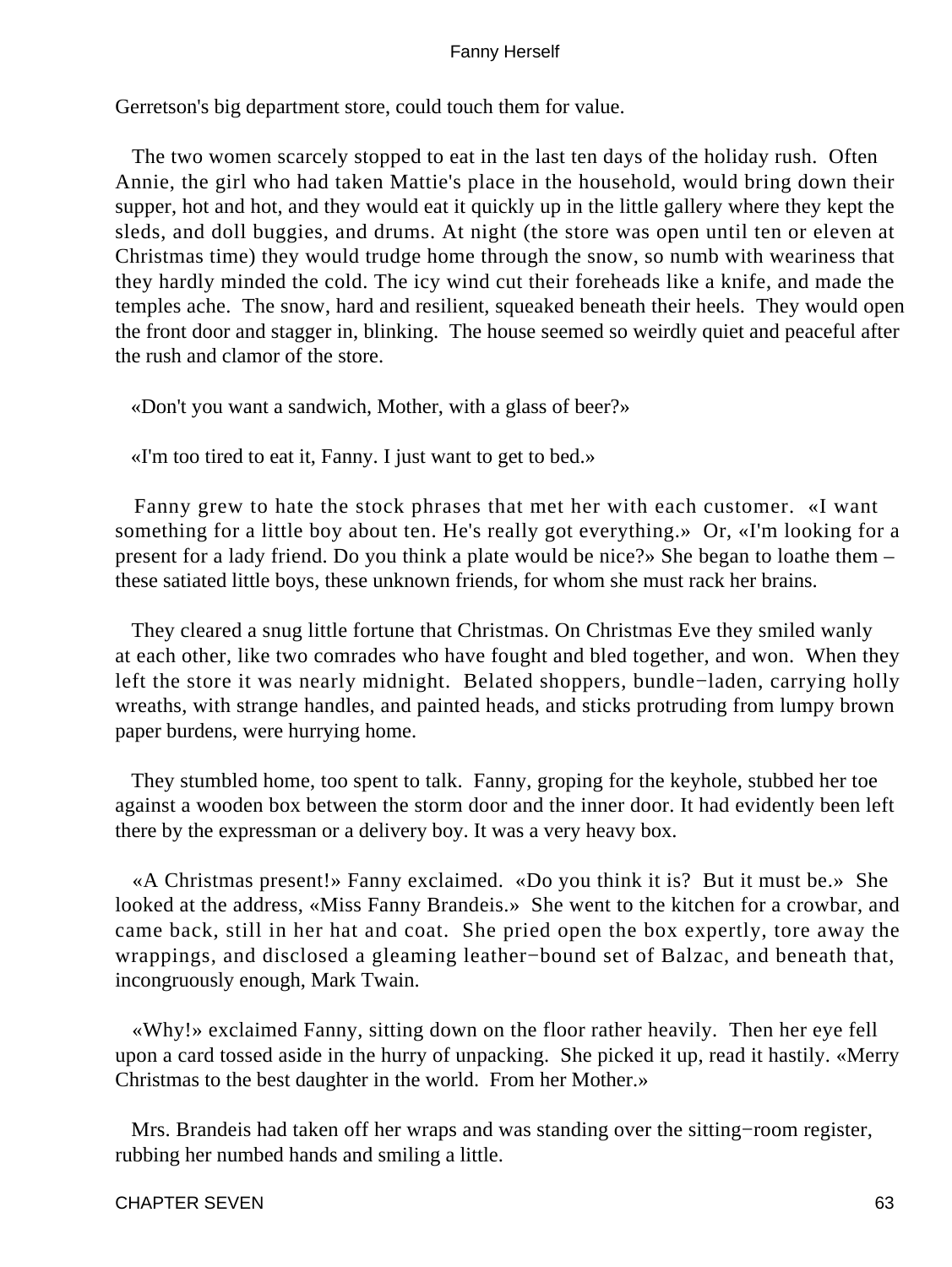«Why, Mother!» Fanny scrambled to her feet. «You darling! In all that rush and work, to take time to think of me! Why  $-$  » Her arms were around her mother's shoulders. She was pressing her glowing cheek against the pale, cold one. And they both wept a little, from emotion, and weariness, and relief, and enjoyed it, as women sometimes do.

 Fanny made her mother stay in bed next morning, a thing that Mrs. Brandeis took to most ungracefully. After the holiday rush and strain she invariably had a severe cold, the protest of the body she had over−driven and under−nourished for two or three weeks. As a patient she was as trying and fractious as a man, tossing about, threatening to get up, demanding hot−water bags, cold compresses, alcohol rubs. She fretted about the business, and imagined that things were at a stand−still during her absence.

 Fanny herself rose early. Her healthy young body, after a night's sleep, was already recuperating from the month's strain. She had planned a real Christmas dinner, to banish the memory of the hasty and unpalatable lunches they had had to gulp during the rush. There was to be a turkey, and Fanny had warned Annie not to touch it. She wanted to stuff it and roast it herself. She spent the morning in the kitchen, aside from an occasional tip−toeing visit to her mother's room. At eleven she found her mother up, and no amount of coaxing would induce her to go back to bed. She had read the papers and she said she felt rested already.

 The turkey came out a delicate golden−brown, and deliciously crackly. Fanny, looking up over a drumstick, noticed, with a shock, that her mother's eyes looked strangely sunken, and her skin, around the jaws and just under the chin, where her loose wrapper revealed her throat, was queerly yellow and shriveled. She had eaten almost nothing.

«Mother, you're not eating a thing! You really must eat a little.»

 Mrs. Brandeis began a pretense of using knife and fork, but gave it up finally and sat back, smiling rather wanly. «I guess I'm tireder than I thought I was, dear. I think I've got a cold coming on, too. I'll lie down again after dinner, and by to−morrow I'll be as chipper as a sparrow. The turkey's wonderful, isn't it? I'll have some, cold, for supper.»

 After dinner the house felt very warm and stuffy. It was crisply cold and sunny outdoors. The snow was piled high except on the sidewalks, where it had been neatly shoveled away by the mufflered Winnebago sons and fathers. There was no man in the Brandeis household, and Aloysius had been too busy to perform the chores usually considered his work about the house. The snow lay in drifts upon the sidewalk in front of the Brandeis house, except where passing feet had trampled it a bit.

 «I'm going to shovel the walk,» Fanny announced suddenly. «Way around to the woodshed. Where are those old mittens of mine? Annie, where's the snow shovel? Sure I am. Why not?»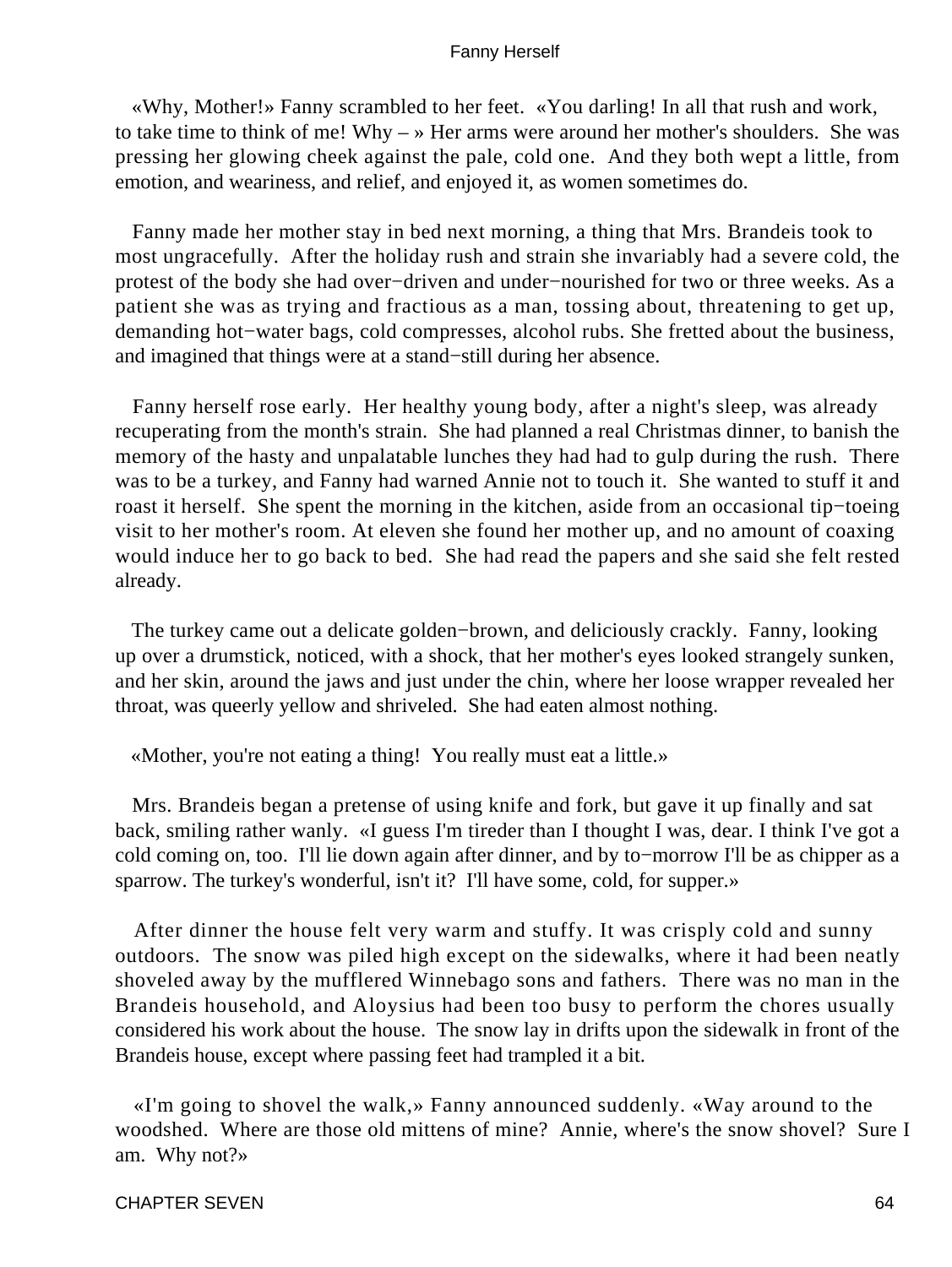She shoveled and scraped and pounded, bending rhythmically to the work, lifting each heaping shovelful with her strong young arms, tossing it to the side, digging in again, and under. An occasional neighbor passed by, or a friend, and she waved at them, gayly, and tossed back their badinage. «Merry Christmas!» she called, again and again, in reply to a passing acquaintance. «Same to you!»

 At two o'clock Bella Weinberg telephoned to say that a little party of them were going to the river to skate. The ice was wonderful. Oh, come on! Fanny skated very well. But she hesitated. Mrs. Brandeis, dozing on the couch, sensed what was going on in her daughter's mind, and roused herself with something of her old asperity.

 «Don't be foolish, child. Run along! You don't intend to sit here and gaze upon your sleeping beauty of a mother all afternoon, do you? Well, then!»

 So Fanny changed her clothes, got her skates, and ran out into the snap and sparkle of the day. The winter darkness had settled down before she returned, all glowing and rosy, and bright−eyed. Her blood was racing through her body. Her lips were parted. The drudgery of the past three weeks seemed to have been blotted out by this one radiant afternoon.

 The house was dark when she entered. It seemed very quiet, and close, and depressing after the sparkle and rush of the afternoon on the river. «Mother! Mother dear! Still sleeping?»

 Mrs. Brandeis stirred, sighed, awoke. Fanny flicked on the light. Her mother was huddled in a kimono on the sofa. She sat up rather dazedly now, and stared at Fanny.

 «Why – what time is it? What? Have I been sleeping all afternoon? Your mother's getting old.»

She yawned, and in the midst of it caught her breath with a little cry of pain.

«What is it? What's the matter?»

 Molly Brandeis pressed a hand to her breast. «A stitch, I guess. It's this miserable cold coming on. Is there any asperin in the house? I'll dose myself after supper, and take a hot foot bath and go to bed. I'm dead.»

 She ate less for supper than she had for dinner. She hardly tasted the cup of tea that Fanny insisted on making for her. She swayed a little as she sat, and her lids came down over her eyes, flutteringly, as if the weight of them was too great to keep up. At seven she was up−stairs, in bed, sleeping, and breathing heavily.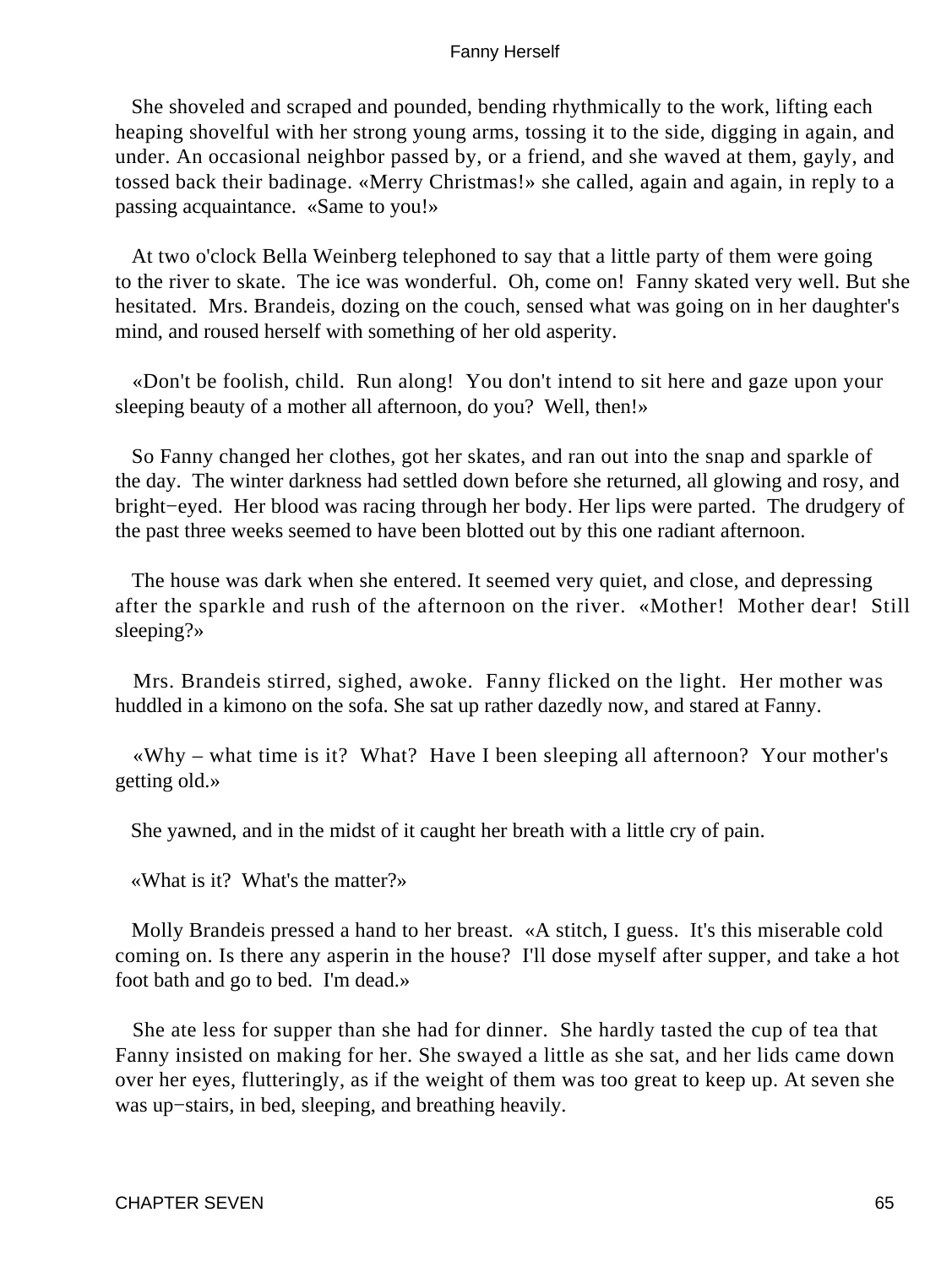At eleven, or thereabouts, Fanny woke up with a start. She sat up in bed, wide−eyed, peering into the darkness and listening. Some one was talking in a high, queer voice, a voice like her mother's, and yet unlike. She ran, shivering with the cold, into her mother's bedroom. She switched on the light. Mrs. Brandeis was lying on the pillow, her eyes almost closed, except for a terrifying slit of white that showed between the lids. Her head was tossing to and fro on the pillow. She was talking, sometimes clearly, and sometimes mumblingly.

 «One gross cups and saucers . . . and now what do you think you'd like for a second prize . . . in the basement, Aloysius . . . the trains . . . I'll see that they get there to−day . . . yours of the tenth at hand . . .»

 «Mother! Mother! Molly dear!» She shook her gently, then almost roughly. The voice ceased. The eyes remained the same. «Oh, God!» She ran to the back of the house. «Annie! Annie, get up! Mother's sick. She's out of her head. I'm going to 'phone for the doctor. Go in with her.»

 She got the doctor at last. She tried to keep her voice under control, and thought, with a certain pride, that she was succeeding. She ran up−stairs again. The voice had begun again, but it seemed thicker now. She got into her clothes, shaking with cold and terror, and yet thinking very clearly, as she always did in a crisis. She put clean towels in the bathroom, pushed the table up to the bed, got a glass of water, straightened the covers, put away the clothes that the tired woman had left about the room. Doctor Hertz came. He went through the usual preliminaries, listened, tapped, counted, straightened up at last.

 «Fresh air,» he said. «Cold air. All the windows open.» They rigged up a device of screens and sheets to protect the bed from the drafts. Fanny obeyed orders silently, like a soldier. But her eyes went from the face on the pillow to that of the man bent over the bed. Something vague, cold, clammy, seemed to be closing itself around her heart. It was like an icy hand, squeezing there. There had suddenly sprung up that indefinable atmosphere of the sick−room – a sick−room in which a fight is being waged. Bottles on the table, glasses, a spoon, a paper shade over the electric light globe.

«What is it?» said Fanny, at last. «Grip? – grip?»

Doctor Hertz hesitated a moment. «Pneumonia.»

Fanny's hands grasped the footboard tightly. «Do you think we'd better have a nurse?»

«Yes.»

 The nurse seemed to be there, somehow, miraculously. And the morning came. And in the kitchen Annie went about her work, a little more quietly than usual. And yesterday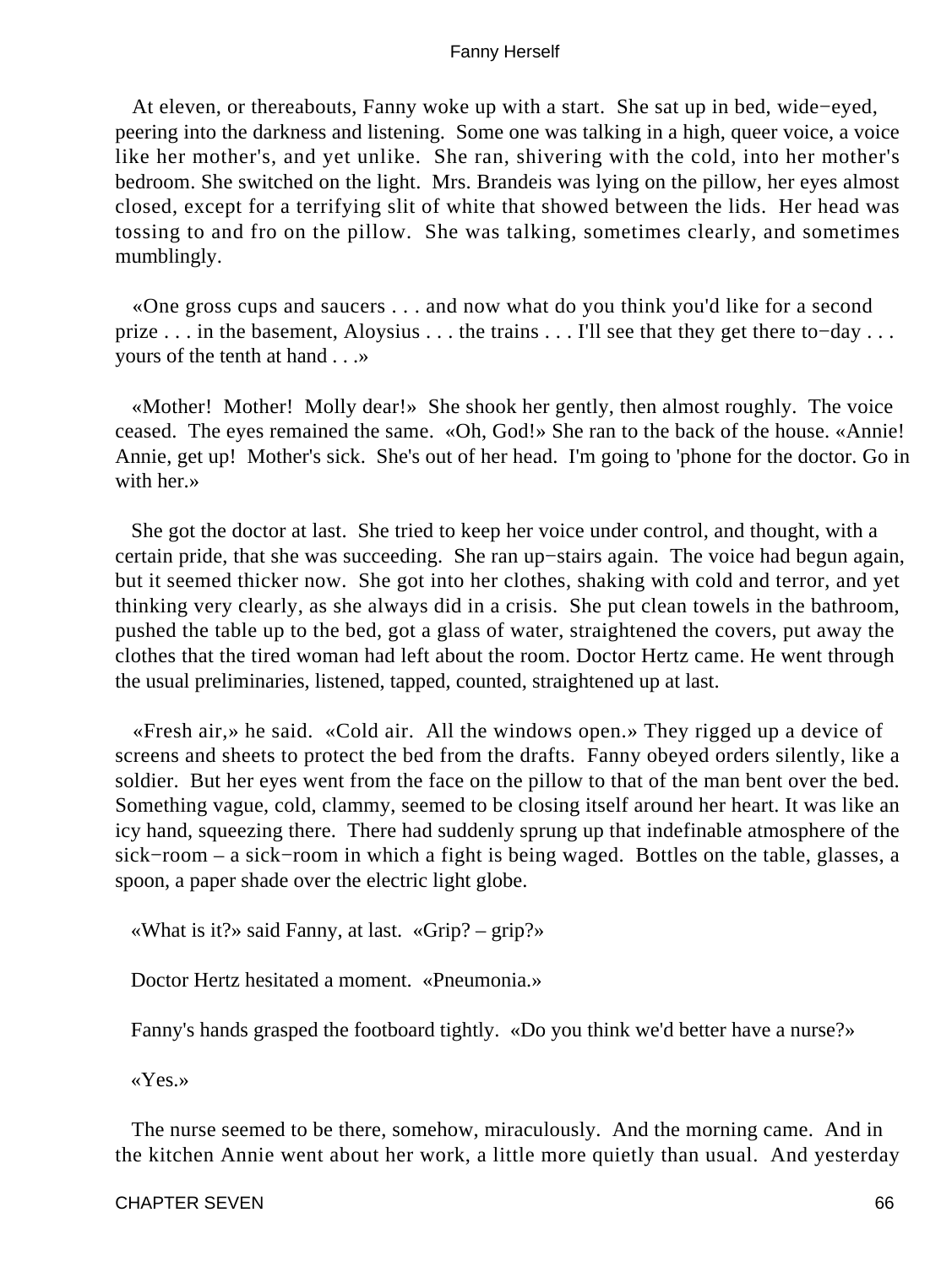seemed far away. It was afternoon; it was twilight. Doctor Hertz had been there for hours. The last time he brought another doctor with him – Thorn. Mrs. Brandeis was not talking now. But she was breathing. It filled the room, that breathing; it filled the house. Fanny took her mother's hand, that hand with the work−hardened palm and the broken nails. It was very cold. She looked down at it. The nails were blue. She began to rub it. She looked up into the faces of the two men. She picked up the other hand – snatched at it. «Look here!» she said. «Look here!» And then she stood up. The vague, clammy thing that had been wound about her heart suddenly relaxed. And at that something icy hot rushed all over her body and shook her. She came around to the foot of the bed, and gripped it with her two hands. Her chin was thrust forward, and her eyes were bright and staring. She looked very much like her mother, just then. It was a fighting face. A desperate face.

 «Look here,» she began, and was surprised to find that she was only whispering. She wet her lips and smiled, and tried again, forming the words carefully with her lips. «Look here. She's dying – isn't she? Isn't she! She's dying, isn't she?»

 Doctor Hertz pursed his lips. The nurse came over to her, and put a hand on her shoulder. Fanny shook her off.

 «Answer me. I've got a right to know. Look at this!» She reached forward and picked up that inert, cold, strangely shriveled blue hand again.

«My dear child – I'm afraid so.»

 There came from Fanny's throat a moan that began high, and poignant, and quavering, and ended in a shiver that seemed to die in her heart. The room was still again, except for the breathing, and even that was less raucous.

 Fanny stared at the woman on the bed – at the long, finely− shaped head, with the black hair wadded up so carelessly now; at the long, straight, clever nose; the full, generous mouth. There flooded her whole being a great, blinding rage. What had she had of life? she demanded fiercely. What? What? Her teeth came together grindingly. She breathed heavily through her nostrils, as if she had been running. And suddenly she began to pray, not with the sounding, unctions thees and thous of the Church and Bible; not elegantly or eloquently, with well−rounded phrases, as the righteous pray, but threateningly, hoarsely, as a desperate woman prays. It was not a prayer so much as a cry of defiance – −a challenge.

 «Look here, God!» and there was nothing profane as she said it. «Look here, God! She's done her part. It's up to You now. Don't You let her die! Look at her. Look at her!» She choked and shook herself angrily, and went on. «Is that fair? That's a rotten trick to play on a woman that gave what she gave! What did she ever have of life? Nothing! That little miserable, dirty store, and those little miserable, dirty people. You give her a chance, d'You hear? You give her a chance, God, or  $I'll - -\infty$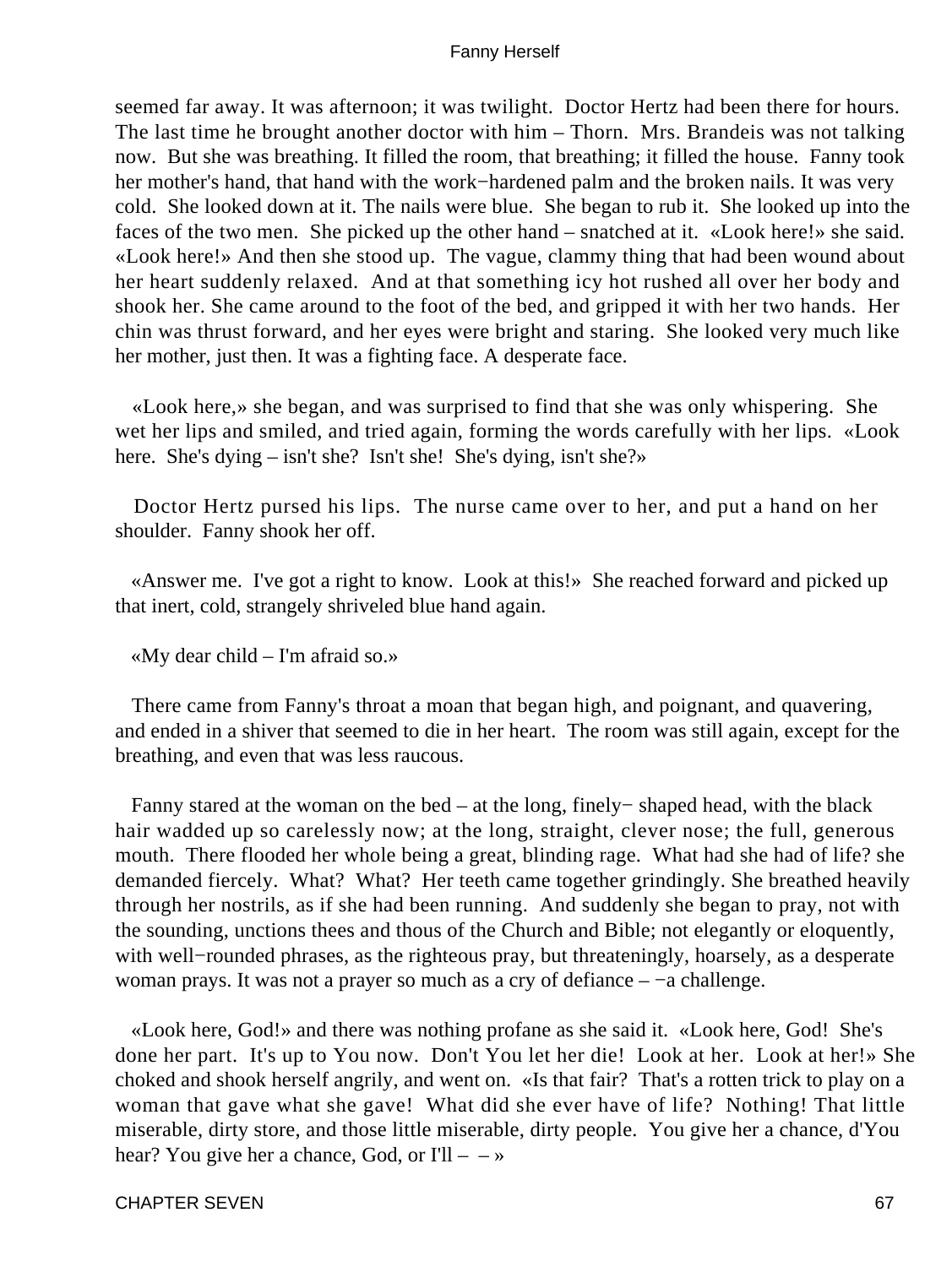Her voice broke in a thin, cracked quaver. The nurse turned her around, suddenly and sharply, and led her from the room.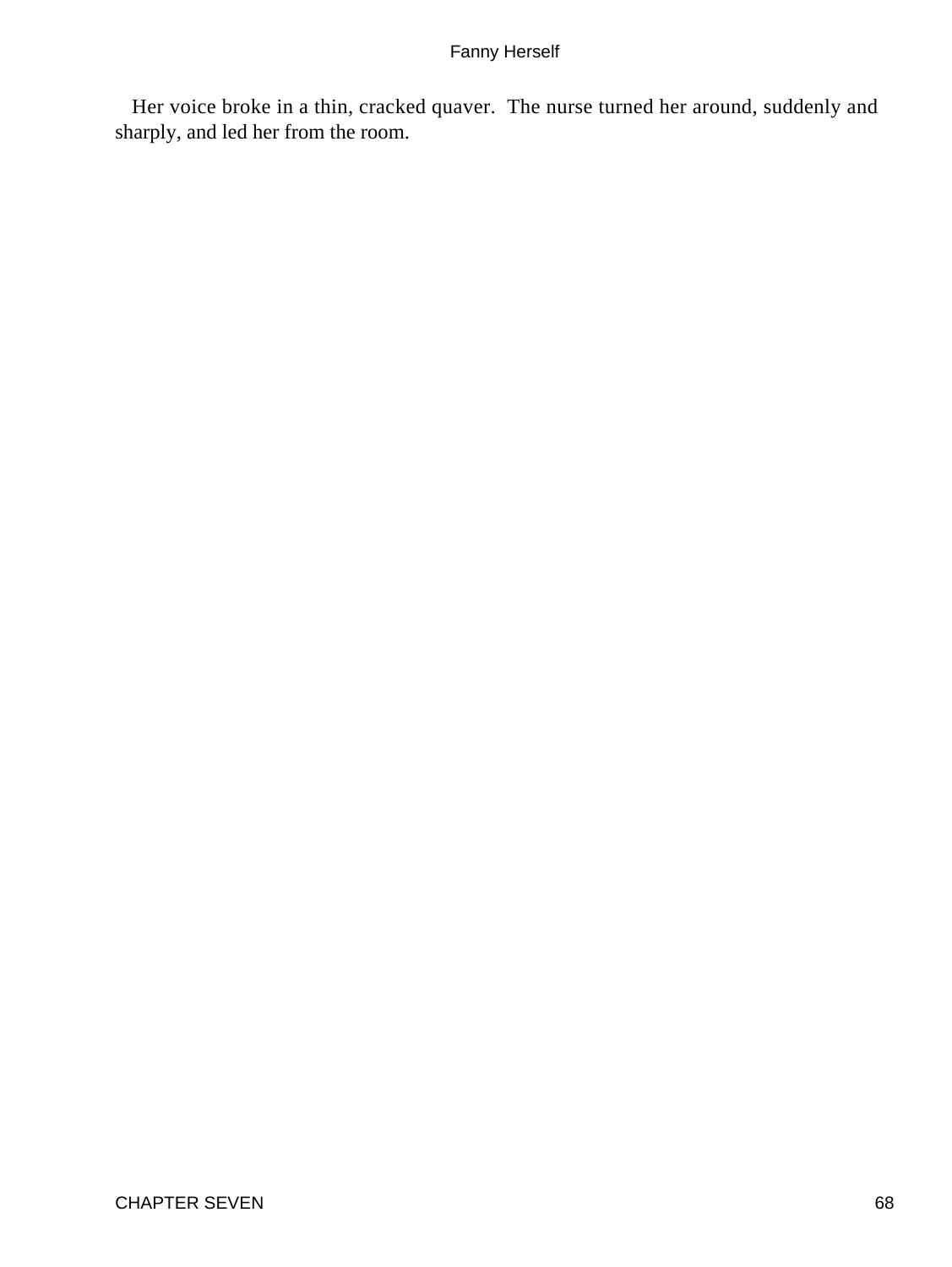## **[CHAPTER EIGHT](#page-221-0)**

*«Y*ou can come down now. They're all here, I guess. Doctor Thalmann's going to begin.» Fanny, huddled in a chair in her bedroom, looked up into the plump, kindly face of the woman who was bending over her. Then she stood up, docilely, and walked toward the stairs with a heavy, stumbling step.

 «I'd put down my veil if I were you,» said the neighbor woman. And reached up for the black folds that draped Fanny's hat. Fanny's fingers reached for them too, fumblingly. «I'd forgotten about it,» she said. The heavy crape fell about her shoulders, mercifully hiding the swollen, discolored face. She went down the stairs. There was a little stir, a swaying toward her, a sibilant murmur of sympathy from the crowded sitting−room as she passed through to the parlor where Rabbi Thalmann stood waiting, prayer book in hand, in front of that which was covered with flowers. Fanny sat down. A feeling of unreality was strong upon her. Doctor Thalmann cleared his throat and opened the book.

 After all, it was not Rabbi Thalmann's funeral sermon that testified to Mrs. Brandeis's standing in the community. It was the character of the gathering that listened to what he had to say. Each had his own opinion of Molly Brandeis, and needed no final eulogy to confirm it. Father Fitzpatrick was there, tall, handsome, ruddy, the two wings of white showing at the temples making him look more than ever like a leading man. He had been of those who had sat in what he called Mrs. Brandeis's confessional, there in the quiet little store. The two had talked of things theological and things earthy. His wit, quick though it was, was no match for hers, but they both had a humor sense and a drama sense, and one day they discovered, queerly enough, that they worshiped the same God. Any one of these things is basis enough for a friendship. Besides, Molly Brandeis could tell an Irish story inimitably. And you should have heard Father Fitzpatrick do the one about Ikey and the nickel. No, I think the Catholic priest, seeming to listen with such respectful attention, really heard very little of what Rabbi Thalmann had to say.

 Herman Walthers was there, he of the First National Bank of Winnebago, whose visits had once brought such terror to Molly Brandeis. Augustus G. Gerretson was there, and three of his department heads. Emil Bauer sat just behind him. In a corner was Sadie, the erstwhile coquette, very subdued now, and months behind the fashions in everything but baby clothes. Hen Cody, who had done all of Molly Brandeis's draying, sat, in unaccustomed black, next to Mayor A. J. Dawes. Temple Emmanu−el was there, almost a unit. The officers of Temple Emanu−el Ladies' Aid Society sat in a row. They had never honored Molly Brandeis with office in the society – she who could have managed its business, politics and social activities with one hand tied behind her, and both her bright eyes shut. In the kitchen and on the porch and in the hallway stood certain obscure people – women whose finger tips stuck out of their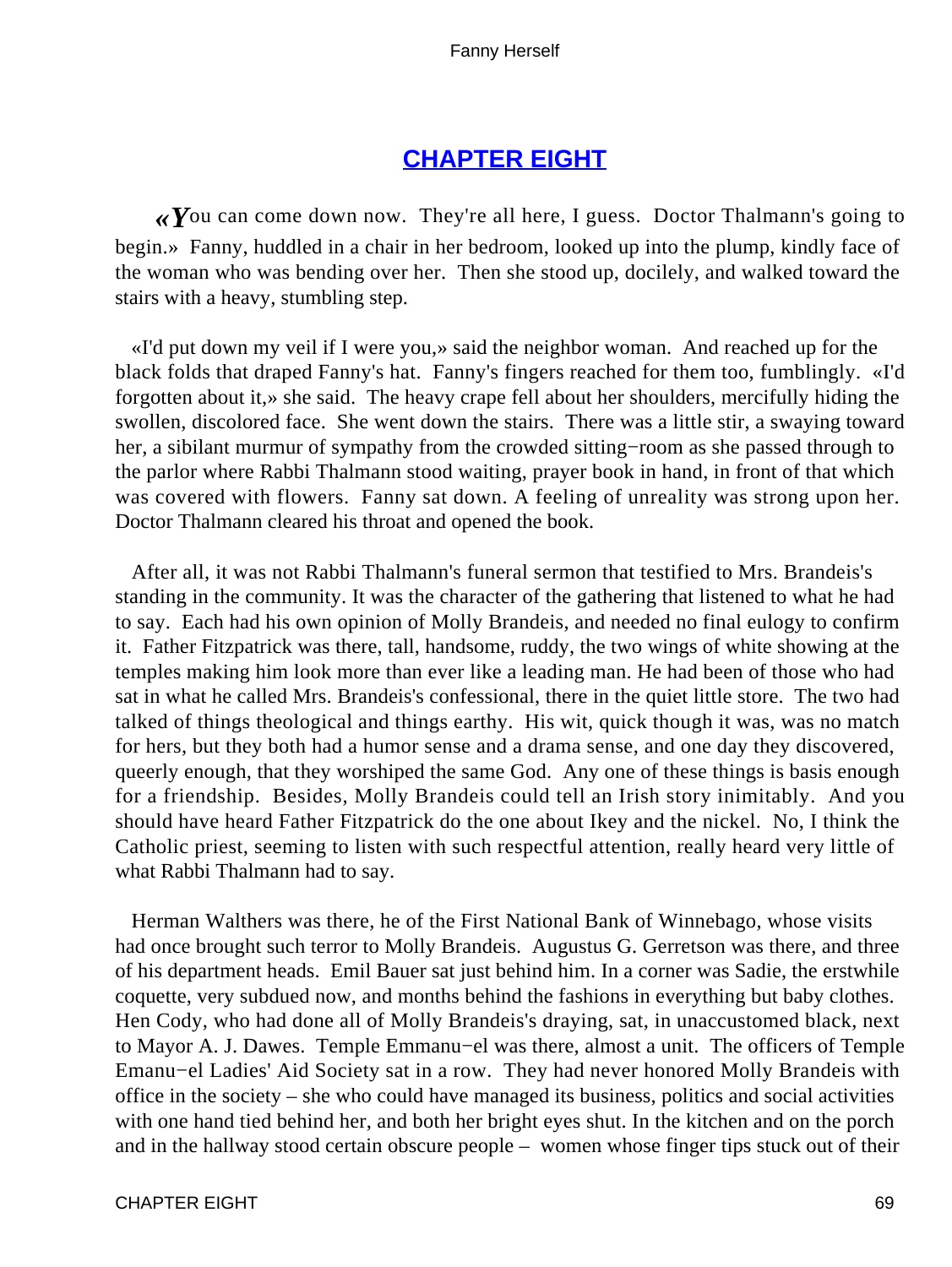cotton gloves, and whose skirts dipped ludicrously in the back. Only Molly Brandeis could have identified them for you. Mrs. Brosch, the butter and egg woman, hovered in the dining−room doorway. She had brought a pound of butter. It was her contribution to the funeral baked meats. She had deposited it furtively on the kitchen table. Birdie Callahan, head waitress at the Haley House, found a seat just next to the elegant Mrs. Morehouse, who led the Golf Club crowd. A haughty young lady in the dining−room, Birdie Callahan, in her stiffly starched white, but beneath the icy crust of her hauteur was a molten mass of good humor and friendliness. She and Molly Brandeis had had much in common.

 But no one – not even Fanny Brandeis – ever knew who sent the great cluster of American Beauty roses that had come all the way from Milwaukee. There had been no card, so who could have guessed that they came from Blanche Devine. Blanche Devine, of the white powder, and the minks, and the diamonds, and the high−heeled shoes, and the plumes, lived in the house with the closed shutters, near the freight depot. She often came into Brandeis' Bazaar. Molly Brandeis had never allowed Sadie, or Pearl, or Fanny or Aloysius to wait on her. She had attended to her herself. And one day, for some reason, Blanche Devine found herself telling Molly Brandeis how she had come to be Blanche Devine, and it was a moving and terrible story. And now her cardless flowers, a great, scarlet sheaf of them, lay next the chaste white roses that had been sent by the Temple Emanu−el Ladies' Aid. Truly, death is a great leveler.

 In a vague way Fanny seemed to realize that all these people were there. I think she must even have found a certain grim comfort in their presence. Hers had not been the dry−eyed grief of the strong, such as you read about. She had wept, night and day, hopelessly, inconsolably, torturing herself with remorseful questions. If she had not gone skating, might she not have seen how ill her mother was? Why hadn't she insisted on the doctor when her mother refused to eat the Christmas dinner? Blind and selfish, she told herself; blind and selfish. Her face was swollen and distorted now, and she was thankful for the black veil that shielded her. Winnebago was scandalized to see that she wore no other black. Mrs. Brandeis had never wanted Fanny to wear it; she hadn't enough color, she said. So now she was dressed in her winter suit of blue, and her hat with the pert blue quill. And the little rabbi's voice went on and on, and Fanny knew that it could not be true. What had all this dust−to−dust talk to do with any one as vital, and electric, and constructive as Molly Brandeis. In the midst of the service there was a sharp cry, and a little stir, and the sound of stifled sobbing. It was Aloysius the merry, Aloysius the faithful, whose Irish heart was quite broken. Fanny ground her teeth together in an effort at self− control.

 And so to the end, and out past the little hushed, respectful group on the porch, to the Jewish cemetery on the state road. The snow of Christmas week was quite virgin there, except for that one spot where the sexton and his men had been at work. Then back at a smart jog trot through the early dusk of the winter afternoon, the carriage wheels creaking upon the hard, dry snow. And Fanny Brandeis said to herself (she must have been a little light−headed from hunger and weeping):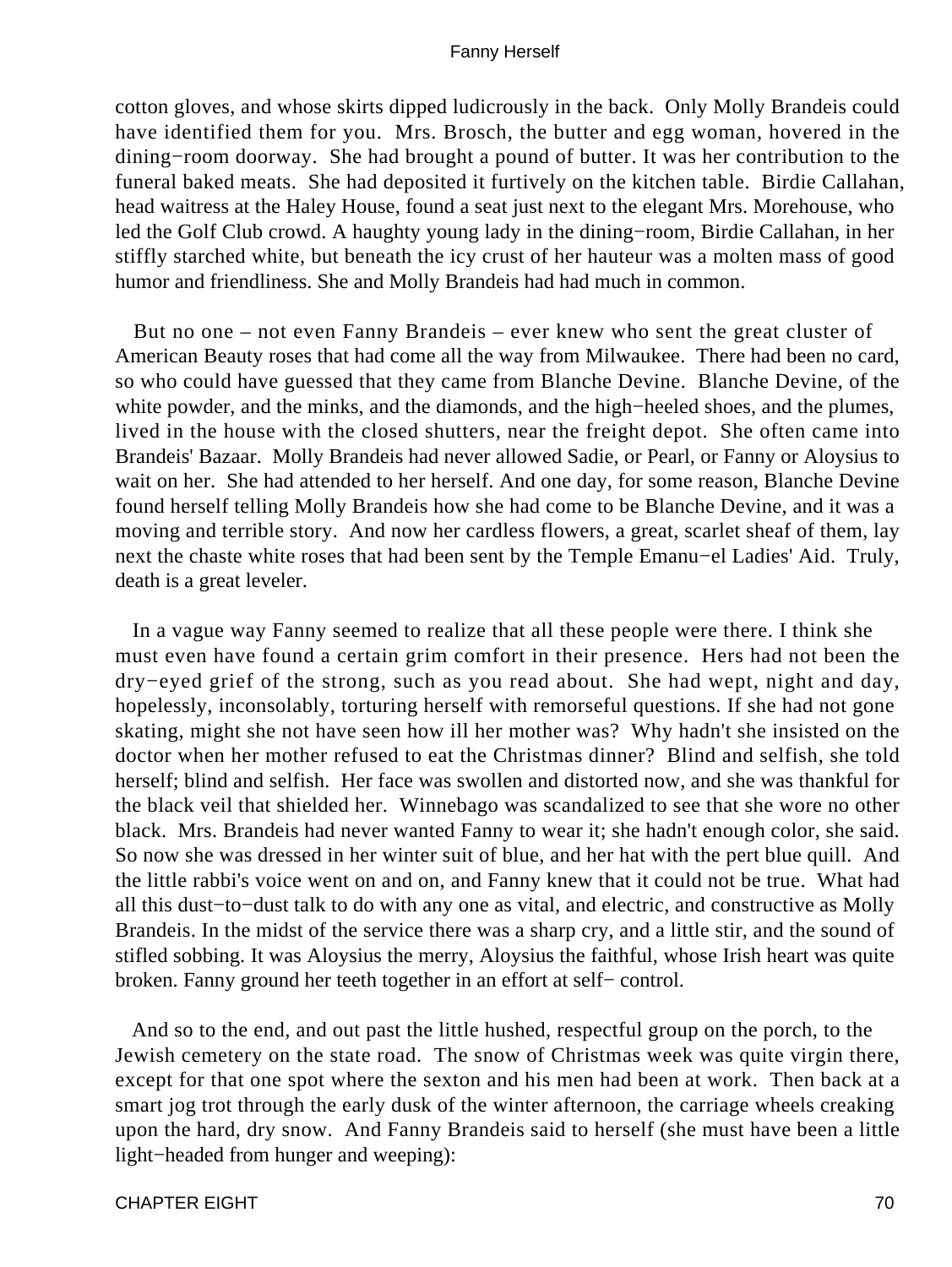«Now I'll know whether it's true or not. When I go into the house. If she's there she'll say, `Well Fanchen! Hungry? Oh, but my little girl's hands are cold! Come here to the register and warm them.' O God, let her be there! Let her be there!»

 But she wasn't. The house had been set to rights by brisk and unaccustomed hands. There was a bustle and stir in the dining−room, and from the kitchen came the appetizing odors of cooking food. Fanny went up to a chair that was out of its place, and shoved it back against the wall where it belonged. She straightened a rug, carried the waste basket from the desk to the spot near the living−room table where it had always served to hide the shabby, worn place in the rug. Fanny went up−stairs, past The Room that was once more just a comfortable, old fashioned bedroom, instead of a mysterious and awful chamber; bathed her face, tidied her hair, came down−stairs again, ate and drank things hot and revivifying. The house was full of kindly women.

 Fanny found herself clinging to them – clinging desperately to these ample, broad−bosomed, soothing women whom she had scarcely known before. They were always there, those women, and their husbands too; kindly, awkward men, who patted her shoulder, and who spoke of Molly Brandeis with that sincerity of admiration such as men usually give only to men. People were constantly popping in at the back door with napkin−covered trays, and dishes and baskets. A wonderful and beautiful thing, that homely small−town sympathy that knows the value of physical comfort in time of spiritual anguish.

 Two days after the funeral Fanny Brandeis went back to the store, much as her mother had done many years before, after her husband's death. She looked about at the bright, well− stocked shelves and tables with a new eye – a speculative eye. The Christmas season was over. January was the time for inventory and for replenishment. Mrs. Brandeis had always gone to Chicago the second week in January for the spring stock. But something was forming in Fanny Brandeis's mind – a resolve that grew so rapidly as to take her breath away. Her brain felt strangely clear and keen after the crashing storm of grief that had shaken her during the past week.

 «What are you going to do now?» people had asked her, curious and interested. «Is Theodore coming back?»

 «I don't know – yet.» In answer to the first. And, «No. Why should he? He has his work.»

«But he could be of such help to you.»

 «I'll help myself,» said Fanny Brandeis, and smiled a curious smile that had in it more of bitterness and less of mirth than any smile has a right to have.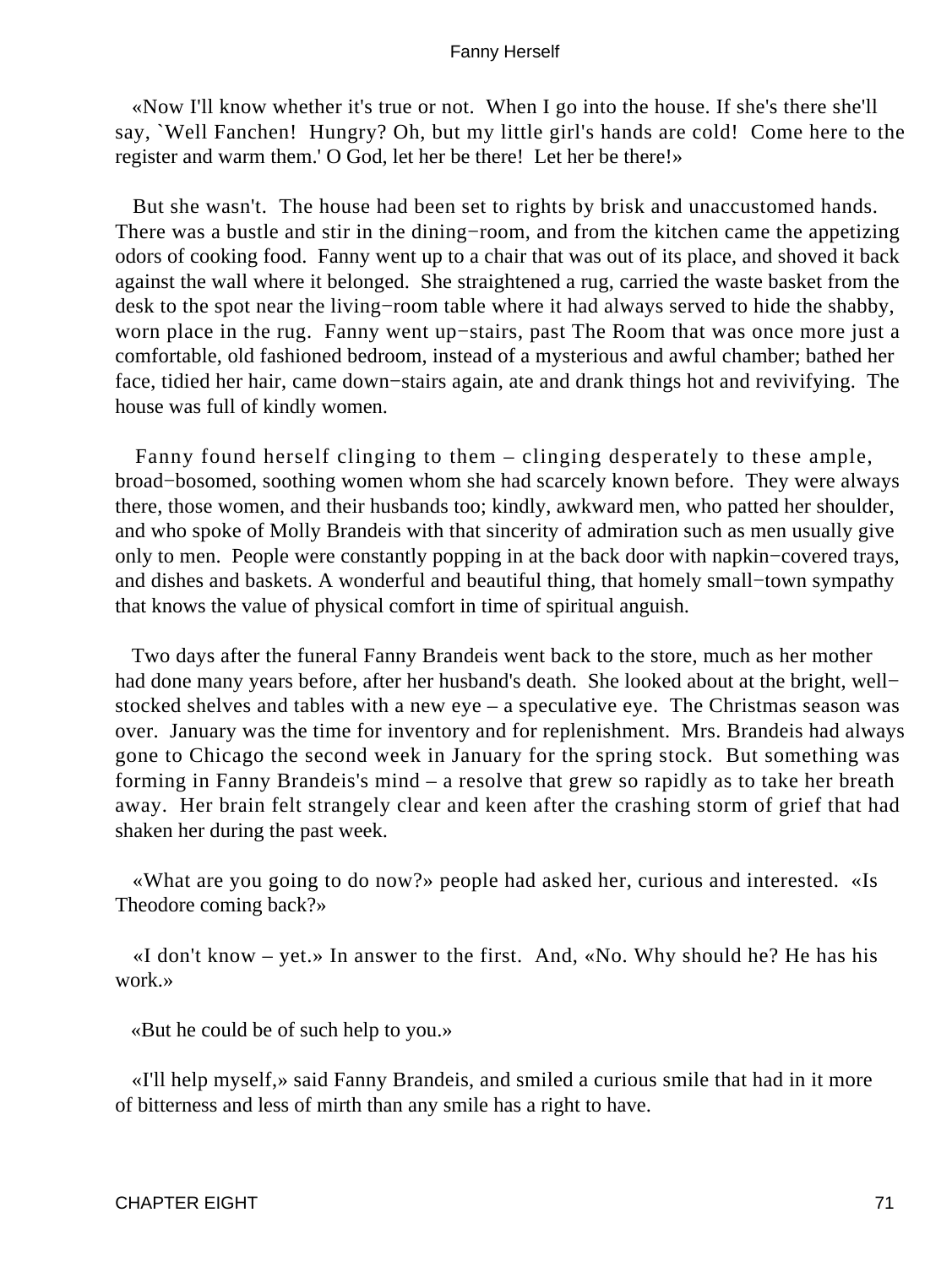Mrs. Brandeis had left a will, far−sighted business woman that she was. It was a terse, clear−headed document, that gave «to Fanny Brandeis, my daughter,» the six−thousand− dollar insurance, the stock, good−will and fixtures of Brandeis' Bazaar, the house furnishings, the few pieces of jewelry in their old−fashioned setting. To Theodore was left the sum of fifteen hundred dollars. He had received his share in the years of his musical education.

 Fanny Brandeis did not go to Chicago that January. She took inventory of Brandeis' Bazaar, carefully and minutely. And then, just as carefully and minutely she took stock of Fanny Brandeis. There was something relentless and terrible in the way she went about this self−analysis. She walked a great deal that winter, often out through the drifts to the little cemetery. As she walked her mind was working, working. She held long mental conversations with herself during these walks, and once she was rather frightened to find herself talking aloud. She wondered if she had done that before. And a plan was maturing in her brain, while the fight went on within herself, thus:

«You'll never do it, Fanny. You're not built that way.»

«Oh, won't I! Watch me! Give me time.»

 «You'll think of what your mother would have done under the same conditions, and you'll do that thing.»

 «I won't. Not unless it's the long−headed thing to do. I'm through being sentimental and unselfish. What did it bring her? Nothing!»

 The weeks went by. Fanny worked hard in the store, and bought little. February came, and with the spring her months of private thinking bore fruit. There came to Fanny Brandeis a great resolve. She would put herself in a high place. Every talent she possessed, every advantage, every scrap of knowledge, every bit of experience, would be used toward that end. She would make something of herself. It was a worldly, selfish resolve, born of a bitter sorrow, and ambition, and resentment. She made up her mind that she would admit no handicaps. Race, religion, training, natural impulses – she would discard them all if they stood in her way. She would leave Winnebago behind. At best, if she stayed there, she could never accomplish more than to make her business a more than ordinarily successful small–town store. And she would be – nobody. No, she had had enough of that. She would crush and destroy the little girl who had fasted on that Day of Atonement; the more mature girl who had written the thesis about the paper mill rag−room; the young woman who had drudged in the store on Elm Street. In her place she would mold a hard, keen−eyed, resolute woman, whose godhead was to be success, and to whom success would mean money and position. She had not a head for mathematics, but out of the puzzling problems and syllogisms in geometry she had retained in her memory this one immovable truth: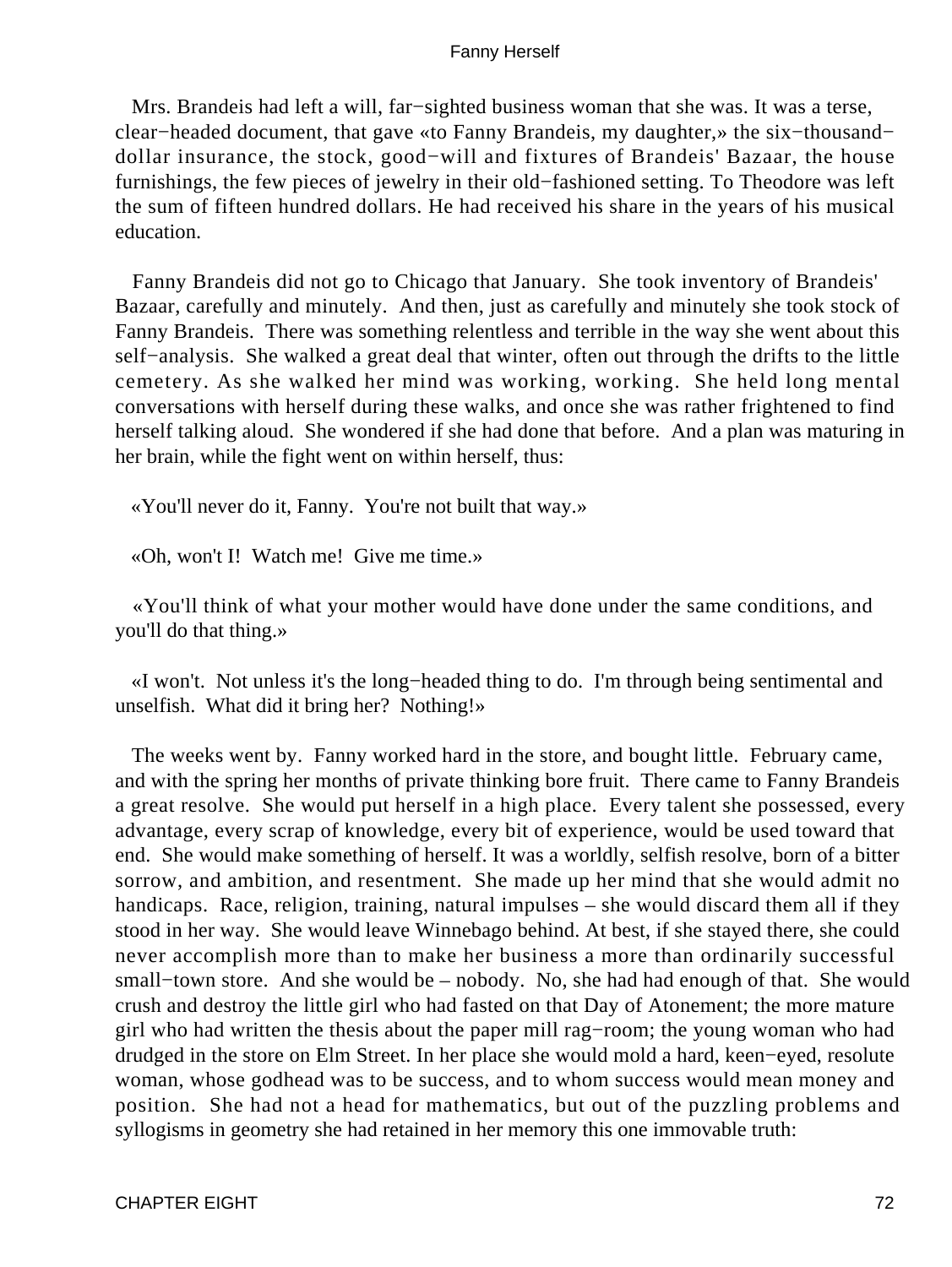A straight line is the shortest distance between two points.

With her mental eye she marked her two points, and then, starting from the first, made directly for the second. But she forgot to reckon with the law of tangents. She forgot, too, how paradoxical a creature was this Fanny Brandeis whose eyes filled with tears at sight of a parade – just the sheer drama of it – were the marchers G. A. R. veterans, school children in white, soldiers, Foresters, political marching clubs; and whose eyes burned dry and bright as she stood over the white mound in the cemetery on the state road. Generous, spontaneous, impulsive, warm−hearted, she would be cold, calculating, deliberate, she told herself.

 Thousands of years of persecution behind her made her quick to appreciate suffering in others, and gave her an innate sense of fellowship with the downtrodden. She resolved to use that sense as a searchlight aiding her to see and overcome obstacles. She told herself that she was done with maudlin sentimentality. On the rare occasions when she had accompanied her mother to Chicago, the two women had found delight in wandering about the city's foreign quarters. When other small−town women buyers snatched occasional moments of leisure for the theater or personal shopping, these two had spent hours in the ghetto around Jefferson and Taylor, and Fourteenth Streets. Something in the sight of these people – alien, hopeful, emotional, often grotesque – thrilled and interested both the women. And at sight of an ill−clad Italian, with his slovenly, wrinkled old−young wife, turning the handle of his grind organ whilst both pairs of eyes searched windows and porches and doorsteps with a hopeless sort of hopefulness, she lost her head entirely and emptied her limp pocketbook of dimes, and nickels, and pennies. Incidentally it might be stated that she loved the cheap and florid music of the hand organ itself.

 It was rumored that Brandeis' Bazaar was for sale. In the spring Gerretson's offered Fanny the position of buyer and head of the china, glassware, and kitchenware sections. Gerretson's showed an imposing block of gleaming plate−glass front now, and drew custom from a dozen thrifty little towns throughout the Fox River Valley. Fanny refused the offer. In March she sold outright the stock, good−will, and fixtures of Brandeis' Bazaar. The purchaser was a thrifty, farsighted traveling man who had wearied of the road and wanted to settle down. She sold the household goods too – those intimate, personal pieces of wood and cloth that had become, somehow, part of her life. She had grown up with them. She knew the history of every nick, every scratch and worn spot. Her mother lived again in every piece. The old couch went off in a farmer's wagon. Fanny turned away when they joggled it down the front steps and into the rude vehicle. It was like another funeral. She was furious to find herself weeping again. She promised herself punishment for that.

 Up in her bedroom she opened the bottom drawer of her bureau. That bureau and its history and the history of every piece of furniture in the room bore mute testimony to the character of its occupant; to her protest against things as she found them, and her determination to make them over to suit her. She had spent innumerable Sunday mornings wielding the magic paint brush that had transformed the bedroom from dingy oak to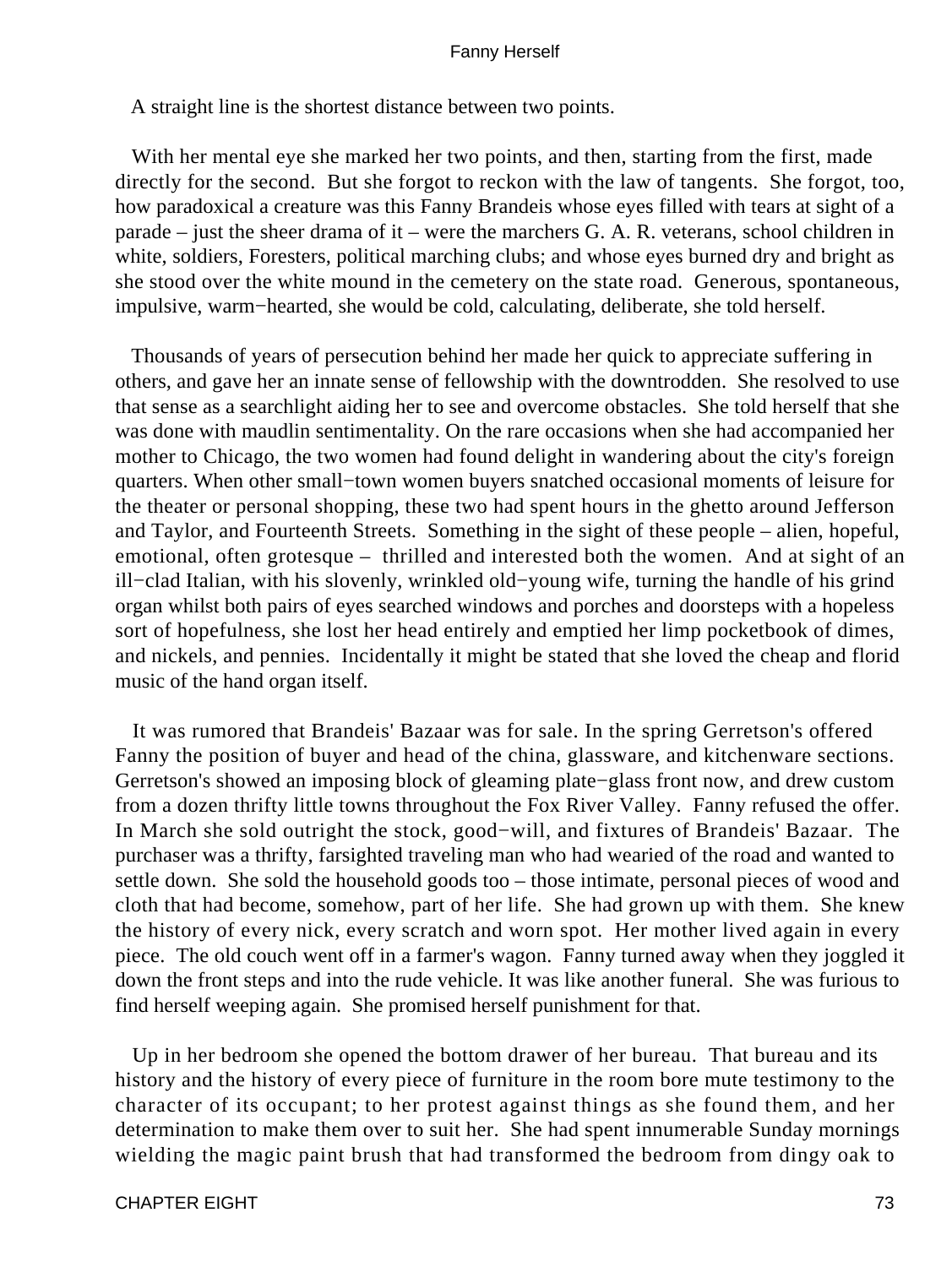gleaming cream enamel. She sat down on the floor now, before the bureau, and opened the bottom drawer.

 In a corner at the back, under the neat pile of garments, was a tightly−rolled bundle of cloth. Fanny reached for it, took it out, and held it in her hands a moment. Then she unrolled it slowly, and the bundle revealed itself to be a faded, stained, voluminous gingham apron, blue and white. It was the kind of apron women don when they perform some very special household ritual – baking, preserving, house cleaning. It crossed over the shoulders with straps, and its generous fullness ran all the way around the waist. It was discolored in many places with the brown and reddish stains of fruit juices. It had been Molly Brandeis' canning apron. Fanny had come upon it hanging on a hook behind the kitchen door, after that week in December. And at sight of it all her fortitude and forced calm had fled. She had spread her arms over the limp, mute, yet speaking thing dangling there, and had wept so wildly and uncontrollably as to alarm even herself.

 Nothing in connection with her mother's death had power to call up such poignant memories as did this homely, intimate garment. She saw again the steamy kitchen, deliciously scented with the perfume of cooking fruit, or the tantalizing, mouth−watering spiciness of vinegar and pickles. On the stove the big dishpan, in which the jelly glasses and fruit jars, with their tops and rubbers, bobbed about in hot water. In the great granite kettle simmered the cooking fruit Molly Brandeis, enveloped in the familiar blue−and−white apron, stood over it, like a priestess, stirring, stirring, slowly, rhythmically. Her face would be hot and moist with the steam, and very tired too, for she often came home from the store utterly weary, to stand over the kettle until ten or eleven o'clock. But the pride in it as she counted the golden or ruby tinted tumblers gleaming in orderly rows as they cooled on the kitchen table!

 «Fifteen glasses of grape jell, Fan! And I didn't mix a bit of apple with it. I didn't think I'd get more than ten. And nine of the quince preserve. That makes – let me see – eighty−three, ninety−eight – one hundred and seven altogether.»

«We'll never eat it, Mother.»

 «You said that last year, and by April my preserve cupboard looked like Old Mother Hubbard's.»

 But then, Mrs. Brandeis was famous for her preserves, as Father Fitzpatrick, and Aloysius, and Doctor Thalmann, and a dozen others could testify. After the strain and flurry of a busy day at the store there was something about this homely household rite that brought a certain sense of rest and peace to Molly Brandeis.

 All this moved through Fanny Brandeis's mind as she sat with the crumpled apron in her lap, her eyes swimming with hot tears. The very stains that discolored it, the faded blue of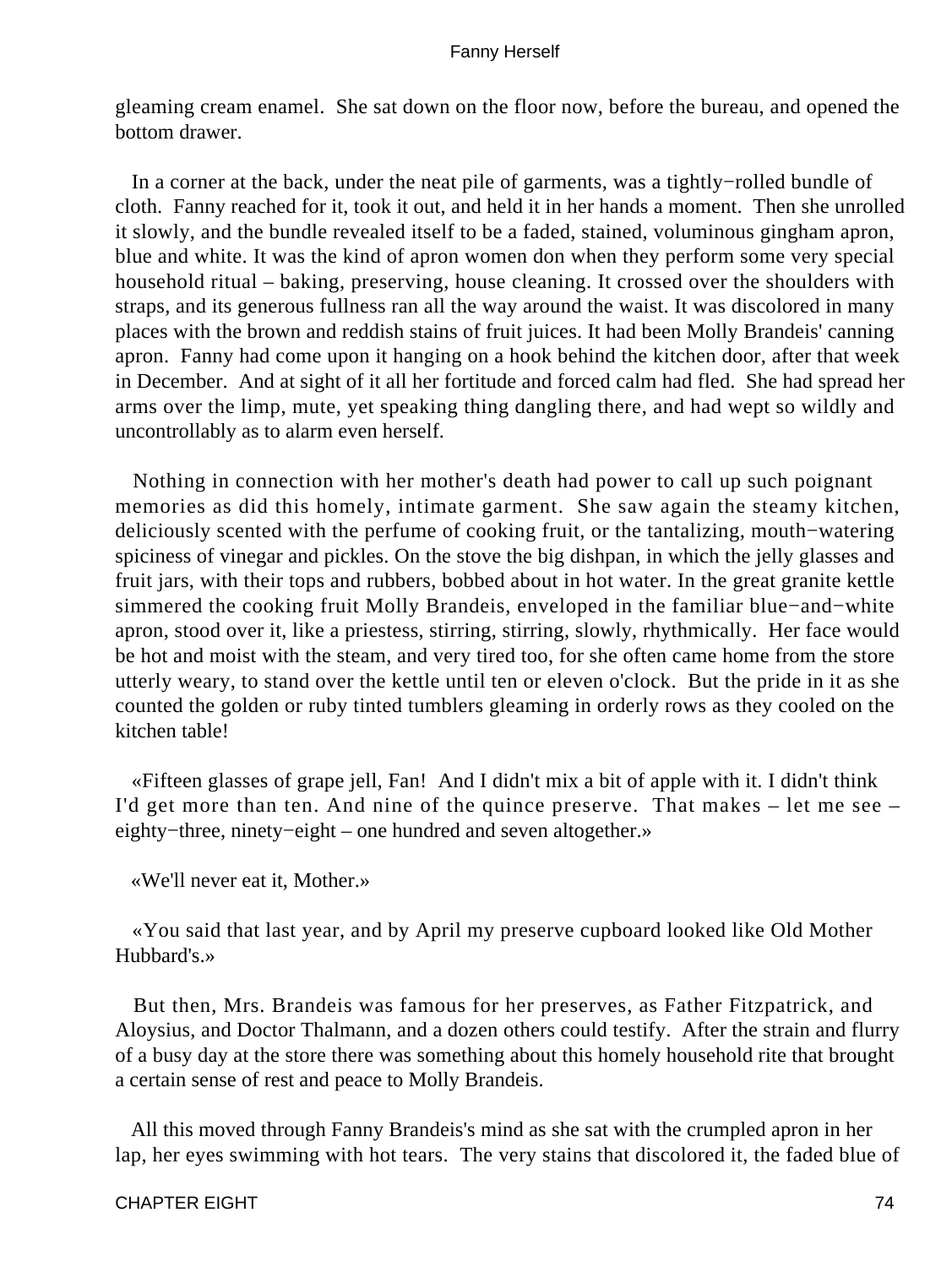the front breadth, the frayed buttonhole, the little scorched place where she had burned a hole when trying unwisely to lift a steaming kettle from the stove with the apron's corner, spoke to her with eloquent lips. That apron had become a vice with Fanny. She brooded over it as a mother broods over the shapeless, scuffled bit of leather that was a baby's shoe; as a woman, widowed, clings to a shabby, frayed old smoking jacket. More than once she had cried herself to sleep with the apron clasped tightly in her arms.

 She got up from the floor now, with the apron in her hands, and went down the stairs, opened the door that led to the cellar, walked heavily down those steps and over to the furnace. She flung open the furnace door. Red and purple the coal bed gleamed, with little white flame sprites dancing over it. Fanny stared at it a moment, fascinated. Her face was set, her eyes brilliant. Suddenly she flung the tightly−rolled apron into the heart of the gleaming mass. She shut her eyes then. The fire seemed to hold its breath for a moment. Then, with a gasp, it sprang upon its food. The bundle stiffened, writhed, crumpled, sank, lay a blackened heap, was dissolved. The fire bed glowed red and purple as before, except for a dark spot in its heart. Fanny shivered a little. She shut the furnace door and went up−stairs again.

«Smells like something burning – cloth, or something,» called Annie, from the kitchen.

«It's only an old apron that was cluttering up my – my bureau drawer.»

 Thus she successfully demonstrated the first lesson in the cruel and rigid course of mental training she had mapped out for herself.

 Leaving Winnebago was not easy. There is something about a small town that holds you. Your life is so intimately interwoven with that of your neighbor. Existence is so safe, so sane, so sure. Fanny knew that when she turned the corner of Elm Street every third person she met would speak to her. Life was made up of minute details, too trivial for the notice of the hurrying city crowds. You knew when Milly Glaenzer changed the baby buggy for a go−cart. The youngest Hupp boy – Sammy – who was graduated from High School in June, is driving A. J. Dawes's automobile now. My goodness, how time flies! Doeppler's grocery has put in plate−glass windows, and they're getting out−of−season vegetables every day now from Milwaukee. As you pass you get the coral glow of tomatoes, and the tender green of lettuces. And that vivid green? Fresh young peas! And in February. Well! They've torn down the old yellow brick National Bank, and in its place a chaste Greek Temple of a building looks rather contemptuously down its classic columns upon the farmer's wagons drawn up along the curb. If Fanny Brandeis' sense of proportion had not been out of plumb she might have realized that, to Winnebago, the new First National Bank building was as significant and epochal as had been the Woolworth Building to New York.

 The very intimacy of these details, Fanny argued, was another reason for leaving Winnebago. They were like detaining fingers that grasped at your skirts, impeding your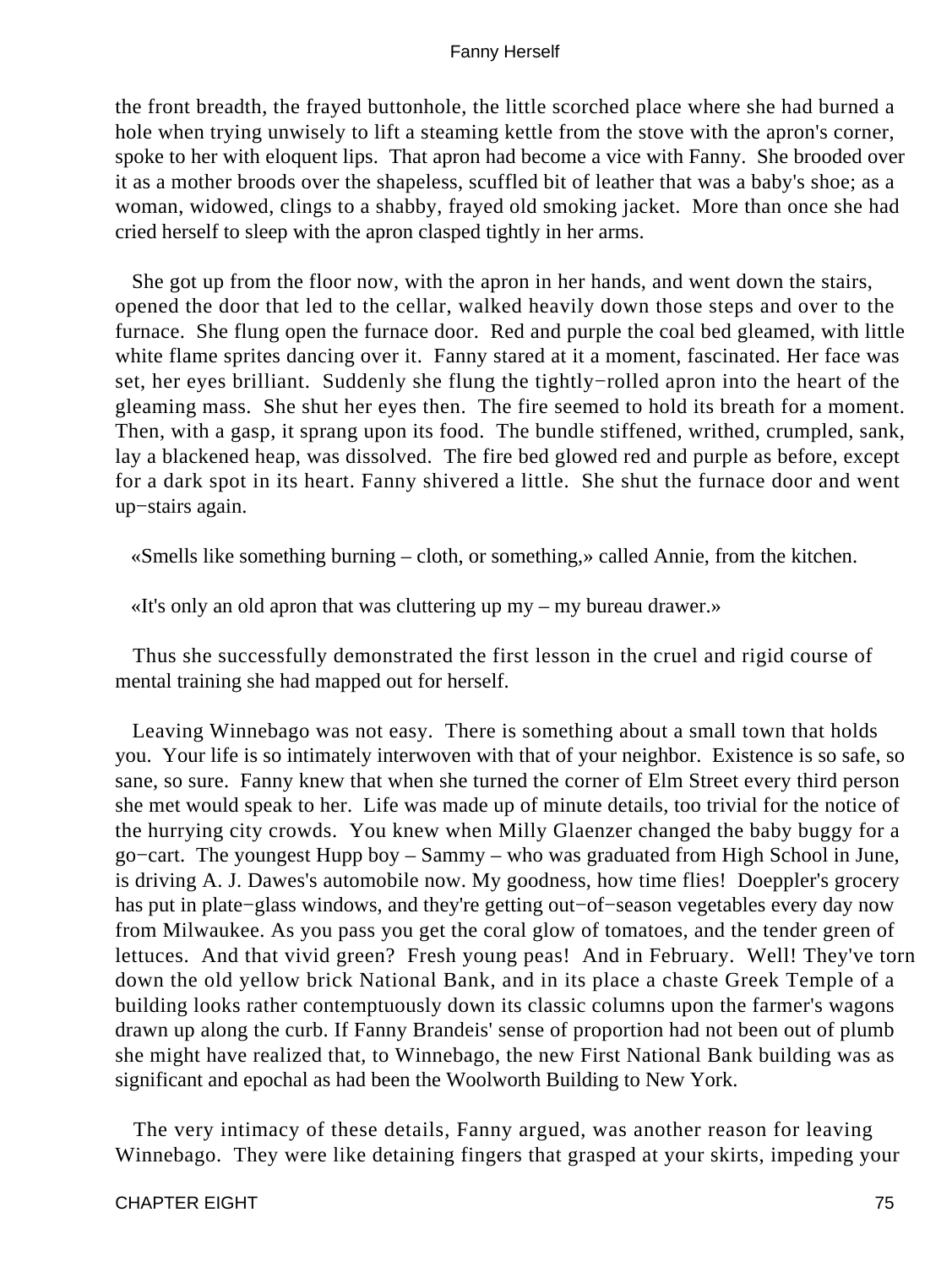progress.

 She had early set about pulling every wire within her reach that might lead, directly or indirectly, to the furtherance of her ambition. She got two offers from Milwaukee retail stores. She did not consider them for a moment. Even a Chicago department store of the second grade (one of those on the wrong side of State Street) did not tempt her. She knew her value. She could afford to wait. There was money enough on which to live comfortably until the right chance presented itself. She knew every item of her equipment, and she conned them to herself greedily: Definite charm of manner; the thing that is called magnetism; brains; imagination; driving force; health; youth; and, most precious of all, that which money could not buy, nor education provide – experience. Experience, a priceless weapon, that is beaten into shape only by much contact with men and women, and that is sharpened by much rubbing against the rough edges of this world.

 In April her chance came to her; came in that accidental, haphazard way that momentous happenings have. She met on Elm Street a traveling man from whom Molly Brandeis had bought for years. He dropped both sample cases and shook hands with Fanny, eying her expertly and approvingly, and yet without insolence. He was a wise, road−weary, skillful member of his fraternity, grown gray in years of service, and a little bitter. Though perhaps that was due partly to traveling man's dyspepsia, brought on by years of small−town hotel food.

«So you've sold out.»

«Yes. Over a month ago.»

 «H'm. That was a nice little business you had there. Your ma built it up herself. There was a woman! Gosh! Discounted her bills, even during the panic.»

 Fanny smiled a reflective little smile. «That line is a complete characterization of my mother. Her life was a series of panics. But she never lost her head. And she always discounted.»

 He held out his hand. «Well, glad I met you.» He picked up his sample cases. «You leaving Winnebago?»

«Yes.»

 «Going to the city, I suppose. Well you're a smart girl. And your mother's daughter. I guess you'll get along all right. What house are you going with?»

 «I don't know. I'm waiting for the right chance. It's all in starting right. I'm not going to hurry.»

CHAPTER EIGHT 76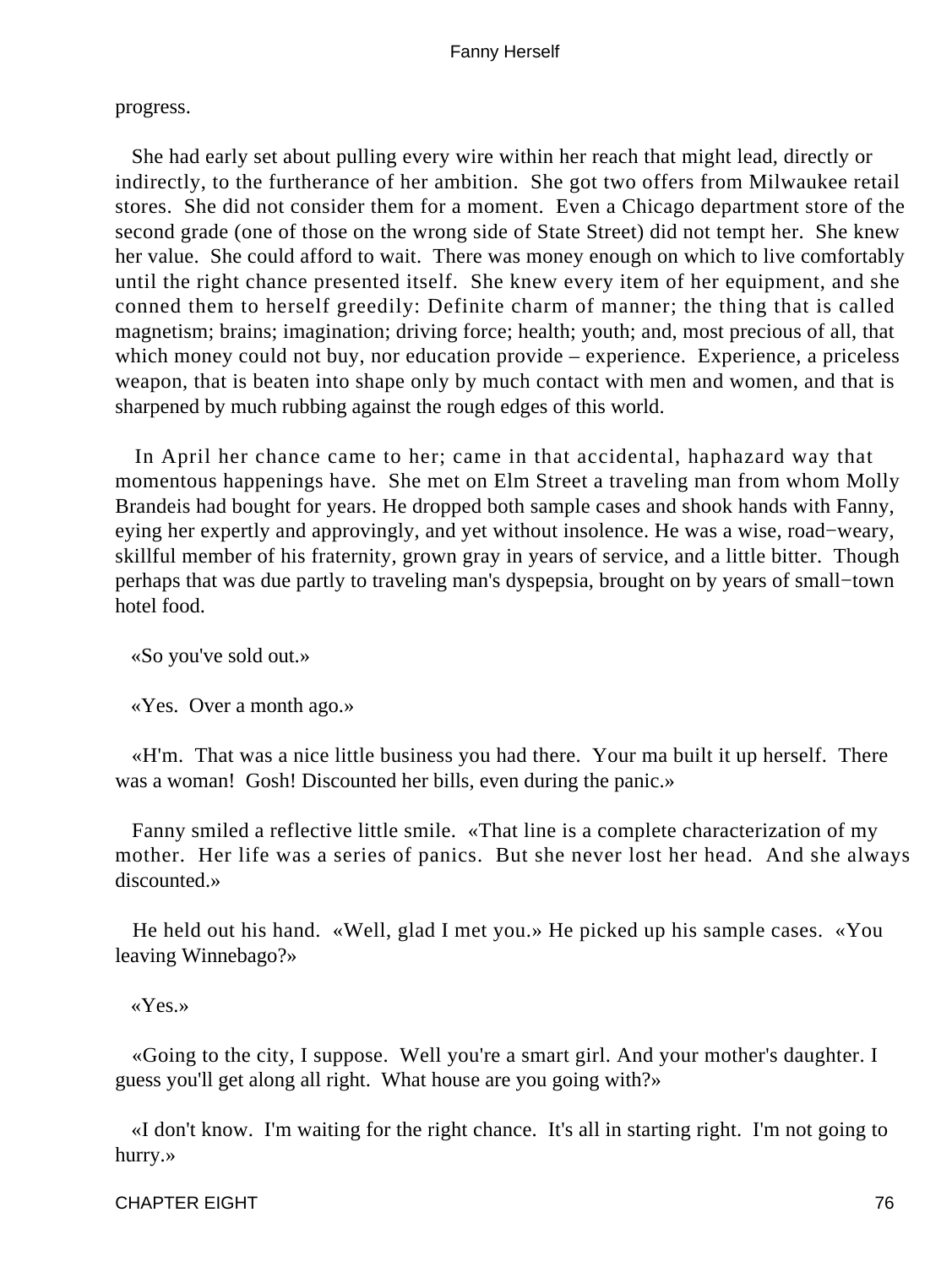He put down his cases again, and his eyes grew keen and kindly. He gesticulated with one broad forefinger. «Listen, m' girl. I'm what they call an old−timer. They want these high−power, eight−cylinder kids on the road these days, and it's all we can do to keep up. But I've got something they haven't got – yet. I never read anybody on the Psychology of Business, but I know human nature all the way from Elm Street, Winnebago, to Fifth Avenue, New York.»

 «I'm sure you do,» said Fanny politely, and took a little step forward, as though to end the conversation.

 «Now wait a minute. They say the way to learn is to make mistakes. If that's true, I'm at the head of the class. I've made 'em all. Now get this. You start out and specialize. Specialize! Tie to one thing, and make yourself an expert in it. But first be sure it's the right thing.»

«But how is one to be sure?»

 «By squinting up your eyes so you can see ten years ahead. If it looks good to you at that distance – better, in fact, than it does close by – then it's right. I suppose that's what they call having imagination. I never had any. That's why I'm still selling goods on the road. To look at you I'd say you had too much. Maybe I'm wrong. But I never yet saw a woman with a mouth like yours who was cut out for business – unless it was your mother – And her eyes were different. Let's see, what was I saying?»

«Specialize.»

 «Oh, yes. And that reminds me. Bunch of fellows in the smoker last night talking about Haynes−Cooper. Your mother hated 'em like poison, the way every small−town merchant hates the mail−order houses. But I hear they've got an infants' wear department that's just going to grass for lack of a proper head. You're only a kid. And they have done you dirt all these years, of course. But if you could sort of horn in there – why, say, there's no limit to the distance you could go. No limit! With your brains and experience.»

 That had been the beginning. From then on the thing had moved forward with a certain inevitableness. There was something about the vastness of the thing that appealed to Fanny. Here was an organization whose great arms embraced the world. Haynes−Cooper, giant among mail−order houses, was said to eat a small−town merchant every morning for breakfast.

 «There's a Haynes−Cooper catalogue in every farmer's kitchen,» Molly Brandeis used to say. «The Bible's in the parlor, but they keep the H. C. book in the room where they live.»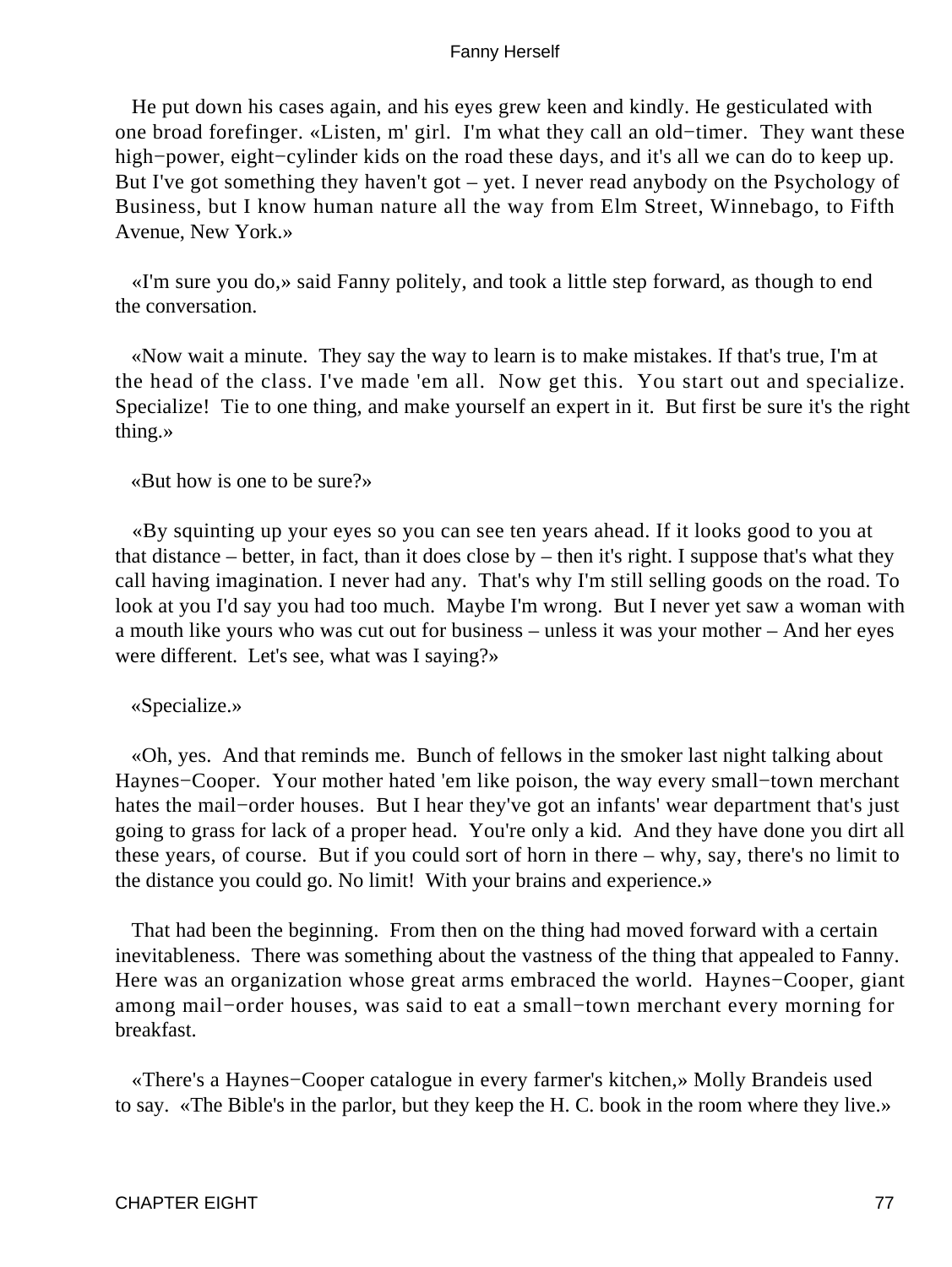That she was about to affiliate herself with this house appealed to Fanny Brandeis's sense of comedy. She had heard her mother presenting her arguments to the stubborn farmer folk who insisted on ordering their stove, or dinner set, or plow, or kitchen goods from the fascinating catalogue. «I honestly think it's just the craving for excitement that makes them do it,» she often said. «They want the thrill they get when they receive a box from Chicago, and open it, and take off the wrappings, and dig out the thing they ordered from a picture, not knowing whether it will be right or wrong.»

 Her arguments usually left the farmer unmoved. He would drive into town, mail his painfully written letter and order at the post−office, dispose of his load of apples, or butter, or cheese, or vegetables, and drive cheerfully back again, his empty wagon bumping and rattling down the old corduroy road. Express, breakage, risk, loyalty to his own region – an these arguments left him cold.

 In May, after much manipulation, correspondence, two interviews, came a definite offer from the Haynes−Cooper Company. It was much less than the State Street store had offered, and there was something tentative about the whole agreement. Haynes−Cooper proffered little and demanded much, as is the way of the rich and mighty. But Fanny remembered the ten−year viewpoint that the weary−wise old traveling man had spoken about. She took their offer. She was to go to Chicago almost at once, to begin work June first.

 Two conversations that took place before she left are perhaps worth recording. One was with Father Fitzpatrick of St. Ignatius Catholic Church. The other with Rabbi Emil Thalmann of Temple Emanu−el.

 An impulse brought her into Father Fitzpatrick's study. It was a week before her departure. She was tired. There had been much last signing of papers, nailing of boxes, strapping of trunks. When things began to come too thick and fast for her she put on her hat and went for a walk at the close of the May day. May, in Wisconsin, is a thing all fragrant, and gold, and blue; and white with cherry blossoms; and pink with apple blossoms; and tremulous with budding things.

 Fanny struck out westward through the neat streets of the little town, and found herself on the bridge over the ravine in which she had played when a little girl – the ravine that her childish imagination had peopled with such pageantry of redskin, and priests, and voyageurs, and cavaliers. She leaned over the iron railing and looked down. Where grass, and brook, and wild flower had been there now oozed great eruptions of ash heaps, tin cans, broken bottles, mounds of dirt. Winnebago's growing pains had begun. Fanny turned away with a little sick feeling. She went on across the bridge past the Catholic church. Just next the church was the parish house where Father Fitzpatrick lived. It always looked as if it had been scrubbed, inside and out, with a scouring brick. Its windows were a reproach and a challenge to every housekeeper in Winnebago.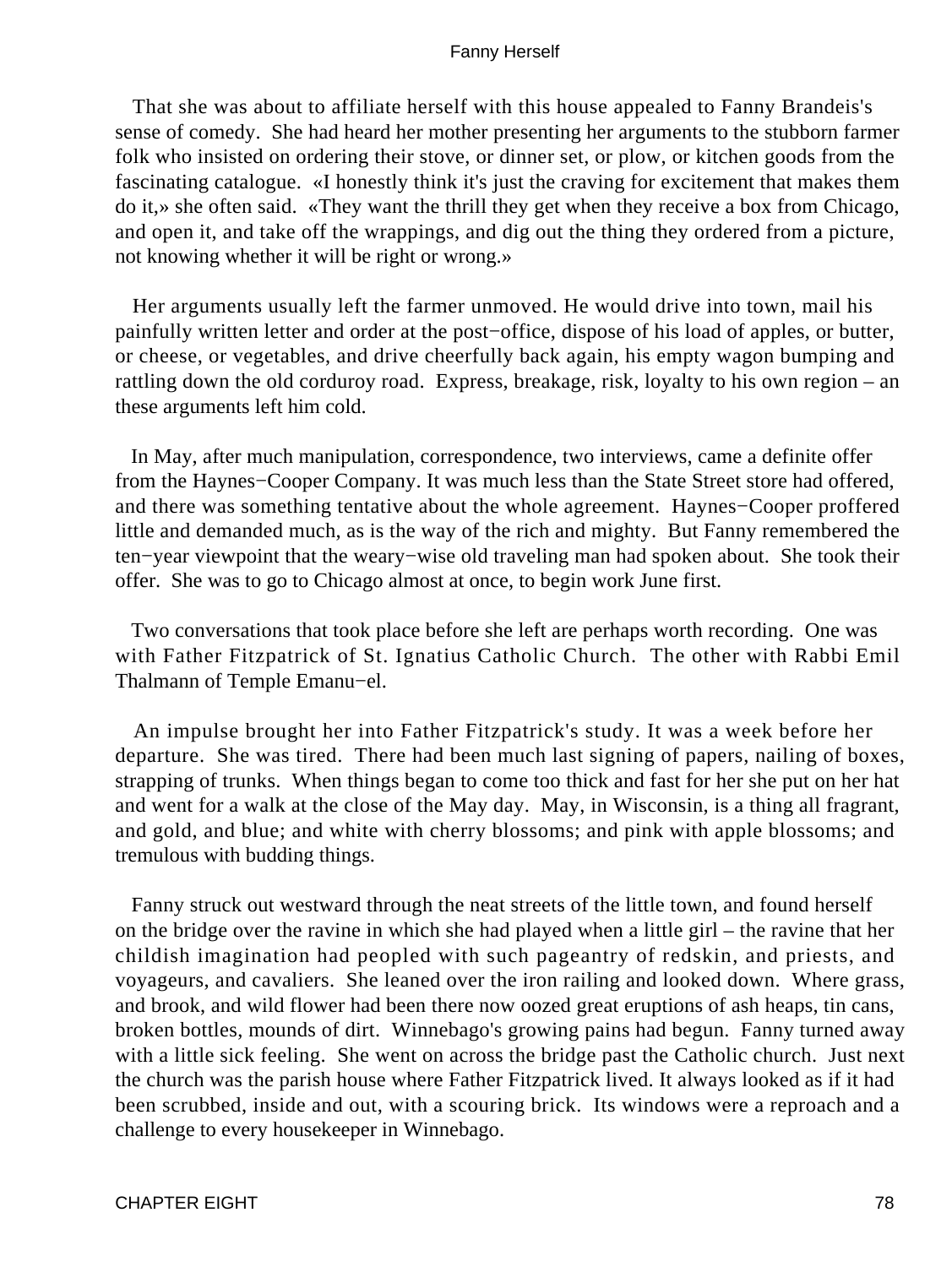Fanny wanted to talk to somebody about that ravine. She was full of it. Father Fitzpatrick's study over−looked it. Besides, she wanted to see him before she left Winnebago. A picture came to her mind of his handsome, ruddy face, twinkling with humor as she had last seen it when he had dropped in at Brandeis' Bazaar for a chat with her mother. She turned in at the gate and ran up the immaculate, gray− painted steps, that always gleamed as though still wet with the paint brush.

 «I shouldn't wonder if that housekeeper of his comes out with a pail of paint and does 'em every morning before breakfast,» Fanny said to herself as she rang the bell.

 Usually it was that sparse and spectacled person herself who opened the parish house door, but to−day Fanny's ring was answered by Father Casey, parish assistant. A sour−faced and suspicious young man, Father Casey, thick−spectacled, and pointed of nose. Nothing of the jolly priest about him. He was new to the town, but he recognized Fanny and surveyed her darkly.

«Father Fitzpatrick in? I'm Fanny Brandeis.»

«The reverend father is busy,» and the glass door began to close.

«Who is it?» boomed a voice from within. «Who're you turning away, Casey?»

«A woman, not a parishioner.» The door was almost shut now.

 Footsteps down the hall. «Good! Let her in.» The door opened ever so reluctantly. Father Fitzpatrick loomed up beside his puny assistant, dwarfing him. He looked sharply at the figure on the porch. «For the love of  $-!$  Casey, you're a fool! How you ever got beyond being an altar−boy is more than I can see. Come in, child. Come in! The man's cut out for a jailor, not a priest.»

 Fanny's two hands were caught in one of his big ones, and she was led down the hall to the study. It was the room of a scholar and a man, and the one spot in the house that defied the housekeeper's weapons of broom and duster. A comfortable and disreputable room, full of books, and fishing tackle, and chairs with sagging springs, and a sofa that was dented with friendly hollows. Pipes on the disorderly desk. A copy of «Mr. Dooley» spread face down on what appeared to be next Sunday's sermon, rough−drafted.

 «I just wanted to talk to you.» Fanny drifted to the shelves, book−lover that she was, and ran a finger over a half−dozen titles. «Your assistant was justified, really, in closing the door on me. But I'm glad you rescued me.» She came over to him and stood looking up at him. He seemed to loom up endlessly, though hers was a medium height. «I think I really wanted to talk to you about that ravine, though I came to say good−by.»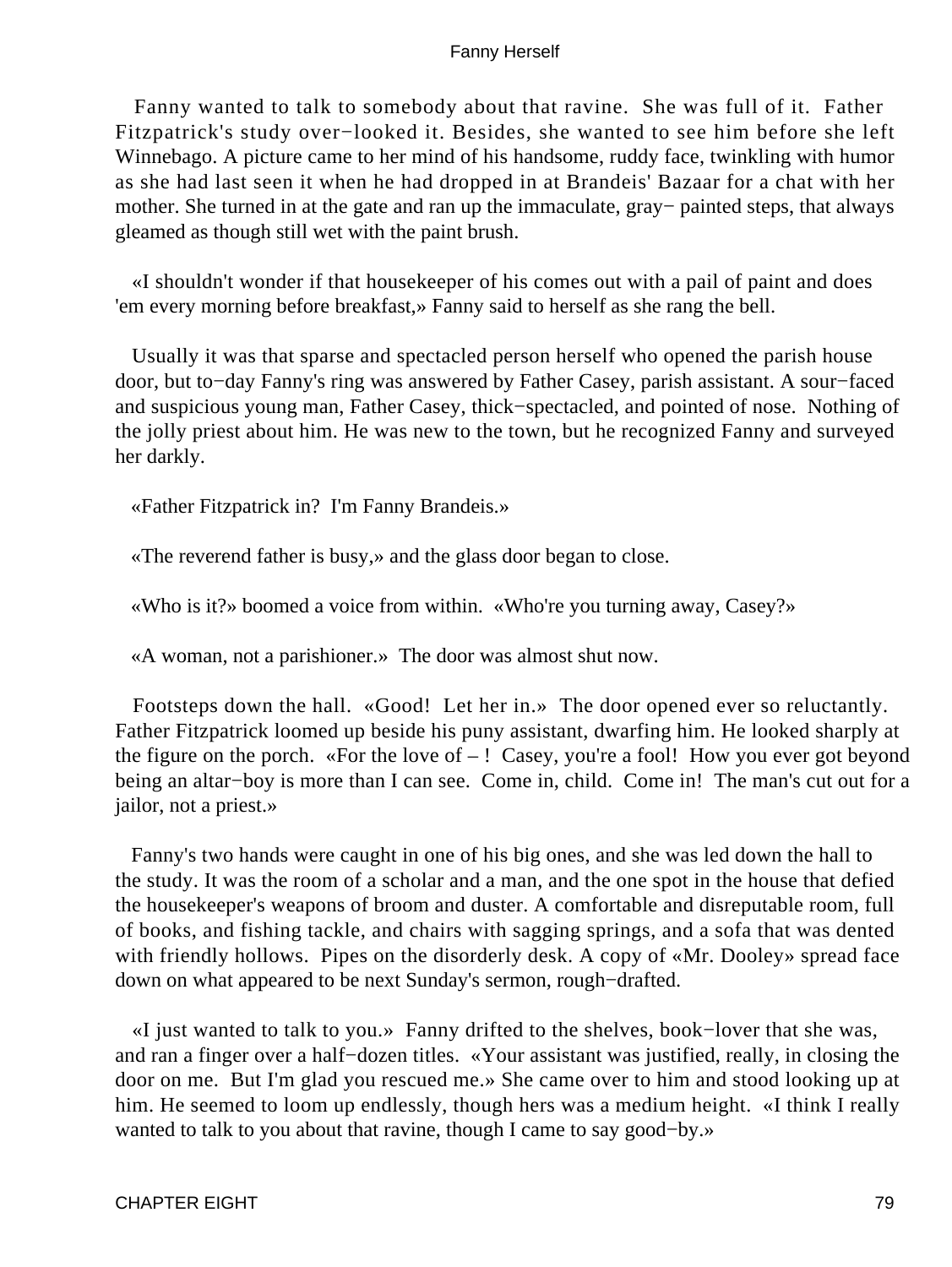«Sit down, child, sit down!» He creaked into his great leather−upholstered desk chair, himself. «If you had left without seeing me I'd have excommunicated Casey. Between you and me the man's mad. His job ought to be duenna to a Spanish maiden, not assistant to a priest with a leaning toward the flesh.»

 Now, Father Fitzpatrick talked with a – no, you couldn't call it a brogue. It was nothing so gross as that. One does not speak of the flavor of a rare wine; one calls attention to its bouquet. A subtle, teasing, elusive something that just tickles the senses instead of punching them in the ribs. So his speech was permeated with a will−o'−the−wisp, a tingling richness that evaded definition. You will have to imagine it. There shall be no vain attempt to set it down. Besides, you always skip dialect.

«So you're going away. I'd heard. Where to?»

 «Chicago, Haynes−Cooper. It's a wonderful chance. I don't see yet how I got it. There's only one other woman on their business staff – I mean working actually in an executive way in the buying and selling end of the business. Of course there are thousands doing clerical work, and that kind of thing. Have you ever been through the plant? It's – it's incredible.»

 Father Fitzpatrick drummed with his fingers on the arm of his chair, and looked at Fanny, his handsome eyes half shut.

 «So it's going to be business, h'm? Well, I suppose it's only natural. Your mother and I used to talk about you often. I don't know if you and she ever spoke seriously of this little trick of drawing, or cartooning, or whatever it is you have. She used to think about it. She said once to me, that it looked to her more than just a knack. An authentic gift of caricature, she called it – if it could only be developed. But of course Theodore took everything. That worried her.»

«Oh, nonsense! That! I just amuse myself with it.»

 «Yes. But what amuses you might amuse other people. There's all too few amusing things in the world. Your mother was a smart woman, Fanny. The smartest I ever knew.»

 «There's no money in it, even if I were to get on with it. What could I do with it? Who ever heard of a woman cartoonist! And I couldn't illustrate. Those pink cheesecloth pictures the magazines use. I want to earn money. Lots of it. And now.»

 She got up and went to the window, and stood looking down the steep green slope of the ravine that lay, a natural amphitheater, just below.

 «Money, h'm?» mused Father Fitzpatrick. «Well, it's popular and handy. And you look to me like the kind of girl who'd get it, once you started out for it. I've never had much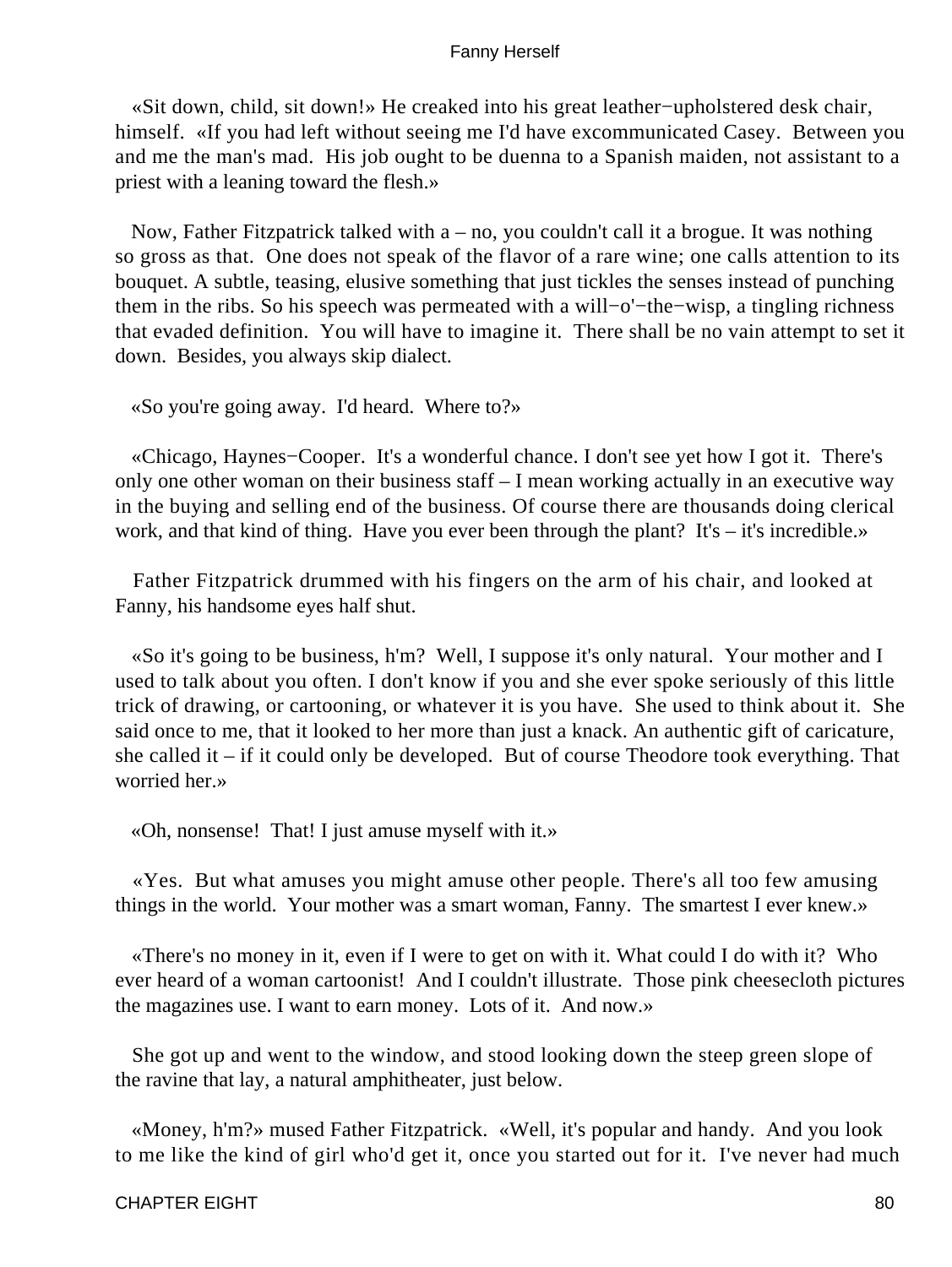myself. They say it has a way of turning to dust and ashes in the mouth, once you get a good, satisfying bite of it. But that's only talk, I suppose.»

 Fanny laughed a little, still looking down at the ravine. «I'm fairly accustomed to dust and ashes by this time. It won't be a new taste to me.» She whirled around suddenly. «And speaking of dust and ashes, isn't this a shame? A crime? Why doesn't somebody stop it? Why don't you stop it?» She pointed to the desecrated ravine below. Her eyes were blazing, her face all animation.

Father Fitzpatrick came over and stood beside her. His face was sad. «It's  $a \rightarrow He$ stopped abruptly, and looked down into her glowing face. He cleared his throat. «It's a perfectly natural state of affairs,» he said smoothly. «Winnebago's growing. Especially over there on the west side, since the new mill went up, and they've extended the street car line. They need the land to build on. It's business. And money.»

 «Business! It's a crime! It's wanton! Those ravines are the most beautiful natural spots in Wisconsin. Why, they're history, and romance, and beauty!»

«So that's the way you feel about it?»

«Of course. Don't you? Can't you stop it? Petitions – »

 «Certainly I feel it's an outrage. But I'm just a poor fool of a priest, and sentimental, with no head for business. Now you're a business woman, and different.»

«I! You're joking.»

 «Say, listen, m' girl. The world's made up of just two things: ravines and dump heaps. And the dumpers are forever edging up, and squeedging up, and trying to grab the ravines and spoil 'em, when nobody's looking. You've made your choice, and allied yourself with the dump heaps. What right have you to cry out against the desecration of the ravines?»

«The right that every one has that loves them.»

 «Child, you're going to get so used to seeing your ravines choked up at Haynes−Cooper that after a while you'll prefer 'em that way.»

 Fanny turned on him passionately. «I won't! And if I do, perhaps it's just as well. There's such a thing as too much ravine. What do you want me to do? Stay here, and grub away, and become a crabbed old maid like Irma Klein, thankful to be taken around by the married crowd, joining the Aid Society and going to the card parties on Sunday nights? Or I could marry a traveling man, perhaps, or Lee Kohn of the Golden Eagle. I'm just like any other ambitious woman with brains – »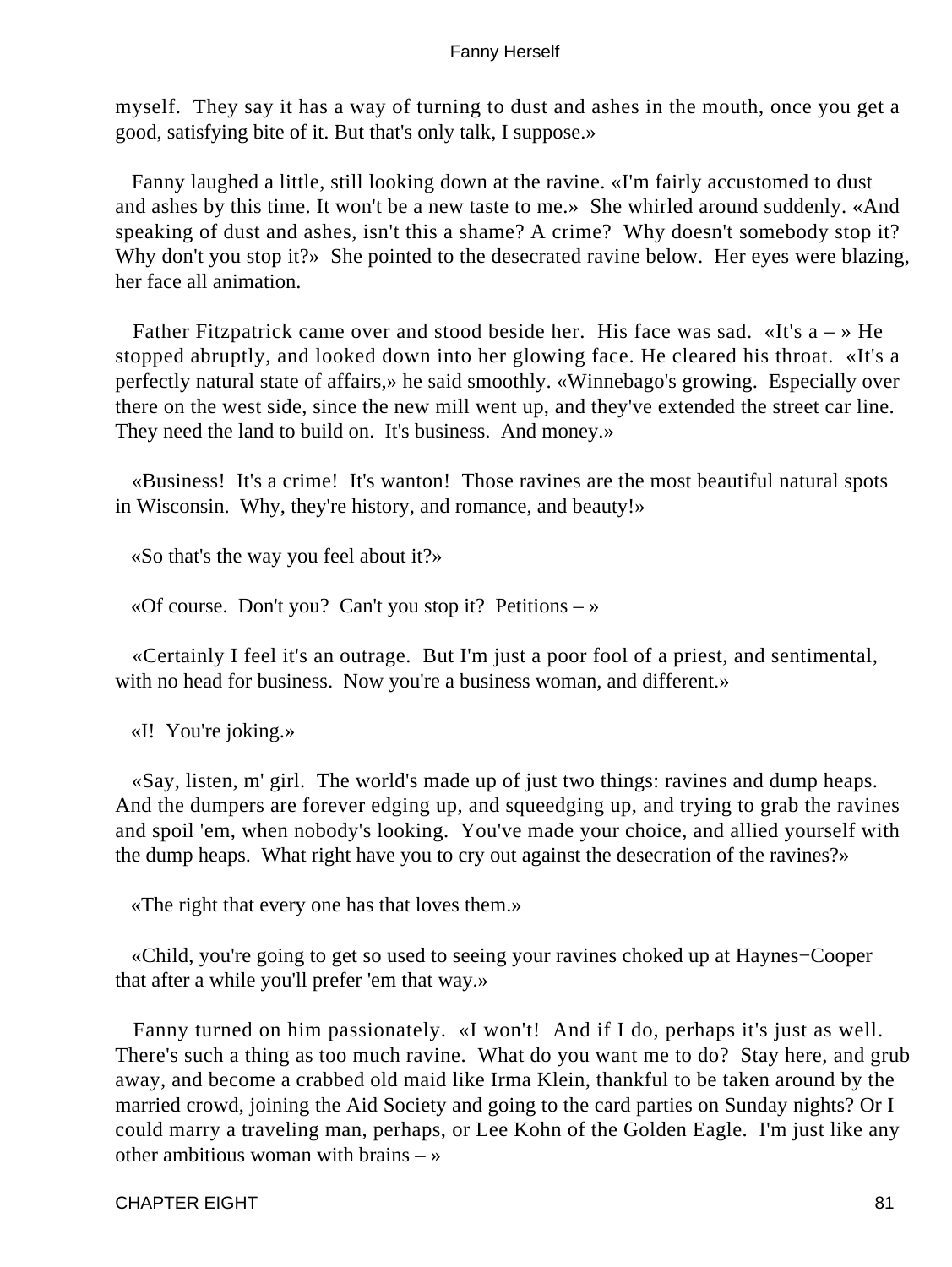«No you're not. You're different. And I'll tell you why. You're a Jew.»

«Yes, I've got that handicap.»

 «That isn't a handicap, Fanny. It's an asset. Outwardly you're like any other girl of your age. Inwardly you've been molded by occupation, training, religion, history, temperament, race, into something  $-\infty$ 

 «Ethnologists have proved that there is no such thing as a Jewish race,» she interrupted pertly.

 "H'm. Maybe. I don't know what you'd call it, then. You can't take a people and persecute them for thousands of years, hounding them from place to place, herding them in dark and filthy streets, without leaving some sort of brand on them – a mark that differentiates. Sometimes it doesn't show outwardly. But it's there, inside. You know, Fanny, how it's always been said that no artist can became a genius until he has suffered. You've suffered, you Jews, for centuries and centuries, until you're all artists – quick to see drama because you've lived in it, emotional, oversensitive, cringing, or swaggering, high−strung, demonstrative, affectionate, generous.

 «Maybe they're right. Perhaps it isn't a race. But what do you call the thing, then, that made you draw me as you did that morning when you came to ten o'clock mass and did a caricature of me in the pulpit. You showed up something that I've been trying to hide for twenty years, till I'd fooled everybody, including myself. My church is always packed. Nobody else there ever saw it. I'll tell you, Fanny, what I've always said: the Irish would be the greatest people in the world – if it weren't for the Jews.»

They laughed together at that, and the tension was relieved.

 «Well, anyway,» said Fanny, and patted his great arm, «I'd rather talk to you than to any man in the world.»

«I hope you won't be able to say that a year from now, dear girl.»

 And so they parted. He took her to the door himself, and watched her slim figure down the street and across the ravine bridge, and thought she walked very much like her mother, shoulders squared, chin high, hips firm. He went back into the house, after surveying the sunset largely, and encountered the dour Casey in the hall.

«I'll type your sermon now, sir – if it's done.»

 «It isn't done, Casey. And you know it. Oh, Casey,» – (I wish your imagination would supply that brogue, because it was such a deliciously soft and racy thing)  $-\alpha$ Oh, Casey,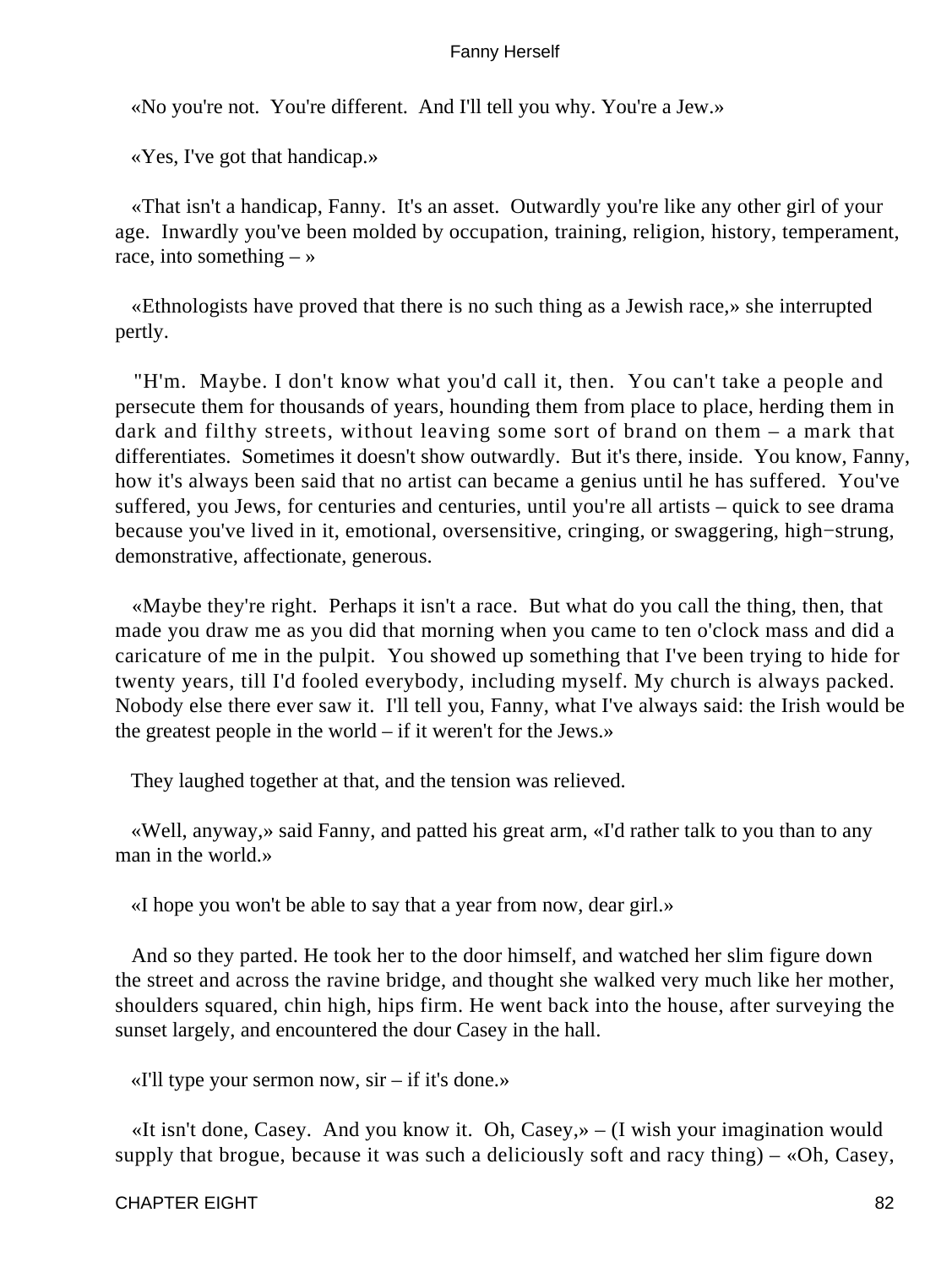Casey! you're a better priest than I am – but a poorer man.»

 Fanny was to leave Winnebago the following Saturday. She had sold the last of the household furniture, and had taken a room at the Haley House. She felt very old and experienced – and sad. That, she told herself, was only natural. Leaving things to which one is accustomed is always hard. Queerly enough, it was her good−by to Aloysius that most unnerved her. Aloysius had been taken on at Gerretson's, and the dignity of his new position sat heavily upon him. You should have seen his ties. Fanny sought him out at Gerretson's.

 «It's flure−manager of the basement I am,» he said, and struck an elegant attitude against the case of misses'− ready−to−wear coats. «And when you come back to Winnebago, Miss Fanny, – and the saints send it be soon – I'll bet ye'll see me on th' first flure, keepin' a stern but kindly eye on the swellest trade in town. Ev'ry last thing I know I learned off yur poor ma.»

«I hope it will serve you here, Aloysius.»

 «Sarve me!» He bent closer. «Meanin' no offense, Miss Fanny; but say, listen: Oncet ye get a Yiddish business education into an Irish head, and there's no limit to the length ye can go. If I ain't a dry−goods king be th' time I'm thirty I hope a packin' case'll fall on me.»

 The sight of Aloysius seemed to recall so vividly all that was happy and all that was hateful about Brandeis' Bazaar; all the bravery and pluck, and resourcefulness of the bright−eyed woman he had admiringly called his boss, that Fanny found her self−control slipping. She put out her hand rather blindly to meet his great red paw (a dressy striped cuff seemed to make it all the redder), murmured a word of thanks in return for his fervent good wishes, and fled up the basement stairs.

 On Friday night (she was to leave next day) she went to the temple. The evening service began at seven. At half past six Fanny had finished her early supper. She would drop in at Doctor Thalmann's house and walk with him to temple, if he had not already gone.

 «Nein, der Herr Rabbi ist noch hier – sure,» the maid said in answer to Fanny's question. The Thalmann's had a German maid – one Minna – who bullied the invalid Mrs. Thalmann, was famous for her cookies with walnuts on the top, and who made life exceedingly difficult for unlinguistic callers.

Rabbi Thalmann was up in his study. Fanny ran lightly up the stairs.

«Who is it, Emil? That Minna! Next Monday her week is up. She goes.»

«It's I, Mrs. Thalmann. Fanny Brandeis.»

CHAPTER EIGHT 83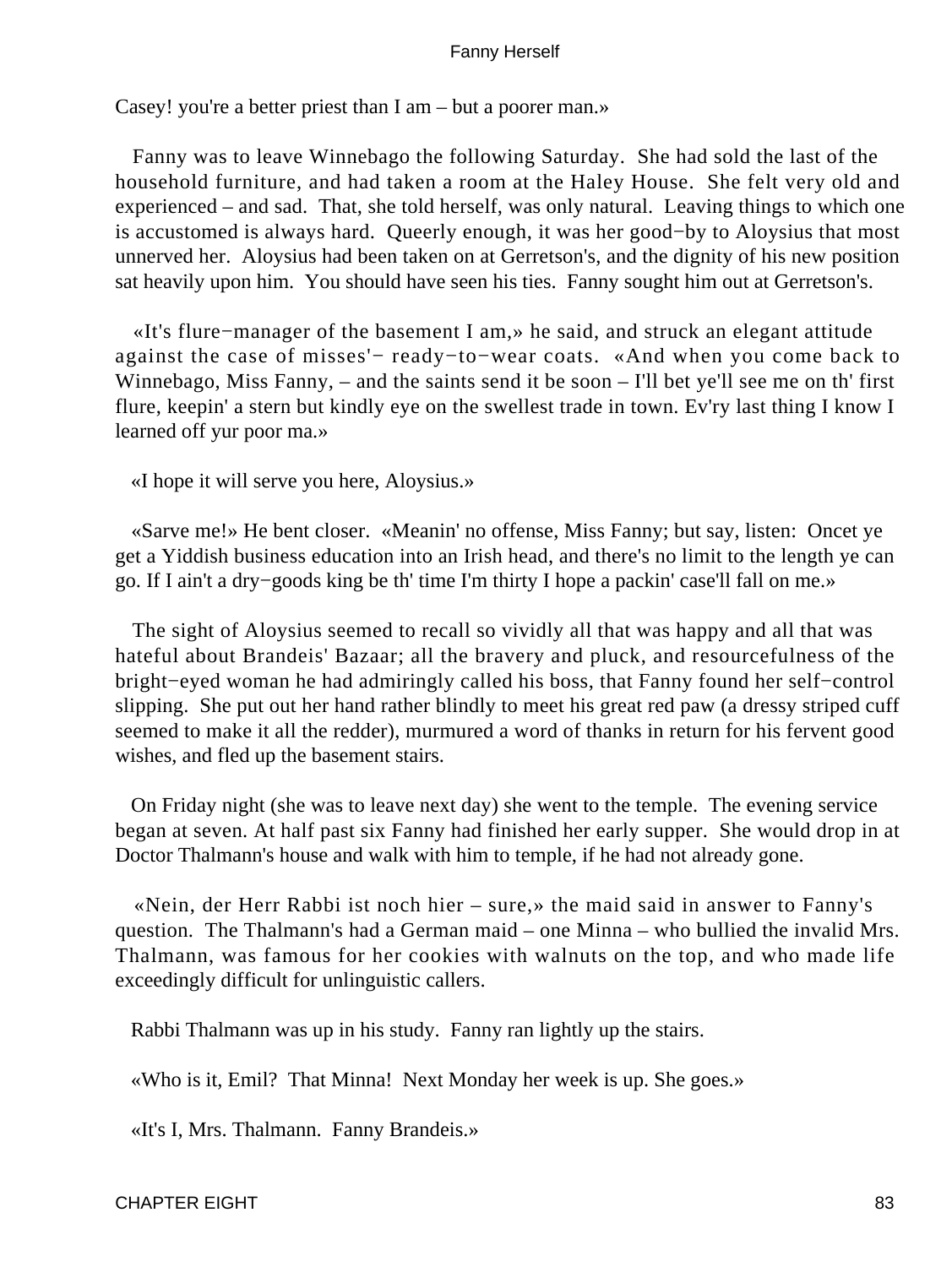«Na, Fanny! Now what do you think!»

 In the brightly−lighted doorway of his little study appeared Rabbi Thalmann, on one foot a comfortable old romeo, on the other a street shoe. He held out both hands. «Only at supper we talked about you. Isn't that so, Harriet?» He called into the darkened room.

 «I came to say good−by. And I thought we might walk to temple together. How's Mrs. Thalmann tonight?»

 The little rabbi shook his head darkly, and waved a dismal hand. But that was for Fanny alone. What he said was: «She's really splendid to−day. A little tired, perhaps; but what is that?»

 «Emil!» from the darkened bedroom. «How can you say that? But how! What I have suffered to−day, only! Torture! And because I say nothing I'm not sick.»

«Go in,» said Rabbi Thalmann.

 So Fanny went in to the woman lying, yellow−faced, on the pillows of the dim old−fashioned bedroom with its walnut furniture, and its red plush mantel drape. Mrs. Thalmann held out a hand. Fanny took it in hers, and perched herself on the edge of the bed. She patted the dry, devitalized hand, and pressed it in her own strong, electric grip. Mrs. Thalmann raised her head from the pillow.

«Tell me, did she have her white apron on?»

«White apron?»

«Minna, the girl.»

 «Oh!» Fanny's mind jerked back to the gingham−covered figure that had opened the door for her. «Yes,» she lied, «a white one – with crochet around the bottom. Quite grand.»

 Mrs. Thalmann sank back on the pillow with a satisfied sigh. «A wonder.» She shook her head. «What that girl wastes alone, when I am helpless here.»

 Rabbi Thalmann came into the room, both feet booted now, and placed his slippers neatly, toes out, under the bed. «Ach, Harriet, the girl is all right. You imagine. Come, Fanny.» He took a great, fat watch out of his pocket. «It is time to go.»

 Mrs. Thalmann laid a detaining hand on Fanny's arm. «You will come often back here to Winnebago?»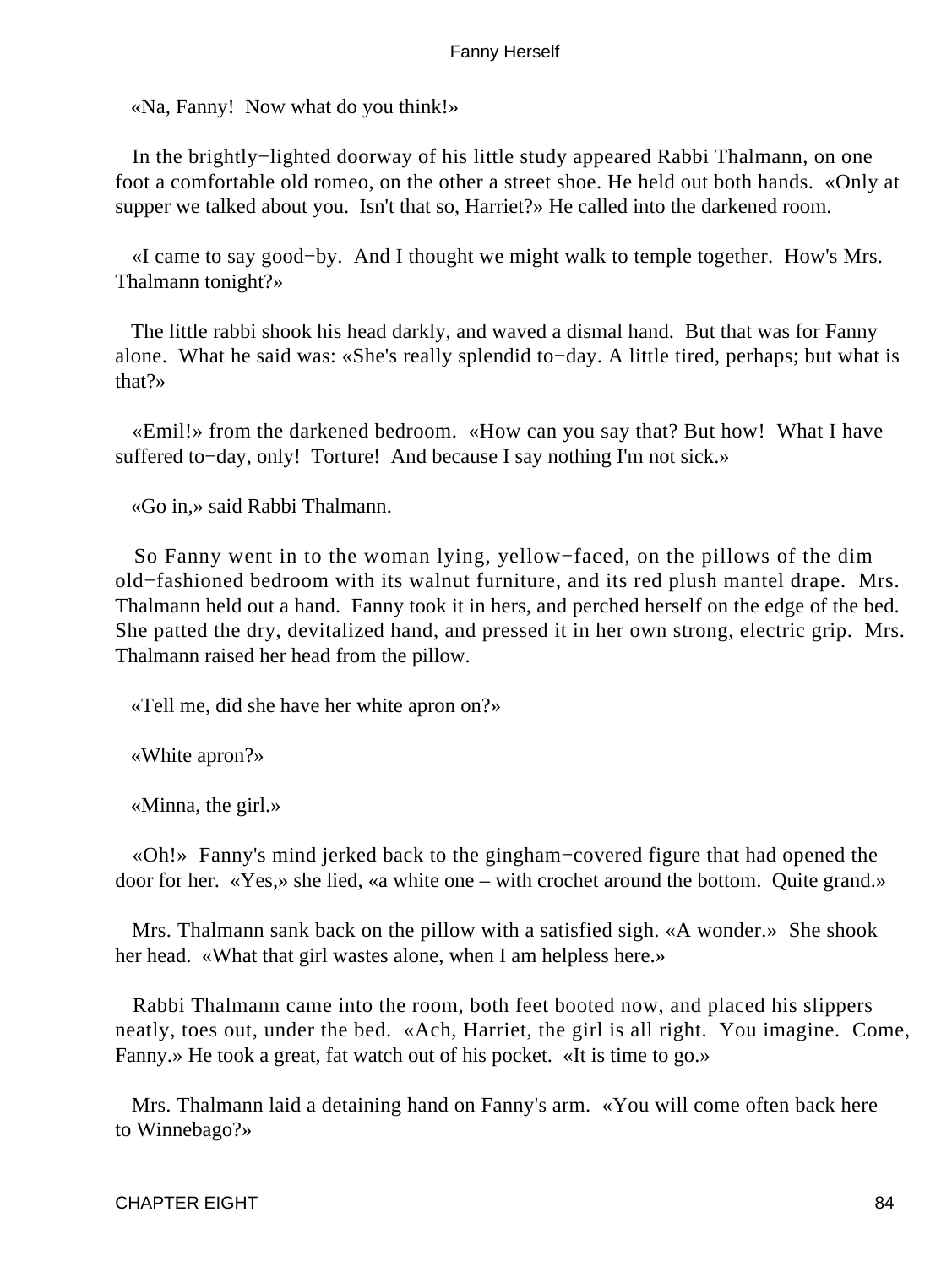«I'm afraid not. Once a year, perhaps, to visit my graves.»

 The sick eyes regarded the fresh young face. «Your mother, Fanny, we didn't understand her so well, here in Winnebago, among us Jewish ladies. She was different.»

Fanny's face hardened. She stood up. «Yes, she was different.»

 «She comes often into my mind now, when I am here alone, with only the four walls. We were aber dumm, we women – but how dumm! She was too smart for us, your mother. Too smart. Und eine sehr brave frau.»

 And suddenly Fanny, she who had resolved to set her face against all emotion, and all sentiment, found herself with her glowing cheek pressed against the withered one, and it was the weak old hand that patted her now. So she lay for a moment, silent. Then she got up, straightened her hat, smiled.

«Auf Wiedersehen,» she said in her best German. «Und gute Besserung.»

But the rabbi's wife shook her head. «Good−by.»

 From the hall below Doctor Thalmann called to her. «Come, child, come!» Then, «Ach, the light in my study! I forgot to turn it out, Fanny, be so good, yes?»

 Fanny entered the bright little room, reached up to turn off the light, and paused a moment to glance about her. It was an ugly, comfortable, old−fashioned room that had never progressed beyond the what−not period. Fanny's eye was caught by certain framed pictures on the walls. They were photographs of Rabbi Thalmann's confirmation classes. Spindling−legged little boys in the splendor of patent− leather buttoned shoes, stiff white shirts, black broadcloth suits with satin lapels; self−conscious and awkward little girls – these in the minority – in white dresses and stiff white hair bows. In the center of each group sat the little rabbi, very proud and alert. Fanny was not among these. She had never formally taken the vows of her creed. As she turned down the light now, and found her way down the stairs, she told herself that she was glad this was so.

 It was a matter of only four blocks to the temple. But they were late, and so they hurried, and there was little conversation. Fanny's arm was tucked comfortably in his. It felt, somehow, startlingly thin, that arm. And as they hurried along there was a jerky feebleness about his gait. It was with difficulty that Fanny restrained herself from supporting him when they came to a rough bit of walk or a sudden step. Something fine in her prompted her not to. But the alert mind in that old frame sensed what was going on in her thoughts.

«He's getting feeble, the old rabbi, h'm?»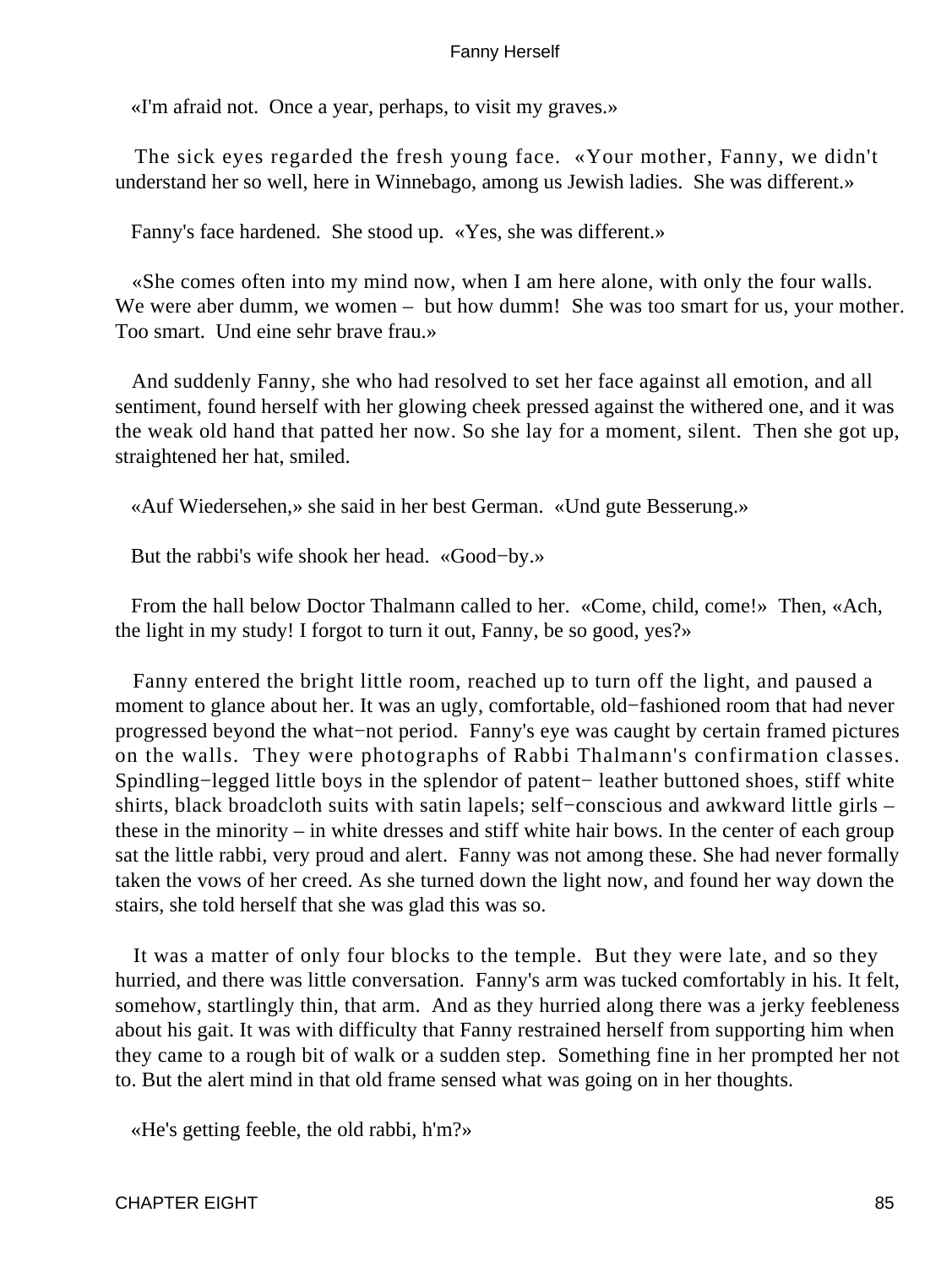«Not a bit of it. I've got all I can do to keep up with you. You set such a pace.»

 «I know. I know. They are not all so kind, Fanny. They are too prosperous, this congregation of mine. And some day, `Off with his head!' And in my place there will step a young man, with eye−glasses instead of spectacles. They are tired of hearing about the prophets. Texts from the Bible have gone out of fashion. You think I do not see them giggling, h'm? The young people. And the whispering in the choir loft. And the buzz when I get up from my chair after the second hymn. `Is he going to have a sermon? Is he? Sure enough!' Na, he will make them sit up, my successor. Sex sermons! Political lectures. That's it. Lectures.» They were turning in at the temple now. «The race is to the young, Fanny. To the young. And I am old.»

 She squeezed the frail old arm in hers. «My dear!» she said. «My dear!» A second breaking of her new resolutions.

 One by one, two by two, they straggled in for the Friday evening service, these placid, prosperous people, not unkind, but careless, perhaps, in their prosperity.

 «He's worth any ten of them,» Fanny said hotly to herself, as she sat in her pew that, after to−morrow, would no longer be hers. «The dear old thing. `Sex sermons.' And the race is to the young. How right he is. Well, no one can say I'm not getting an early start.»

 The choir had begun the first hymn when there came down the aisle a stranger. There was a little stir among the congregation. Visitors were rare. He was dark and very slim – with the slimness of steel wire. He passed down the aisle rather uncertainly. A traveling man, Fanny thought, dropped in, as sometimes they did, to say Kaddish for a departed father or mother. Then she changed her mind. Her quick eye noted his walk; a peculiar walk, with a spring in it. Only one unfamiliar with cement pavements could walk like that. The Indians must have had that same light, muscular step. He chose an empty pew halfway down the aisle and stumbled into it rather awkwardly. Fanny thought he was unnecessarily ugly, even for a man. Then he looked up, and nodded and smiled at Lee Kohn, across the aisle. His teeth were very white, and the smile was singularly sweet. Fanny changed her mind again. Not so bad−looking, after all. Different, anyway. And then – why, of course! Little Clarence Heyl, come back from the West. Clarence Heyl, the cowardy−cat.

 Her mind went back to that day of the street fight. She smiled. At that moment Clarence Heyl, who had been screwing about most shockingly, as though searching for some one, turned and met her smile, intended for no one, with a startlingly radiant one of his own, intended most plainly for her. He half started forward in his pew, and then remembered, and sat back again, but with an effect of impermanence that was ludicrous. It had been years since he had left Winnebago. At the time of his mother's death they had tried to reach him, and had been unable to get in touch with him for weeks. He had been off on some mountain expedition, hundreds of miles from railroad or telegraph. Fanny remembered having read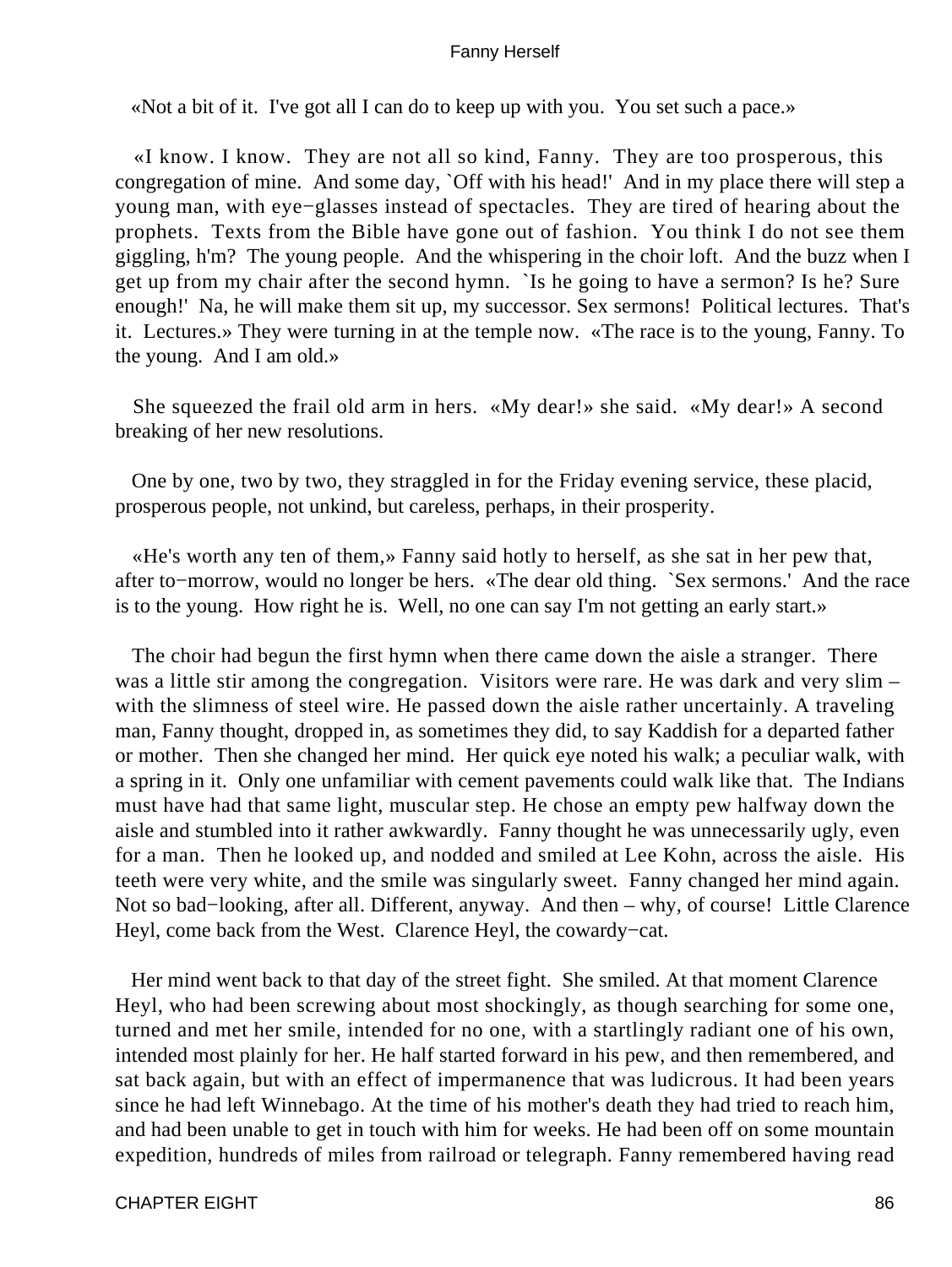about him in the Winnebago Courier. He seemed to be climbing mountains a great deal – rather difficult mountains, evidently, from the fuss they made over it. A queer enough occupation for a cowardy− cat. There had been a book, too. About the Rockies. She had not read it. She rather disliked these nature books, as do most nature lovers. She told herself that when she came upon a flaming golden maple in October she was content to know it was a maple, and to warm her soul at its blaze.

 There had been something in the Chicago Herald, though – oh, yes; it had spoken of him as the brilliant young naturalist, Clarence Heyl. He was to have gone on an expedition with Roosevelt. A sprained ankle, or some such thing, had prevented. Fanny smiled again, to herself. His mother, the fussy person who had been responsible for his boyhood reefers and too−shiny shoes, and his cowardice too, no doubt, had dreamed of seeing her Clarence a rabbi.

 From that point Fanny's thoughts wandered to the brave old man in the pulpit. She had heard almost nothing of the service. She looked at him now – at him, and then at his congregation, inattentive and palpably bored. As always with her, the thing stamped itself on her mind as a picture. She was forever seeing a situation in terms of its human value. How small he looked, how frail, against the background of the massive Ark with its red velvet curtain. And how bravely he glared over his blue glasses at the two Aarons girls who were whispering and giggling together, eyes on the newcomer.

 So this was what life did to you, was it? Squeezed you dry, and then cast you aside in your old age, a pulp, a bit of discard. Well, they'd never catch her that way.

 Unchurchly thoughts, these. The little place was very peaceful and quiet, lulling one like a narcotic. The rabbi's voice had in it that soothing monotony bred of years in the pulpit. Fanny found her thoughts straying back to the busy, bright little store on Elm Street, then forward, to the Haynes−Cooper plant and the fight that was before her. There settled about her mouth a certain grim line that sat strangely on so young a face. The service marched on. There came the organ prelude that announced the mourners' prayer. Then Rabbi Thalmann began to intone the Kaddish. Fanny rose, prayer book in hand. At that Clarence Heyl rose too, hurriedly, as one unaccustomed to the service, and stood with unbowed head, looking at the rabbi interestedly, thoughtfully, reverently. The two stood alone. Death had been kind to Congregation Emanu−el this year. The prayer ended. Fanny winked the tears from her eyes, almost wrathfully. She sat down, and there swept over her a feeling of finality. It was like the closing of Book One in a volume made up of three parts.

 She said to herself: «Winnebago is ended, and my life here. How interesting that I should know that, and feel it. It is like the first movement in one of the concertos Theodore was forever playing. Now for the second movement! It's got to be lively. Fortissimo! Presto!»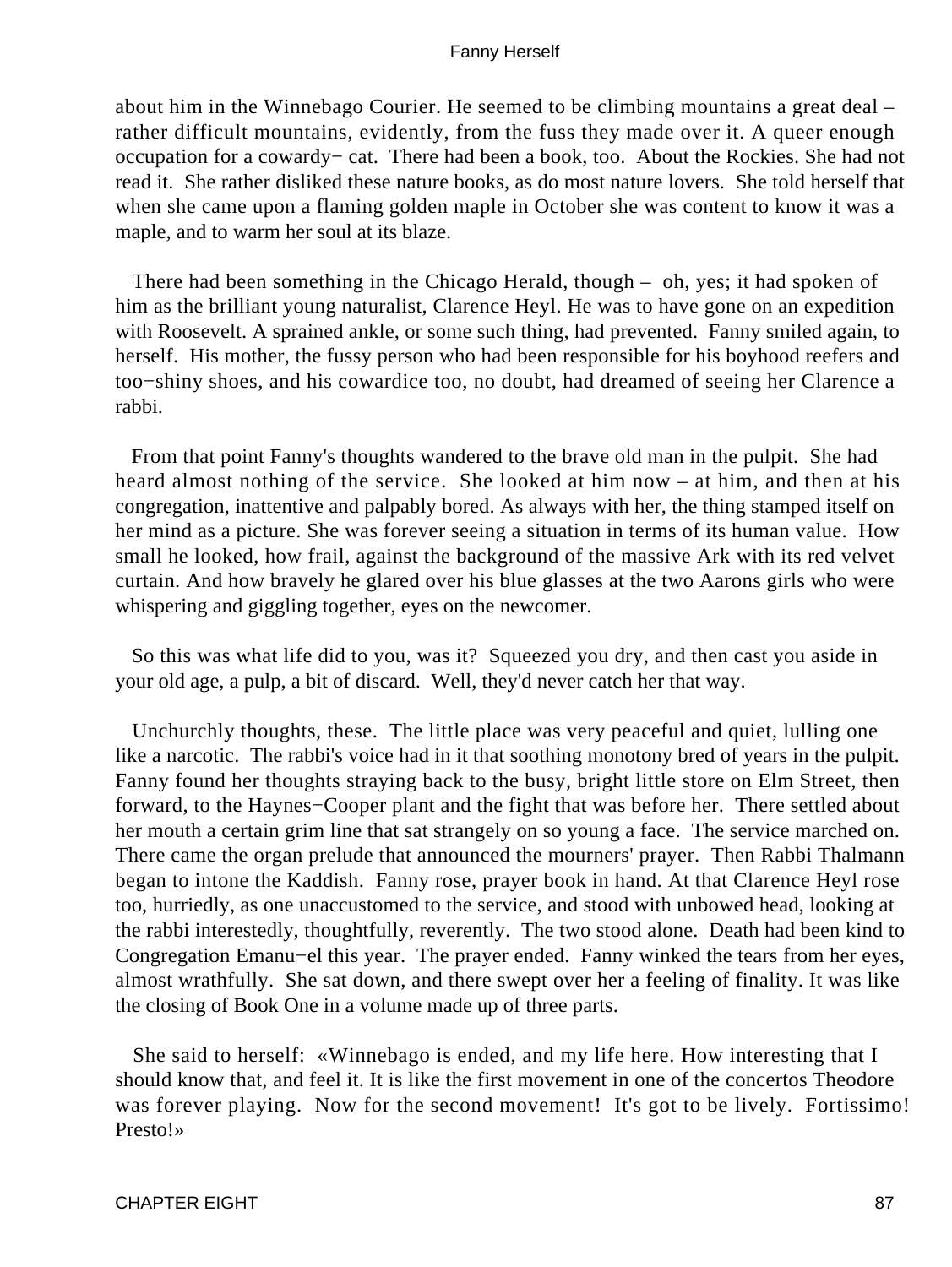For so clever a girl as Fanny Brandeis, that was a stupid conclusion at which to arrive. How could she think it possible to shed her past life, like a garment? Those impressionable years, between fourteen and twenty−four, could never be cast off. She might don a new cloak to cover the old dress beneath, but the old would always be there, its folds peeping out here and there, its outlines plainly to be seen. She might eat of things rare, and drink of things costly, but the sturdy, stocky little girl in the made−over silk dress, who had resisted the Devil in Weinberg's pantry on that long−ago Day of Atonement, would always be there at the feast. Myself, I confess I am tired of these stories of young women who go to the big city, there to do battle with failure, to grapple with temptation, sin and discouragement. So it may as well be admitted that Fanny Brandeis' story was not that of a painful hand− over−hand climb. She was made for success. What she attempted, she accomplished. That which she strove for, she won. She was too sure, too vital, too electric, for failure. No, Fanny Brandeis' struggle went on inside. And in trying to stifle it she came near making the blackest failure that a woman can make. In grubbing for the pot of gold she almost missed the rainbow.

 Rabbi Thalmann raised his arms for the benediction. Fanny looked straight up at him as though stamping a picture on her mind. His eyes were resting gently on her – or perhaps she just fancied that he spoke to her alone as he began the words of the ancient closing prayer:

 «May the blessings of the Lord Our God rest upon you. God bless thee and keep thee. May He cause His countenance to shine upon thee and be gracious unto thee. May God lift up His countenance unto thee . . .»

 At the last word she hurried up the aisle, and down the stairs, into the soft beauty of the May night. She felt she could stand no good−bys. In her hotel room she busied herself with the half−packed trunks and bags. So it was she altogether failed to see the dark young man who hurried after her eagerly, and who was stopped by a dozen welcoming hands there in the temple vestibule. He swore a deep inward «Damn!» as he saw her straight, slim figure disappear down the steps and around the corner, even while he found himself saying, politely, «Why, thanks! It's good to BE back.» And, «Yes, things have changed. All but the temple, and Rabbi Thalmann.»

Fanny left Winnebago at eight next morning.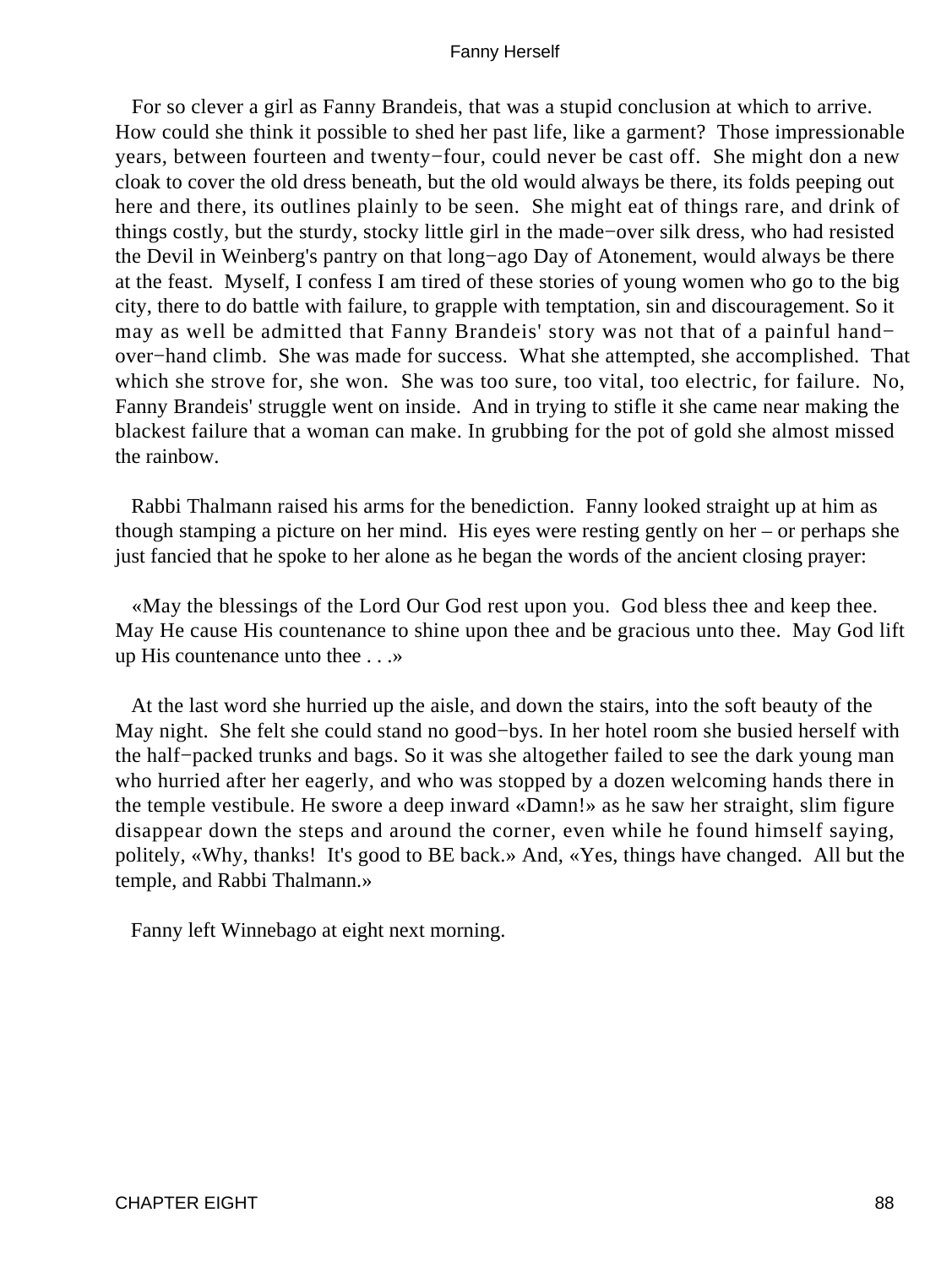# **[CHAPTER NINE](#page-221-0)**

*«M*r. Fenger will see you now.» Mr. Fenger, general manager, had been a long time about it. This heel−cooling experience was new to Fanny Brandeis. It had always been her privilege to keep others waiting. Still, she felt no resentment as she sat in Michael Fenger's outer office. For as she sat there, waiting, she was getting a distinct impression of this unseen man whose voice she could just hear as he talked over the telephone in his inner office. It was characteristic of Michael Fenger that his personality reached out and touched you before you came into actual contact with the man. Fanny had heard of him long before she came to Haynes−Cooper. He was the genie of that glittering lamp. All through the gigantic plant (she had already met department heads, buyers, merchandise managers) one heard his name, and felt the impress of his mind:

«You'll have to see Mr. Fenger about that.»

 $\langle Y \rangle$ es,» – pointing to a new conveyor, perhaps, – «that has just been installed. It's a great help to us. Doubles our shipping–room efficiency. We used to use baskets, pulled by a rope. It's Mr. Fenger's idea.»

 Efficiency, efficiency, efficiency. Fenger had made it a slogan in the Haynes−Cooper plant long before the German nation forced it into our everyday vocabulary. Michael Fenger was System. He could take a muddle of orders, a jungle of unfilled contracts, a horde of incompetent workers, and of them make a smooth−running and effective unit. Untangling snarls was his pastime. Esprit de corps was his shibboleth. Order and management his idols. And his war−cry was «Results!»

 It was eleven o'clock when Fanny came into his outer office. The very atmosphere was vibrant with his personality. There hung about the place an air of repressed expectancy. The room was electrically charged with the high−voltage of the man in the inner office. His secretary was a spare, middle− aged, anxious−looking woman in snuff−brown and spectacles; his stenographer a blond young man, also spectacled and anxious; his office boy a stern youth in knickers, who bore no relation to the slangy, gum−chewing, redheaded office boy of the comic sections.

 The low−pitched, high−powered voice went on inside, talking over the long−distance telephone. Fenger was the kind of man who is always talking to New York when he is in Chicago, and to Chicago when he is in New York. Trains with the word Limited after them were invented for him and his type. A buzzer sounded. It galvanized the office boy into instant action. It brought the anxious−looking stenographer to the doorway, notebook in hand, ready. It sent the lean secretary out, and up to Fanny.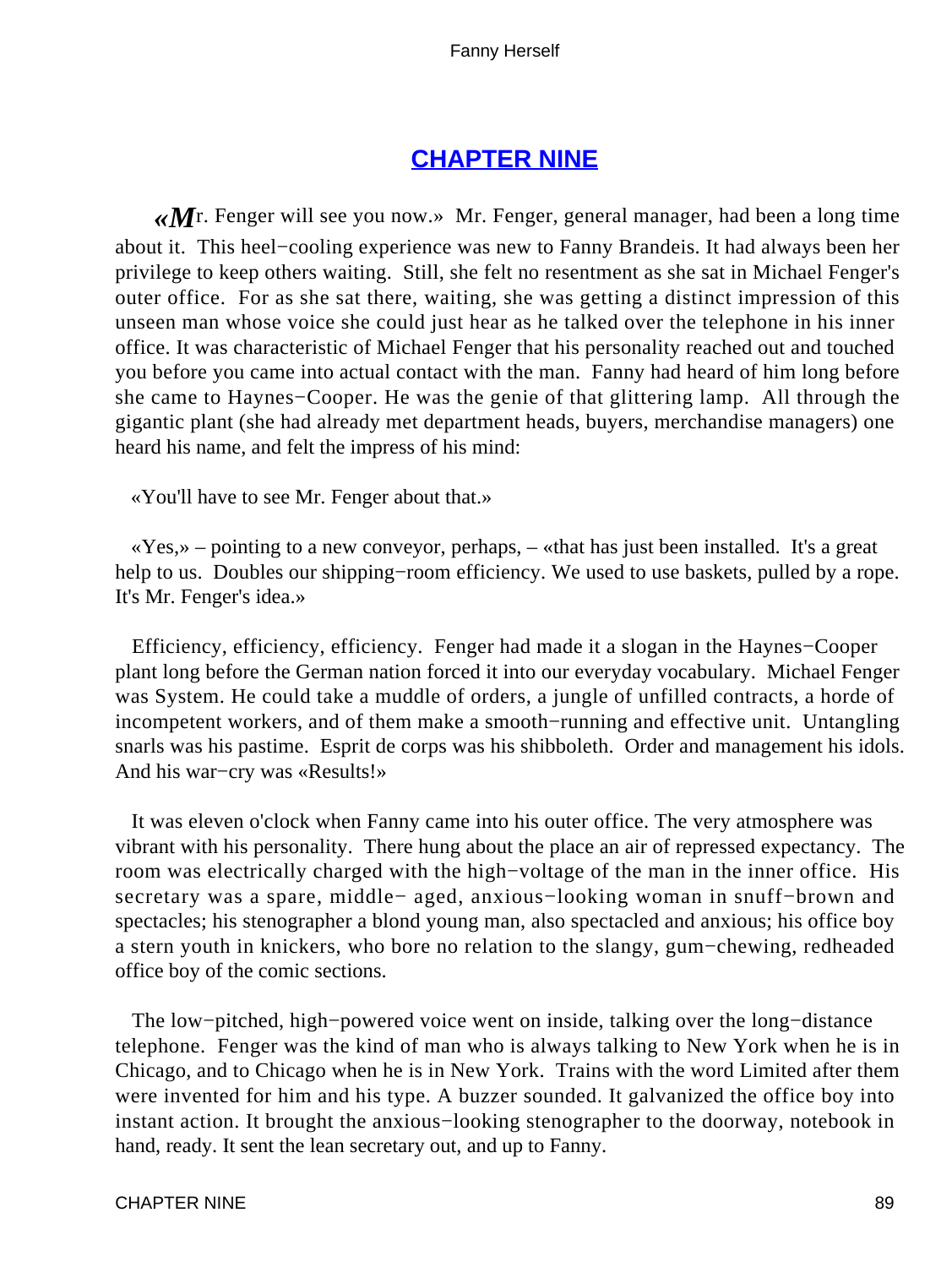«Temper,» said Fanny, to herself, «or horribly nervous and high−keyed. They jump like a set of puppets on a string.»

It was then that the lean secretary had said, «Mr. Fenger will see you now.»

Fanny was aware of a pleasant little tingle of excitement. She entered the inner office.

 It was characteristic of Michael Fenger that he employed no cheap tricks. He was not writing as Fanny Brandeis came in. He was not telephoning. He was not doing anything but standing at his desk, waiting for Fanny Brandeis. As she came in he looked at her, through her, and she seemed to feel her mental processes laid open to him as a skilled surgeon cuts through skin and flesh and fat, to lay bare the muscles and nerves and vital organs beneath. He put out his hand. Fanny extended hers. They met in a silent grip. It was like a meeting between two men. Even as he indexed her, Fanny's alert mind was busy docketing, numbering, cataloguing him. They had in common a certain force, a driving power. Fanny seated herself opposite him, in obedience to a gesture. He crossed his legs comfortably and sat back in his big desk chair. A great−bodied man, with powerful square shoulders, a long head, a rugged crest of a nose – the kind you see on the type of Englishman who has the imagination and initiative to go to Canada, or Australia, or America. He wore spectacles, not the fashionable horn−rimmed sort, but the kind with gold ear pieces. They were becoming, and gave a certain humanness to a face that otherwise would have been too rugged, too strong. A man of forty−five, perhaps.

He spoke first. «You're younger than I thought.»

«So are you.»

«Old inside.»

«So am I.»

He uncrossed his legs, leaned forward, folded his arms on the desk.

«You've been through the plant, Miss Brandeis?»

 «Yes. Twice. Once with a regular tourist party. And once with the special guide.» «Good. Go through the plant whenever you can. Don't stick to your own department. It narrows one.» He paused a moment. «Did you think that this opportunity to come to Haynes−Cooper, as assistant to the infants' wear department buyer was just a piece of luck, augmented by a little pulling on your part?»

«Yes.»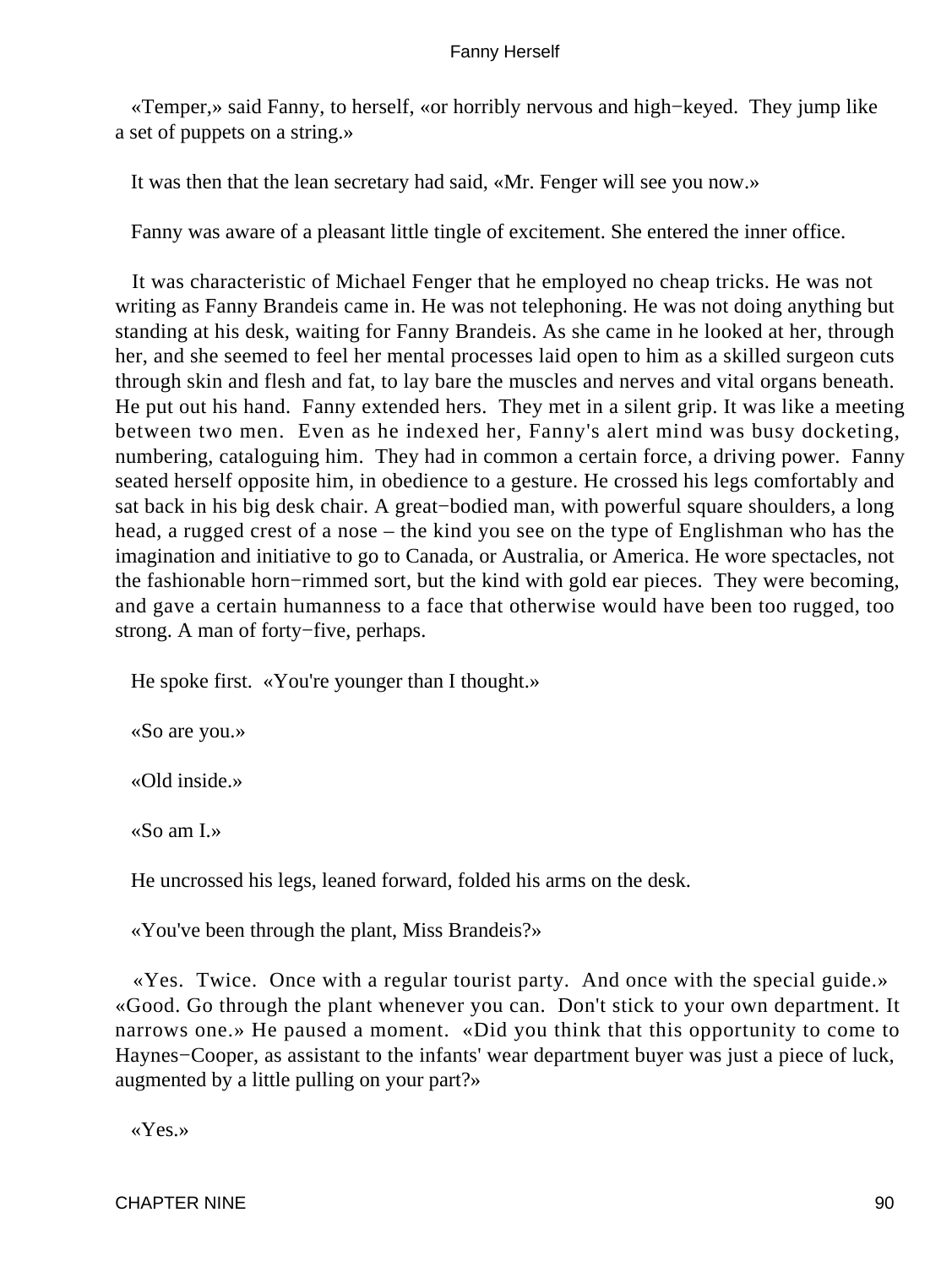«It wasn't. You were carefully picked by me, and I don't expect to find I've made a mistake. I suppose you know very little about buying and selling infants' wear?»

 «Less than about almost any other article in the world – at least, in the department store, or mail order world.»

 «I thought so. And it doesn't matter. I pretty well know your history, which means that I know your training. You're young; you're ambitious, you're experienced; you're imaginative. There's no length you can't go, with these. It just depends on how farsighted your mental vision is. Now listen, Miss Brandeis: I'm not going to talk to you in millions. The guides do enough of that. But you know we do buy and sell in terms of millions, don't you? Well, our infants' wear department isn't helping to roll up the millions; and it ought to, because there are millions of babies born every year, and the golden−spoon kind are in the minority. I've decided that that department needs a woman, your kind of woman. Now, as a rule, I never employ a woman when I can use a man. There's only one other woman filling a really important position in the merchandise end of this business. That's Ella Monahan, head of the glove department, and she's a genius. She is a woman who is limited in every other respect – just average; but she knows glove materials in a way that's uncanny. I'd rather have a man in her place; but I don't happen to know any men glove− geniuses. Tell me, what do you think of that etching?»

 Fanny tried – and successfully – not to show the jolt her mind had received as she turned to look at the picture to which his finger pointed. She got up and strolled over to it, and she was glad her suit fitted and hung as it did in the back.

 «I don't like it particularly. I like it less than any other etching you have here.» The walls were hung with them. «Of course you understand I know nothing about them. But it's too flowery, isn't it, to be good? Too many lines. Like a writer who spoils his effect by using too many words.»

 Fenger came over and stood beside her, staring at the black and white and gray thing in its frame. «I felt that way, too.» He stared down at her, then. «Jew?» he asked.

A breathless instant. «No,» said Fanny Brandeis.

 Michael Fenger smiled for the first time. Fanny Brandeis would have given everything she had, everything she hoped to be, to be able to take back that monosyllable. She was gripped with horror at what she had done. She had spoken almost mechanically. And yet that monosyllable must have been the fruit of all these months of inward struggle and thought. «Now I begin to understand you,» Fenger went on. «You've decided to lop off all the excrescences, eh? Well, I can't say that I blame you. A woman in business is handicapped enough by the very fact of her sex.» He stared at her again. «Too bad you're so pretty.»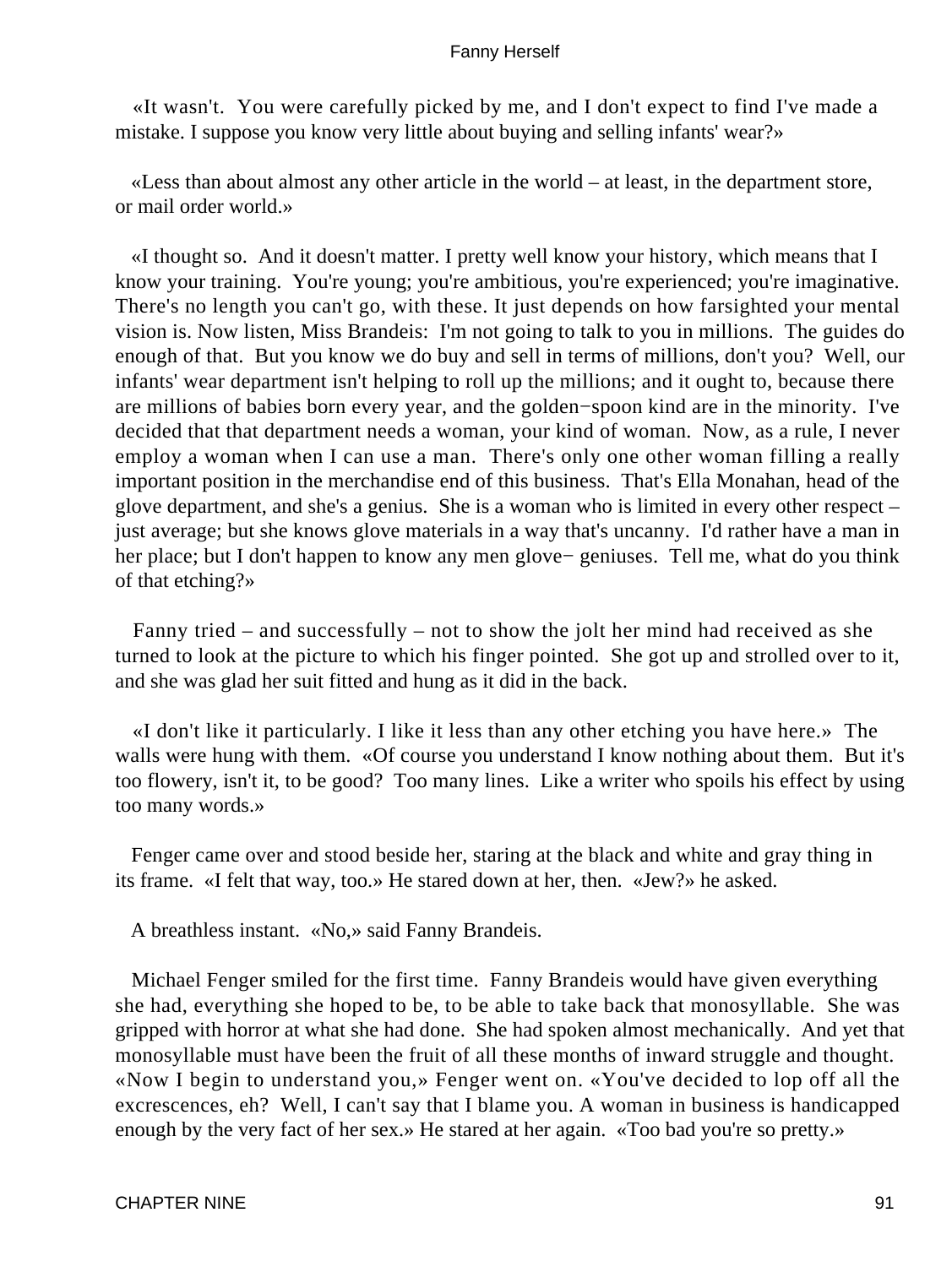«I'm not!» said Fanny hotly, like a school−girl.

«That's a thing that can't be argued, child. Beauty's subjective, you know.»

«I don't see what difference it makes, anyway.»

 «Oh, yes, you do.» He stopped. «Or perhaps you don't, after all. I forget how young you are. Well, now, Miss Brandeis, you and your woman's mind, and your masculine business experience and sense are to be turned loose on our infants' wear department. The buyer, Mr. Slosson, is going to resent you. Naturally. I don't know whether we'll get results from you in a month, or six months or a year. Or ever. But something tells me we're going to get them. You've lived in a small town most of your life. And we want that small−town viewpoint. D'you think you've got it?»

 Fanny was on her own ground here. «If knowing the Wisconsin small−town woman, and the Wisconsin farmer woman – and man too, for that matter – means knowing the Oregon, and Wyoming, and Pennsylvania, and Iowa people of the same class, then I've got it.»

 «Good!» Michael Fenger stood up. «I'm not going to load you down with instructions, or advice. I think I'll let you grope your own way around, and bump your head a few times. Then you'll learn where the low places are. And, Miss Brandeis, remember that suggestions are welcome in this plant. We take suggestions all the way from the elevator starter to the president.» His tone was kindly, but not hopeful.

 Fanny was standing too, her mental eye on the door. But now she turned to face him squarely.

«Do you mean that?»

## «Absolutely.»

 «Well, then, I've one to make. Your stock boys and stock girls walk miles and miles every day, on every floor of this fifteen−story building. I watched them yesterday, filling up the bins, carrying orders, covering those enormous distances from one bin to another, up one aisle and down the next, to the office, back again. Your floors are concrete, or cement, or some such mixture, aren't they? I just happened to think of the boy who used to deliver our paper on Norris Street, in Winnebago, Wisconsin. He covered his route on roller skates. It saved him an hour. Why don't you put roller skates on your stock boys and girls?»

 Fenger stared at her. You could almost hear that mind of his working, like a thing on ball bearings. «Roller skates.» It wasn't an exclamation. It was a decision. He pressed a buzzer – the snuff−brown secretary buzzer. «Tell Clancy I want him. Now.» He had not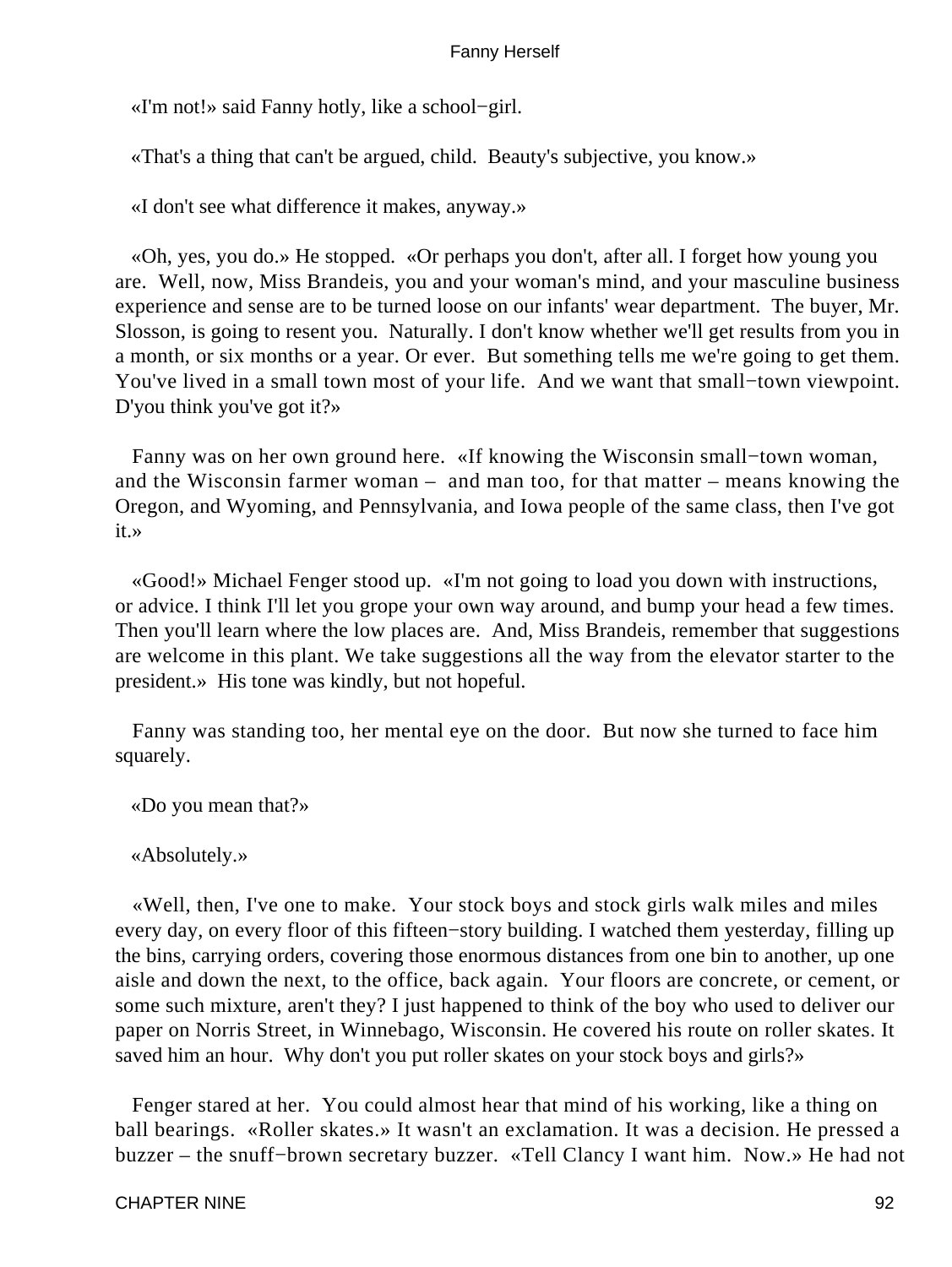glanced up, or taken his eyes from Fanny. She was aware of feeling a little uncomfortable, but elated, too. She moved toward the door. Fenger stood at his desk. «Wait a minute.» Fanny waited. Still Fenger did not speak. Finally, «I suppose you know you've earned six months' salary in the last five minutes.»

 Fanny eyed him coolly. «Considering the number of your stock force, the time, energy, and labor saved, including wear and tear on department heads and their assistants, I should say that was a conservative statement.» And she nodded pleasantly, and left him.

 Two days later every stock clerk in the vast plant was equipped with light−weight roller skates. They made a sort of carnival of it at first. There were some spills, too, going around corners, and a little too much hilarity. That wore off in a week. In two weeks their roller skates were part of them; just shop labor−savers. The report presented to Fenger was this: Time and energy saved, fifty−five per cent; stock staff decreased by one third. The picturesqueness of it, the almost ludicrous simplicity of the idea appealed to the entire plant. It tickled the humor sense in every one of the ten thousand employees in that vast organization. In the first week of her association with Haynes−Cooper Fanny Brandeis was actually more widely known than men who had worked there for years. The president, Nathan Haynes himself, sent for her, chuckling.

 Nathan Haynes – but then, why stop for him? Nathan Haynes had been swallowed, long ago, by this monster plant that he himself had innocently created. You must have visited it, this Gargantuan thing that sprawls its length in the very center of Chicago, the giant son of a surprised father. It is one of the city's show places, like the stockyards, the Art Institute, and Field's. Fifteen years before, a building had been erected to accommodate a prosperous mail order business. It had been built large and roomy, with plenty of seams, planned amply, it was thought, to allow the boy to grow. It would do for twenty−five years, surely. In ten years Haynes−Cooper was bursting its seams. In twelve it was shamelessly naked, its arms and legs sticking out of its inadequate garments. New red brick buildings – another – another. Five stories added to this one, six stories to that, a new fifteen story merchandise building.

 The firm began to talk in tens of millions. Its stock became gilt−edged, unattainable. Lucky ones who had bought of it diffidently, discreetly, with modest visions of four and a half per cent in their unimaginative minds, saw their dividends doubling, trebling, quadrupling, finally soaring gymnastically beyond all reason. Listen to the old guide who (at fifteen a week) takes groups of awed visitors through the great plant. How he juggles figures; how grandly they roll off his tongue. How glib he is with Nathan Haynes's millions.

 «This, ladies and gentlemen, is our mail department. From two thousand to twenty−five hundred pounds of mail, comprising over one hundred thousand letters, are received here every day. Yes, madam, I said every day. About half of these letters are orders. Last year the banking department counted one hundred and thirty millions of dollars. One hundred and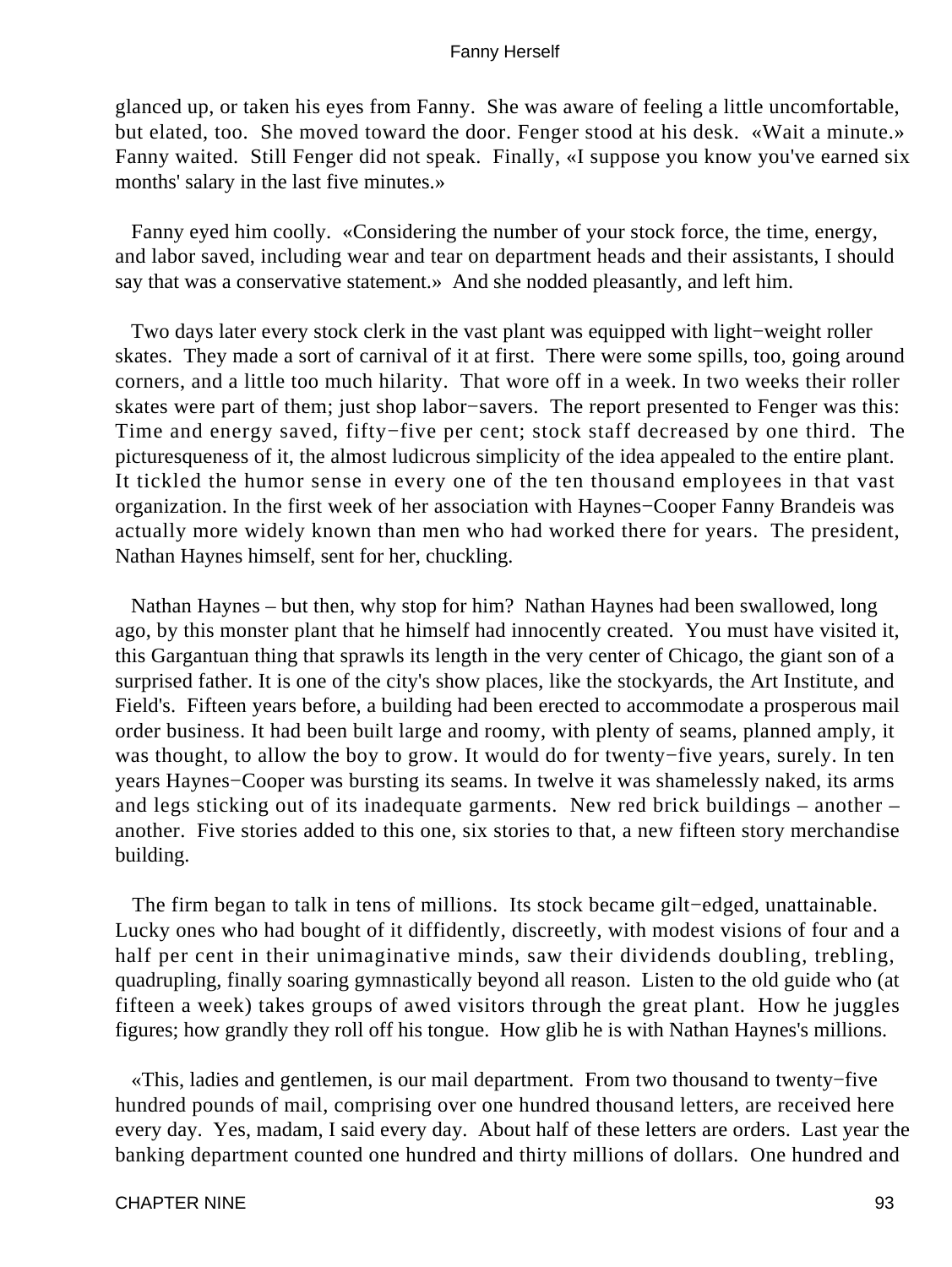thirty millions!» He stands there in his ill−fitting coat, and his star, and rubs one bony hand over the other.

 «Dear me!» says a lady tourist from Idaho, rather inadequately. And yet, not so inadequately. What exclamation is there, please, that fits a sum like one hundred and thirty millions of anything?

 Fanny Brandeis, fresh from Winnebago, Wisconsin, slipped into the great scheme of things at the Haynes−Cooper plant like part of a perfectly planned blue print. It was as though she had been thought out and shaped for this particular corner. And the reason for it was, primarily, Winnebago, Wisconsin. For Haynes−Cooper grew and thrived on just such towns, with their surrounding farms and villages. Haynes−Cooper had their fingers on the pulse and heart of the country as did no other industry. They were close, close. When rugs began to take the place of ingrain carpets it was Haynes−Cooper who first sensed the change. Oh, they had had them in New York years before, certainly. But after all, it isn't New York's artistic progress that shows the development of this nation. It is the thing they are thinking, and doing, and learning in Backwash, Nebraska, that marks time for these United States. There may be a certain significance in the announcement that New York has dropped the Russian craze and has gone in for that quaint Chinese stuff. My dear, it makes the loveliest hangings and decorations. When Fifth Avenue takes down its filet lace and eyelet embroidered curtains, and substitutes severe shantung and chaste net, there is little in the act to revolutionize industry, or stir the art−world. But when the Haynes−Cooper company, by referring to its inventory ledgers, learns that it is selling more Alma Gluck than Harry Lauder records; when its statistics show that Tchaikowsky is going better than Irving Berlin, something epochal is happening in the musical progress of a nation. And when the orders from Noose Gulch, Nevada, are for those plain dimity curtains instead of the cheap and gaudy Nottingham atrocities, there is conveyed to the mind a fact of immense, of overwhelming significance. The country has taken a step toward civilization and good taste.

 So. You have a skeleton sketch of Haynes−Cooper, whose feelers reach the remotest dugout in the Yukon, the most isolated cabin in the Rockies, the loneliest ranch−house in Wyoming; the Montana mining shack, the bleak Maine farm, the plantation in Virginia.

 And the man who had so innocently put life into this monster? A plumpish, kindly−faced man; a bewildered, gentle, unimaginative and somewhat frightened man, fresh− cheeked, eye−glassed. In his suite of offices in the new Administration Building – built two years ago – marble and oak throughout – twelve stories, and we're adding three already; offices all two−toned rugs, and leather upholstery, with dim, rich, brown−toned Dutch masterpieces on the walls, he sat helpless and defenseless while the torrent of millions rushed, and swirled, and foamed about him. I think he had fancied, fifteen years ago, that he would some day be a fairly prosperous man; not rich, as riches are counted nowadays, but with a comfortable number of tens of thousands tucked away. Two or three hundred thousand; perhaps five hundred thousand! – perhaps a – but, nonsense! Nonsense!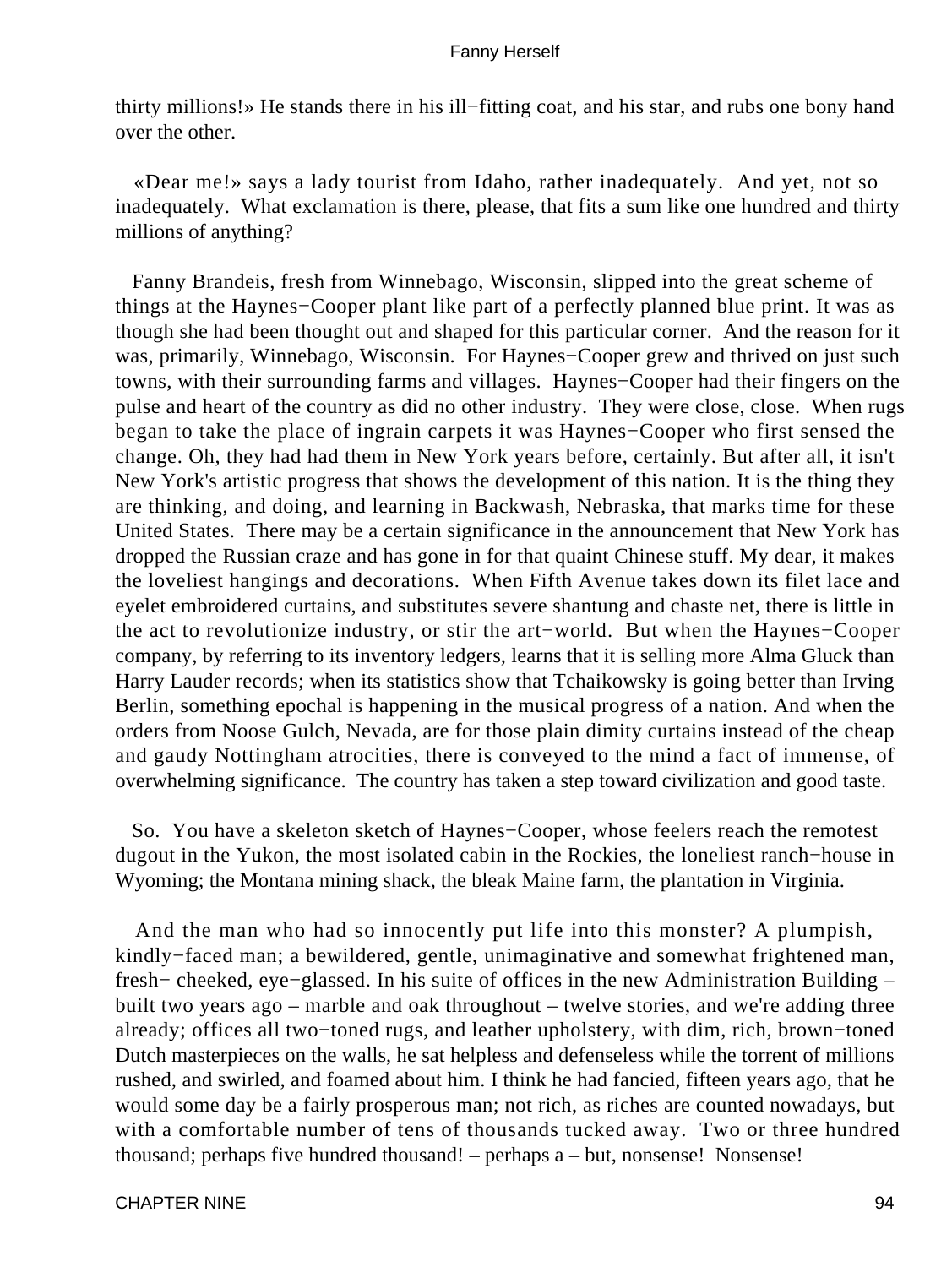And then the thing had started. It was as when a man idly throws a pebble into a chasm, or shoves a bit of ice with the toe of his boot, and starts a snow−slide that grows as it goes. He had started this avalanche of money, and now it rushed on of its own momentum, plunging, rolling, leaping, crashing, and as it swept on it gathered rocks, trees, stones, houses, everything that lay in its way. It was beyond the power of human hand to stop this tumbling, roaring slide. In the midst of it sat Nathan Haynes, deafened, stunned, terrified at the immensity of what he had done.

 He began giving away huge sums, incredible sums. It piled up faster than he could give it away. And so he sat there in the office hung with the dim old masterpieces, and tried to keep simple, tried to keep sane, with that austerity that only mad wealth can afford – or bitter poverty. He caused the land about the plant to be laid out in sunken gardens and baseball fields and tennis courts, so that one approached this monster of commerce through enchanted grounds, glowing with tulips and heady hyacinths in spring, with roses in June, blazing with salvia and golden− glow and asters in autumn. There was something apologetic about these grounds.

 This, then, was the environment that Fanny Brandeis had chosen. On the face of things you would have said she had chosen well. The inspiration of the roller skates had not been merely a lucky flash. That idea had been part of the consistent whole. Her mind was her mother's mind raised to the nth power, and enhanced by the genius she was trying to crush. Refusing to die, it found expression in a hundred brilliant plans, of which the roller skate idea was only one.

 Fanny had reached Chicago on Sunday. She had entered the city as a queen enters her domain, authoritatively, with no fear upon her, no trepidation, no doubts. She had gone at once to the Mendota Hotel, on Michigan Avenue, up−town, away from the roar of the loop. It was a residential hotel, very quiet, decidedly luxurious. She had no idea of making it her home. But she would stay there until she could find an apartment that was small, bright, near the lake, and yet within fairly reasonable transportation facilities for her work. Her room was on the ninth floor, not on the Michigan Avenue side, but east, overlooking the lake. She spent hours at the windows, fascinated by the stone and steel city that lay just below with the incredible blue of the sail− dotted lake beyond, and at night, with the lights spangling the velvety blackness, the flaring blaze of Thirty−first Street's chop−suey restaurants and moving picture houses at the right; and far, far away, the red and white eye of the lighthouse winking, blinking, winking, blinking, the rumble and clank of a flat−wheeled Indiana avenue car, the sound of high laughter and a snatch of song that came faintly up to her from the speeding car of some midnight joy−riders!

 But all this had to do with her other side. It had no bearing on Haynes−Cooper, and business. Business! That was it. She had trained herself for it, like an athlete. Eight hours of sleep. A cold plunge on arising. Sane food. Long walks. There was something terrible about her earnestness.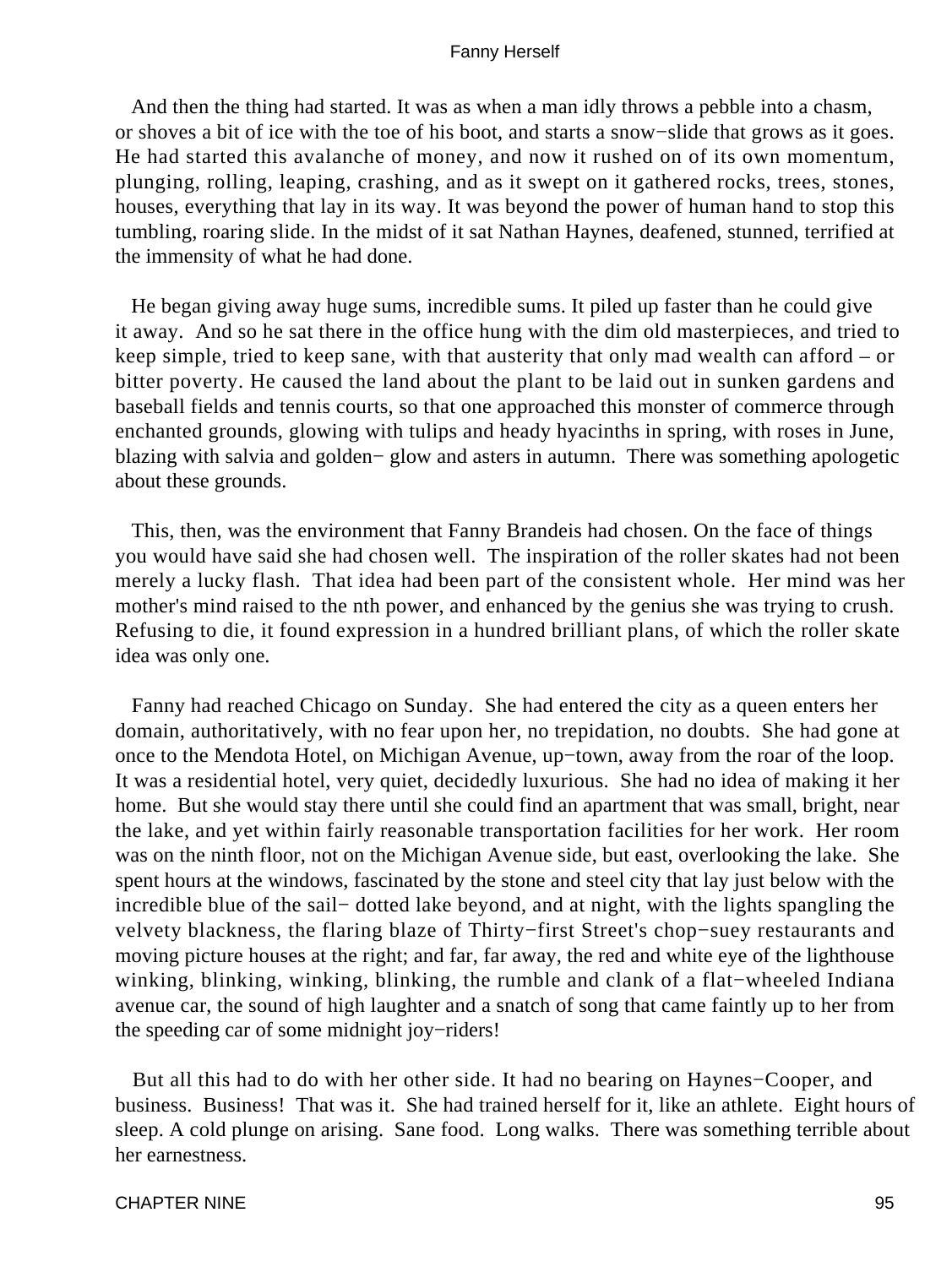On Monday she presented herself at the Haynes−Cooper plant. Monday and Tuesday were spent in going over the great works. It was an exhausting process, but fascinating beyond belief. It was on Wednesday that she had been summoned for the talk with Michael Fenger. Thursday morning she was at her desk at eight−thirty. It was an obscure desk, in a dingy corner of the infants' wear department, the black sheep section of the great plant. Her very presence in that corner seemed to change it magically. You must remember how young she was, how healthy, how vigorous, with the freshness of the small town still upon her. It was health and youth, and vigor that gave that gloss to her hair (conscientious brushing too, perhaps), that color to her cheeks and lips, that brightness to her eyes. But crafty art and her dramatic instinct were responsible for the tailored severity of her costume, for the whiteness of her blouse, the trim common− sense expensiveness of her shoes and hat and gloves.

 Slosson, buyer and head of the department, came in at nine. Fanny rose to greet him. She felt a little sorry for Slosson. In her mind she already knew him for a doomed man.

«Well, well!» – he was the kind of person who would say, well, well! – «You're bright and early,  $Miss - ah - \infty$ 

«Brandeis.»

«Yes, certainly; Miss Brandeis. Well, nothing like making a good start.»

 «I wanted to go through the department by myself,» said Fanny. «The shelves and bins, and the numbering system. I see that your new maternity dresses have just come in.»

«Oh, yes. How do you like them?»

«I think they're unnecessarily hideous, Mr. Slosson.»

«My dear young lady, a plain garment is what they want. Unnoticeable.»

 «Unnoticeable, yes; but becoming. At such a time a woman is at her worst. If she can get it, she at least wants a dress that doesn't add to her unattractiveness.»

«Let me see – you are not – ah – married, I believe, Miss Brandeis?»

«No.»

 «I am. Three children. All girls.» He passed a nervous hand over his head, rumpling his hair a little. «An expensive proposition, let me tell you, three girls. But there's very little I don't know about babies, as you may imagine.»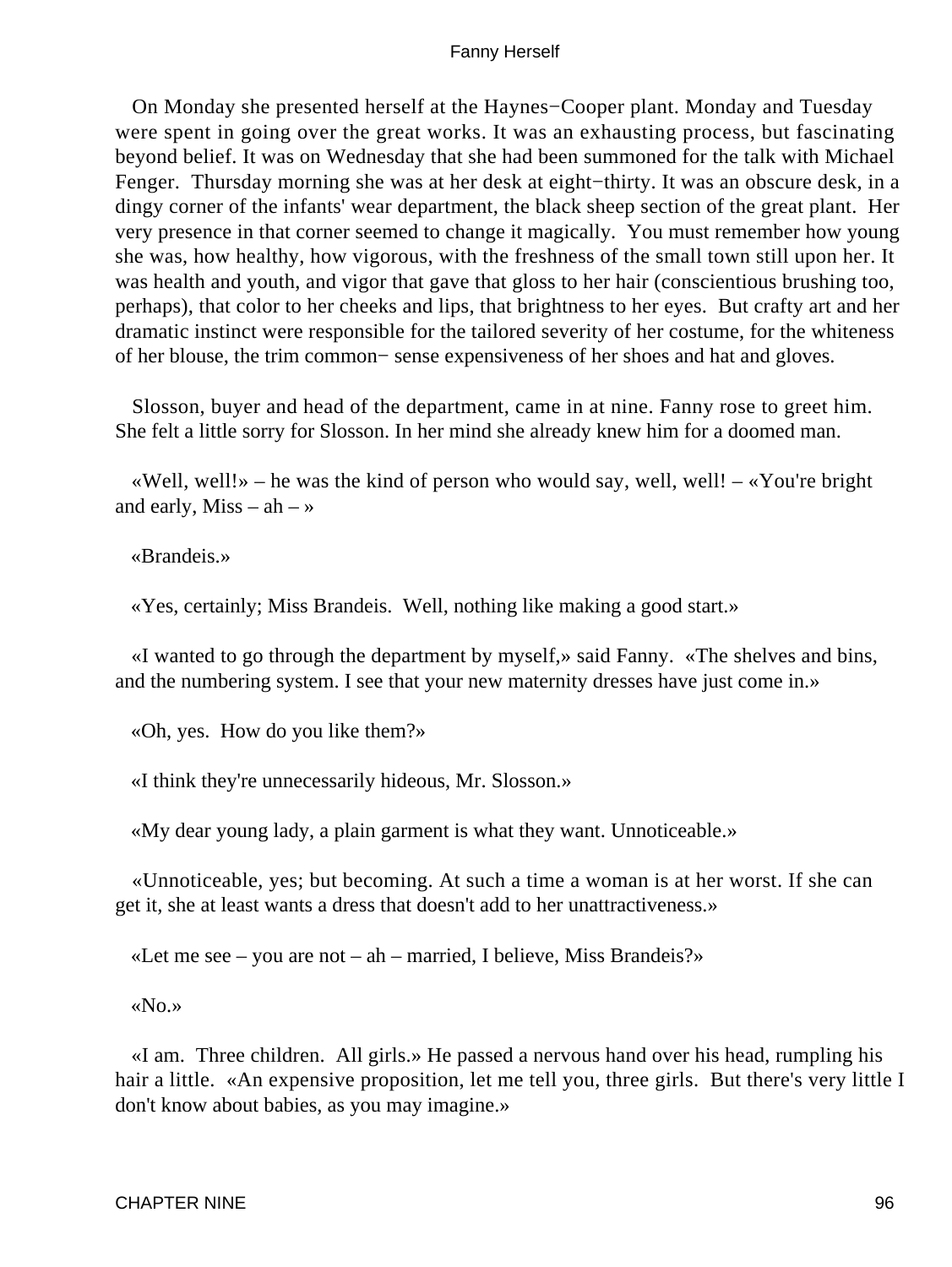But there settled over Fanny Brandeis' face the mask of hardness that was so often to transform it.

 The morning mail was in – the day's biggest grist, deluge of it, a flood. Buyer and assistant buyer never saw the actual letters, or attended to their enclosed orders. It was only the unusual letter, the complaint or protest that reached their desk. Hundreds of hands downstairs sorted, stamped, indexed, filed, after the letter−opening machines had slit the envelopes. Those letter−openers! Fanny had hung over them, enthralled. The unopened envelopes were fed into them. Flip! Zip! Flip! Out! Opened! Faster than eye could follow. It was uncanny. It was, somehow, humorous, like the clever antics of a trained dog. You could not believe that this little machine actually performed what your eyes beheld. Two years later they installed the sand− paper letter−opener, marvel of simplicity. It made the old machine seem cumbersome and slow. Guided by Izzy, the expert, its rough tongue was capable of licking open six hundred and fifty letters a minute.

 Ten minutes after the mail came in the orders were being filled; bins, shelves, warehouses, were emptying their contents. Up and down the aisles went the stock clerks; into the conveyors went the bundles, down the great spiral bundle chute, into the shipping room, out by mail, by express, by freight. This leghorn hat for a Nebraska country belle; a tombstone for a rancher's wife; a plow, brave in its red paint; coffee, tea, tinned fruit, bound for Alaska; lace, muslin, sheeting, toweling, all intended for the coarse trousseau of a Georgia bride.

 It was not remarkable that Fanny Brandeis fitted into this scheme of things. For years she had ministered to the wants of just this type of person. The letters she saw at Haynes− Cooper's read exactly as customers had worded their wants at Brandeis' Bazaar. The magnitude of the thing thrilled her, the endless possibilities of her own position.

 During the first two months of her work there she was as unaggressive as possible. She opened the very pores of her mind and absorbed every detail of her department. But she said little, followed Slosson's instructions in her position as assistant buyer, and suggested no changes. Slosson's wrinkle of anxiety smoothed itself away, and his manner became patronizingly authoritative again. Fanny seemed to have become part of the routine of the place. Fenger did not send for her. June and July were insufferably hot. Fanny seemed to thrive, to expand like a flower in the heat, when others wilted and shriveled. The spring catalogue was to be made up in October, as always, six months in advance. The first week in August Fanny asked for an interview with Fenger. Slosson was to be there. At ten o'clock she entered Fenger's inner office. He was telephoning – something about dinner at the Union League Club. His voice was suave, his tone well modulated, his accent correct, his English faultless. And yet Fanny Brandeis, studying the etchings on his wall, her back turned to him, smiled to herself. The voice, the tone, the accent, the English, did not ring true They were acquired graces, exquisite imitations of the real thing. Fanny Brandeis knew. She was playing the same game herself. She understood this man now, after two months in the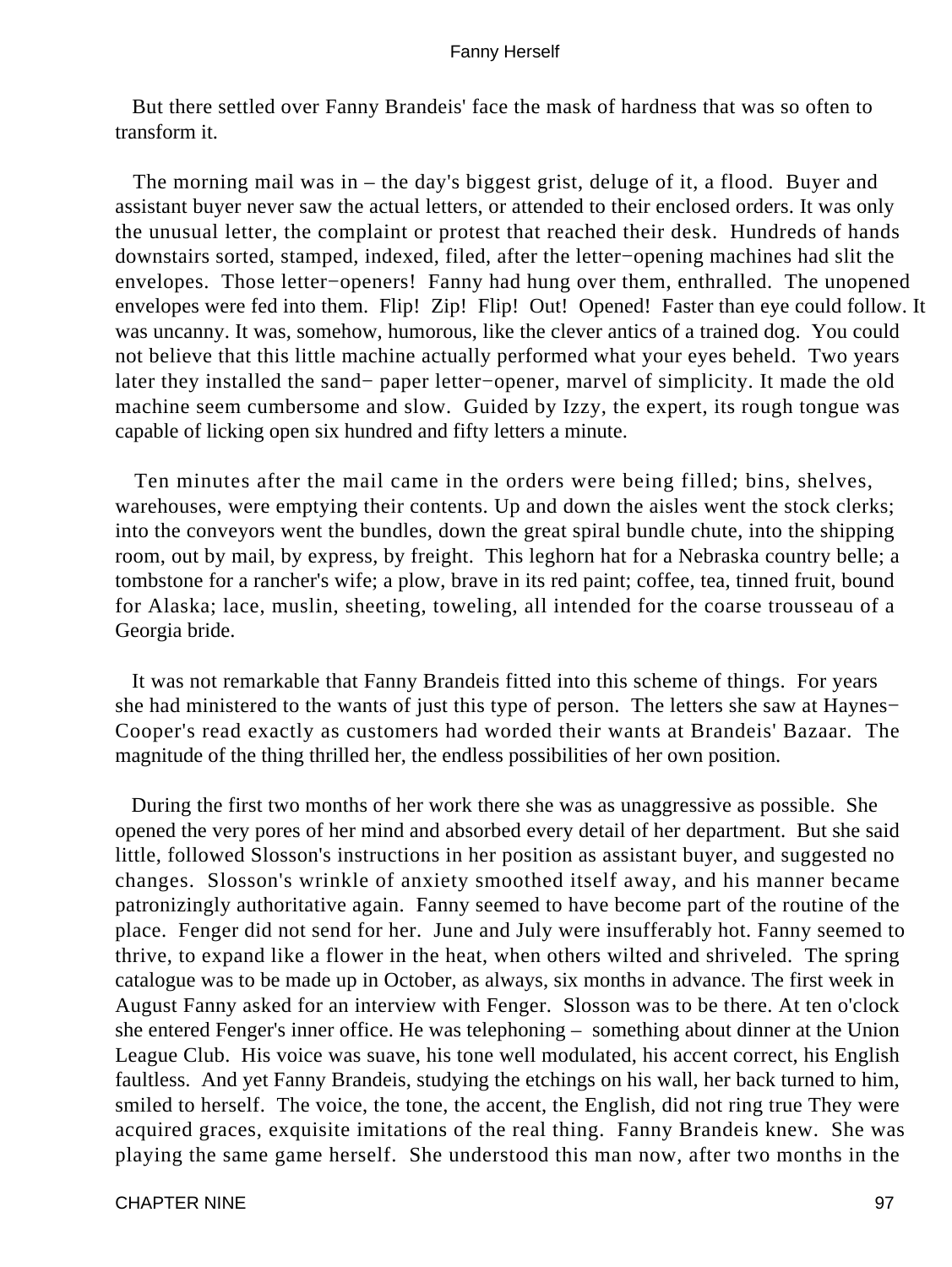Haynes−Cooper plant. These marvelous examples of the etcher's art, for example. They were the struggle for expression of a man whose youth had been bare of such things. His love for them was much the same as that which impels the new made millionaire to buy rare pictures, rich hangings, tapestries, rugs, not so much in the desire to impress the world with his wealth as to satisfy the craving for beauty, the longing to possess that which is exquisite, and fine, and almost unobtainable. You have seen how a woman, long denied luxuries, feeds her starved senses on soft silken things, on laces and gleaming jewels, for pure sensuous delight in their feel and look.

 Thus Fanny mused as she eyed these treasures – grim, deft, repressed things, done with that economy of line which is the test of the etcher's art.

Fenger hung up the receiver.

 «So it's taken you two months, Miss Brandeis. I was awfully afraid, from the start you made, that you'd be back here in a week, bursting with ideas.»

 Fanny smiled, appreciatively. He had come very near the truth. «I had to use all my self−control, that first week. After that it wasn't so hard.»

Fenger's eyes narrowed upon her. «Pretty sure of yourself, aren't you?»

«Yes,» said Fanny. She came over to his desk.

 «I wish we needn't have Mr. Slosson here this morning. After all, he's been here for years, and I'm practically an upstart. He's so much older, too. I – I hate to hurt him. I wish you'd  $-$  »

 But Fenger shook his head. «Slosson's due now. And he has got to take his medicine. This is business, Miss Brandeis. You ought to know what that means. For that matter, it may be that you haven't hit upon an idea. In that case, Slosson would have the laugh, wouldn't he?»

 Slosson entered at that moment. And there was a chip on his shoulder. It was evident in the way he bristled, in the way he seated himself. His fingers drummed his knees. He was like a testy, hum−ha stage father dealing with a willful child.

Fenger took out his watch.

«Now, Miss Brandeis.»

 Fanny took a chair facing the two men, and crossed her trim blue serge knees, and folded her hands in her lap. A deep pink glowed in her cheeks. Her eyes were very bright.

### CHAPTER NINE 98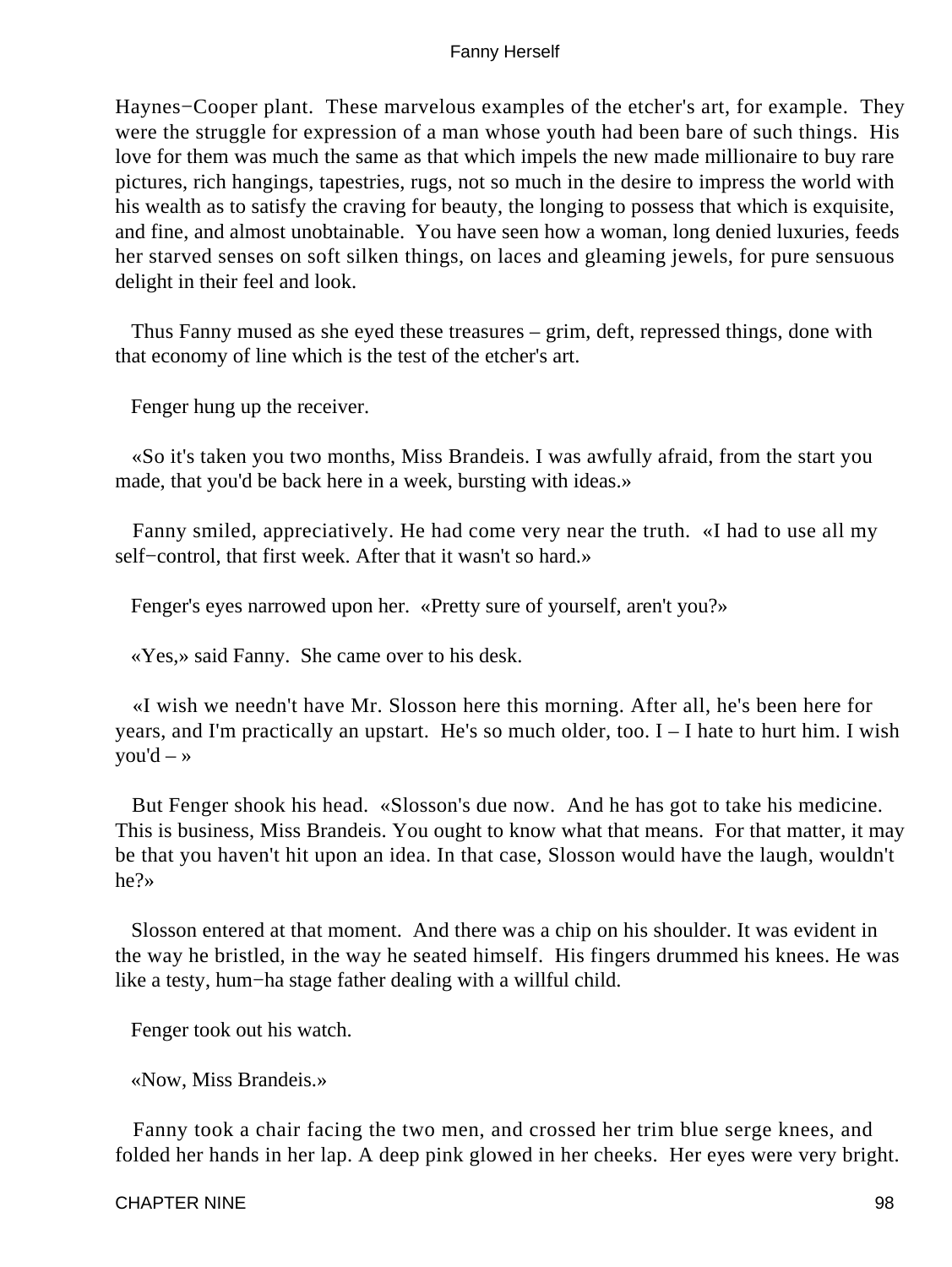All the Molly Brandeis in her was at the surface, sparkling there. And she looked almost insultingly youthful.

 $\alpha$ You – you want me to talk?»

 «We want you to talk. We have time for just three−quarters of an hour of uninterrupted conversation. If you've got anything to say you ought to say it in that time. Now, Miss Brandeis, what's the trouble with the Haynes−Cooper infants' wear department?»

And Fanny Brandeis took a long breath

 «The trouble with the Haynes−Cooper infants' wear department is that it doesn't understand women. There are millions of babies born every year. An incredible number of them are mail order babies. I mean by that they are born to tired, clumsy−fingered immigrant women, to women in mills and factories, to women on farms, to women in remote villages. They're the type who use the mail order method. I've learned this one thing about that sort of woman: she may not want that baby, but either before or after it's born she'll starve, and save, and go without proper clothing, and even beg, and steal to give it clothes – clothes with lace on them, with ribbon on them, sheer white things. I don't know why that's true, but it is. Well, we're not reaching them. Our goods are unattractive. They're packed and shipped unattractively. Why, all this department needs is a little psychology – and some lace that doesn't look as if it had been chopped out with an ax. It's the little, silly, intimate things that will reach these women. No, not silly, either. Quite understandable. She wants fine things for her baby, just as the silver−spoon mother does. The thing we'll have to do is to give her silver−spoon models at pewter prices.»

«It can't be done,» said Slosson.

 «Now, wait a minute, Slosson,» Fenger put in, smoothly. «Miss Brandeis has given us a very fair general statement. We'll have some facts. Are you prepared to give us an actual working plan?»

 $\ll$ Yes. At least, it sounds practical to me. And if it does to you – and to Mr. Slosson – »

 «Humph!» snorted that gentleman, in expression of defiance, unbelief, and a determination not to be impressed.

 It acted as a goad to Fanny. She leaned forward in her chair and talked straight at the big, potent force that sat regarding her in silent attention.

 «I still say that we can copy the high−priced models in low− priced materials because, in almost every case, it isn't the material that makes the expensive model; it's the line, the cut, the little trick that gives it style. We can get that. We've been giving them stuff that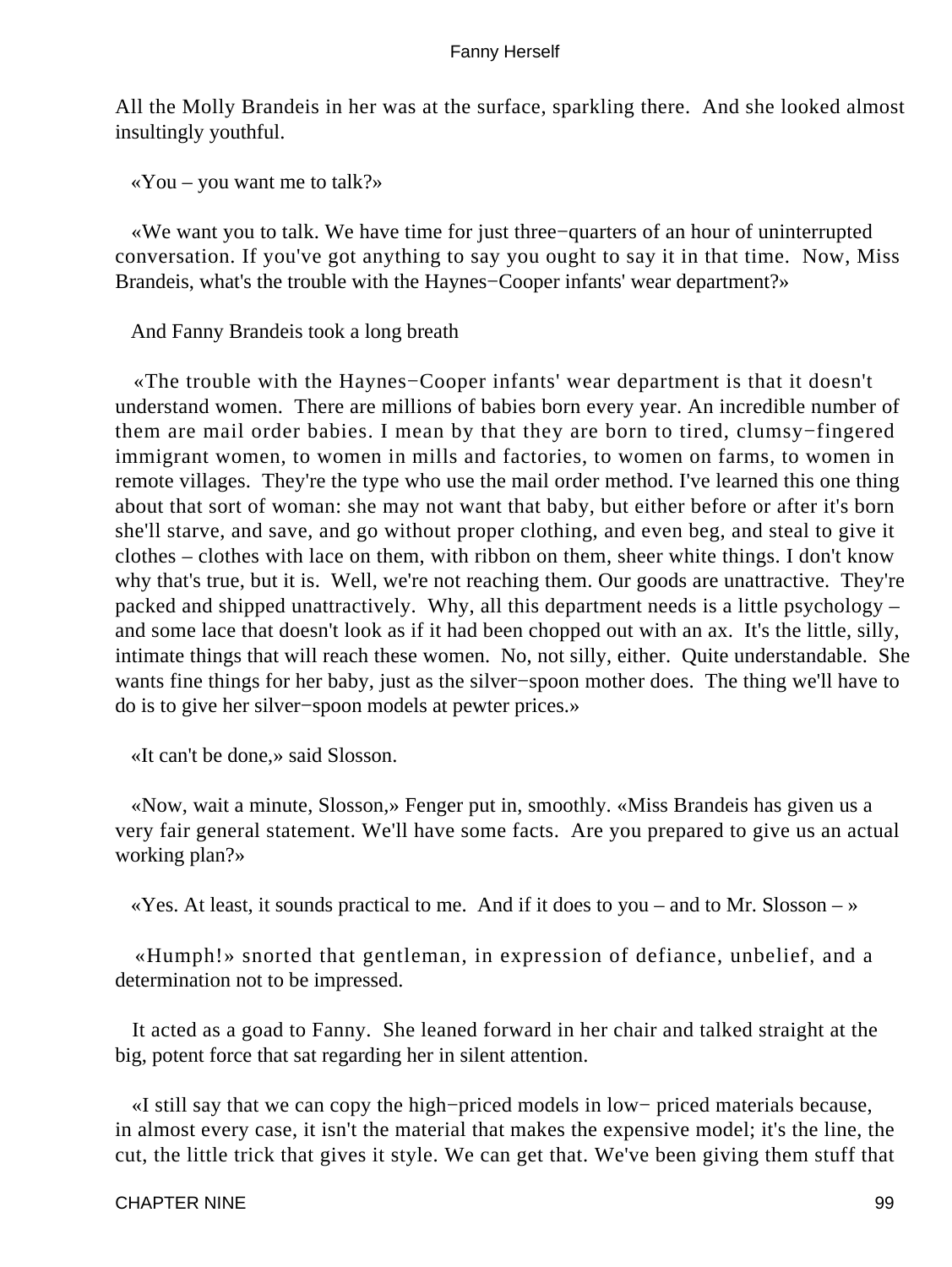might have been made by prison labor, for all the distinction it had. Then I think we ought to make a feature of the sanitary methods used in our infants' department. Every article intended for a baby's use should be wrapped or boxed as it lies in the bin or on the shelf. And those bins ought to be glassed. We would advertise that, and it would advertise itself. Our visitors would talk about it. This department hasn't been getting a square deal in the catalogue. Not enough space. It ought to have not only more catalogue space, but a catalogue all its own – the Baby Book. Full of pictures. Good ones. Illustrations that will make every mother think her baby will look like that baby, once it is wearing our No. 29E798 – chubby babies, curly−headed, and dimply. And the feature of that catalogue ought to be, not separate garments, but complete outfits. Outfits boxed, ready for shipping, and ranging in price all the way from twenty−five dollars to three−ninety−eight – »

«It can't be done!» yelled Slosson. «Three−ninety−eight! Outfits!»

 «It can be done. I've figured it out, down to a packet of assorted size safety pins. We'll call it our emergency outfit. Thirty pieces. And while we're about it, every outfit over five dollars ought to be packed in a pink or a pale blue pasteboard box. The outfits trimmed in pink, pink boxes; the outfits trimmed in blue, blue boxes. In eight cases out of ten their letters will tell us whether it's a pink or blue baby. And when they get our package, and take out that pink or blue box, they'll be as pleased as if we'd made them a present. It's the personal note  $-\infty$ 

«Personal slop!» growled Slosson. «It isn't business. It's sentimental slush!»

 «Sentimental, yes,» agreed Fanny pleasantly, «but then, we're running the only sentimental department in this business. And we ought to be doing it at the rate of a million and a quarter a year. If you think these last suggestions sentimental, I'm afraid the next one – »

«Let's have it, Miss Brandeis,» Fenger encouraged her quietly.

 «It's» – she flashed a mischievous smile at Slosson – «it's a mother's guide and helper, and adviser. A woman who'll answer questions, give advice. Some one they'll write to, with a picture in their minds of a large, comfortable, motherly−looking person in gray. You know we get hundreds of letters asking whether they ought to order flannel bands, or the double−knitted kind. That sort of thing. And who's been answering them? Some sixteen−year−old girl in the mailing department who doesn't know a flannel band from a bootee when she sees it. We could call our woman something pleasant and everydayish, like Emily Brand. Easy to remember. And until we can find her, I'll answer those letters myself. They're important to us as well as to the woman who writes them. And now, there's the matter of obstetrical outfits. Three grades, packed ready for shipment, practical, simple, and complete. Our drug section has the separate articles, but we ought to  $-\infty$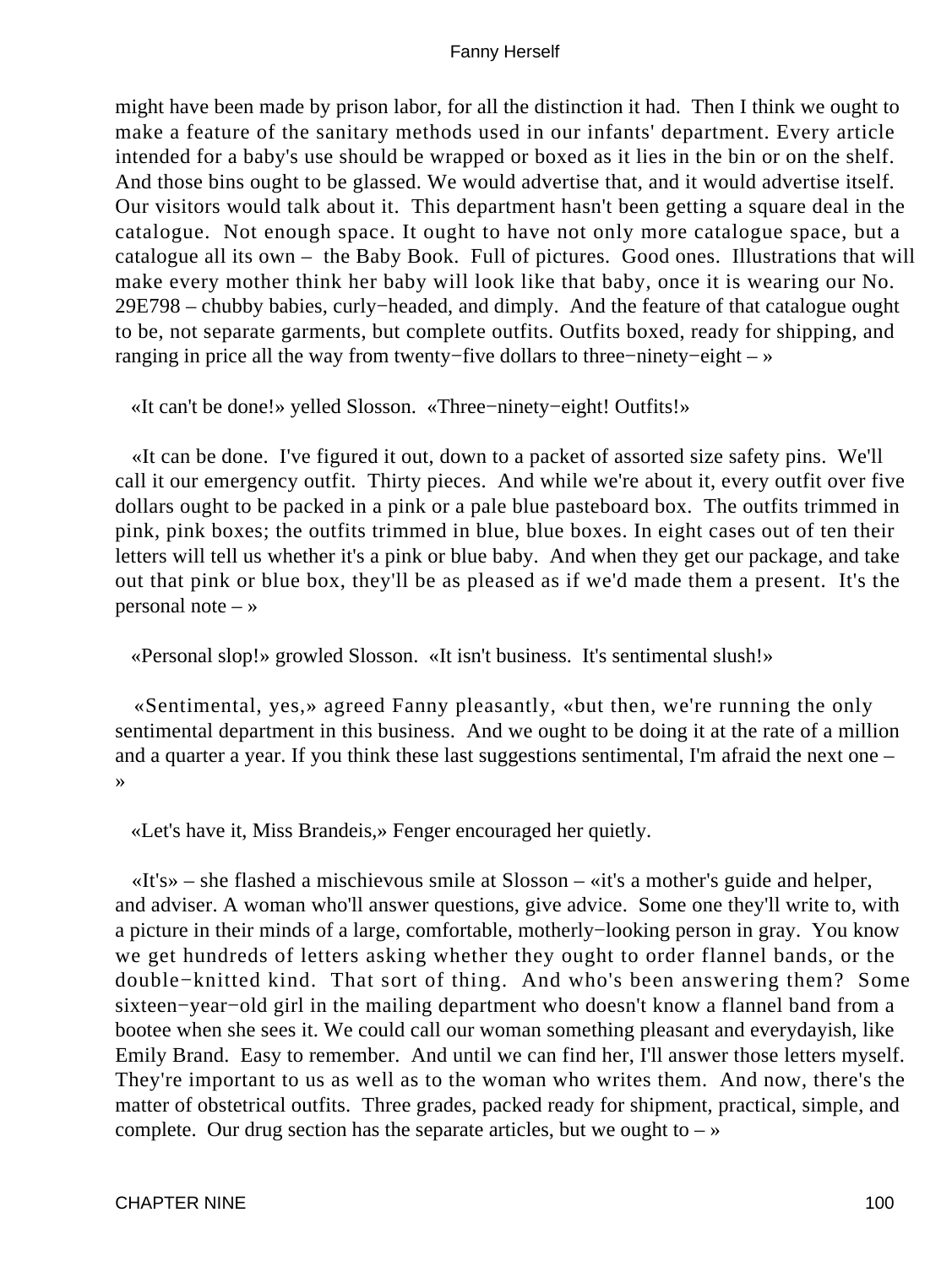«Oh, lord!» groaned Slosson, and slumped disgustedly in his seat.

 But Fenger got up, came over to Fanny, and put a hand on her shoulder for a moment. He looked down at her. «I knew you'd do it.» He smiled queerly. «Tell me, where did you learn all this?»

 «I don't know,» faltered Fanny happily. «Brandeis' Bazaar, perhaps. It's just another case of plush photograph album.»

«Plush – ?»

Fanny told him that story. Even the discomfited Slosson grinned at it.

 But after ten minutes more of general discussion Slosson left. Fenger, without putting it in words, had conveyed that to him. Fanny stayed. They did things that way at Haynes−Cooper. No waste. No delay. That she had accomplished in two months that which ordinarily takes years was not surprising. They did things that way, too, at Haynes−Cooper. Take the case of Nathan Haynes himself. And Michael Fenger too who, not so many years before, had been a machine−boy in a Racine woolen mill.

 For my part, I confess that Fanny Brandeis begins to lose interest for me. Big Business seems to dwarf the finer things in her. That red−cheeked, shabby little schoolgirl, absorbed in Zola and peanut brittle in the Winnebago library, was infinitely more appealing than this glib and capable young woman. The spitting wildcat of the street fight so long ago was gentler by far than this cool person who was so deliberately taking his job away from Slosson. You, too, feel that way about her? That is as it should be. It is the penalty they pay who, given genius, sympathy, and understanding as their birthright, trade them for the tawdry trinkets money brings.

 Perhaps the last five minutes of that conference between Fanny and Michael Fenger reveals a new side, and presents something of interest. It was a harrowing and unexpected five minutes.

 You may remember how Michael Fenger had a way of looking at one, silently. It was an intent and concentrated gaze that had the effect of an actual physical hold. Most people squirmed under it. Fanny, feeling it on her now, frowned and rose to leave.

 «Shall you want to talk these things over again? Of course I've only outlined them, roughly. You gave me so little time.»

 Fenger, at his desk, did not answer, or turn away his gaze. A little blaze of wrath flamed into Fanny's face.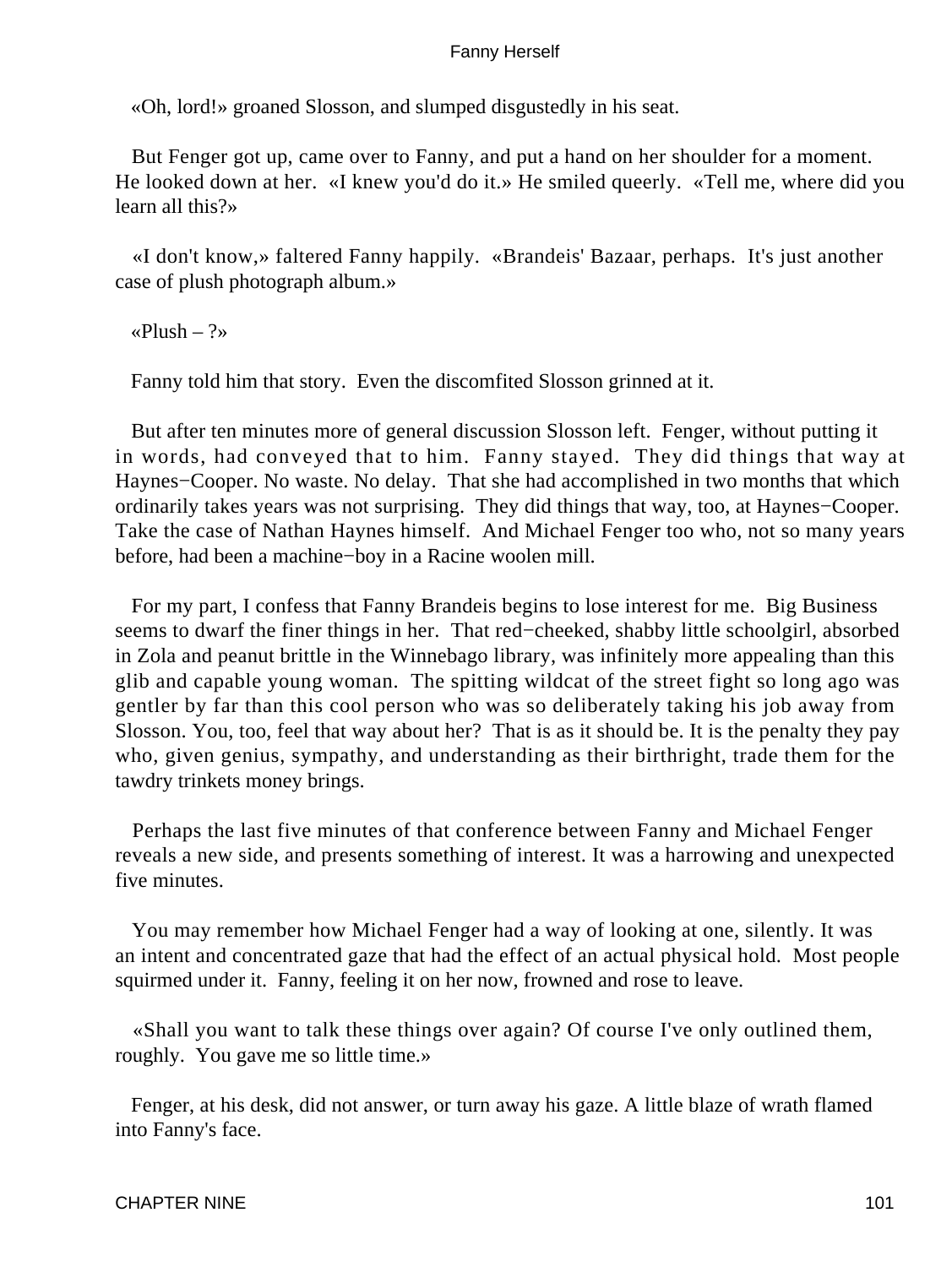«General manager or not,» she said, very low−voiced, «I wish you wouldn't sit and glower at me like that. It's rude, and it's disconcerting,» which was putting it forthrightly.

 «I beg your pardon!» Fenger came swiftly around the desk, and over to her. «I was thinking very hard. Miss Brandeis, will you dine with me somewhere tonight? Then to−morrow night? But I want to talk to you.»

«Here I am. Talk.»

«But I want to talk to  $-$  you.»

 It was then that Fanny Brandeis saved an ugly situation. For she laughed, a big, wholesome, outdoors sort of laugh. She was honestly amused.

«My dear Mr. Fenger, you've been reading the murky magazines. Very bad for you.»

Fenger was unsmiling: «Why won't you dine with me?»

 «Because it would be unconventional and foolish. I respect the conventions. They're so sensible. And because it would be unfair to you, and to Mrs. Fenger, and to me.»

 «Rot! It's you who have the murky magazine viewpoint, as you call it, when you imply  $\rightarrow$ 

 «Now, look here, Mr. Fenger,» Fanny interrupted, quietly. «Let's be square with each other, even if we're not being square with ourselves. You're the real power in this plant, because you've the brains. You can make any person in this organization, or break them. That sounds melodramatic, but it's true. I've got a definite life plan, and it's as complete and detailed as an engineering blue print. I don't intend to let you spoil it. I've made a real start here. If you want to, I've no doubt you can end it. But before you do, I want to warn you that I'll make a pretty stiff fight for it. I'm no silent sufferer. I'll say things. And people usually believe me when I talk.»

 Still the silent, concentrated gaze. With a little impatient exclamation Fanny walked toward the door. Fenger, startlingly light and agile for his great height, followed.

 «I'm sorry, Miss Brandeis, terribly sorry. You see, you interest me very much. Very much.»

«Thanks,» dryly.

 «Don't go just yet. Please. I'm not a villain. Really. That is, not a deliberate villain. But when I find something very fine, very intricate, very fascinating and complex – like those

### CHAPTER NINE 102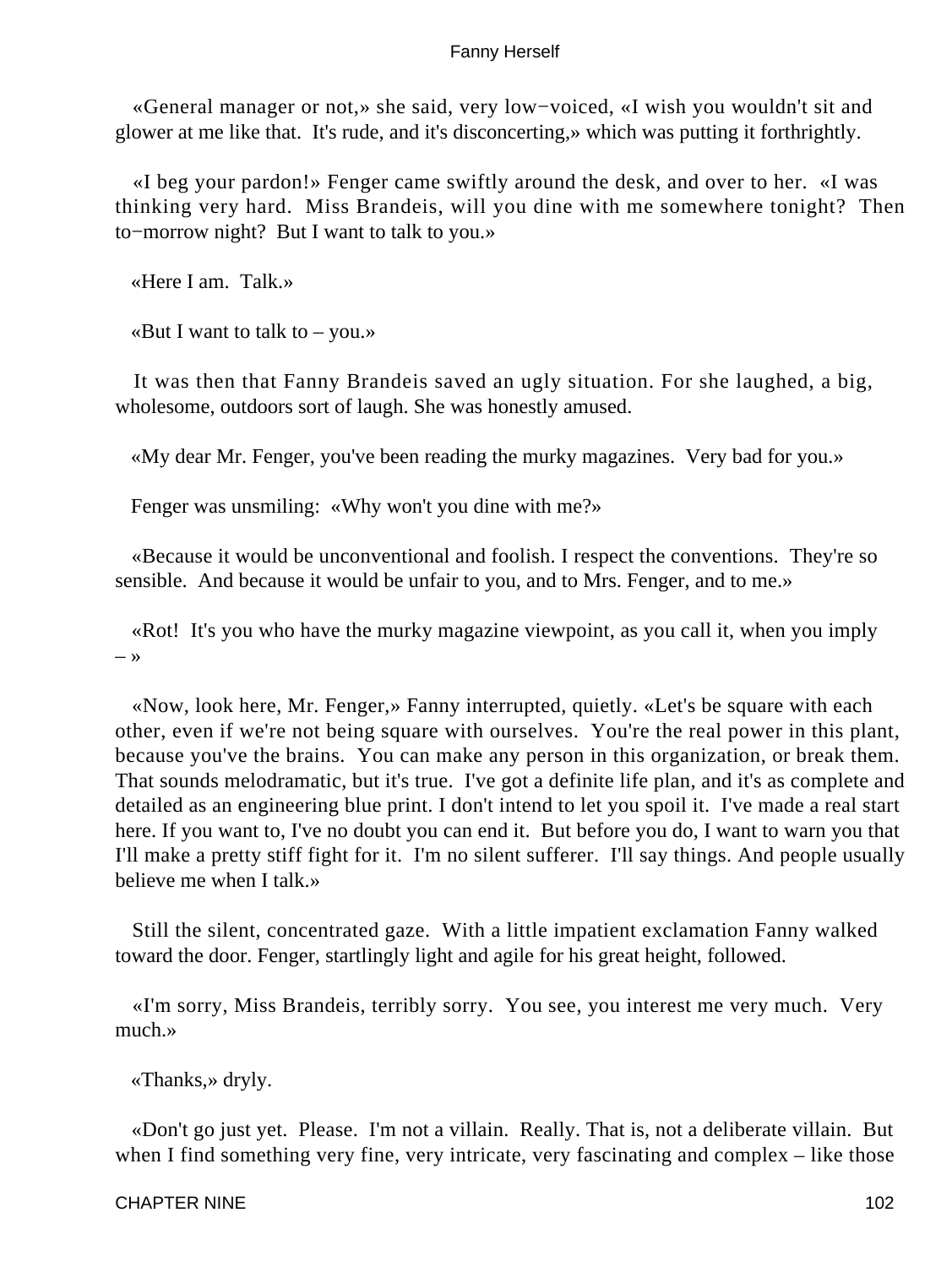etchings, for example – I am intrigued. I want it near me. I want to study it.»

 Fanny said nothing. But she thought, «This is a dangerously clever man. Too clever for you. You know so little about them.» Fenger waited. Most women would have found refuge in words. The wrong words. It is only the strong who can be silent when in doubt.

 «Perhaps you will dine with Mrs. Fenger and me at our home some evening? Mrs. Fenger will speak to you about it.»

«I'm afraid I'm usually too tired for further effort at the end of the day. I'm sorry  $- \rightarrow \infty$ 

«Some Sunday night perhaps, then. Tea.»

 «Thank you.» And so out, past the spare secretary, the anxious−browed stenographer, the academic office boy, to the hallway, the elevator, and finally the refuge of her own orderly desk. Slosson was at lunch in one of the huge restaurants provided for employees in the building across the street. She sat there, very still, for some minutes; for more minutes than she knew. Her hands were clasped tightly on the desk, and her eyes stared ahead in a puzzled, resentful, bewildered way. Something inside her was saying over and over again:

 «You lied to him on that very first day. That placed you. That stamped you. Now he thinks you're rotten all the way through. You lied on the very first day.»

 Ella Monahan poked her head in at the door. The Gloves were on that floor, at the far end. The two women rarely saw each other, except at lunch time.

 «Missed you at lunch,» said Ella Monahan. She was a pink− cheeked, bright−eyed woman of forty−one or two, prematurely gray and therefore excessively young in her manner, as women often are who have grown gray before their time.

Fanny stood up, hurriedly. «I was just about to go.»

 «Try the grape pie, dear. It's delicious.» And strolled off down the aisle that seemed to stretch endlessly ahead.

 Fanny stood for a moment looking after her, as though meaning to call her back. But she must have changed her mind, because she said, «Oh, nonsense!» aloud. And went across to lunch. And ordered grape pie. And enjoyed it.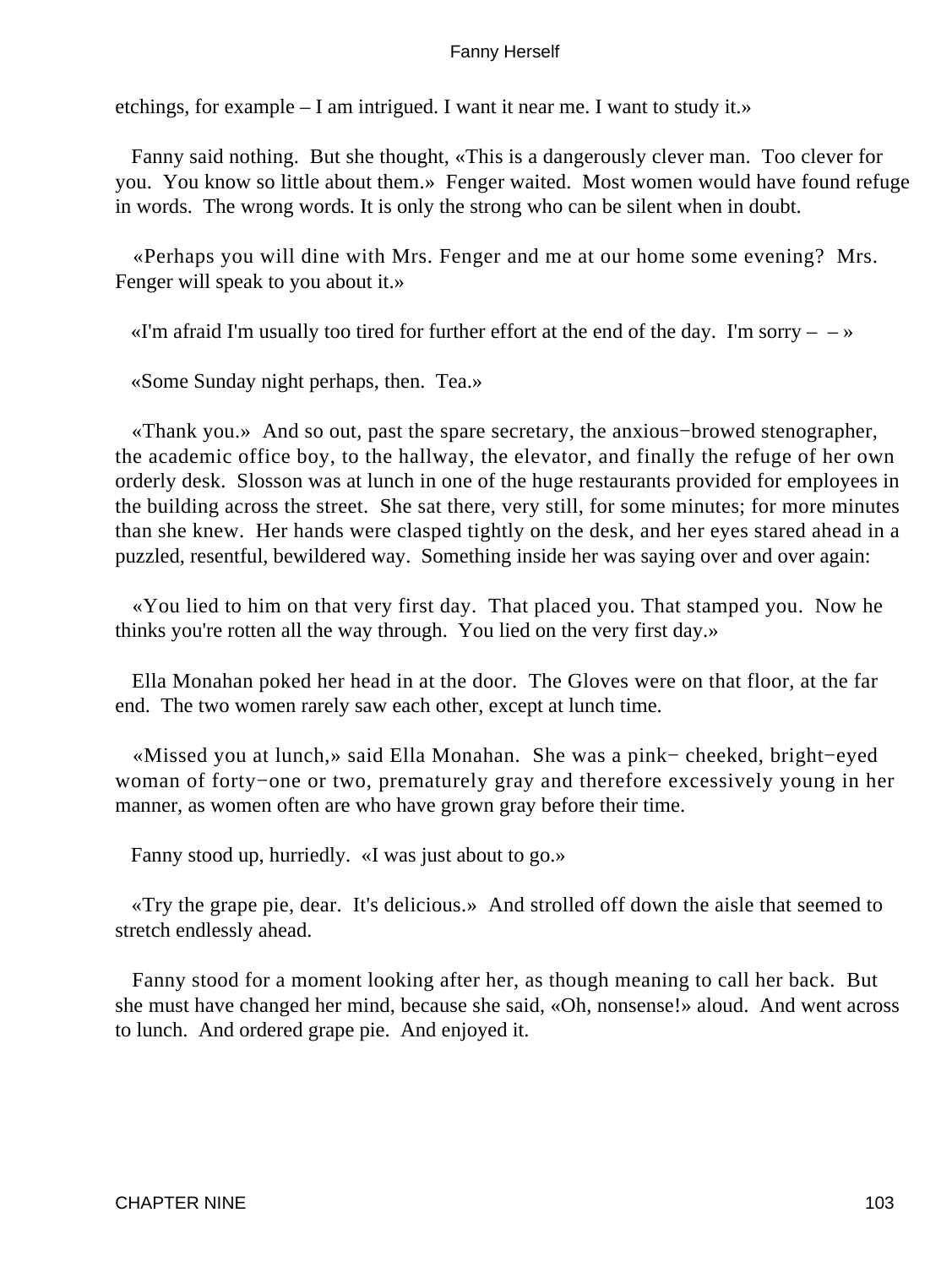# **[CHAPTER TEN](#page-221-0)**

**The invitation to tea came in due time from Mrs. Fenger. A thin, querulous voice over** the telephone prepared one for the thin, querulous Mrs. Fenger herself. A sallow, plaintive woman, with a misbehaving valve. The valve, she confided to Fanny, made any effort dangerous. Also it made her susceptible to draughts. She wore over her shoulders a scarf that was constantly slipping and constantly being retrieved by Michael Fenger. The sight of this man, a physical and mental giant, performing this task ever so gently and patiently, sent a little pang of pity through Fanny, as Michael Fenger knew it would. The Fengers lived in an apartment on the Lake Shore Drive – an apartment such as only Chicago boasts. A view straight across the lake, rooms huge and many−windowed, a glass−enclosed sun−porch gay with chintz and wicker, an incredible number of bathrooms. The guests, besides Fanny, included a young pair, newly married and interested solely in rents, hangings, linen closets, and the superiority of the Florentine over the Jacobean for dining room purposes; and a very scrubbed looking, handsome, spectacled man of thirty−two or three who was a mechanical engineer. Fanny failed to catch his name, though she learned it later. Privately, she dubbed him Fascinating Facts, and he always remained that. His conversation was invariably prefaced with, «Funny thing happened down at the works to−day.» The rest of it sounded like something one reads at the foot of each page of a loose−leaf desk calendar.

 At tea there was a great deal of silver, and lace, but Fanny thought she could have improved on the chicken a la king. It lacked paprika and personality. Mrs. Fenger was constantly directing one or the other of the neat maids in an irritating aside.

 After tea Michael Fenger showed Fanny his pictures, not boastfully, but as one who loves them reveals his treasures to an appreciative friend. He showed her his library, too, and it was the library of a reader. Fanny nibbled at it, hungrily. She pulled out a book here, a book there, read a paragraph, skimmed a page. There was no attempt at classification. Lever rubbed elbows with Spinoza; Mark Twain dug a facetious thumb into Haeckel's ribs. Fanny wanted to sit down on the floor, legs crossed, before the open shelves, and read, and read, and read. Fenger, watching the light in her face, seemed himself to take on a certain glow, as people generally did who found this girl in sympathy with them.

 They were deep in book talk when Fascinating Facts strolled in, looking aggrieved, and spoiled it with the thoroughness of one who never reads, and is not ashamed of it.

 «My word, I'm having a rotten time, Fenger,» he said, plaintively. «They've got a tape−measure out of your wife's sewing basket, those two in there, and they're down on their hands and knees, measuring something. It has to do with their rug, over your rug, or some such rot. And then you take Miss Brandeis and go off into the library.»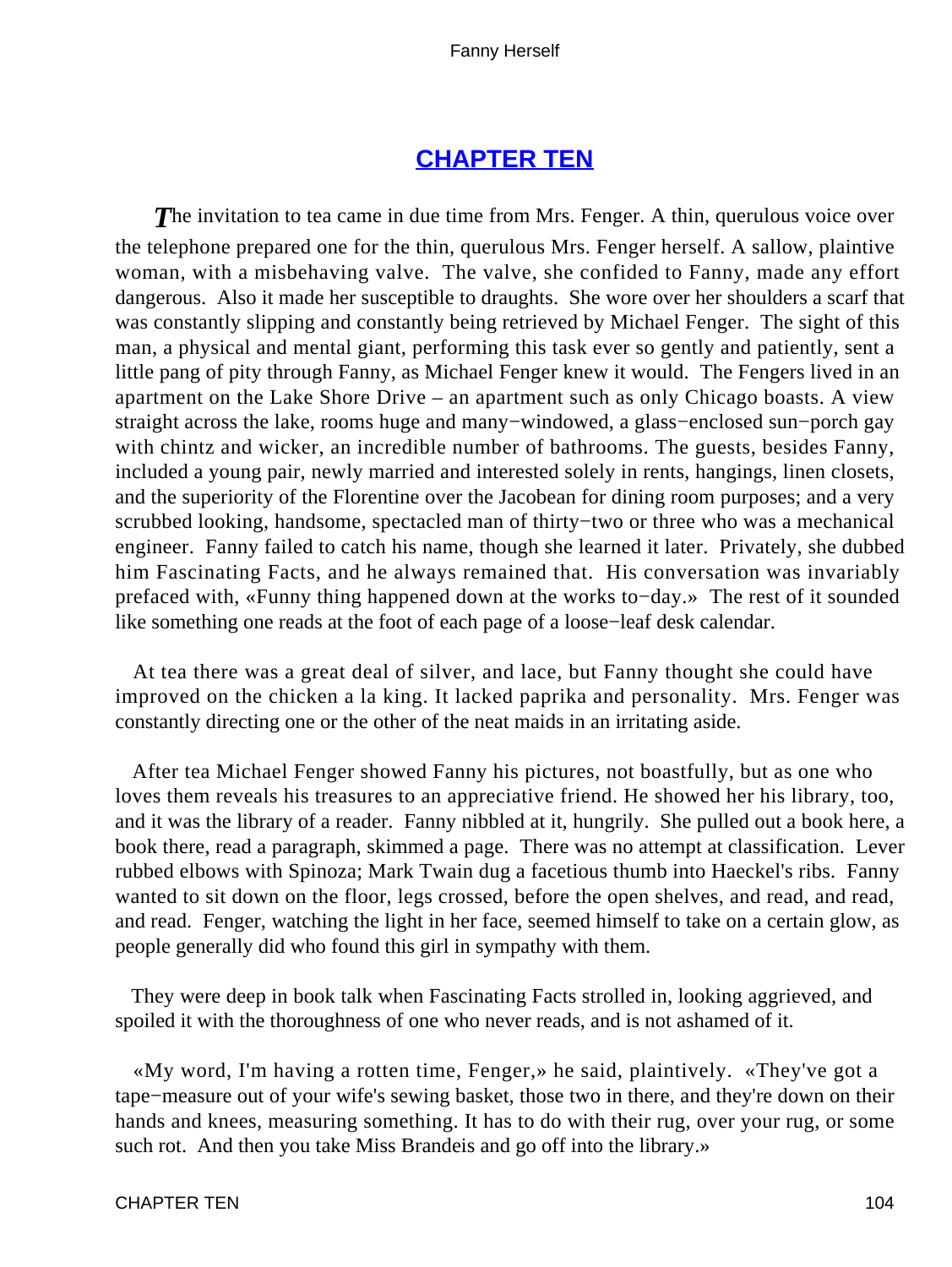«Then stay here,» said Fanny, «and talk books.»

 «My book's a blue−print,» admitted Fascinating Facts, cheerfully. «I never get time to read. There's enough fiction, and romance, and adventure in my job to give me all the thrill I want. Why, just last Tuesday – no, Thursday it was – down at the works –  $-\infty$ 

 Between Fanny and Fenger there flashed a look made up of dismay, and amusement, and secret sympathy. It was a look that said, «We both see the humor of this. Most people wouldn't. Our angle is the same.» Such a glance jumps the gap between acquaintance and friendship that whole days of spoken conversation cannot cover.

«Cigar?» asked Fenger, hoping to stay the flood.

«No, thanks. Say, Fenger, would there be a row if I smoked my pipe?»

«That black one? With the smell?»

«The black one, yes.»

 «There would.» Fenger glanced in toward his wife, and smiled, dryly. Fascinating Facts took his hand out of his pocket, regretfully.

 «Wouldn't it sour a fellow on marriage! Wouldn't it! First those two in there, with their damned linen closets, and their rugs – I beg your pardon, Miss Brandeis! And now your missus objects to my pipe. You wouldn't treat me like that, would you, Miss Brandeis?»

There was about him something that appealed – something boyish and likeable.

 «No, I wouldn't. I'd let you smoke a nargileh, if you wanted to, surrounded by rolls of blue prints.»

«I knew it. I'm going to drive you home for that.»

 And he did, in his trim little roadster. It is a fairy road at night, that lake drive between the north and south sides. Even the Rush street bridge cannot quite spoil it. Fanny sat back luxuriously and let the soft splendor of the late August night enfold her. She was intelligently monosyllabic, while Fascinating Facts talked. At the door of her apartment house (she had left the Mendota weeks before) Fascinating Facts surprised her.

«I – I'd like to see you again, Miss Brandeis. If you'll let me.»

 «I'm so busy,» faltered Fanny. Then it came to her that perhaps he did not know. «I'm with Haynes−Cooper, you know. Assistant buyer in the infants' wear department.»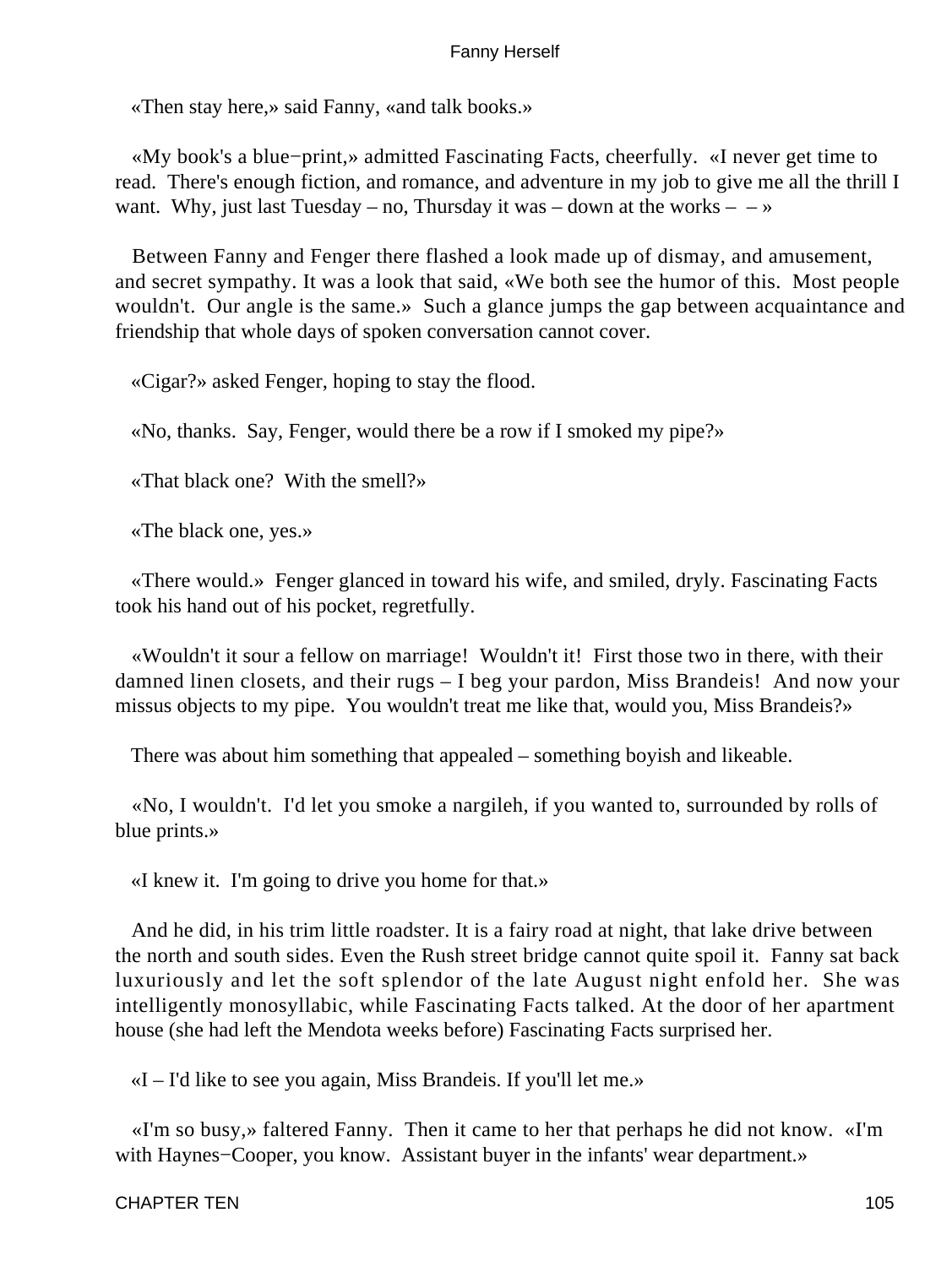«Yes, I know. I suppose a girl like you couldn't be interested in seeing a chap like me again, but I thought maybe  $- - \infty$ 

«But I would,» interrupted Fanny, impulsively. «Indeed I would.»

 «Really! Perhaps you'll drive, some evening. Over to the Bismarck Gardens, or somewhere. It would rest you.»

«I'm sure it would. Suppose you telephone me.»

 That was her honest, forthright, Winnebago Wisconsin self talking. But up in her apartment the other Fanny Brandeis, the calculating, ambitious, determined woman, said: "Now why did I say that! I never want to see the boy again.

 «Use him. Experiment with him. Evidently men are going to enter into this thing. Michael Fenger has, already. And now this boy. Why not try certain tests with them as we used to follow certain formulae in the chemistry laboratory at high school? This compound, that compound, what reaction? Then, when the time comes to apply your knowledge, you'll know.»

 Which shows how ignorant she was of this dangerous phase of her experiment. If she had not been, she must have known that these were not chemicals, but explosives with which she proposed to play.

 The trouble was that Fanny Brandeis, the creative, was not being fed. And the creative fire requires fuel. Fanny Brandeis fed on people, not things. And her work at Haynes− Cooper was all with inanimate objects. The three months since her coming to Chicago had been crowded and eventful. Haynes−Cooper claimed every ounce of her energy, every atom of her wit and resourcefulness. In return it gave – salary. Not too much salary. That would come later, perhaps. Unfortunately, Fanny Brandeis did not thrive on that kind of fare. She needed people. She craved contact. All these millions whom she served – these unseen, unheard men and women, and children – she wanted to see them. She wanted to touch them. She wanted to talk with them. It was as though a lover of the drama, eager to see his favorite actress in her greatest part, were to find himself viewing her in a badly constructed film play.

 So Fanny Brandeis took to prowling. There are people who have a penchant for cities – more than that, a talent for them, a gift of sensing them, of feeling their rhythm and pulse−beats, as others have a highly developed music sense, or color reaction. It is a thing that cannot be acquired. In Fanny Brandeis there was this abnormal response to the color and tone of any city. And Chicago was a huge, polyglot orchestra, made up of players in every possible sort of bizarre costume, performing on every known instrument, leaderless, terrifyingly discordant, yet with an occasional strain, exquisite and poignant, to be heard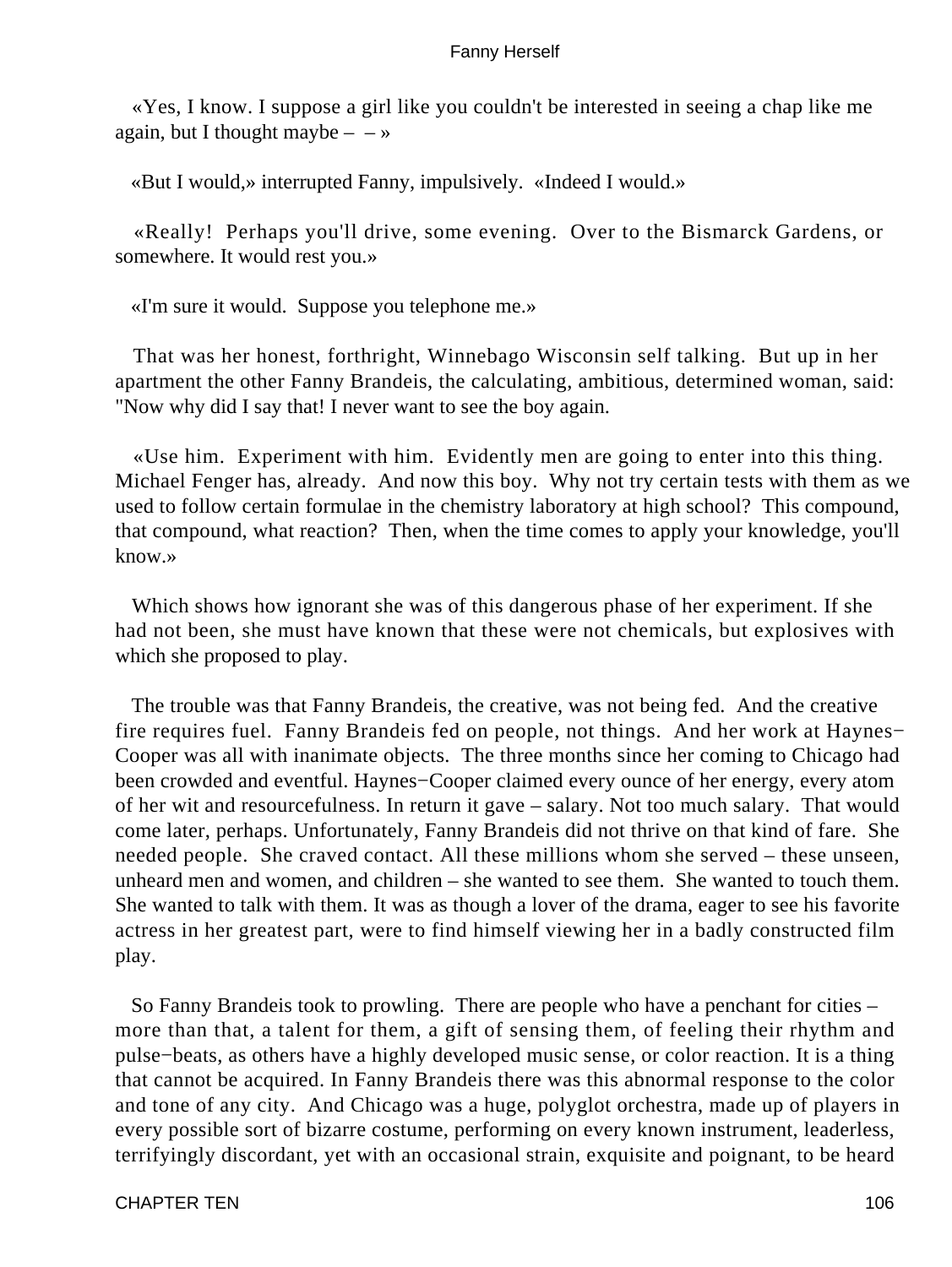through the clamor and din.

 A walk along State street (the wrong side) or Michigan avenue at five, or through one of the city's foreign quarters, or along the lake front at dusk, stimulated her like strong wine. She was drunk with it. And all the time she would say to herself, little blind fool that she was:

 «Don't let it get you. Look at it, but don't think about it. Don't let the human end of it touch you. There's nothing in it.»

 And meanwhile she was feasting on those faces in the crowds. Those faces in the crowds! They seemed to leap out at her. They called to her. So she sketched them, telling herself that she did it by way of relaxation, and diversion. One afternoon she left her desk early, and perched herself on one of the marble benches that lined the sunken garden just across from the main group of Haynes−Cooper buildings. She wanted to see what happened when those great buildings emptied. Even her imagination did not meet the actuality. At 5:30 the streets about the plant were empty, except for an occasional passerby. At 5:31 there trickled down the broad steps of building after building thin dark streams of humanity, like the first slow line of lava that crawls down the side of an erupting volcano. The trickle broadened into a stream, spread into a flood, became a torrent that inundated the streets, the sidewalks, filling every nook and crevice, a moving mass. Ten thousand people! A city! Fanny found herself shaking with excitement, and something like terror at the immensity of it. She tried to get a picture of it, a sketch, with the gleaming windows of the red brick buildings as a background. Amazingly enough, she succeeded in doing it. That was because she tried for broad effects, and relied on one bit of detail for her story. It was the face of a girl – a very tired and tawdry girl, of sixteen, perhaps. On her face the look that the day's work had stamped there was being wiped gently away by another look; a look that said release, and a sweetheart, and an evening at the movies. Fanny, in some miraculous way, got it.

 She prowled in the Ghetto, and sketched those patient Jewish faces, often grotesque, sometimes repulsive, always mobile. She wandered down South Clark street, flaring with purple− white arc−lights, and looked in at its windows that displayed a pawnbroker's glittering wares, or, just next door, a flat−topped stove over which a white−capped magician whose face smacked of the galley, performed deft tricks with a pancake turner. «Southern chicken dinner,» a lying sign read, «with waffles and real maple syrup, 35@.» Past these windows promenaded the Clark street women, hard−eyed, high− heeled, aigretted; on the street corners loafed the Clark street men, blue−shaven, wearing checked suits, soiled faun−topped shoes, and diamond scarf pins. And even as she watched them, fascinated, they vanished. Clark street changed overnight, and became a business thoroughfare, lined with stately office buildings, boasting marble and gold−leaf banks, filled with hurrying clerks, stenographers, and prosperous bond salesmen. It was like a sporting man who, thriving in middle age, endeavors to live down his shady past.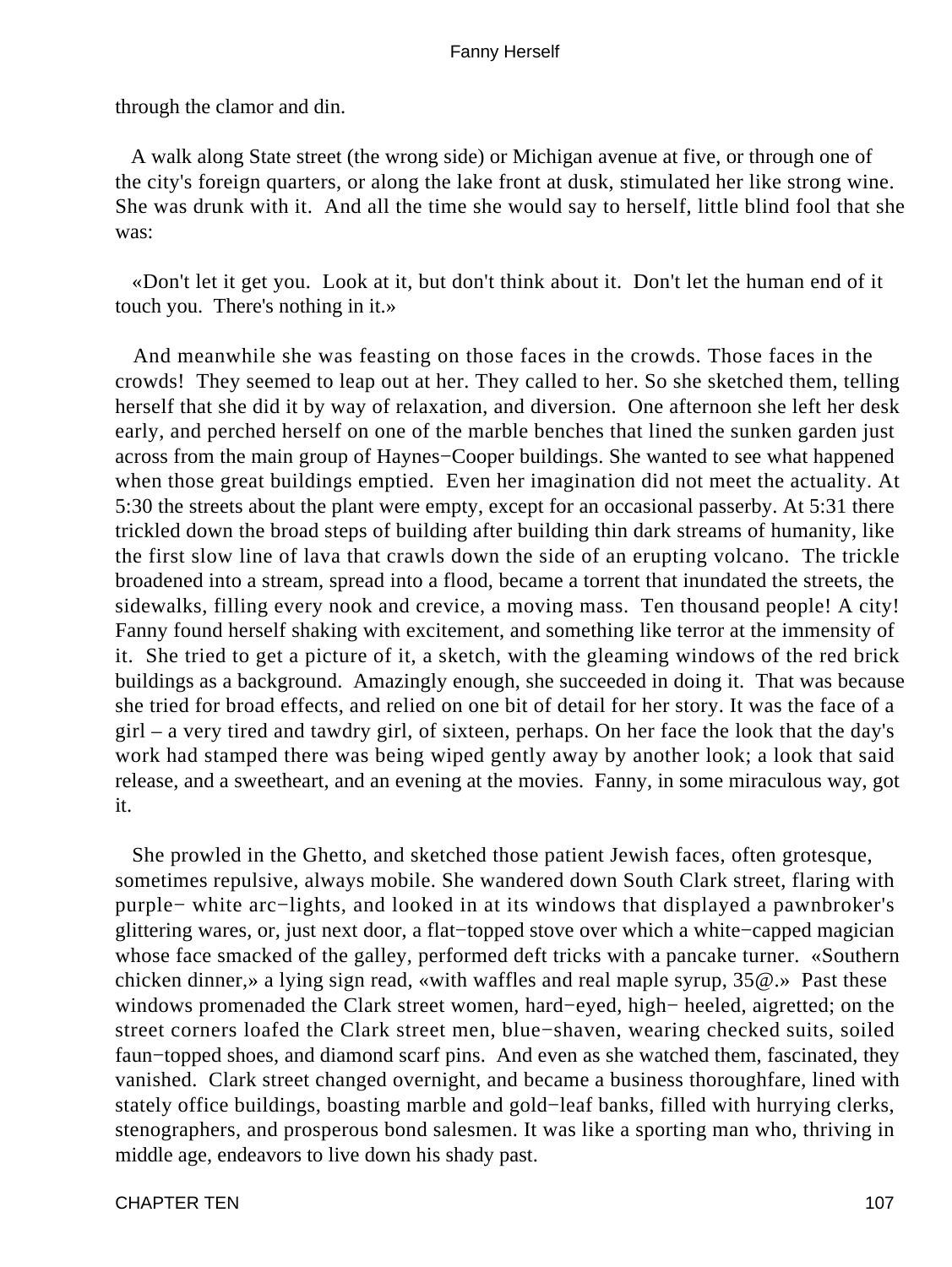Fanny discovered Cottage Grove avenue, and Halsted street, and Jefferson, and South State, where she should never have walked. There is an ugliness about Chicago's ugly streets that, for sheer, naked brutality, is equaled nowhere in the world. London has its foul streets, smoke−blackened, sinister. But they are ugly as crime is ugly – and as fascinating. It is like the ugliness of an old hag who has lived a life, and who could tell you strange tales, if she would. Walking through them you think of Fagin, of Children of the Ghetto, of Tales of Mean Streets. Naples is honeycombed with narrow, teeming alleys, grimed with the sediment of centuries, colored like old Stilton, and smelling much worse. But where is there another Cottage Grove avenue! Sylvan misnomer! A hideous street, and sordid. A street of flat−wheeled cars, of delicatessen shops and moving picture houses, of clanging bells, of frowsy women, of men who dart around corners with pitchers, their coat collars turned up to hide the absence of linen. One day Fanny found herself at Fifty−first street, and there before her lay Washington Park, with its gracious meadow, its Italian garden, its rose walk, its lagoon, and drooping willows. But then, that was Chicago. All contrast. The Illinois Central railroad puffed contemptuous cinders into the great blue lake. And almost in the shadow of the City Hall nestled Bath−House John's groggery.

 Michigan Avenue fascinated her most. Here was a street developing before one's eyes. To walk on it was like being present at a birth. It is one of the few streets in the world. New York has two, Paris a hundred, London none, Vienna one. Berlin, before the war, knew that no one walked Unter den Linden but American tourists and German shopkeepers from the provinces, with their fat wives. But this Michigan Boulevard, unfinished as Chicago itself, shifting and changing daily, still manages to take on a certain form and rugged beauty. It has about it a gracious breadth. As you turn into it from the crash and thunder of Wabash there comes to you a sense of peace. That's the sweep of it, and the lake just beyond, for Michigan avenue is a one−side street. It's west side is a sheer mountain wall of office buildings, clubs, and hotels, whose ground floors are fascinating with specialty shops. A milliner tantalizes the passer−by with a single hat stuck knowingly on a carved stick. An art store shows two etchings, and a vase. A jeweler's window holds square blobs of emeralds, on velvet, and perhaps a gold mesh bag, sprawling limp and invertebrate, or a diamond and platinum la valliere, chastely barbaric. Past these windows, from Randolph to Twelfth surges the crowd: matinee girls, all white fox, and giggles and orchids; wise−eyed saleswomen from the smart specialty shops, dressed in next week's mode; art students, hugging their precious flat packages under their arms; immigrants, in corduroys and shawls, just landed at the Twelfth street station; sightseeing families, dazed and weary, from Kansas; tailored and sabled Lake Shore Drive dwellers; convention delegates spilling out of the Auditorium hotel, red−faced, hoarse, with satin badges pinned on their coats, and their hats (the wrong kind) stuck far back on their heads; music students to whom Michigan Avenue means the Fine Arts Building. There you have the west side. But just across the street the walk is as deserted as though a pestilence lurked there. Here the Art Institute rears its smoke−blackened face, and Grant Park's greenery struggles bravely against the poisonous breath of the Illinois Central engines.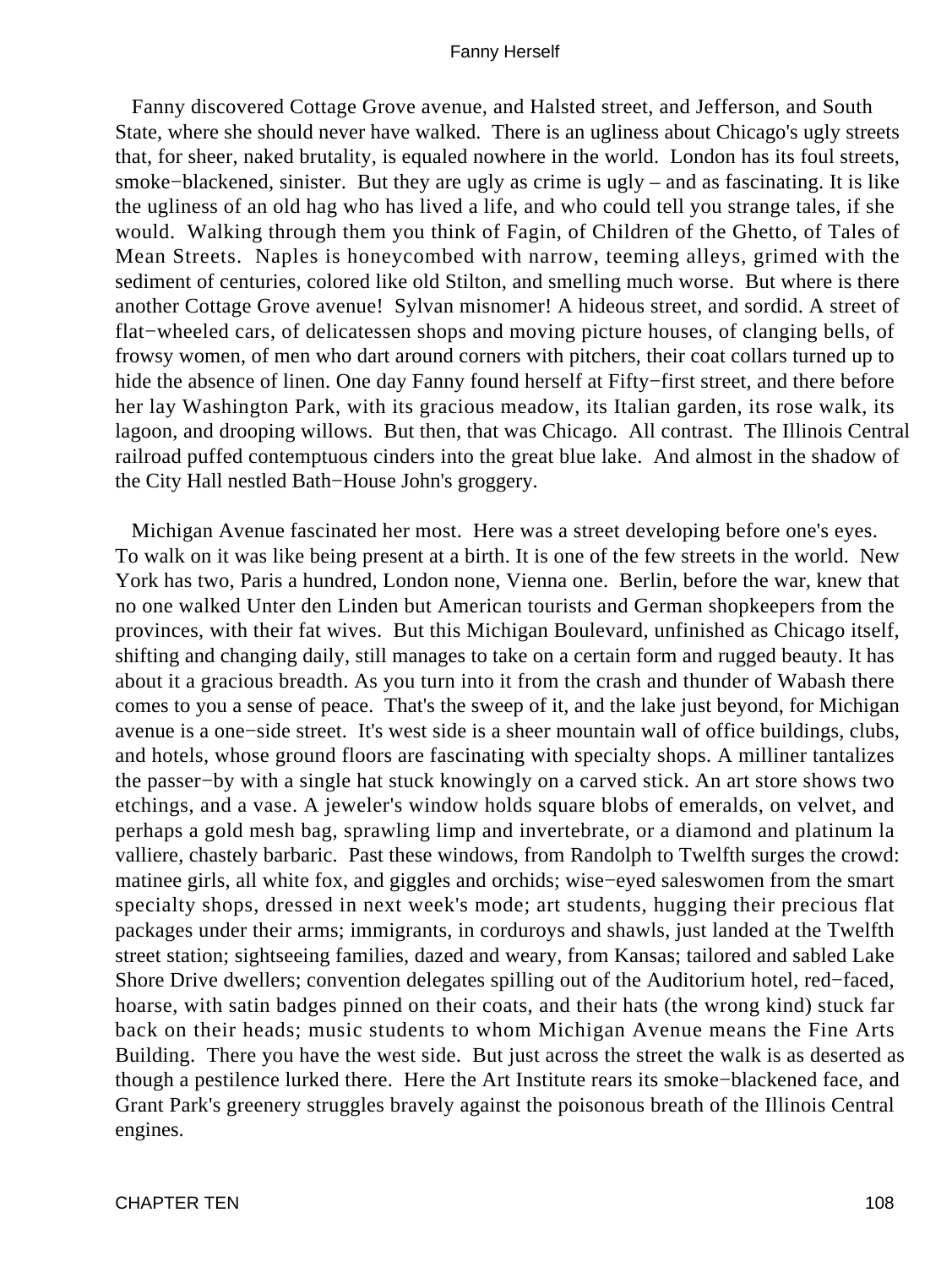Just below Twelfth street block after block shows the solid plate glass of the automobile shops, their glittering wares displayed against an absurd background of oriental rugs, Tiffany lamps, potted plants, and mahogany. In the windows pose the salesmen, no less sleek and glittering than their wares. Just below these, for a block or two, rows of sinister looking houses, fallen into decay, with slatternly women lolling at their windows, and gas jets flaring blue in dim hallways. Below Eighteenth still another change, where the fat stone mansions of Chicago's old families (save the mark!) hide their diminished heads behind signs that read:

«Marguerite. Robes et Manteaux.» And, «Smolkin. Tailor.»

 Now, you know that women buyers for mail order houses do not spend their Saturday afternoons and Sundays thus, prowling about a city's streets. Fanny Brandeis knew it too, in her heart. She knew that the Ella Monahans of her world spent their holidays in stayless relaxation, manicuring, mending a bit, skimming the Sunday papers, massaging crows'−feet somewhat futilely. She knew that women buyers do not, as a rule, catch their breath with delight at sight of the pock− marked old Field Columbian museum in Jackson Park, softened and beautified by the kindly gray chiffon of the lake mist, and tinted by the rouge of the sunset glow, so that it is a thing of spectral loveliness. Successful mercantile women, seeing the furnace glare of the South Chicago steel mills flaring a sullen red against the lowering sky, do not draw a disquieting mental picture of men toiling there, naked to the waist, and glistening with sweat in the devouring heat of the fires.

 I don't know how she tricked herself. I suppose she said it was the city's appeal to the country dweller, but she lied, and she knew she was lying. She must have known it was the spirit of Molly Brandeis in her, and of Molly Brandeis' mother, and of her mother's mother's mother, down the centuries to Sarah; repressed women, suffering women, troubled, patient, nomadic women, struggling now in her for expression.

 And Fanny Brandeis went doggedly on, buying and selling infants' wear, and doing it expertly. Her office desk would have interested you. It was so likely to be littered with the most appealing bits of apparel – a pair of tiny, crocheted bootees, pink and white; a sturdy linen smock; a silken hood so small that one's doubled fist filled it.

 The new catalogue was on the presses. Fanny had slaved over it, hampered by Slosson. Fenger had given her practically a free hand. Results would not come in for many days. The Christmas trade would not tell the tale, for that was always a time of abnormal business. The dull season following the holiday rush would show the real returns. Slosson was discouragement itself. His attitude was not resentful; it was pitying, and that frightened Fanny. She wished that he would storm a little. Then she read her department catalogue proof sheets, and these reassured her. They were attractive. And the new baby book had turned out very well, with a colored cover that would appeal to any one who had ever been or seen a baby.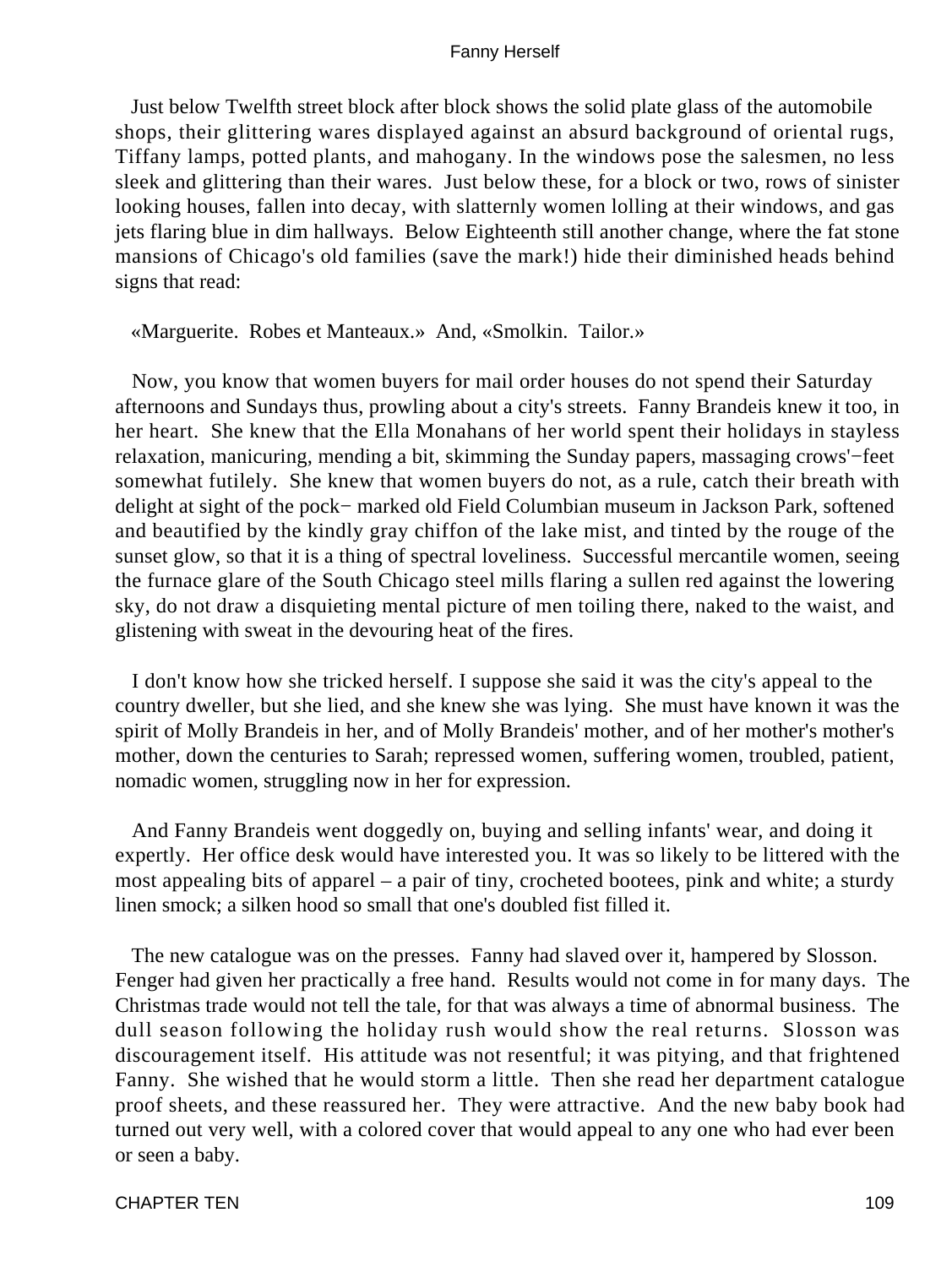September brought a letter from Theodore. A letter from Theodore meant just one thing. Fanny hesitated a moment before opening it. She always hesitated before opening Theodore's letters. While she hesitated the old struggle would rage in her.

 «I don't owe him anything,» the thing within her would say. «God knows I don't. What have I done all my life but give, and give, and give to him! I'm a woman. He's a man. Let him work with his hands, as I do. He's had his share. More than his share.»

 Nevertheless she had sent him one thousand of the six thousand her mother had bequeathed to her. She didn't want to do it. She fought doing it. But she did it.

 Now, as she held this last letter in her hands, and stared at the Bavarian stamp, she said to herself:

 «He wants something. Money. If I send him some I can't have that new tailor suit, or the furs. And I need them. I'm going to have them.»

She tore open the letter.

"Dear Old Fan:

 "Olga and I are back in Munich, as you see. I think we'll be here all winter, though Olga hates it. She says it isn't lustig. Well, it isn't Vienna, but I think there's a chance for a class here of American pupils. Munich's swarming with Americans – whole families who come here to live for a year or two. I think I might get together a very decent class, backed by Auer's recommendations. Teaching! Good God, how I hate it! But Auer is planning a series of twenty concerts for me. They ought to be a success, if slaving can do it. I worked six hours a day all summer. I wanted to spend the summer – most of it, that is – in Holzhausen Am Ammersee, which is a little village, or artist's colony in the valley, an hour's ride from here, and within sight of the Bavarian Alps. We had Kurt Stein's little villa for almost nothing. But Olga was bored, and she wasn't well, poor girl, so we went to Interlaken and it was awful. And that brings me to what I want to tell you.

 «There's going to be a baby. No use saying I'm glad, because I'm not, and neither is Olga. About February, I think. Olga has been simply wretched, but the doctor says she'll feel better from now on. The truth of it is she needs a lot of things and I can't give them to her. I told you I'd been working on this concerto of mine. Sometimes I think it's the real thing, if only I could get the leisure and the peace of mind I need to work on it. You don't know what it means to be eaten up with ambition and to be handicapped »

 «Oh, don't I!» said Fanny Brandeis, between her teeth, and crumpled the letter in her strong fingers. «Don't I!» She got up from her chair and began to walk up and down her little office, up and down. A man often works off his feelings thus; a woman rarely. Fenger, who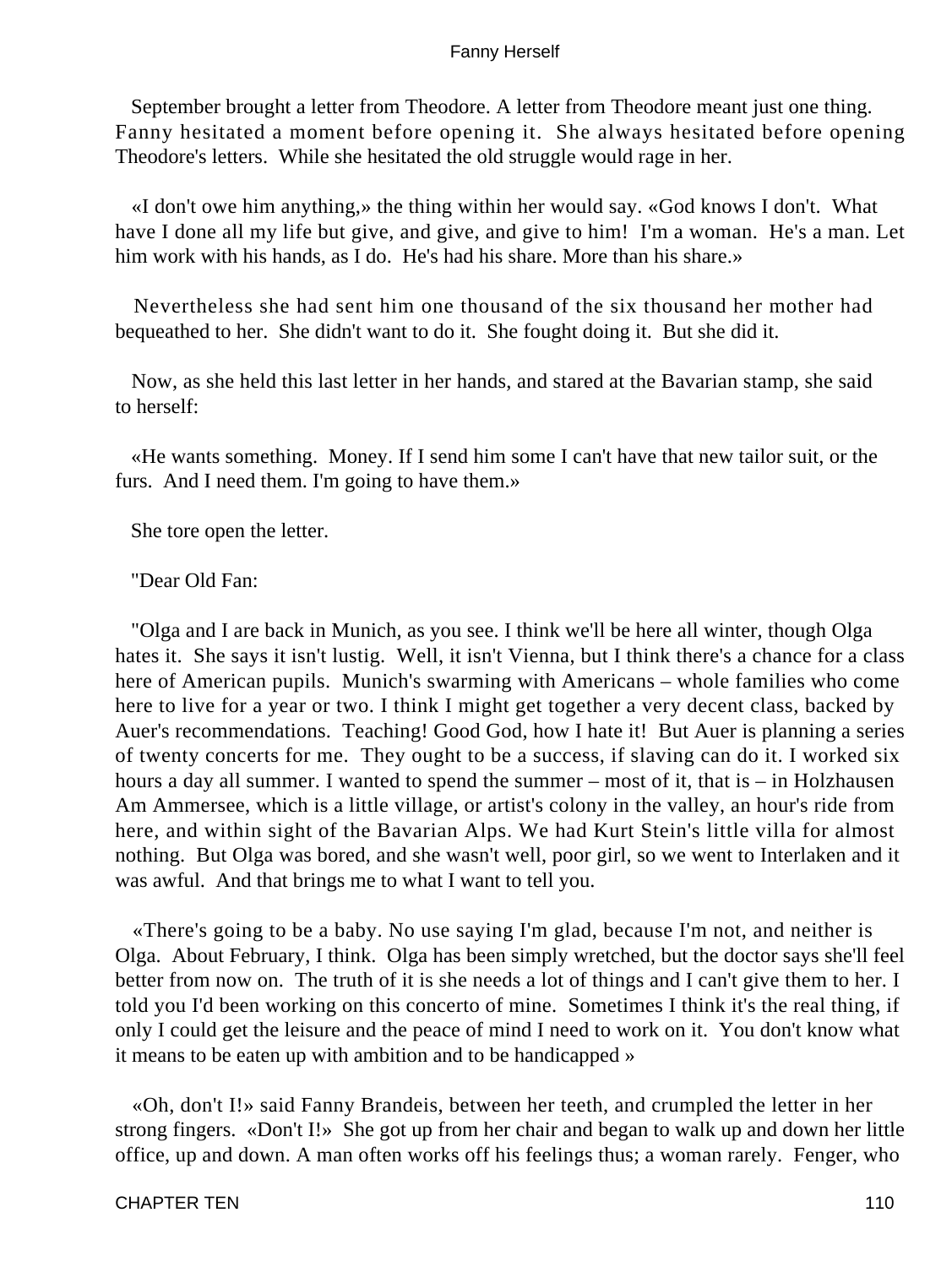had not been twice in her office since her coming to the Haynes−Cooper plant, chose this moment to visit her, his hands full of papers, his head full of plans. He sensed something wrong at once, as a highly organized human instrument responds to a similarly constructed one.

«What's wrong, girl?»

«Everything. And don't call me girl.»

Fenger saw the letter crushed in her hand.

«Brother?» She had told him about Theodore and he had been tremendously interested.

«Yes.»

«Money again, I suppose?»

«Yes, but  $-$  – »

«You know your salary's going up, after Christmas.»

«Catalogue or no catalogue?»

«Catalogue or no catalogue.»

«Why?»

«Because you've earned it.»

 Fanny faced him squarely. «I know that Haynes−Cooper isn't exactly a philanthropic institution. A salary raise here usually means a battle. I've only been here three months.» Fenger seated himself in the chair beside her desk and ran a cool finger through the sheaf of papers in his hand. «My dear girl  $-$  I beg your pardon. I forgot. My good woman then  $-$  if you like that better – you've transfused red blood into a dying department. It may suffer a relapse after Christmas, but I don't think so. That's why you're getting more money, and not because I happen to be tremendously interested in you, personally.»

Fanny's face flamed scarlet. «I didn't mean that.»

 «Yes you did. Here are those comparative lists you sent me. If I didn't know Slosson to be as honest as Old Dog Tray I'd think he had been selling us to the manufacturers. No wonder this department hasn't paid. He's been giving 'em top prices for shoddy. Now what's this new plan of yours?»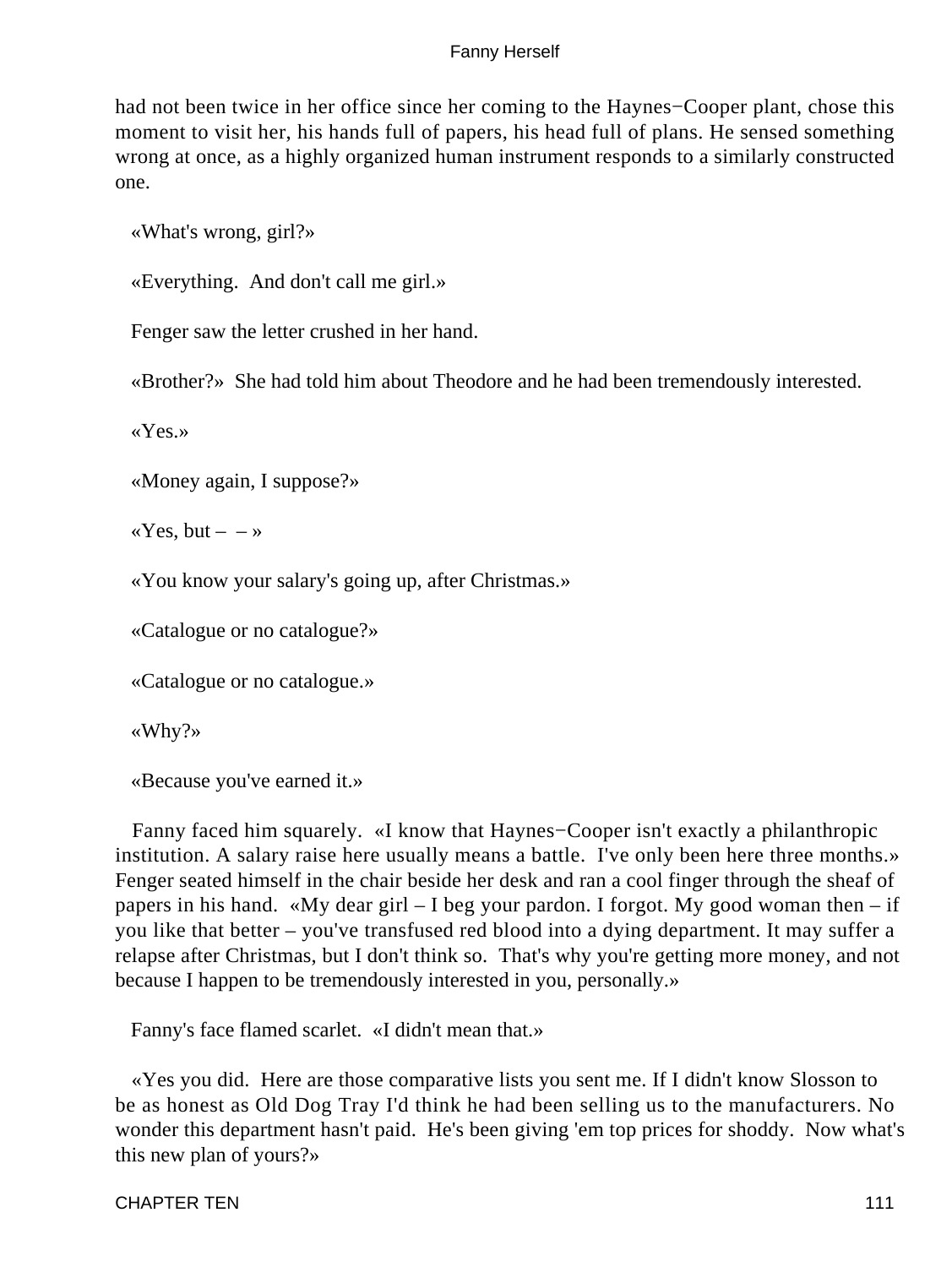In an instant Fanny forgot about Theodore, the new winter suit and furs, everything but the idea that was clamoring to be born. She sat at her desk, her fingers folding and unfolding a bit of paper, her face all light and animation as she talked.

 «My idea is to have a person known as a selector for each important department. It would mean a boiling down of the products of every manufacturer we deal with, and skimming the cream off the top. As it is now a department buyer has to do the selecting and buying too. He can't do both and get results. We ought to set aside an entire floor for the display of manufacturers' samples. The selector would make his choice among these, six months in advance of the season. The selector would go to the eastern markets too, of course. Not to buy. Merely to select. Then, with the line chosen as far as style, quality, and value is concerned, the buyer would be free to deal directly with the manufacturer as to quantity, time, and all that. You know as well as I that that's enough of a job for any one person, with the labor situation what it is. He wouldn't need to bother about styles or colors, or any of that. It would all have been done for him. The selector would have the real responsibility. Don't you see the simplicity of it, and the way it would grease the entire machinery?»

 Something very like jealousy came into Michael Fenger's face as he looked at her. But it was gone in an instant. «Gad! You'll have my job away from me in two years. You're a super−woman, do you know that?»

 «Super nothing! It's just a perfectly good idea, founded on common sense and economy.»

 «M−m−m, but that's all Columbus had in mind when he started out to find a short cut to India.»

Fanny laughed out at that. «Yes, but see where he landed!»

 But Fenger was serious. «We'll have to have a meeting on this. Are you prepared to go into detail on it, before Mr. Haynes and the two Coopers, at a real meeting in a real mahogany directors' room? Wednesday, say?»

«I think so.»

 Fenger got up. «Look here, Miss Brandeis. You need a day in the country. Why don't you run up to your home town over Sunday? Wisconsin, wasn't it?»

«Oh, no! No. I mean yes it was Wisconsin, but no I don't want to go.»

«Then let me send you my car.»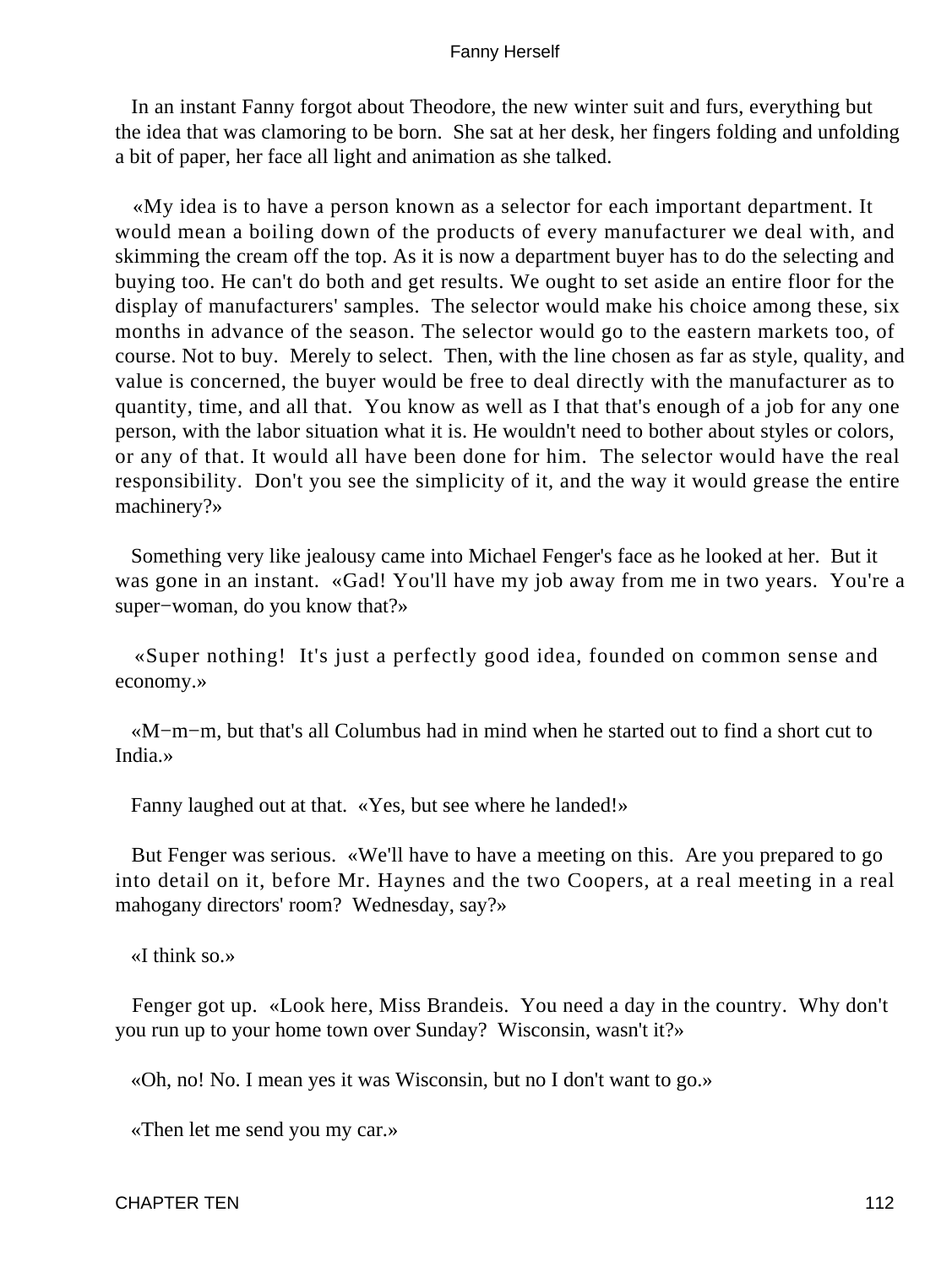«Car! No, thanks. That's not my idea of the country.»

«It was just a suggestion. What do you call going to the country, then?»

 «Tramping all day, and getting lost, if possible. Lying down under a tree for hours, and letting the ants amble over you. Dreaming. And coming back tired, hungry, dusty, and refreshed.»

«It sounds awfully uncomfortable. But I wish you'd try it, this week.»

«Do I look such a wreck?» Fanny demanded, rather pettishly.

 «You!» Fenger's voice was vibrant. «You're the most splendidly alive looking woman I ever saw. When you came into my office that first day you seemed to spark with health, and repressed energy, and electricity, so that you radiated them. People who can do that, stimulate. That's what you are to me – a stimulant.»

 What can one do with a man who talks like that? After all, what he said was harmless enough. His tone was quietly sincere. One can't resent an expression of the eyes. Then, too, just as she made up her mind to be angry she remembered the limp and querulous Mrs. Fenger, and the valve and the scarf. And her anger became pity. There flashed back to her the illuminating bit of conversation with which Fascinating Facts had regaled her on the homeward drive that night of the tea.

 «Nice chap, Fenger. And a wiz in business. Get's a king's salary; Must be hell for a man to be tied, hand and foot, the way he is.»

«Tied?»

 «Mrs. Fenger's a semi−invalid. At that I don't believe she's as helpless as she seems. I think she just holds him by that shawl of hers, that's forever slipping. You know he was a machine boy in her father's woolen mill. She met him after he'd worked his way up to an office job. He has forged ahead like a locomotive ever since.»

 That had been their conversation, gossipy, but tremendously enlightening for Fanny. She looked up at him now.

 «Thanks for the vacation suggestion. I may go off somewhere. Just a last−minute leap. It usually turns out better, that way. I'll be ready for the Wednesday discussion.»

 She sounded very final and busy. The crumpled letter lay on her desk. She smoothed it out, and the crumple transferred itself to her forehead. Fenger stood a moment, looking down at her. Then he turned, abruptly and left the office. Fanny did not look up.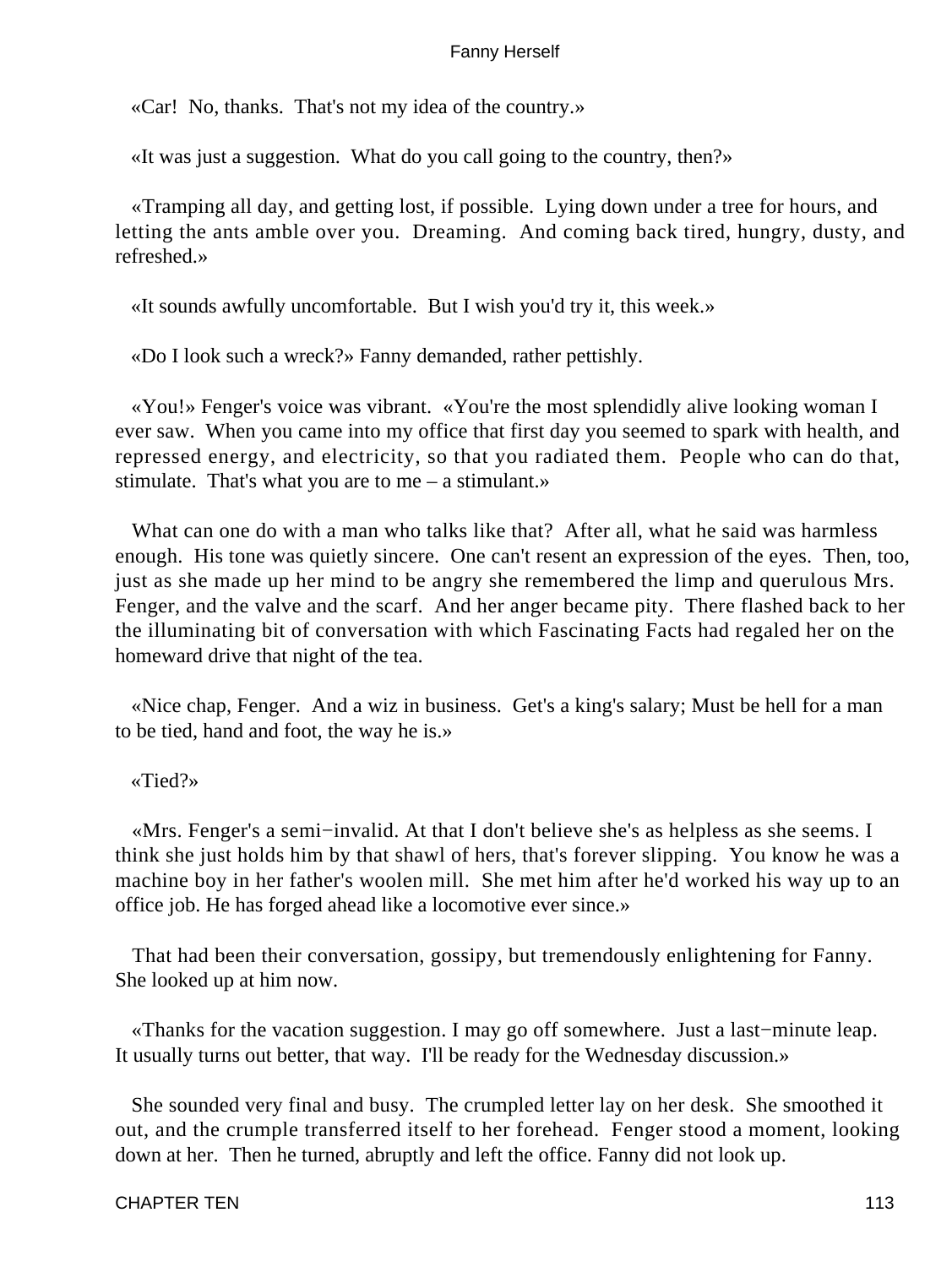That was Friday. On Saturday her vacation took a personally conducted turn. She had planned to get away at noon, as most office heads did on Saturday, during the warm weather. When her 'phone rang at eleven she answered it mechanically as does one whose telephone calls mean a row with a tardy manufacturer, an argument with a merchandise man, or a catalogue query from the printer's.

The name that came to her over the telephone conveyed nothing to her.

«Who?» Again the name. «Heyl?» She repeated the name uncertainly. «I'm afraid  $I - O$ , of course! Clarence Heyl. Howdy−do.»

«I want to see you,» said the voice, promptly.

 There rose up in Fanny's mind a cruelly clear picture of the little, sallow, sniveling school boy of her girlhood. The little boy with the big glasses and the shiny shoes, and the weak lungs.

 «Sorry,» she replied, promptly, «but I'm afraid it's impossible. I'm leaving the office early, and I'm swamped.» Which was a lie.

«This evening?»

«I rarely plan anything for the evening. Too tired, as a rule.»

«Too tired to drive?»

«I'm afraid so.»

A brief silence. Then, «I'm coming out there to see you.»

«Where? Here? The plant! That's impossible, Mr. Heyl. I'm terribly sorry, but I can't  $-$ »

 «Yes, I know. Also terribly sure that if I ever get to you it will be over your office boy's dead body. Well, arm him. I'm coming. Good−by.»

«Wait a minute! Mr. Heyl! Clarence! Hello! Hello!»

A jiggling of the hook. «Number, please?» droned the voice of the operator.

 Fanny jammed the receiver down on the hook and turned to her work, lips compressed, a frown forming a double cleft between her eyes.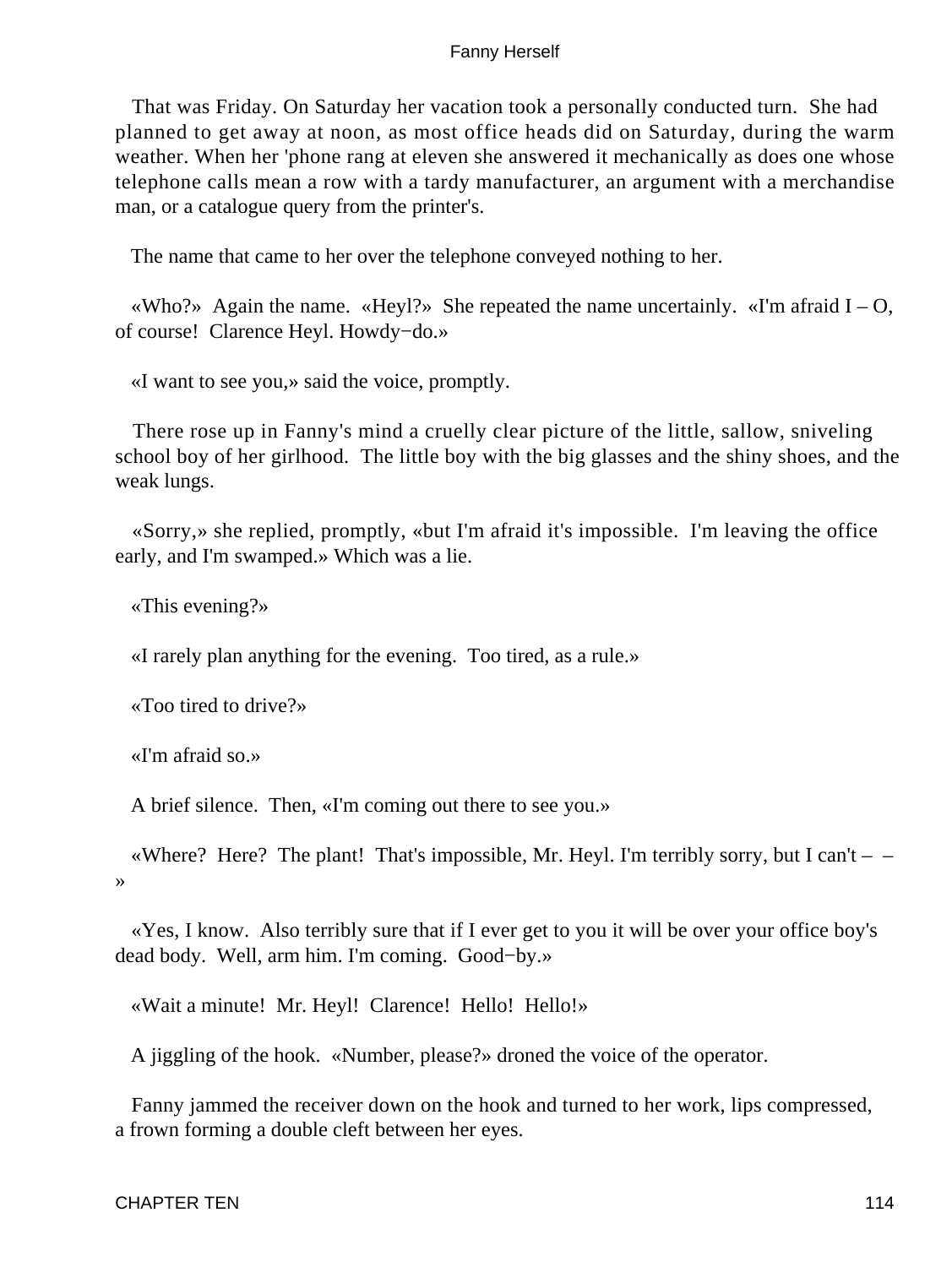Half an hour later he was there. Her office boy brought in his card, as she had rehearsed him to do. Fanny noted that it was the wrong kind of card. She would show him what happened to pushers who pestered business women during office hours.

 «Bring him in in twenty minutes,» she said, grimly. Her office boy (and slave) always took his cue from her. She hoped he wouldn't be too rude to Heyl, and turned back to her work again. Thirty−nine seconds later Clarence Heyl walked in.

«Hello, Fan!» he said, and had her limp hand in a grip that made her wince.

«But I told  $- - \infty$ 

 «Yes, I know. But he's a crushed and broken office boy by now. I had to be real harsh with him.»

 Fanny stood up, really angry now. She looked up at Clarence Heyl, and her eyes were flashing. Clarence Heyl looked down at her, and his eyes were the keenest, kindest, most gently humorous eyes she had ever encountered. You know that picture of Lincoln that shows us his eyes with much that expression in them? That's as near as I can come to conveying to you the whimsical pathos in this man. They were the eyes of a lonely little boy grown up. And they had seen much in the process.

Fanny felt her little blaze of anger flicker and die.

 «That's the girl,» said Heyl, and patted her hand. «You'll like me – presently. After you've forgotten about that sniveling kid you hated.» He stepped back a pace and threw back his coat senatorially. «How do I look?» he demanded.

«Look?» repeated Fanny, feebly.

 «I've been hours preparing for this. Years! And now something tells me – This tie, for instance.»

 Fanny bit her lip in a vain effort to retain her solemnity. Then she gave it up and giggled, frankly. «Well, since you ask me, that tie!  $- \rightarrow \infty$ 

«What's the matter with it?»

Fanny giggled again. «It's red, that's what.»

«Well, what of it! Red's all right. I've always considered red one of our leading colors.»

«But you can't wear it.»

CHAPTER TEN 115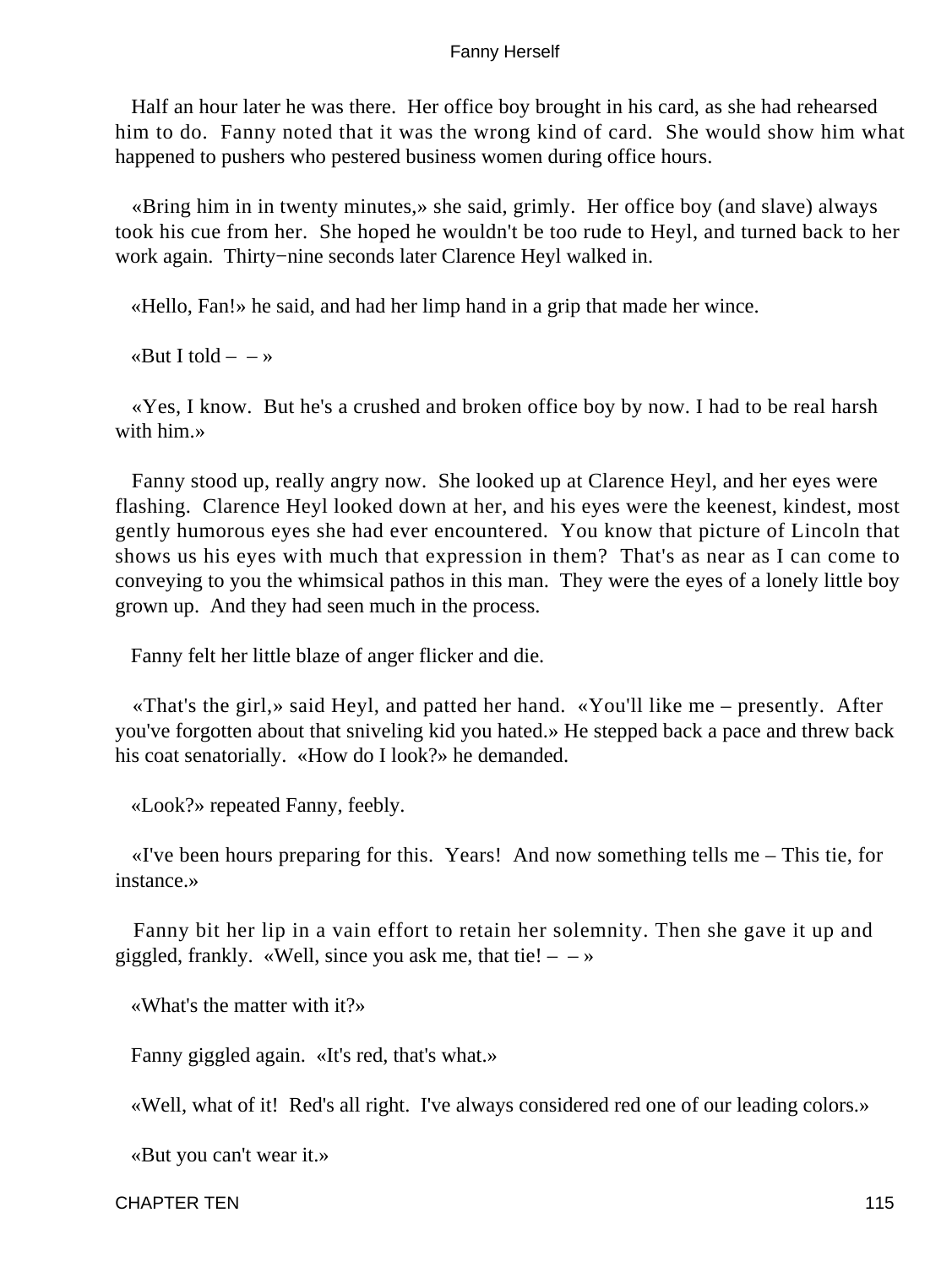«Can't! Why can't I?»

 «Because you're the brunest kind of brunette. And dark people have a special curse hanging over them that makes them want to wear red. It's fatal. That tie makes you look like a Mafia murderer dressed for business.»

 «I knew it,» groaned Heyl. «Something told me.» He sank into a chair at the side of her desk, a picture of mock dejection. «And I chose it. Deliberately. I had black ones, and blue ones, and green ones. And I chose – this.» He covered his face with a shaking hand.

 Fanny Brandeis leaned back in her chair, and laughed, and laughed, and laughed. Surely she hadn't laughed like that in a year at least.

«You're a madman,» she said, finally.

 At that Heyl looked up with his singularly winning smile. «But different. Concede that, Fanny. Be fair, now. Refreshingly different.»

 «Different,» said Fanny, «doesn't begin to cover it. Well, now you're here, tell me what you're doing here.»

«Seeing you.»

«I mean here, in Chicago.»

 «So do I. I'm on my way from Winnebago to New York, and I'm in Chicago to see Fanny Brandeis.»

«Don't expect me to believe that.»

 Heyl put an arm on Fanny's desk and learned forward, his face very earnest. «I do expect you to believe it. I expect you to believe everything I say to you. Not only that, I expect you not to be surprised at anything I say. I've done such a mass of private thinking about you in the last ten years that I'm likely to forget I've scarcely seen you in that time. Just remember, will you, that like the girl in the sob song, `You made me what I am to−day?'»

«I! You're being humorous again.»

 «Never less so in my life. Listen, Fan. That cowardly, sickly little boy you fought for in the street, that day in Winnebago, showed every sign of growing up a cowardly, sickly man. You're the real reason for his not doing so. Now, wait a minute. I was an impressionable little kid, I guess. Sickly ones are apt to be. I worshiped you and hated you from that day.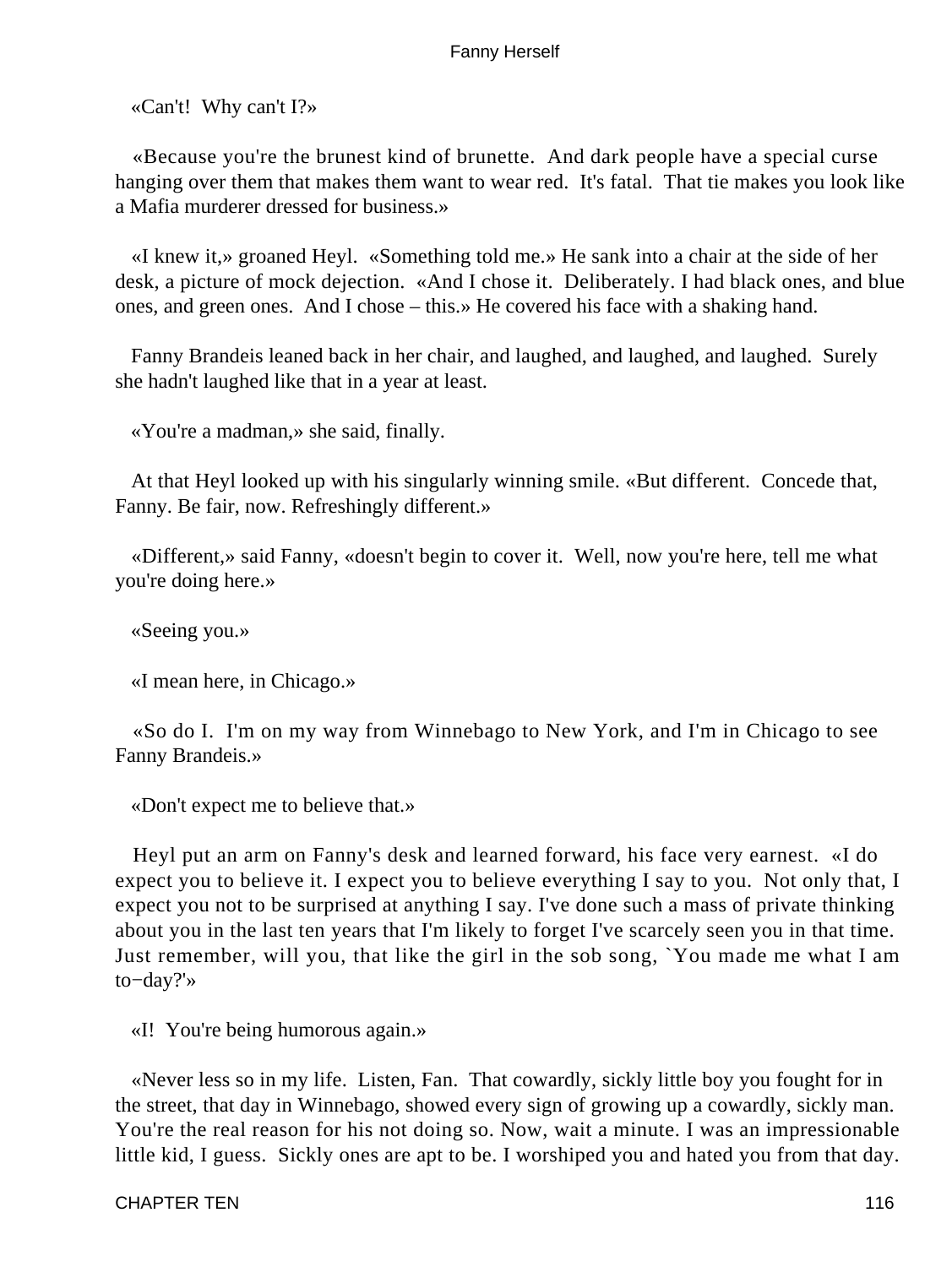Worshiped you for the blazing, generous, whole−souled little devil of a spitfire that you were. Hated you because – well, what boy wouldn't hate a girl who had to fight for him. Gosh! It makes me sick to think of it, even now. Pasty−faced rat!»

«What nonsense! I'd forgotten all about it.»

 «No you hadn't. Tell me, what flashed into your mind when you saw me in Temple that night before you left Winnebago? The truth, now.»

 She learned, later, that people did not lie to him. She tried it now, and found herself saying, rather shamefacedly, «I thought `Why, it's Clarence Heyl, the Cowardy−Cat!'»

 «There! That's why I'm here to−day. I knew you were thinking that. I knew it all the time I was in Colorado, growing up from a sickly kid, with a bum lung, to a heap big strong man. It forced me to do things I was afraid to do. It goaded me on to stunts at the very thought of which I'd break out in a clammy sweat. Don't you see how I'll have to turn handsprings in front of you, like the school−boy in the McCutcheon cartoon? Don't you see how I'll have to flex my muscles – like this – to show you how strong I am? I may even have to beat you, eventually. Why, child, I've chummed with lions, and bears, and wolves, and everything, because of you, you little devil in the red cap! I've climbed unclimbable mountains. I've frozen my feet in blizzards. I've wandered for days on a mountain top, lost, living on dried currants and milk chocolate, – and Lord! how I hate milk chocolate! I've dodged snowslides, and slept in trees; I've endured cold, and hunger and thirst, through you. It took me years to get used to the idea of passing a timber wolf without looking around, but I learned to do it – because of you. You made me. They sent me to Colorado, a lonely kid, with a pretty fair chance of dying, and I would have, if it hadn't been for you. There! How's that for a burst of speech, young woman! And wait a minute. Remember, too, my name was Clarence. I had that to live down.»

Fanny was staring at him eyes round, lips parted. «But why?» she said, faintly. «Why?»

 Heyl smiled that singularly winning smile of his. «Since you force me to it, I think I'm in love with that little, warm−hearted spitfire in the red cap. That's why.»

 Fanny sat forward now. She had been leaning back in her chair, her hands grasping its arms, her face a lovely, mobile thing, across which laughter, and pity, and sympathy and surprise rippled and played. It hardened now, and set. She looked down at her hands, and clasped them in her lap, then up at him. «In that case, you can forsake the strenuous life with a free conscience. You need never climb another mountain, or wrestle with another – er – hippopotamus. That little girl in the red cap is dead.»

«Dead?»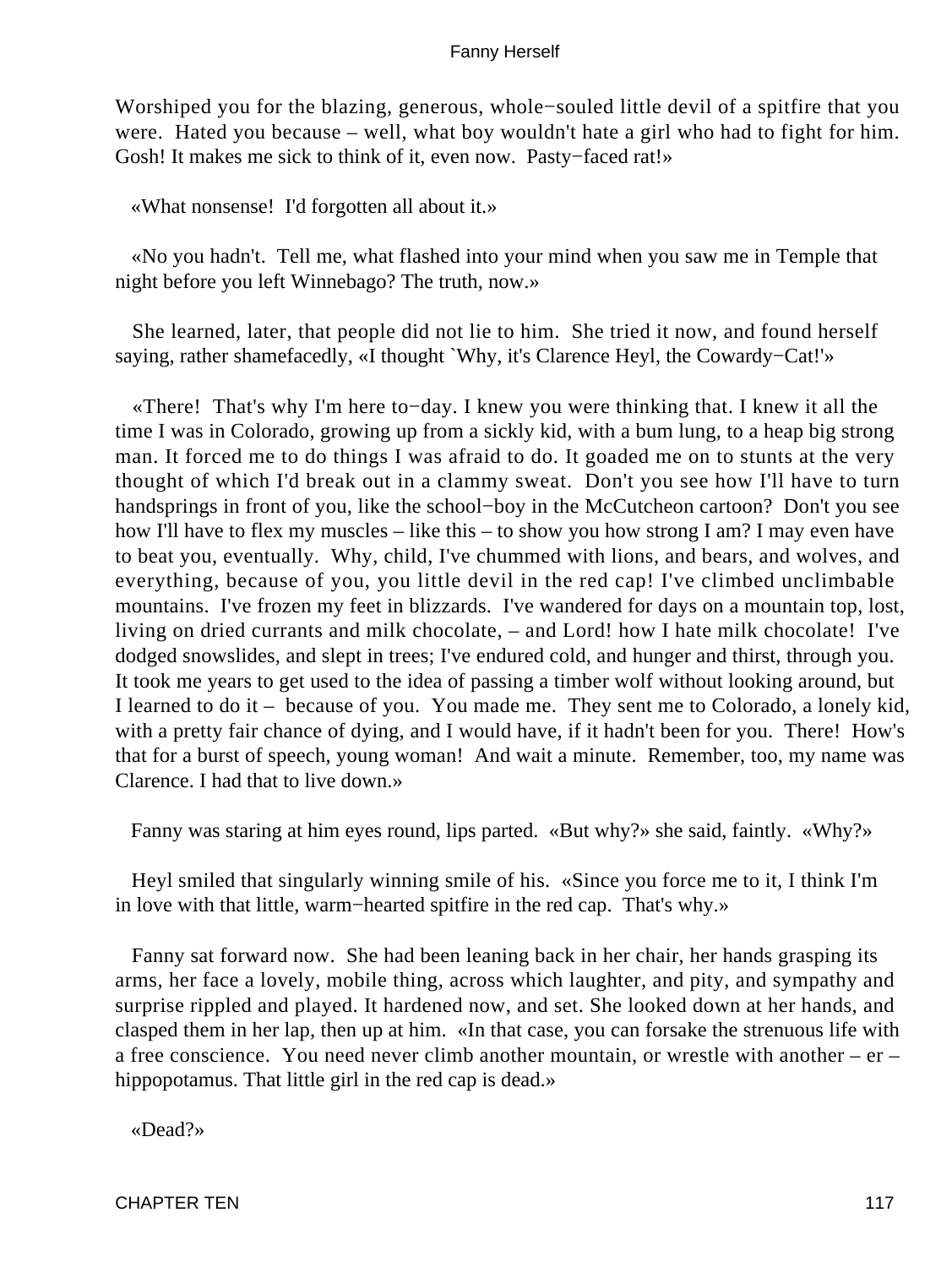«Yes. She died a year ago. If the one who has taken her place were to pass you on the street today, and see you beset by forty thieves, she'd not even stop. Not she. She'd say, `Let him fight it out alone. It's none of your business. You've got your own fights to handle.'»

«Why – Fanny. You don't mean that, do you? What could have made her like that?»

 «She just discovered that fighting for others didn't pay. She just happened to know some one else who had done that all her life and – it killed her.»

«Her mother?»

«Yes.»

A little silence. «Fanny, let's play outdoors tomorrow, will you? All day.»

 Involuntarily Fanny glanced around the room. Papers, catalogues, files, desk, chair, typewriter. «I'm afraid I've forgotten how.»

«I'll teach you. You look as if you could stand a little of it.»

«I must be a pretty sight. You're the second man to tell me that in two days.»

Heyl leaned forward a little. «That so? Who's the other one?»

«Fenger, the General Manager.»

 «Oh! Paternal old chap, I suppose. No? Well, anyway, I don't know what he had in mind, but you're going to spend Sunday at the dunes of Indiana with me.»

«Dunes? Of Indiana?»

 «There's nothing like them in the world. Literally. In September that combination of yellow sand, and blue lake, and the woods beyond is – well, you'll see what it is. It's only a little more than an hour's ride by train. And it will just wipe that tired look out of your face, Fan.» He stood up. «I'll call for you tomorrow morning at eight, or thereabouts. That's early for Sunday, but it's going to be worth it.»

«I can't. Really. Besides, I don't think I even want to.  $I - -\infty$ 

 «I promise not to lecture on Nature, if that's what's worrying you.» He took her hand in a parting grip. «Bring some sandwiches, will you? Quite a lot of 'em. I'll have some other stuff in my rucksack. And wear some clothes you don't mind wrecking. I suppose you haven't got a red tam o' shanter?»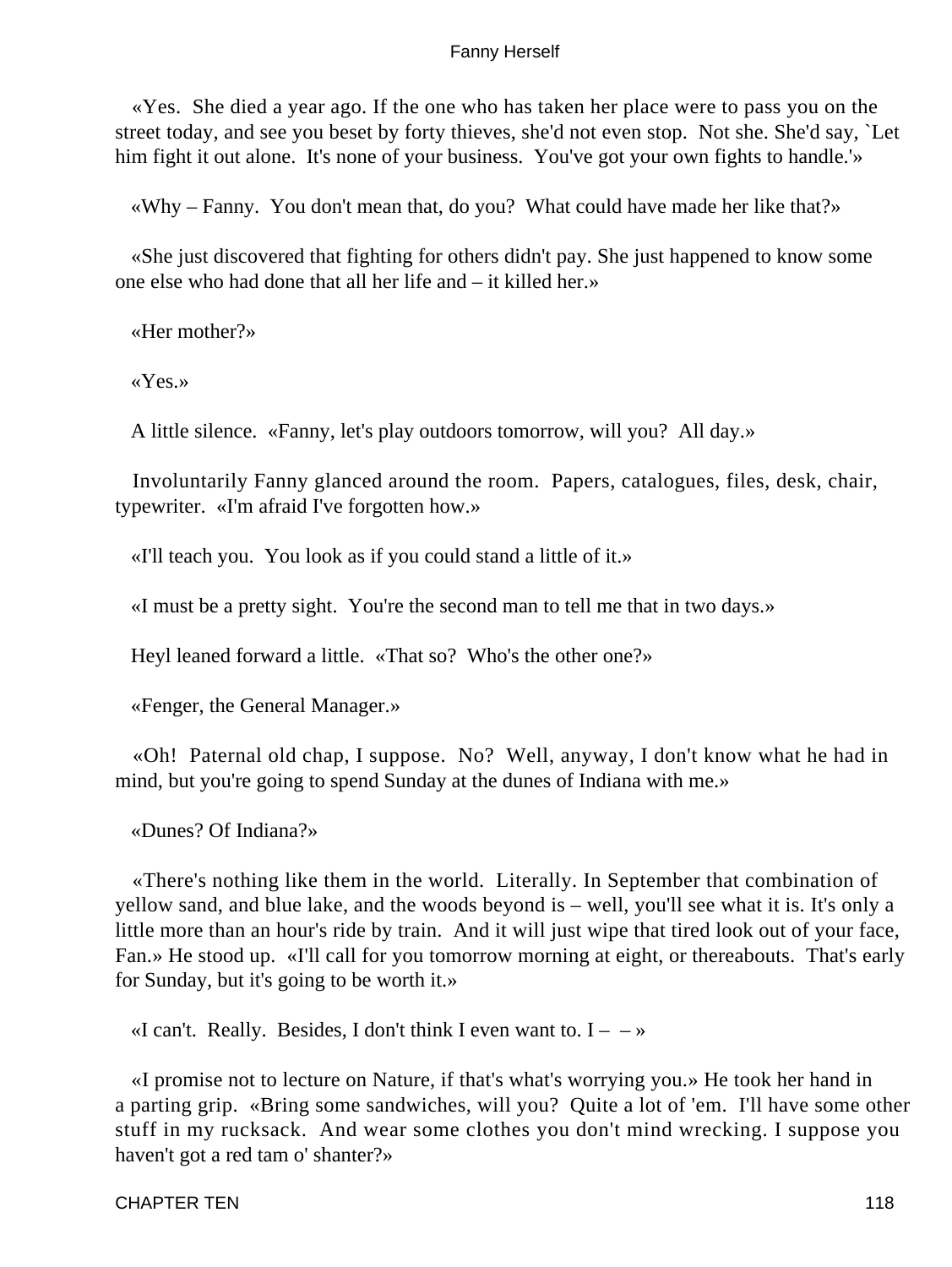«Heavens, no!»

 «I just thought it might help to keep me humble.» He was at the door, and so was she, somehow, her hand still in his. «Eight o'clock. How do you stand it in this place, Fan? Oh, well – I'll find that out to−morrow. Good−by.»

 Fanny went back to her desk and papers. The room seemed all at once impossibly stuffy, her papers and letters dry, meaningless things. In the next office, separated from her by a partition half glass, half wood, she saw the top of Slosson's bald head as he stood up to shut his old−fashioned roll−top desk. He was leaving. She looked out of the window. Ella Monahan, in hat and suit, passed and came back to poke her head in the door.

 «Run along!» she said. «It's Saturday afternoon. You'll work overtime enough when the Christmas rush begins. Come on, child, and call it a day!»

 And Fanny gathered papers, figures, catalogue proofs into a glorious heap, thrust them into a drawer, locked the drawer, pushed back her chair, and came.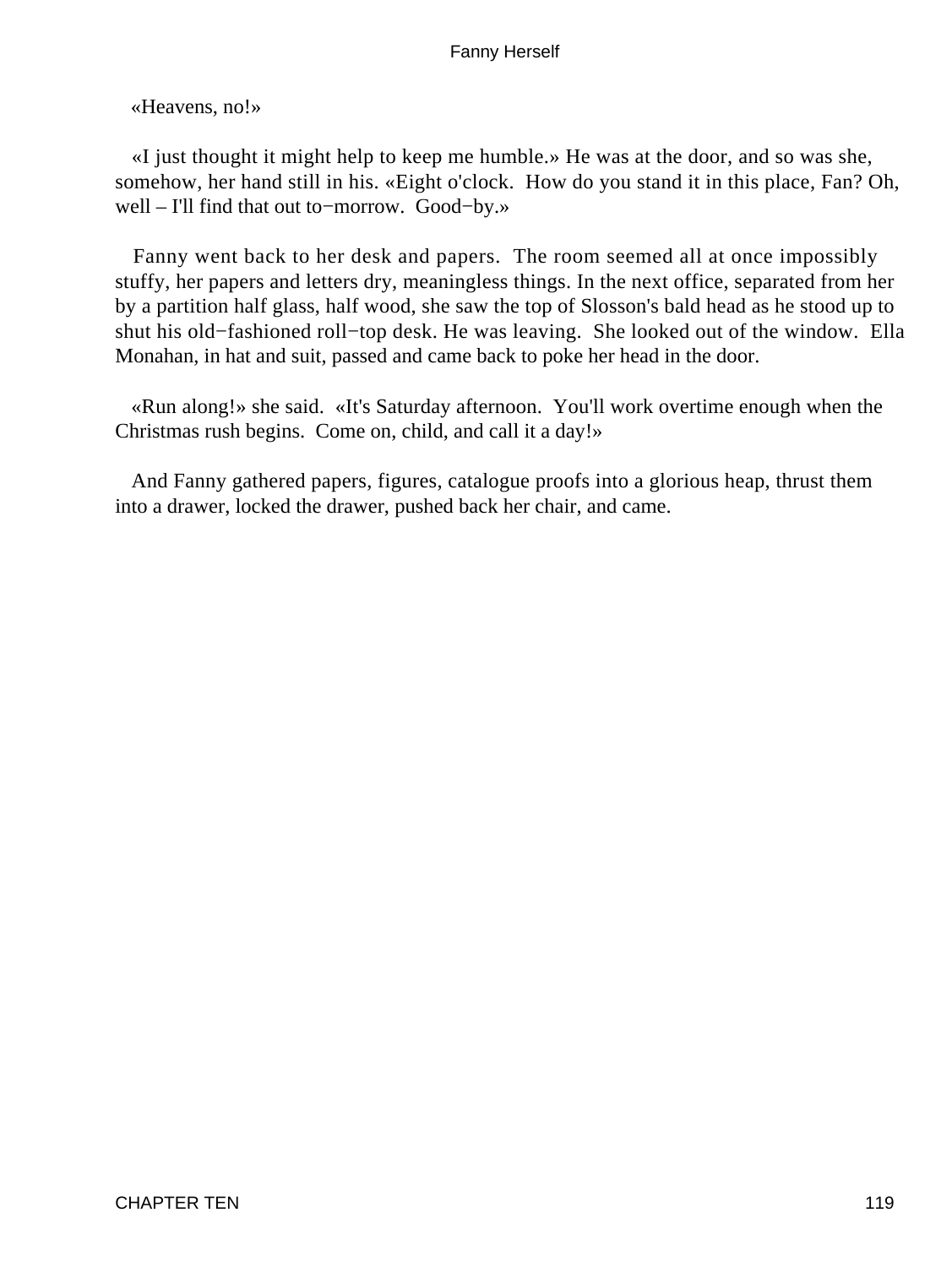# **[CHAPTER ELEVEN](#page-221-0)**

*Fanny* told herself, before she went to bed Saturday night, that she hoped it would rain Sunday morning from seven to twelve. But when Princess woke her at seven−thirty, as per instructions left in penciled scrawl on the kitchen table, she turned to the window at once, and was glad, somehow, to find it sun−flooded. Princess, if you're mystified, was royal in name only – a biscuit–tinted lady, with a very black and no–account husband whose habits made it necessary for Princess to let herself into Fanny's four−room flat at seven every morning, and let herself out at eight every evening. She had an incredibly soft and musical voice, had Princess, and a cooking hand. She kept Fanny mended, fed and comfortable, and her only cross was that Fanny's taste in blouses (ultimately her property) ran to the severe and tailored.

«Mawnin', Miss Fanny. There's a gep'mun waitin' to see yo'.»

Fanny choked on a yawn. «A what!»

 «Gep'mun. Says yo−all goin' picnickin'. He's in the settin' room, a−lookin' at yo' pictchah papahs. Will Ah fry yo' up a li'l chicken to pack along? San'wiches ain't no eatin' fo' Sunday.»

 Fanny flung back her covers, swung around to the side of the bed, and stood up, all, seemingly, in one sweeping movement. «Do you mean to tell me he's in there, now?»

From the sitting room. «I think I ought to tell you I can hear everything you're saying. Say. Fanny, those sketches of yours are  $-$  – Why, Gee Whiz! I didn't know you did that kind of thing. This one here, with that girl's face in the crowd  $- \rightarrow \infty$ 

 «For heaven's sake!» Fanny demanded, «what are you doing here at seven−thirty? And I don't allow people to look at those sketches. You said eight−thirty.»

 «I was afraid you'd change your mind, or something. Besides, it's now twenty−two minutes to eight. And will you tell the lady that's a wonderful idea about the chicken? Only she'd better start now.»

 Goaded by time bulletins shouted through the closed door, Fanny found herself tubbed, clothed, and ready for breakfast by eight−ten. When she opened the door Clarence was standing in the center of her little sitting room, waiting, a sheaf of loose sketches in his hand.

«Say, look here! These are the real thing. Why, they're great! They get you. This old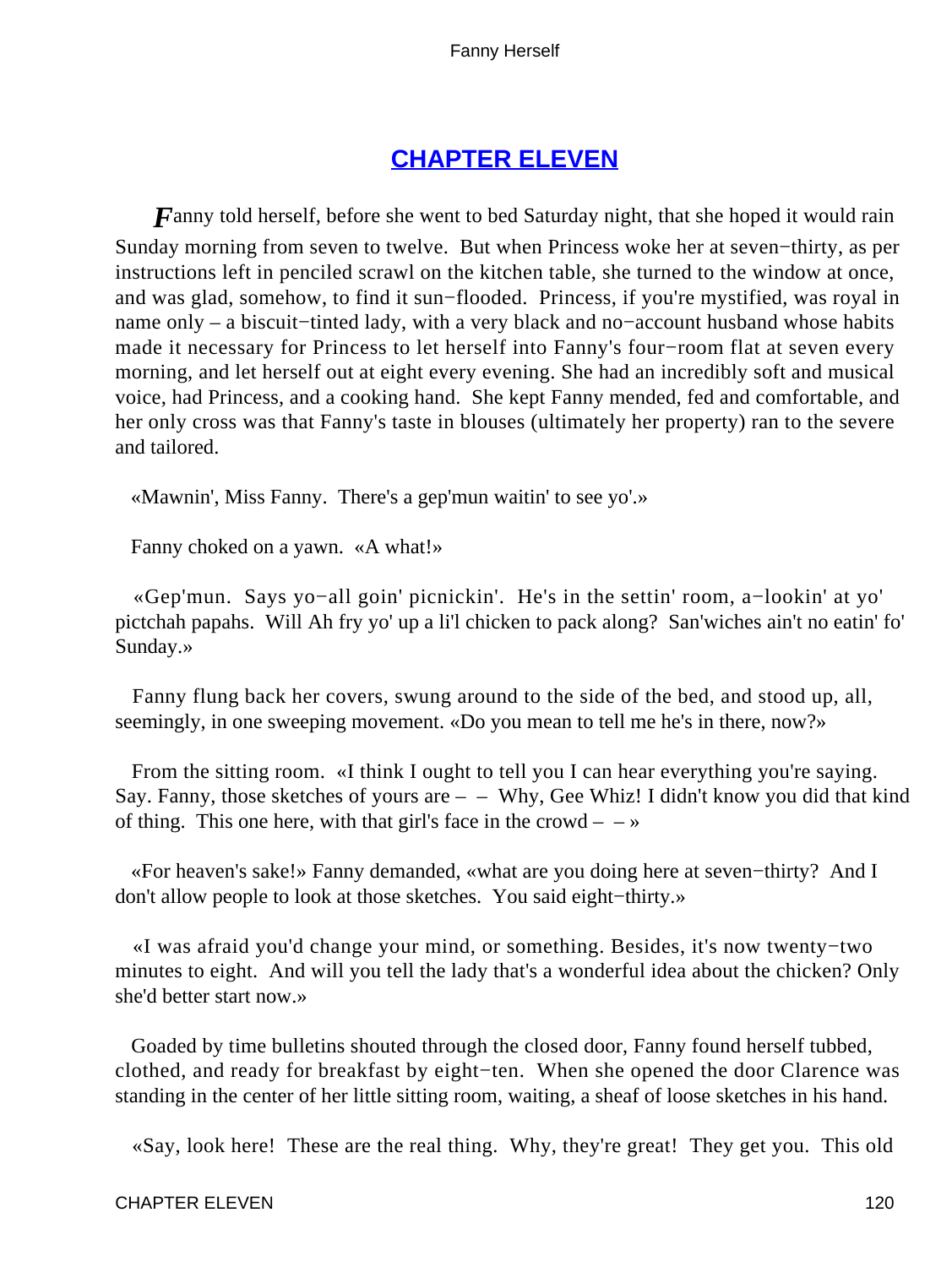geezer with the beard, selling fish and looking like one of the Disciples. And this. What the devil are you doing in a mail order house, or whatever it is? Tell me that! When you can draw like this!»

 «Good morning,» said Fanny, calmly. «And I'll tell you nothing before breakfast. The one thing that interests me this moment is hot coffee. Will you have some breakfast? Oh, well, a second one won't hurt you. You must have got up at three, or thereabouts.» She went toward the tiny kitchen. «Never mind, Princess. I'll wait on myself. You go on with that chicken.»

 Princess was the kind of person who can fry a chicken, wrap it in cool, crisp lettuce leaves, box it, cut sandwiches, and come out of the process with an unruffled temper and an immaculate kitchen. Thanks to her, Fanny and Heyl found themselves on the eight fifty−three train, bound for the dunes.

 Clarence swung his rucksack up to the bundle rack. He took off his cap, and stuffed it into his pocket. He was grinning like a schoolboy. Fanny turned from the window and smiled at what she saw in his face. At that he gave an absurd little bounce in his place, like an overgrown child, and reached over and patted her hand.

«I've dreamed of this for years.»

«You're just fourteen, going on fifteen,» Fanny reproved him.

 «I know it. And it's great! Won't you be, too? Forget you're a fair financier, or whatever they call it. Forget you earn more in a month than I do in six. Relax. Unbend. Loosen up. Don't assume that hardshell air with me. Just remember that I knew you when the frill of your panties showed below your skirt.»

«Clarence Heyl!»

 But he was leaning past her, and pointing out of the window. «See that curtain of smoke off there? That's the South Chicago, and the Hammond and Gary steel mills. Wait till you see those smokestacks against the sky, and the iron scaffoldings that look like giant lacework, and the slag heaps, and the coal piles, and those huge, grim tanks. Gad! It's awful and beautiful. Like the things Pennell does.» «I came out here on the street car one day,» said Fanny, quietly. «One Sunday.»

«You did!» He stared at her.

 «It was hot, and they were all spilling out into the street. You know, the women in wrappers, just blobs of flesh trying to get cool. And the young girls in their pink silk dresses and white shoes, and the boys on the street corners, calling to them. Babies all over the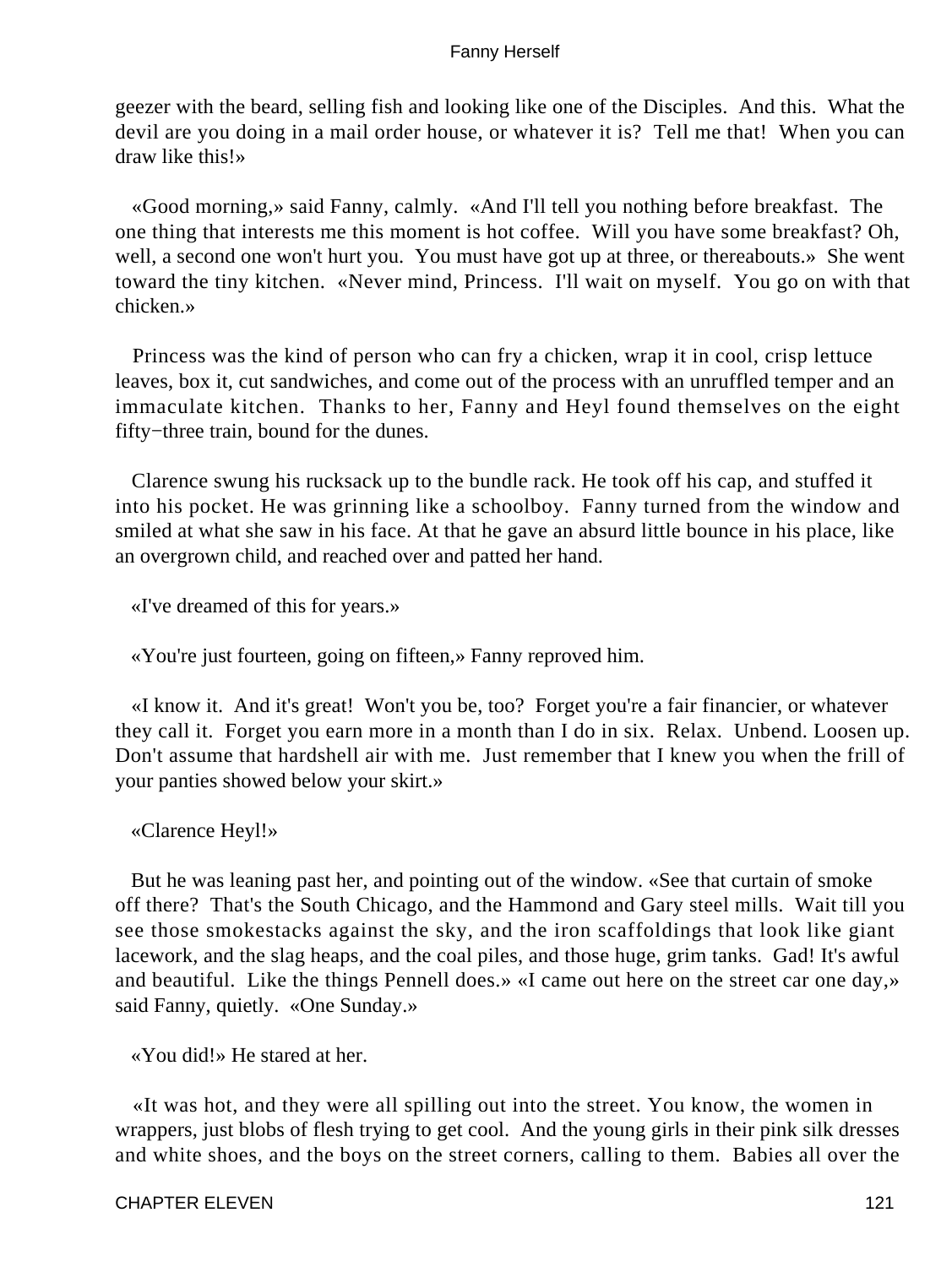sidewalks and streets, and the men who weren't in the mills – you know how they look in their Sunday shirtsleeves, with their flat faces, and high cheekbones, and their great brown hands with the broken nails. Hunkies. Well, at five the motor cars began whizzing by from the country roads back to Chicago. You have to go back that way. Just then the five o'clock whistles blew and the day shift came off. There was a great army of them, clumping down the road the way they do. Their shoulders were slack, and their lunch pails dangled, empty, and they were wet and reeking with sweat. The motor cars were full of wild phlox and daisies and spiderwort.»

Clarence was still turned sideways, looking at her. «Get a picture of it?»

«Yes. I tried, at least.»

«Is that the way you usually spend your Sundays?»

«Well,  $I - I$  like snooping about.»

«M−m,» mused Clarence. Then, «How's business, Fanny?»

 «Business?» You could almost feel her mind jerk back. «Oh, let's not talk about business on Sunday.»

«I thought so,» said Clarence, enigmatically. «Now listen to me, Fanny.»

 «I'll listen,» interrupted she, «if you'll talk about yourself. I want to know what you're doing, and why you're going to New York. What business can a naturalist have in New York, anyway?»

 «I didn't intend to be a naturalist. You can tell that by looking at me. But you can't have your very nose rubbed up against trees, and rocks, and mountains, and snow for years and years without learning something about 'em. There were whole weeks when I hadn't anything to chum with but a timber−line pine and an odd assortment of mountain peaks. We just had to get acquainted.»

 «But you're going back, aren't you? Don't they talk about the spell of the mountains, or some such thing?» «They do. And they're right. And I've got to have them six months in the year, at least. But I'm going to try spending the other six in the bosom of the human race. Not only that, I'm going to write about it. Writing's my job, really. At least, it's the thing I like best.»

«Nature?»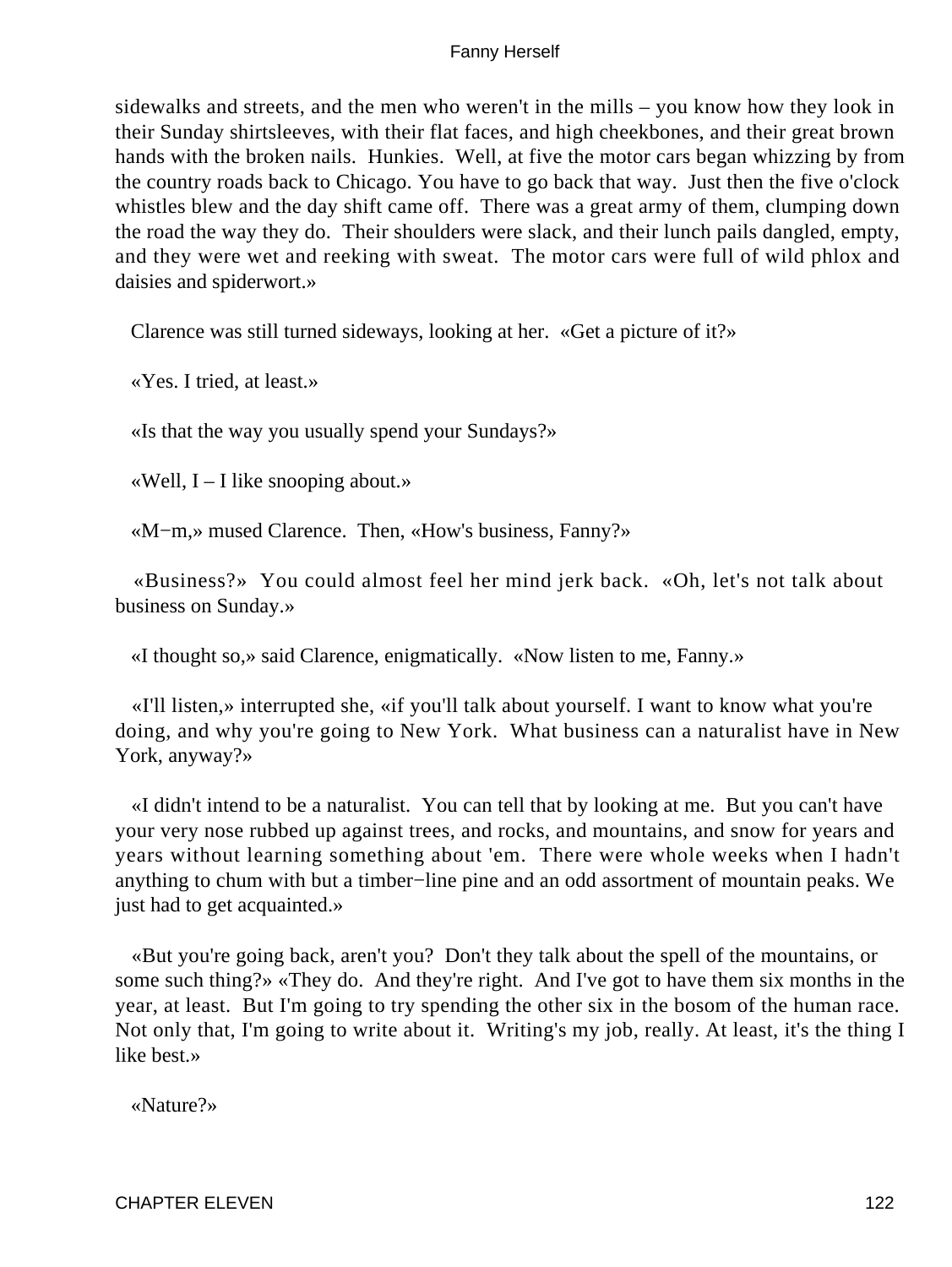«Human nature. I went out to Colorado just a lonesome little kid with a bum lung. The lung's all right, but I never did quite get over the other. Two years ago, in the mountains, I met Carl Lasker, who owns the New York Star. It's said to be the greatest morning paper in the country. Lasker's a genius. And he fries the best bacon I ever tasted. I took him on a four−weeks' horseback trip through the mountains. We got pretty well acquainted. At the end of it he offered me a job. You see, I'd never seen a chorus girl, or the Woolworth building, or a cabaret, or a broiled lobster, or a subway. But I was interested and curious about all of them. And Lasker said, `A man who can humanize a rock, or a tree, or a chipmunk ought to be able to make even those things seem human. You've got what they call the fresh viewpoint. New York's full of people with a scum over their eyes, but a lot of them came to New York from Winnebago, or towns just like it, and you'd be surprised at the number of them who still get their home town paper. One day, when I came into Lee Kohl's office, with stars, and leading men, and all that waiting outside to see him, he was sitting with his feet on the desk reading the Sheffield, Illinois, Gazette.' You see, the thing he thinks I can do is to give them a picture of New York as they used to see it, before they got color blind. A column or so a day, about anything that hits me. How does that strike you as a job for a naturalist?»

«It's a job for a human naturalist. I think you'll cover it.»

 If you know the dunes, which you probably don't, you know why they did not get off at Millers, with the crowd, but rode on until they were free of the Sunday picnickers. Then they got off, and walked across the tracks, past saloons, and a few huddled houses, hideous in yellow paint, and on, and on down a road that seemed endless. A stretch of cinders, then dust, a rather stiff little hill, a great length of yellow sand and – the lake! We say, the lake! like that, with an exclamation point after it, because it wasn't at all the Lake Michigan that Chicagoans know. This vast blue glory bore no relation to the sullen, gray, turbid thing that the city calls the lake. It was all the blues of which you've ever heard, and every passing cloud gave it a new shade. Sapphire. No, cobalt. No, that's too cold. Mediterranean. Turquoise. And the sand in golden contrast. Miles of sand along the beach, and back of that the dunes. Now, any dictionary or Scotchman will tell you that a dune is a hill of loose sand. But these dunes are done in American fashion, lavishly. Mountains of sand, as far as the eye can see, and on the top of them, incredibly, great pine trees that clutch at their perilous, shifting foothold with frantic root−toes. And behind that, still more incredibly, the woods, filled with wild flowers, with strange growths found nowhere else in the whole land, with trees, and vines, and brush, and always the pungent scent of the pines. And there you have the dunes – blue lake, golden sand−hills, green forest, in one.

 Fanny and Clarence stood there on the sand, in silence, two ridiculously diminutive figures in that great wilderness of beauty. I wish I could get to you, somehow, the clear sparkle of it, the brilliance of it, and yet the peace of it. They stood there a long while, those two, without speaking. Then Fanny shut her eyes, and I think her lower lip trembled just a little. And Clarence patted her hand just twice.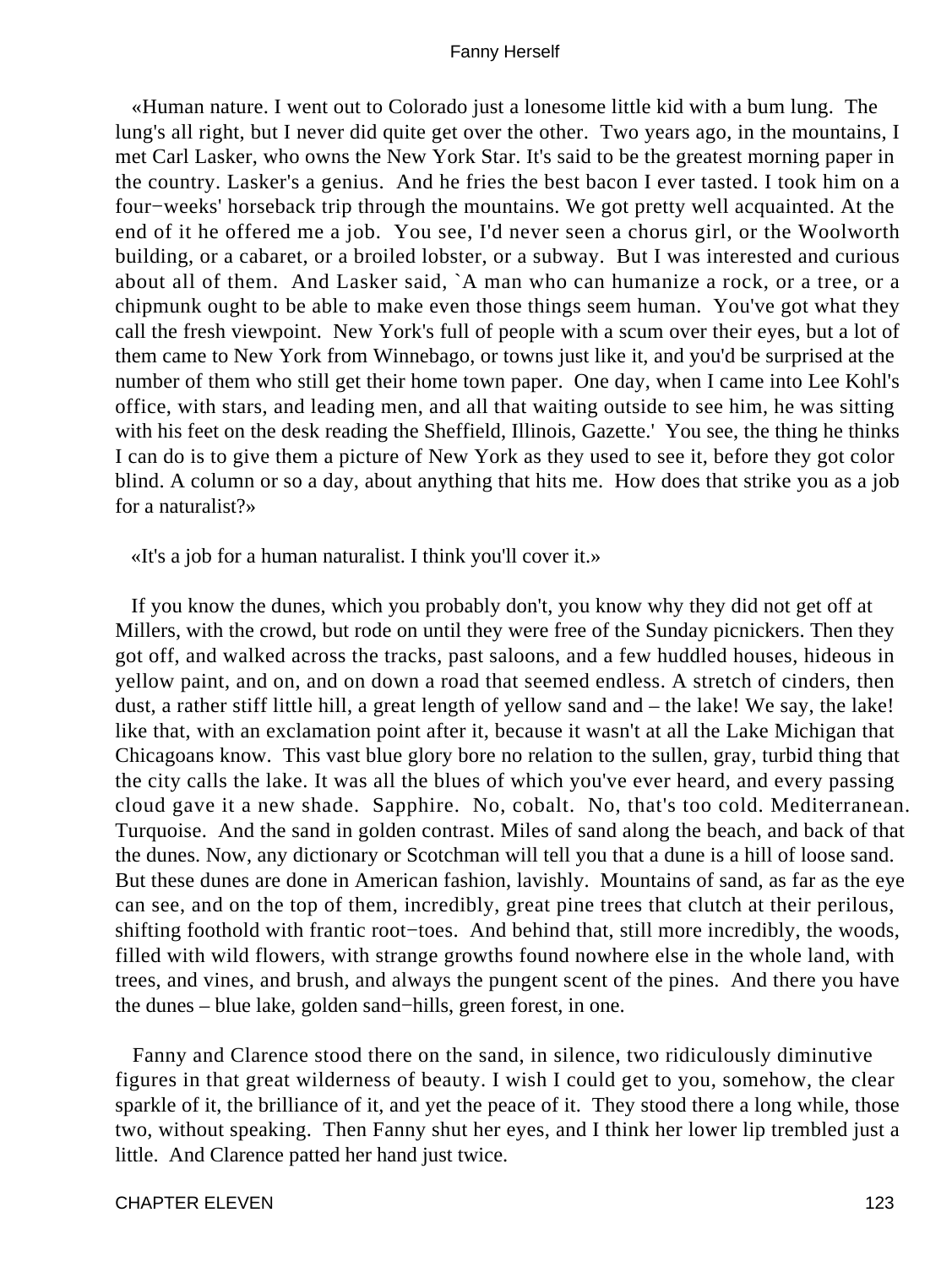«I thank you,» he said, «in the name of that much−abused lady known as Nature.»

 Said Fanny, «I want to scramble up to the top of one of those dunes – the high one – and just sit there.»

 And that is what they did. A poor enough Sunday, I suppose, in the minds of those of you who spend yours golfing at the club, or motoring along grease−soaked roads that lead to a shore dinner and a ukulele band. But it turned Fanny Brandeis back a dozen years or more, so that she was again the little girl whose heart had ached at sight of the pale rose and, orange of the Wisconsin winter sunsets. She forgot all about layettes, and obstetrical outfits, and flannel bands, and safety pins; her mind was a blank in the matter of bootees, and catalogues, and our No. 29E8347, and those hungry bins that always yawned for more. She forgot about Michael Fenger, and Theodore, and the new furs. They scrambled up dunes, digging into the treacherous sand with heels, toes, and the side of the foot, and clutching at fickle roots with frantic fingers. Forward a step, and back two – that's dune climbing. A back−breaking business, unless you're young and strong, as were these two. They explored the woods, and Heyl had a fascinating way of talking about stones and shrubs and trees as if they were endowed with human qualities – as indeed they were for him. They found a hill−slope carpeted with dwarf huckleberry plants, still bearing tiny clusters of the blue−black fruit. Fanny's heart was pounding, her lungs ached, her cheeks were scarlet, her eyes shining. Heyl, steel−muscled, took the hills like a chamois. Once they crossed hands atop a dune and literally skated down it, right, left, right, left, shrieking with laughter, and ending in a heap at the bottom. «In the name of all that's idiotic!» shouted Heyl. «Silk stockings! What in thunder made you wear silk stockings! At the sand dunes! Gosh!»

 They ate their dinner in olympic splendor, atop a dune. Heyl produced unexpected things from the rucksack – things that ranged all the way from milk chocolate to literature, and from grape juice to cigarettes. They ate ravenously, but at Heyl's thrifty suggestion they saved a few sandwiches for the late afternoon. It was he, too, who made a little bonfire of papers, crusts, and bones, as is the cleanly habit of your true woodsman. Then they stretched out, full length, in the noon sun, on the warm, clean sand.

«What's your best price on one−sixth doz. flannel vests?» inquired Heyl.

And, «Oh, shut up!» said Fanny, elegantly. Heyl laughed as one who hugs a secret.

 «We'll work our way down the beach,» he announced, «toward Millers. There'll be northern lights to−night; did you know that? Want to stay and see them?»

«Do I want to! I won't go home till I have.»

 These were the things they did on that holiday; childish, happy, tiring things, such as people do who love the outdoors.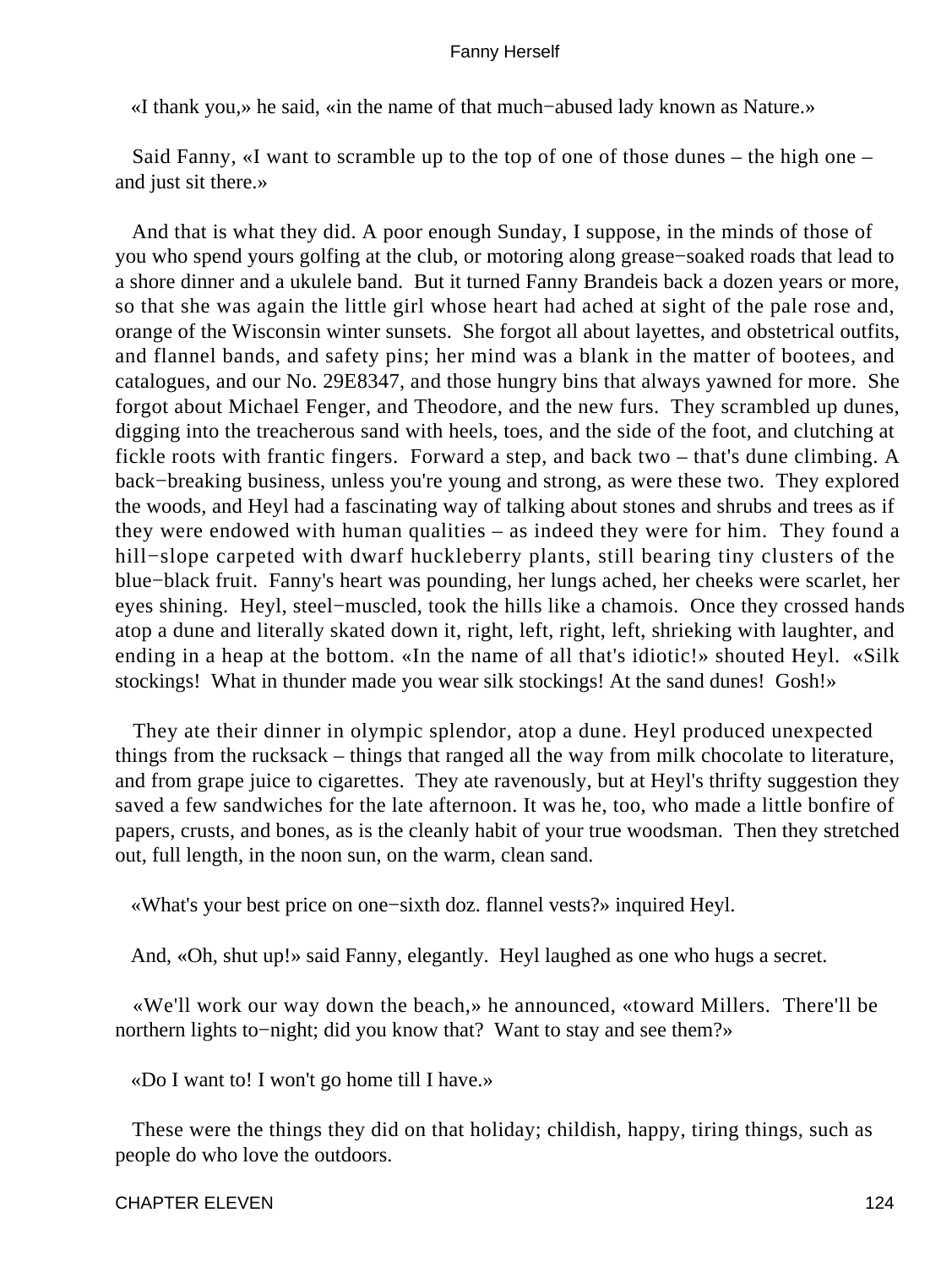The charm of Clarence Heyl – for he had charm – is difficult to transmit. His lovableness and appeal lay in his simplicity. It was not so much what he said as in what he didn't say. He was staring unwinkingly now at the sunset that had suddenly burst upon them. His were the eyes of one accustomed to the silent distances.

 «Takes your breath away, rather, doesn't it? All that color?» said Fanny, her face toward the blaze.

 «Almost too obvious for my taste. I like 'em a little more subdued, myself.» They were atop a dune, and he stretched himself flat on the sand, still keeping his bright brown eyes on lake and sky. Then he sat up, excitedly. «Heh, try that! Lie flat. It softens the whole thing. Like this. Now look at it. The lake's like molten copper flowing in. And you can see that silly sun going down in jerks, like a balloon on a string.»

 They lay there, silent, while the scarlet became orange, the orange faded to rose, the rose to pale pink, to salmon, to mauve, to gray. The first pale star came out, and the brazen lights of Gary, far to the north, defied it. Fanny sat up with a sigh and a little shiver.

 «Fasten up that sweater around your throat,» said Heyl. «Got a pin?» They munched their sandwiches, rather soggy by now, and drank the last of the grape juice. «We'll have a bite of hot supper in town, at a restaurant that doesn't mind Sunday trampers. Come on, Fan. We'll start down the beach until the northern lights begin to show.»

 «It's been the most accommodating day,» murmured Fanny. «Sunshine, sunset, northern lights, everything. If we were to demand a rainbow and an eclipse they'd turn those on, too.»

 They started to walk down the beach in the twilight, keeping close to the water's edge where the sand was moist and firm. It was hard going. They plunged along arm in arm, in silence. Now and again they stopped, with one accord, and looked out over the great gray expanse that lay before them, and then up at the hills and the pines etched in black against the sky. Nothing competitive here, Fanny thought, and took a deep breath. She thought of to−morrow's work, with day after to−morrow's biting and snapping at its heels.

 Clarence seemed to sense her thoughts. «Doesn't this make you feel you want to get away from those damned bins that you're forever feeding? I watched those boys for a minute, the other day, outside your office. Jove!»

 Fanny dug a heel into the sand, savagely. «Some days I feel that I've got to walk out of the office, and down the street, without a hat, and on, and on, walking and walking, and running now and then, till I come to the horizon. That's how I feel, some days.»

 «Then some day, Fanny, that feeling will get too strong for you, and you'll do it. Now listen to me. Tuck this away in your subconscious mind, and leave it there until you need it.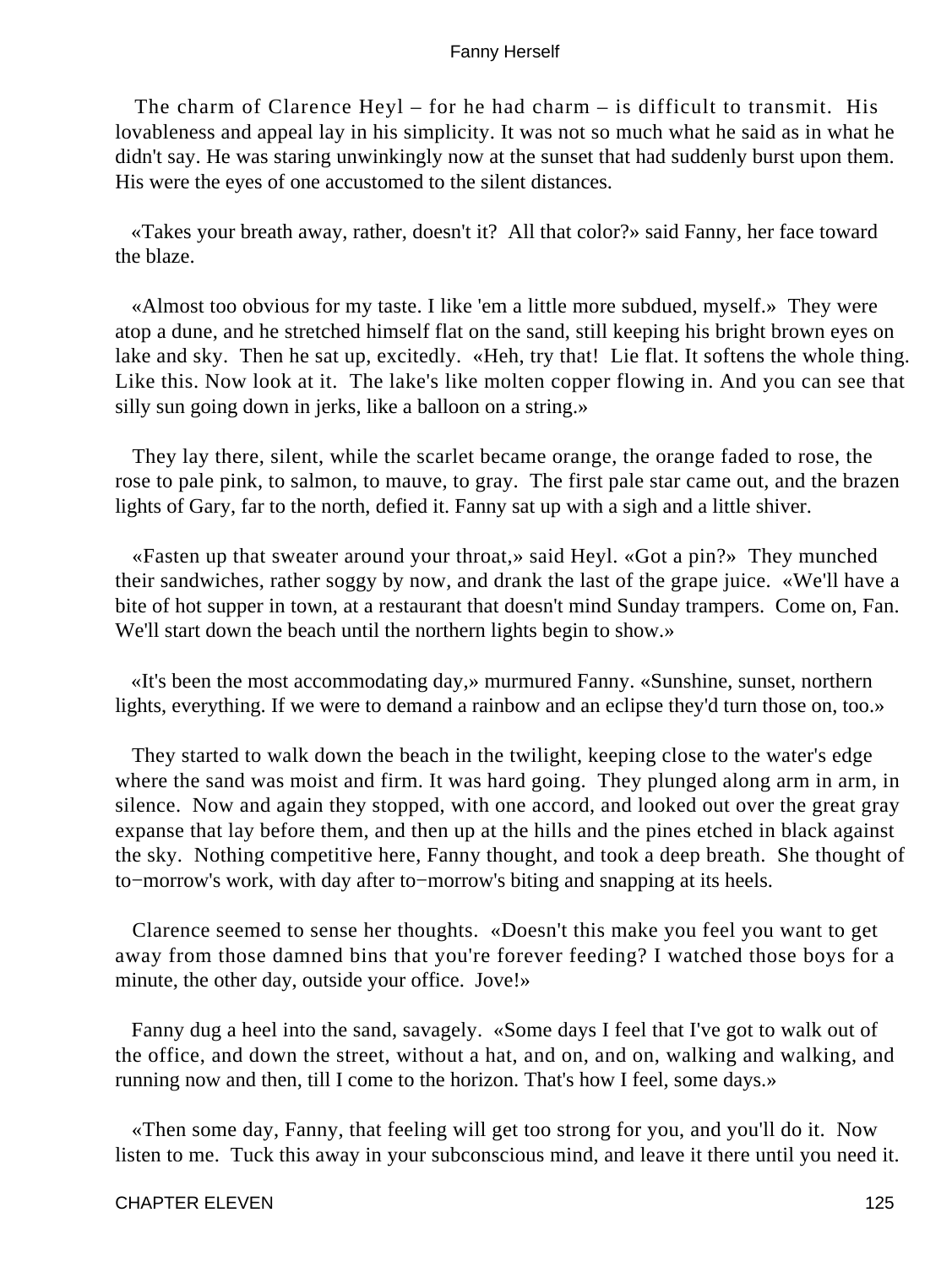When that time comes get on a train for Denver. From Denver take another to Estes Park. That's the Rocky Mountains, and they're your destination, because that's where the horizon lives and has its being. When you get there ask for Heyl's place. They'll just hand you from one to the other, gently, until you get there. I may be there, but more likely I shan't. The key's in the mail box, tied to a string. You'll find a fire already laid, in the fireplace, with fat pine knots that will blaze up at the touch of a match. My books are there, along the walls. The bedding's in the cedar chest, and the lamps are filled. There's tinned stuff in the pantry. And the mountains are there, girl, to make you clean and whole again. And the pines that are nature's prophylactic brushes. And the sky. And peace. That sounds like a railway folder, but it's true. I know.» They trudged along in silence for a little while. «Got that?»

«M−m,» replied Fanny, disinterestedly, without looking at him.

 Heyl's jaw set. You could see the muscles show white for an instant. Then he said: «It has been a wonderful day, Fanny, but you haven't told me a thing about yourself. I'd like to know about your work. I'd like to know what you're doing; what your plan is. You looked so darned definite up there in that office. Whom do you play with? And who's this Fenger – wasn't that the name? – who saw that you looked tired?»

«All right, Clancy. I'll tell you all about it,» Fanny agreed, briskly.

«All right – who!»

 «Well, I can't call you Clarence. It doesn't fit. So just for the rest of the day let's make it Clancy, even if you do look like one of the minor Hebrew prophets, minus the beard.»

 And so she began to tell him of her work and her aims. I think that she had been craving just this chance to talk. That which she told him was, unconsciously, a confession. She told him of Theodore and his marriage; of her mother's death; of her coming to Haynes−Cooper, and the changes she had brought about there. She showed him the infinite possibilities for advancement there. Slosson she tossed aside. Then, rather haltingly, she told him of Fenger, of his business genius, his magnetic qualities, of his career. She even sketched a deft word−picture of the limp and irritating Mrs. Fenger.

«Is this Fenger in love with you?» asked Heyl, startlingly.

Fanny recoiled at the idea with a primness that did credit to Winnebago.

«Clancy! Please! He's married.»

 «Now don't sneak, Fanny. And don't talk like an ingenue. So far, you've outlined a life−plan that makes Becky Sharp look like a cooing dove. So just answer this straight, will you?»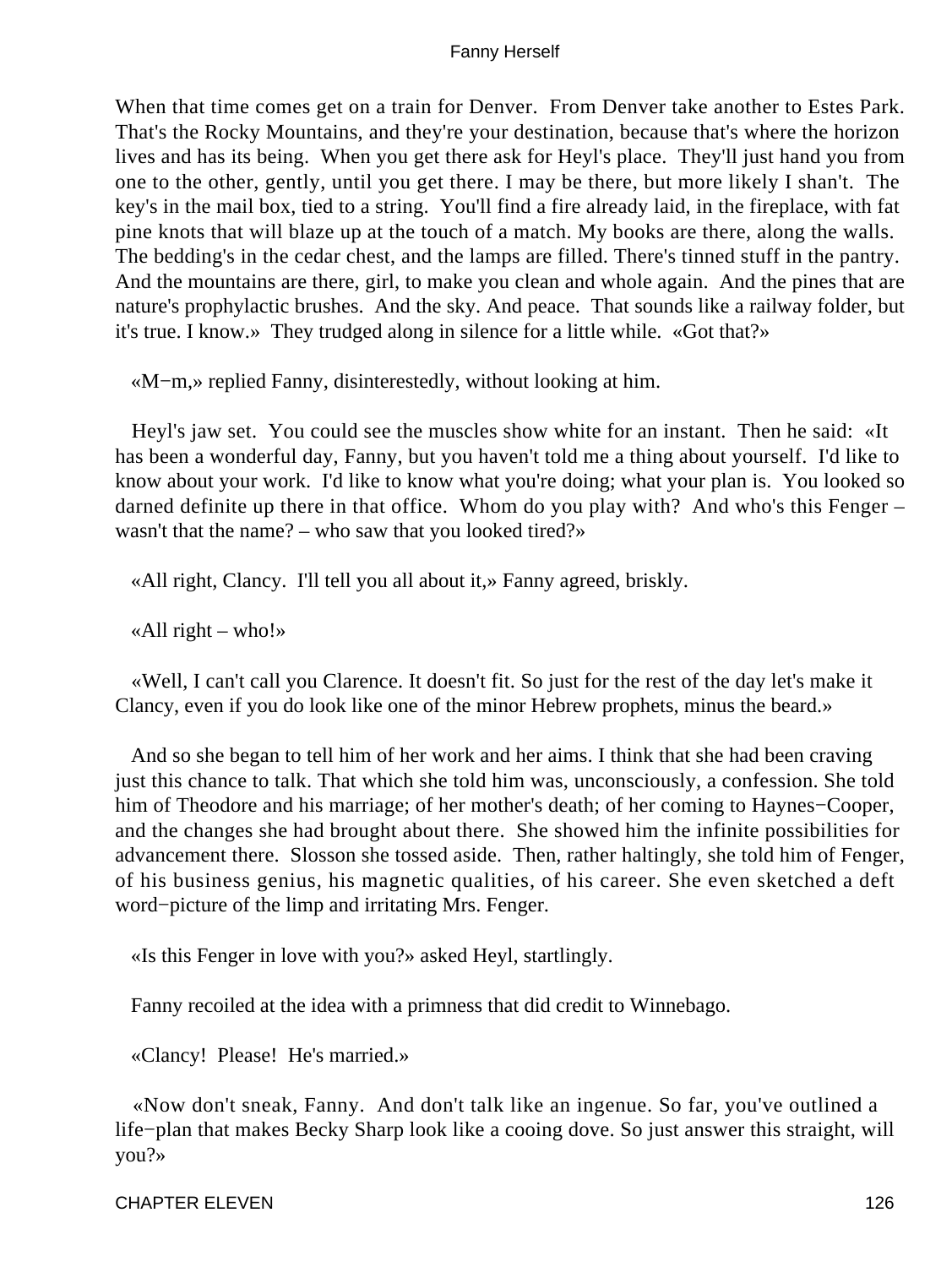«Why, I suppose I attract him, as any man of his sort, with a wife like that, would be attracted to a healthily alert woman, whose ideas match his. And I wish you wouldn't talk to me like that. It hurts.»

 «I'm glad of that. I was afraid you'd passed that stage. Well now, how about those sketches of yours? I suppose you know that they're as good, in a crude, effective sort of way, as anything that's being done to−day.»

 «Oh, nonsense!» But then she stopped, suddenly, and put both hands on his arm, and looked up at him, her face radiant in the gray twilight. «Do you really think they're good!»

 «You bet they're good. There isn't a newspaper in the country that couldn't use that kind of stuff. And there aren't three people in the country who can do it. It isn't a case of being able to draw. It's being able to see life in a peculiar light, and to throw that light so that others get the glow. Those sketches I saw this morning are life, served up raw. That's your gift, Fanny. Why the devil don't you use it!»

 But Fanny had got herself in hand again. «It isn't a gift,» she said, lightly. «It's just a little knack that amuses me. There's no money in it. Besides, it's too late now. One's got to do a thing superlatively, nowadays, to be recognized. I don't draw superlatively, but I do handle infants' wear better than any woman I know. In two more years I'll be getting ten thousand a year at Haynes–Cooper. In five years –  $-\infty$ 

«Then what?»

 Fanny's hands became fists, gripping the power she craved. «Then I shall have arrived. I shall be able to see the great and beautiful things of this world, and mingle with the people who possess them.»

 «When you might be making them yourself, you little fool. Don't glare at me like that. I tell you that those pictures are the real expression of you. That's why you turn to them as relief from the shop grind. You can't help doing them. They're you.»

«I can stop if I want to. They amuse me, that's all.»

«You can't stop. It's in your blood. It's the Jew in you.»

 $\kappa$ The – – Here, I'll show you. I won't do another sketch for a year. I'll prove to you that my ancestors' religion doesn't influence my work, or my play.»

 «Dear, you can't prove that, because the contrary has been proven long ago. You yourself proved it when you did that sketch of the old fish vender in the Ghetto. The one with the beard. It took a thousand years of suffering and persecution and faith to stamp that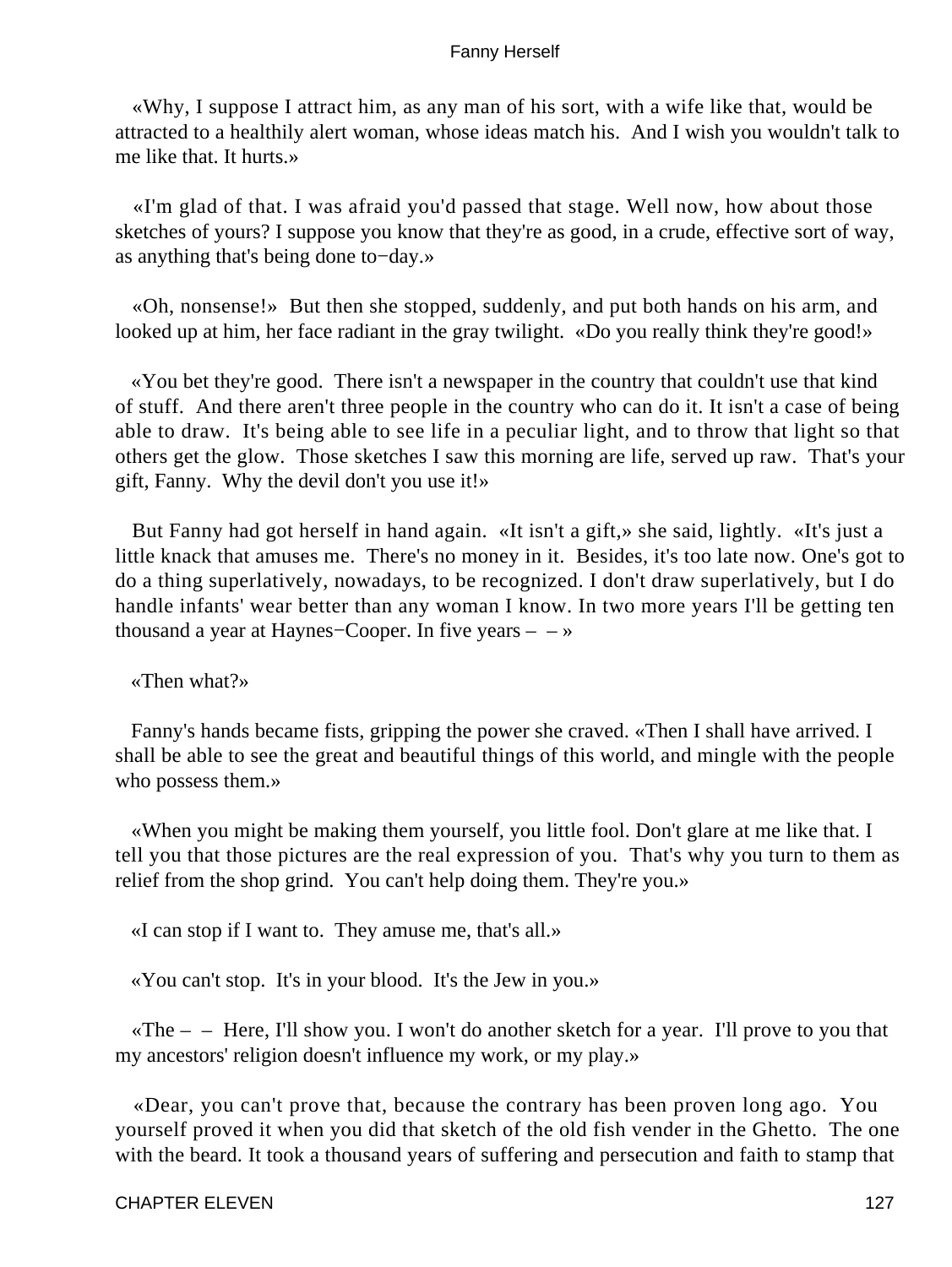look on his face, and it took a thousand years to breed in you the genius to see it, and put it down on paper. Fan, did you ever read Fishberg's book?»

«No,» said Fanny, low−voiced.

 «Sometime, when you can snatch a moment from the fascinations of the mail order catalogue, read it. Fishberg says – I wish I could remember his exact words – `It isn't the body that marks the Jew. It's his Soul. The type is not anthropological, or physical; it's social or psychic. It isn't the complexion, the nose, the lips, the head. It's his Soul which betrays his faith. Centuries of Ghetto confinement, ostracism, ceaseless suffering, have produced a psychic type. The thing that is stamped on the Soul seeps through the veins and works its way magically to the face  $- -$ '»

«But I don't want to talk about souls! Please! You're spoiling a wonderful day.»

 «And you're spoiling a wonderful life. I don't object to this driving ambition in you. I don't say that you're wrong in wanting to make a place for yourself in the world. But don't expect me to stand by and let you trample over your own immortal soul to get there. Your head is busy enough on this infants' wear job, but how about the rest of you – how about You? What do you suppose all those years of work, and suppression, and self−denial, and beauty−hunger there in Winnebago were meant for! Not to develop the mail order business. They were given you so that you might recognize hunger, and suppression, and self−denial in others. The light in the face of that girl in the crowd pouring out of the plant. What's that but the reflection of the light in you! I tell you, Fanny, we Jews have got a money−grubbing, loud−talking, diamond−studded, get−there−at−any−price reputation, and perhaps we deserve it. But every now and then, out of the mass of us, one lifts his head and stands erect, and the great white light is in his face. And that person has suffered, for suffering breeds genius. It expands the soul just as over−prosperity shrivels it. You see it all the way from Lew Fields to Sarah Bernhardt; from Mendelssohn to Irving Berlin; from Mischa Elman to Charlie Chaplin. You were a person set apart in Winnebago. Instead of thanking your God for that, you set out to be something you aren't. No, it's worse than that. You're trying not to be what you are. And it's going to do for you.»

 «Stop!» cried Fanny. «My head's whirling. It sounds like something out of `Alice in Wonderland.'»

 «And you,» retorted Heyl, «sound like some one who's afraid to talk or think about herself. You're suppressing the thing that is you. You're cutting yourself off from your own people – a dramatic, impulsive, emotional people. By doing those things you're killing the goose that lays the golden egg. What's that old copy−book line? `To thine own self be true,' and the rest of it.»

«Yes; like Theodore, for example,» sneered Fanny.

### CHAPTER ELEVEN 128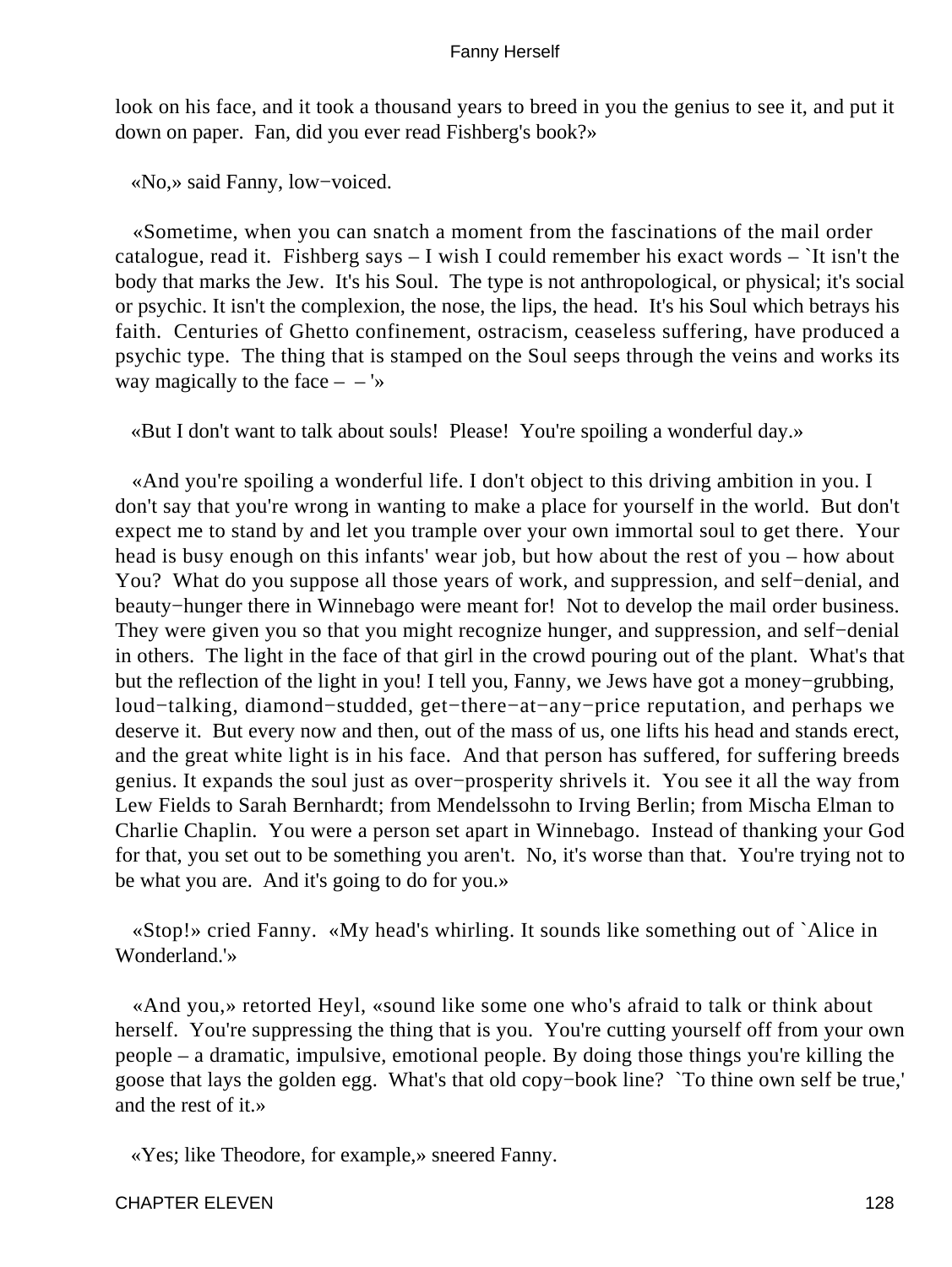At which unpleasant point Nature kindly supplied a diversion. Across the black sky there shot two luminous shafts of lights. Northern lights, pale sisters of the chromatic glory one sees in the far north, but still weirdly beautiful. Fanny and Heyl stopped short, faces upturned. The ghostly radiance wavered, expanded, glowed palely, like celestial searchlights. Suddenly, from the tip of each shaft, there burst a cluster of slender, pin−point lines, like aigrettes set in a band of silver. Then these slowly wavered, faded, combined to form a third and fourth slender shaft of light. It was like the radiance one sees in the old pictures of the Holy Family. Together Fanny and Heyl watched it in silence until the last pale glimmer faded and was gone, and only the brazen lights of Gary, far, far down the beach, cast a fiery glow against the sky.

They sighed, simultaneously. Then they laughed, each at the other.

 «Curtain,» said Fanny. They raced for the station, despite the sand. Their car was filled with pudgy babies lying limp in parental arms; with lunch baskets exuding the sickly scent of bananas; with disheveled vandals whose moist palms grasped bunches of wilted wild flowers. Past the belching chimneys of Gary, through South Chicago, the back yard of a metropolis, past Jackson Park that breathed coolly upon them, and so to the city again. They looked at it with the shock that comes to eyes that have rested for hours on long stretches of sand and sky and water. Monday, that had seemed so far away, became an actuality of to−morrow.

 Tired as they were, they stopped at one of those frank little restaurants that brighten Chicago's drab side streets. Its windows were full of pans that held baked beans, all crusty and brown, and falsely tempting, and of baked apples swimming in a pool of syrup. These flanked by ketchup bottles and geometrical pyramids of golden grape− fruit.

 Coffee and hot roast beef sandwiches, of course, in a place like that. «And,» added Fanny, «one of those baked apples. Just to prove they can't be as good as they look.»

 They weren't, but she was too hungry to care. Not too hungry, though, to note with quick eye all that the little restaurant held of interest, nor too sleepy to respond to the friendly waitress who, seeing their dusty boots, and the sprig of sumac stuck in Fanny's coat, said, «My, it must have been swell in the country today!» as her flapping napkin precipitated crumbs into their laps.

 «It was,» said Fanny, and smiled up at the girl with her generous, flashing smile. «Here's a bit of it I brought back for you.» And she stuck the scarlet sumac sprig into the belt of the white apron.

 They finished the day incongruously by taking a taxi home, Fanny yawning luxuriously all the way. «Do you know,» she said, as they parted, «we've talked about everything from souls to infants' wear. We're talked out. It's a mercy you're going to New York. There won't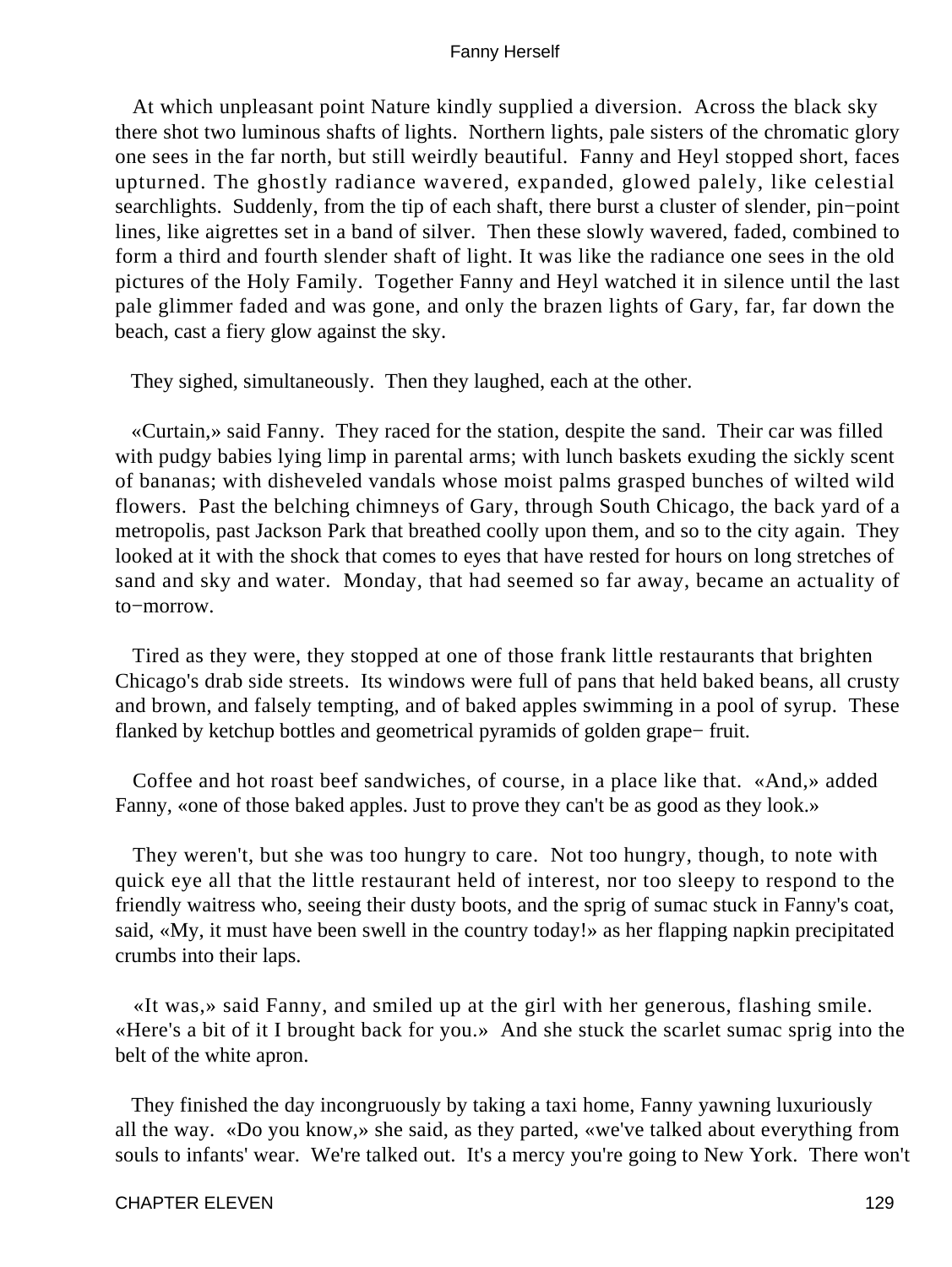be a next time.»

 «Young woman,» said Heyl, forcefully, «there will. That young devil in the red tam isn't dead. She's alive. And kicking. There's a kick in every one of those Chicago sketches in your portfolio upstairs. You said she wouldn't fight anybody's battles to−day. You little idiot, she's fighting one in each of those pictures, from the one showing that girl's face in the crowd, to the old chap with the fish−stall. She'll never die that one. Because she's the spirit. It's the other one who's dead – and she doesn't know it. But some day she'll find herself buried. And I want to be there to shovel on the dirt.»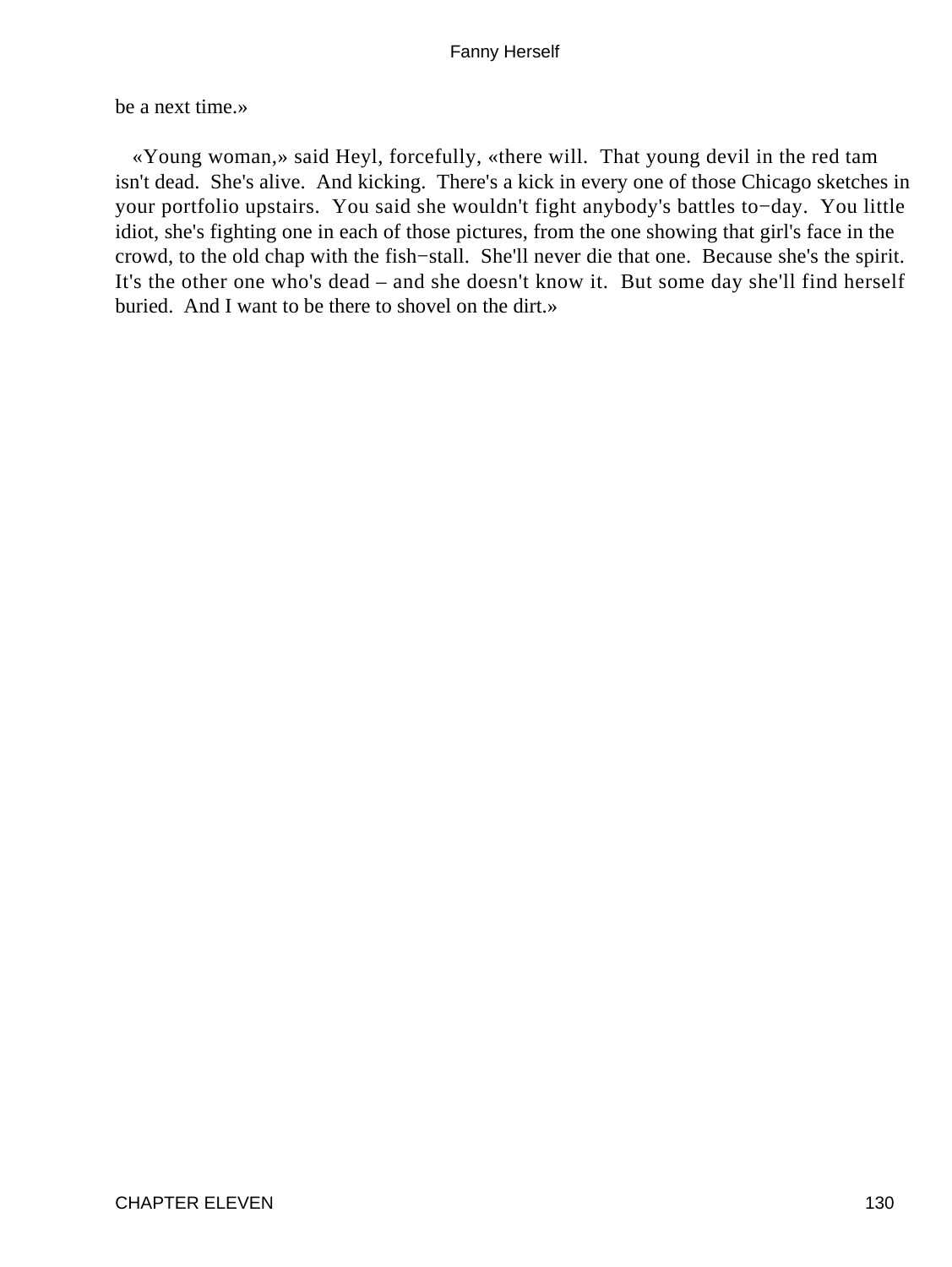# **[CHAPTER TWELVE](#page-221-0)**

*F*rom the first of December the floor of the Haynes–Cooper mail room looked like the New York Stock Exchange, after a panic. The aisles were drifts of paper against which a squad of boys struggled as vainly as a gang of snow− shovelers against a blizzard. The guide talked in terms of tons of mail, instead of thousands. And smacked his lips after it. The Ten Thousand were working at night now, stopping for a hasty bite of supper at six, then back to desk, or bin or shelf until nine, so that Oklahoma and Minnesota might have its Christmas box in time.

 Fanny Brandeis, working under the light of her green−shaded desk lamp, wondered, a little bitterly, if Christmas would ever mean anything to her but pressure, weariness, work. She told herself that she would not think of that Christmas of one year ago. One year! As she glanced around the orderly little office, and out to the stock room beyond, then back to her desk again, she had an odd little feeling of unreality. Surely it had been not one year, but many years – a lifetime – since she had elbowed her way up and down those packed aisles of the busy little store in Winnebago – she and that brisk, alert, courageous woman.

 «Mrs. Brandeis, lady wants to know if you can't put this blue satin dress on the dark−haired doll, and the pink satin. . . . Well, I did tell her, but she said for me to ask you, anyway.»

 «Mis' Brandeis, this man says he paid a dollar down on a go− cart last month and he wants to pay the rest and take it home with him.»

And then the reassuring, authoritative voice, «Coming! I'll be right there.»

 «Coming!» That had been her whole life. Service. And now she lay so quietly beneath the snow of the bitter northern winter.

 At that point Fanny's fist would come down hard on her desk, and the quick, indrawn breath of mutinous resentment would hiss through her teeth.

 She kept away from the downtown shops and their crowds. She scowled at sight of the holly and mistletoe wreaths, with their crimson streamers. There was something almost ludicrous in the way she shut her eyes to the holiday pageant all around her, and doubled and redoubled her work. It seemed that she had a new scheme for her department every other day, and every other one was a good one.

Slosson had long ago abandoned the attempt to keep up with her. He did not even resent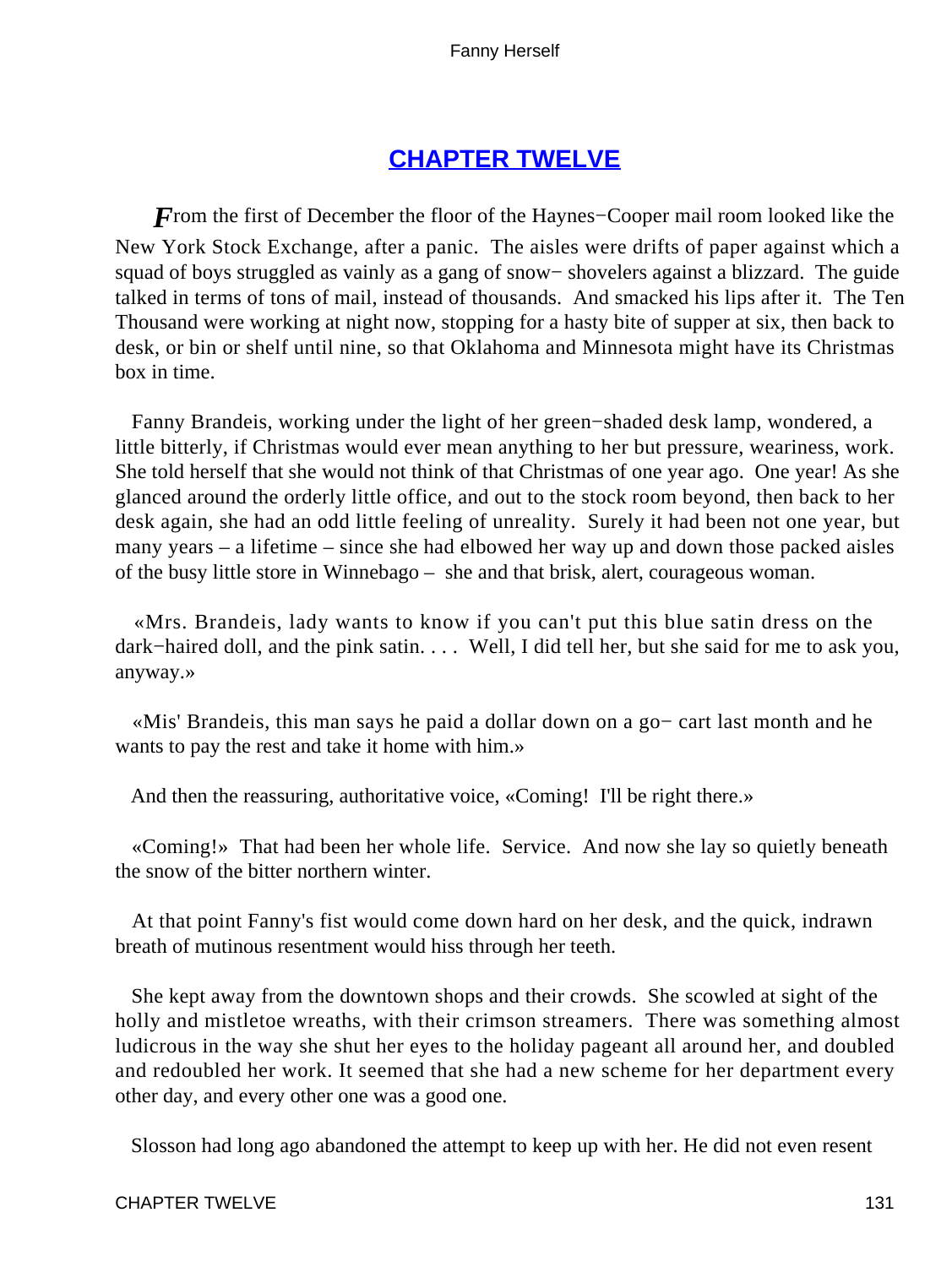her, as he had at first. «I'm a buyer,» he said, rather pathetically, «and a pret−ty good one, too. But I'm not a genius, and I never will be. And I guess you've got to be a genius, these days, to keep up. It used to be enough for an infants' wear buyer to know muslins, cottons, woolens, silks, and embroideries. But that's old−fashioned now. These days, when you hire an office boy you don't ask him if he can read and write. You tell him he's got to have personality, magnetism, and imagination. Makes me sick!»

 The Baby Book came off the presses and it was good. Even Slosson admitted it, grudgingly. The cover was a sunny, breezy seashore picture, all blue and gold, with plump, dimpled youngsters playing, digging in the sand, romping (and wearing our No. 13E1269, etc., of course). Inside were displayed the complete baby outfits, with a smiling mother, and a chubby, crowing baby as a central picture, and each piece of each outfit separately pictured. Just below this, the outfit number and price, and a list of the pieces that went to make it up. From the emergency outfit at \$3.98 to the outfit de luxe (for Haynes−Cooper patrons) at \$28.50, each group was comprehensive, practical, complete. In the back of the book was a personal service plea. «Use us,» it said. «We are here to assist you, not only in the matter of merchandise, but with information and advice. Mothers in particular are in need of such service. This book will save you weariness and worry. Use us.»

 Fanny surveyed the book with pardonable pride. But she was not satisfied. «We lack style,» she said. «The practical garments are all right. But what we need is a little snap. That means cut and line. And I'm going to New York to get it.» That had always been Slosson's work.

 She and Ella Monahan were to go to the eastern markets together. Ella Monahan went to New York regularly every three weeks. Fanny had never been east of Chicago. She envied Ella her knowledge of the New York wholesalers and manufacturers. Ella had dropped into Fanny's office for a brief moment. The two women had little in common, except their work, but they got on very well, and each found the other educating.

 «Seems to me you're putting an awful lot into this,» observed Ella Monahan, her wise eyes on Fanny's rather tense face.

«You've got to,» replied Fanny, «to get anything out of it.»

 «I guess you're right,» Ella agreed, and laughed a rueful little laugh. «I know I've given 'em everything I've got – and a few things I didn't know I had. It's a queer game – life. Now if my old father hadn't run a tannery in Racine, and if I hadn't run around there all the day, so that I got so the smell and feel of leather and hides were part of me, why, I'd never be buyer of gloves at Haynes−Cooper. And you – – »

 «Brandeis' Bazaar.» And was going on, when her office boy came in with a name. Ella rose to go, but Fanny stopped her. «Father Fitzpatrick! Bring him right in! Miss Monahan,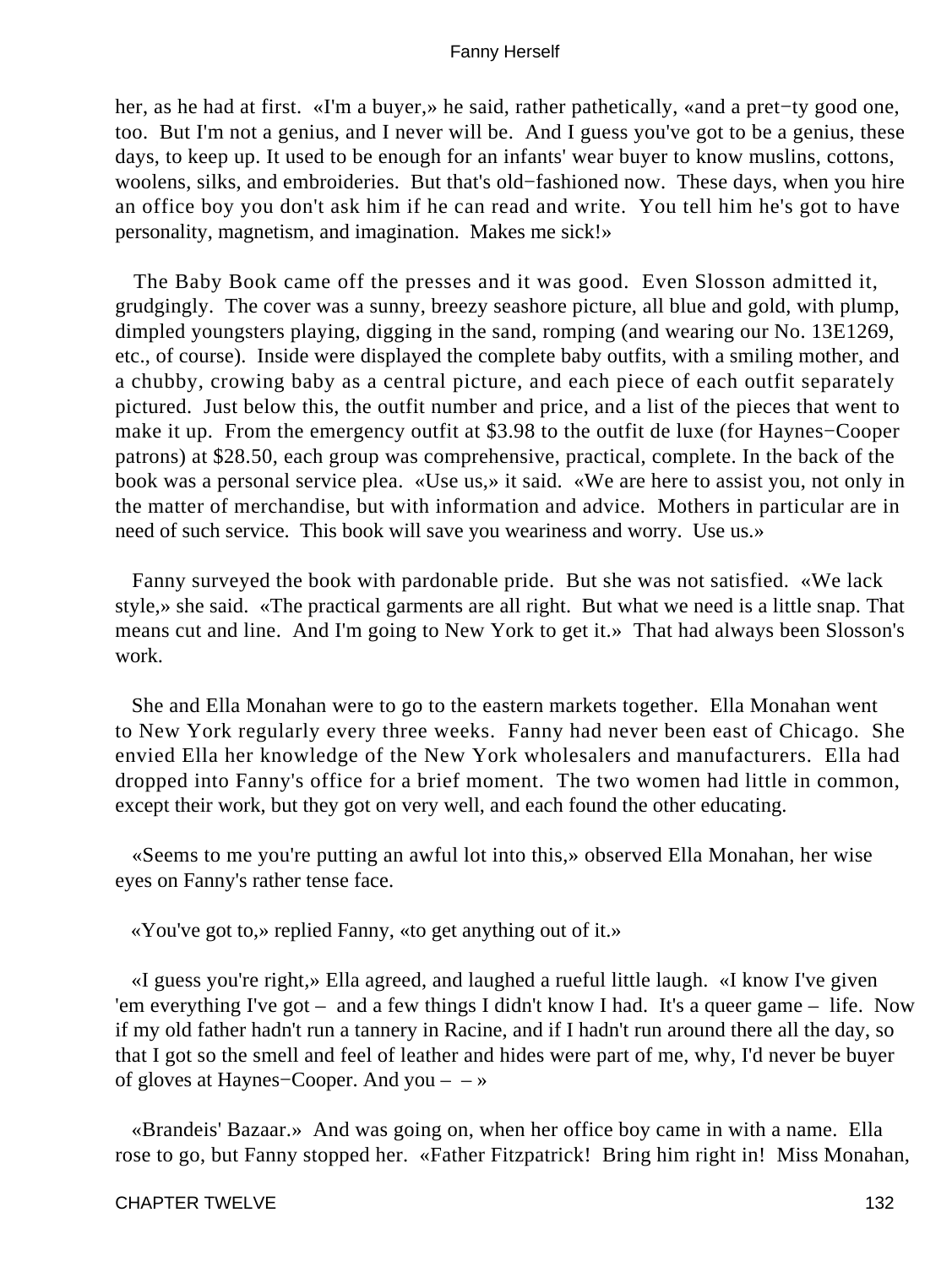you've got to meet him. He's» – then, as the great frame of the handsome old priest filled the doorway – «he's just Father Fitzpatrick. Ella Monahan.»

The white−haired Irishman, and the white−haired Irish woman clasped hands.

«And who are you, daughter, besides being Ella Monahan?»

«Buyer of gloves at Haynes−Cooper, Father.»

 «You don't tell me, now!» He turned to Fanny, put his two big hands on her shoulders, and swung her around to face the light. «Hm,» he murmured, noncommittally, after that.

 «Hm – what?» demanded Fanny. «It sounds unflattering, whatever it means.» «Gloves!» repeated Father Fitzpatrick, unheeding her. «Well, now, what d'you think of that! Millions of dollars' worth, I'll wager, in your time.»

 «Two million and a half in my department last year,» replied Ella, without the least trace of boastfulness. One talked only in terms of millions at Haynes−Cooper's.

 «What an age it is! When two slips of women can earn salaries that would make the old kings of Ireland look like beggars.» He twinkled upon the older woman. «And what a feeling it must be – independence, and all.»

 «I've earned my own living since I was seventeen,» said Ella Monahan. «I'd hate to tell you how long that is.» A murmur from the gallant Irishman. «Thanks, Father, for the compliment I see in your eyes. But what I mean is this: You're right about independence. It is a grand thing. At first. But after a while it begins to pall on you. Don't ask me why. I don't know. I only hope you won't think I'm a wicked woman when I say I could learn to love any man who'd hang a silver fox scarf and a string of pearls around my neck, and ask me if I didn't feel a draft.»

 «Wicked! Not a bit of it, my girl. It's only natural, and commendable – barrin' the pearls.»

«I'd forego them,» laughed Ella, and with a parting handshake left the two alone.

 Father Fitzpatrick looked after her. «A smart woman, that.» He took out his watch, a fat silver one. «It's eleven− thirty. My train leaves at four. Now, Fanny, if you'll get on your hat, and arrange to steal an hour or so from this Brobdingnagian place a grand word that, my girl, and nearer to swearing than any word I know – I'll take you to the Blackstone, no less, for lunch. How's that for a poor miserable old priest!»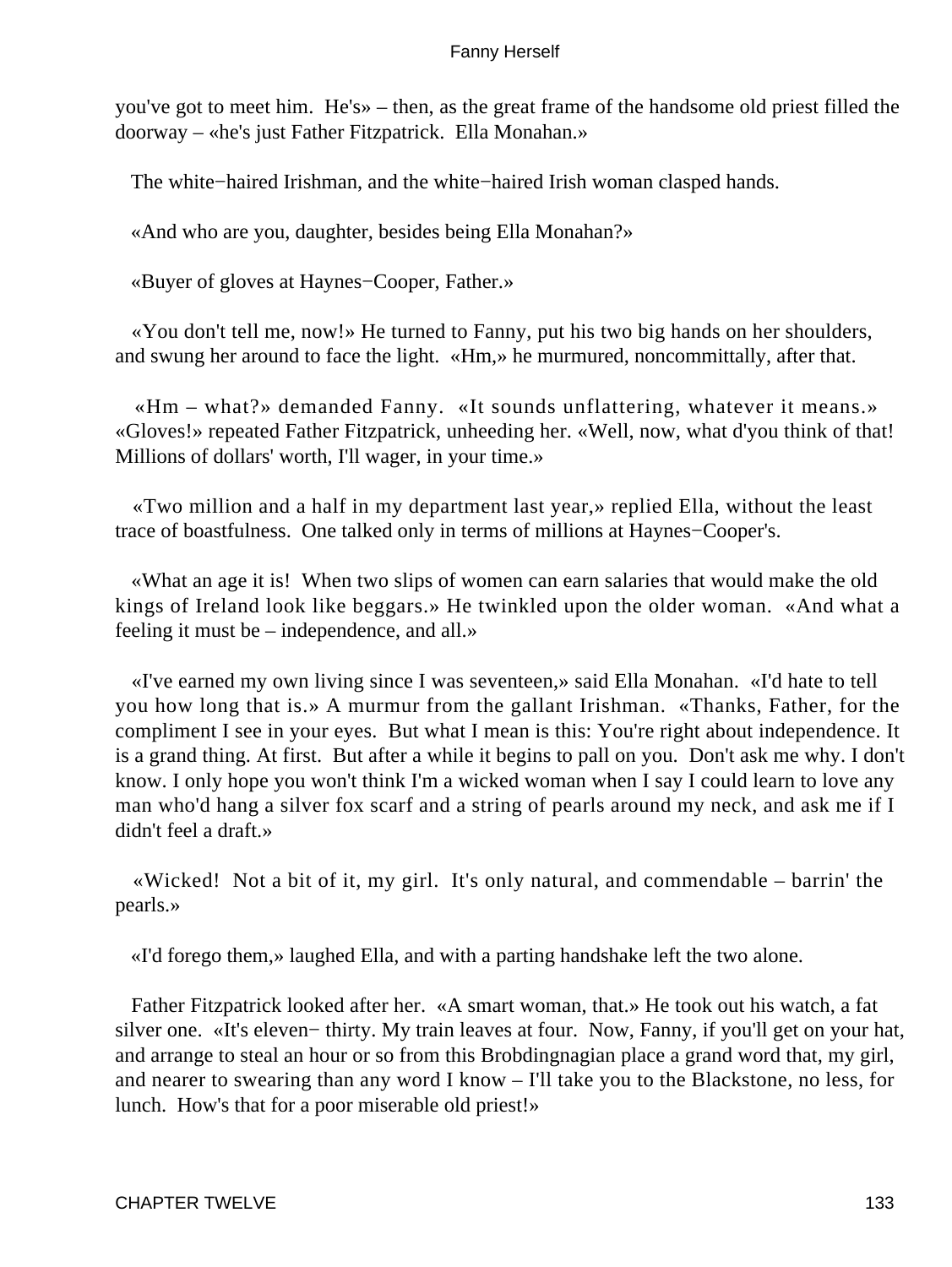«You dear, I couldn't think of it. Oh, yes, I could get away, but let's lunch right here at the plant, in the grill  $-$  – »

 «Never! I couldn't. Don't ask it of me. This place scares me. I came up in the elevator with a crowd and a guide, and he was juggling millions, that chap, the way a newsboy flips a cent. I'm but a poor parish priest, but I've got my pride. We'll go to the Blackstone, which I've passed, humbly, but never been in, with its rose silk shades and its window boxes. And we'll be waited on by velvet−footed servitors, me girl. Get your hat.»

 Fanny, protesting, but laughing, too, got it. They took the L. Michigan avenue, as they approached it from Wabash, was wind−swept and bleak as only Michigan avenue can be in December. They entered the warm radiance of the luxurious foyer with a little breathless rush, as wind−blown Chicagoans generally do. The head waiter must have thought Father Fitzpatrick a cardinal, at least, for he seated them at a window table that looked out upon the icy street, with Grant Park, crusted with sooty snow, just across the way, and beyond that the I. C. tracks and the great gray lake. The splendid room was all color, and perfume, and humming conversation. A fountain tinkled in the center, and upon its waters there floated lily pads and blossoms, weirdly rose, and mauve, and lavender. The tables were occupied by deliciously slim young girls and very self− conscious college boys, home for the holidays, and marcelled matrons, furred and aigretted. The pink in Fanny's cheeks deepened. She loved luxury. She smiled and flashed at the handsome old priest opposite her.

 «You're a wastrel,» she said, «but isn't it nice!» And tasted the first delicious sip of soup.

 «It is. For a change. Extravagance is good for all of us, now and then.» He glanced leisurely about the brilliant room, then out to the street, bleakly windswept. He leaned back and drummed a bit with his fingers on the satin−smooth cloth. «Now and then. Tell me, Fanny, what would you say, off−hand, was the most interesting thing you see from here? You used to have a trick of picking out what they call the human side. Your mother had it, too.»

 Fanny, smiling, glanced about the room, her eyes unconsciously following the track his had taken. About the room, and out, to the icy street. «The most interesting thing?» Back to the flower−scented room, with its music, and tinkle, and animation. Out again, to the street. «You see that man, standing at the curb, across the street. He's sort of crouched against the lamp post. See him? Yes, there, just this side of that big gray car? He's all drawn up in a heap. You can feel him shivering. He looks as if he were trying to crawl inside himself for warmth. Ever since we came in I've noticed him staring straight across at these windows where we're all sitting so grandly, lunching. I know what he's thinking, don't you? And I wish I didn't feel so uncomfortable, knowing it. I wish we hadn't ordered lobster thermidor. I wish – there! the policeman's moving him on.»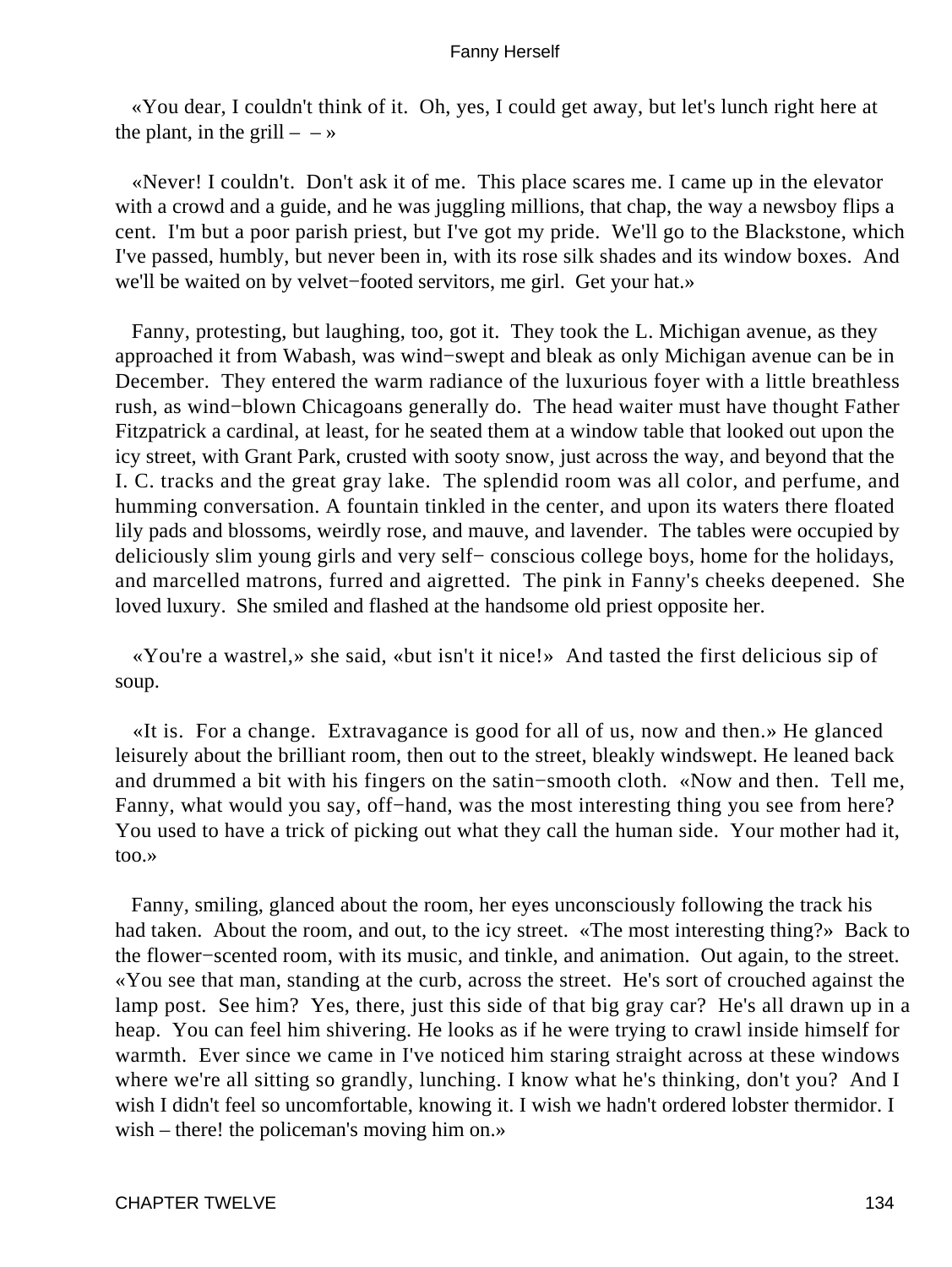Father Fitzpatrick reached over and took her hand, as it lay on the table, in his great grasp. «Fanny, girl, you've told me what I wanted to know. Haynes−Cooper or no Haynes− Cooper, millions or no millions, your ravines aren't choked up with ashes yet, my dear. Thank God.»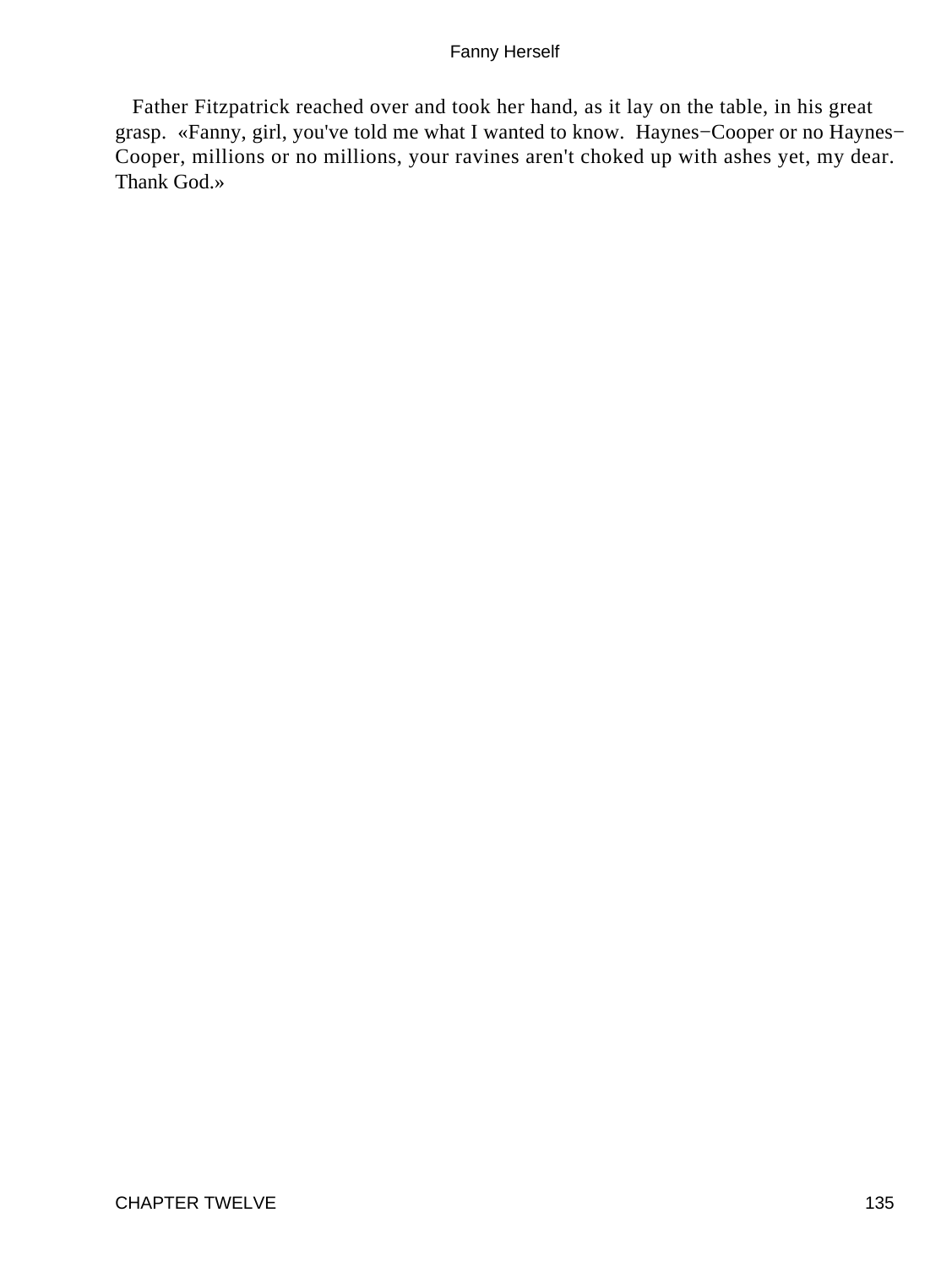# **[CHAPTER THIRTEEN](#page-221-0)**

*F*rom now on Fanny Brandeis' life became such a swift–moving thing that your trilogist would have regarded her with disgust. Here was no slow unfolding, petal by petal. Here were two processes going on, side by side. Fanny, the woman of business, flourished and throve like a weed, arrogantly flaunting its head above the timid, white flower that lay close to the soil, and crept, and spread, and multiplied. Between the two the fight went on silently.

 Fate, or Chance, or whatever it is that directs our movements, was forever throwing tragic or comic little life− groups in her path, and then, pointing an arresting finger at her, implying, «This means you!» Fanny stepped over these obstructions, or walked around them, or stared straight through them.

 She had told herself that she would observe the first anniversary of her mother's death with none of those ancient customs by which your pious Jew honors his dead. There would be no Yahrzeit light burning for twenty−four hours. She would not go to Temple for Kaddish prayer. But the thing was too strong for her, too anciently inbred. Her ancestors would have lighted a candle, or an oil lamp. Fanny, coming home at six, found herself turning on the shaded electric lamp in her hall. She went through to the kitchen.

 «Princess, when you come in to−morrow morning you'll find a light in the hall. Don't turn it off until to−morrow evening at six.»

«All day long, Miss Fan! Mah sakes, wa' foh?»

«It's just a religious custom.»

«Didn't know yo' had no relijin, Miss Fan. Leastways, Ah nevah could figgah  $- \rightarrow \infty$ 

«I haven't,» said Fanny, shortly. «Dinner ready soon, Princess? I'm starved.»

 She had entered a Jewish house of worship only once in this year. It was the stately, white−columned edifice on Grand Boulevard that housed the congregation presided over by the famous Kirsch. She had heard of him, naturally. She was there out of curiosity, like any other newcomer to Chicago. The beauty of the auditorium enchanted her – a magnificently proportioned room, and restful without being in the least gloomy. Then she had been interested in the congregation as it rustled in. She thought she had never seen so many modishly gowned women in one room in all her life. The men were sleekly broadclothed, but they lacked the well−dressed air, somehow. The women were slimly elegant in tailor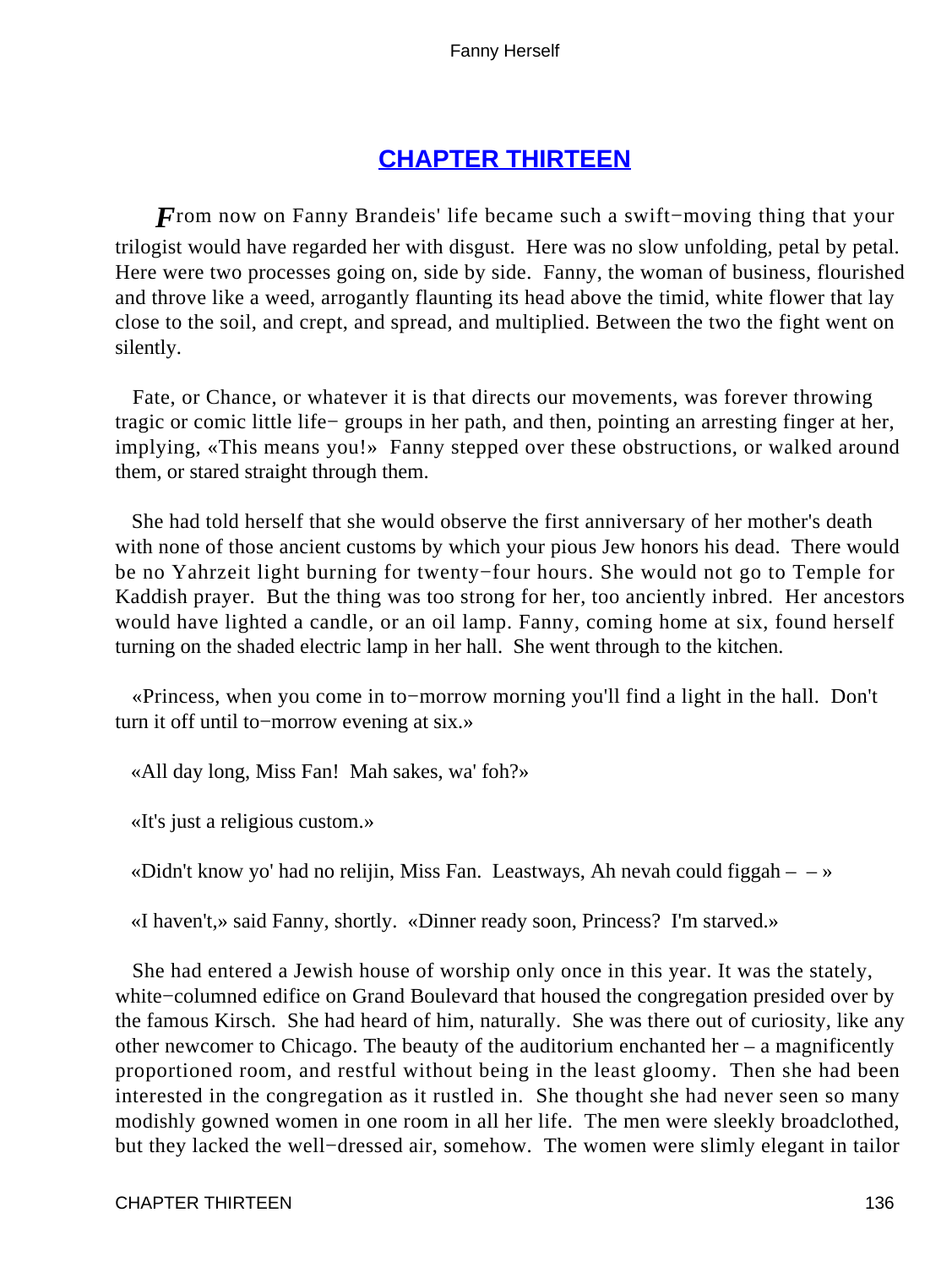suits and furs. They all looked as if they had been turned out by the same tailor. An artist, in his line, but of limited imagination. Dr. Kirsch, sociologist and savant, aquiline, semi−bald, grimly satiric, sat in his splendid, high−backed chair, surveying his silken flock through half−closed lids. He looked tired, and rather ill, Fanny thought, but distinctly a personage. She wondered if he held them or they him. That recalled to her the little Winnebago Temple and Rabbi Thalmann. She remembered the frequent rudeness and open inattention of that congregation. No doubt Mrs. Nathan Pereles had her counterpart here, and the hypocritical Bella Weinberg, too, and the giggling Aarons girls, and old Ben Reitman. Here Dr. Kirsch had risen, and, coming forward, had paused to lean over his desk and, with an awful geniality, had looked down upon two rustling, exquisitely gowned late−comers. They sank into their seats, cowed. Fanny grinned. He began his lecture something about modern politics. Fanny was fascinated and resentful by turns. His brilliant satire probed, cut, jabbed like a surgeon's scalpel; or he railed, scolded, snarled, like a dyspeptic schoolmaster. Often he was in wretched taste. He mimicked, postured, sneered. But he had this millionaire congregation of his in hand. Fanny found herself smiling up at him, delightedly. Perhaps this wasn't religion, as she had been taught to look upon it, but it certainly was tonic. She told herself that she would have come to the same conclusion if Kirsch had occupied a Methodist pulpit.

 There were no Kaddish prayers in Kirsch's Temple. On the Friday following the first anniversary of Molly Brandeis's death Fanny did not go home after working hours, but took a bite of supper in a neighborhood restaurant. Then she found her way to one of the orthodox Russian Jewish synagogues on the west side. It was a dim, odorous, bare little place, this house of worship. Fanny had never seen one like it before. She was herded up in the gallery, where the women sat. And when the patriarchal rabbi began to intone the prayer for the dead Fanny threw the gallery into wild panic by rising for  $it - a$  thing that no woman is allowed to do in an orthodox Jewish church. She stood, calmly, though the beshawled women to right and left of her yanked at her coat.

 In January Fanny discovered New York. She went as selector for her department. Hereafter Slosson would do only the actual buying. Styles, prices, and materials would be decided by her. Ella Monahan accompanied her, it being the time for her monthly trip. Fanny openly envied her her knowledge of New York's wholesale district. Ella offered to help her.

 «No,» Fanny had replied, «I think not, thanks. You've your own work. And besides I know pretty well what I want, and where to go to get it. It's making them give it to me that will be hard.»

 They went to the same hotel, and took connecting rooms. Each went her own way, not seeing the other from morning until night, but they often found kimonoed comfort in each other's presence.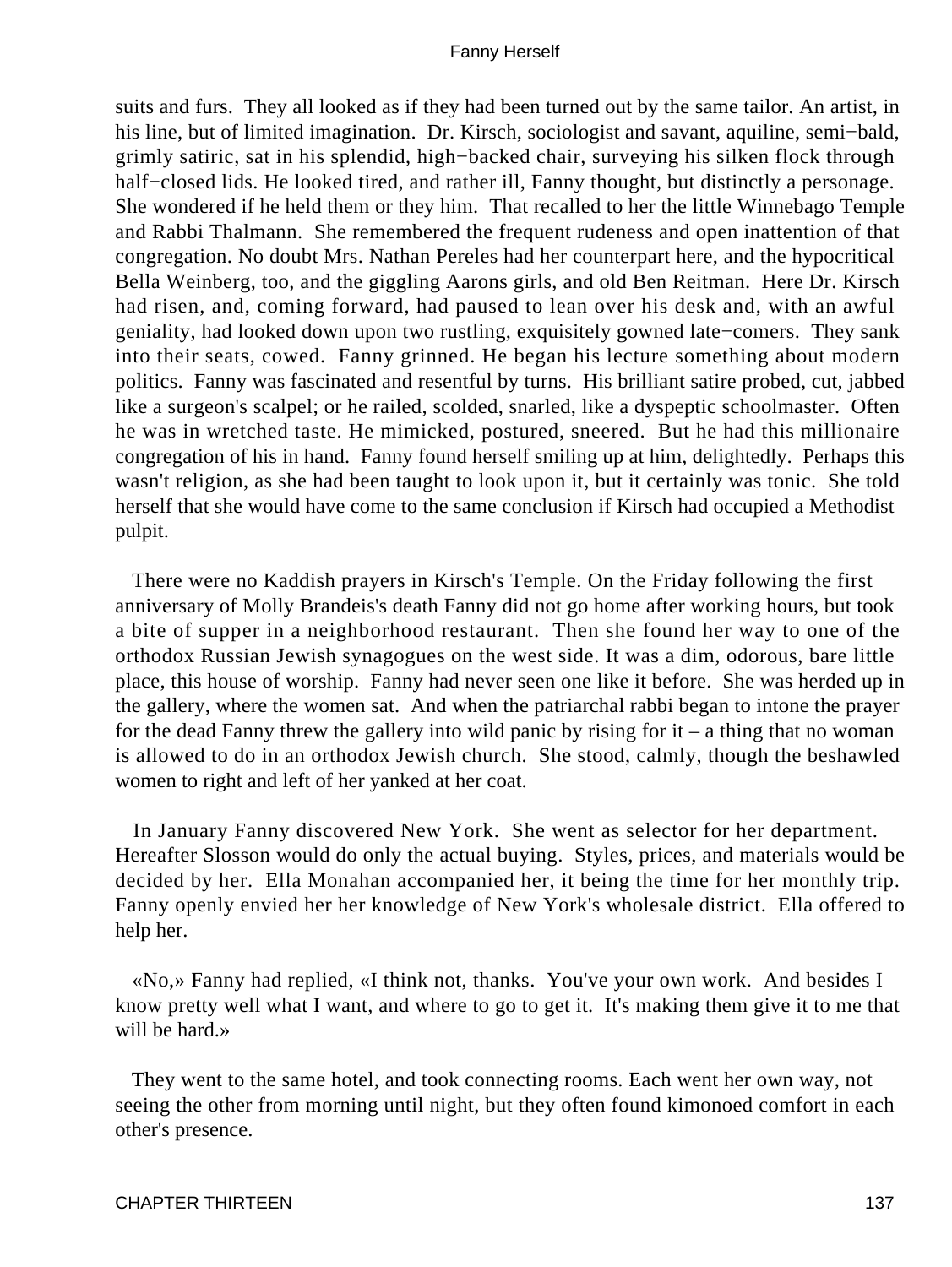Fanny had spent weeks outlining her plan of attack. She had determined to retain the cheap grades, but to add a finer line as well. She recalled those lace−bedecked bundles that the farmer women and mill hands had born so tenderly in their arms. Here was one direction in which they allowed extravagance free rein. As a canny business woman, she would trade on her knowledge of their weakness.

 At Haynes−Cooper order is never a thing to be despised by a wholesaler. Fanny, knowing this, had made up her mind to go straight to Horn Udell. Now, Horn Udell are responsible for the bloomers your small daughter wears under her play frock, in place of the troublesome and extravagant petticoat of the old days. It was they who introduced smocked pinafores to you; and those modish patent−leather belts for children at which your grandmothers would have raised horrified hands. They taught you that an inch of hand embroidery is worth a yard of cheap lace. And as for style, cut, line – you can tell a Horn Udell child from among a flock of thirty.

 Fanny, entering their office, felt much as Molly Brandeis had felt that January many, many years before, when she had made that first terrifying trip to the Chicago market. The engagement had been made days before. Fanny never knew the shock that her youthfully expectant face gave old Sid Udell. He turned from his desk to greet her, his polite smile of greeting giving way to a look of bewilderment.

«But you are not the buyer, are you, Miss Brandeis?»

«No, Mr. Slosson buys.»

«I thought so.»

 «But I select for my entire department. I decide on our styles, materials, and prices, six months in advance. Then Mr. Slosson does the actual bulk buying.»

 «Something new−fangled?» inquired Sid Udell. «Of course, we've never sold much to you people. Our stuff is  $- - \infty$ 

«Yes, I know. But you'd like to, wouldn't you?»

«Our class of goods isn't exactly suited to your wants.»

 «Yes, it is. Exactly. That's why I'm here. We'll be doing a business of a million and a quarter in my department in another two years. No firm, not even Horn Udell, can afford to ignore an account like that.»

 Sid Udell smiled a little. «You've made up your mind to that million and a quarter, young lady?»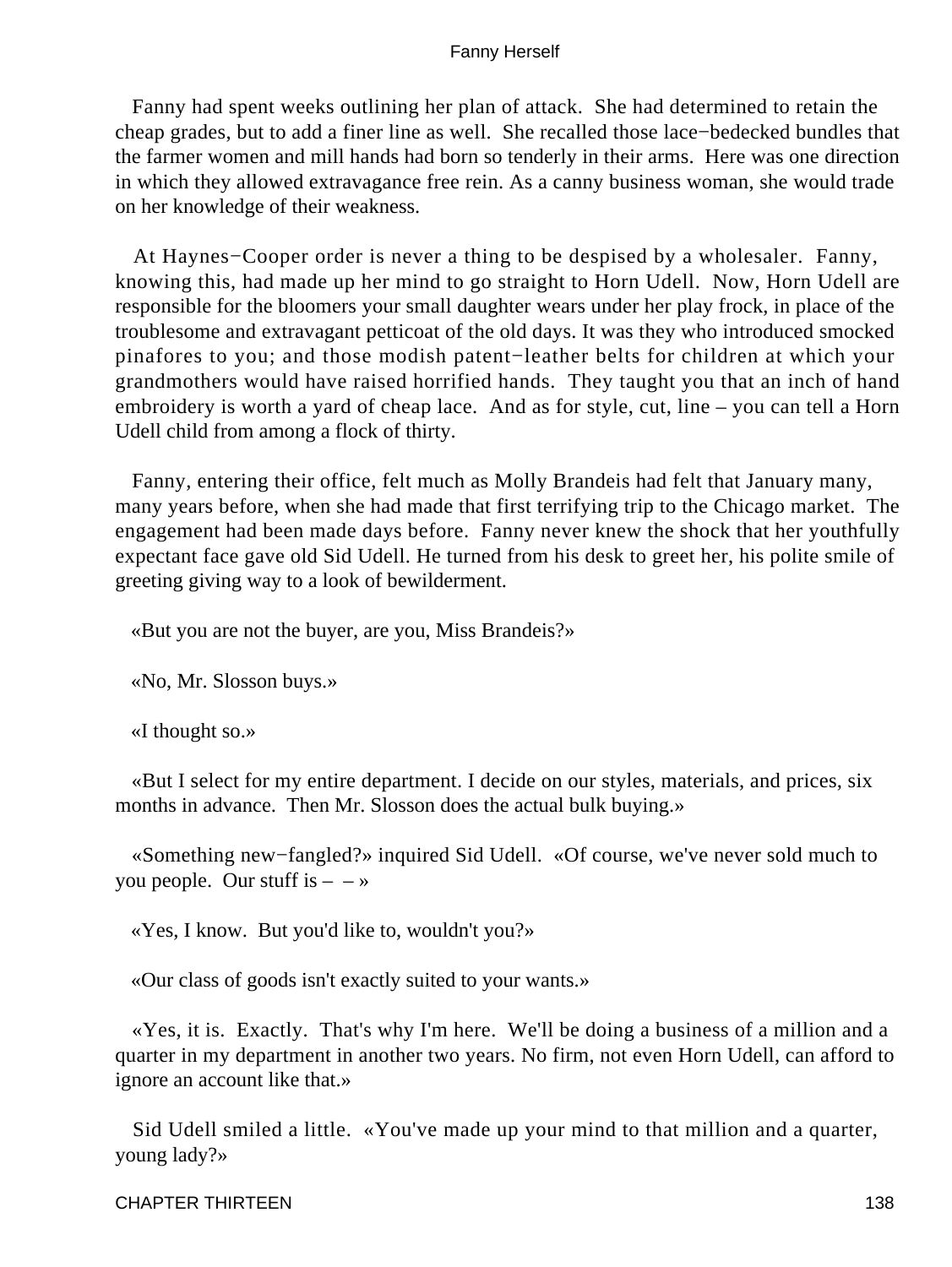«Yes.»

 «Well, I've dealt with buyers for a quarter of a century or more. And I'd say that you're going to get it.»

 Whereupon Fanny began to talk. Ten minutes later Udell interrupted her to summon Horn, whose domain was the factory. Horn came, was introduced, looked doubtful. Fanny had statistics. Fanny had arguments. She had determination. «And what we want,» she went on, in her quiet, assured way, «is style. The Horn Udell clothes have chic. Now, material can't be imitated successfully, but style can. Our goods lack just that. I could copy any model you have, turn the idea over to a cheap manufacturer, and get a million just like it, at one−fifth the price. That isn't a threat. It's just a business statement that you know to be true. I can sketch from memory anything I've seen once. What I want to know is this: Will you make it necessary for me to do that, or will you undertake to furnish us with cheaper copies of your high−priced designs? We could use your entire output. I know the small−town woman of the poorer class, and I know she'll wear a shawl in order to give her child a cloth coat with fancy buttons and a velvet collar.»

 And Horn Udell, whose attitude at first had been that of two seasoned business men dealing with a precocious child, found themselves quoting prices to her, shipments, materials, quality, quantities. Then came the question of time.

 «We'll get out a special catalogue for the summer,» Fanny said. «A small one, to start them our way. Then the big Fall catalogue will contain the entire line.»

«That doesn't give us time!» exclaimed both men, in a breath.

 «But you must manage, somehow. Can't you speed up the workroom? Put on extra hands? It's worth it.»

 They might, under normal conditions. But there was this strike−talk, its ugly head bobbing up in a hundred places. And their goods were the kind that required high−class workers. Their girls earned all the way from twelve to twenty−five dollars. But Fanny knew she had driven home the entering wedge. She left them after making an engagement for the following day. The Horn Udell factory was in New York's newer loft− building section, around Madison, Fifth avenue, and the Thirties. Her hotel was very near. She walked up Fifth avenue a little way, and as she walked she wondered why she did not feel more elated. Her day's work had exceeded her expectations. It was a brilliant January afternoon, with a snap in the air that was almost western. Fifth avenue flowed up, flowed down, and Fanny fought the impulse to stare after every second or third woman she passed. They were so invariably well−dressed. There was none of the occasional shabbiness or dowdiness of Michigan Avenue. Every woman seemed to have emerged fresh from the hands of masseuse and maid. Their hair was coiffed to suit the angle of the hat, and the hat had been chosen to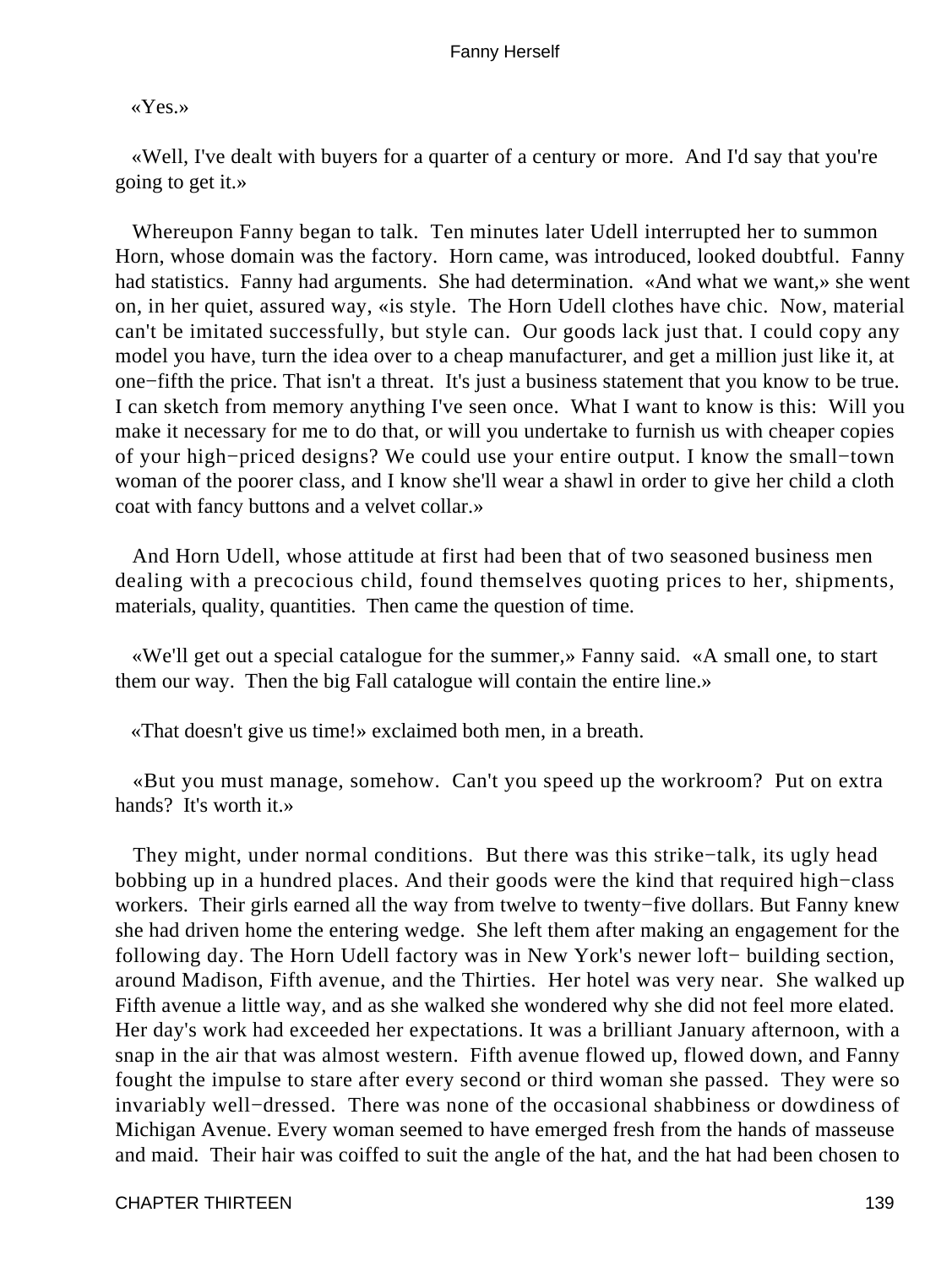enhance the contour of the head, and the head was carried with regard for the dark furs that encircled the throat. They were amazingly well shod. Their white gloves were white. (A fact remarkable to any soot−haunted Chicagoan.) Their coloring rivaled the rose leaf. And nobody's nose was red.

 «Goodness knows I've never pretended to be a beauty,» Fanny said that evening, in conversation with Ella Monahan. «But I've always thought I had my good points. By the time I'd reached Forty−second street I wouldn't have given two cents for my chances of winning a cave man on a desert island.»

 She made up her mind that she would go back to the hotel, get a thick coat, and ride outside one of those fascinating Fifth avenue 'buses. It struck her as an ideal way to see this amazing street. She was back at her hotel in ten minutes. Ella had not yet come in. Their rooms were on the tenth floor. Fanny got her coat, peered at her own reflection in the mirror, sighed, shook her head, and was off down the hall toward the elevators. The great hall window looked toward Fifth avenue, but between it and the avenue rose a yellow−brick building that housed tier on tier of manufacturing lofts. Cloaks, suits, blouses, petticoats, hats, dresses – it was just such a building as Fanny had come from when she left the offices of Horn Udell. It might be their very building, for all she knew. She looked straight into its windows as she stood waiting for the lift. And window after window showed women, sewing. They were sewing at machines, and at hand−work, but not as women are accustomed to sew, with leisurely stitches, stopping to pat a seam here, to run a calculating eye along hem or ruffle. It was a dreadful, mechanical motion, that sewing, a machine−like, relentless motion, with no waste in it, no pause. Fanny's mind leaped back to Winnebago, with its pleasant porches on which leisurely women sat stitching peacefully at a fine seam.

What was it she had said to Udell? «Can't you speed up the workroom? It's worth it.»

 Fanny turned abruptly from the window as the door of the bronze and mirrored lift opened for her. She walked over to Fifth avenue again and up to Forty−fifth street. Then she scrambled up the spiral stairs of a Washington Square 'bus. The air was crisp, clear, intoxicating. To her Chicago eyes the buildings, the streets, the very sky looked startlingly fresh and new−washed. As the 'bus lurched down Fifth avenue she leaned over the railing to stare, fascinated, at the colorful, shifting, brilliant panorama of the most amazing street in the world. Block after block, as far as the eye could see, the gorgeous procession moved up, moved down, and the great, gleaming motor cars crept, and crawled, and writhed in and out, like nothing so much as swollen angle worms in a fishing can, Fanny thought. Her eye was caught by one limousine that stood out, even in that crush of magnificence. It was all black, as though scorning to attract the eye with vulgar color, and it was lined with white. Fanny thought it looked very much like Siegel Cowan's hearse, back in Winnebago. In it sat a woman, all furs, and orchids, and complexion. She was holding up to the window a little dog with a wrinkled and weary face, like that of an old, old man. He was sticking his little evil, eager red tongue out at the world. And he wore a very smart and woolly white sweater, of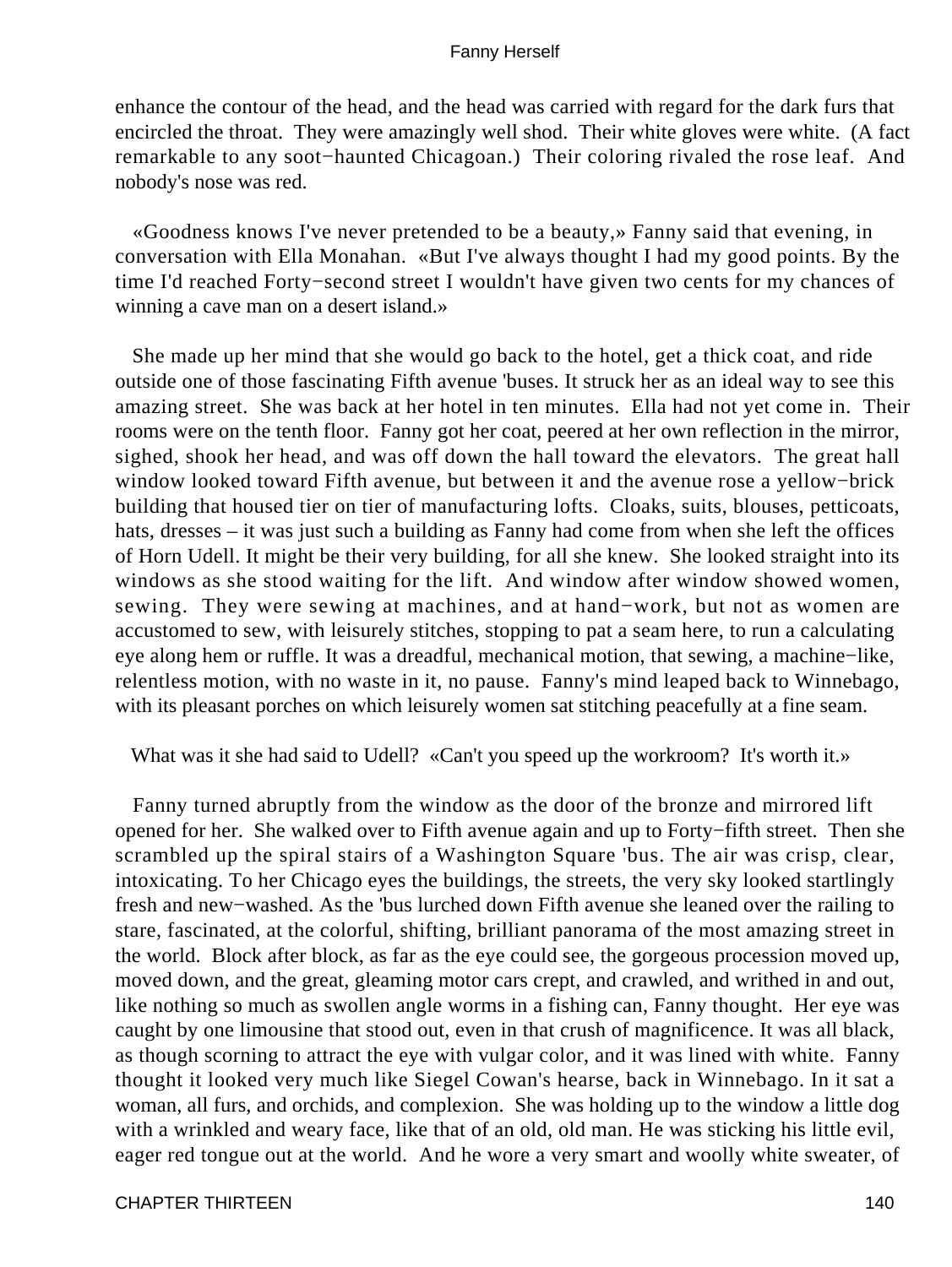the imported kind – with a monogram done in black.

 The traffic policeman put up his hand. The 'bus rumbled on down the street. Names that had always been remotely mythical to her now met her eye and became realities. Maillard's. And that great red stone castle was the Waldorf. Almost historic, and it looked newer than the smoke−grimed Blackstone. And straight ahead – why, that must be the Flatiron building! It loomed up like the giant prow of an unimaginable ship. Brentano's. The Holland House. Madison Square. Why there never was anything so terrifying, and beautiful, and palpitating, and exquisite as this Fifth avenue in the late winter afternoon, with the sky ahead a rosy mist, and the golden lights just beginning to spangle the gray. At Madison Square she decided to walk. She negotiated the 'bus steps with surprising skill for a novice, and scurried along the perilous crossing to the opposite side. She entered Madison Square. But why hadn't O. Henry emphasized its beauty, instead of its squalor? It lay, a purple pool of shadow, surrounded by the great, gleaming, many−windowed office buildings, like an amethyst sunk in a circle of diamonds. «It's a fairyland!» Fanny told herself. «Who'd have thought a city could be so beautiful!»

 And then, at her elbow, a voice said, «Oh, lady, for the lova God!» She turned with a jerk and looked up into the unshaven face of a great, blue−eyed giant who pulled off his cap and stood twisting it in his swollen blue fingers. «Lady, I'm cold. I'm hungry. I been sittin' here hours.»

 Fanny clutched her bag a little fearfully. She looked at his huge frame. «Why don't you work?»

 «Work!» He laughed. «There ain't any. Looka this!» He turned up his foot, and you saw the bare sole, blackened and horrible, and fringed, comically, by the tattered leather upper.

 «Oh – my dear!» said Fanny. And at that the man began to cry, weakly, sickeningly, like a little boy.

 «Don't do that! Don't! Here.» She was emptying her purse, and something inside her was saying, «You fool, he's only a professional beggar.»

 And then the man wiped his face with his cap, and swallowed hard, and said, «I don't want all you got. I ain't holdin' you up. Just gimme that. I been sittin' here, on that bench, lookin' at that sign across the street. Over there. It says, `EAT.' It goes off an' on. Seemed like it was drivin' me crazy.»

 Fanny thrust a crumpled five−dollar bill into his hand. And was off. She fairly flew along, so that it was not until she had reached Thirty−third street that she said aloud, as was her way when moved, «I don't care. Don't blame me. It was that miserable little beast of a dog in the white sweater that did it.»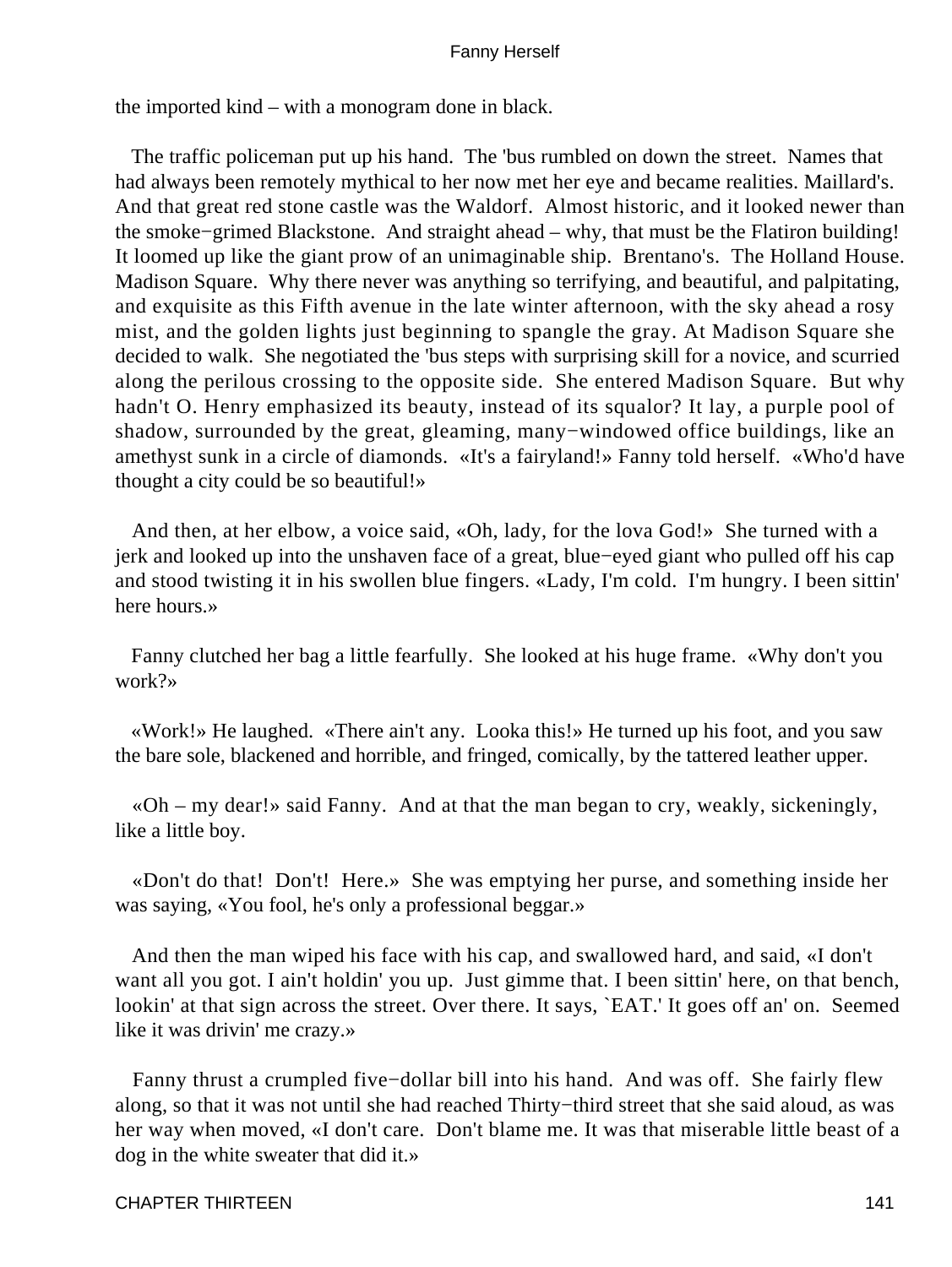It was almost seven when she reached her room. A maid, in neat black and white, was just coming out with an armful of towels.

«I just brought you a couple of extra towels. We were short this morning,» she said.

 The room was warm, and quiet, and bright. In her bathroom, that glistened with blue and white tiling, were those redundant towels. Fanny stood in the doorway and counted them, whimsically. Four great fuzzy bath towels. Eight glistening hand towels. A blue and white bath rug hung at the side of the tub. Her telephone rang. It was Ella.

 «Where in the world have you been, child? I was worried about you. I thought you were lost in the streets of New York.»

«I took a 'bus ride,» Fanny explained.

«See anything of New York?»

«I saw all of it,» replied Fanny. Ella laughed at that, but Fanny's face was serious.

 «How did you make out at Horn Udell's? Never mind, I'm coming in for a minute; can  $I$ ?»

«Please do. I need you.»

 A moment later Ella bounced in, fresh as to blouse, pink as to cheeks, her whole appearance a testimony to the revivifying effects of a warm bath, a brief nap, clean clothes.

 «Dear child, you look tired. I'm not going to stay. You get dressed and I'll meet you for dinner. Or do you want yours up here?»

«Oh, no!»

 «'Phone me when you're dressed. But tell me, isn't it a wonder, this town? I'll never forget my first trip here. I spent one whole evening standing in front of the mirror trying to make those little spit−curls the women were wearing then. I'd seen 'em on Fifth avenue, and it seemed I'd die if I couldn't have 'em, too. And I dabbed on rouge, and touched up my eyebrows. I don't know. It's a kind of a crazy feeling gets you. The minute I got on the train for Chicago I washed my face and took my hair down and did it plain again.»

 «Why, that's the way I felt!» laughed Fanny. «I didn't care anything about infants' wear, or Haynes−Cooper, or anything. I just wanted to be beautiful, as they all were.»

«Sure! It gets us all!»

CHAPTER THIRTEEN 142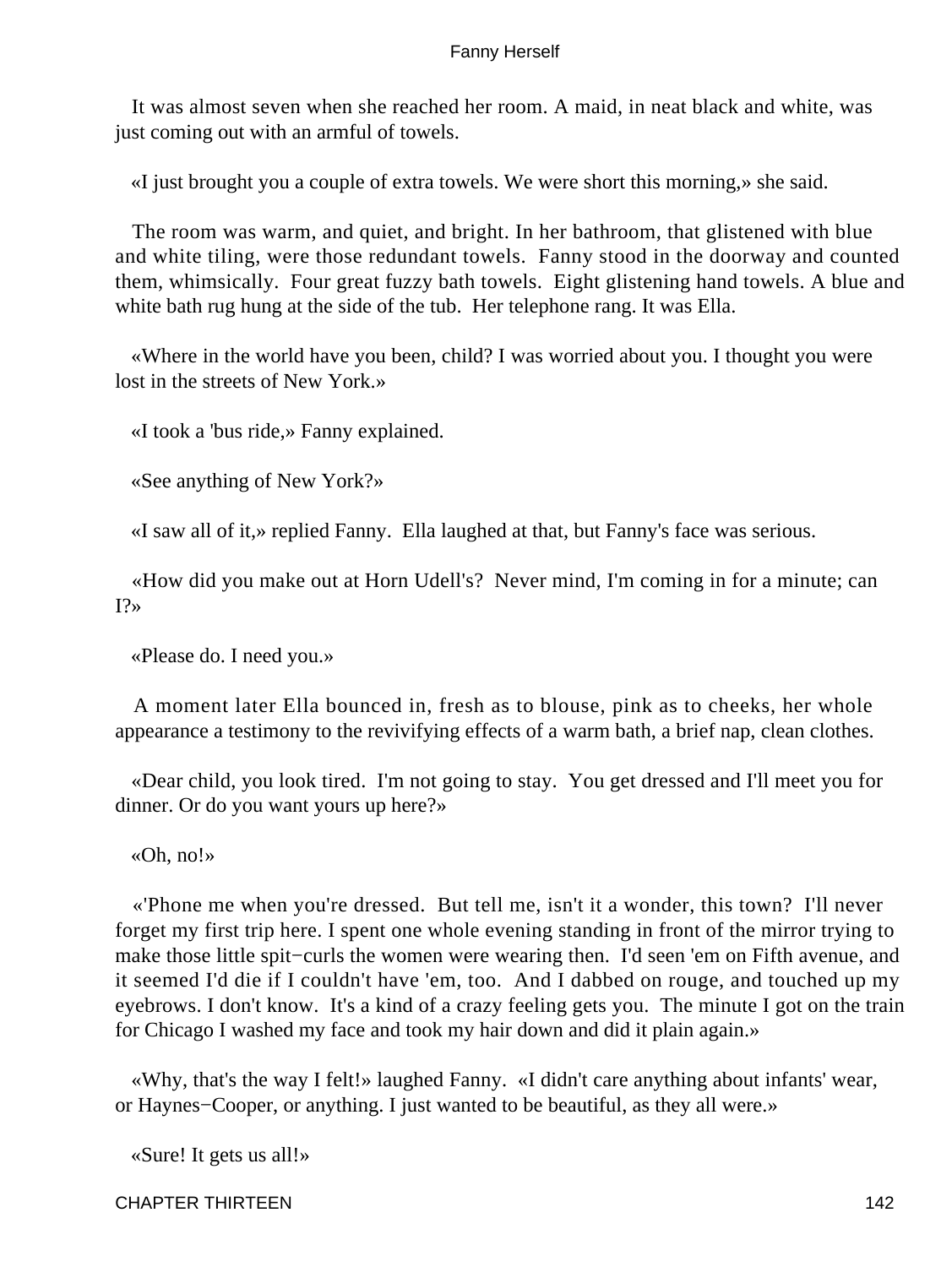Fanny twisted her hair into the relentless knob women assume preparatory to bathing. «It seems to me you have to come from Winnebago, or thereabouts, to get New York – really get it, I mean.»

 «That's so,» agreed Ella. «There's a man on the New York Star who writes a column every day that everybody reads. If he isn't a small−town man then we're both wrong.»

Fanny, bathward bound, turned to stare at Ella. «A column about what?»

 «Oh, everything. New York, mostly. Say, it's the humanest stuff. He says the kind of thing we'd all say, if we knew how. Reading him is like getting a letter from home. I'll bet he went to a country school and wore his mittens sewed to a piece of tape that ran through his coat sleeves.»

«You're right,» said Fanny; «he did. That man's from Winnebago, Wisconsin.»

«No!»

«Yes.»

«Do you mean you know him? Honestly? What's he like?»

 But Fanny had vanished. «I'm a tired business woman,» she called, above the splashing that followed, «and I won't converse until I'm fed.»

«But how about Horn Udell?» demanded Ella, her mouth against the crack.

«Practically mine,» boasted Fanny.

«You mean – landed!»

«Well, hooked, at any rate, and putting up a very poor struggle.»

«Why, you clever little divil, you! You'll be making me look like a stock girl next.»

 Fanny did not telephone Heyl until the day she left New York. She had told herself she would not telephone him at all. He had sent her his New York address and telephone number months before, after that Sunday at the dunes. Ella Monahan had finished her work and had gone back to Chicago four days before Fanny was ready to leave. In those four days Fanny had scoured the city from the Palisades to Pell street. I don't know how she found her way about. It was a sort of instinct with her. She seemed to scent the picturesque. She never for a moment neglected her work. But she had found it was often impossible to see these New York business men until ten – sometimes eleven – o'clock. She awoke at seven, a habit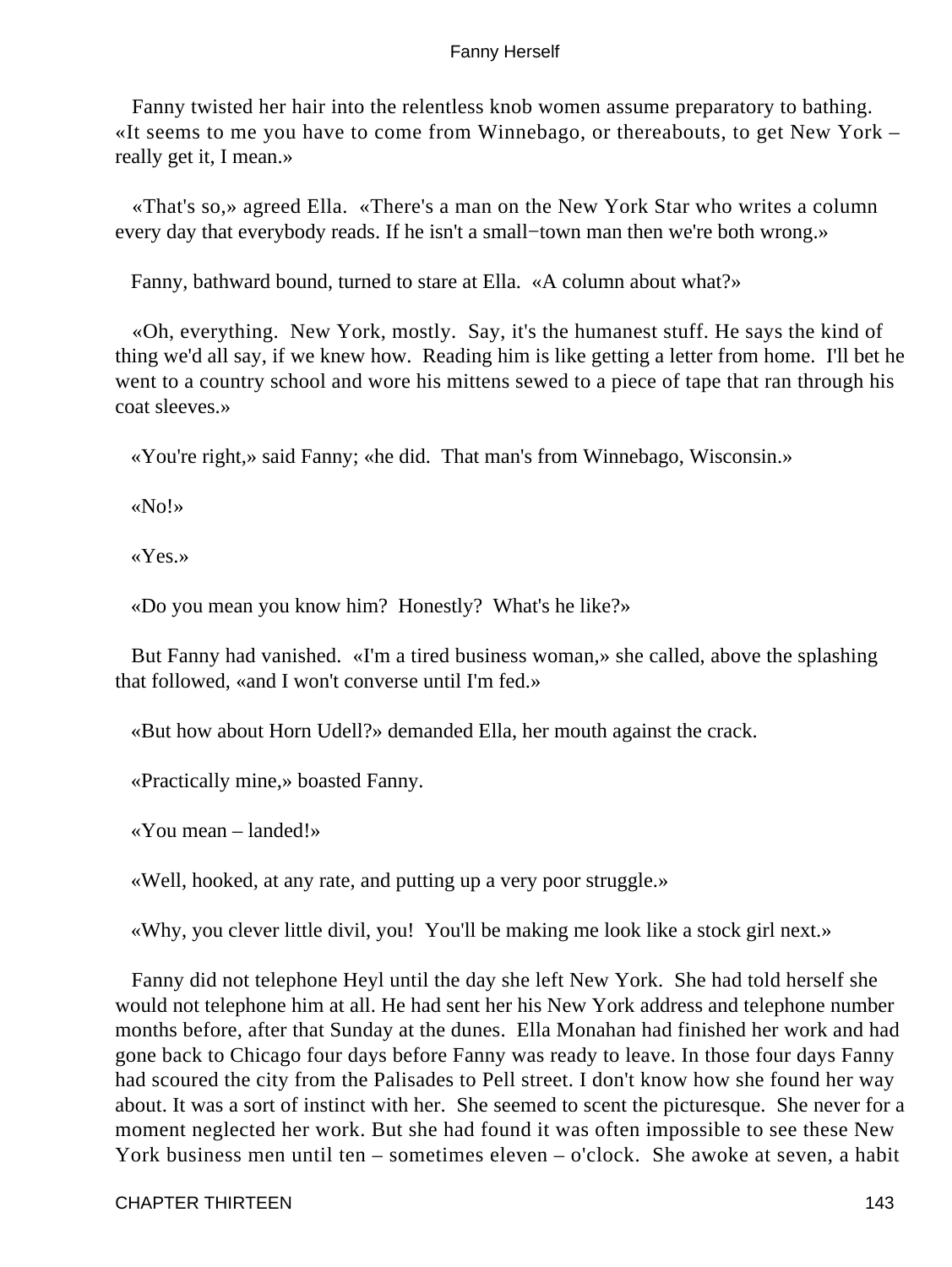formed in her Winnebago days. Eight−thirty one morning found her staring up at the dim vastness of the dome of the cathedral of St. John the Divine. The great gray pile, mountainous, almost ominous, looms up in the midst of the dingy commonplaceness of Amsterdam avenue and 110th street. New Yorkers do not know this, or if they know it, the fact does not interest them. New Yorkers do not go to stare up into the murky shadows of this glorious edifice. They would if it were situate in Rome. Bare, crude, unfinished, chaotic, it gives rich promise of magnificent fulfillment. In an age when great structures are thrown up to−day, to be torn down to− morrow, this slow−moving giant is at once a reproach and an example. Twenty−five years in building, twenty−five more for completion, it has elbowed its way, stone by stone, into such company as St. Peter's at Rome, and the marvel at Milan. Fanny found her way down the crude cinder paths that made an alley−like approach to the cathedral. She entered at the side door that one found by following arrows posted on the rough wooden fence. Once inside she stood a moment, awed by the immensity of the half−finished nave. As she stood there, hands clasped, her face turned raptly up to where the massive granite columns reared their height to frame the choir, she was, for the moment, as devout as any Episcopalian whose money had helped make the great building. Not only devout, but prayerful, ecstatic. That was partly due to the effect of the pillars, the lights, the tapestries, the great, unfinished chunks of stone that loomed out from the side walls, and the purple shadow cast by the window above the chapels at the far end; and partly to the actress in her that responded magically to any mood, and always to surroundings. Later she walked softly down the deserted nave, past the choir, to the cluster of chapels, set like gems at one end, and running from north to south, in a semi−circle. A placard outside one said, «St. Saviour's chapel. For those who wish to rest and pray.» All white marble, this little nook, gleaming softly in the gray half−light. Fanny entered, and sat down. She was quite alone. The roar and crash of the Eighth avenue L, the Amsterdam cars, the motors drumming up Morningside hill, were softened here to a soothing hum.

For those who wish to rest and pray.

 Fanny Brandeis had neither rested nor prayed since that hideous day when she had hurled her prayer of defiance at Him. But something within her now began a groping for words; for words that should follow an ancient plea beginning,  $\triangleleft$ O God of my Fathers – – » But at that the picture of the room came back to her mental vision – the room so quiet except for the breathing of the woman on the bed; the woman with the tolerant, humorous mouth, and the straight, clever nose, and the softly bright brown eyes, all so strangely pinched and shrunken−looking now – –

 Fanny got to her feet, with a noisy scraping of the chair on the stone floor. The vague, half−formed prayer died at birth. She found her way out of the dim, quiet little chapel, up the long aisle and out the great door. She shivered a little in the cold of the early January morning as she hurried toward the Broadway subway.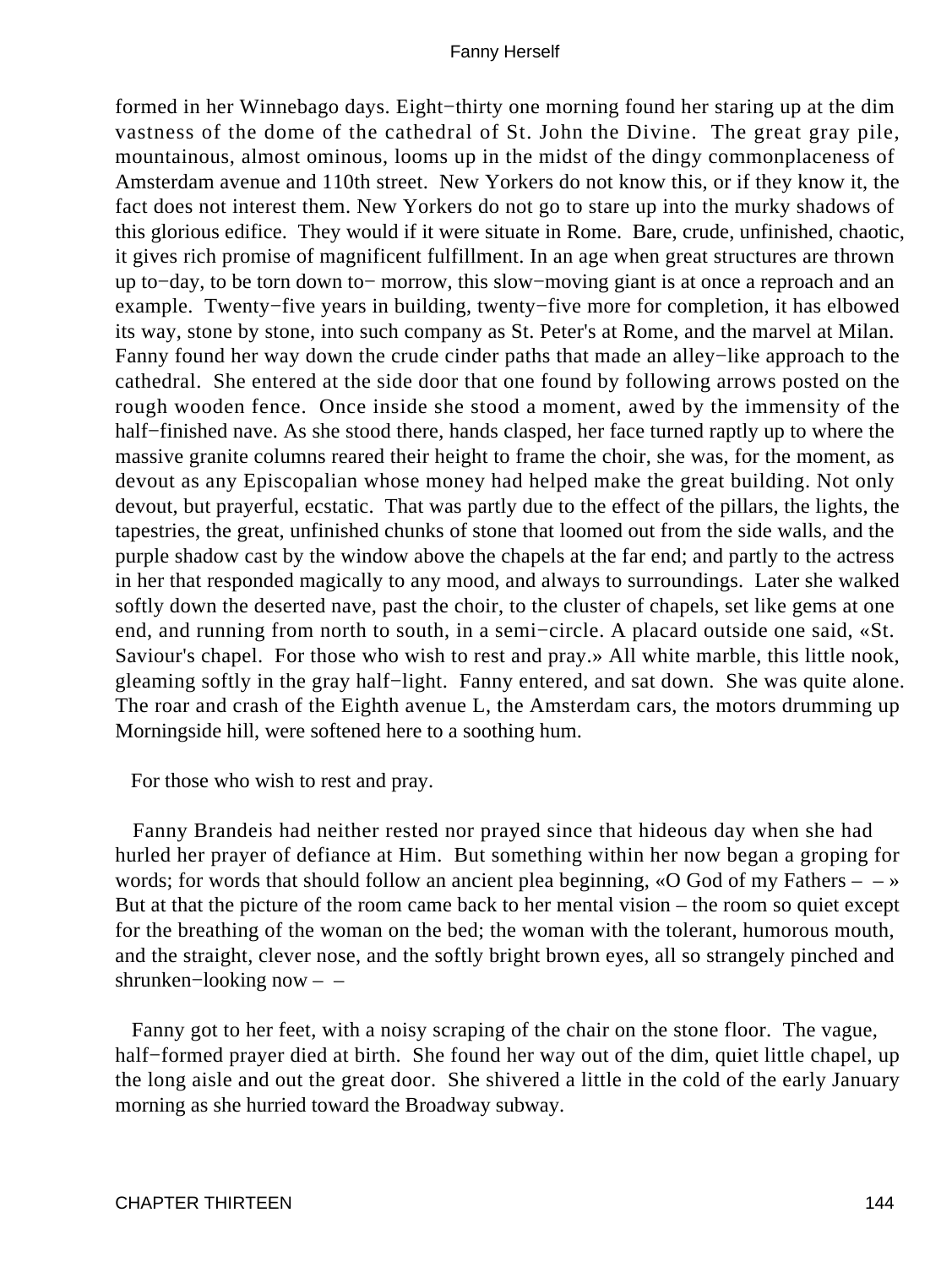At nine−thirty she was standing at a counter in the infants' wear section at Best's, making mental notes while the unsuspecting saleswoman showed her how the pink ribbon in this year's models was brought under the beading, French fashion, instead of weaving through it, as heretofore. At ten−thirty she was saying to Sid Udell, «I think a written contract is always best. Then we'll all know just where we stand. Mr. Fenger will be on next week to arrange the details, but just now a very brief written understanding to show him on my return would do.»

And she got it, and tucked it away in her bag, in triumph.

 She tried to leave New York without talking to Heyl, but some quiet, insistent force impelled her to act contrary to her resolution. It was, after all, the urge of the stronger wish against the weaker.

 When he heard her voice over the telephone Heyl did not say, «Who is this?» Neither did he put those inevitable questions of the dweller to the transient, «Where are you? How long have you been here?» What he said was, «How're you going to avoid dining with me to−night?»

 To which Fanny replied, promptly, «By taking the Twentieth Century back to Chicago to−day.»

 A little silence. A hurt silence. Then, «When they get the Twentieth Century habit they're as good as lost. How's the infants' wear business, Fanny?»

 «Booming, thank you. I want to tell you I've read the column every day. It's wonderful stuff.»

 «It's a wonderful job. I'm a lucky boy. I'm doing the thing I'd rather do than anything else in the world. There are mighty few who can say that.» There was another silence, awkward, heavy. Then, «Fanny, you're not really leaving to−day?»

«I'll be in Chicago to−morrow, barring wrecks.»

«You might have let me show you our more or less fair city.»

 «I've shown it to myself. I've seen Riverside Drive at sunset, and at night. That alone would have been enough. But I've seen Fulton market, too, and the Grand street stalls, and Washington Square, and Central Park, and Lady Duff−Gordon's inner showroom, and the Night Court, and the Grand Central subway horror at six p. m., and the gambling on the Curb, and the bench sleepers in Madison Square – Oh, Clancy, the misery –  $-\infty$ 

«Heh, wait a minute! All this, alone?»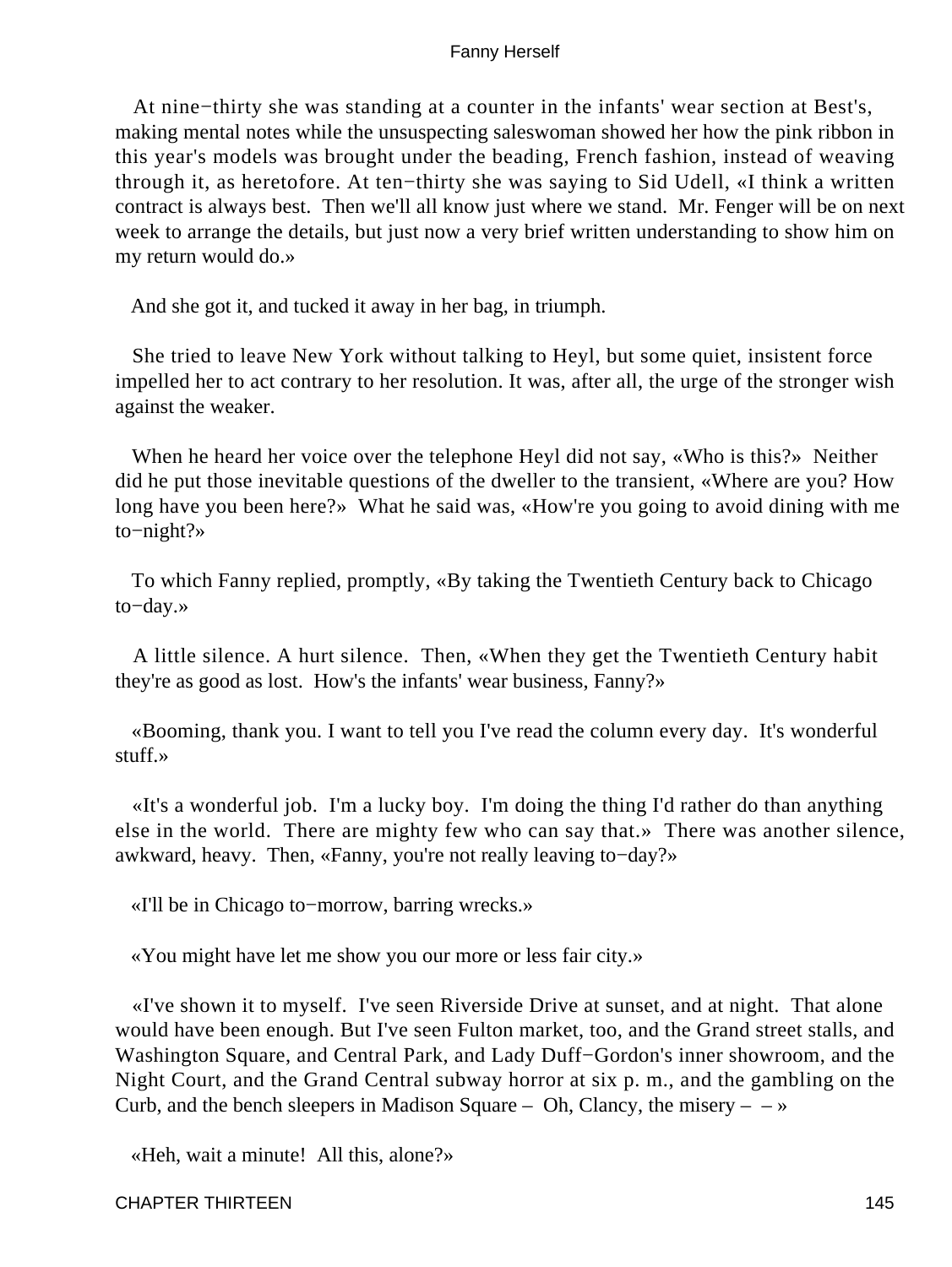«Yes. And one more thing. I've landed Horn Udell, which means nothing to you, but to me it means that by Spring my department will be a credit to its stepmother; a real success.»

 «I knew it would be a success. So did you. Anything you might attempt would be successful. You'd have made a successful lawyer, or cook, or actress, or hydraulic engineer, because you couldn't do a thing badly. It isn't in you. You're a superlative sort of person. But that's no reason for being any of those things. If you won't admit a debt to humanity, surely you'll acknowledge you've an obligation to yourself.»

«Preaching again. Good−by.»

«Fanny, you're afraid to see me.»

«Don't be ridiculous. Why should I be?»

 «Because I say aloud the things you daren't let yourself think. If I were to promise not to talk about anything but flannel bands  $- - \infty$ 

«Will you promise?»

 «No. But I'm going to meet you at the clock at the Grand Central Station fifteen minutes before train time. I don't care if every infants' wear manufacturer in New York had a prior claim on your time. You may as well be there, because if you're not I'll get on the train and stay on as far as Albany. Take your choice.»

 He was there before her. Fanny, following the wake of a redcap, picked him at once from among the crowd of clock− waiters. He saw her at the same time, and started forward with that singularly lithe, springy step which was, after all, just the result of perfectly trained muscles in coordination. He was wearing New York clothes – the right kind, Fanny noted.

Their hands met. «How well you look,» said Fanny, rather lamely.

 «It's the clothes,» said Heyl, and began to revolve slowly, coyly, hands out, palms down, eyelids drooping, in delicious imitation of those ladies whose business it is to revolve thus for fashion.

«Clancy, you idiot! All these people! Stop it!»

«But get the grace! Get the easy English hang, at once so loose and so clinging.»

 Fanny grinned, appreciatively, and led the way through the gate to the train. She was surprisingly glad to be with him again. On discovering that, she began to talk rapidly, and about him.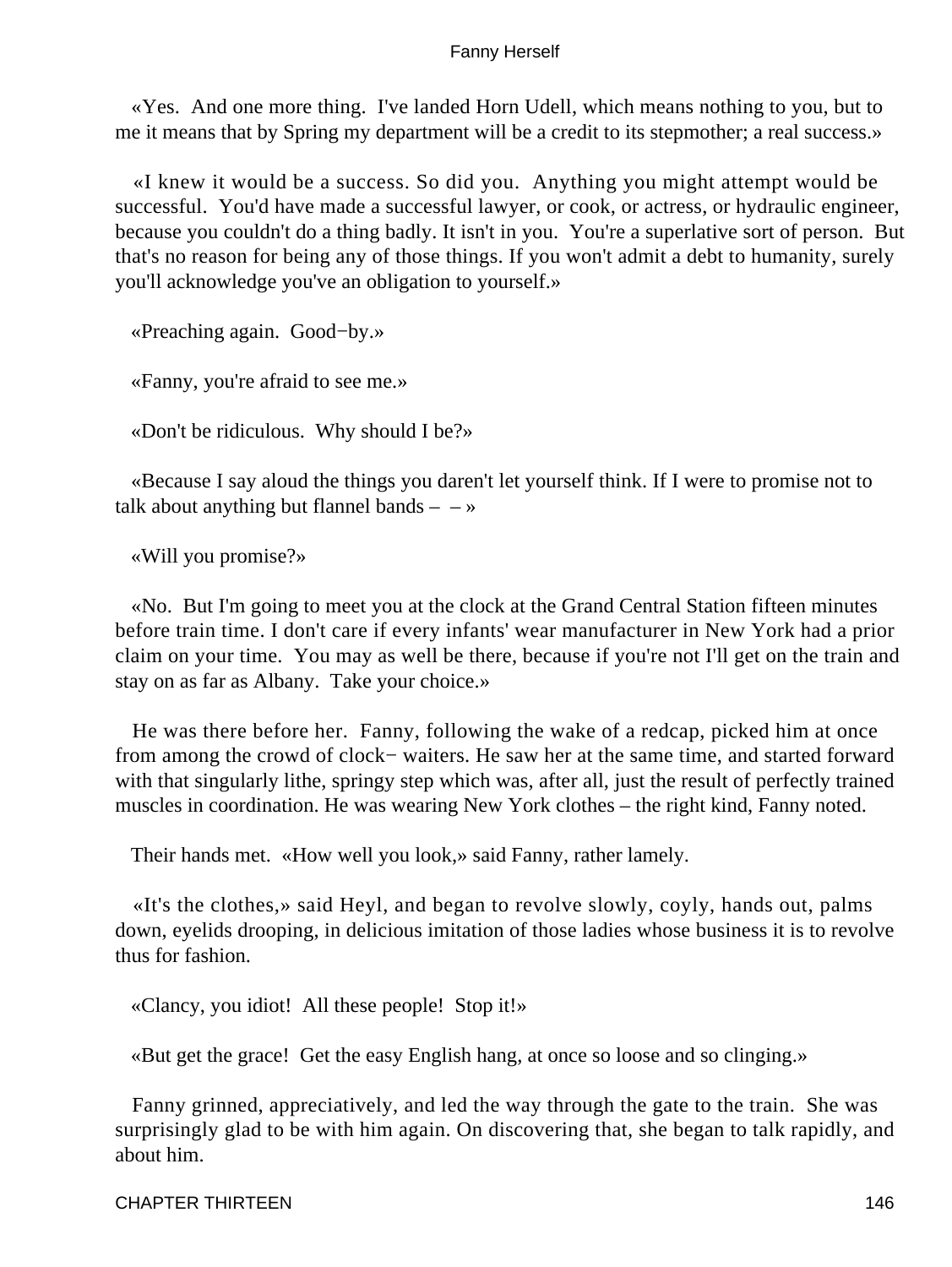«Tell me, how do you manage to keep that fresh viewpoint? Everybody else who comes to New York to write loses his identity. The city swallows him up. I mean by that, that things seem to strike you as freshly as they did when you first came. I remember you wrote me an amazing letter.»

 «For one thing, I'll never be anything but a foreigner in New York. I'll never quite believe Broadway. I'll never cease to marvel at Fifth avenue, and Cooper Union, and the Bronx. The time may come when I can take the subway for granted, but don't ask it of me just yet.»

«But the other writers – and all those people who live down in Washington Square?»

 «I never see them. It's sure death. Those Greenwichers are always taking out their own feelings and analyzing them, and pawing them over, and passing them around. When they get through with them they're so thumb−marked and greasy that no one else wants them. They don't get enough golf, those Greenwichers. They don't get enough tennis. They don't get enough walking in the open places. Gosh, no! I know better than to fall for that kind of thing. They spend hours talking to each other, in dim−lighted attics, about Souls, and Society, and the Joy of Life, and the Greater Good. And they know all about each other's insides. They talk themselves out, and there's nothing left to write about. A little of that kind of thing purges and cleanses. Too much of it poisons, and clogs. No, ma'am! When I want to talk I go down and chin with the foreman of our composing room. There's a chap that has what I call conversation. A philosopher, and knows everything in the world. Composing room foremen always are and do. Now, that's all of that. How about Fanny Brandeis? Any sketches? Come on. Confess. Grand street, anyway.»

 «I haven't touched a pencil, except to add up a column of figures or copy an order, since last September, when you were so sure I couldn't stop.»

 «You've done a thousand in your head. And if you haven't done one on paper so much the better. You'll jam them back, and stifle them, and screw the cover down tight on every natural impulse, and then, some day, the cover will blow off with a loud report. You can't kill that kind of thing, Fanny. It would have to be a wholesale massacre of all the centuries behind you. I don't so much mind your being disloyal to your tribe, or race, or whatever you want to call it. But you've turned your back on yourself; you've got an obligation to humanity, and I'll nag you till you pay it. I don't care if I lose you, so long as you find yourself. The thing you've got isn't merely racial. God, no! It's universal. And you owe it to the world. Pay up, Fanny! Pay up!»

 «Look here!» began Fanny, her voice low with anger; «the last time I saw you I said I'd never again put myself in a position to be lectured by you, like a schoolgirl. I mean it, this time. If you have anything else to say to me, say it now. The train leaves» – she glanced at her wrist – «in two minutes, thank Heaven, and this will be your last chance.»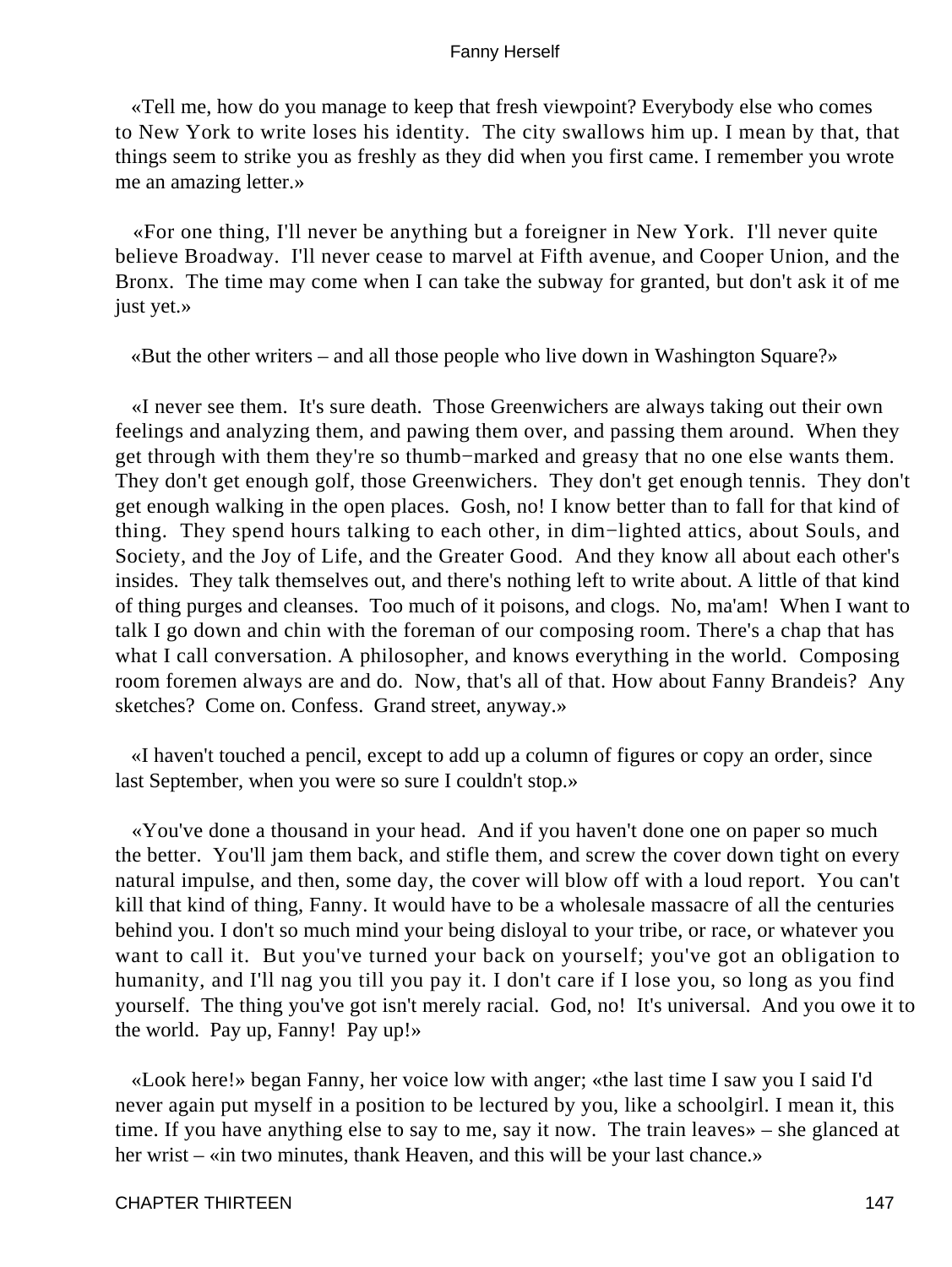«All right,» said Heyl. «I have got something to say. Do you wear hatpins?»

«Hatpins!» blankly. «Not with this small hat, but what  $-\rightarrow$ 

 «That means you're defenseless. If you're going to prowl the streets of Chicago alone get this: If you double your fist this way, and tuck your thumb alongside, like that, and aim for this spot right here, about two inches this side of the chin, bringing your arm back, and up, quickly, like a piston, the person you hit will go down, limp. There's a nerve right here that communicates with the brain. That blow makes you see stars, bright lights, and fancy colors. They use it in the comic papers.»

 «You ARE crazy,» said Fanny, as though at last assured of a long−suspected truth. The train began to move, almost imperceptibly. «Run!» she cried.

 Heyl sped up the aisle. At the door he turned. «It's called an uppercut,» he shouted to the amazement of the other passengers. And leaped from the train.

 Fanny sank into her seat, weakly. Then she began to laugh, and there was a dash of hysteria in it. He had left a paper on the car seat. It was the Star. Fanny crumpled it, childishly, and kicked it under the seat. She took off her hat, arranged her belongings, and sat back with eyes closed. After a few moments she opened them, fished about under the seat for the crumpled copy of the Star, and read it, turning at once to his column. She thought it was a very unpretentious thing, that column, and yet so full of insight, and sagacity, and whimsical humor. Not a guffaw in it, but a smile in every fifth line. She wondered if those years of illness, and loneliness, with weeks of reading, and tramping, and climbing in the Colorado mountains had kept him strangely young, or made him strangely old.

 She welcomed the hours that lay between New York and Chicago. They would give her an opportunity to digest the events of the past ten days. In her systematic mind she began to range them in the order of their importance. Horn Udell came first, of course, and then the line of maternity dresses she had selected to take the place of the hideous models carried under Slosson's regime. And then the slip−over pinafores. But somehow her thoughts became jumbled here, so that faces instead of garments filled her mind's eye. Again and again there swam into her ken the face of that woman of fifty, in decent widow's weeds, who had stood there in the Night Court, charged with drunkenness on the streets. And the man with the frost− bitten fingers in Madison Square. And the dog in the sweater. And the feverish concentration of the piece−work sewers in the window of the loft building.

She gave it up, selected a magazine, and decided to go in to lunch.

 There was nothing spectacular about the welcome she got on her return to the office after this first trip. A firm that counts its employees by the thousands, and its profits in tens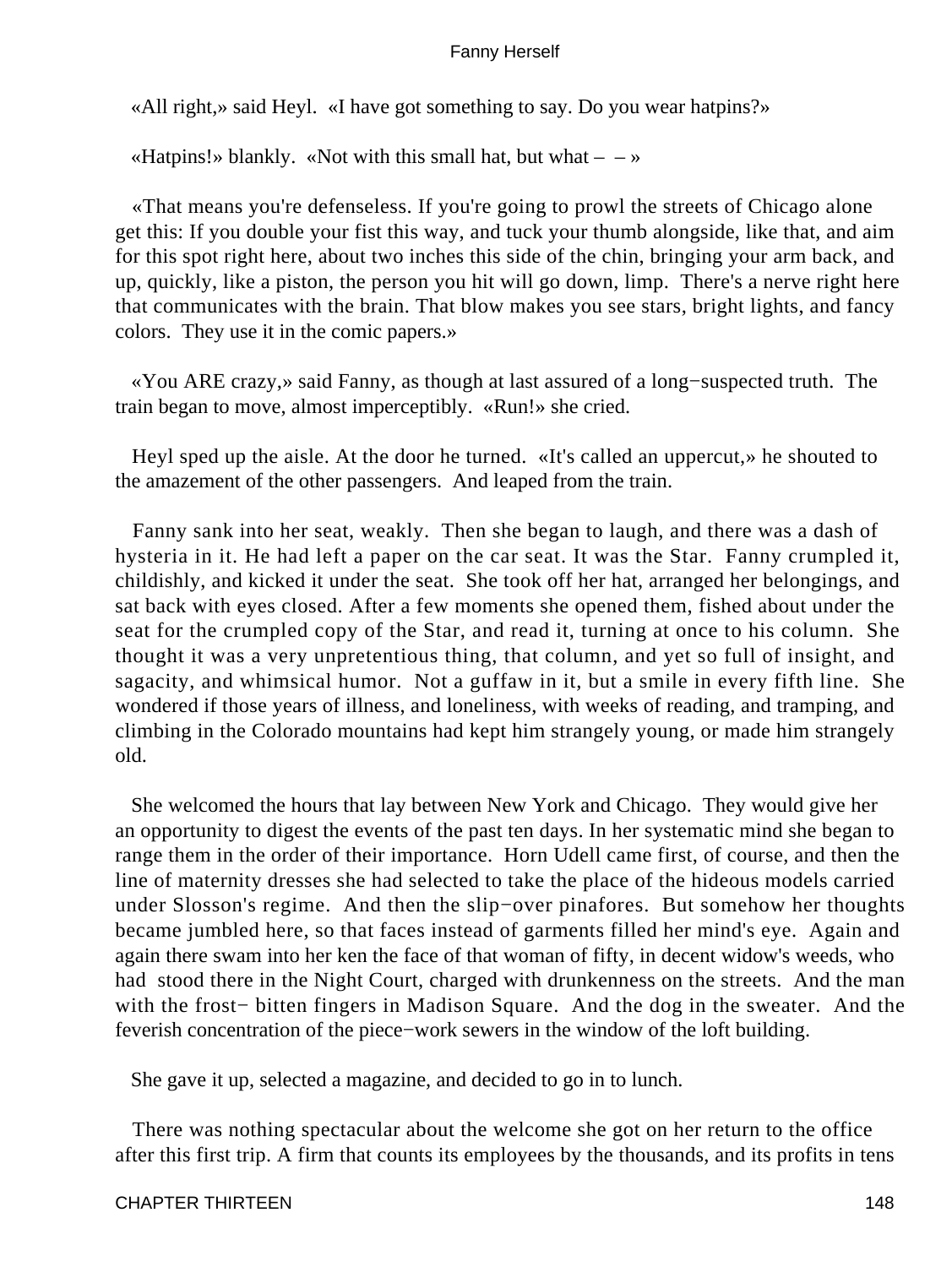of millions, cannot be expected to draw up formal resolutions of thanks when a heretofore flabby department begins to show signs of red blood.

Ella Monahan said, «They'll make light of it – all but Fenger. That's their way.»

 Slosson drummed with his fingers all the time she was giving him the result of her work in terms of style, material, quantity, time, and price. When she had finished he said, «Well, all I can say is we seem to be going out of the mail order business and into the imported novelty line, de luxe. I suppose by next Christmas the grocery department will be putting in artichoke hearts, and truffles and French champagne by the keg for community orders.»

 To which Fanny had returned, sweetly, «If Oregon and Wyoming show any desire for artichokes and champagne I don't see why we shouldn't.»

 Fenger, strangely enough, said little. He was apt to be rather curt these days, and almost irritable. Fanny attributed it to the reaction following the strain of the Christmas rush.

 One did not approach Fenger's office except by appointment. Fanny sent word to him of her return. For two days she heard nothing from him. Then the voice of the snuff−brown secretary summoned her. She did not have to wait this time, but passed directly through the big bright outer room into the smaller room. The Power House, Fanny called it.

Fenger was facing the door. «Missed you,» he said.

 «You must have,» Fanny laughed, «with only nine thousand nine hundred and ninety−nine to look after.»

«You look as if you'd been on a vacation, instead of a test trip.»

 «So I have. Why didn't you warn me that business, as transacted in New York, is a series of social rites? I didn't have enough white kid gloves to go round. No one will talk business in an office. I don't see what they use offices for, except as places in which to receive their mail. You utter the word `Business,' and the other person immediately says, `Lunch.' No wholesaler seems able to quote you his prices until he has been sustained by half a dozen Cape Cods. I don't want to see a restaurant or a rose silk shade for weeks.»

 Fenger tapped the little pile of papers on his desk. «I've read your reports. If you can do that on lunches, I'd like to see what you could put over in a series of dinners.»

 «Heaven forbid,» said Fanny, fervently. Then, for a very concentrated fifteen minutes they went over the reports together. Fanny's voice grew dry and lifeless as she went into figures.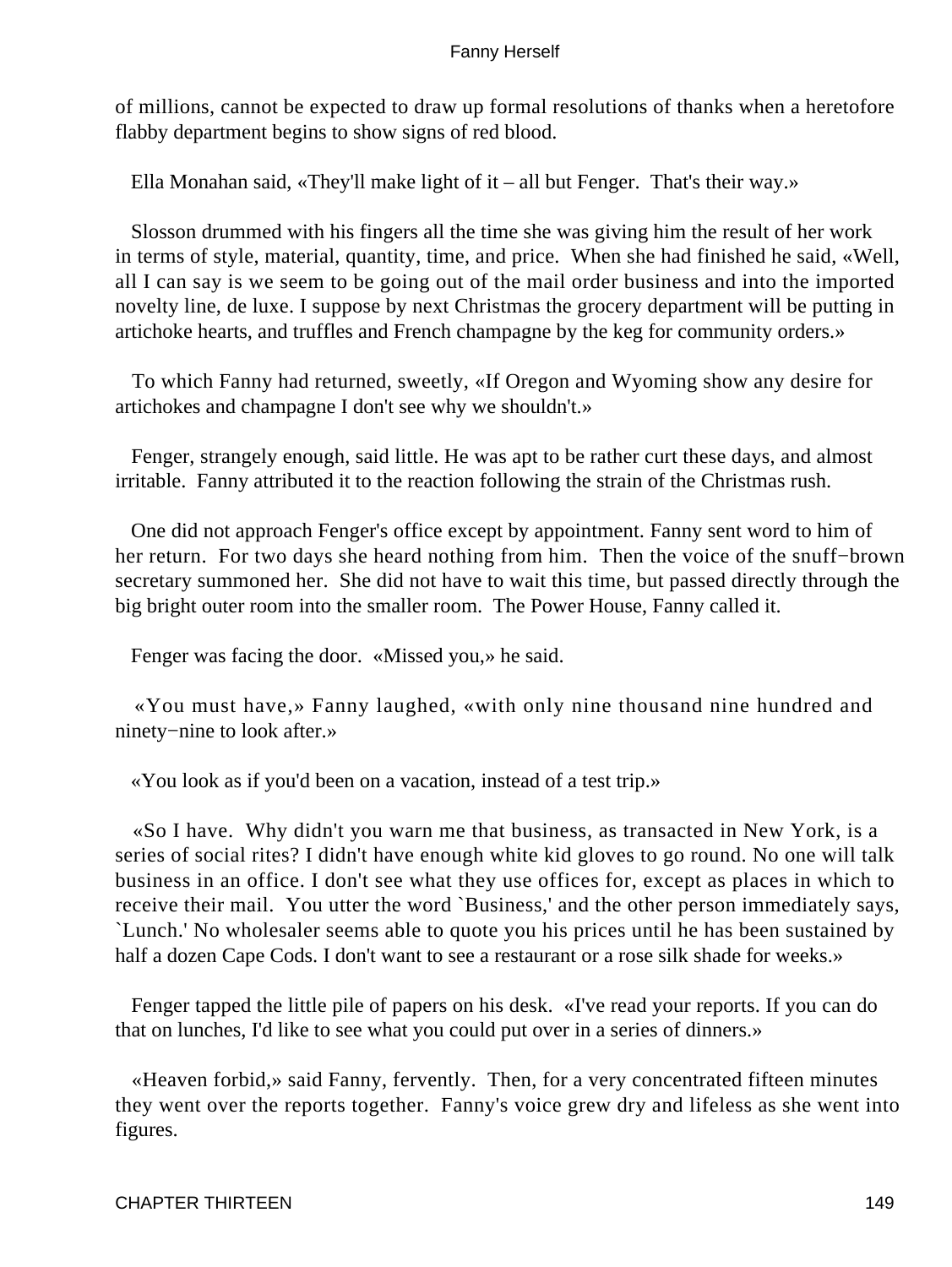«You don't sound particularly enthusiastic,» Fenger said, when they had finished, «considering that you've accomplished what you set out to do.»

 «That's just it,» quickly. «I like the uncertainty. It was interesting to deal directly with those people, to stack one's arguments, and personality, and mentality and power over theirs, until they had to give way. But after that! Well, you can't expect me to be vitally interested in gross lots, and carloads and dating.»

«It's part of business.»

«It's the part I hate.»

Fenger stacked the papers neatly. «You came in June, didn't you?»

«Yes.»

 «It has been a remarkable eight−months' record, even at Haynes−Cooper's, where records are the rule. Have you been through the plant since the time you first went through?»

«Through it! Goodness, no! It would take a day.»

 «Then I wish you'd take it. I like to have the heads of departments go through the plant at least twice a year. You'll find the fourteenth floor has been cleared and is being used entirely by the selectors. The manufacturers' samples are spread on the tables in the various sections. You'll find your place ready for you. You'll be amused at Daly's section. He took your suggestion about trying the blouses on live models instead of selecting them as he used to. You remember you said that one could tell about the lines and style of a dress merely by looking at it, but that a blouse is just a limp rag until it's on.»

 «It's true of the flimsy Georgette things women want now. They may be lovely in the box and hideously unbecoming when worn. If Daly's going in for the higher grade stuff he can't risk choosing unbecoming models.»

 «Wait till you see him!» smiled Fenger, «sitting there like a sultan while the pinks and blues, and whites and plaids parade before him.» He turned to his desk again. «That's all, Miss Brandeis. Thank you.» Then, at a sudden thought. «Do you know that all your suggestions have been human suggestions? I mean they all have had to do with people. Tell me, how do you happen to have learned so much about what people feel and think, in such a short time?»

 The thing that Clarence Heyl had said flashed through her mind, and she was startled to find herself quoting it. «It hasn't been a short time,» she said.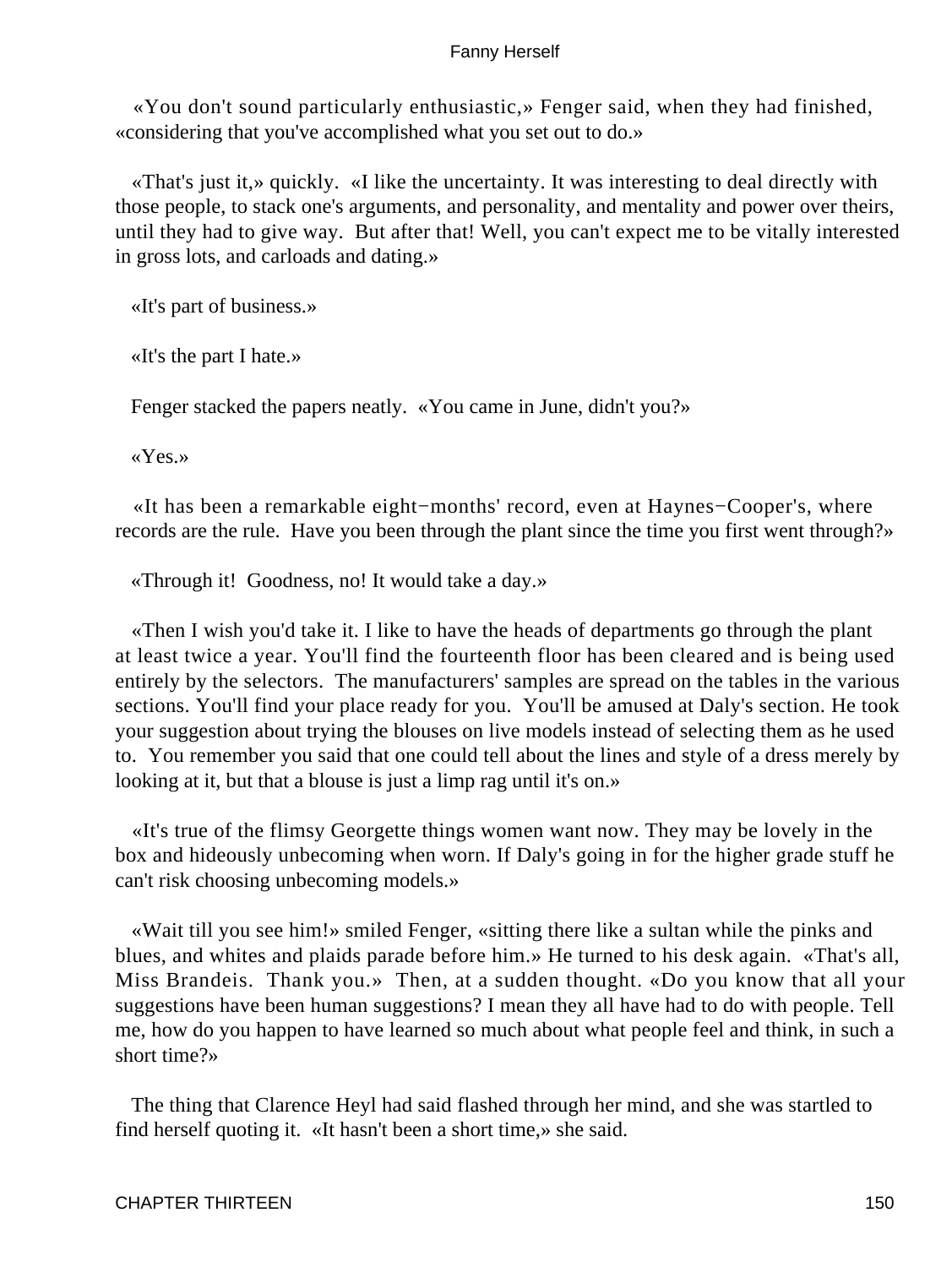«It took a thousand years.» And left Fenger staring, puzzled.

 She took next morning for her tour of the plant as Fenger had suggested. She went through it, not as the startled, wide−eyed girl of eight months before had gone, but critically, and with a little unconscious air of authority. For, this organization, vast though it was, actually showed her imprint. She could have put her finger on this spot, and that, saying, «Here is the mark of my personality.» And she thought, as she passed from department to department, «Ten thousand a year, if you keep on as you've started.» Up one aisle and down the next. Bundles, bundles, bundles. And everywhere you saw the yellow order−slips. In the hands of the stock boys whizzing by on roller skates; in the filing department; in the traffic department. The very air seemed jaundiced with those clouds of yellow order−slips. She stopped a moment, fascinated as always before the main spiral gravity chute down which the bundles – hundreds of them, thousands of them daily – chased each other to – to what? Fanny asked herself. She knew, vaguely, that hands caught these bundles halfway, and redirected them toward the proper channel, where they were assembled and made ready for shipping or mailing. She turned to a stock boy.

«Where does this empty?» she asked.

«Floor below,» said the boy, «on the platform.»

 Fanny walked down a flight of iron stairs, and around to face the spiral chute again. In front of the chute, and connected with it by a great metal lip, was a platform perhaps twelve feet above the floor and looking very much like the pilot's deck of a ship. A little flight of steps led up to it – very steep steps, that trembled a little under a repetition of shocks that came from above. Fanny climbed them warily, gained the top, and found herself standing next to the girl whose face had gleamed out at her from among those thousands in the crowd pouring out of the plant. The girl glanced up at Fanny for a second – no, for the fraction of a second. Her job was the kind that permitted no more than that. Fanny watched her for one breathless moment. In that moment she understood the look that had been stamped on the girl's face that night; the look that had cried: «Release!» For this platform, shaking under the thud of bundles, bundles, bundles, was the stomach of the Haynes−Cooper plant. Sixty per cent of the forty−five thousand daily orders passed through the hands of this girl and her assistants. Down the chutes swished the bundles, stamped with their section mark, and here they were caught deftly and hurled into one of the dozen conveyers that flowed out from this main stream. The wrong bundle into the wrong conveyer? Confusion in the shipping room. It only took a glance of the eye and a motion of the arms. But that glance and that motion had been boiled down to the very concentrated essence of economy. They seemed to be working with fury, but then, so does a pile−driver until you get the simplicity of it.

 Fanny bent over the girl (it was a noisy corner) and put a question. The girl did not pause in her work as she answered it. She caught a bundle with one hand, hurled one into a conveyer with the other.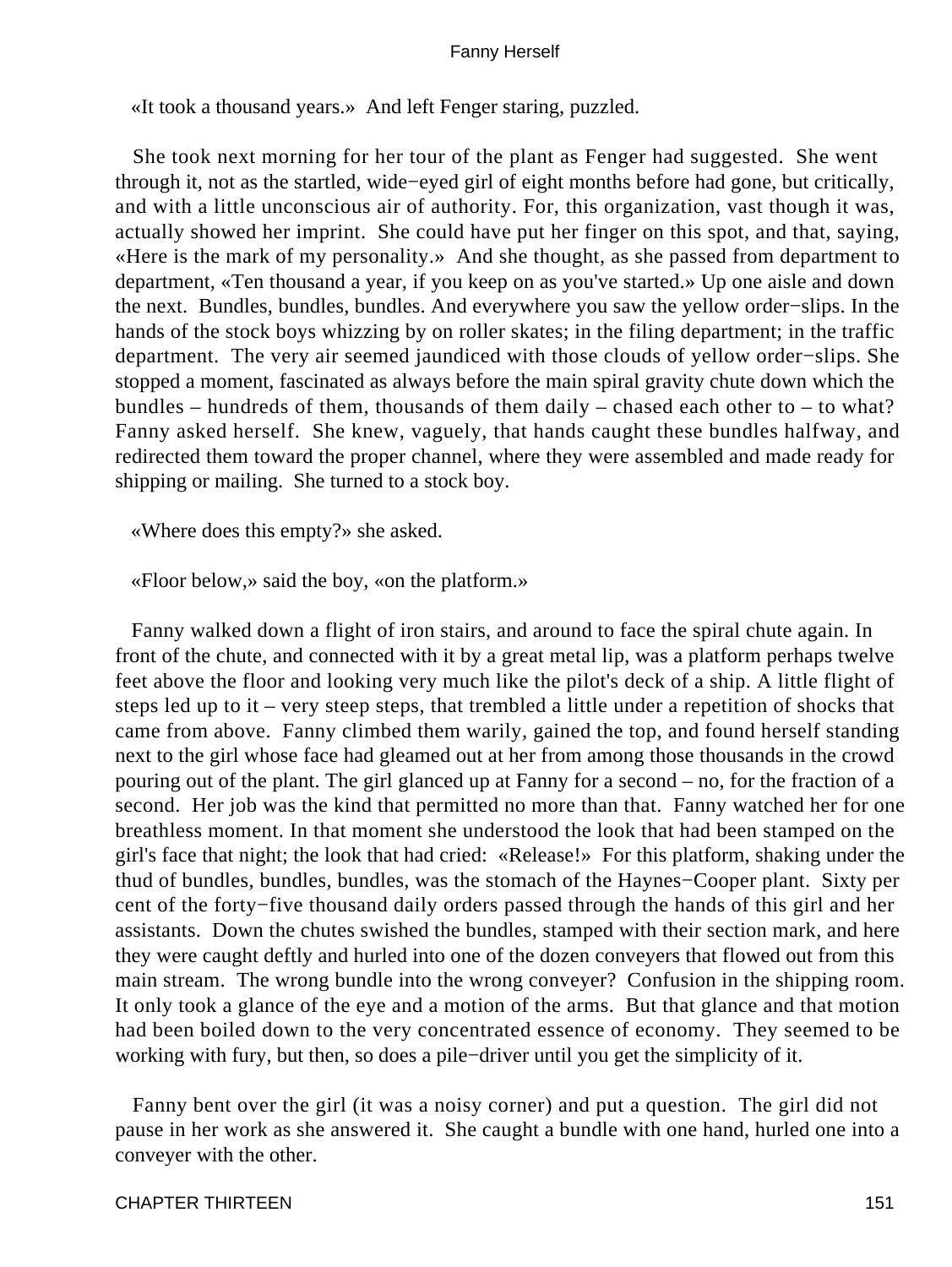«Seven a week,» she said. And deftly caught the next slithering bundle.

 Fanny watched her for another moment. Then she turned and went down the steep stairs.

 «None of your business,» she said to herself, and continued her tour. «None of your business.» She went up to the new selectors' floor, and found the plan running as smoothly as if it had been part of the plant's system for years. The elevator whisked her up to the top floor, where she met the plant's latest practical fad, the new textile chemist – a charming youth, disguised in bone−rimmed glasses, who did the honors of his little labratory with all the manner of a Harvard host. This was the fusing oven for silks. Here was the drying oven. This delicate scale weighed every ounce of the cloth swatches that came in for inspection, to get the percentage of wool and cotton. Not a chance for the manufacturer to slip shoddy into his goods, now.

 «Mm,» said Fanny, politely. She hated complicated processes that had to do with scales, and weights, and pounds, and acids. She crossed over to the Administration Building, and stopped at the door marked, «Mrs. Knowles.» If you had been an employee of the Haynes−Cooper company, and had been asked to define Mrs. Knowles's position the chances are that you would have found yourself floundering, wordless. Haynes− Cooper was reluctant to acknowledge the need of Mrs. Knowles. Still, when you employ ten thousand people, and more than half of these are girls, and fifty per cent of these girls are unskilled, ignorant, and terribly human you find that a Mrs. Knowles saves the equivalent of ten times her salary in wear and tear and general prevention. She could have told you tragic stories, could Mrs. Knowles, and sordid stories, and comic too; she knew how to deal with terror, and shame, and stubborn silence, and hopeless misery. Gray−haired and motherly? Not at all. An astonishingly young, pleasingly plumpish woman, with nothing remarkable about her except a certain splendid calm. Four years out of Vassar, and already she had learned that if you fold your hands in your lap and wait, quietly, asking no questions, almost any one will tell you almost anything.

«Hello!» called Fanny. «How are our morals this morning?»

 «Going up!» answered Esther Knowles, «considering that it's Tuesday. Come in. How's the infant prodigy, I lunched with Ella Monahan, and she told me your first New York trip was a whirlwind. Congratulations!»

 «Thanks. I can't stop. I haven't touched my desk to−day. I just want to ask you if you know the name of that girl who has charge of the main chute in the merchandise building.»

«Good Lord, child! There are thousands of girls.»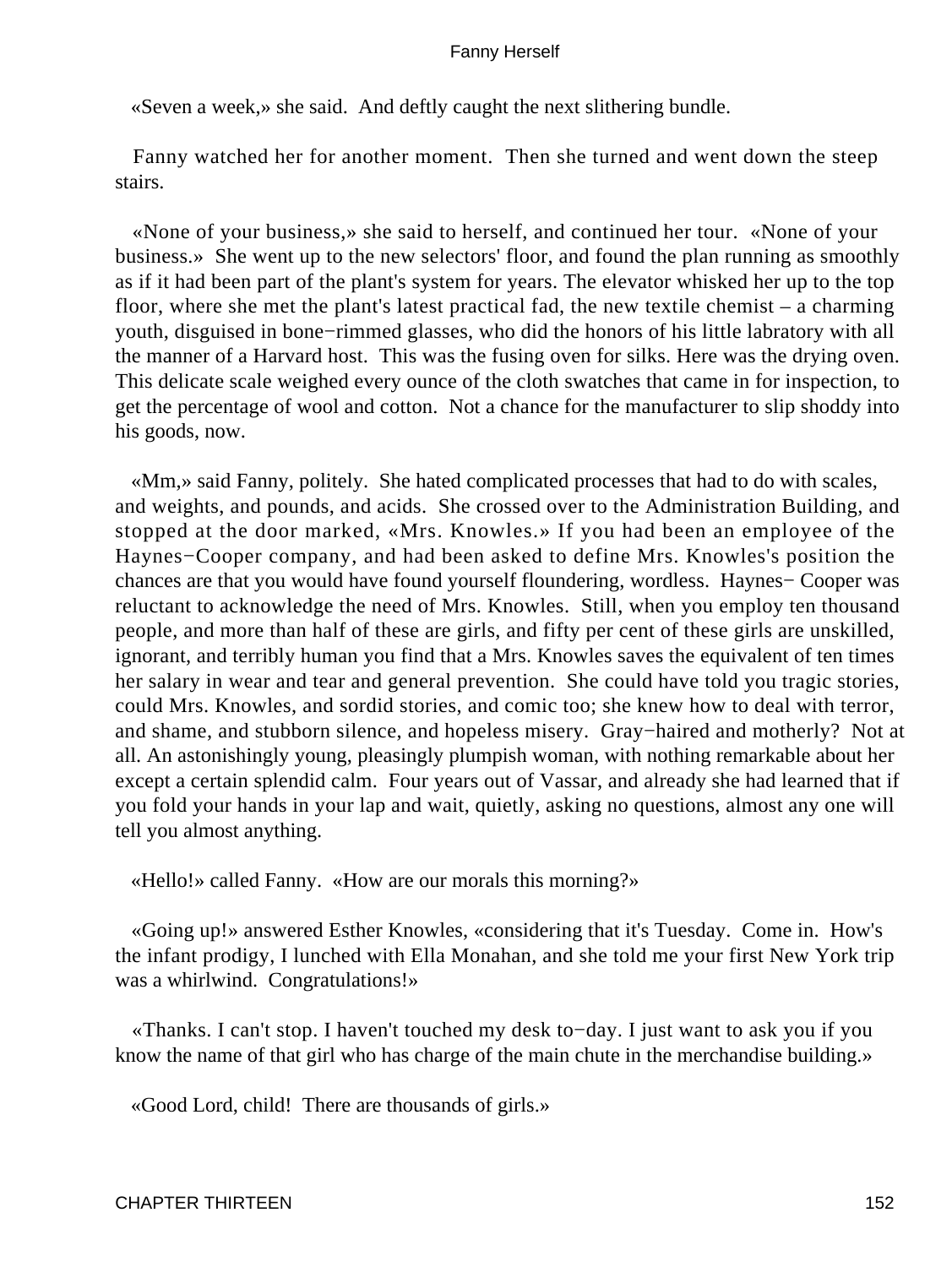«But this one's rather special. She is awfully pretty, and rather different looking. Exquisite coloring, a discontented expression, and a blouse that's too low in the neck.»

 «Which might be a description of Fanny Brandeis herself, barring the blouse,» laughed Mrs. Knowles. Then, at the startled look in Fanny's face, «Do forgive me. And don't look so horrified. I think I know which one you mean. Her name is Sarah Sapinsky – yes, isn't it a pity! – and it's queer that you should ask me about her because I've been having trouble with that particular girl.»

## «Trouble?»

 «She knows she's pretty, and she knows she's different, and she knows she's handicapped, and that accounts for the discontented expression. That, and some other things. She gets seven a week here, and they take just about all of it at home. She says she's sick of it. She has left home twice. I don't blame the child, but I've always managed to bring her back. Some day there'll be a third time – and I'm afraid of it. She's not bad. She's really rather splendid, and she has a certain dreadful philosophy of her own. Her theory is that there are only two kinds of people in the world. Those that give, and those that take. And she's tired of giving. Sarah didn't put it just that way; but you know what she means, don't you?»

«I know what she means,» said Fanny, grimly.

 So it was Sarah she saw above all else in her trip through the gigantic plant; Sarah's face shone out from among the thousands; the thud−thud of Sarah's bundle−chute beat a dull accompaniment to the hum of the big hive; above the rustle of those myriad yellow order−slips, through the buzz of the busy mail room; beneath the roar of the presses in the printing building, the crash of the dishes in the cafeteria, ran the leid−motif of Sarah−at−seven−a−week. Back in her office once more Fanny dictated a brief observation−report for Fenger's perusal.

 «It seems to me there's room for improvement in our, card index file system. It's thorough, but unwieldy. It isn't a system any more. It's a ceremony. Can't you get a corps of system sharks to simplify things there?»

She went into detail and passed on to the next suggestion.

 "If the North American Cloak Suit Company can sell mail order dresses that are actually smart and in good taste, I don't see why we have to go on carrying only the most hideous crudities in our women's dress department. I know that the majority of our women customers wouldn't wear a plain, good looking little blue serge dress with a white collar, and some tailored buttons. They want cerise satin revers on a plum−colored foulard, and that's what we've been giving them. But there are plenty of other women living miles from anywhere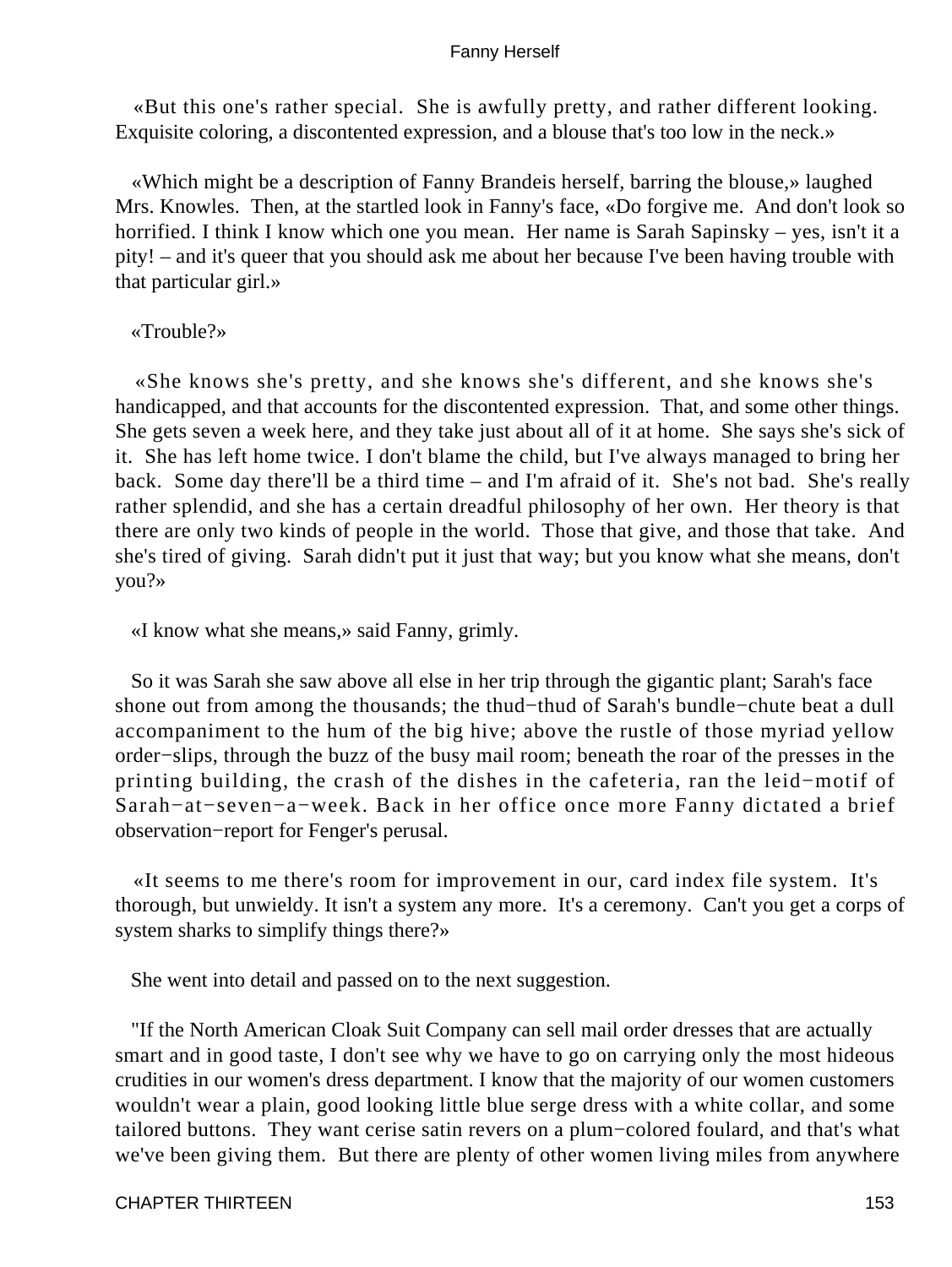who know what's being worn on Fifth avenue. I don't know how they know it, but they do. And they want it. Why can't we reach those women, as well as their shoddier sisters? The North American people do it. I'd wear one of their dresses myself. I wouldn't be found dead in one of ours. Here's a suggestion:

 «Why can't we get Camille to design half a dozen models a season for us? Now don't roar at that. And don't think that the women on western ranches haven't heard of Camille. They have. They may know nothing of Mrs. Pankhurst, and Lillian Russell may be a myth to them, but I'll swear that every one of them knows that Camille is a dressmaker who makes super−dresses. She is as much a household word among them as Roosevelt used to be to their men folks. And if we can promise them a Camille−designed dress for \$7.85 (which we could) then why don't we?»

At the very end, to her stenographer's mystification, she added this irrevelant line.

«Seven dollars a week is not a living wage.»

 The report went to Fenger. He hurdled lightly over the first suggestion, knowing that the file system was as simple as a monster of its bulk could be. He ignored the third hint. The second suggestion amused, then interested, then convinced him. Within six months Camille's name actually appeared in the Haynes−Cooper catalogue. Not that alone, the Haynes−Cooper company broke its rule as to outside advertising, and announced in full−page magazine ads the news of the \$7.85 gowns designed by Camille especially for the Haynes−Cooper company. There went up a nationwide shout of amusement and unbelief, but the announcement continued. Camille (herself a frump with a fringe) whose frocks were worn by queens, and dancers and matrons with millions, and debutantes; Camille, who had introduced the slouch, revived the hoop, discovered the sunset chiffon, had actually consented to design six models every season for the mail order millions of the Haynes−Cooper women's dress department – at a price that made even Michael Fenger wince.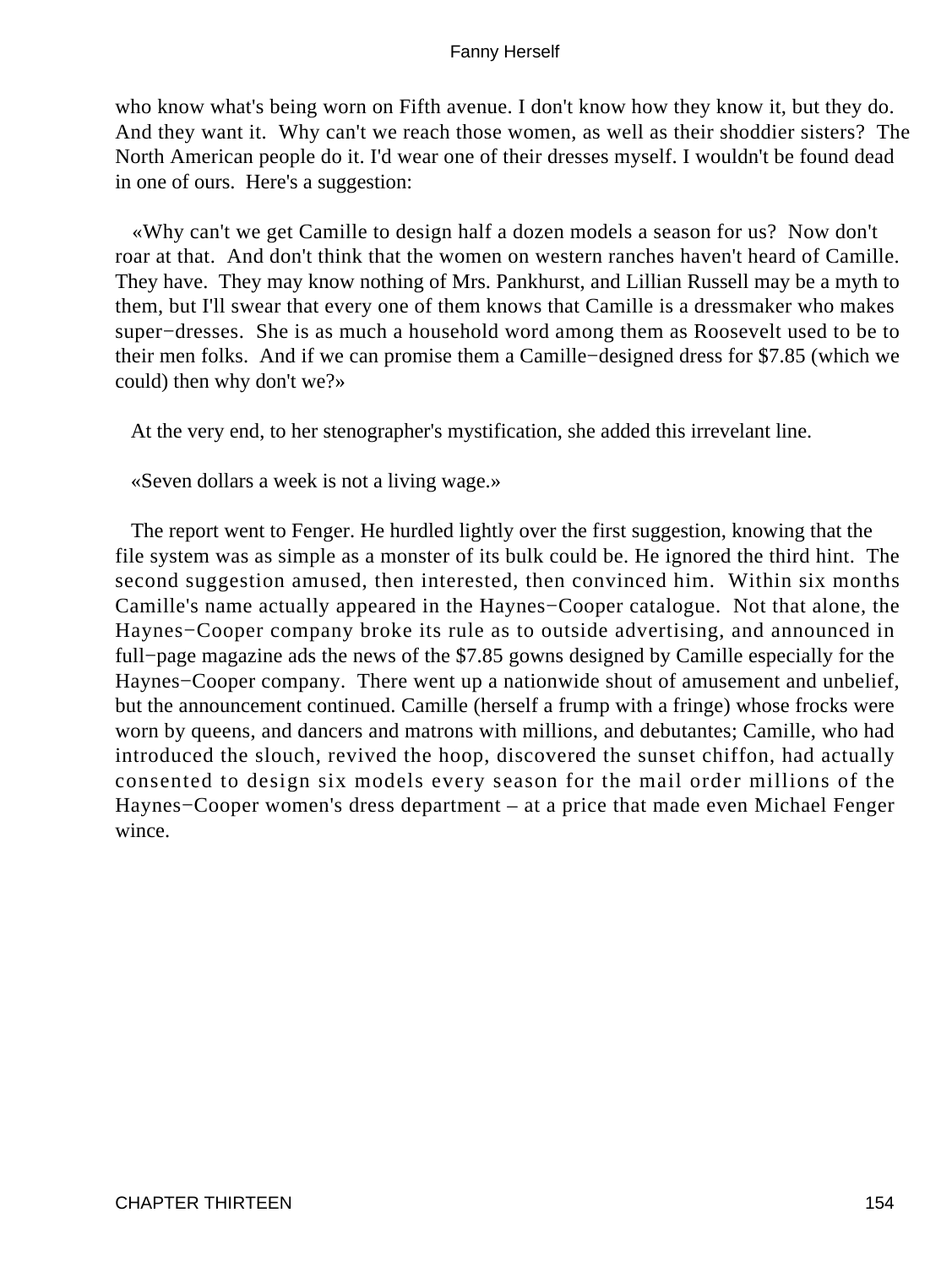# **[CHAPTER FOURTEEN](#page-221-0)**

*Fanny Brandeis'* blouses showed real Cluny now, and her hats were nothing but line. A scant two years before she had wondered if she would ever reach a pinnacle of success lofty enough to enable her to wear blue tailor suits as smart as the well−cut garments worn by her mother's friend, Mrs. Emma McChesney. Mrs. McChesney's trig little suits had cost fifty dollars, and had looked sixty. Fanny's now cost one hundred and twenty−five, and looked one hundred and twenty− five. Her sleeves alone gave it away. If you would test the soul of a tailor you have only to glance at shoulder− seam, elbow and wrist. Therein lies the wizardry. Fanny's sleeve flowed from arm−pit to thumb−bone without a ripple. Also she moved from the South side to the North side, always a sign of prosperity or social ambition, in Chicago. Her new apartment was near the lake, exhilaratingly high, correspondingly expensive. And she was hideously lonely. She was earning a man−size salary now, and she was working like a man. A less magnificently healthy woman could not have stood the strain, for Fanny Brandeis was working with her head, not her heart. When we say heart we have come to mean something more than the hollow muscular structure that propels the blood through the veins. That, in the dictionary, is the primary definition. The secondary definition has to do with such words as emotion, sympathy, tenderness, courage, conviction. She was working, now, as Michael Fenger worked, relentlessly, coldly, indomitably, using all the material at hand as a means to an end, with never a thought of the material itself, as a builder reaches for a brick, or stone, and fits it into place, smoothly, almost without actually seeing the brick itself, except as something which will help to make a finished wall. She rarely prowled the city now. She told herself she was too tired at night, and on Sundays and holidays, and I suppose she was. Indeed, she no longer saw things with her former vision. It was as though her soul had shriveled in direct proportion to her salary's expansion. The streets seldom furnished her with a rich mental meal now. When she met a woman with a child, in the park, her keen eye noted the child's dress before it saw the child itself, if, indeed, she noticed the child at all.

 Fascinating Facts, the guileless, pink−cheeked youth who had driven her home the night of her first visit to the Fengers, shortly after her coming to Haynes−Cooper's, had proved her faithful slave, and she had not abused his devotion. Indeed, she hardly considered it that. The sex side of her was being repressed with the artist side. Most men found her curt, brisk, businesslike manner a little repellent, though interesting. They never made love to her, in spite of her undeniable attractiveness. Fascinating Facts drove her about in his smart little roadster and one night he established himself in her memory forever as the first man who had ever asked her to marry him. He did it haltingly, painfully, almost grudgingly. Fanny was frankly amazed. She had enjoyed going about with him. He rested and soothed her. He, in turn, had been stimulated by her energy, her humor, her electric force. Nothing was said for a minute after his awkward declaration.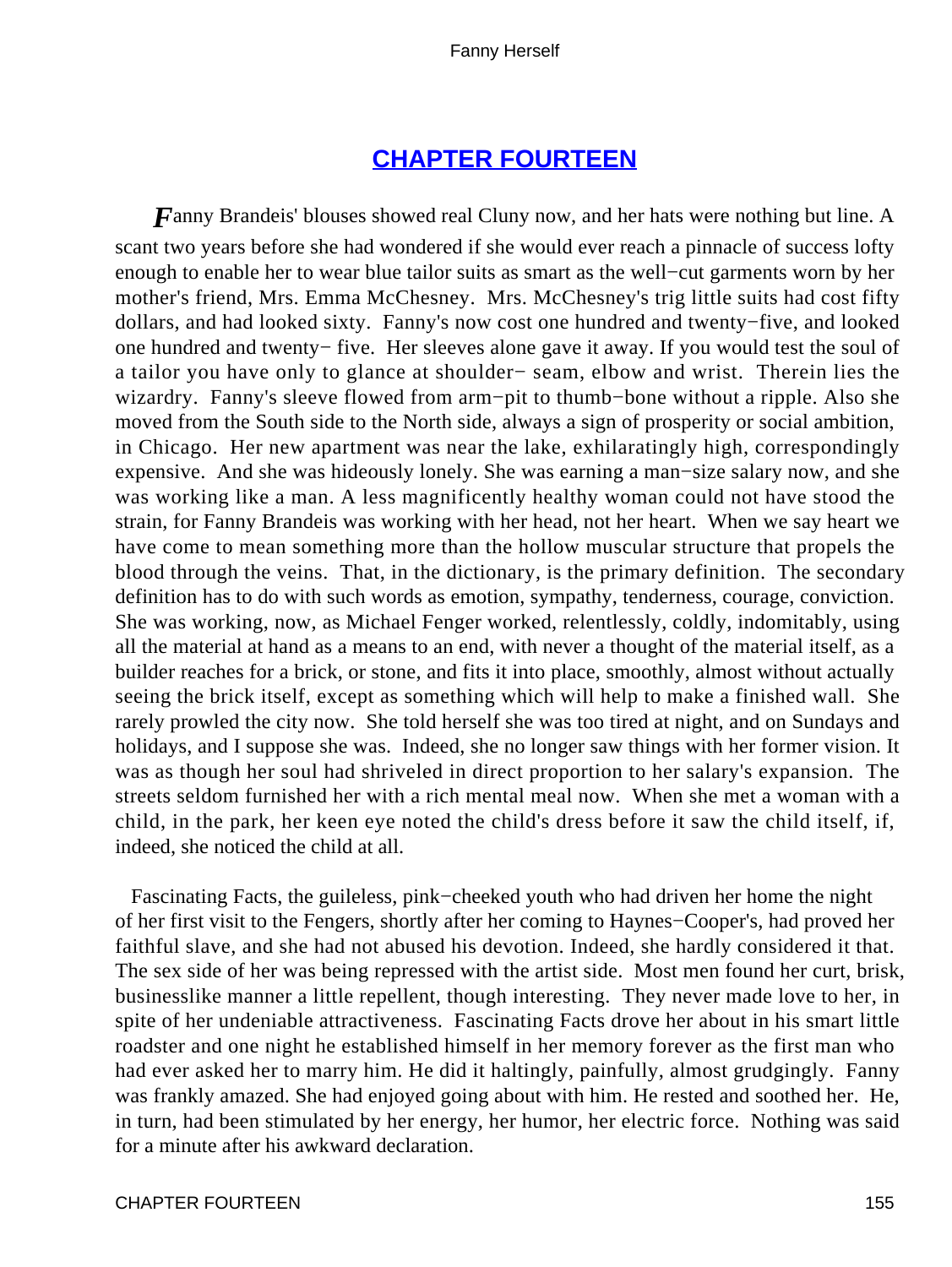«But,» he persisted, «you like me, don't you?»

«Of course I do. Immensely.»

«Then why?»

 «When a woman of my sort marries it's a miracle. I'm twenty−six, and intelligent and very successful. A frightful combination. Unmarried women of my type aren't content just to feel. They must analyze their feelings. And analysis is death to romance.»

«Great Scott! You expect to marry somebody sometime, don't you, Fanny?»

 «No one I know now. When I do marry, if I do, it will be with the idea of making a definite gain. I don't mean necessarily worldly gain, though that would be a factor, too.» Fascinating Facts had been staring straight ahead, his hands gripping the wheel with unnecessary rigidity. He relaxed a little now, and even laughed, though not very successfully. Then he said something very wise, for him.

 «Listen to me, girl. You'll never get away with that vampire stuff. Talons are things you have to be born with. You'll never learn to grab with these.» He reached over, and picked up her left hand lying inertly in her lap, and brought it up to his lips, and kissed it, glove and all. «They're built on the open−face pattern – for giving. You can't fool me. I know.»

 A year and a half after her coming to Haynes−Cooper Fanny's department was doing a business of a million a year. The need had been there. She had merely given it the impetus. She was working more or less directly with Fenger now, with an eye on every one of the departments that had to do with women's clothing, from shoes to hats. Not that she did any actual buying, or selling in these departments. She still confined her actual selecting of goods to the infants' wear section, but she occupied, unofficially, the position of assistant to the General Merchandise Manager. They worked well together, she and Fenger, their minds often marching along without the necessity of a single spoken word. There was no doubt that Fenger's mind was a marvelous piece of mechanism. Under it the Haynes−Cooper plant functioned with the clockwork regularity of a gigantic automaton. System and Results – these were his twin gods. With his mind intent on them he failed to see that new gods, born of spiritual unrest, were being set up in the temples of Big Business. Their coming had been rumored for many years. Words such as Brotherhood, Labor, Rights, Humanity, Hours, once regarded as the special property of the street corner ranter, were creeping into our everyday vocabulary. And strangely enough, Nathan Haynes, the gentle, the bewildered, the uninspired, heard them, and listened. Nathan Haynes had begun to accustom himself to the roar of the flood that had formerly deafened him. He was no longer stunned by the inrush of his millions. The report sheet handed him daily had never ceased to be a wildly unexpected thing, and he still shrank from it, sometimes. It was so fantastic, so out of all reason. But he even dared, now and then, to put out a tentative hand to guide the flood. He began to realize,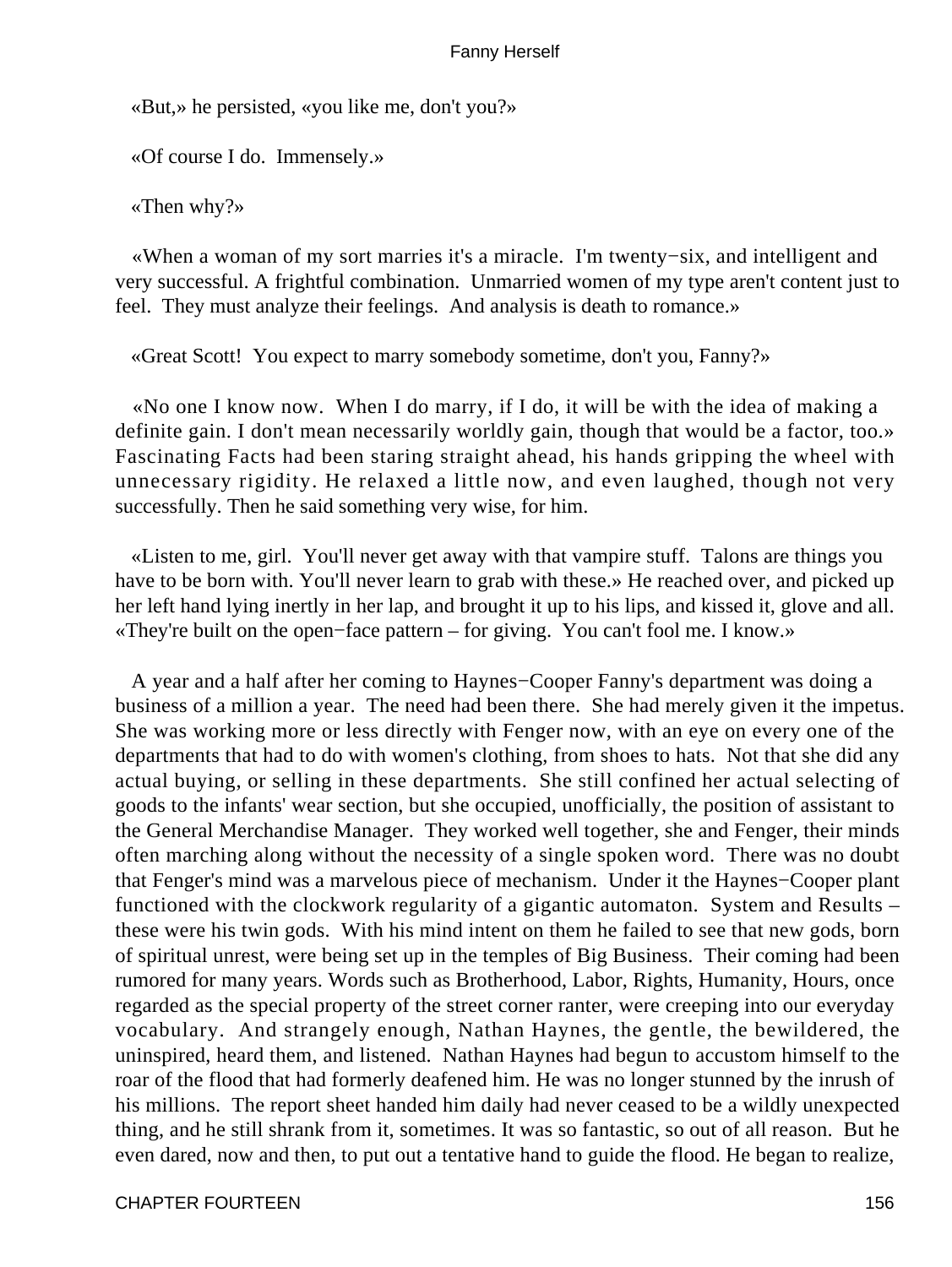vaguely, that Italian Gardens, and marble pools, educational endowments and pet charities were but poor, ineffectual barriers of mud and sticks, soon swept away by the torrent. As he sat there in his great, luxurious office, with the dim, rich old portraits gleaming down on him from the walls, he began, gropingly, to evolve a new plan; a plan by which the golden flood was to be curbed, divided, and made to form a sub−stream, to be utilized for the good of the many; for the good of the Ten Thousand, who were almost Fifteen Thousand now, with another fifteen thousand in mills and factories at distant points, whose entire output was swallowed up by the Haynes−Cooper plant. Michael Fenger, Super−Manager, listened to the plan, smiled tolerantly, and went on perfecting an already miraculous System. Sarah Sapinsky, at seven a week, was just so much untrained labor material, easily replaced by material exactly like it. No, Michael Fenger, with his head in the sand, heard no talk of new gods. He only knew that the monster plant under his management was yielding the greatest possible profit under the least possible outlay.

 In Fanny Brandeis he had found a stimulating, energizing fellow worker. That had been from the beginning. In the first month or two of her work, when her keen brain was darting here and there, into forgotten and neglected corners, ferreting out dusty scraps of business waste and holding them up to the light, disdainfully, Fenger had watched her with a mingling of amusement and a sort of fond pride, as one would a precocious child. As the months went on the pride and amusement welded into something more than admiration, such as one expert feels for a fellow−craftsman. Long before the end of the first year he knew that here was a woman such as he had dreamed of all his life and never hoped to find. He often found himself sitting at his office desk, or in his library at home, staring straight ahead for a longer time than he dared admit, his papers or book forgotten in his hand. His thoughts applied to her adjectives which proved her a paradox: Generous, sympathetic, warm−hearted, impulsive, imaginative; cold, indomitable, brilliant, daring, intuitive. He would rouse himself almost angrily and force himself to concentrate again upon the page before him. I don't know how he thought it all would end – he whose life−habit it was to follow out every process to its ultimate step, whether mental or mechanical. As for Fanny, there was nothing of the intriguant about her. She was used to admiration. She was accustomed to deference from men. Brandeis' Bazaar had insured that. All her life men had taken orders from her, all the way from Aloysius and the blithe traveling men of whom she bought goods, to the salesmen and importers in the Chicago wholesale houses. If they had attempted, occasionally, to mingle the social and personal with the commercial Fanny had not resented their attitude. She had accepted their admiration and refused their invitations with equal good nature, and thus retained their friendship. It is not exaggeration to say that she looked upon Michael Fenger much as she had upon these genial fellow−workers. A woman as straightforward and direct as she has what is known as a single−track mind in such matters. It is your soft and silken mollusc type of woman whose mind pursues a slimy and labyrinthine trail. But it is useless to say that she did not feel something of the intense personal attraction of the man. Often it used to puzzle and annoy her to find that as they sat arguing in the brisk, everyday atmosphere of office or merchandise room the air between them would suddenly become electric, vibrant. They met each other's eyes with effort. When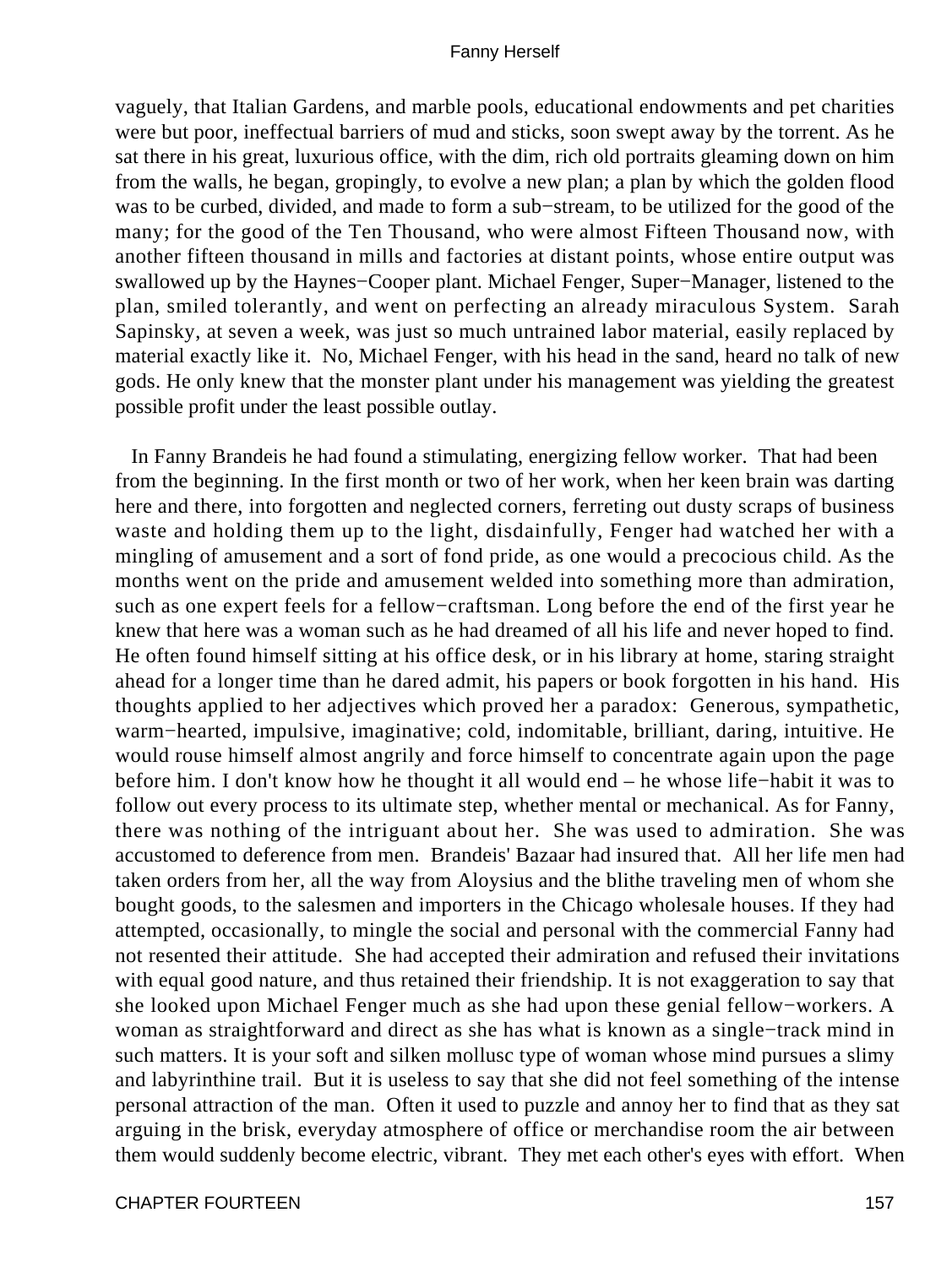their hands touched, accidentally, over papers or samples they snatched them back. Fanny found herself laughing uncertainly, at nothing, and was furious. When a silence fell between them they would pounce upon it, breathlessly, and smother it with talk.

 Do not think that any furtive love−making went on, sandwiched between shop talk. Their conversation might have taken place between two men. Indeed, they often were brutally frank to each other. Fanny had the vision, Fenger the science to apply it. Sometimes her intuition leaped ahead of his reasoning. Then he would say, «I'm not sold on that,» which is modern business slang meaning, «You haven't convinced me.» She would go back and start afresh, covering the ground more slowly.

 Usually her suggestions were practical and what might be termed human. They seemed to be founded on an uncanny knowledge of people's frailties. It was only when she touched upon his beloved System that he was adamant.

 «None of that socialistic stuff,» he would say. «This isn't a Benevolent Association we're running. It's the biggest mail order business in the world, and its back−bone is System. I've been just fifteen years perfecting that System. It's my job. Hands off.»

 «A fifteen year old system ought to be scrapped,» Fanny would retort, boldly. «Anyway, the Simon Legree thing has gone out.»

 No one in the plant had ever dared to talk to him like that. He would glare down at Fanny for a moment, like a mastiff on a terrier. Fanny, seeing his face rage−red, would flash him a cheerful and impudent smile. The anger, fading slowly, gave way to another look, so that admiration and resentment mingled for a moment.

«Lucky for you you're not a man.»

«I wish I were.»

«I'm glad you're not.»

Not a very thrilling conversation for those of you who are seeking heartthrobs.

 In May Fanny made her first trip to Europe for the firm. It was a sudden plan. Instantly Theodore leaped to her mind and she was startled at the tumult she felt at the thought of seeing him and his child. The baby, a girl, was more than a year old. Her business, a matter of two weeks, perhaps, was all in Berlin and Paris, but she cabled Theodore that she would come to them in Munich, if only for a day or two. She had very little curiosity about the woman Theodore had married. The memory of that first photograph of hers, befrizzed, bejeweled, and asmirk, had never effaced itself. It had stamped her indelibly in Fanny's mind.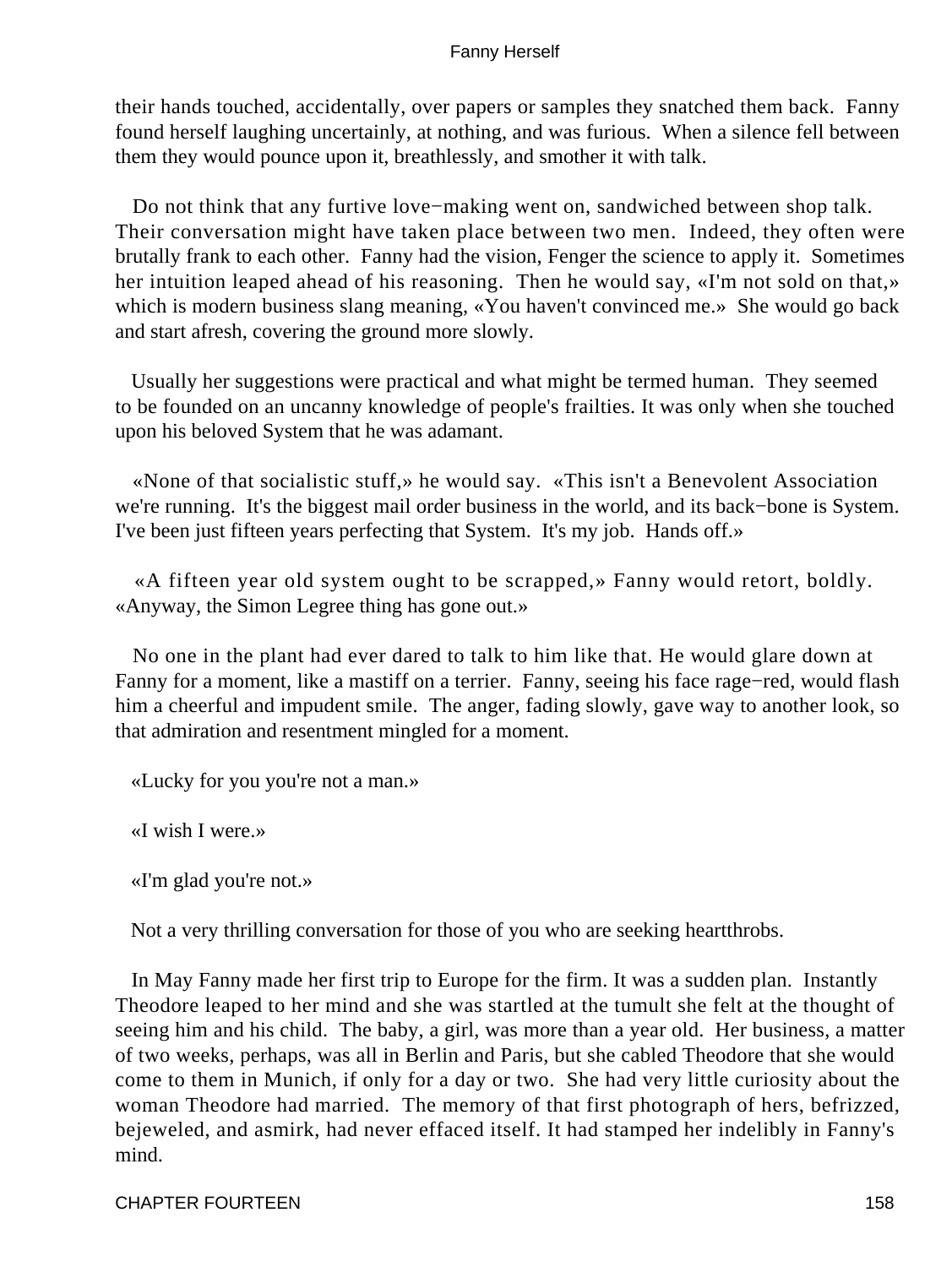The day before she left for New York (she sailed from there) she had a letter from Theodore. It was evident at once that he had not received her cable. He was in Russia, giving a series of concerts. Olga and the baby were with him. He would be back in Munich in June. There was some talk of America. When Fanny realized that she was not to see him she experienced a strange feeling that was a mixture of regret and relief. All the family love in her, a racial trait, had been stirred at the thought of again seeing that dear blond brother, the self−centered, willful, gifted boy who had held the little congregation rapt, there in the Jewish house of worship in Winnebago. But she had recoiled a little from the meeting with this other unknown person who gave concerts in Russia, who had adopted Munich as his home, who was the husband of this Olga person, and the father of a ridiculously German looking baby in a very German looking dress, all lace and tucks, and wearing bracelets on its chubby arms, and a locket round its neck. That was what one might expect of Olga's baby. But not of Theodore's. Besides, what business had that boy with a baby, anyway? Himself a baby.

 Fenger had arranged for her cabin, and she rather resented its luxury until she learned later, that it is the buyers who always occupy the staterooms de luxe on ocean liners. She learned, too, that the men in yachting caps and white flannels, and the women in the smartest and most subdued of blue serge and furs were not millionaires temporarily deprived of their own private seagoing craft, but buyers like herself, shrewd, aggressive, wise and incredibly endowed with savoir faire. Merely to watch one of them dealing with a deck steward was to know for all time the superiority of mind over matter.

 Most incongruously, it was Ella Monahan and Clarence Heyl who waved good−by to her as her ship swung clear of the dock. Ella was in New York on her monthly trip. Heyl had appeared at the hotel as Fanny was adjusting her veil and casting a last rather wild look around the room. Molly Brandeis had been the kind of woman who never misses a train or overlooks a hairpin. Fanny's early training had proved invaluable more than once in the last two years. Nevertheless, she was rather flustered, for her, as the elevator took her down to the main floor. She told herself it was not the contemplation of the voyage itself that thrilled her. It was the fact that here was another step definitely marking her progress. Heyl, looking incredibly limp, was leaning against a gaudy marble pillar, his eyes on the downcoming elevators. Fanny saw him just an instant before he saw her, and in that moment she found herself wondering why this boy (she felt years older than he) should look so fantastically out of place in this great, glittering, feverish hotel lobby. Just a shy, rather swarthy Jewish boy, who wore the right kind of clothes in the wrong manner – then Heyl saw her and came swiftly toward her.

«Hello, Fan!»

«Hello, Clancy!» They had not seen each other in six months.

«Anybody else going down with you?»

CHAPTER FOURTEEN 159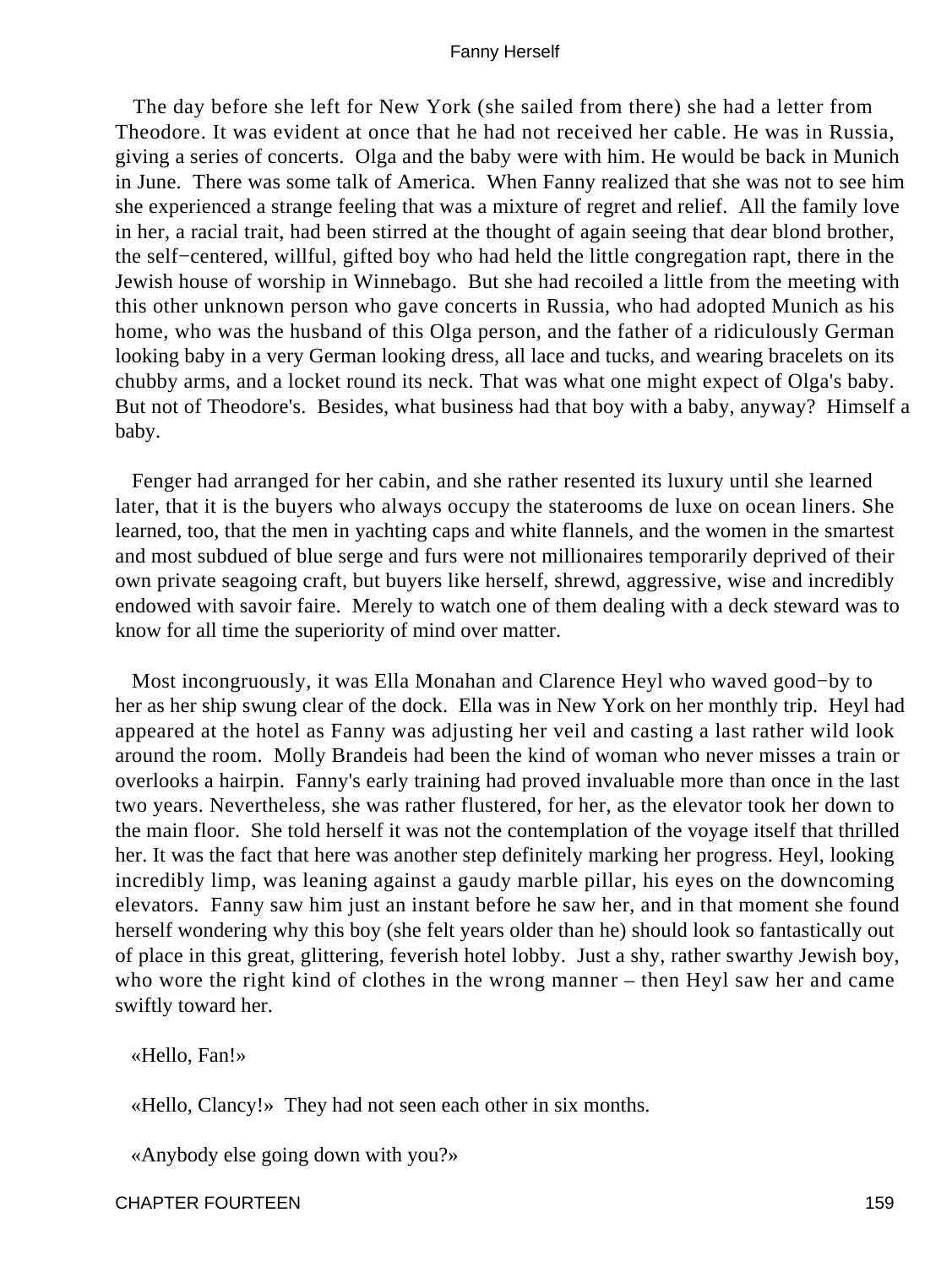«No. Ella Monahan had a last−minute business appointment, but she promised to be at the dock, somehow, before the boat leaves. I'm going to be grand, and taxi all the way.»

«I've an open car, waiting.»

«But I won't have it! I can't let you do that.»

 «Oh, yes you can. Don't take it so hard. That's the trouble with you business women. You're killing the gallantry of a nation. Some day one of you will get up and give me a seat in a subway  $- - \infty$ 

 «I'll punish you for that, Clancy. If you want the Jane Austen thing I'll accommodate. I'll drop my handkerchief, gloves, bag, flowers and fur scarf at intervals of five minutes all the way downtown. Then you may scramble around on the floor of the cab and feel like a knight.»

 Fanny had long ago ceased to try to define the charm of this man. She always meant to be serenely dignified with him. She always ended by feeling very young, and, somehow, gloriously carefree and lighthearted. There was about him a naturalness, a simplicity, to which one responded in kind.

Seated beside her he turned and regarded her with disconcerting scrutiny.

«Like it?» demanded Fanny, pertly. And smoothed her veil, consciously.

«No.»

«Well, for a man who looks negligee even in evening clothes aren't you overcritical?»

 «I'm not criticizing your clothes. Even I can see that that hat and suit have the repressed note that means money. And you're the kind of woman who looks her best in those plain dark things.»

«Well, then?»

 «You look like a buyer. In two more years your face will have that hard finish that never comes off.»

«I am a buyer.»

 «You're not. You're a creator. Remember, I'm not belittling your job. It's a wonderful job – for Ella Monahan. I wish I had the gift of eloquence. I wish I had the right to spank you. I wish I could prove to you, somehow, that with your gift, and heritage, and racial right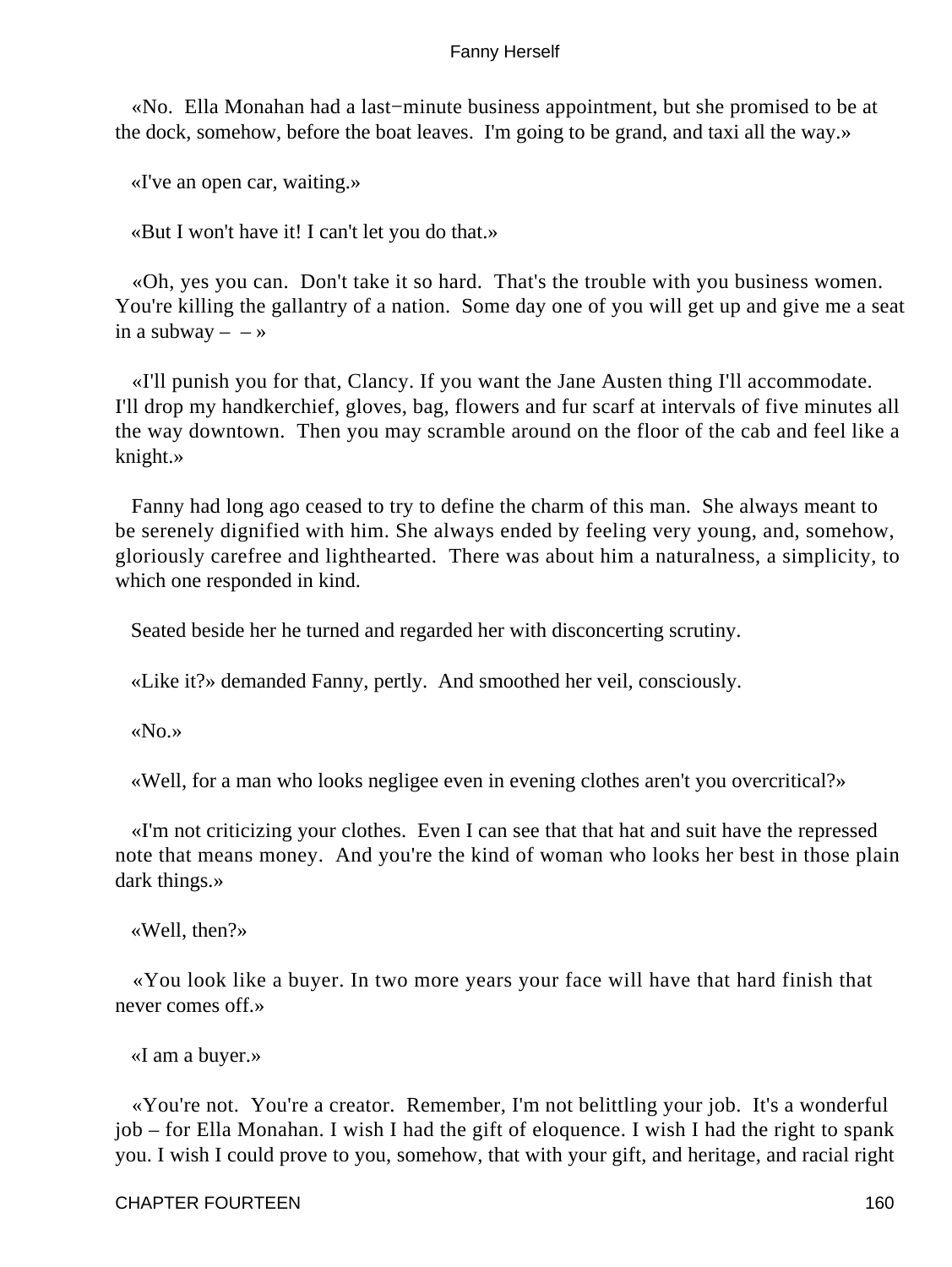it's as criminal for you to be earning your thousands at Haynes−Cooper's as it would have been for a vestal virgin to desert her altar fire to stoke a furnace. Your eyes are bright and hard, instead of tolerant. Your mouth is losing its graciousness. Your whole face is beginning to be stamped with a look that says shrewdness and experience, and success.»

«I am successful. Why shouldn't I look it?»

 «Because you're a failure. I'm sick, I tell you – sick with disappointment in you. Jane Addams would have been a success in business, too. She was born with a humanity sense, and a value sense, and a something else that can't be acquired. Ida Tarbell could have managed your whole Haynes− Cooper plant, if she'd had to. So could a dozen other women I could name. You don't see any sign of what you call success on Jane Addams's face, do you? You wouldn't say, on seeing her, that here was a woman who looked as if she might afford hundred−dollar tailor suits and a town car. No. All you see in her face is the reflection of the souls of all the men and women she has worked to save. She has covered her job – the job that the Lord intended her to cover. And to me she is the most radiantly beautiful woman I have ever seen.»

 Fanny sat silent. She was twisting the fingers of one hand in the grip of the other, as she had since childhood, when deeply disturbed. And suddenly she began to cry – silently, harrowingly, as a man cries, her shoulders shaking, her face buried in her furs.

 «Fanny! Fanny girl!» He was horribly disturbed and contrite. He patted her arm, awkwardly. She shook free of his hand, childishly. «Don't cry, dear. I'm sorry. It's just that I care so much. It's just  $-$  – »

 She raised an angry, tear−stained face. «It's just that you have an exalted idea of your own perceptions. It's just that you've grown up from what they used to call a bright little boy to a bright young man, and you're just as tiresome now as you were then. I'm happy enough, except when I see you. I'm getting the things I starved for all those years. Why, I'll never get over being thrilled at the idea of being able to go to the theater, or to a concert, whenever I like. Actually whenever I want to. And to be able to buy a jabot, or a smart hat, or a book. You don't know how I wanted things, and how tired I got of never having them. I'm happy! I'm happy! Leave me alone!»

«It's an awful price to pay for a hat, and a jabot, and a book and a theater ticket, Fan.»

 Ella Monahan had taken the tube, and was standing in the great shed, watching arrivals with interest, long before they bumped over the cobblestones of Hoboken. The three descended to Fanny's cabin. Ella had sent champagne – six cosy pints in a wicker basket.

 «They say it's good for seasickness,» she announced, cheerfully, «but it's a lie. Nothing's good for seasickness, except death, or dry land. But even if you do feel miserable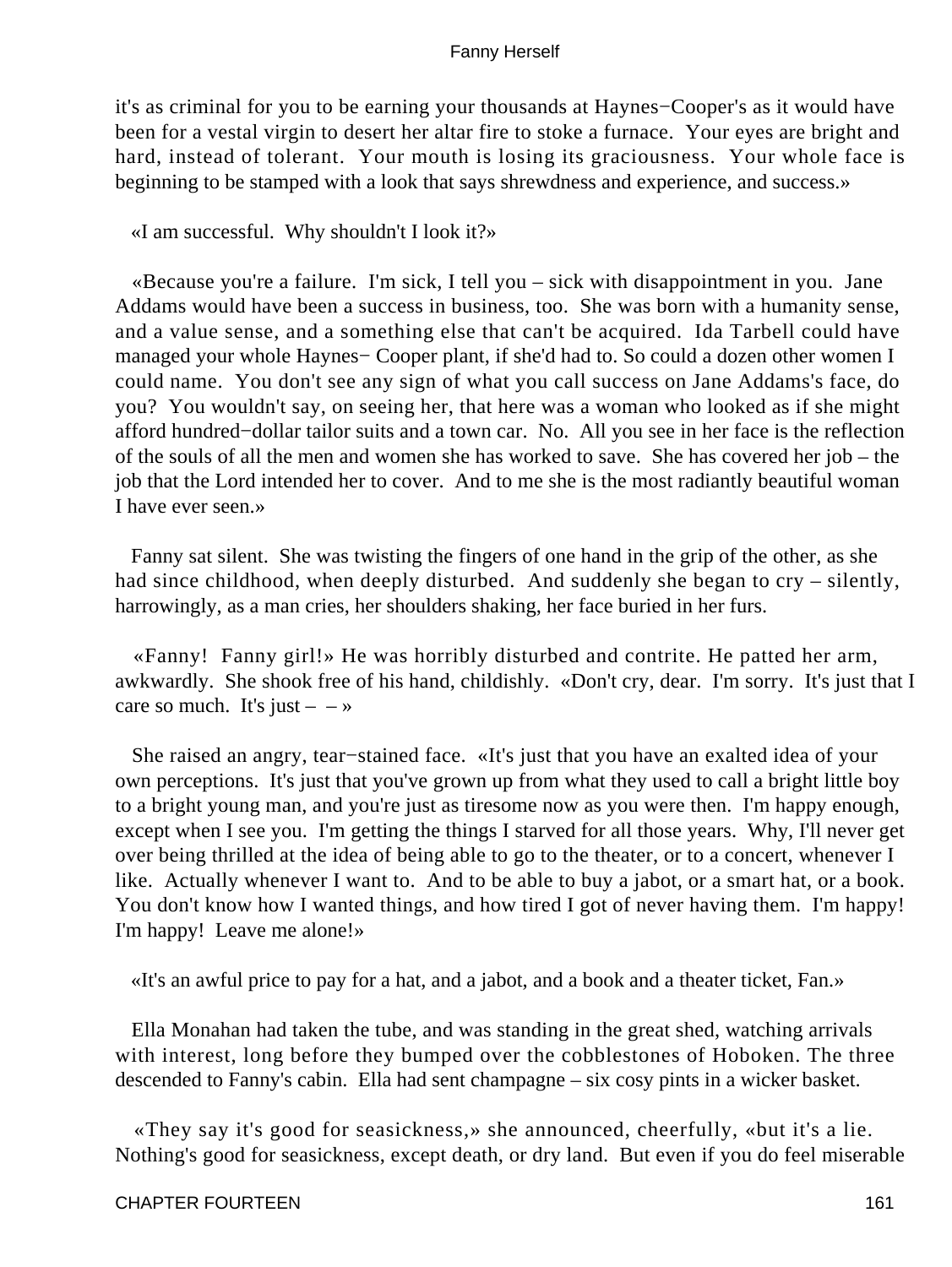– and you probably will – there's something about being able to lie in your berth and drink champagne alone, by the spoonful, that's sort of soothing.»

 Heyl had fallen silent. Fanny was radiant again, and exclamatory over her books and flowers.

 «Of course it's my first trip,» she explained, «and an event in my life, but I didn't suppose that anybody else would care. What's this? Candy? Glace fruit.» She glanced around the luxurious little cabin, then up at Heyl, impudently. «I may be a coarse commercial person, Clancy, but I must say I like this very, very much. Sorry.»

 They went up on deck. Ella, a seasoned traveler, was full of parting instructions. «And be sure to eat at Kempinski's, in Berlin. Twenty cents for lobster. And caviar! Big as hen's eggs, and as cheap as codfish. And don't forget to order mai−bowle. It tastes like champagne, but isn't, and it has the most delicious dwarf strawberries floating on top. This is just the season for it. You're lucky. If you tip the waiter one mark he's yours for life. Oh, and remember the plum compote. You'll be disappointed in their Wertheim's that they're always bragging about. After all, Field's makes 'em all look like country stores.»

«Wertheim's? Is that something to eat, too?»

 «No, idiot. It's their big department store.» Ella turned to Heyl, for whom she felt mingled awe and liking. «If this trip of hers is successful, the firm will probably send her over three or four times a year. It's a wonderful chance for a kid like her.»

«Then I hope,» said Heyl, quietly, «that this trip may be a failure.»

Ella smiled, uncertainly.

«Don't laugh,» said Fanny, sharply. «He means it.»

 Ella, sensing an unpleasant something in which she had no part, covered the situation with another rush of conversation.

 «You'll get the jolt of your life when you come to Paris and find that you're expected to pay for the lunches, and all the cab fares, and everything, of those shrimpy little commissionaires. Polite little fellows, they are, in frock coats, and mustaches, and they just stand aside, as courtly as you please, while you pay for everything. Their house expects it. I almost passed away, the first time, but you get used to it. Say, imagine one of our traveling men letting you pay for his lunch and taxi.»

 She rattled on, genially. Heyl listened with unfeigned delight. Ella found herself suddenly abashed before those clear, far−seeing eyes. «You think I'm a gabby old girl, don't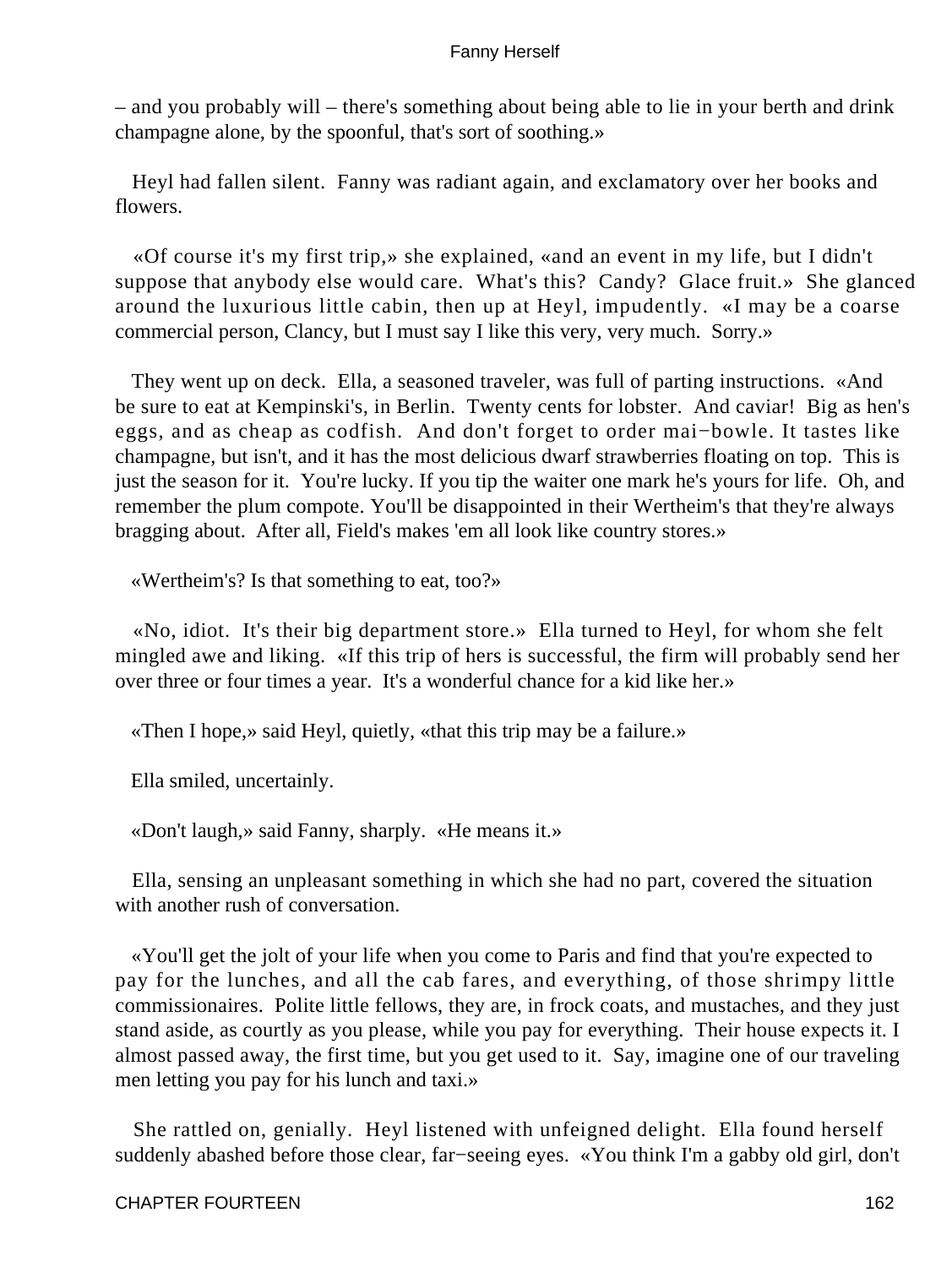you?»

«I think you're a wonderful woman,» said Heyl. «Very wise, and very kind.»

«Why – thanks,» faltered Ella. «Why – thanks.»

 They said their good−bys. Ella hugged Fanny warm−heartedly. Then she turned away, awkwardly. Heyl put his two hands on Fanny's shoulders and looked down at her. For a breathless second she thought he was about to kiss her. She was amazed to find herself hoping that he would. But he didn't. «Good−by,» he said, simply. And took her hand in his steel grip a moment, and dropped it. And turned away. A messenger boy, very much out of breath, came running up to her, a telegram in his hand.

 «For me?» Fanny opened it, frowned, smiled. «It's from Mr. Fenger. Good wishes. As if all those flowers weren't enough.»

 «Mm,» said Ella. She and Heyl descended the gang−way, and stood at the dock's edge, looking rather foolish and uncertain, as people do at such times. There followed a few moments of scramble, of absurdly shouted last messages, of bells, and frantic waving of handkerchiefs. Fanny, at the rail, found her two among the crowd, and smiled down upon them, mistily. Ella was waving energetically. Heyl was standing quite still, looking up. The ship swung clear, crept away from the dock. The good−bys swelled to a roar. Fanny leaned far over the rail and waved too, a sob in her throat. Then she saw that she was waving with the hand that held the yellow telegram. She crumpled it in the other hand, and substituted her handkerchief. Heyl still stood, hat in hand, motionless.

 «Why don't you wave good−by?» she called, though he could not possibly hear. «Wave good−by!» And then the hand with the handkerchief went to her face, and she was weeping. I think it was that old drama−thrill in her, dormant for so long. But at that Heyl swung his hat above his head, three times, like a schoolboy, and, grasping Ella's plump and resisting arm, marched abruptly away.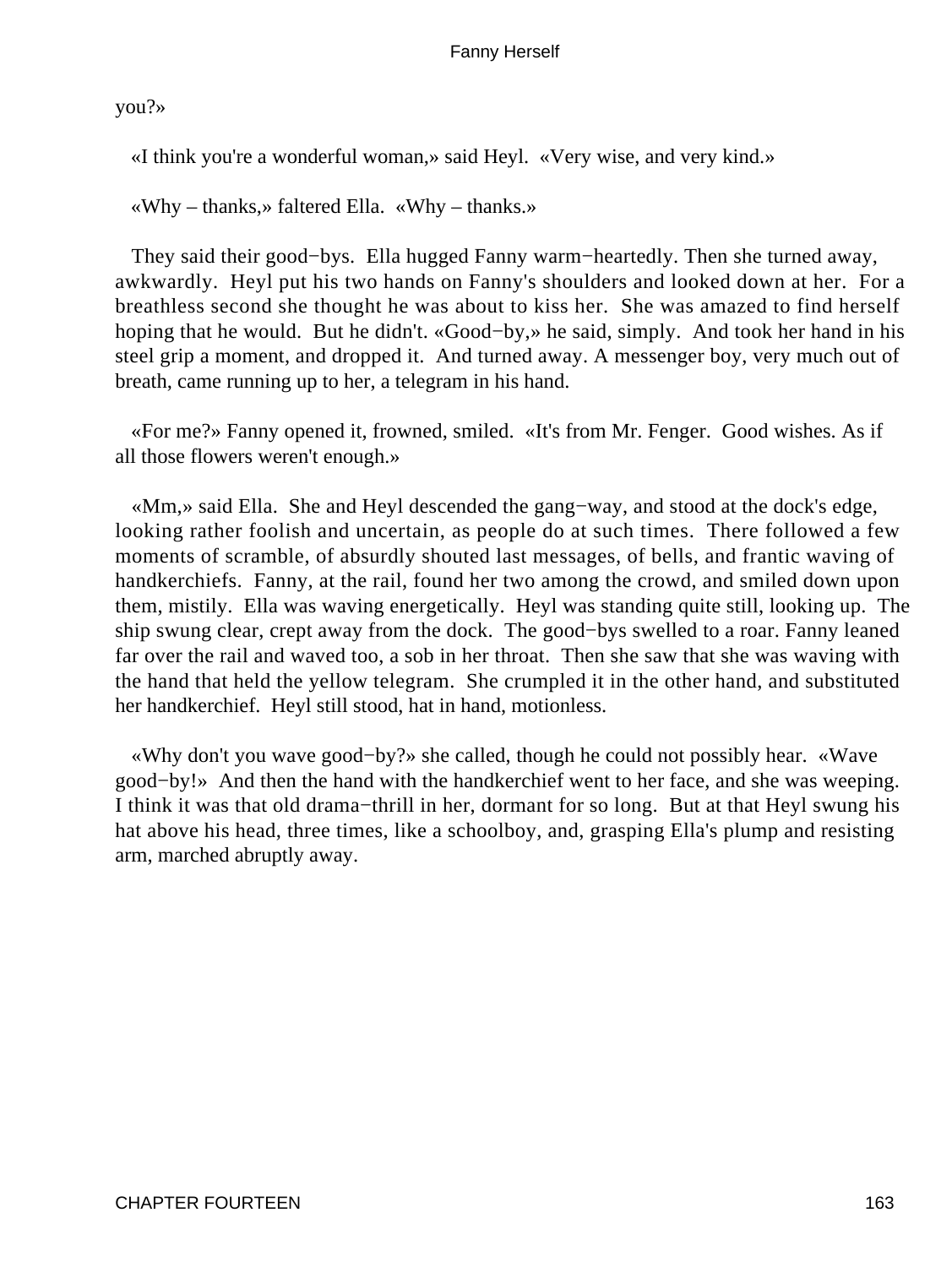# **[CHAPTER FIFTEEN](#page-221-0)**

**The first week in June found her back in New York. That month of absence had** worked a subtle change. The two weeks spent in crossing and recrossing had provided her with a let−down that had been almost jarring in its completeness. Everything competitive had seemed to fade away with the receding shore, and to loom up again only when the skyline became a thing of smoke−banks, spires, and shafts. She had had only two weeks for the actual transaction of her business. She must have been something of a revelation to those Paris and Berlin manufacturers, accustomed though they were to the brisk and irresistible methods of the American business woman. She was, after all, absurdly young to be talking in terms of millions, and she was amazingly well dressed. This last passed unnoticed, or was taken for granted in Paris, but in Berlin, home of the frump and the flour−sack figure, she was stared at, appreciatively. Her business, except for one or two unimportant side lines, had to do with two factories on whose product the Haynes−Cooper company had long had a covetous eye. Quantity, as usual, was the keynote of their demand, and Fanny's task was that of talking in six−figure terms to these conservative and over−wary foreign manufacturers. That she had successfully accomplished this, and that she had managed to impress them also with the important part that time and promptness in delivery played in a swift−moving machine like the Haynes− Cooper concern, was due to many things beside her natural business ability. Self−confidence was there, and physical vigor, and diplomacy. But above all there was that sheer love of the game; the dramatic sense that enabled her to see herself in the part. That alone precluded the possibility of failure. She knew how youthful she looked, and how glowing. She anticipated the look that came into their faces when she left polite small−talk behind and soared up into the cold, rarefied atmosphere of business. She delighted in seeing the admiring and tolerant smirk vanish and give way to a startled and defensive attentiveness.

 It might be mentioned that she managed, somehow, to spend almost half a day in Petticoat Lane, and its squalid surroundings, while in London. She actually prowled, alone, at night, in the evil−smelling, narrow streets of the poorer quarter of Paris, and how she escaped unharmed is a mystery that never bothered her, because she had never known fear of streets. She had always walked on the streets of Winnebago, Wisconsin, alone. It never occurred to her not to do the same in the streets of Chicago, or New York, or London, or Paris. She found Berlin, with its Adlon, its appalling cleanliness, its overfed populace, and its omnipresent Kaiser forever scudding up and down Unter den Linden in his chocolate−colored car, incredibly dull, and unpicturesque. Something she had temporarily lost there in the busy atmosphere of the Haynes−Cooper plant, seemed to have returned, miraculously.

New York, on her return, was something of a shock. She remembered how vividly fresh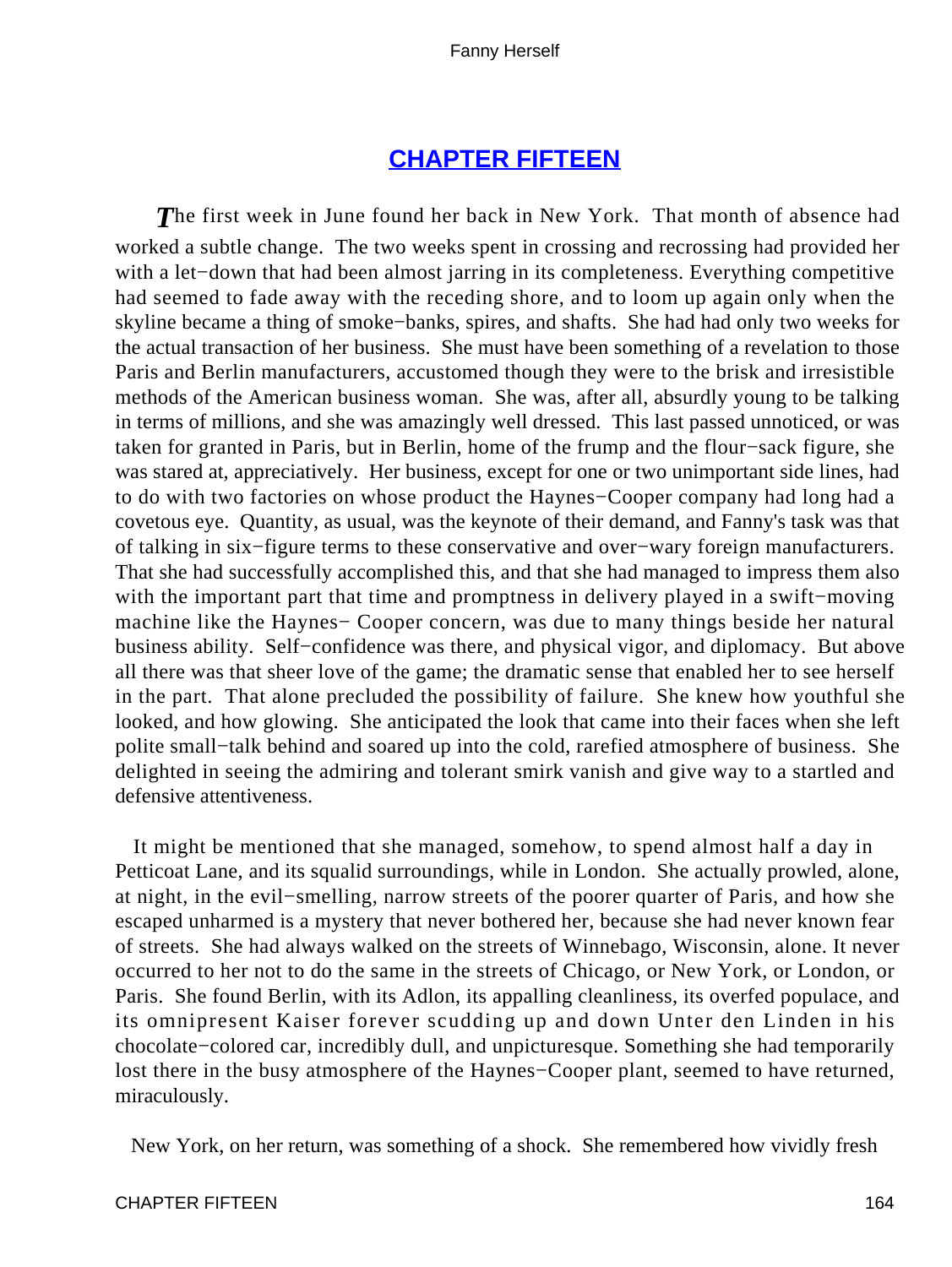it had looked to her on the day of that first visit, months before. Now, to eyes fresh from the crisp immaculateness of Paris and Berlin, Fifth avenue looked almost grimy, and certainly shabby in spots.

 Ella Monahan, cheerful, congratulatory, beaming, met her at the pier, and Fanny was startled at her own sensation of happiness as she saw that pink, good−natured face looking up at her from the crowd below. The month that had gone by since last she saw Ella standing just so, seemed to slip away and fade into nothingness.

 «I waited over a day,» said Ella, «just to see you. My, you look grand! I know where you got that hat. Galeries Lafayette. How much?»

 «I don't expect you to believe it. Thirty−five francs. Seven dollars. I couldn't get it for twenty−five here.»

 They were soon clear of the customs. Ella had engaged a room for her at the hotel they always used. As they rode uptown together, happily, Ella opened her bag and laid a little packet of telegrams and letters in Fanny's lap.

 «I guess Fenger's pleased, all right, if telegrams mean anything. Not that I know they're from him. But he said  $-\infty$ 

 But Fanny was looking up from one of them with a startled expression. «He's here. Fenger's here.»

«In New York?» asked Ella, rather dully.

 «Yes.» She ripped open another letter. It was from Theodore. He was coming to New York in August. The Russian tour had been a brilliant success. They had arranged a series of concerts for him in the United States. He could give his concerto there. It was impossible in Russia, Munich, even Berlin, because it was distinctly Jewish in theme – as Jewish as the Kol Nidre, and as somber. They would have none of it in Europe. Prejudice was too strong. But in America! He was happier than he had been in years. Olga objected to coming to America, but she would get over that. The little one was well, and she was learning to talk. Actually! They were teaching her to say Tante Fanny.

 «Well!» exclaimed Fanny, her eyes shining. She read bits of the letter aloud to Ella. Ella was such a satisfactory sort of person to whom to read a letter aloud. She exclaimed in all the right places. Her face was as radiant as Fanny's. They both had forgotten all about Fenger, their Chief. But they had been in their hotel scarcely a half hour, and Ella had not done exclaiming over the bag that Fanny had brought her from Paris, when his telephone call came.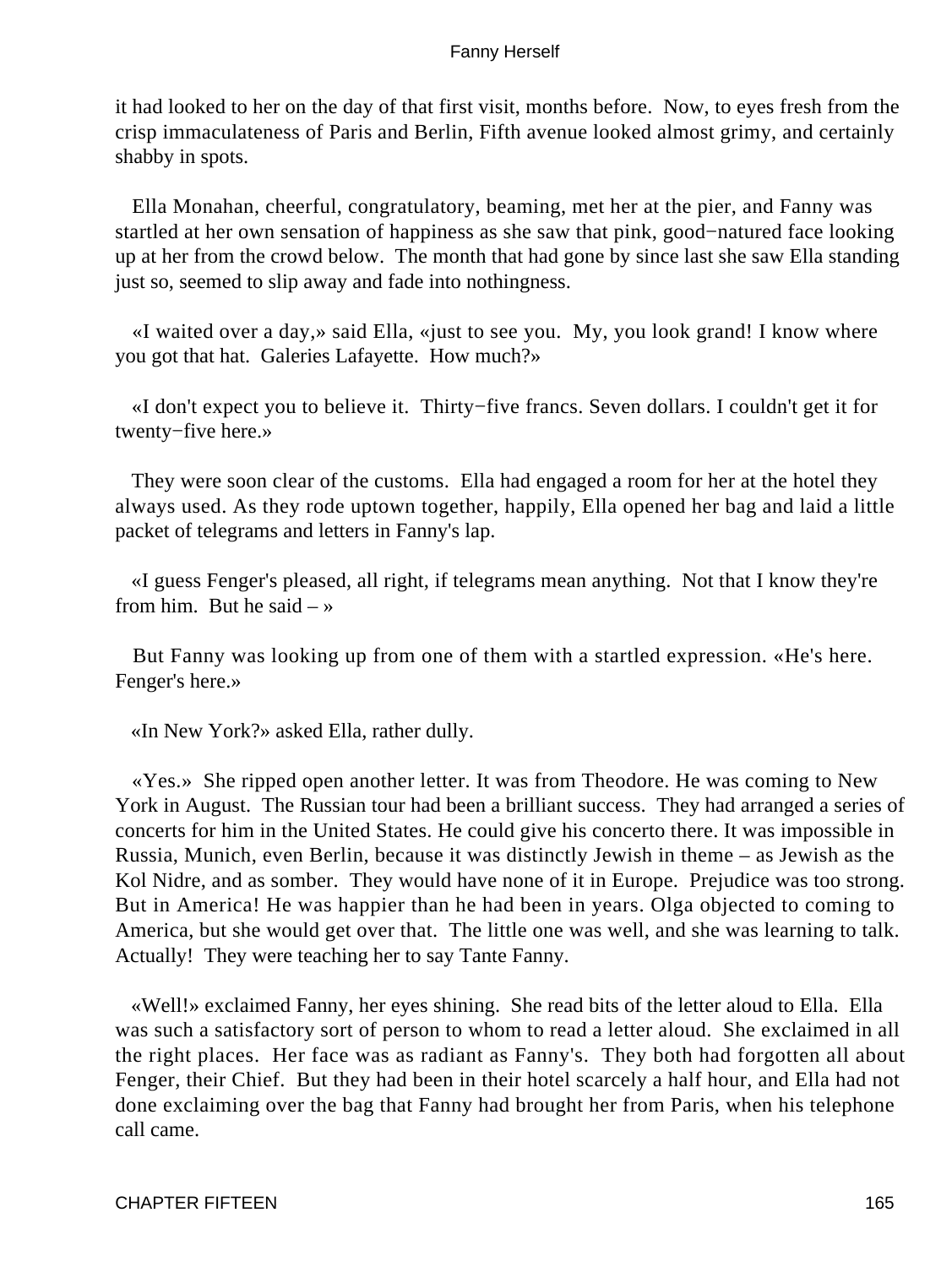He wasted very little time on preliminaries.

 «I'll call for you at four. We'll drive through the park, and out by the river, and have tea somewhere.»

«That would be wonderful. That is, if Ella's free. I'll ask her.»

«Ella?»

 «Yes. She's right here. Hold the wire, will you?» She turned away from the telephone to face Ella. «It's Mr. Fenger. He wants to take us both driving this afternoon. You can go, can't you?»

 «I certainly CAN,» replied Miss Monahan, with what might have appeared to be undue force.

 Fanny turned back to the telephone. «Yes, thanks. We can both go. We'll be ready at four.»

Fanny decided that Fenger's muttered reply couldn't have been what she thought it was.

 Ella busied herself with the unpacking of a bag. She showed a disposition to spoil Fanny. «You haven't asked after your friend, Mr. Heyl. My land! If I had a friend like that – » «Oh, yes,» said Fanny, vaguely. «I suppose you and he are great chums by this time. He's a nice boy.»

 «You don't suppose anything of the kind,» Ella retorted, crisply. «That boy, as you call him – and it isn't always the man with the biggest fists that's got the most fight in him – is about as far above me as  $-$  as  $-$  » she sat down on the floor, ponderously, beside the open bag, and gesticulated with a hairbrush, at loss for a simile «as an eagle is above a waddling old duck. No, I don't mean that, either, because I never did think much of the eagle, morally. But you get me. Not that he knows it, or shows it. Heyl, I mean. Lord, no! But he's got something – something kind of spiritual in him that makes you that way, too. He doesn't say much, either. That's the funny part of it. I do all the talking, seems, when I'm with him. But I find myself saying things I didn't know I knew. He makes you think about things you're afraid to face by yourself. Big things. Things inside of you.» She fell silent a moment, sitting cross−legged before the bag. Then she got up, snapped the bag shut, and bore it across the room to a corner. «You know he's gone, I s'pose.»

«Gone?»

 «To those mountains, or wherever it is he gets that look in his eyes from. That's my notion of a job. They let him go for the whole summer, roaming around being a naturalist,

## CHAPTER FIFTEEN 166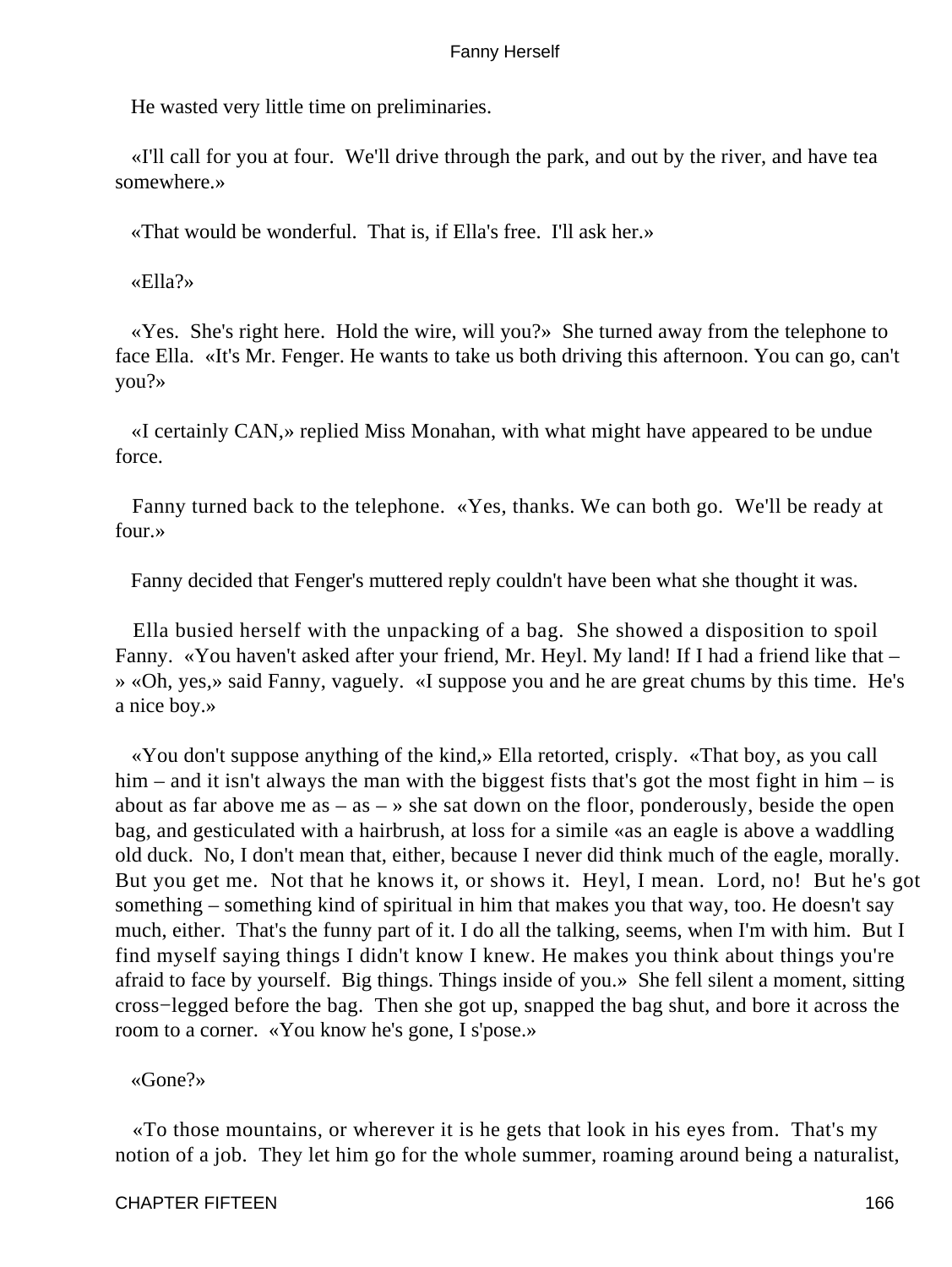just so's he'll come back in the winter.»

«And the column?» Fanny asked. «Do they let that go, too?»

 «I guess he's going to do some writing for them up there. After all, he's the column. It doesn't make much difference where he writes from. Did you know it's being syndicated now, all over the country? Well, it is. That's the secret of its success, I suppose. It isn't only a column written about New York for a New York paper. It's about everything, for anybody. It's the humanest stuff. And he isn't afraid of anything. New York's crazy about him. They say he's getting a salary you wouldn't believe. I'm a tongue−tied old fool when I'm with him, but then, he likes to talk about you, mostly, so it doesn't matter.»

 Fanny turned swiftly from the dressing−table, where she was taking the pins out of her vigorous, abundant hair.

«What kind of thing does he say about me, Ellen girl. H'm? What kind of thing?»

 «Abuse, mostly. I'll be running along to my own room now. I'll be out for lunch, but back at four, for that airing Fenger's so wild to have me take. If I were you I'd lie down for an hour, till you get your land−legs.» She poked her head in at the door again. «Not that you look as if you needed it. You've got a different look, somehow. Kind of rested. After all, there's nothing like an ocean voyage.»

 She was gone. Fanny stood a moment, in the center of the room. There was nothing relaxed or inert about her. Had you seen her standing there, motionless, you would still have got a sense of action from her. She looked so splendidly alive. She walked to the window, now, and stood looking down upon New York in early June. Summer had not yet turned the city into a cauldron of stone and steel. From her height she could glimpse the green of the park, with a glint of silver in its heart, that was the lake. Her mind was milling around, aimlessly, in a manner far removed from its usual orderly functioning. Now she thought of Theodore, her little brother – his promised return. It had been a slow and painful thing, his climb. Perhaps if she had been more ready to help, if she had not always waited until he asked the aid that she might have volunteered – she thrust that thought out of her mind, rudely, and slammed the door on it. . . . Fenger. He had said, «Damn!» when she had told him about Ella. And his voice had been – well – she pushed that thought outside her mind, too. . . . Clarence Heyl. . . . «He makes you think about things you're afraid to face by yourself. Big things. Things inside of you. . . .»

 Fanny turned away from the window. She decided she must be tired, after all. Because here she was, with everything to make her happy: Theodore coming home; her foreign trip a success; Ella and Fenger to praise her and make much of her; a drive and tea this afternoon (she wasn't above these creature comforts) – and still she felt unexhilarated, dull. She decided to go down for a bit of lunch, and perhaps a stroll of ten or fifteen minutes, just to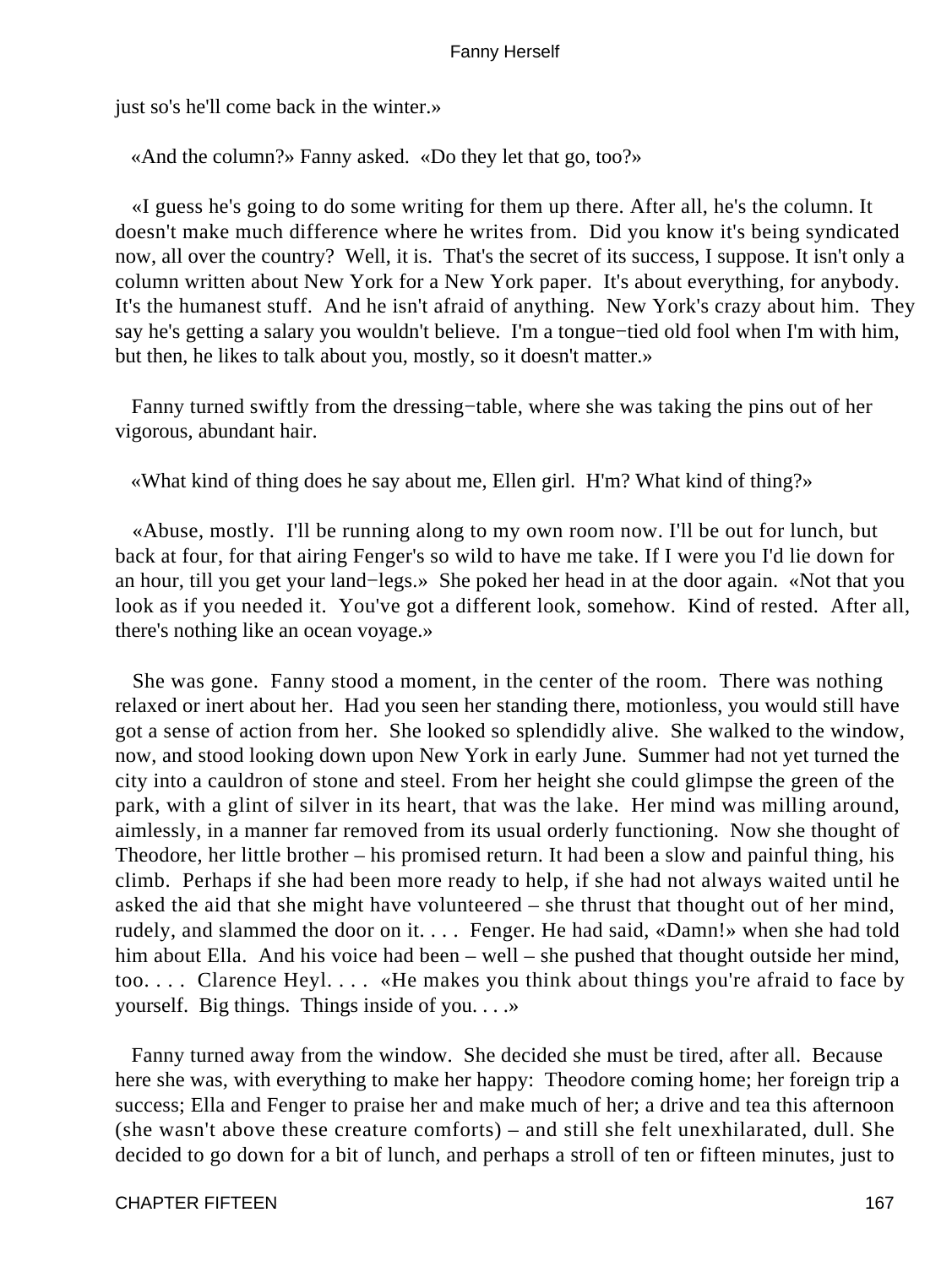see what Fifth avenue was showing. It was half−past one when she reached that ordinarily well−regulated thoroughfare. She found its sidewalks packed solid, up and down, as far as the eye could see, with a quiet, orderly, expectant mass of people. Squads of mounted police clattered up and down, keeping the middle of the street cleared. Whatever it was that had called forth that incredible mass, was scheduled to proceed uptown from far downtown, and that very soon. Heads were turned that way. Fanny, wedged in the crowd, stood a− tiptoe, but she could see nothing. It brought to her mind the Circus Day of her Winnebago childhood, with Elm street packed with townspeople and farmers, all straining their eyes up toward Cherry street, the first turn in the line of march. Then, far away, the blare of a band. «Here they come!» Just then, far down the canyon of Fifth avenue, sounded the cry that had always swayed Elm street, Winnebago. «Here they come!»

 «What is it?» Fanny asked a woman against whom she found herself close−packed. «What are they waiting for?»

 «It's the suffrage parade,» replied the woman. «The big suffrage parade. Don't you know?»

 «No. I haven't been here.» Fanny was a little disappointed. The crowd had surged forward, so that it was impossible for her to extricate herself. She found herself near the curb. She could see down the broad street now, and below Twenty−third street it was a moving, glittering mass, pennants, banners, streamers flying. The woman next her volunteered additional information.

 «The mayor refused permission to let them march. But they fought it, and they say it's the greatest suffrage parade ever held. I'd march myself, only  $-\infty$ 

«Only what?»

«I don't know. I'm scared to, I think. I'm not a New Yorker.»

 «Neither am I,» said Fanny. Fanny always became friendly with the woman next her in a crowd. That was her mother in her. One could hear the music of the band, now. Fanny glanced at her watch. It was not quite two. Oh, well, she would wait and see some of it. Her mind was still too freshly packed with European impressions to receive any real idea of the value of this pageant, she told herself. She knew she did not feel particularly interested. But she waited.

Another surging forward. It was no longer, «Here they come!» but, «Here they are!»

And here they were.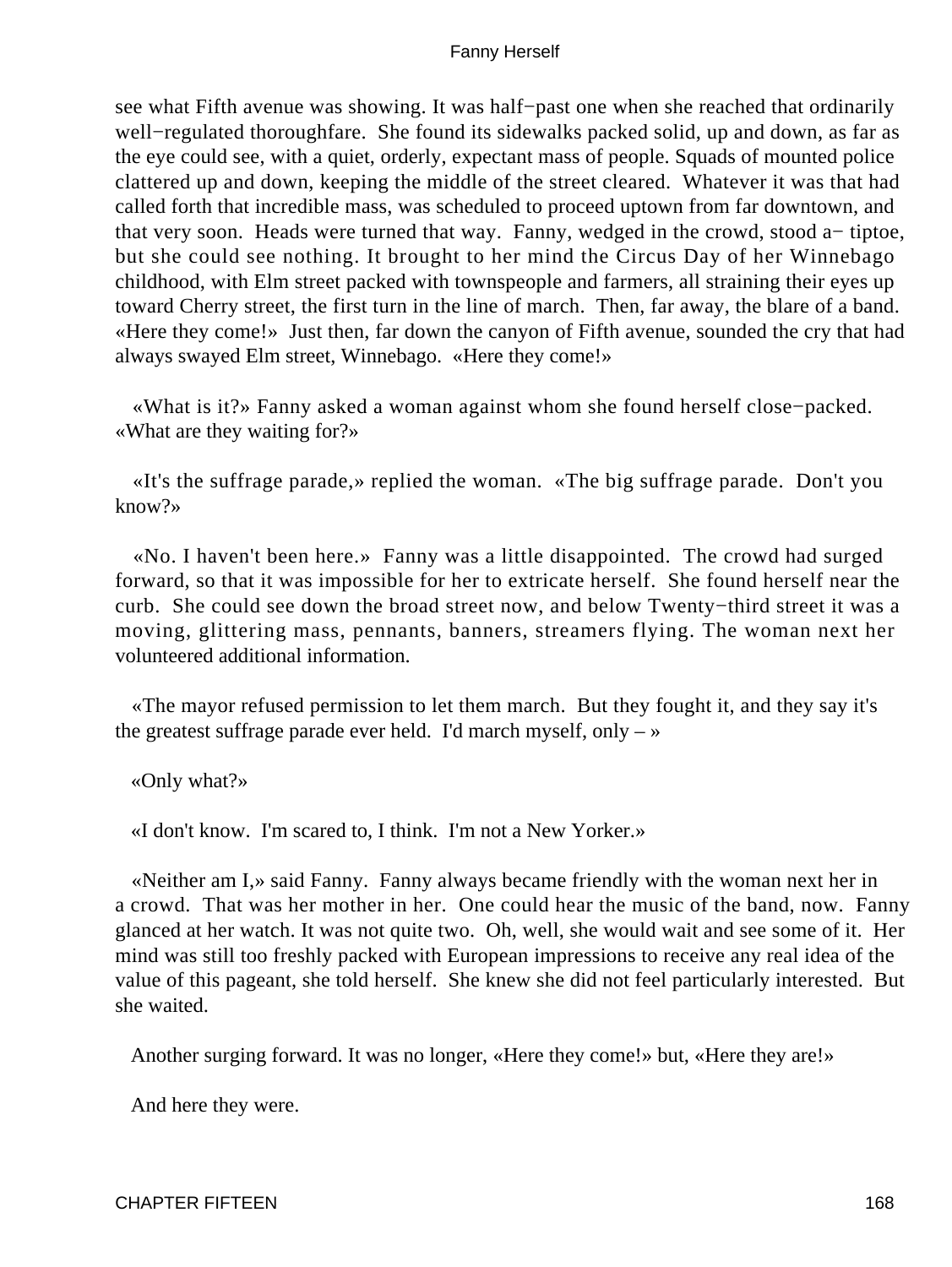A squad of mounted police, on very prancy horses. The men looked very ruddy, and well set−up and imposing. Fanny had always thrilled to anything in uniform, given sufficient numbers of them. Another police squad. A brass band, on foot. And then, in white, on a snow−white charger, holding a white banner aloft, her eyes looking straight ahead, her face very serious and youthful, the famous beauty and suffrage leader, Mildred Inness. One of the few famous beauties who actually was a beauty. And after that women, women, women! Hundreds of them, thousands of them, a river of them flowing up Fifth avenue to the park. More bands. More horses. Women! Women! They bore banners. This section, that section. Artists. School teachers. Lawyers. Doctors. Writers. Women in college caps and gowns. Women in white, from shoes to hats. Young women. Girls. Gray− haired women. A woman in a wheel chair, smiling. A man next to Fanny began to jeer. He was a red−faced young man, with a coarse, blotchy skin, and thick lips. He smoked a cigar, and called to the women in a falsetto voice, «Hello, Sadie!» he called. «Hello, kid!» And the women marched on, serious−faced, calm−eyed. There came floats; elaborate affairs, with girls in Greek robes. Fanny did not care for these. More solid ranks. And then a strange and pitiful and tragic and eloquent group. Their banner said, «Garment Workers. Infants' Wear Section.» And at their head marched a girl, carrying a banner. I don't know how she attained that honor. I think she must have been one of those fiery, eloquent leaders in her factory clique. The banner she carried was a large one, and it flapped prodigiously in the breeze, and its pole was thick and heavy. She was a very small girl, even in that group of pale−faced, under−sized, under−fed girls. A Russian Jewess, evidently. Her shoes were ludicrous. They curled up at the toes, and the heels were run down. Her dress was a sort of parody on the prevailing fashion. But on her face, as she trudged along, hugging the pole of the great pennant that flapped in the breeze, was stamped a look. – well, you see that same look in some pictures of Joan of Arc. It wasn't merely a look. It was a story. It was tragedy. It was the history of a people. You saw in it that which told of centuries of oppression in Russia. You saw eager groups of student Intellectuals, gathered in secret places for low− voiced, fiery talk. There was in it the unspeakable misery of Siberia. It spoke eloquently of pogroms, of massacres, of Kiev and its sister−horror, Kishineff. You saw mean and narrow streets, and carefully darkened windows, and, on the other side of those windows the warm yellow glow of the seven−branched Shabbos light. Above this there shone the courage of a race serene in the knowledge that it cannot die. And illuminating all, so that her pinched face, beneath the flapping pennant, was the rapt, uplifted countenance of the Crusader, there blazed the great glow of hope. This woman movement, spoken of so glibly as Suffrage, was, to the mind of this over−read, under−fed, emotional, dreamy little Russian garment worker the glorious means to a long hoped for end. She had idealized it, with the imagery of her kind. She had endowed it with promise that it would never actually hold for her, perhaps. And so she marched on, down the great, glittering avenue, proudly clutching her unwieldy banner, a stunted, grotesque, magnificent figure. More than a figure. A symbol.

 Fanny's eyes followed her until she passed out of sight. She put up her hand to her cheek, and her face was wet. She stood there, and the parade went on, endlessly, it seemed, and she saw it through a haze. Bands. More bands. Pennants. Floats. Women. Women.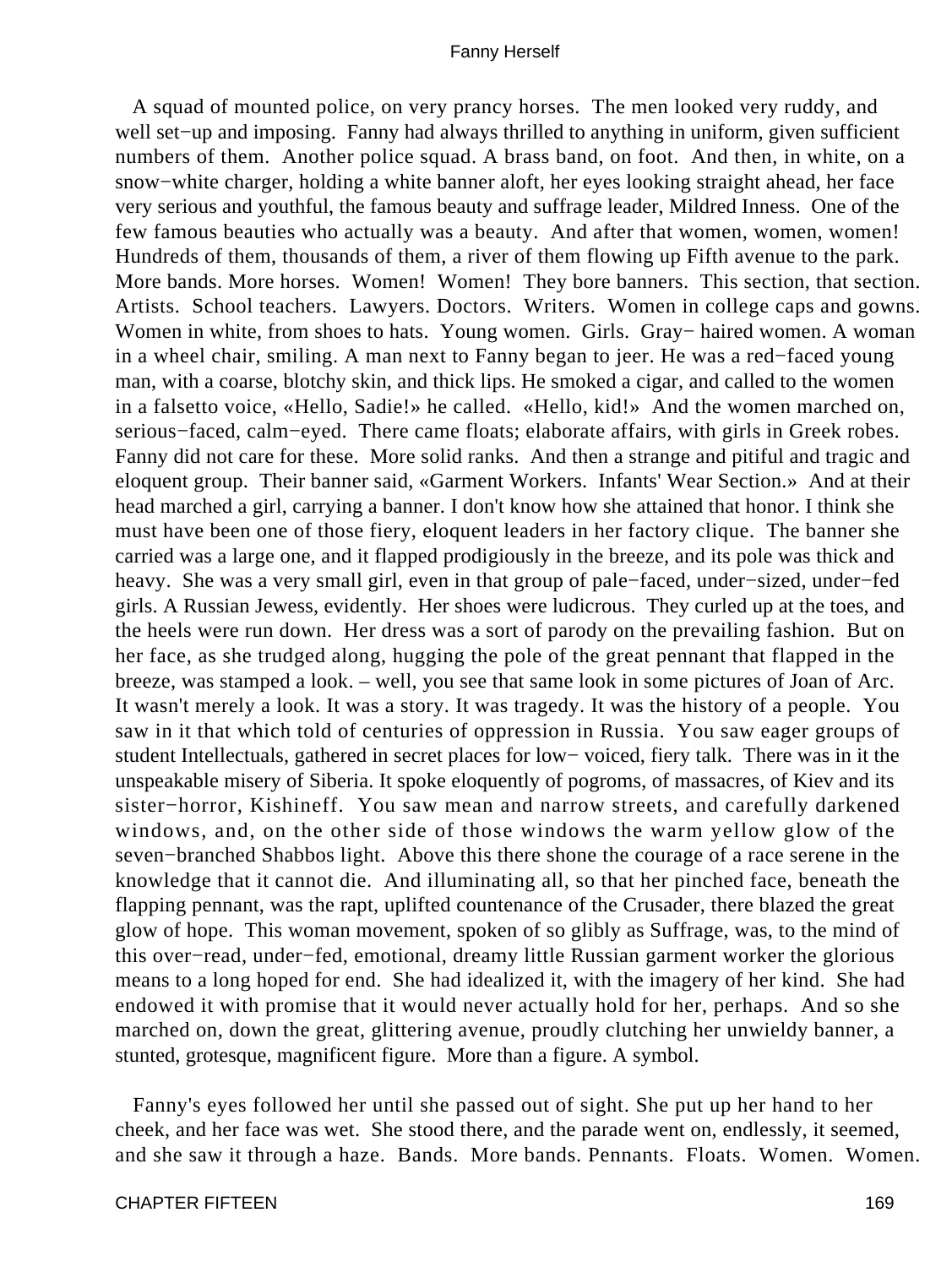Women.

 «I always cry at parades,» said Fanny, to the woman who stood next her – the woman who wanted to march, but was scared to. «That's all right,» said the woman. «That's all right.» And she laughed, because she was crying, too. And then she did a surprising thing. She elbowed her way to the edge of the crowd, past the red−faced man with the cigar, out to the street, and fell into line, and marched on up the street, shoulders squared, head high.

 Fanny glanced down at her watch. It was quarter after four. With a little gasp she turned to work her way through the close−packed crowd. It was an actual physical struggle, from which she emerged disheveled, breathless, uncomfortably warm, and minus her handkerchief, but she had gained the comparative quiet of the side street, and she made the short distance that lay between the Avenue and her hotel a matter of little more than a minute. In the hotel corridor stood Ella and Fenger, the former looking worried, the latter savage.

«Where in the world  $-\infty$  began Ella.

 «Caught in the jam. And I didn't want to get out. It was – it was – glorious!» She was shaking hands with Fenger, and realizing for the first time that she must be looking decidedly sketchy and that she had lost her handkerchief. She fished for it in her bag, hopelessly, when Fenger released her hand. He had not spoken. Now he said:

«What's the matter with your eyes?»

«I've been crying,» Fanny confessed cheerfully.

«Crying!»

«The parade. There was a little girl in it  $\rightarrow \infty$  she stopped. Fenger would not be interested in that little girl. Now Clancy would have – but Ella broke in on that thought.

 «I guess you don't realize that out in front of this hotel there's a kind of a glorified taxi waiting, with the top rolled back, and it's been there half an hour. I never expect to see the time when I could enjoy keeping a taxi waiting. It goes against me.»

«I'm sorry. Really. Let's go. I'm ready.»

«You are not. Your hair's a sight; and those eyes!»

 Fenger put a hand on her arm. «Go on up and powder your nose, Miss Brandeis. And don't hurry. I want you to enjoy this drive.»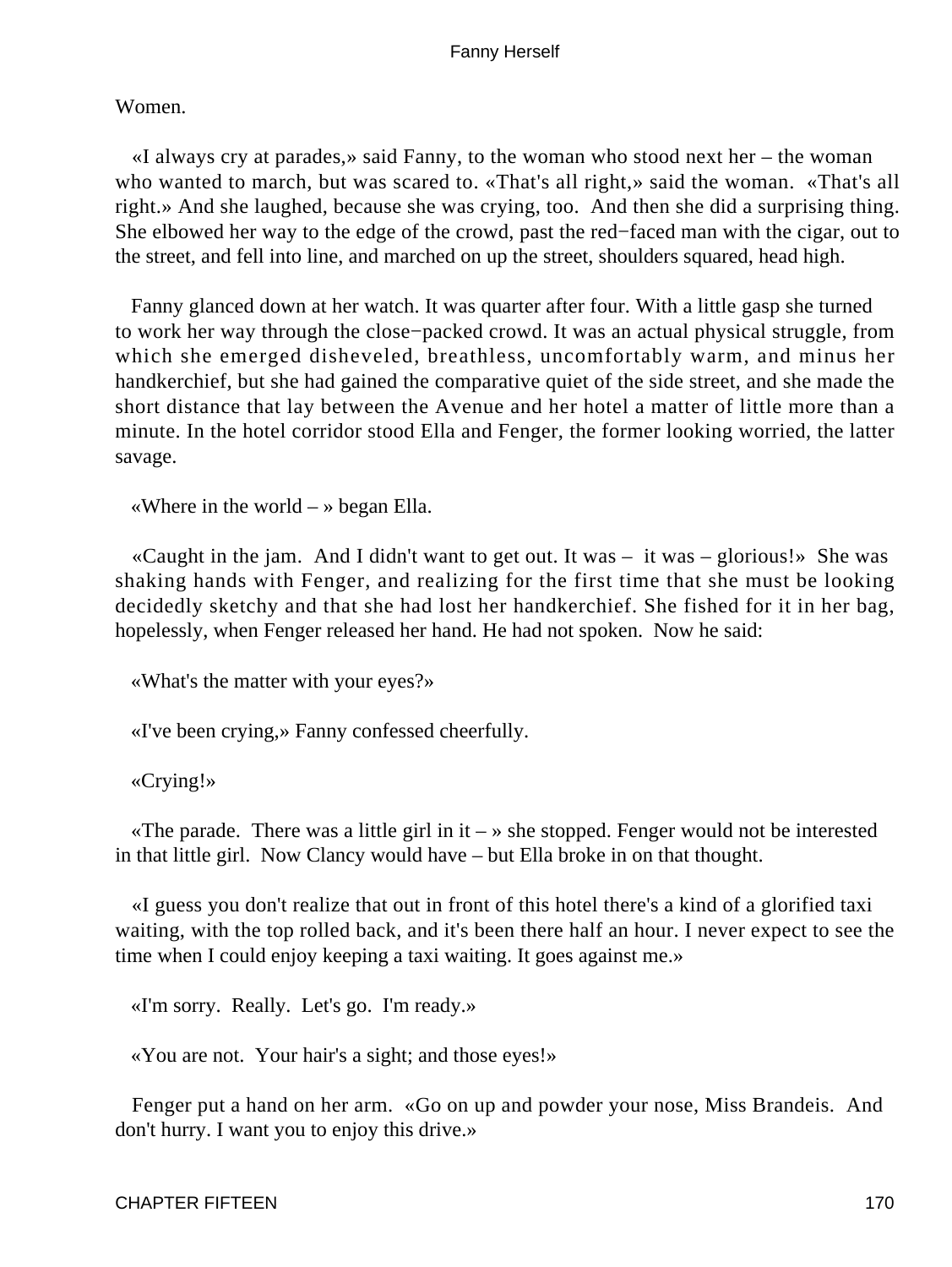On her way up in the elevator Fanny thought, «He has lost his waistline. Now, that couldn't have happened in a month. Queer I didn't notice it before. And he looks soft. Not enough exercise.»

 When she rejoined them she was freshly bloused and gloved and all traces of the tell−tale red had vanished from her eyelids. Fifth avenue was impossible. Their car sped up Madison avenue, and made for the Park. The Plaza was a jam of tired marchers. They dispersed from there, but there seemed no end to the line that still flowed up Fifth avenue. Fenger seemed scarcely to see it. He had plunged at once into talk of the European trip. Fanny gave him every detail, omitting nothing. She repeated all that her letters and cables had told. Fenger was more excited than she had ever seen him. He questioned, cross−questioned, criticized, probed, exacted an account of every conversation. Usually it was not method that interested him, but results. Fanny, having accomplished the thing she had set out to do, had lost interest in it now. The actual millions so glibly bandied in the Haynes−Cooper plant had never thrilled her. The methods by which they were made possible had.

 Ella had been listening with the shrewd comprehension of one who admires the superior art of a fellow craftsman.

 «I'll say this, Mr. Fenger. If I could make you look like that, by going to Europe and putting it over those foreign boys, I'd feel I'd earned a year's salary right there, and quit. Not to speak of the cross−examination you're putting her through.»

 Fenger laughed, a little self−consciously. «It's just that I want to be sure it's real. I needn't tell you how important this trick is that Miss Brandeis has just turned.» He turned to Fanny, with a boyish laugh. «Now don't pose. You know you can't be as bored as you look.»

 «Anyway,» put in Ella, briskly, «I move that the witness step down. She may not be bored, but she certainly must be tired, and she's beginning to look it. Just lean back, Fanny, and let the green of this park soak in. At that, it isn't so awfully green, when you get right close, except that one stretch of meadow. Kind of ugly, Central Park, isn't it? Bare.»

 Fanny sat forward. There was more sparkle in her face than at any time during the drive. They were skimming along those green−shaded drives that are so sophisticatedly sylvan.

 «I used to think it was bare, too, and bony as an old maid, with no soft cuddly places like the parks at home; no gracious green stretches, and no rose gardens. But somehow, it grows on you. The reticence of it. And that stretch of meadow near the Mall, in the late afternoon, with the mist on it, and the sky faintly pink, and that electric sign – Somebody's Tires or other – winking off and on –  $\gg$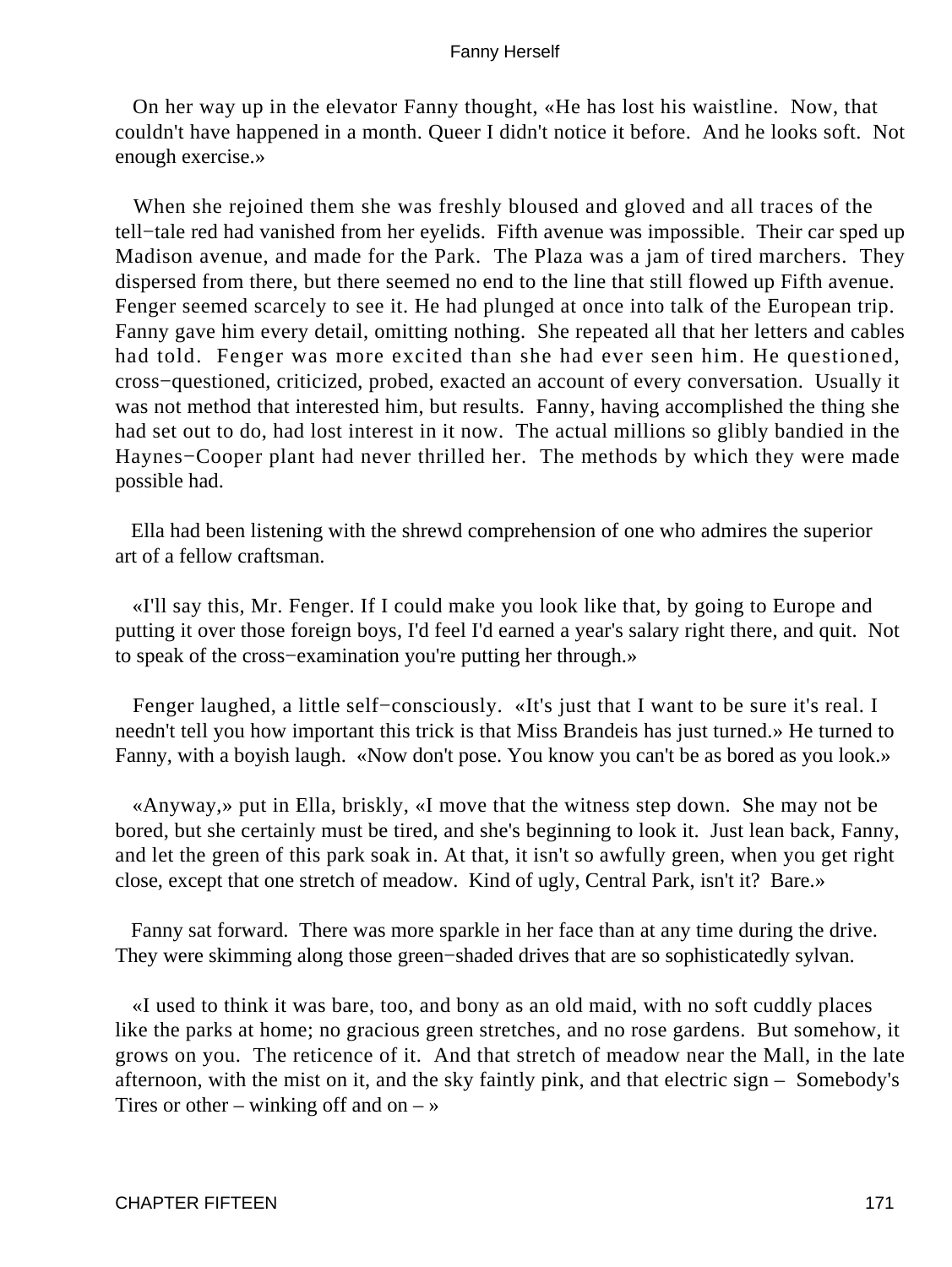«You're a queer child,» interrupted Fenger. «As wooden as an Indian while talking about a million−a−year deal, and lyrical over a combination of electric sign, sunset, and moth−eaten park. Oh, well, perhaps that's what makes you as you are.»

Even Ella looked a little startled at that.

 They had tea at Claremont, at a table overlooking the river and the Palisades. Fenger was the kind of man to whom waiters always give a table overlooking anything that should be overlooked. After tea they drove out along the river and came back in the cool of the evening. Fanny was very quiet now. Fenger followed her mood. Ella sustained the conversation, somewhat doggedly. It was almost seven when they reached the plaza exit. And there Fanny, sitting forward suddenly, gave a little cry.

 «Why – they're marching yet!» she said, and her voice was high with wonder. «They're marching yet! All the time we've been driving and teaing, they've been marching.»

 And so they had. Thousands upon thousands, they had flowed along as relentlessly, and seemingly as endlessly as a river. They were marching yet. For six hours the thousands had poured up that street, making it a moving mass of white. And the end was not yet. What pen, and tongue, and sense of justice had failed to do, they were doing now by sheer, crude force of numbers. The red−faced hooligan, who had stood next to Fanny in the crowd hours before, had long ago ceased his jibes and slunk away, bored, if not impressed. After all, one might jeer at ten, or fifty, or a hundred women, or even five hundred. But not at forty thousand.

 Their car turned down Madison Avenue, and Fenger twisted about for a last look at the throng in the plaza. He was plainly impressed. The magnitude of the thing appealed to him. To a Haynes−Cooper−trained mind, forty thousand women, marching for whatever the cause, must be impressive. Forty thousand of anything had the respect of Michael Fenger. His eyes narrowed, thoughtfully.

 «They seem to have put it over,» he said. «And yet, what's the idea? Oh, I'm for suffrage, of course. Naturally. And all those thousands of women, in white – still, a thing as huge as this parade has to be reduced to a common denominator, to be really successful. If somebody could take the whole thing, boil it down, and make the country see what this huge demonstration stands for.»

Fanny leaned forward suddenly. «Tell the man to stop. I want to get out.»

Fenger and Ella stared. «What for?» But Fenger obeyed.

 «I want to get something at this stationer's shop.» She had jumped down almost before the motor had stopped at the curb.

CHAPTER FIFTEEN 172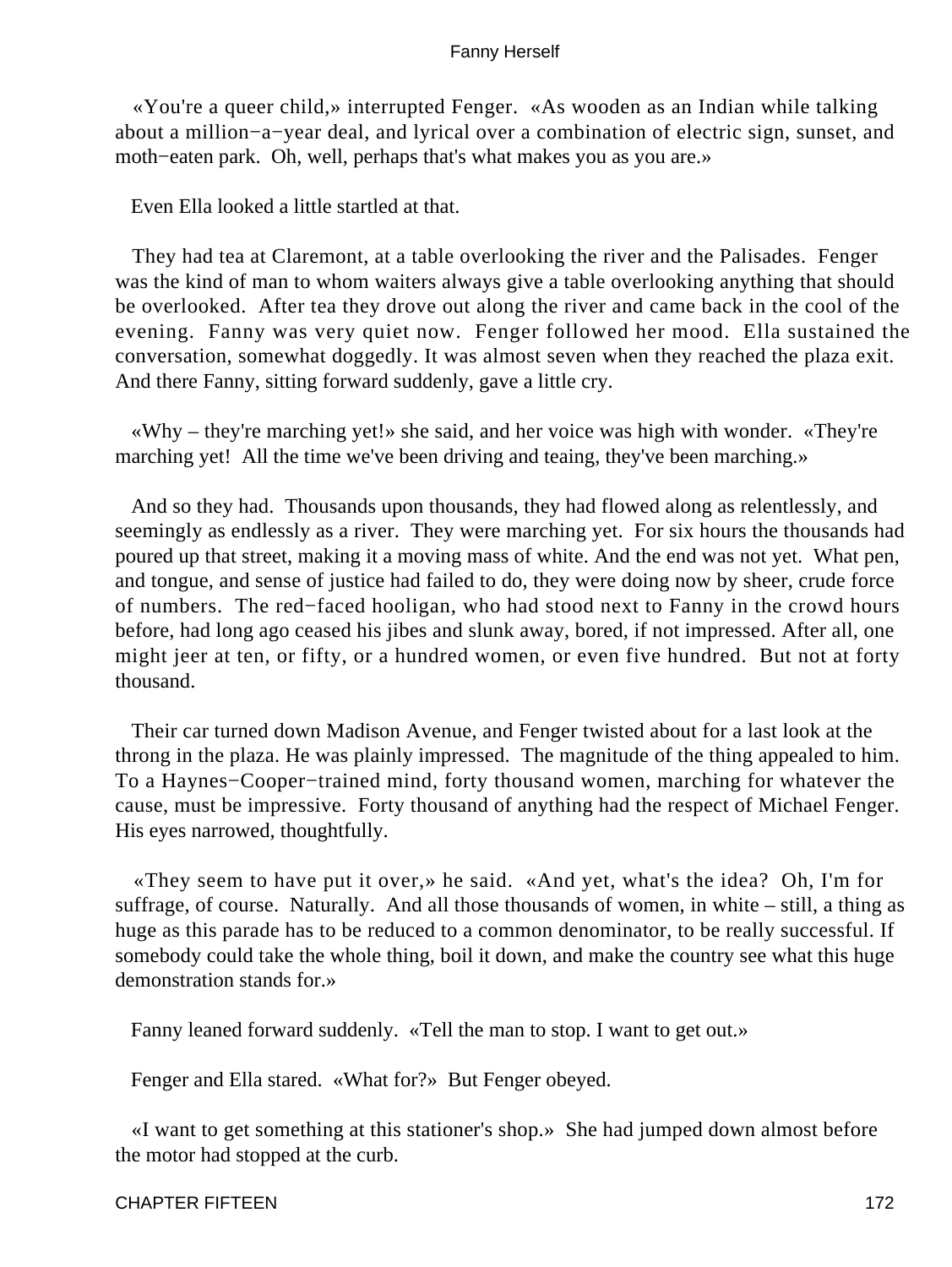«But let me get it.»

 «No. You can't. Wait here.» She disappeared within the shop. She was back in five minutes, a flat, loosely wrapped square under her arm. «Cardboard,» she explained briefly, in answer to their questions.

 Fenger, about to leave them at their hotel, presented his plans for the evening. Fanny, looking up at him, her head full of other plans, thought he looked and sounded very much like Big Business. And, for the moment at least, Fanny Brandeis loathed Big Business, and all that it stood for.

 «It's almost seven,» Fenger was saying. «We'll be rubes in New York, this evening. You girls will just have time to freshen up a bit  $-1$  suppose you want to  $-$  and then we'll have dinner, and go to the theater, and to supper afterward. What do you want to see?»

 Ella looked at Fanny. And Fanny shook her head, «Thanks. You're awfully kind. But – no.»

«Why not?» demanded Fenger, gruffly.

«Perhaps because I'm tired. And there's something else I must do.»

 Ella looked relieved. Fenger's eyes bored down upon Fanny, but she seemed not to feel them. She held out her hand.

«You're going back to−morrow?» Fenger asked. «I'm not leaving until Thursday.»

«To−morrow, with Ella. Good−by. It's been a glorious drive. I feel quite rested.»

«You just said you were tired.»

The elevator door clanged, shutting out the sight of Fenger's resentful frown.

 «He's as sensitive as a soubrette,» said Ella. «I'm glad you decided not to go out. I'm dead, myself. A kimono for the rest of the evening.»

 Fanny seemed scarcely to hear her. With a nod she left Ella, and entered her own room. There she wasted no time. She threw her hat and coat on the bed. Her suitcase was on the baggage stand. She turned on all the lights, swung the closed suitcase up to the table, shoved the table against the wall, up−ended the suitcase so that its leather side presented a smooth surface, and propped a firm sheet of white cardboard against the impromptu rack. She brought her chair up close, fumbled in her bag for the pens she had just purchased. Her eyes were on the blank white surface of the paper. The table was the kind that has a sub−shelf. It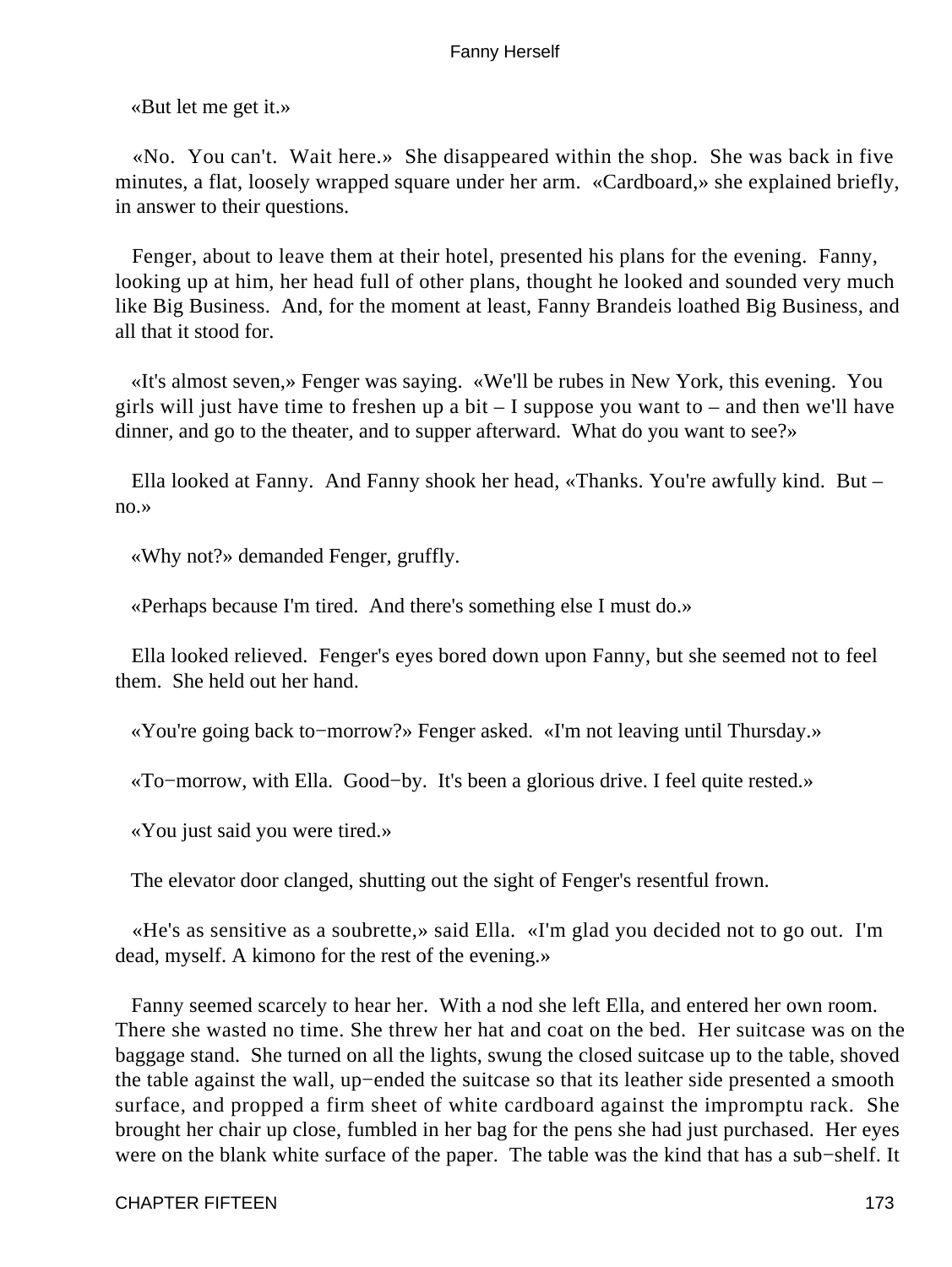prevented Fanny from crossing her legs under it, and that bothered her. While she fitted her pens, and blocked her paper, she kept on barking her shins in unconscious protest against the uncomfortable conditions under which she must work.

 She sat staring at the paper now, after having marked it off into blocks, with a pencil. She got up, and walked across the room, aimlessly, and stood there a moment, and came back. She picked up a thread on the floor. Sat down again. Picked up her pencil, rolled it a moment in her palms, then, catching her toes behind either foreleg of her chair, in an attitude that was as workmanlike as it was ungraceful, she began to draw, nervously, tentatively at first, but gaining in firmness and assurance as she went on.

 If you had been standing behind her chair you would have seen, emerging miraculously from the white surface under Fanny's pencil, a thin, undersized little figure in sleazy black and white, whose face, under the cheap hat, was upturned and rapturous. Her skirts were wind−blown, and the wind tugged, too, at the banner whose pole she hugged so tightly in her arms. Dimly you could see the crowds that lined the street on either side. Vaguely, too, you saw the faces and stunted figures of the little group of girls she led. But she, the central figure, stood out among all the rest. Fanny Brandeis, the artist, and Fanny Brandeis, the salesman, combined shrewdly to omit no telling detail. The wrong kind of feet in the wrong kind of shoes; the absurd hat; the shabby skirt – every bit of grotesquerie was there, serving to emphasize the glory of the face. Fanny Brandeis' face, as the figure grew, line by line, was a glorious thing, too.

 She was working rapidly. She laid down her pencil, now, and leaned back, squinting her eyes critically. She looked grimly pleased. Her hair was rather rumpled, and her cheeks very pink. She took up her pen, now, and began to ink her drawing with firm black strokes. As she worked a little crow of delight escaped her – the same absurd crow of triumph that had sounded that day in Winnebago, years and years before, when she, a school girl in a red tam o' shanter, had caught the likeness of Schabelitz, the peasant boy, under the exterior of Schabelitz, the famous. There sounded a smart little double knock at her door. Fanny did not heed it. She did not hear it. Her toes were caught behind the chair−legs again. She was slumped down on the middle of her spine. She had brought the table, with its ridiculously up−ended suitcase, very near, so that she worked with a minimum of effort. The door opened. Fanny did not turn her head. Ella Monahan came in, yawning. She was wearing an expensive looking silk kimono that fell in straight, simple folds, and gave a certain majesty to her ample figure.

«Well, what in the world  $-\infty$  she began, and yawned again, luxuriously. She stopped behind Fanny's chair and glanced over her shoulder. The yawn died. She craned her neck a little, and leaned forward. And the little girl went marching by, in her cheap and crooked shoes, and her short and sleazy skirt, with the banner tugging, tugging in the breeze. Fanny Brandeis had done her with that economy of line, and absence of sentimentality which is the test separating the artist from the draughtsman.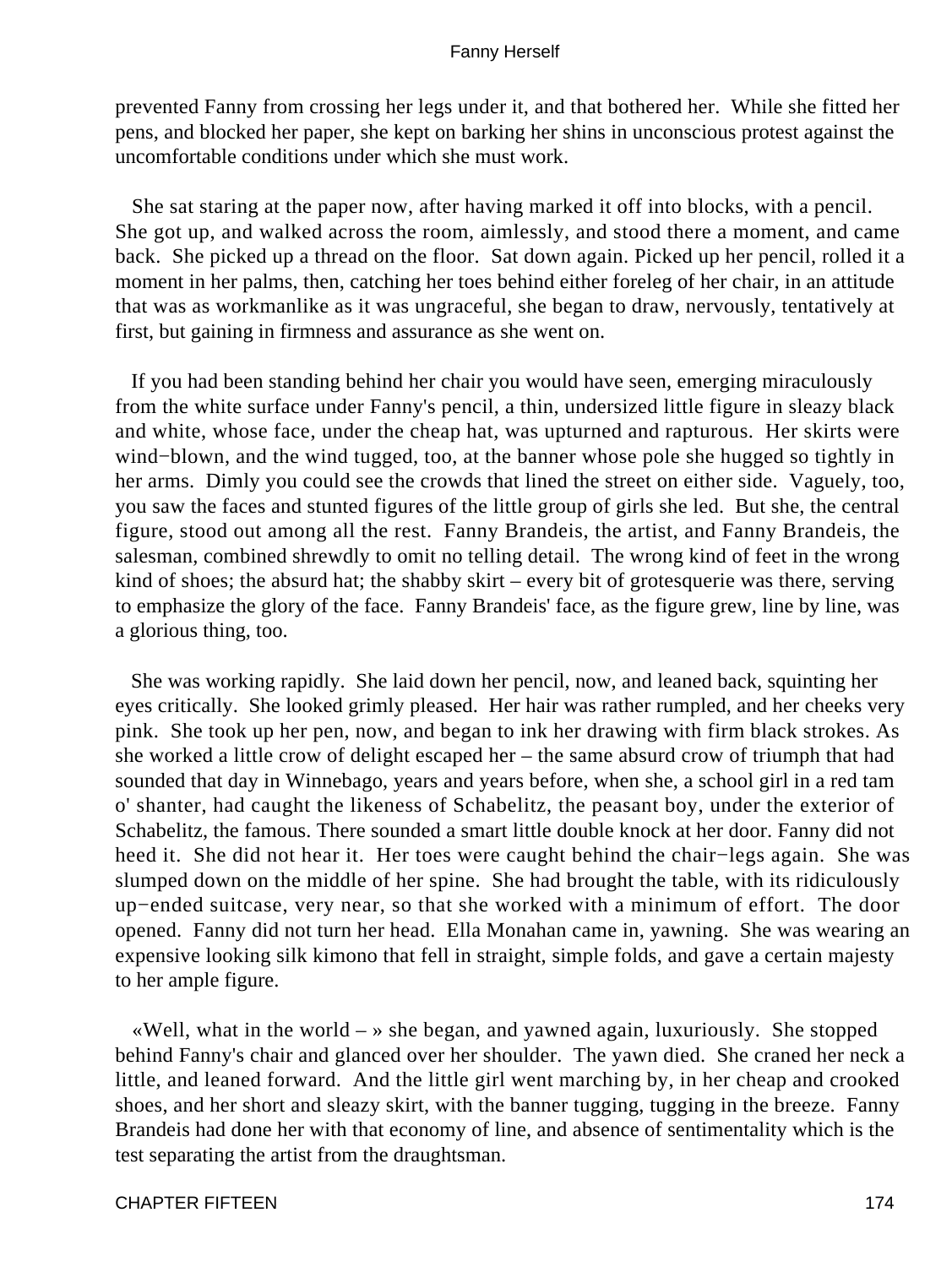Silence, except for the scratching of Fanny Brandeis's pen.

 «Why – the poor little kike!» said Ella Monahan. Then, after another moment of silence, «I didn't know you could draw like that.»

 Fanny laid down her pen. «Like what?» She pushed back her chair, and rose, stiffly. The drawing, still wet, was propped up against the suitcase. Fanny walked across the room. Ella dropped into her chair, so that when Fanny came back to the table it was she who looked over Ella's shoulder. Into Ella's shrewd and heavy face there had come a certain look.

«They don't get a square deal, do they? They don't get a square deal.»

 The two looked at the girl a moment longer, in silence. Then Fanny went over to the bed, and picked up her hat and coat. She smoothed her hair, deftly, powdered her nose with care, and adjusted her hat at the smart angle approved by the Galeries Lafayette. She came back to the table, picked up her pen, and beneath the drawing wrote, in large print:

## *THE MARCHER.*

 She picked up the drawing, still wet, opened the door, and with a smile at the bewildered Ella, was gone.

 It was after eight o'clock when she reached the Star building. She asked for Lasker's office, and sent in her card. Heyl had told her that Lasker was always at his desk at eight. Now, Fanny Brandeis knew that the average young woman, standing outside the office of a man like Lasker, unknown and at the mercy of office boy or secretary, continues to stand outside until she leaves in discouragement. But Fanny knew, too, that she was not an average young woman. She had, on the surface, an air of authority and distinction. She had that quiet assurance of one accustomed to deference. She had youth, and beauty, and charm. She had a hat and suit bought in Paris, France; and a secretary is only human.

 Carl Lasker's private office was the bare, bright, newspaper−strewn room of a man who is not only a newspaper proprietor, but a newspaper man. There's a difference. Carl Lasker had sold papers on the street when he was ten. He had slept on burlap sacks, paper stuffed, in the basement of a newspaper office. Ink flowed with the blood in his veins. He could operate a press. He could manipulate a linotype machine (that almost humanly intelligent piece of mechanism). He could make up a paper single handed, and had done it. He knew the newspaper game, did Carl Lasker, from the composing room to the street, and he was a very great man in his line. And so he was easy to reach, and simple to talk to, as are all great men.

 A stocky man, decidedly handsome, surprisingly young, well dressed, smooth shaven, direct.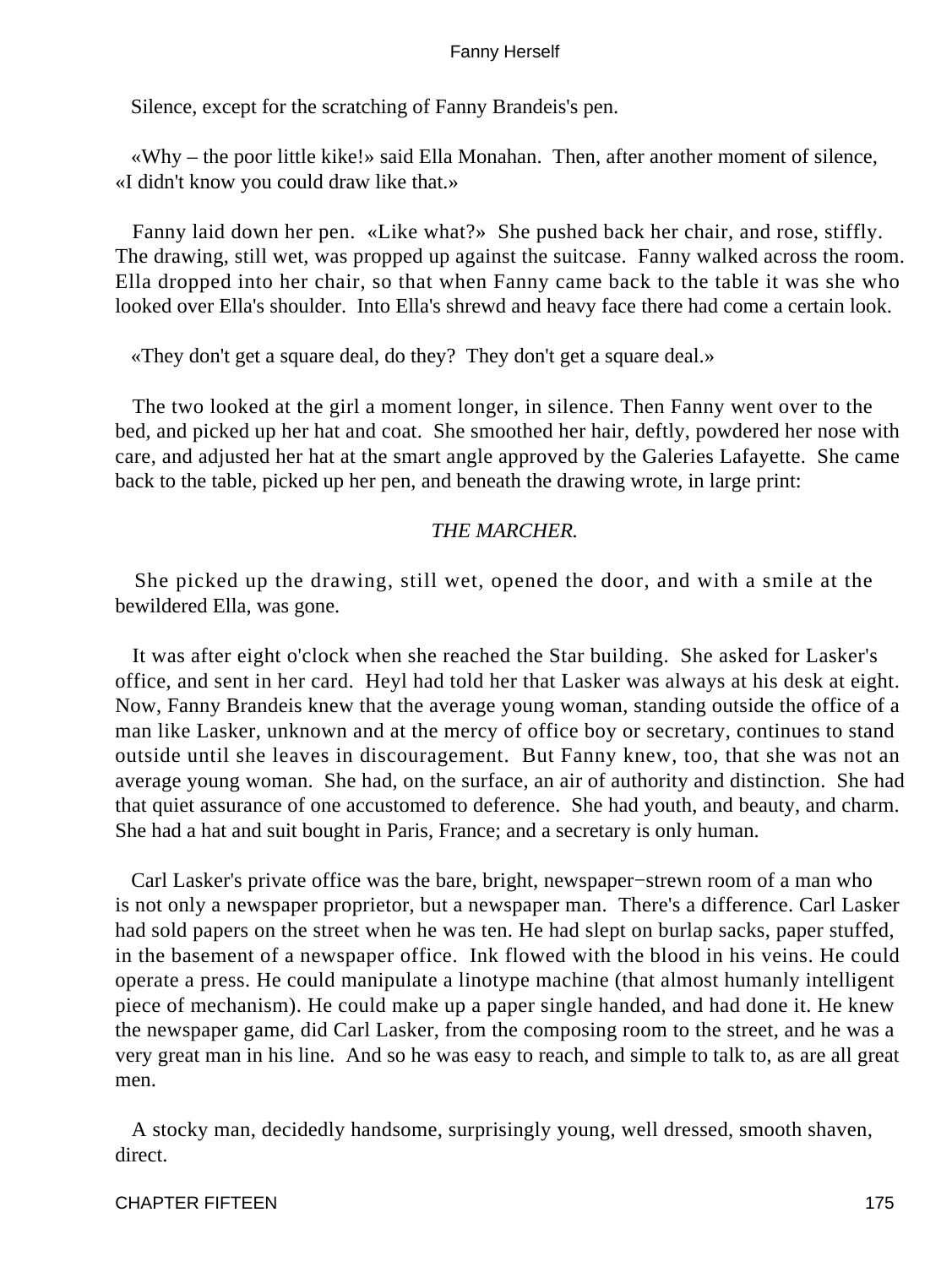Fanny entered. Lasker laid down her card. «Brandeis. That's a good name.» He extended his hand. He wore evening clothes, with a white flower in his buttonhole. He must have just come from a dinner, or he was to attend a late affair, somewhere. Perhaps Fanny, taken aback, unconsciously showed her surprise, because Lasker grinned, as he waved her to a chair. His quick mind had interpreted her thought.

 «Sit down, Miss Brandeis. You think I'm gotten up like the newspaper man in a Richard Harding Davis short story, don't you? What can I do for you?»

 Fanny wasted no words. «I saw the parade this afternoon. I did a picture. I think it's good. If you think so too, I wish you'd use it.»

 She laid it, face up, on Lasker's desk. Lasker picked it up in his two hands, held it off, and scrutinized it. All the drama in the world is concentrated in the confines of a newspaper office every day in the year, and so you hear very few dramatic exclamations in such a place. Men like Lasker do not show emotion when impressed. It is too wearing on the mechanism. Besides, they are trained to self−control. So Lasker said, now:

 «Yes, I think it's pretty good, too.» Then, raising his voice to a sudden bellow, «Boy!» He handed the drawing to a boy, gave a few brief orders, and turned back to Fanny. «To−morrow morning every other paper in New York will have pictures showing Mildred Inness, the beauty, on her snow− white charger, or Sophronisba A. Bannister, A.B., Ph.D., in her cap and gown, or Mrs. William Van der Welt as Liberty. We'll have that little rat with the banner, and it'll get 'em. They'll talk about it.» His eyes narrowed a little. «Do you always get that angle?»

«Yes.»

 «There isn't a woman cartoonist in New York who does that human stuff. Did you know that?»

«Yes.»

«Want a job?»

«N−no.»

His knowing eye missed no detail of the suit, the hat, the gloves, the shoes.

«What's your salary now?»

«Ten thousand.»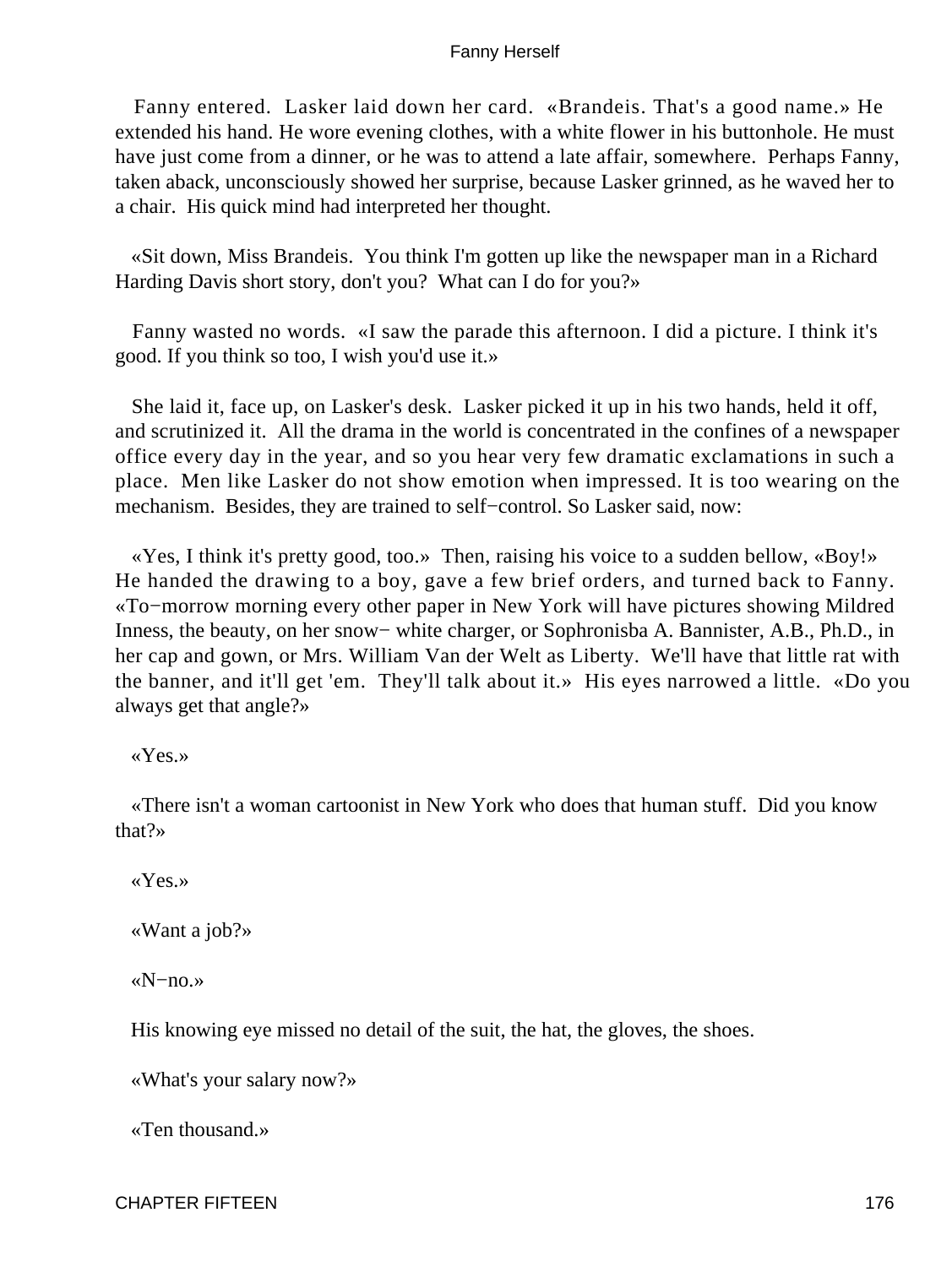«Satisfied?»

«No.»

 «You've hit the heart of that parade. I don't know whether you could do that every day, or not. But if you struck twelve half the time, it would be enough. When you want a job, come back.»

«Thanks,» said Fanny quietly. And held out her hand.

 She returned in the subway. It was a Bronx train, full of sagging faces, lusterless eyes, grizzled beards; of heavy, black−eyed girls in soiled white shoes; of stoop−shouldered men, poring over newspapers in Hebrew script; of smells and sounds and glaring light.

 And though to−morrow would bring its reaction, and common sense would have her again in its cold grip, she was radiant to−night and glowing with the exaltation that comes with creation. And over and over a voice within her was saying:

These are my people! These are my people!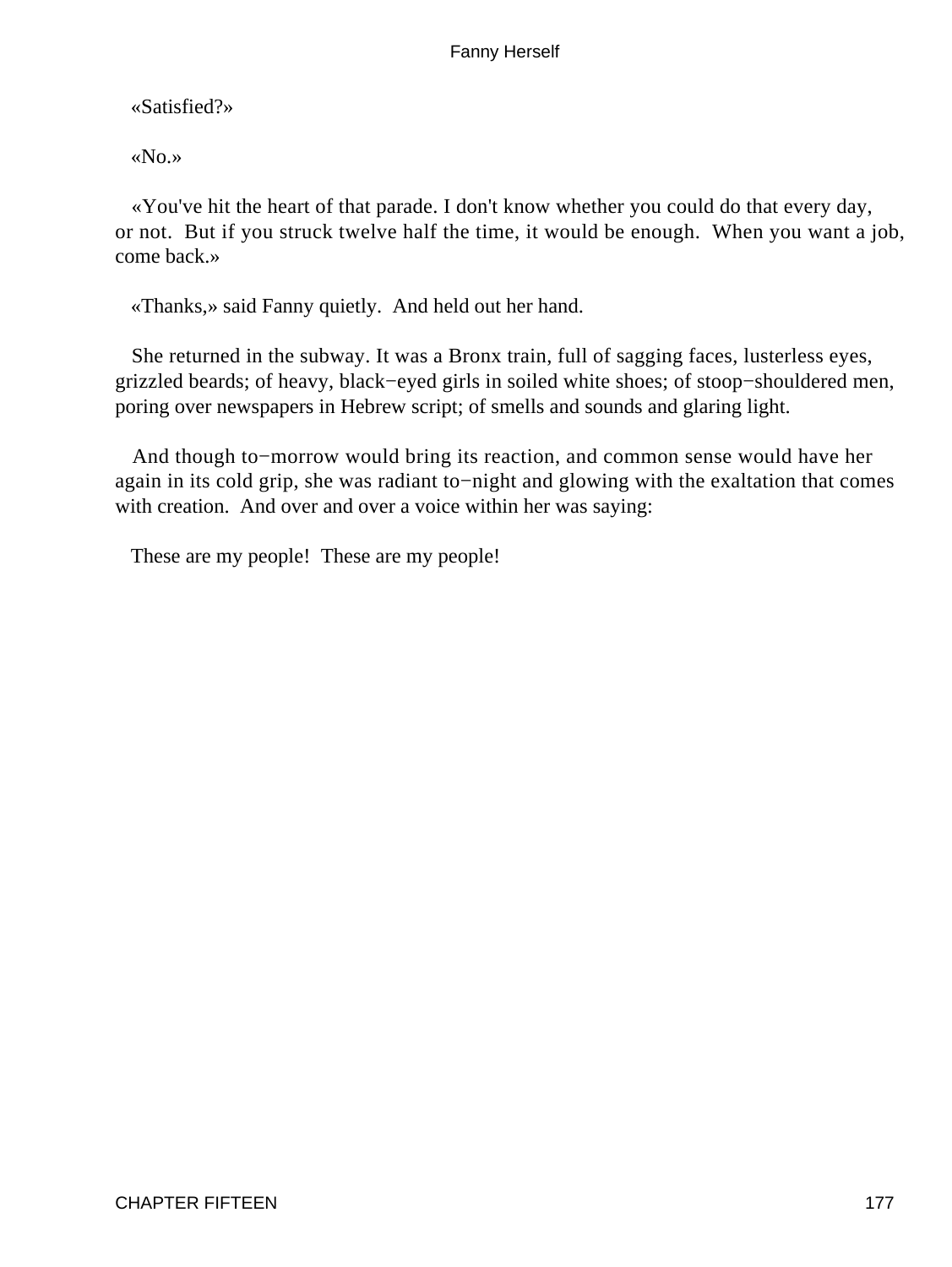# **[CHAPTER SIXTEEN](#page-221-0)**

**The ship that brought Theodore Brandeis to America was the last of its kind to leave** German ports for years. The day after he sailed from Bremen came the war. Fanny Brandeis was only one of the millions of Americans who refused to accept the idea of war. She took it as a personal affront. It was uncivilized, it was old fashioned, it was inconvenient. Especially inconvenient. She had just come from Europe, where she had negotiated a million−dollar deal. War would mean that she could not get the goods ordered. Consequently there could be no war.

 Theodore landed the first week in August. Fanny stole two days from the ravenous bins to meet him in New York. I think she must have been a very love−hungry woman in the years since her mother's death. She had never admitted it. But only emotions denied to the point of starvation could have been so shaken now at the thought of the feast before them. She had trained herself to think of him as Theodore the selfish, Theodore the callous, Theodore the voracious. «An unsuccessful genius,» she told herself. «He'll be impossible. They're bad enough when they're successful.»

 But now her eyes, her thoughts, her longings, her long−pent emotions were straining toward the boat whose great prow was looming toward her, a terrifying bulk. The crowd awaiting the ship was enormous. A dramatic enough scene at any time, the great Hoboken pier this morning was filled with an unrehearsed mob, anxious, thrilled, hysterical. The morning papers had carried wireless news that the ship had been chased by a French gunboat and had escaped only through the timely warning of the Dresden, a German gunboat. That had added the last fillip to an already tense situation. Tears were streaming down half the faces upturned toward the crowded decks. And from every side:

«Do you see her?»

«That's Jessie. There she is! Jessie!»

«Heh! Jim, old boy! Come on down!»

 Fanny's eyes were searching the packed rails. «Ted!» she called, and choked back a sob. «Teddy!» Still she did not see him. She was searching, womanlike, for a tall, blondish boy, with a sulky mouth, and humorous eyes, and an unruly lock of hair that would insist on escaping from the rest and straggling down over his forehead. I think she was even looking for a boy with a violin in his arms. A boy in knickers. Women lose all sense of time and proportion at such times. Still she did not see him. The passengers were filing down the gangplank now; rushing down as quickly as the careful hands of the crew would allow them,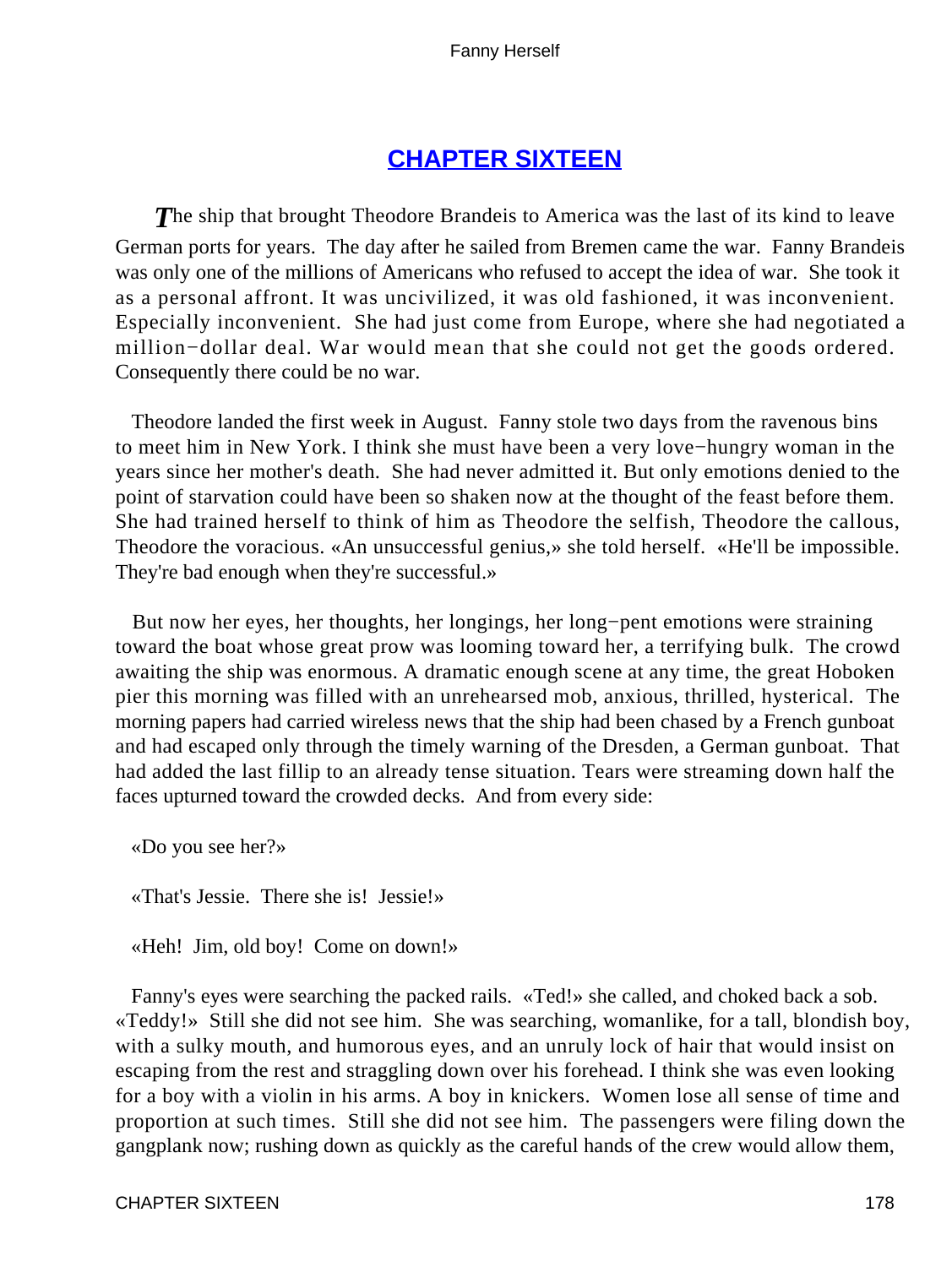and hurling themselves into the arms of friends and family crowded below. Fanny strained her eyes toward that narrow passageway, anxious, hopeful, fearful, heartsick. For the moment Olga and the baby did not exist for her. And then she saw him.

 She saw him through an unimaginable disguise. She saw him, and knew him in spite of the fact that the fair−haired, sulky, handsome boy had vanished, and in his place walked a man. His hair was close−cropped, German−fashion; his face careworn and older than she had ever thought possible; his bearing, his features, his whole personality stamped with an unmistakable distinction. And his clothes were appallingly, inconceivably German. So she saw him, and he was her brother, and she was his sister, and she stretched out her arms to him.

 «Teddy!» She hugged him close, her face buried in his shoulder. «Teddy, you – you Spitzbube you!» She laughed at that, a little hysterically. «Not that I know what a Spitzbube is, but it's the Germanest word I can think of.» That shaven head. Those trousers. That linen. The awful boots. The tie! «Oh, Teddy, and you're the Germanest thing I ever saw.» She kissed him again, rapturously.

 He kissed her, too, wordlessly at first. They moved aside a little, out of the crowd. Then he spoke for the first time.

 «God! I'm glad to see you, Fanny.» There was tragedy, not profanation in his voice. His hand gripped hers. He turned, and now, for the first time, Fanny saw that at his elbow stood a buxom, peasant woman, evidently a nurse, and in her arms a child. A child with Molly Brandeis' mouth, and Ferdinand Brandeis' forehead, and Fanny Brandeis' eyes, and Theodore Brandeis' roseleaf skin, and over, and above all these, weaving in and out through the whole, an expression or cast – a vague, undefinable thing which we call a resemblance – that could only have come from the woman of the picture, Theodore Brandeis' wife, Olga.

 «Why – it's the baby!» cried Fanny, and swung her out of the nurse's protesting arms. Such a German−looking baby. Such an adorably German−looking baby. «Du kleine, du!» Fanny kissed the roseleaf cheek. «Du suszes – » She turned suddenly to Theodore. «Olga – where's Olga?»

«She did not come.»

Fanny tightened her hold of the little squirming bundle in her arms. «Didn't come?»

 Theodore shook his head, dumbly. In his eyes was an agony of pain. And suddenly all those inexplicable things in his face were made clear to Fanny. She placed the little Mizzi in the nurse's arms again. «Then we'll go, dear. They won't be a minute over your trunks, I'm sure. Just follow me.»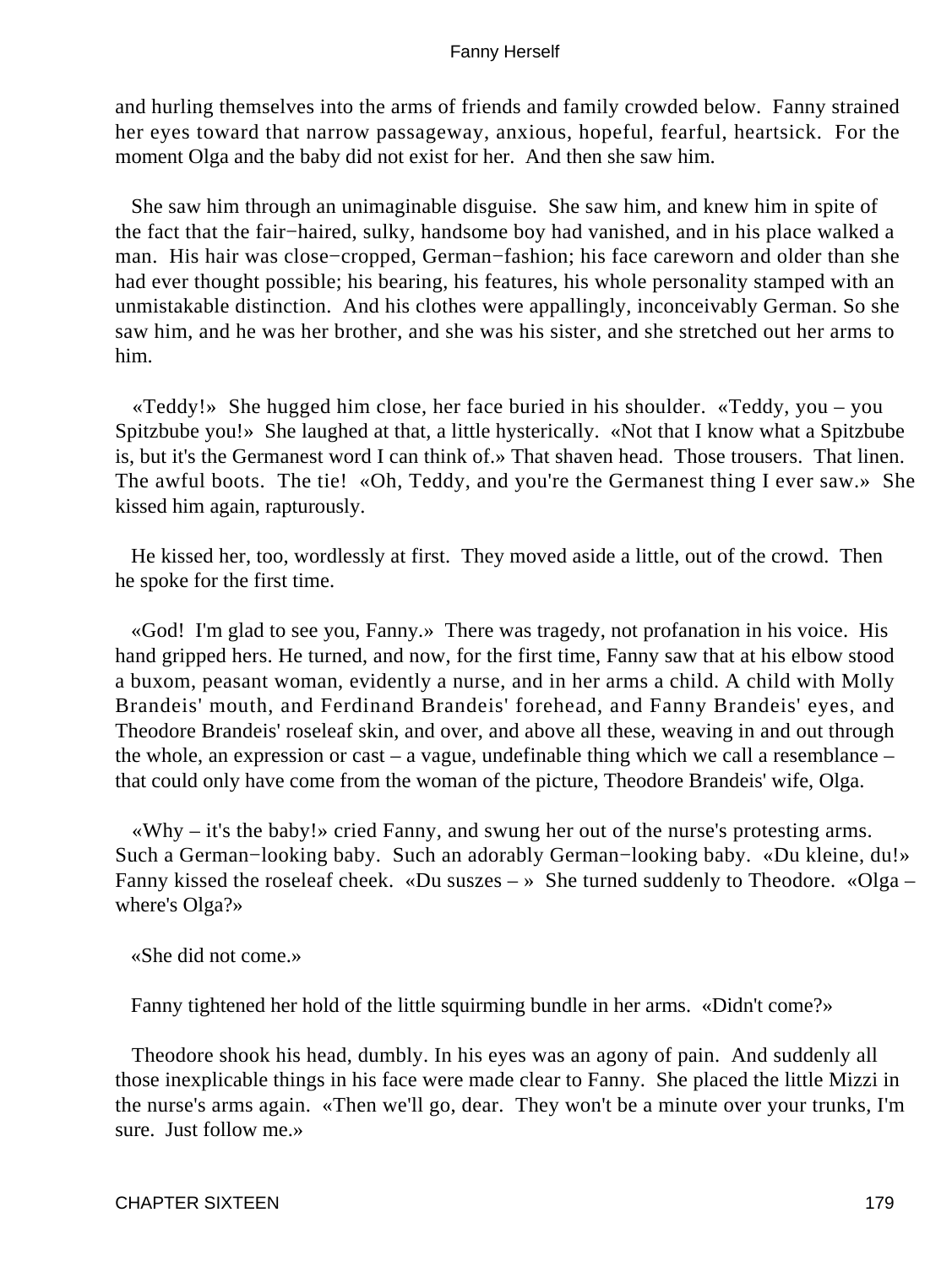Her arm was linked through Theodore's. Her hand was on his. Her head was up. Her chin was thrust out, and she never knew how startlingly she resembled the Molly Brandeis who used to march so bravely down Norris street on her way to Brandeis' Bazaar. She was facing a situation, and she recognized it. There was about her an assurance, a composure, a blithe capability that imparted itself to the three bewildered and helpless ones in her charge. Theodore felt it, and the strained look in his face began to lift just a little. The heavy−witted peasant woman felt it, and trudged along, cheerfully. The baby in her arms seemed to sense it, and began to converse volubly and unintelligibly with the blue uniformed customs inspector.

 They were out of the great shed in an incredibly short time. Fanny seemed equal to every situation. She had taken the tube to Hoboken, but now she found a commodious open car, and drove a shrewd bargain with the chauffeur. She bundled the three into it. Of the three, perhaps Theodore seemed the most bewildered and helpless. He clung to his violin and Fanny.

 «I feel like an immigrant,» he said. «Fan, you're a wonder. You don't know how much you look and act like mother. I've been watching you. It's startling.»

 Fanny laughed and took his hand, and held his hand up to her breast, and crushed it there. «And you look like an illustration out of the Fliegende Blaetter. It isn't only your clothes. Your face is German. As for Mizzi here – » she gathered the child in her arms again – «you've never explained that name to me. Why, by the way, Mizzi? Of all the names in the world.»

 Theodore smiled a wry little smile. «Mizzi is named after Olga's chum. You see, in Vienna every other – well, chorus girl I suppose you'd call them – is named Mizzi. Like all the Gladyses and Flossies here in America. Well, Olga's special friend Mizzi – »

 «I see,» said Fanny quietly. «Well, anything's better than Fanny. Always did make me think of an old white horse.» And at that the small German person in her arms screwed her mouth into a fascinating bunch, and then unscrewed it and, having made these preparations said, «Tante Fanny. Shecago. Tante Fanny.»

 «Why, Mizzi Brandeis, you darling! Teddy, did you hear that! She said `Tante Fanny' and `Chicago' just as plainly!» «Did I hear it? Have I heard anything else for weeks?»

 The plump person on the opposite seat, who had been shaking her head violently all this time here threatened to burst if not encouraged to speak. Fanny nodded to her. Whereupon the flood broke.

 «Wunderbar, nicht war! Ich kuss' die handt, gnadiges Fraulein.» She actually did it, to Fanny's consternation. «Ich hab' ihr das gelernt, Gnadige. Selbst. Ist es nicht ganz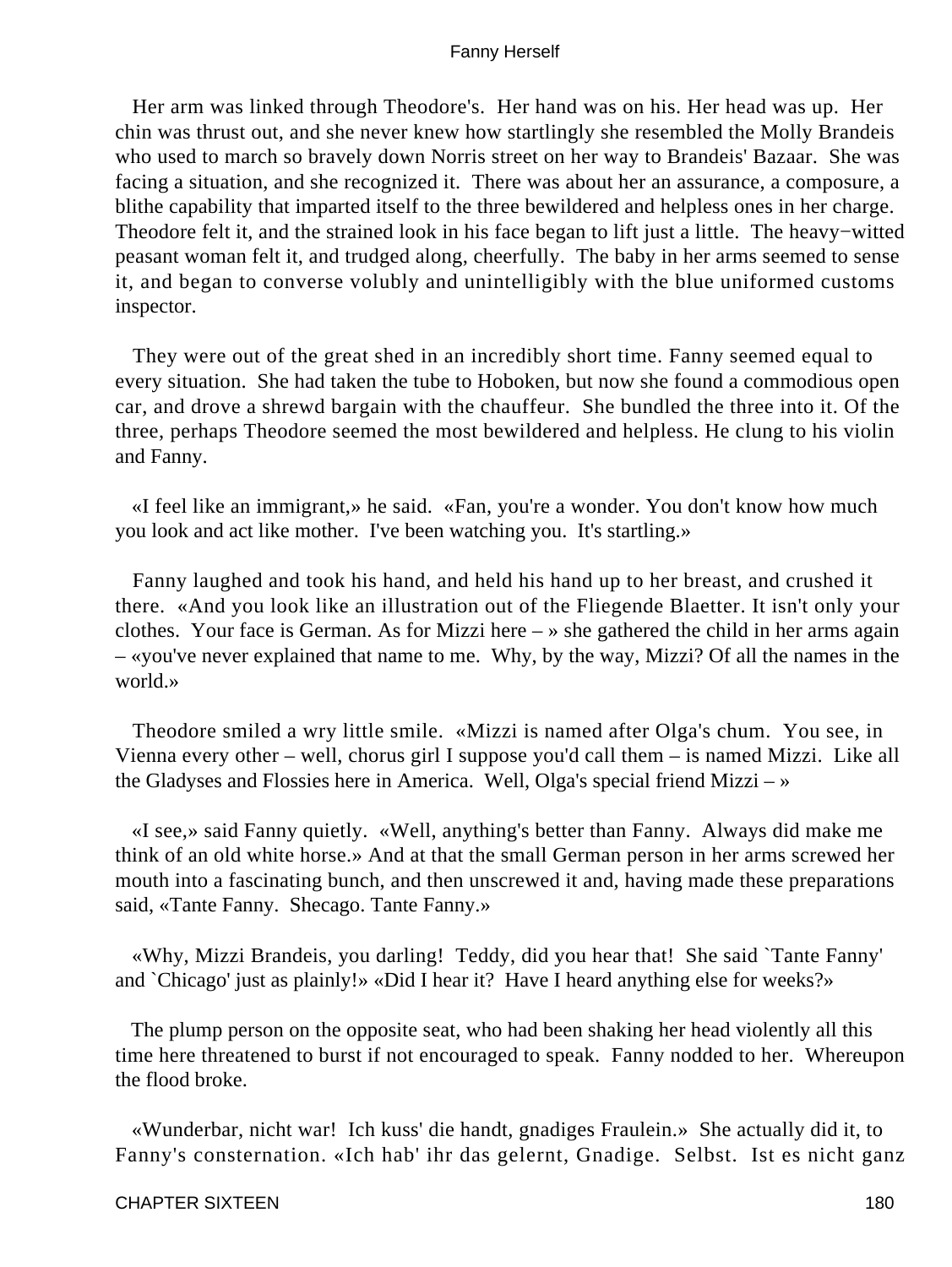entzuckend! Tante Fanny. Auch Shecago.»

 Fanny nodded a number of times, first up and down, signifying assent, then sideways, signifying unbounded wonder and admiration. She made a gigantic effort to summon her forgotten German.

«Was ist Ihre Name?» she managed to ask.

#### «Otti.»

 «Oh, my!» exclaimed Fanny, weakly. «Mizzi and Otti. It sounds like the first act of the `Merry Widow.'» She turned to Theodore. «I wish you'd sit back, and relax, and if you must clutch that violin case, do it more comfortably. I don't want you to tell me a thing, now. New York is ghastly in August. We'll get a train out of here to−morrow. My apartment in Chicago is cool, and high, and quiet, and the lake is in the front yard, practically. To−night, perhaps, we'll talk about – things. And, oh, Teddy, how glad I am to see you – to have you –  $to - \infty$  she put out a hand and patted his thin cheek – «to touch you.»

 And at that the man became a boy again. His face worked a moment, painfully and then his head came down in her lap that held the baby, and so she had them both for a moment, one arm about the child, one hand smoothing the boy's close− cropped hair. And in that moment she was more splendidly maternal than either of the women who had borne these whom she now comforted.

 It was Fanny who attended to the hotel rooms, to the baby's comfort, to the railroad tickets, to the ordering of the meals. Theodore was like a stranger in a strange land. Not only that, he seemed dazed.

 «We'll have it out to−night,» Fanny said to herself. «He'll never get that look off his face until he has told it all. I knew she was a beast.»

 She made him lie down while she attended to schedules, tickets, berths. She was gone for two hours. When she returned she found him looking amused, terrified and helpless, all at once, while three men reporters and one woman special writer bombarded him with questions. The woman had brought a staff artist with her, and he was now engaged in making a bungling sketch of Theodore's face, with its ludicrous expression.

 Fanny sensed the situation and saved it. She hadn't sold goods all these years without learning the value of advertising. She came forward now, graciously (but not too graciously). Theodore looked relieved. Already he had learned that one might lean on this sister who was so capable, so bountifully alive.

«Teddy, you're much too tired to talk. Let me talk for you.»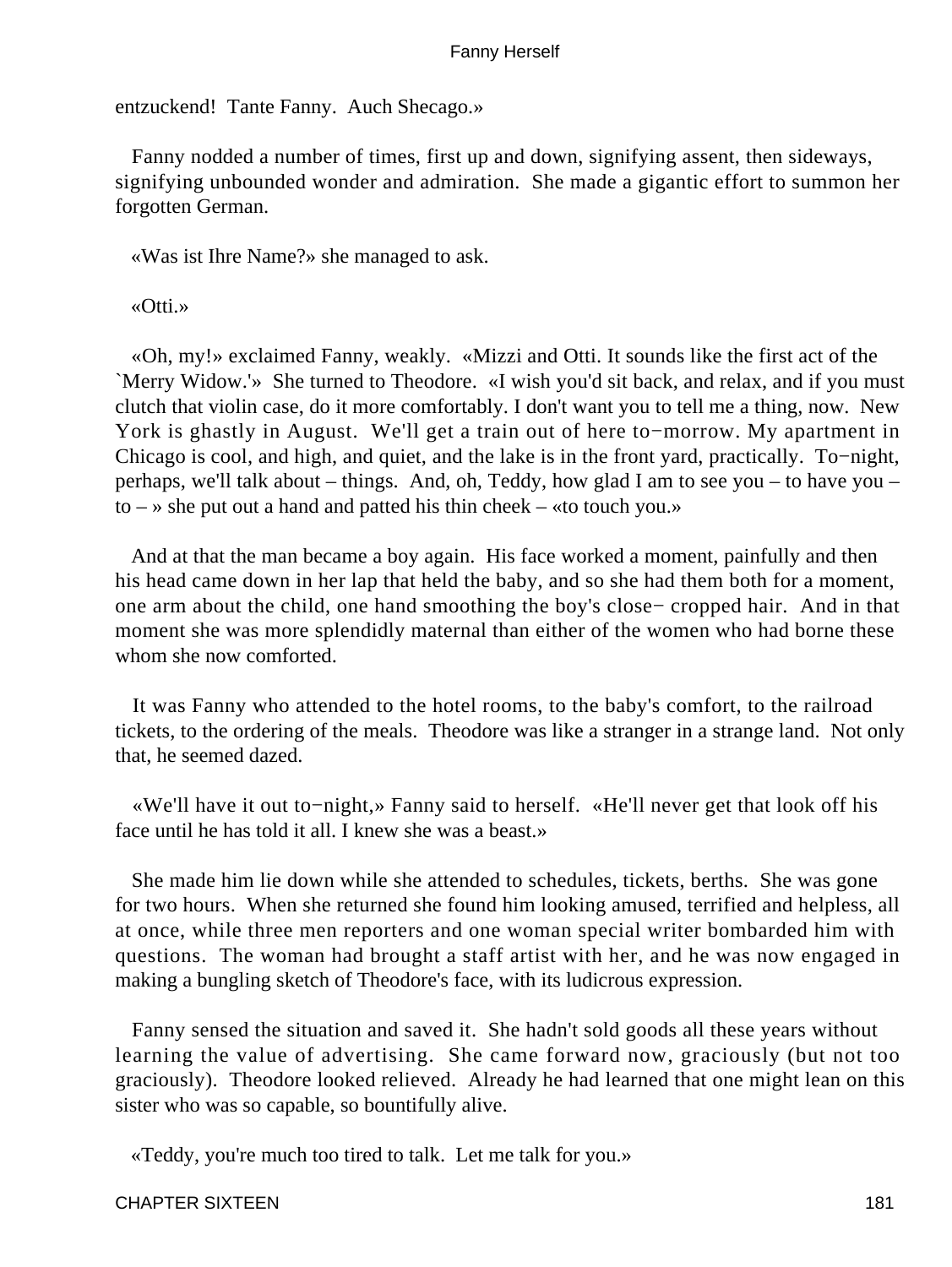«My sister, Miss Brandeis,» said Teddy, and waved a rather feeble hand in an inclusive gesture at the interrogatory five.

 Fanny smiled. «Do sit down,» she said, «all of you. Tell me, how did you happen to get on my brother's trail?»

 One of the men explained. «We had a list of ship's passengers, of course. And we knew that Mr. Brandeis was a German violinist. And then the story of the ship being chased by a French boat. We just missed him down at the pier  $-\infty$ 

 «But he isn't a German violinist,» interrupted Fanny. «Please get that straight. He's American. He is THE American violinist – or will be, as soon as his concert tour here is well started. It was Schabelitz himself who discovered my brother, and predicted his brilliant career. Here» – she had been glancing over the artist's shoulder – «will you let me make a sketch for you – just for the fun of the thing? I do that kind of thing rather decently. Did you see my picture called `The Marcher,' in the Star, at the time of the suffrage parade in May? Yes, that was mine. Just because he has what we call a butcher haircut, don't think he's German, because he isn't. You wouldn't call Winnebago, Wisconsin, Germany, would you?»

 She was sketching him swiftly, daringly, masterfully. She was bringing out the distinction, the suffering, the boyishness in his face, and toning down the queer little foreign air he had. Toning it, but not omitting it altogether. She was too good a showman for that. As she sketched she talked, and as she talked she drew Theodore into the conversation, deftly, and just when he was needed. She gave them what they had come for – a story. And a good one. She brought in Mizzi and Otti, for color, and she saw to it that they spelled those names as they should be spelled. She managed to gloss over the question of Olga. Ill. Detained. Last minute. Too brave to sacrifice her husband's American tour. She finished her sketch and gave it to the woman reporter. It was an amazingly compelling little piece of work – and yet, not so amazing, perhaps, when you consider the thing that Fanny Brandeis had put into it. Then she sent them away, tactfully. They left, knowing all that Fanny Brandeis had wanted them to know; guessing little that she had not wanted them to guess. More than that no human being can accomplish, without the advice of his lawyer.

«Whew!» from Fanny, when the door had closed.

«Gott im Himmel!» from Theodore. «I had forgotten that America was like that.»

«But America IS like that. And Teddy, we're going to make it sit up and take notice.»

 At that Theodore drooped again. Fanny thought that he looked startlingly as she remembered her father had looked in those days of her childhood, when Brandeis' Bazaar was slithering downhill. The sight of him moved her to a sudden resolve. She crossed swiftly to him, and put one heartening hand on his shoulder.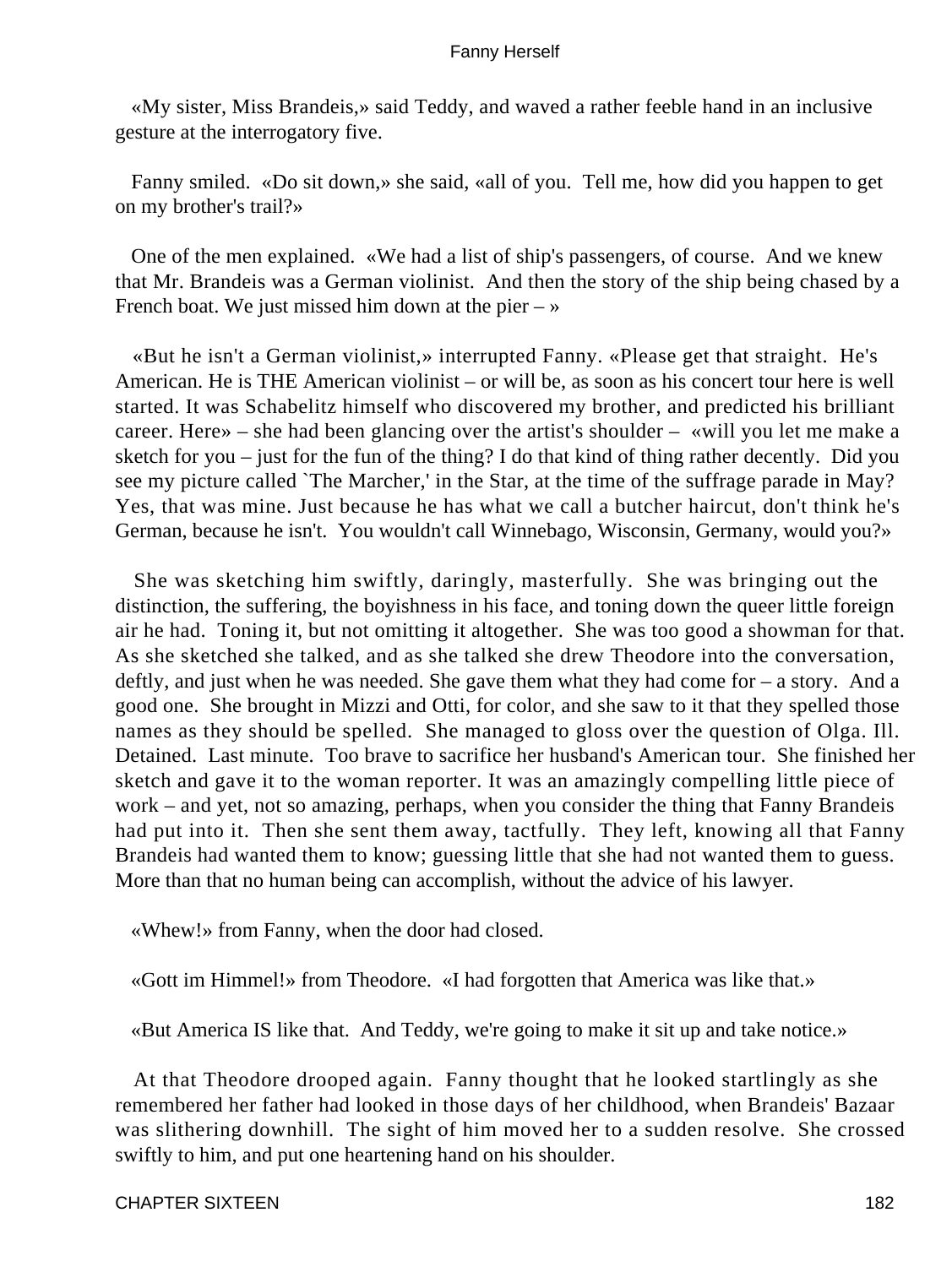«Come on, brother. Out with it. Let's have it all now.»

 He reached up for her hand and held it, desperately. «Oh, Fan!» began Theodore, «Fan, I've been through hell.»

 Fanny said nothing. She only waited, quietly, encouragingly. She had learned when not to talk. Presently he took up his story, plunging directly into it, as though sensing that she had already divined much.

 «She married me for a living. You'll think that's a joke, knowing what I was earning there, in Vienna, and how you and mother were denying yourselves everything to keep me. But in a city that circulates a coin valued at a twentieth of a cent, an American dollar looms up big. Besides, two of the other girls had got married. Good for nothing officers. She was jealous, I suppose. I didn't know any of that. I was flattered to think she'd notice me. She was awfully popular. She has a kind of wit. I suppose you'd call it that. The other girls were just coarse, and heavy, and – well – animal. You can't know the rottenness of life there in Vienna. Olga could keep a whole supper table laughing all evening. I can see, now, that that isn't difficult when your audience is made up of music hall girls, and stupid, bullet−headed officers, with their damned high collars, and their gold braid, and their silly swords, and their corsets, and their glittering shoes and their miserable petty poverty beneath all the show. I thought I was a lucky boy. I'd have pitied everybody in Winnebago, if I'd ever thought of anybody in Winnebago. I never did, except once in a while of you and mother when I needed money. I kept on with my music. I had sense enough left, for that. Besides, it was a habit, by that time. Well, we were married.»

 He laughed, an ugly, abrupt little laugh that ended in a moan, and turned his head and buried his face in Fanny's breast. And Fanny's arm was there, about his shoulder. «Fanny, you don't – I can't – » He stopped. Another silence. Fanny's arm tightened its hold. She bent and kissed the top of the stubbly head, bowed so low now. «Fan, do you remember that woman in `The Three Musketeers'? The hellish woman, that all men loved and loathed? Well, Olga's like that. I'm not whining. I'm not exaggerating. I'm just trying to make you understand. And yet I don't want you to understand. Only you don't know what it means to have you to talk to. To have some one who» – he clutched her hand, fearfully – «You do love me, don't you, Fanny? You do, don't you, Sis?»

 «More than any one in the world,» Fanny reassured him, quietly. «The way mother would have, if she had lived.»

 A sigh escaped him, at that, as though a load had lifted from him. He went on, presently. «It would have been all right if I could have earned just a little more money.» Fanny shrank at that, and shut her eyes for a sick moment. «But I couldn't. I asked her to be patient. But you don't know the life there. There is no real home life. They live in the cafes. They go there to keep warm, in the winter, and to meet their friends, and gossip, and drink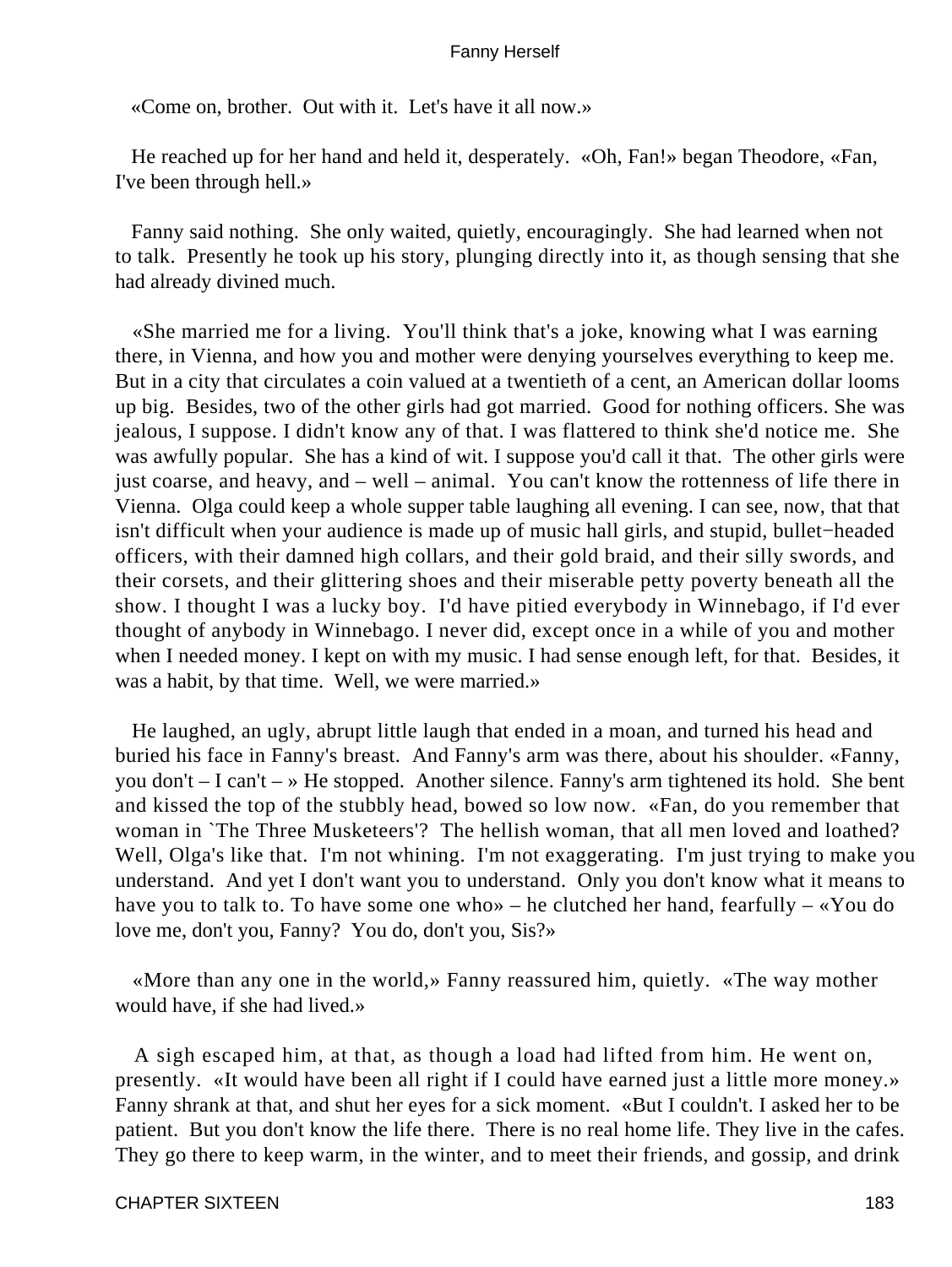that eternal coffee, and every coffee house – there are thousands – is a rendezvous. We had two rooms, comfortable ones, for Vienna, and I tried to explain to her that if I could work hard, and get into concert, and keep at the composing, we'd be rich some day, and famous, and happy, and she'd have clothes, and jewels. But she was too stupid, or too bored. Olga is the kind of woman who only believes what she sees. Things got worse all the time. She had a temper. So have I – or I used to have. But when hers was aroused it was – horrible. Words that – that – unspeakable words. And one day she taunted me with being  $a - -$  with my race. The first time she called me that I felt that I must kill her. That was my mistake. I should have killed her. And I didn't.»

«Teddy boy! Don't, brother! You're tired. You're excited and worn out.»

 «No, I'm not. Just let me talk. I know what I'm saying. There's something clean about killing.» He brooded a moment over that thought. Then he went on, doggedly, not raising his voice. His hands were clasped loosely. «You don't know about the intolerance and the anti−Semitism in Prussia, I suppose. All through Germany, for that matter. In Bavaria it's bitter. That's one reason why Olga loathed Munich so. The queer part of it is that all that opposition seemed to fan something in me; something that had been smoldering for a long time.» His voice had lost its dull tone now. It had in it a new timbre. And as he talked he began to interlard his English with bits of German, the language to which his tongue had accustomed itself in the past ten years. His sentences, too, took on a German construction, from time to time. He was plainly excited now. «My playing began to improve. There would be a ghastly scene with Olga – sickening – degrading. Then I would go to my work, and I would play, but magnificently! I tell you, it would be playing. I know. To fool myself I know better. One morning, after a dreadful quarrel I got the idea for the concerto, and the psalms. Jewish music. As Jewish as the Kol Nidre. I wanted to express the passion, and fire, and history of a people. My people. Why was that? Tell me. Selbst, weiss ich nicht. I felt that if I could put into it just a millionth part of their humiliation, and their glory; their tragedy and their triumph; their sorrow, and their grandeur; their persecution, their weldtschmerz. Volkschmerz. That was it. And through it all, weaving in and out, one great underlying motif. Indestructibility. The great cry which says, `We cannot be destroyed!'»

 He stood up, uncertainly. His eyes were blazing. He began to walk up and down the luxurious little room. Fanny's eyes matched his. She was staring at him, fascinated, trembling.

 She moistened her lips a little with her tongue. «And you've done it? Teddy! You've done – that!»

 Theodore Brandeis stood up, very straight and tall. «Yes,» he said, simply. «Yes, I've done that.»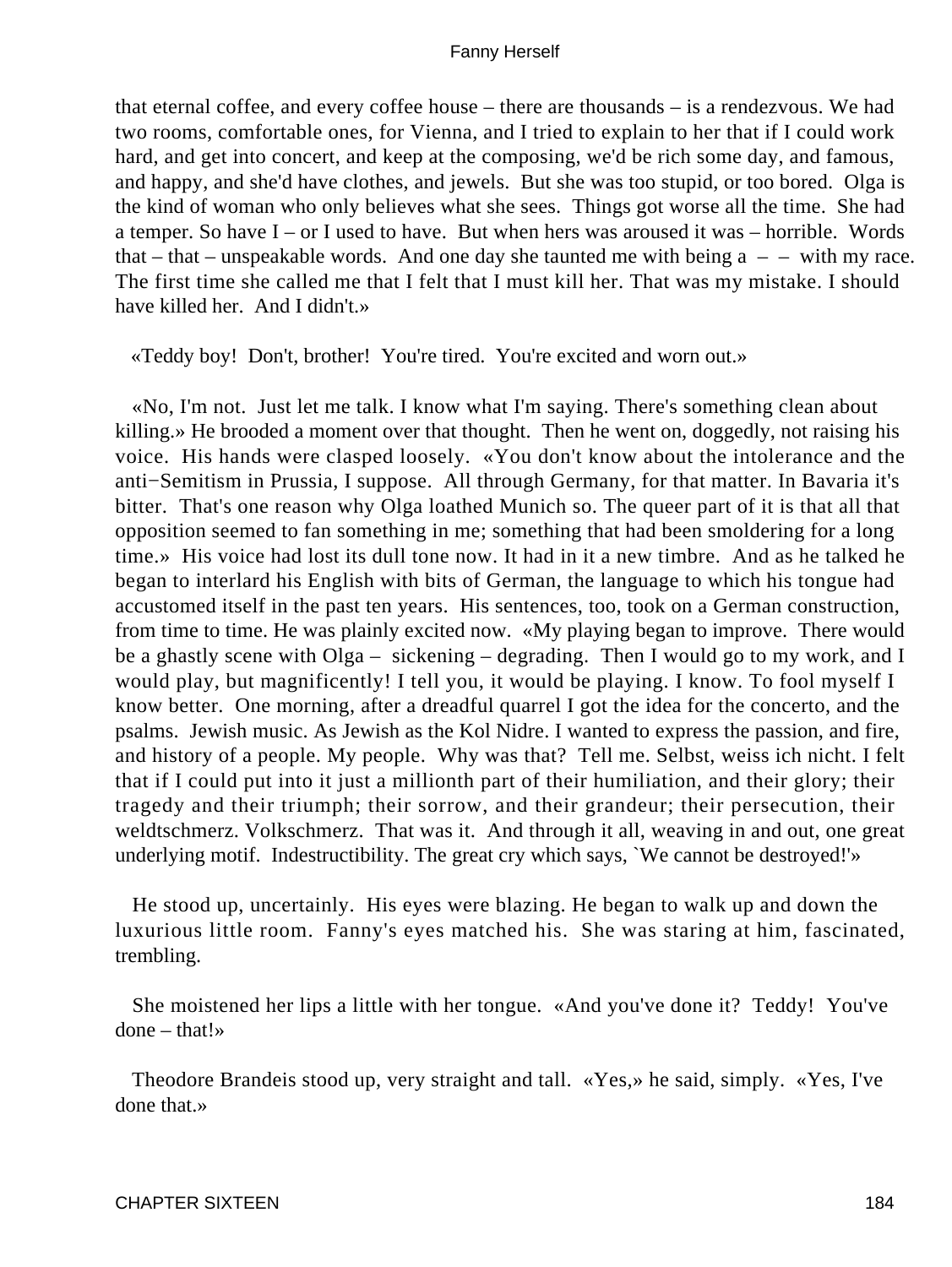She came over to him then, and put her two hands on his shoulders. «Ted – dear – will you ever forgive me? I'll try to make up for it now. I didn't know. I've been blind. Worse than blind. Criminal.» She was weeping now, broken− heartedly, and he was patting her with little comforting love pats, and whispering words of tenderness.

«Forgive you? Forgive you what?»

 «The years of suffering. The years you've had to spend with her. With that horrible woman  $-$  »

«Don't  $-$  » He sucked his breath between his teeth. His face had gone haggard again. Fanny, direct as always, made up her mind that she would have it all. And now.

 «There's something you haven't told me. Tell me all of it. You're my brother and I'm your sister. We're all we have in the world.» And at that, as though timed by some miraculous and supernatural stage manager, there came a cry from the next room; a sleepy, comfortable, imperious little cry. Mizzi had awakened. Fanny made a step in the direction of the door. Then she turned back. «Tell me why Olga didn't come. Why isn't she here with her husband and baby?»

«Because she's with another man.»

«Another  $-$  »

 «It had been going on for a long time. I was the last to know about it. It's that way, always, isn't it? He's an officer. A fool. He'll have to take off his silly corsets now, and his velvet collar, and his shiny boots, and go to war. Damn him! I hope they'll kill him with a hundred bayonets, one by one, and leave him to rot on the field. She had been fooling me all the time, and they had been laughing at me, the two of them. I didn't find it out until just before this American trip. And when I confronted her with it she laughed in my face. She said she hated me. She said she'd rather starve than leave him to come to America with me. She said I was a fiddling fool. She –  $\phi$  he was trembling and sick with the shame of it – «God! I can't tell you the things she said. She wanted to keep Mizzi. Isn't that strange? She loves the baby. She neglects her, and spoils her, and once I saw her beat her, in a rage. But she says she loves my Mizzi, and I believe she does, in her own dreadful way. I promised her, and lied to her, and then I ran away with Mizzi and her nurse.»

 «Oh, I thank God for that!» Fanny cried. «I thank God for that! And now, Teddy boy, we'll forget all about those miserable years. We'll forget all about her, and the life she led you. You're going to have your chance here. You're going to be repaid for every minute of suffering you've endured. I'll make it up to you. And when you see them applauding you, calling for you, adoring you, all those hideous years will fade from your mind, and you'll be Theodore Brandeis, the successful, Theodore Brandeis, the gifted, Theodore Brandeis, the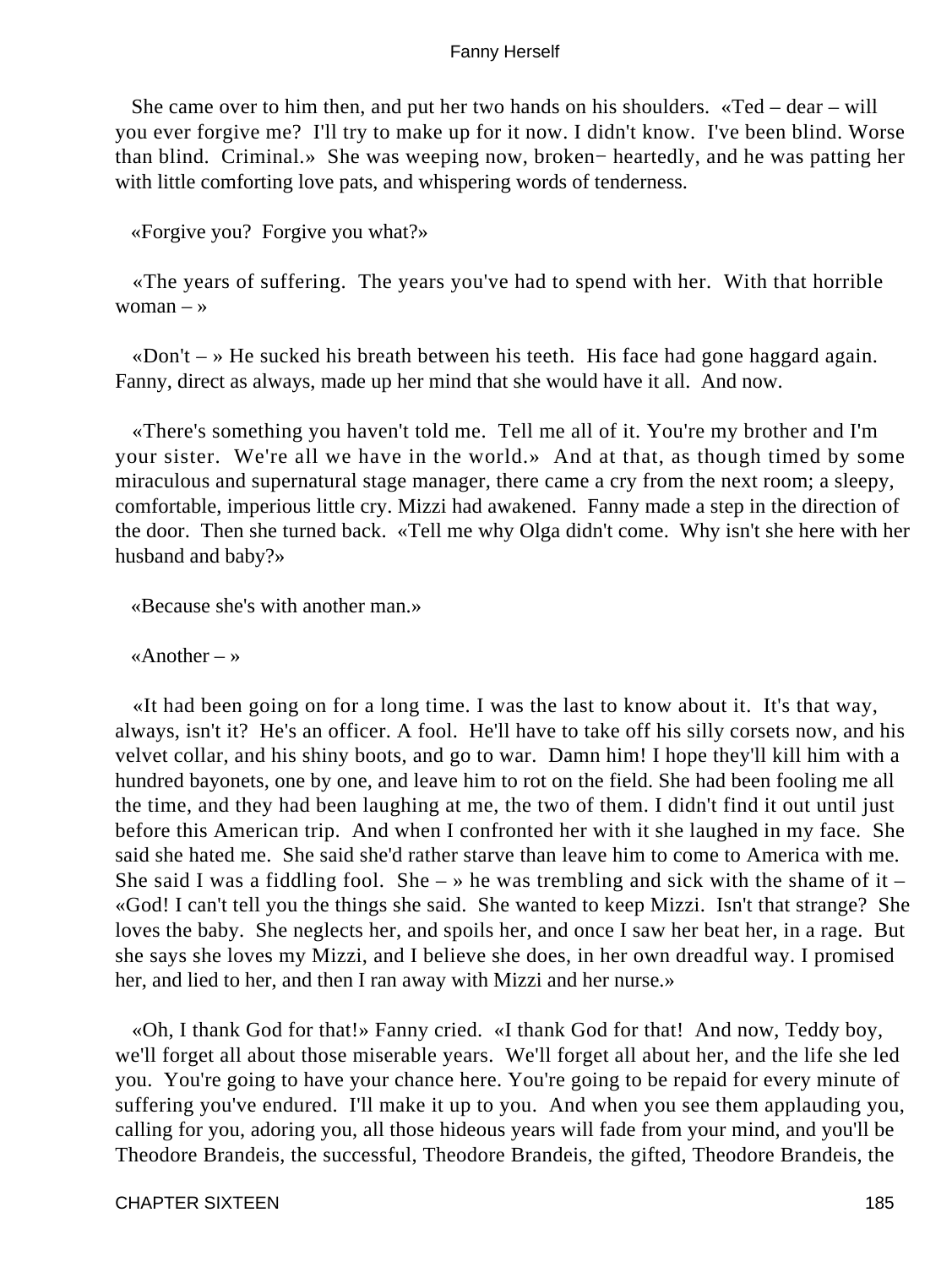great! You need never think of her again. You'll never see her again. That beast! That woman!»

 And at that Theodore's face became distorted and dreadful with pain. He raised two impotent, shaking arms high above his head. «That's just it! That's just it! You don't know what love is. You don't know what hate is. You don't know how I hate myself. Loathe myself. She's all that's miserable, all that's unspeakable, all that's vile. And if she called me to−day I'd come. That's it.» He covered his shamed face with his two hands, so that the words came from him slobberingly, sickeningly. «I hate her! I hate her! And I want her. I want her. I want her!»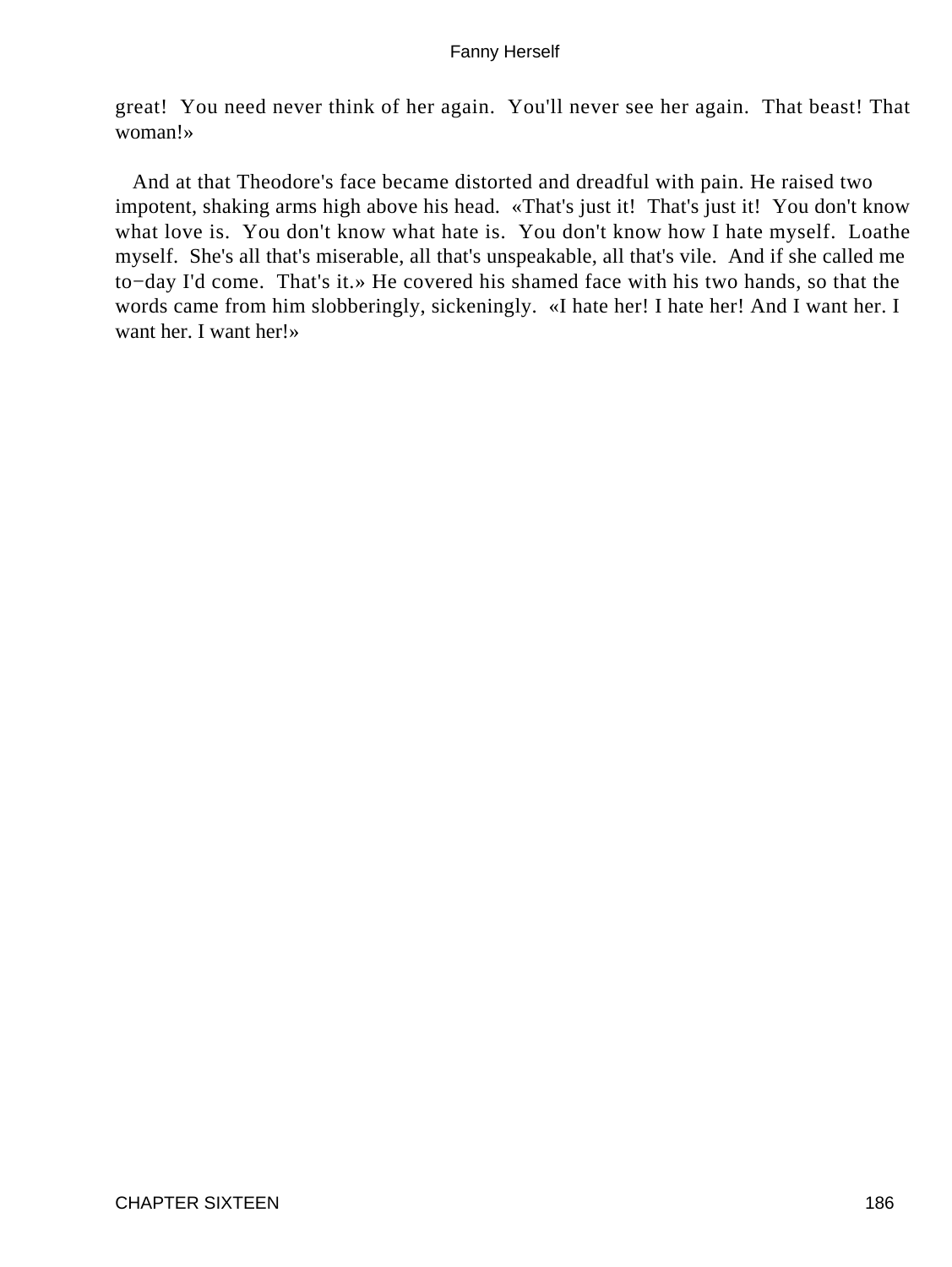# **[CHAPTER SEVENTEEN](#page-221-0)**

*I*f Fanny Brandeis, the deliberately selfish, the calculatingly ambitious, was aghast at the trick fate had played her, she kept her thoughts to herself. Knowing her, I think she must have been grimly amused at finding herself saddled with a helpless baby, a bewildered peasant woman, and an artist brother both helpless and bewildered.

 It was out of the question to house them in her small apartment. She found a furnished apartment near her own, and installed them there, with a working housekeeper in charge. She had a gift for management, and she arranged all these details with a brisk capability that swept everything before it. A sunny bedroom for Mizzi. But then, a bright living room, too, for Theodore's hours of practice. No noise. Chicago's roar maddened him. Otti shied at every new contrivance that met her eye. She had to be broken in to elevators, electric switches, hot and cold faucets, radiators.

 «No apartment ever built could cover all the requirements,» Fanny confided to Fenger, after the first harrowing week. «What they really need is a combination palace, houseboat, sanatorium, and creche.»

«Look here,» said Fenger. «If I can help, why  $-\infty$  a sudden thought struck him. «Why don't you bring 'em all down to my place in the country? We're not there half the time. It's too cool for my wife in September. Just the thing for the child, and your brother could fiddle his head off.»

 The Fengers had a roomy, wide−verandaed house near Lake Forest; one of the many places of its kind that dot the section known as the north shore. Its lawn sloped gently down to the water's edge. The house was gay with striped awnings, and scarlet geraniums, and chintz−covered chairs. The bright, sparkling, luxurious little place seemed to satisfy a certain beauty−sense in Fenger, as did the etchings on the walls in his office. Fanny had spent a week−end there in July, with three or four other guests, including Fascinating Facts. She had been charmed with it, and had announced that her energies thereafter would be directed solely toward the possession of just such a house as this, with a lawn that was lipped by the lake, awnings and geraniums to give it a French cafe air; books and magazines enough to belie that.

 «And I'll always wear white,» she promised, gayly, «and there'll be pitchers on every table, frosty on the outside, and minty on the inside, and you're all invited.»

 They had laughed at that, and so had she, but she had been grimly in earnest just the same.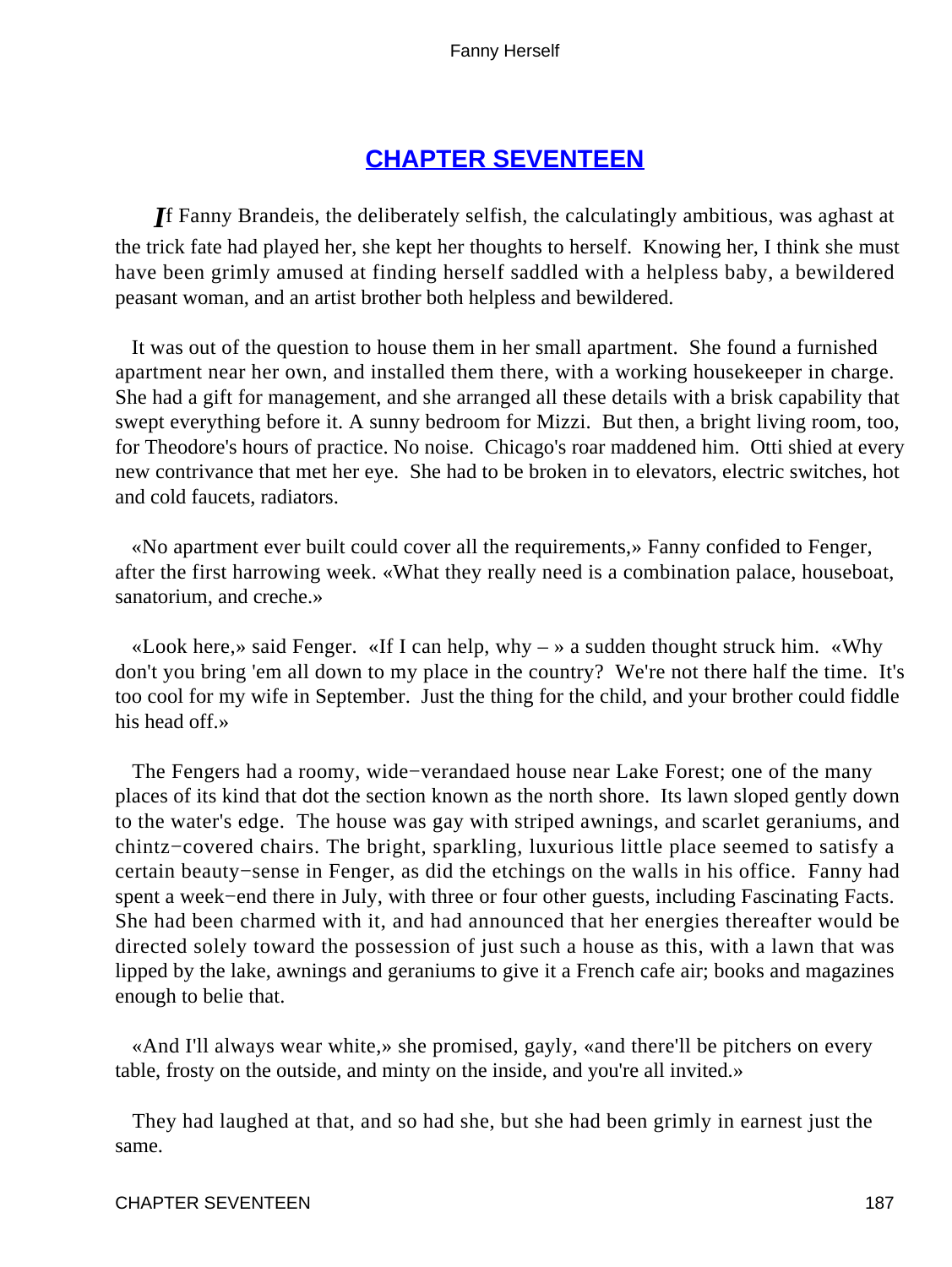She shook her head now at Fenger's suggestion. «Imagine Mrs. Fenger's face at sight of Mizzi, and Theodore with his violin, and Otti with her shawls and paraphernalia. Though,» she added, seriously, «it's mighty kind of you, and generous – and just like a man.»

«It isn't kindness nor generosity that makes me want to do things for you.»

«Modest,» murmured Fanny, wickedly, «as always.»

Fenger bent his look upon her. «Don't try the ingenue on me, Fanny.»

 Theodore's manager, Kurt Stein, was to have followed him in ten days. The war changed that. The war was to change many things. Fanny seemed to sense the influx of musicians that was to burst upon the United States following the first few weeks of the catastrophe, and she set about forestalling it. Advertising. That was what Theodore needed. She had faith enough in his genius. But her business sense told her that this genius must be enhanced by the proper setting. She set about creating this setting. She overlooked no chance to fix his personality in the kaleidoscopic mind of the American public – or as much of it as she could reach. His publicity man was a dignified German−American whose methods were legitimate and uninspired. Fanny's enthusiasm and superb confidence in Theodore's genius infected Fenger, Fascinating Facts, even Nathan Haynes himself. Nathan Haynes had never posed as a patron of the arts, in spite of his fantastic millions. But by the middle of September there were few of his friends, or his wife's friends, who had not heard of this Theodore Brandeis. In Chicago, Illinois, no one lives in houses, it is said, except the city's old families, and new millionaires. The rest of the vast population is flat−dwelling. To say that Nathan Haynes' spoken praise reached the city's house−dwellers would carry with it a significance plain to any Chicagoan.

 As for Fanny's method; here is a typical example of her somewhat crude effectiveness in showmanship. Otti had brought with her from Vienna her native peasant costume. It is a costume seen daily in the Austrian capital, on the Ring, in the Stadt Park, wherever Viennese nurses convene with their small charges. To the American eye it is a musical comedy costume, picturesque, bouffant, amazing. Your Austrian takes it quite for granted. Regardless of the age of the nurse, the skirt is short, coming a few inches below the knees, and built like a lamp shade, in color usually a bright scarlet, with rows of black velvet ribbon at the bottom. Beneath it are worn skirts and skirts, and skirts, so that the opera−bouffe effect is complete. The bodice is black velvet, laced over a chemise of white. The head−gear a soaring winged affair of stiffly starched white, that is a pass between the Breton peasant woman's cap and an aeroplane. Black stockings and slippers finish the costume.

 Otti and Mizzi spent the glorious September days in Lincoln park, Otti garbed in staid American stripes and apron, Mizzi resplendent in smartest of children's dresses provided for her lavishly by her aunt. Her fat and dimpled hands smoothed the blue, or pink or white folds with a complacency astonishing in one of her years. «That's her mother in her,» Fanny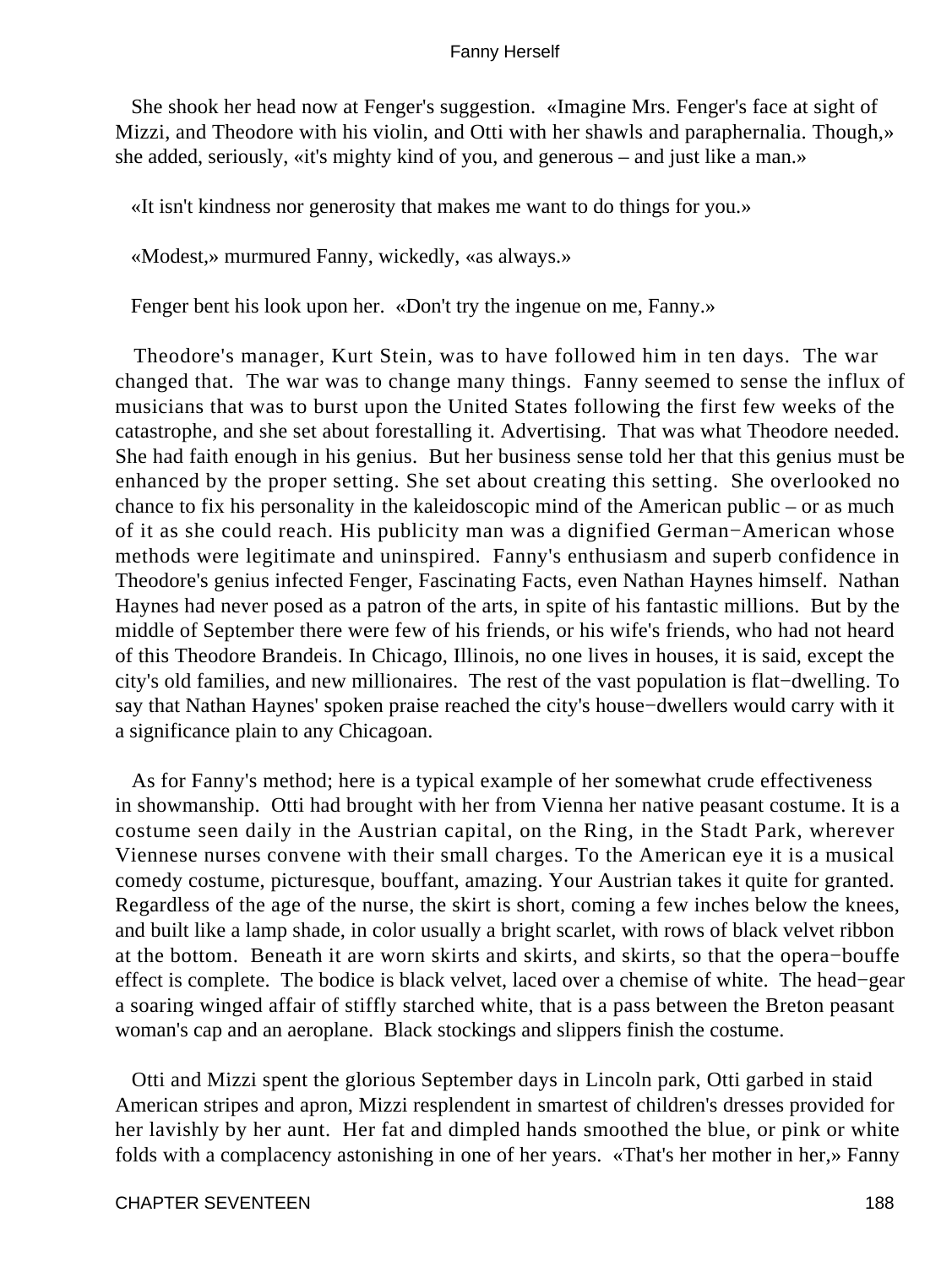thought.

 One rainy autumn day Fanny entered her brother's apartment to find Otti resplendent in her Viennese nurse's costume. Mizzi had been cross and fretful, and the sight of the familiar scarlet and black and white, and the great winged cap seemed to soothe her.

 «Otti!» Fanny exclaimed. «You gorgeous creature! What is it? A dress rehearsal?» Otti got the import, if not the English.

«So gehen wir im Wien,» she explained, and struck a killing pose.

«Everybody? All the nurses? Alle?»

«Aber sure,» Otti displayed her half dozen English words whenever possible.

 Fanny stared a moment. Her eyes narrowed thoughtfully. «To−morrow's Saturday,» she said, in German. «If it's fair and warm you put on that costume and take Mizzi to the park. . . . Certainly the animal cages, if you want to. If any one annoys you, come home. If a policeman asks you why you are dressed that way tell him it is the costume worn by nurses in Vienna. Give him your name. Tell him who your master is. If he doesn't speak German – and he won't, in Chicago – some one will translate for you.»

 Not a Sunday paper in Chicago that did not carry a startling picture of the resplendent Otti and the dimpled and smiling Mizzi. The omnipresent staff photographer seemed to sniff his victim from afar. He pounced on Theodore Brandeis' baby daughter, accompanied by her Viennese nurse (in costume) and he played her up in a Sunday special that was worth thousands of dollars, Fanny assured the bewildered and resentful Theodore, as he floundered wildly through the billowing waves of the Sunday newspaper flood. Theodore's first appearance was to be in Chicago as soloist with the Chicago Symphony Orchestra, in the season's opening program in October. Any music−wise Chicagoan will tell you that the Chicago Symphony Orchestra is not only a musical organization functioning marvelously (when playing Beethoven). It is an institution. Its patrons will admit the existence, but not the superiority of similar organizations in Boston, Philadelphia and New York. On Friday afternoons, during the season, Orchestra Hall, situate on Michigan Boulevard, holds more pretty girls and fewer men than one might expect to see at any one gathering other than, perhaps, a wholesale debutante tea crush. A Friday afternoon ticket is as impossible of attainment for one not a subscriber as a seat in heaven for a sinner. Saturday night's audience is staider, more masculine, less staccato. Gallery, balcony, parquet, it represents the city's best. Its men prefer Beethoven to Berlin. Its women could wear pearl necklaces, and don't. Between the audience and the solemn black−and−white rows on the platform there exists an entente cordiale. The Konzert−Meister bows to his friend in the third row, as he tucks his violin under his chin. The fifth row, aisle, smiles and nods to the sausage−fingered 'cellist.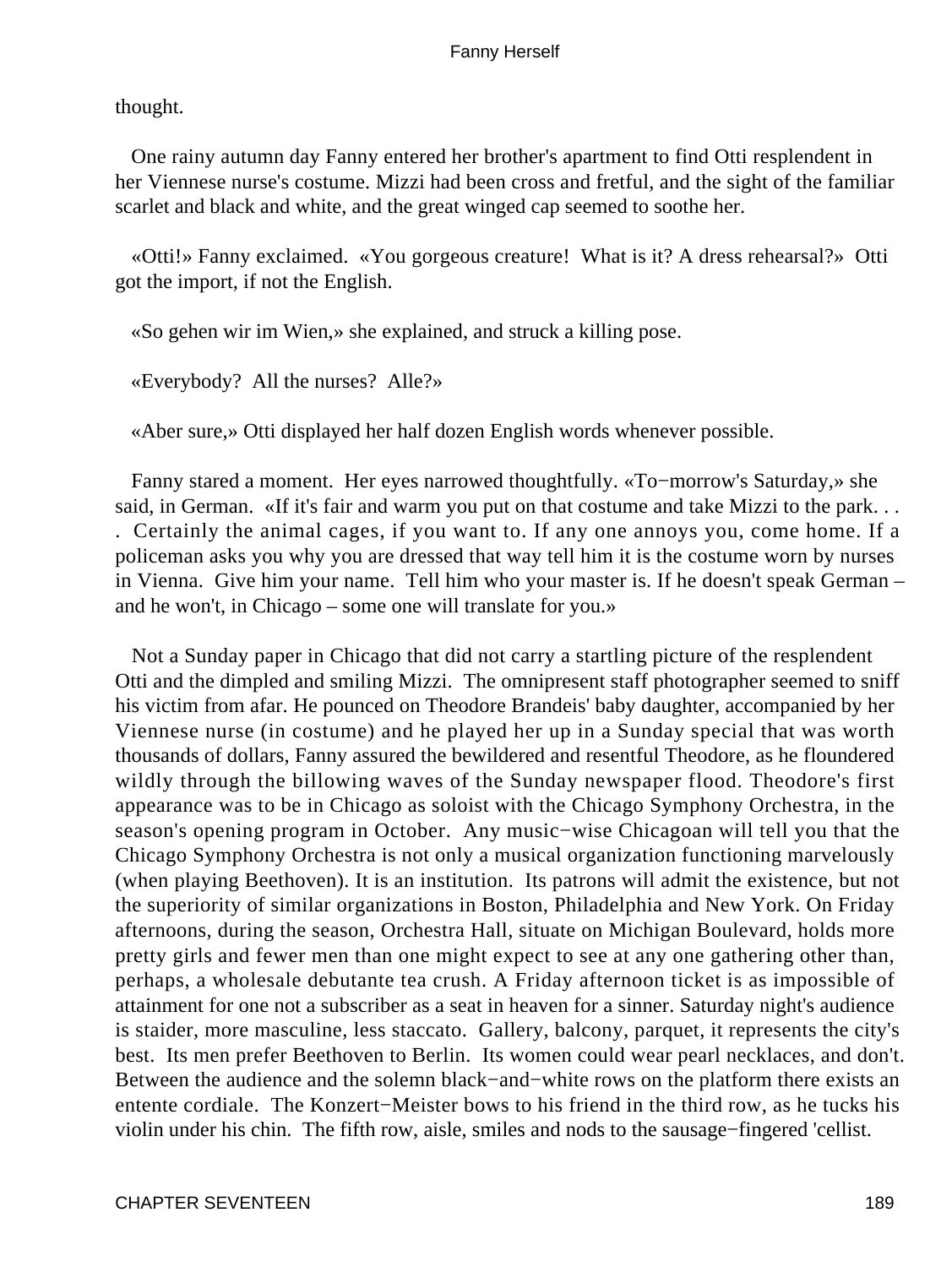«Fritz is playing well to−night.»

 In a rarefied form, it is the atmosphere that existed between audience and players in the days of the old and famous Daly stock company.

 Such was the character of the audience Theodore was to face on his first appearance in America. Fanny explained its nature to him. He shrugged his shoulders in a gesture as German as it was expressive.

 Theodore seemed to have become irrevocably German during the years of his absence from America. He had a queer stock of little foreign tricks. He lifted his hat to men acquaintances on the street. He had learned to smack his heels smartly together and to bow stiffly from the waist, and to kiss the hand of the matrons – and they adored him for it. He was quite innocent of pose in these things. He seemed to have imbibed them, together with his queer German haircut, and his incredibly German clothes.

 Fanny allowed him to retain the bow, and the courtly hand− kiss, but she insisted that he change the clothes and the haircut.

 «You'll have to let it grow, Ted. I don't mean that I want you to have a mane, like Ysaye. But I do think you ought to discard that convict cut. Besides, it isn't becoming. And if you're going to be an American violinist you'll have to look it – with a foreign finish.» He let his hair grow. Fanny watched with interest for the appearance of the unruly lock which had been wont to straggle over his white forehead in his schoolboy days. The new and well−cut American clothes effected surprisingly little change. Fanny, surveying him, shook her head.

 «When you stepped off the ship you looked like a German in German clothes. Now you look like a German in American clothes. I don't know – I do believe it's your face, Ted. I wouldn't have thought that ten years or so in any country could change the shape of one's nose, and mouth and cheekbones. Do you suppose it's the umlauts?»

 «Cut it out!» laughed Ted, that being his idea of modern American slang. He was fascinated by these crisp phrases, but he was ten years or so behind the times, and he sometimes startled his hearers by an exhibition of slang so old as to be almost new. It was all the more startling in contrast with his conversational English, which was as carefully correct as a born German's.

 As for the rest, it was plain that he was interested, but unhappy. He practiced for hours daily. He often took Mizzi to the park and came back storming about the dirt, the noise, the haste, the rudeness, the crowds, the mismanagement of the entire city. Dummheit, he called it. They profaned the lake. They allowed the people to trample the grass. They threw papers and banana skins about. And they wasted! His years in Germany had taught him to regard all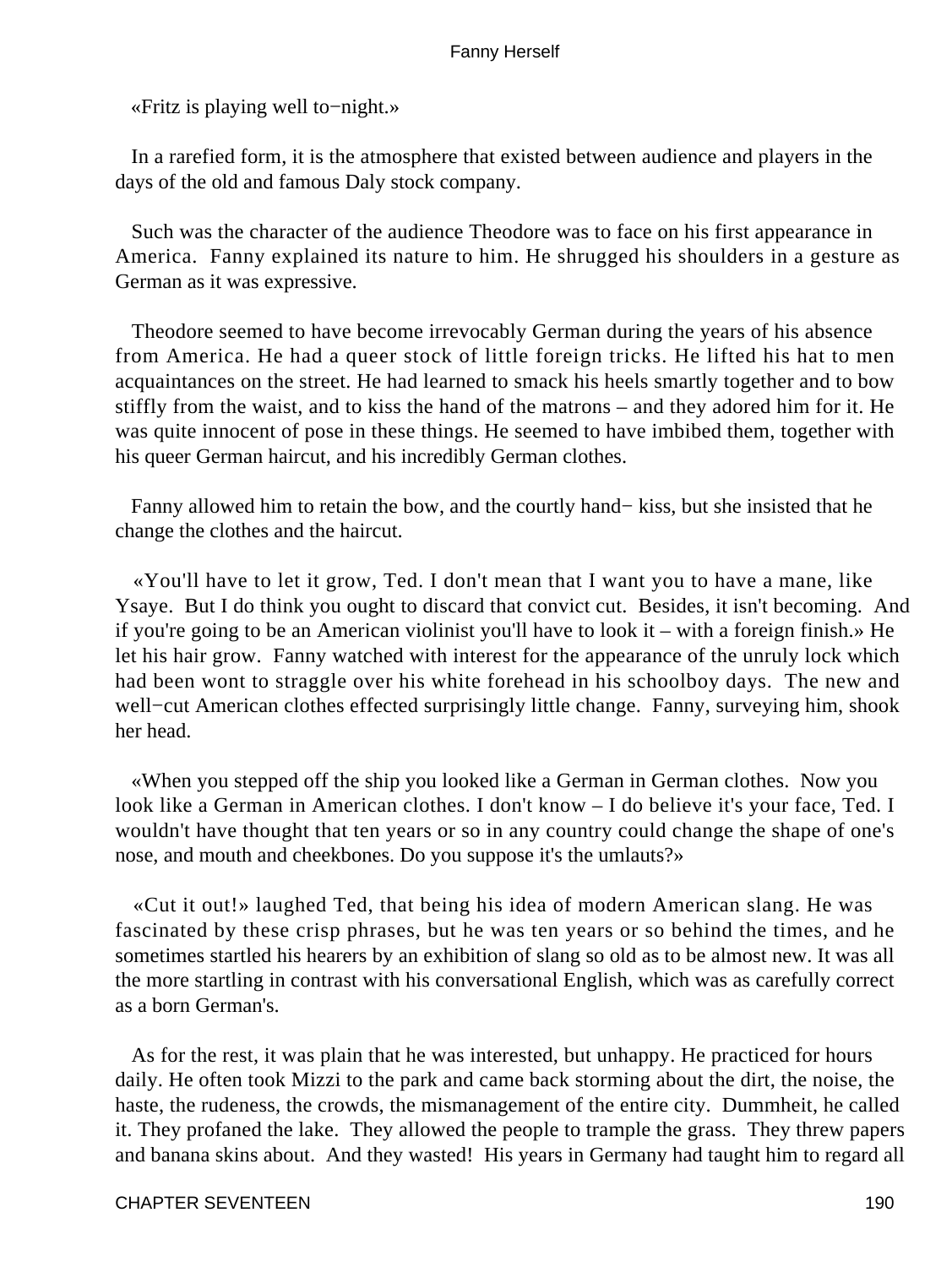these things as sacrilege, and the last as downright criminal. He was lonesome for his Germany. That was plain. He hated it, and loved it, much as he hated and loved the woman who had so nearly spoiled his life. The maelstrom known as the southwest corner of State and Madison streets appalled him.

 «Gott!» he exclaimed. «Es ist unglaublich! Aber ganz unglaublich! Ich werde bald veruckt.» He somehow lapsed into German when excited.

 Fanny took him to the Haynes−Cooper plant one day, and it left him dazed, and incredulous. She quoted millions at him. He was not interested. He looked at the office workers, the mail−room girls, and shook his head, dumbly. They were using bicycles now, with a bundle rack in the front, in the vast stock rooms, and the roller skates had been discarded as too slow. The stock boys skimmed around corners on these lightweight bicycles, up one aisle, and down the next, snatching bundles out of bins, shooting bundles into bins, as expertly as players in a gymkhana.

 Theodore saw the uncanny rapidity with which the letter− opening machines did their work. He watched the great presses that turned out the catalogue – the catalogue whose message meant millions; he sat in Fenger's office and stared at the etchings, and said, «Certainly,» with politeness, when Fenger excused himself in the midst of a conversation to pick up the telephone receiver and talk to their shoe factory in Maine. He ended up finally in Fanny's office, no longer a dingy and undesirable corner, but a quietly brisk center that sent out vibrations over the entire plant. Slosson, incidentally, was no longer of the infants' wear. He had been transferred to a subordinate position in the grocery section.

 «Well,» said Fanny, seating herself at her desk, and smiling radiantly upon her brother. «Well, what do you think of us?»

 And then Theodore Brandeis, the careless, the selfish, the blind, said a most amazing thing.

 «Fanny, I'll work. I'll soon get some of these millions that are lying about everywhere in this country. And then I'll take you out of this. I promise you.»

Fanny stared at him, a picture of ludicrous astonishment.

«Why, you talk as if you were – sorry for me!»

«I am, dear. God knows I am. I'll make it up to you, somehow.»

 It was the first time in all her dashing and successful career that Fanny Brandeis had felt the sting of pity. She resented it, hotly. And from Theodore, the groper, the  $-$  «But at any rate,» something within her said, «he has always been true to himself.»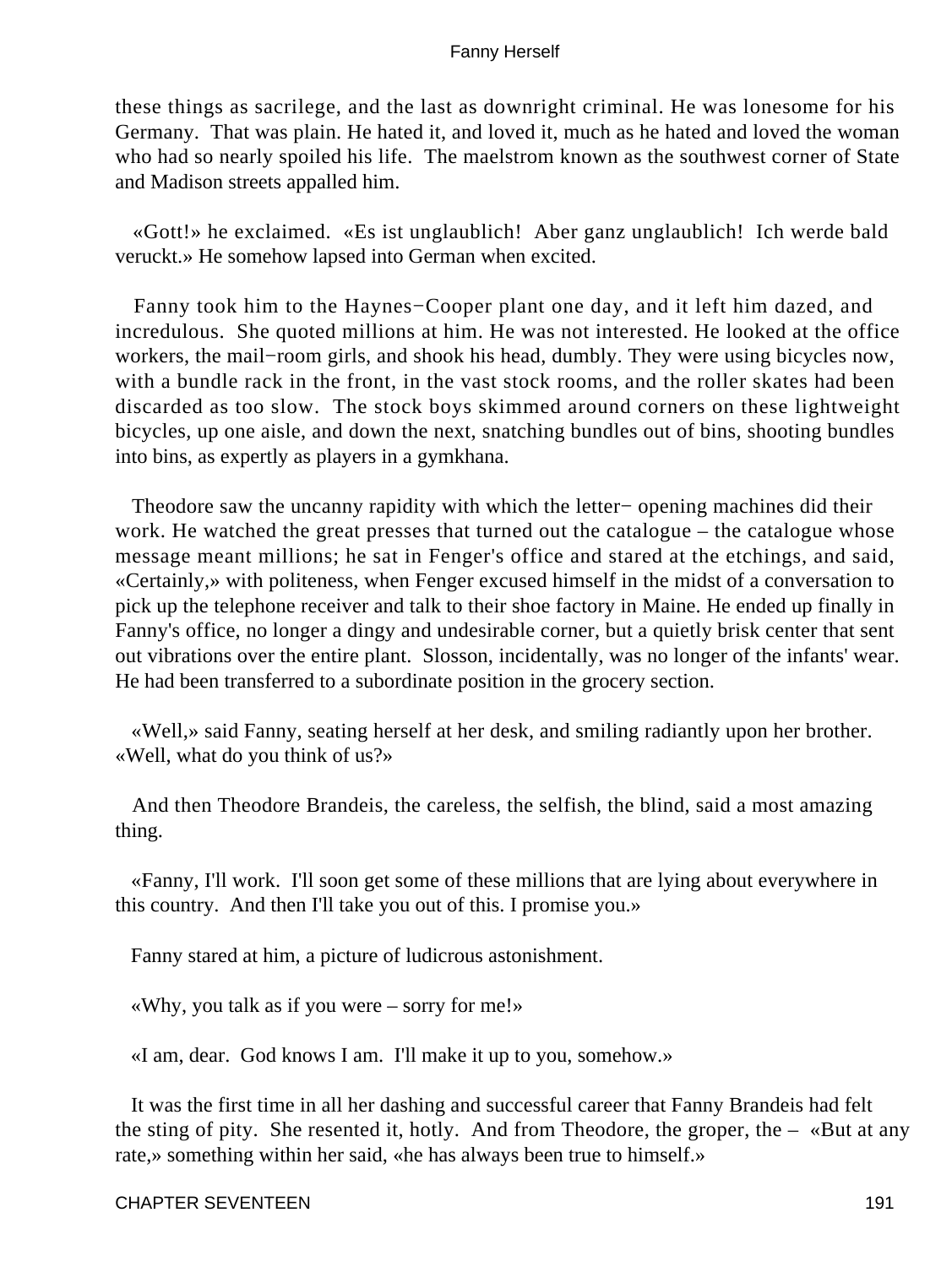Theodore's manager arrived in September, on a Holland boat, on which he had been obliged to share a stuffy inside cabin with three others. Kurt Stein was German born, but American bred, and he had the American love of luxurious travel. He was still testy when he reached Chicago and his charge.

 «How goes the work?» he demanded at once, of Theodore. He eyed him sharply. «That's better. You have lost some of the look you had when you left Wien. The ladies would have liked that look, here in America. But it is bad for the work.»

 He took Fanny aside before he left. His face was serious. It was plain that he was disturbed. «That woman,» he began. «Pardon me, Mrs. Brandeis. She came to me. She says she is starving. She is alone there, in Vienna. Her – well, she is alone. The war is everywhere. They say it will last for years. She wept and pleaded with me to take her here.»

«No!» cried Fanny. «Don't let him hear it. He mustn't know. He  $- \rightarrow \infty$ 

 «Yes, I know. She is a paradox, that woman. I tell you, she almost prevailed on me. There is something about her; something that repels and compels.» That struck him as being a very fine phrase indeed, and he repeated it appreciatively.

«I'll send her money, somehow,» said Fanny.

 «Yes. But they say that money is not reaching them over there. I don't know what becomes of it. It vanishes.» He turned to leave. «Oh, a message for you. On my boat was Schabelitz. It looks very much as if his great fortune, the accumulation of years, would be swept away by this war. Already they are tramping up and down his lands in Poland. His money – much of it – is invested in great hotels in Poland and Russia, and they are using them for barracks and hospitals.»

«Schabelitz! You mean a message for Theodore? From him? That's wonderful.»

«For Theodore, and for you, too.»

 «For me! I made a picture of him once when I was a little girl. I didn't see him again for years. Then I heard him play. It was on his last tour here. I wanted to speak to him. But I was afraid. And my face was red with weeping.»

 «He remembers you. And he means to see Theodore and you. He can do much for Theodore in this country, and I think he will. His message for you was this: `Tell her I still have the picture that she made of me, with the jack− in−the−box in my hand, and that look on my face. Tell her I have often wondered about that little girl in the red cap and the black curls. I've wondered if she went on, catching that look back of people's faces. If she did, she should be more famous than her brother.»'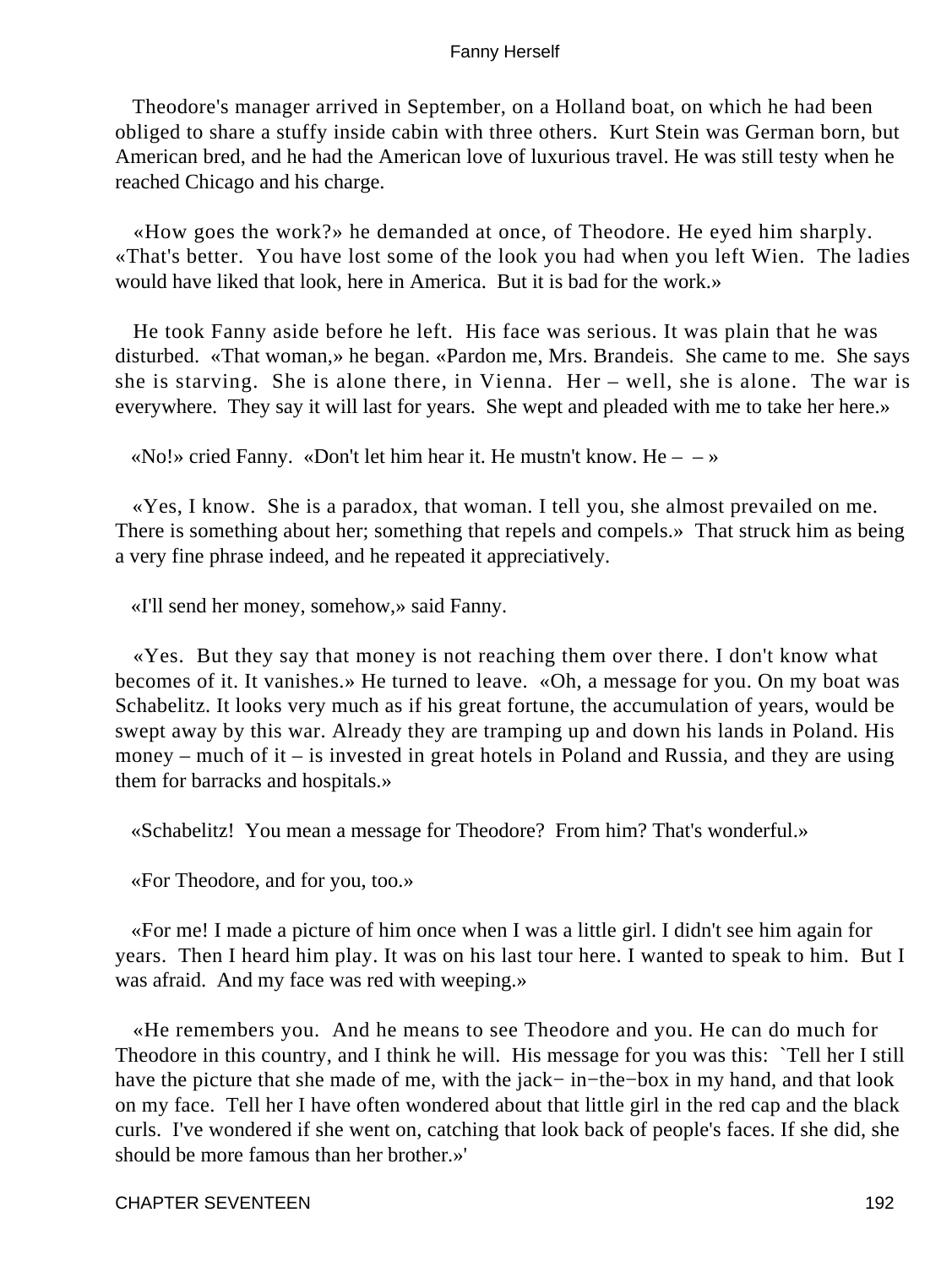«He said that! About me!»

 «I am telling you as nearly as I can. He said, `Tell her it was a woman who ruined Bauer's career, and caused him to end his days a music teacher in  $-$  in  $-$  Gott! I can't remember the name of that town  $- - \infty$ 

«Winnebago.»

 «Winnebago. That was it. `Tell her not to let the brother spoil his life that way.' So. That is the message. He said you would understand.»

Theodore's face was ominous when she returned to him, after Stein had left.

 «I wish you and Stein wouldn't stand out there in the hall whispering about me as if I were an idiot patient. What were you saying?»

«Nothing, Ted. Really.»

 He brooded a moment. Then his face lighted up with a flash of intuition. He flung an accusing finger at Fanny.

«He has seen her.»

«Ted! You promised.»

 «She's in trouble. This war. And she hasn't any money. I know. Look here. We've got to send her money. Cable it.»

«I will. Just leave it all to me.»

«If she's here, in this country, and you're lying to me  $- \rightarrow \infty$ 

«She isn't. My word of honor, Ted.»

He relaxed.

 Life was a very complicated thing for Fanny these days. Ted was leaning on her; Mizzi, Otti, and now Fenger. Nathan Haynes was poking a disturbing finger into that delicate and complicated mechanism of System which Fenger had built up in the Haynes−Cooper plant. And Fenger, snarling, was trying to guard his treasure. He came to Fanny with his grievance. Fanny had always stimulated him, reassured him, given him the mental readjustment that he needed.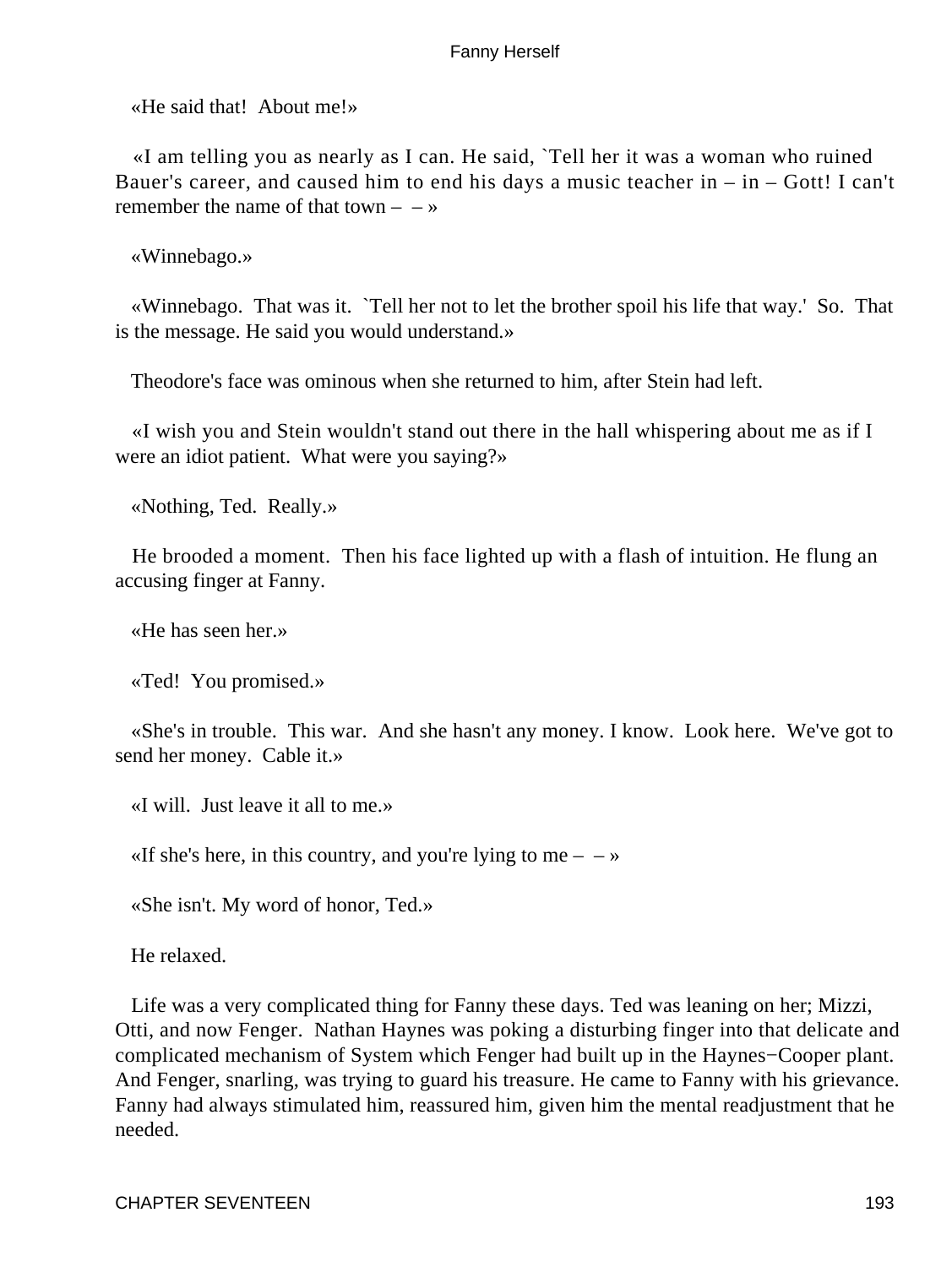He strode into her office one morning in late September. Ordinarily he sent for her. He stood by her desk now, a sheaf of papers in his hand, palpably stage props, and lifted significant eyebrows in the direction of the stenographer busy at her typewriter in the corner.

 «You may leave that, Miss Mahin,» Fanny said. Miss Mahin, a comprehending young woman, left it, and the room as well. Fenger sat down. He was under great excitement, though he was quite controlled. Fanny, knowing him, waited quietly. His eyes held hers.

 «It's come,» Fenger began. «You know that for the last year Haynes has been milling around with a herd of sociologists, philanthropists, and students of economics. He had some scheme in the back of his head, but I thought it was just another of his impractical ideas. It appears that it wasn't. Between the lot of them they've evolved a savings and profit−sharing plan that's founded on a kind of practical universal brotherhood dream. Haynes's millions are bothering him. If they actually put this thing through I'll get out. It'll mean that everything I've built up will be torn down. It will mean that any six−dollar−a−week girl – – »

 «As I understand it,» interrupted Fanny, «it will mean that there will be no more six−dollar−a−week girls.»

 «That's it. And let me tell you, once you get the ignorant, unskilled type to believing they're actually capable of earning decent money, actually worth something, they're worse than useless. They're dangerous.»

«You don't believe that.»

«I do.»

 «But it's a theory that belongs to the Dark Ages. We've disproved it. We've got beyond that.»

 «Yes. So was war. We'd got beyond it. But it's here. I tell you, there are only two classes: the governing and the governed. That has always been true. It always will be. Let the Socialists rave. It has never got them anywhere. I know. I come from the mucker class myself. I know what they stand for. Boost them, and they'll turn on you. If there's anything in any of them, he'll pull himself up by his own bootstraps.»

«They're not all potential Fengers.»

«Then let 'em stay what they are.»

 Fanny's pencil was tracing and retracing a tortured and meaningless figure on the paper before her. «Tell me, do you remember a girl named Sarah Sapinsky?»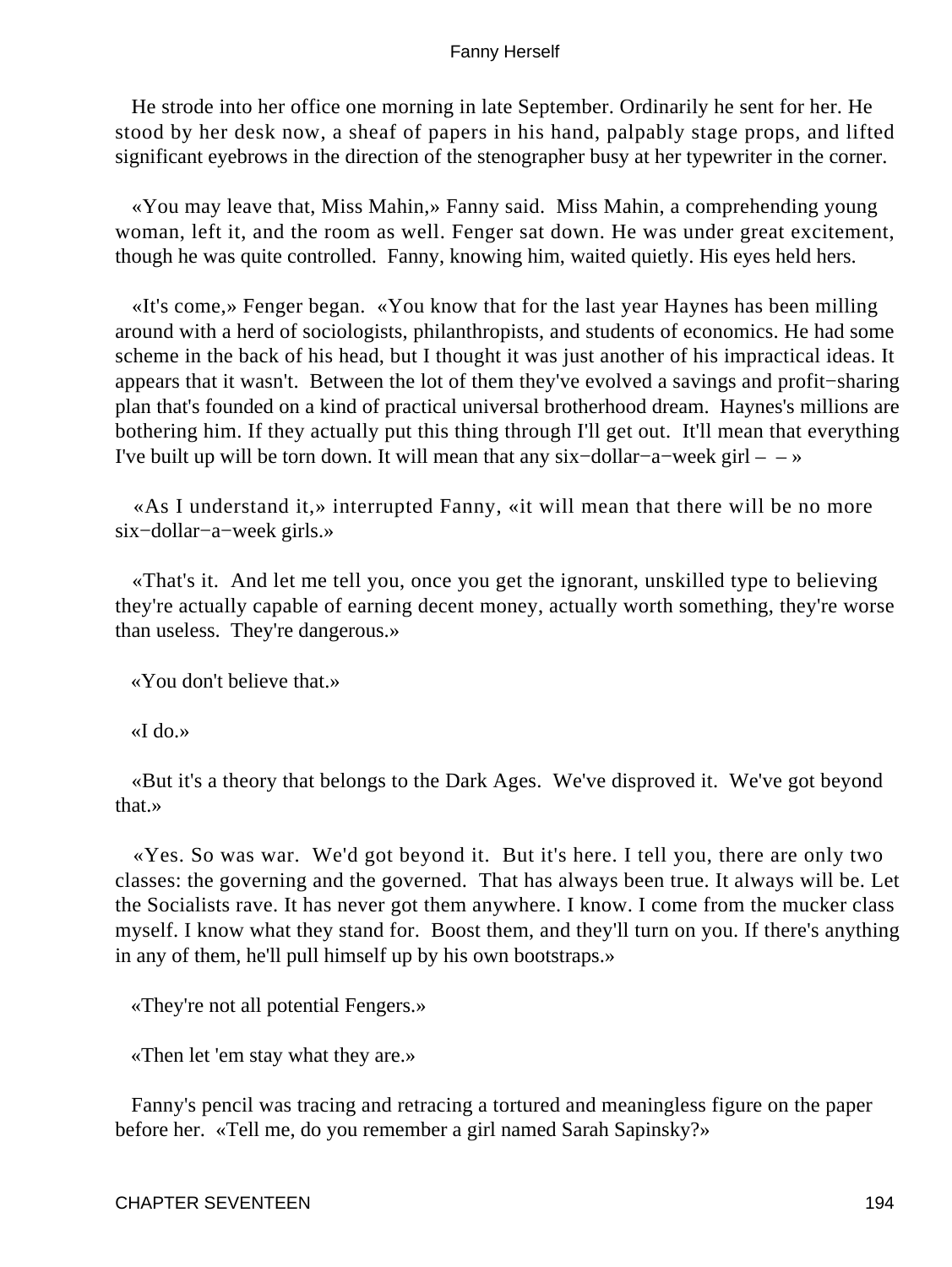«Never heard of her.»

 «That's fitting. Sarah Sapinsky was a very pretty, very dissatisfied girl who was a slave to the bundle chute. One day there was a period of two seconds when a bundle didn't pop out at her, and she had time to think. Anyway, she left. I asked about her. She's on the streets.»

«Well?»

«Thanks to you and your system.»

 «Look here, Fanny. I didn't come to you for that kind of talk. Don't, for heaven's sake, give me any sociological drivel to−day. I'm not here just to tell you my troubles. You know what my contract is here with Haynes−Cooper. And you know the amount of stock I hold. If this scheme of Haynes's goes in, I go out. Voluntarily. But at my own price. The Haynes−Cooper plant is at the height of its efficiency now.» He dropped his voice. «But the mail order business is in its infancy. There's no limit to what can be done with it in the next few years. Understand? Do you get what I'm trying to tell you?» He leaned forward, tense and terribly in earnest.

 Fanny stared at him. Then her hand went to her head in a gesture of weariness. «Not to−day. Please. And not here. Don't think I'm ungrateful for your confidence. But – this month has been a terrific strain. Just let me pass the fifteenth of October. Let me see Theodore on the way  $- \rightarrow \infty$ 

 Fenger's fingers closed about her wrist. Fanny got to her feet angrily. They glared at each other a moment. Then the humor of the picture they must be making struck Fanny. She began to laugh. Fenger's glare became a frown. He turned abruptly and left the office. Fanny looked down at her wrist ruefully. Four circlets of red marked its smooth whiteness. She laughed again, a little uncertainly this time.

 When she got home that night she found, in her mail, a letter for Theodore, postmarked Vienna, and stamped with the mark of the censor. Theodore had given her his word of honor that he would not write Olga, or give her his address. Olga was risking Fanny's address. She stood looking at the letter now. Theodore was coming in for dinner, as he did five nights out of the week. As she stood in the hallway, she heard the rattle of his key in the lock. She flew down the hall and into her bedroom, her letters in her hand. She opened her dressing table drawer and threw them into it, switched on the light and turned to face Theodore in the doorway.

«'Lo, Sis.»

«Hello, Teddy. Kiss me. Phew! That pipe again. How'd the work go to−day?»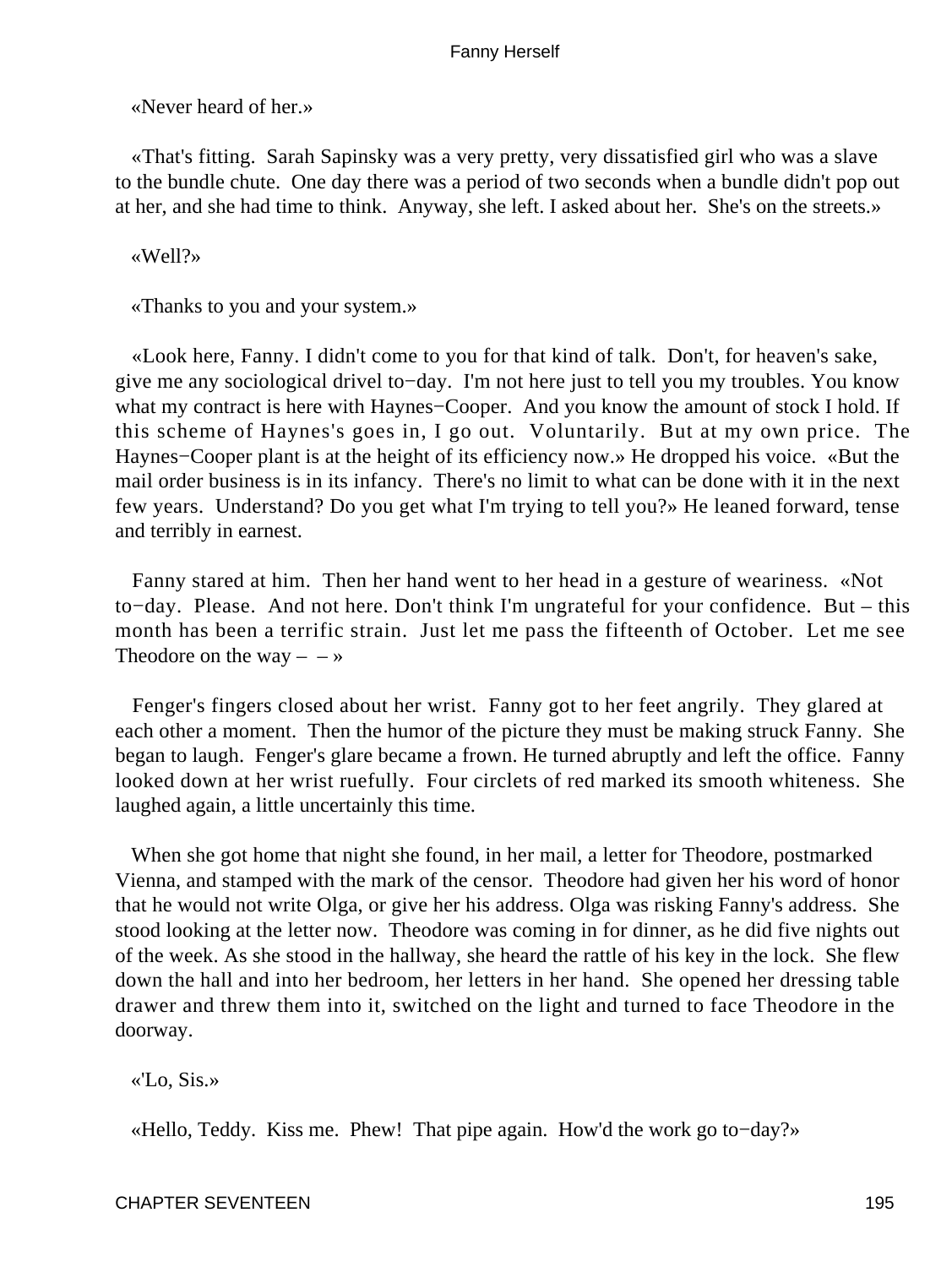$\triangleleft$ So – so. Any mail for me?»

«No.»

 That night, when he had gone, she took out the letter and stood turning it over and over in her hands. She had no thought of reading it. It was its destruction she was contemplating. Finally she tucked it away in her handkerchief box. Perhaps, after the fifteenth of October. Everything depended on that.

 And the fifteenth of October came. It had dragged for weeks, and then, at the end, it galloped. By that time Fanny had got used to seeing Theodore's picture and name outside Orchestra Hall, and in the musical columns of the papers. Brandeis. Theodore Brandeis, the violinist. The name sang in her ears. When she walked on Michigan Avenue during that last week she would force herself to march straight on past Orchestra Hall, contenting herself with a furtive and oblique glance at the announcement board. The advance programs hung, a little bundle of them, suspended by a string from a nail on the wall near the box office, so that ticket purchasers might rip one off and peruse the week's musical menu. Fanny longed to hear the comment of the little groups that were constantly forming and dispersing about the box office window. She never dreamed of allowing herself to hover near it. She thought sometimes of the woman in the businesslike gray skirt and the black sateen apron who had drudged so cheerfully in the little shop so that Theodore Brandeis' name might shine now from the very top of the program, in heavy black letters:

# Soloist: MR. THEODORE **BRANDEIS,** Violin

The injustice of it. Fanny had never ceased to rage at that.

 In the years to come Theodore Brandeis was to have that adulation which the American public, temperamentally so cold, gives its favorite, once the ice of its reserve is thawed. He was to look down on that surging, tempestuous crowd which sometimes packs itself about the foot of the platform in Carnegie Hall, demanding more, more, more, after a generous concert is concluded. He had to learn to protect himself from those hysterical, enraptured, wholly feminine adorers who swarmed about him, scaling the platform itself. But of all this there was nothing on that Friday and Saturday in October. Orchestra Hall audiences are not, as a rule, wildly demonstrative. They were no exception. They listened attentively, appreciatively. They talked, critically and favorably, on the way home. They applauded generously. They behaved as an Orchestra Hall audience always behaves, and would behave, even if it were confronted with a composite Elman−Kreisler−Ysaye soloist. Theodore's playing was, as a whole, perhaps the worst of his career. Not that he did not rise to magnificent heights at times. But it was what is known as uneven playing. He was torn emotionally, nervously, mentally. His playing showed it.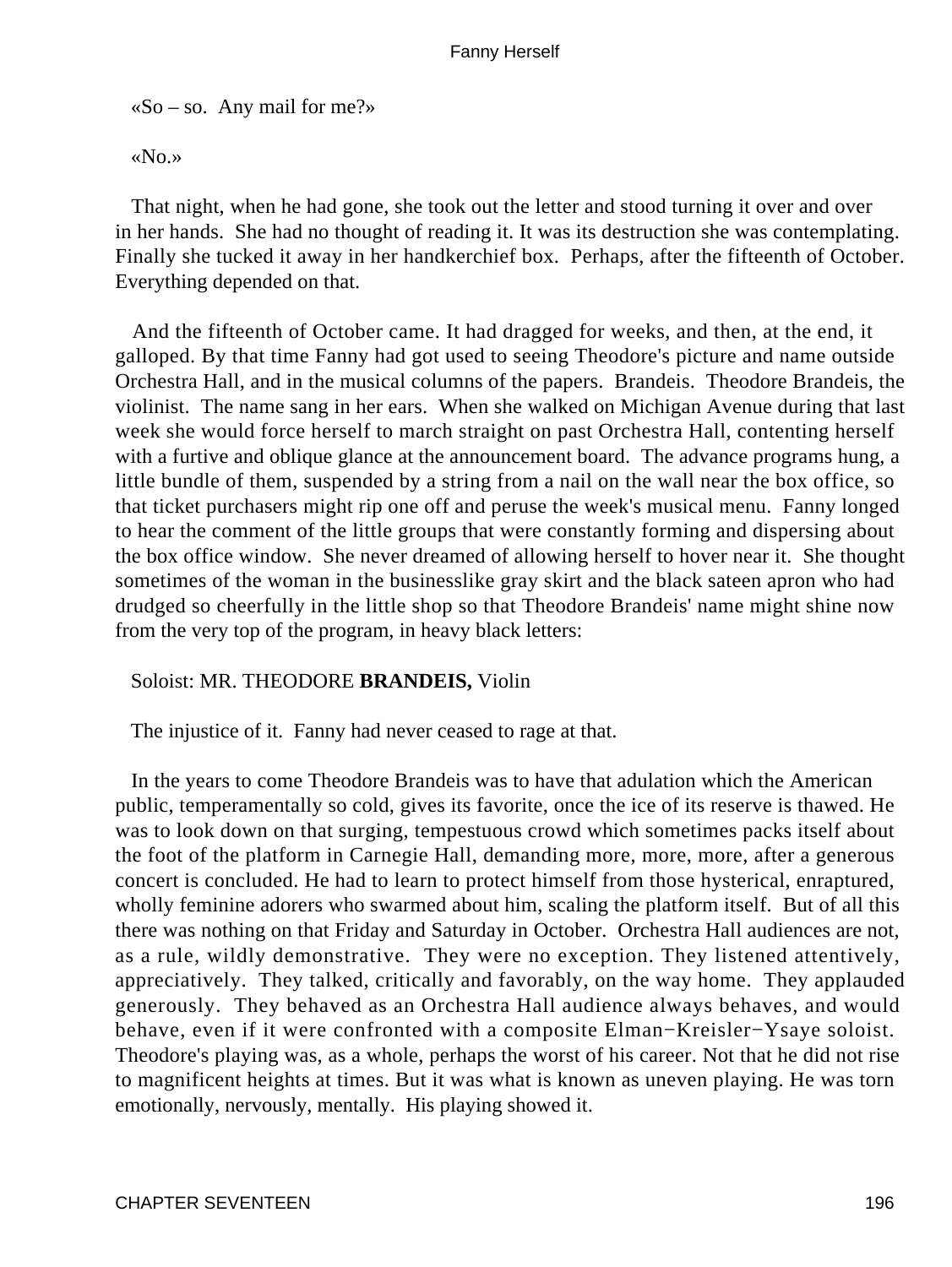Fanny, seated in the auditorium, her hands clasped tight, her heart hammering, had a sense of unreality as she waited for Theodore to appear from the little door at the left. He was to play after the intermission. Fanny had arrived late, with Theodore, that Friday afternoon. She felt she could not sit through the first part of the program. They waited together in the anteroom. Theodore, looking very slim and boyish in his frock coat, walked up and down, up and down. Fanny wanted to straighten his tie. She wanted to pick an imaginary thread off his lapel. She wanted to adjust the white flower in his buttonhole (he jerked it out presently, because it interfered with his violin, he said). She wanted to do any one of the foolish, futile things that would have served to relieve her own surcharged feelings. But she had learned control in these years. And she yielded to none of them.

The things they said and did were, perhaps, almost ludicrous.

«How do I look?» Theodore demanded, and stood up before her.

«Beautiful!» said Fanny, and meant it.

Theodore passed a hand over his cheek. «Cut myself shaving, damn it!»

«It doesn't show.»

 He resumed his pacing. Now and then he stopped, and rubbed his hands together with a motion we use in washing. Finally:

 «I wish you'd go out front,» he said, almost pettishly. Fanny rose, without a word. She looked very handsome. Excitement had given her color. The pupils of her eyes were dilated and they shone brilliantly. She looked at her brother. He stared at her. They swayed together. They kissed, and clung together for a long moment. Then Fanny turned and walked swiftly away, and stumbled a little as she groped for the stairway.

 The bell in the foyer rang. The audience strolled to the auditorium. They lagged, Fanny thought. They crawled. She told herself that she must not allow her nerves to tease her like that. She looked about her, with outward calm. Her eyes met Fenger's. He was seated, alone. It was he who had got a subscription seat for her from a friend. She had said she preferred to be alone. She looked at him now and he at her, and they did not nod nor smile. The house settled itself flutteringly.

A man behind Fanny spoke. «Who's this Brandeis?»

 «I don't know. A new one. German, I guess. They say he's good. Kreisler's the boy who can play for me, though.»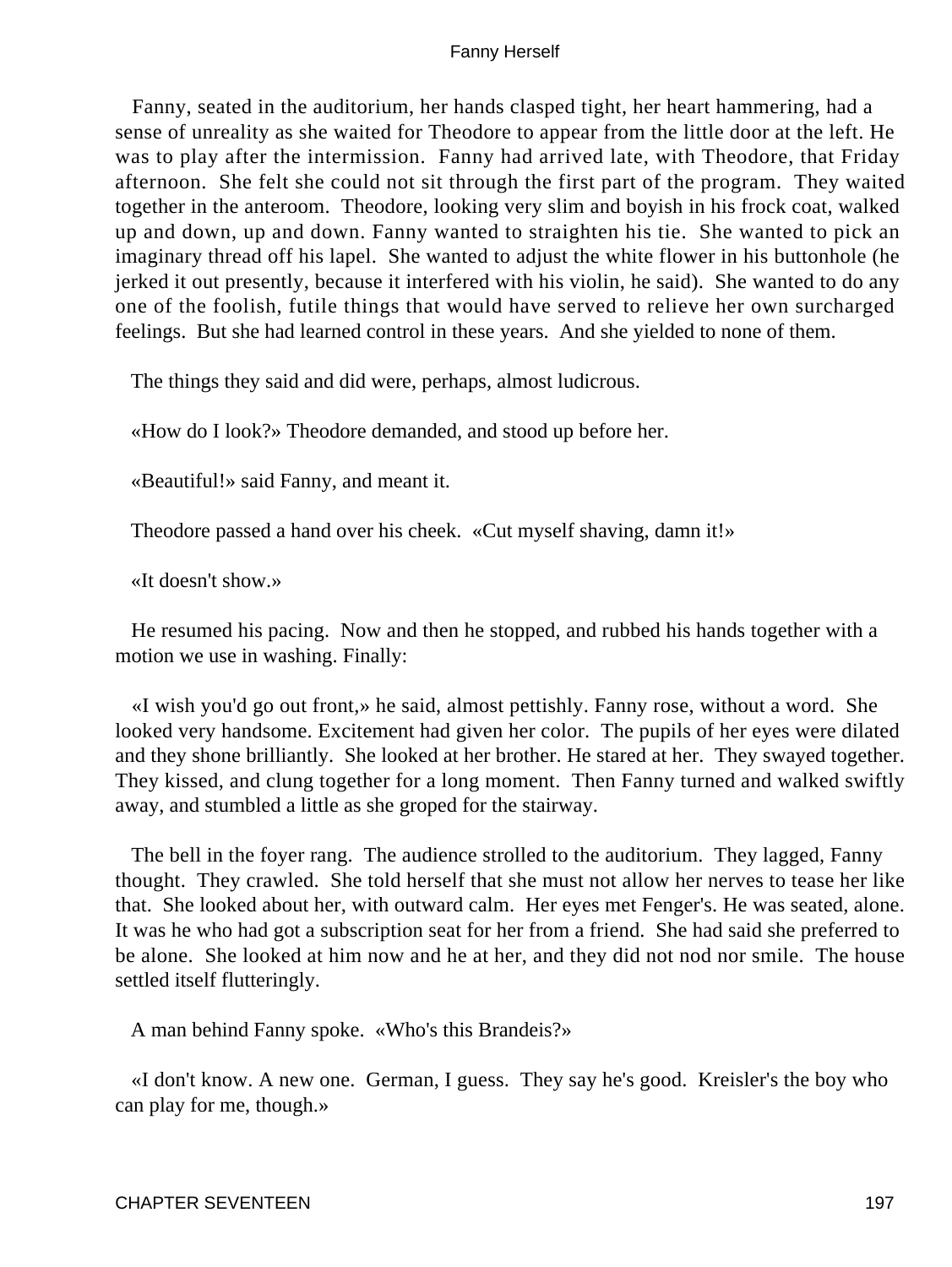The orchestra was seated now. Stock, the conductor, came out from the little side door. Behind him walked Theodore. There was a little, impersonal burst of applause. Stock mounted his conductor's platform and glanced paternally down at Theodore, who stood at the left, violin and bow in hand, bowing. The audience seemed to warm to his boyishness. They applauded again, and he bowed in a little series of jerky bobs that waggled his coat−tails. Heels close together, knees close together. A German bow. And then a polite series of bobs addressed to Stock and his orchestra. Stock's long, slim hands poised in air. His fingertips seemed to draw from the men before him the first poignant strains of Theodore's concerto. Theodore stood, slim and straight. Fanny's face, lifted toward him, was a prayerful thing. Theodore suddenly jerked back the left lapel of his coat in a little movement Fanny remembered as typical in his boyish days, nuzzled his violin tenderly, and began to play.

 It is the most excruciating of instruments, the violin, or the most exquisite. I think Fanny actually heard very little of his playing. Her hands were icy. Her cheeks were hot. The man before her was not Theodore Brandeis, the violinist, but Teddy, the bright−haired, knickered schoolboy who played to those people seated in the yellow wooden pews of the temple in Winnebago. The years seemed to fade away. He crouched over his violin to get the 'cello tones for which he was to become famous, and it was the same hunched, almost awkward pose that the boy had used. Fanny found herself watching his feet as his shifted his position. He was nervous. And he was not taken out of himself. She knew that because she saw the play of his muscles about the jaw− bone. It followed that he was not playing his best. She could not tell that from listening to him. Her music sense was dulled. She got it from these outward signs. The woman next to her was reading a program absorbedly, turning the pages regularly, and with care. Fanny could have killed her with her two hands. She tried to listen detachedly. The music was familiar to her. Theodore had played it for her, again and again. The last movement had never failed to shake her emotionally. It was the glorious and triumphant cry of a people tried and unafraid. She heard it now, unmoved.

 And then Theodore was bowing his little jerky bows, and he was shaking hands with Stock, and with the First Violin. He was gone. Fanny sat with her hands in her lap. The applause continued. Theodore appeared again. Bowed. He bent very low now, with his arms hanging straight. There was something gracious and courtly about him. And foreign. He must keep that, Fanny thought. They like it. She saw him off again. More applause. Encores were against the house rules. She knew that. Then it meant they were pleased. He was to play again. A group of Hungarian dances this time. They were wild, gypsy things, rising to frenzy at times. He played them with spirit and poetry. To listen sent the blood singing through the veins. Fanny found herself thinking clearly and exaltedly.

 «This is what my mother drudged for, and died for, and it was worth it. And you must do the same, if necessary. Nothing else matters. What he needs now is luxury. He's worn out with fighting. Ease. Peace. Leisure. You've got to give them to him. It's no use, Fanny. You lose.»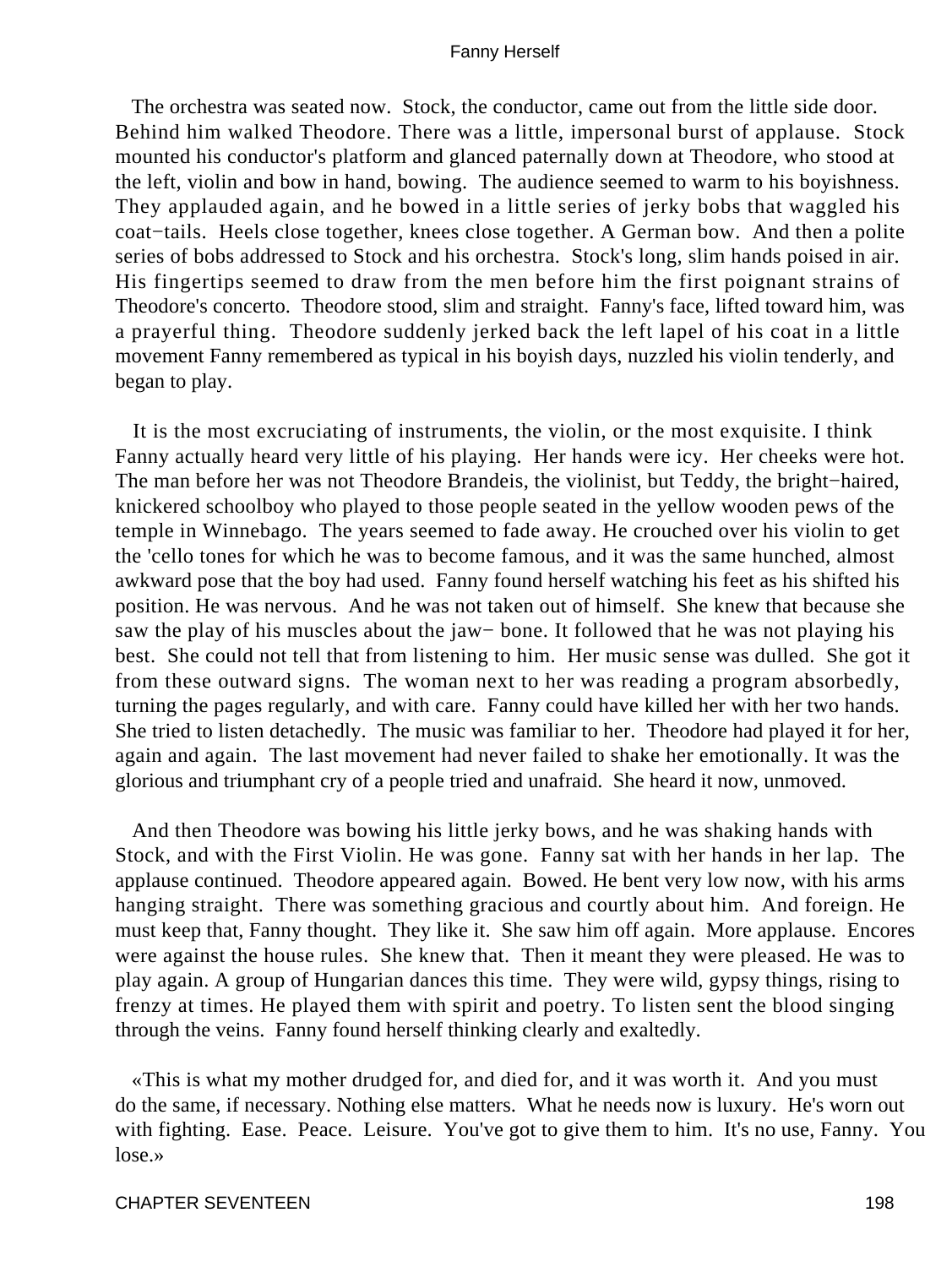In that moment she reached a mark in her spiritual career that she was to outdistance but once.

 Theodore was bowing again. Fanny had scarcely realized that he had finished. The concert was over.

 «. . . the group of dances,» the man behind her was saying as he helped the girl next him with her coat, «but I didn't like that first thing. Church music, not concert.»

 Fanny found her way back to the ante−room. Theodore was talking to the conductor, and one or two others. He looked tired, and his eyes found Fanny's with appeal and relief in them. She came over to him. There were introductions, congratulations. Fanny slipped her hand over his with a firm pressure.

«Come, dear. You must be tired.»

 At the door they found Fenger waiting. Theodore received his well−worded congratulations with an ill−concealed scowl.

«My car's waiting,» said Fenger. «Won't you let me take you home?»

 A warning pressure from Theodore. «Thanks, no. We have a car. Theodore's very tired.»

«I can quite believe that.»

 «Not tired,» growled Theodore, like a great boy. «I'm hungry. Starved. I never eat before playing.»

 Kurt Stein, Theodore's manager, had been hovering over him solicitously. «You must remember to−morrow night. I should advise you to rest now, as quickly as possible.» He, too, glared at Fenger.

 Fenger fell back, almost humbly. «I've great news for you. I must see you Sunday. After this is over. I'll telephone you. Don't try to come to work to−morrow.» All this is a hurried aside to Fanny.

Fanny nodded and moved away with Theodore.

 Theodore leaned back in the car, but there was no hint of relaxation. He was as tense and vibrant as one of his own violin strings.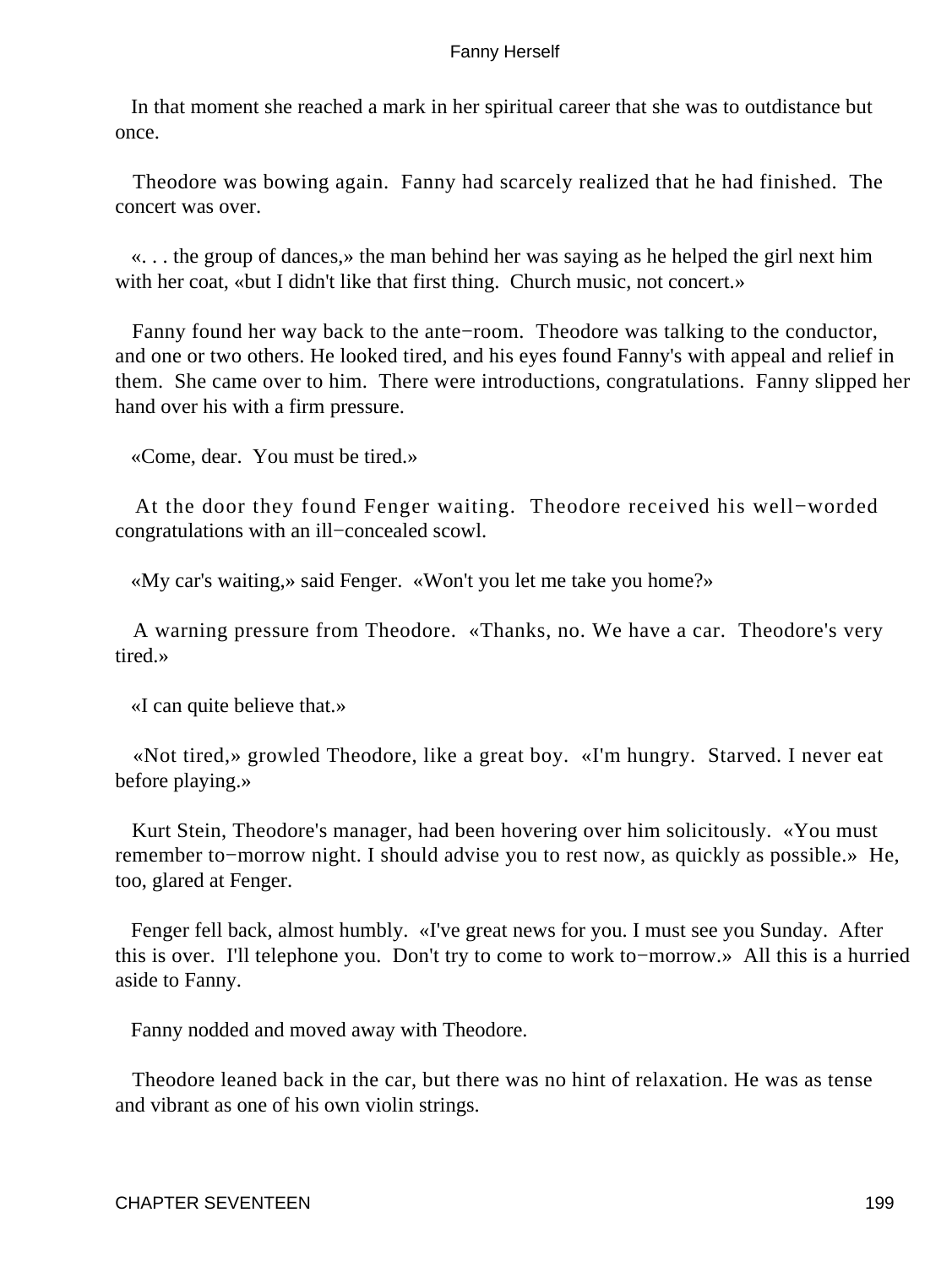«It went, didn't it? They're like clods, these American audiences.» It was on the tip of Fanny's tongue to say that he had professed indifference to audiences, but she wisely refrained. «Gad! I'm hungry. What makes this Fenger hang around so? I'm going to tell him to keep away, some day. The way he stares at you. Let's go somewhere to−night, Fan. Or have some people in. I can't sit about after I've played. Olga always used to have a supper party, or something.»

«All right, Ted. Would you like the theater?»

 For the first time in her life she felt a little whisper of sympathy for the despised Olga. Perhaps, after all, she had not been wholly to blame.

 He was to leave Sunday morning for Cleveland, where he would play Monday. He had insisted on taking Mizzi with him, though Fanny had railed and stormed. Theodore had had his way.

 «She's used to it. She likes to travel, don't you, Mizzi? You should have seen her in Russia, and all over Germany, and in Sweden. She's a better traveler than her dad.»

 Saturday morning's papers were kind, but cool. They used words such as promising, uneven, overambitious, gifted. Theodore crumpled the lot into a ball and hurled them across the room, swearing horribly. Then he smoothed them out, clipped them, and saved them carefully. His playing that night was tinged with bravado, and the Saturday evening audience rose to it. There was about his performance a glow, a spirit that had been lacking on the previous day.

 Inconsistently enough, he missed the antagonism of the European critics. He was puzzled and resentful.

 «They hardly say a word about the meaning of the concerto. They accept it as a piece of music, Jewish in theme. It might as well be entitled Springtime.»

 «This isn't France or Russia,» said Fanny. «Antagonism here isn't religious. It's personal, almost. You've been away so many years you've forgotten. They don't object to us as a sect, or a race, but as a type. That's the trouble, Clarence Heyl says. We're free to build as many synagogues as we like, and worship in them all day, if we want to. But we don't want to. The struggle isn't racial any more, but individual. For some reason or other one flashy, loud− talking Hebrew in a restaurant can cause more ill feeling than ten thousand of them holding a religious mass meeting in Union Square.»

Theodore pondered a moment. «Then here each one of us is responsible. Is that it?»

«I suppose so.»

CHAPTER SEVENTEEN 200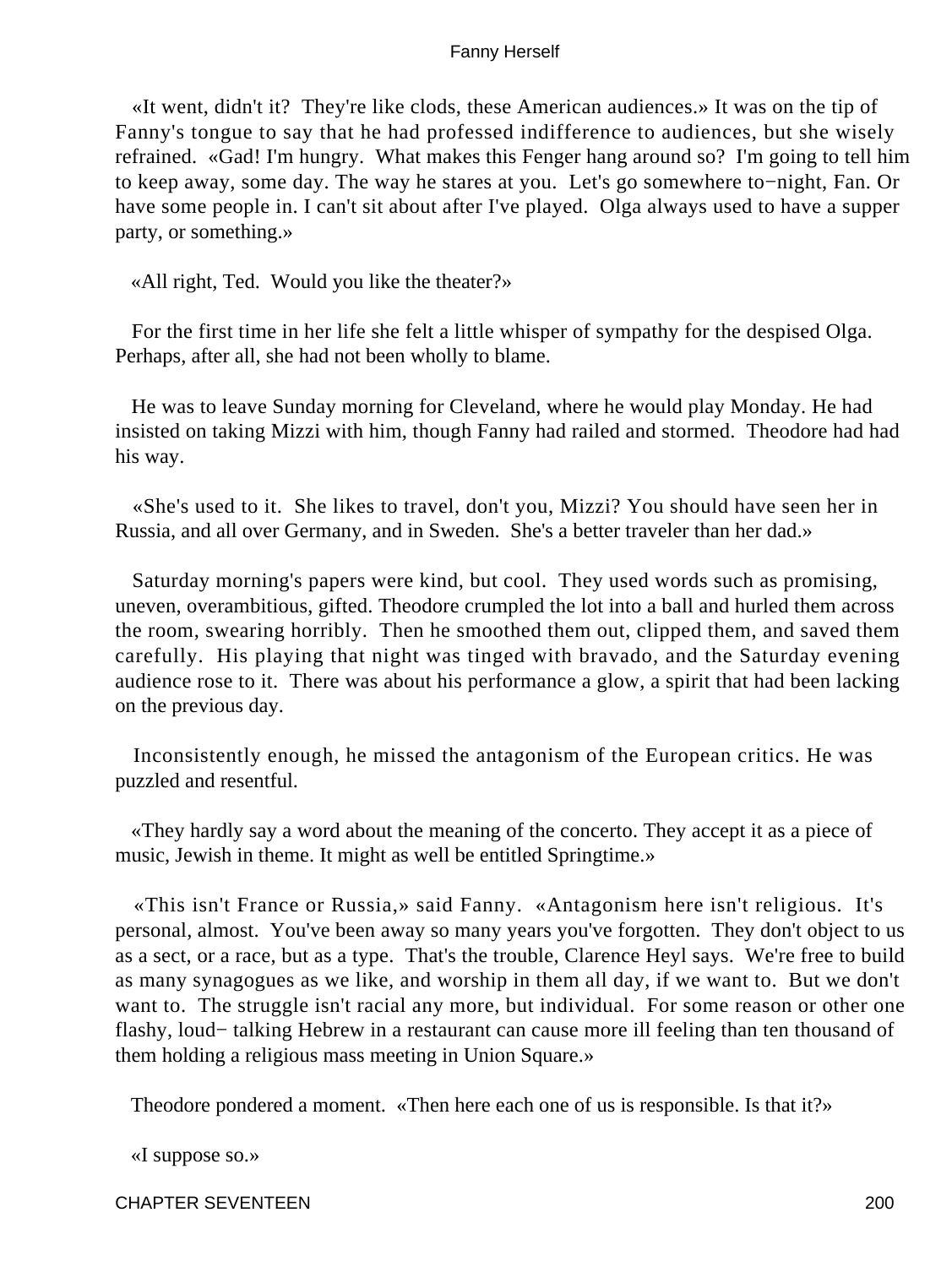«But look here. I've been here ten weeks, and I've met your friends, and not one of them is a Jew. How's that?»

Fanny flushed a little. «Oh, it just worked out that way.»

Theodore looked at her hard. «You mean you worked it out that way?»

«Yes.»

 «Fan, we're a couple of weaklings, both of us, to have sprung from a mother like ours. I don't know which is worse; my selfishness, or yours.» Then, at the hurt that showed in her face, he was all contrition. «Forgive me, Sis. You've been so wonderful to me, and to Mizzi, and to all of us. I'm a good−for−nothing fiddler, that's all. You're the strong one.»

 Fenger had telephoned her on Saturday. He and his wife were at their place in the country. Fanny was to take the train out there Sunday morning. She looked forward to it with a certain relief. The weather had turned unseasonably warm, as Chicago Octobers sometimes do. Up to the last moment she had tried to shake Theodore's determination to take Mizzi and Otti with him. But he was stubborn.

«I've got to have her,» he said.

 Michael Fenger's voice over the telephone had been as vibrant with suppressed excitement as Michael Fenger's dry, hard tones could be.

 «Fanny, it's done – finished,» he said. «We had a meeting to−day. This is my last month with Haynes−Cooper.»

«But you can't mean it. Why, you ARE Haynes−Cooper. How can they let you go?»

 «I can't tell you now. We'll go over it all to−morrow. I've new plans. They've bought me out. D'you see? At a price that – well, I thought I'd got used to juggling millions at Haynes−Cooper. But this surprised even me. Will you come? Early? Take the eight−ten.»

«That's too early. I'll get the ten.»

 The mid−October country was a lovely thing. Fanny, with the strain of Theodore's debut and leave−taking behind her, and the prospect of a high−tension business talk with Fenger ahead, drank in the beauty of the wayside woods gratefully.

 Fenger met her at the station. She had never seen him so boyish, so exuberant. He almost pranced.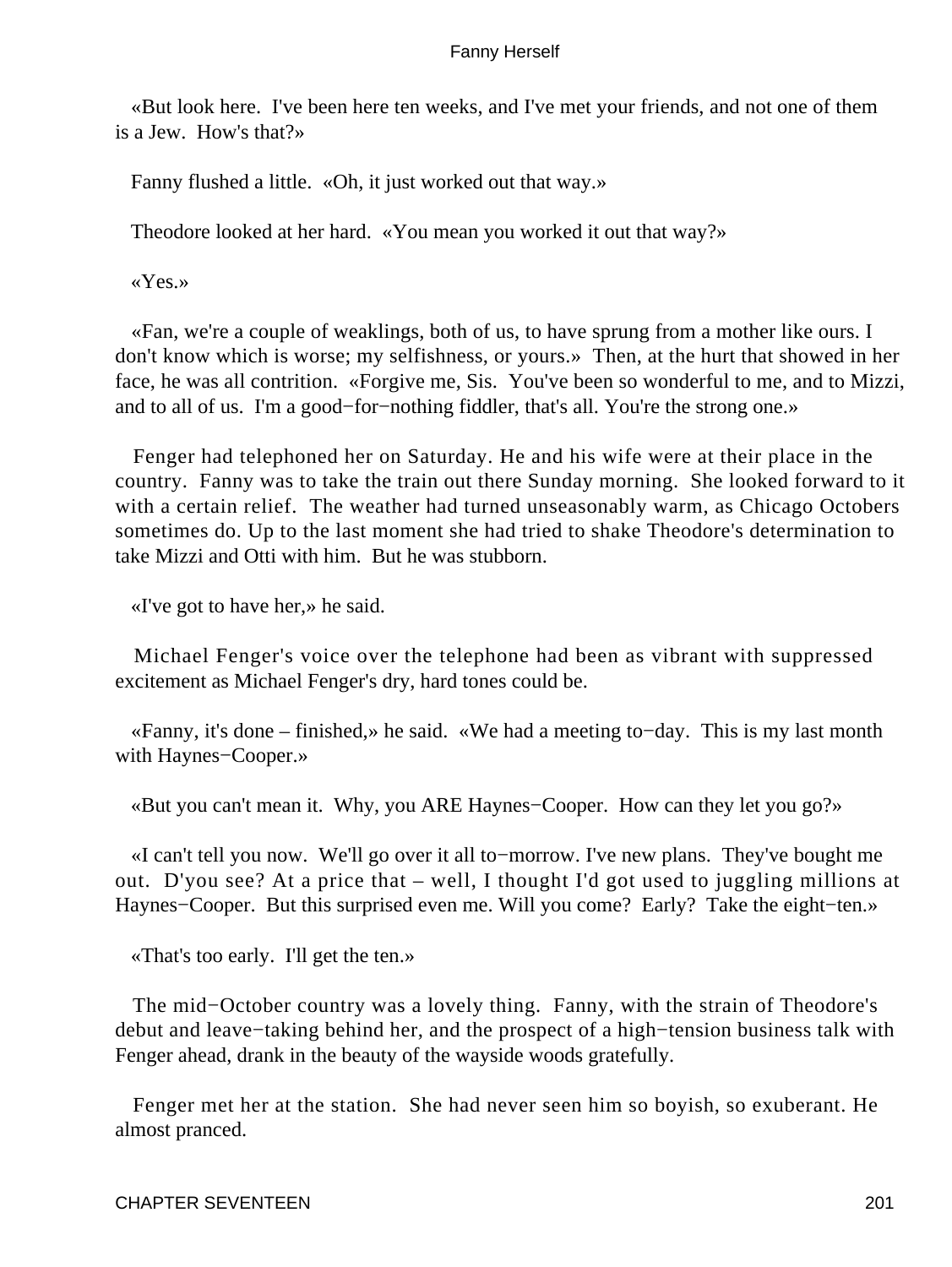«Hop in,» he said. He had driven down in a runabout. «Brother get off all right? Gad! He CAN play. And you've made the whole thing possible.» He turned to look at her. «You're a wonder.»

 «In your present frame of mind and state of being,» laughed Fanny, «you'd consider any one a wonder. You're so pleased with yourself you're fairly gummy.»

 Fenger laughed softly and sped the car on. They turned in at the gate. There was scarlet salvia, now, to take the place of the red geraniums. The gay awnings, too, were gone.

 «This is our last week,» Fenger explained. «It's too cold out here for Katherine. We're moving into town to−morrow. We're more or less camping out here, with only the Jap to take care of us.»

 «Don't apologize, please. I'm grateful just to be here, after the week I've had. Let's have the news now.»

 «We'll have lunch first. I'm afraid you'll have to excuse Katherine. She probably won't be down for lunch.» The Jap had spread the luncheon table on the veranda, but a brisk lake breeze had sprung up, and he was busy now transferring his table from the porch to the dining room. «Would you have believed it,» said Fenger, «when you left town? Good old lake. Mrs. Fenger coming down?» to the man.

The Jap shook his head. «Nossa.»

 Their talk at luncheon was all about Theodore and his future. Fenger said that what Theodore needed was a firm and guiding hand. «A sort of combination manager and slave− driver. An ambitious and intelligent wife would do it. That's what we all need. A woman to work for, and to make us work.»

Fanny smiled. «Mizzi will have to be woman enough, I'm afraid. Poor Ted.»

 They rose. «Now for the talk,» said Fenger. But the telephone had sounded shrilly a moment before, and the omnipresent little Jap summoned Fenger. He was back in a minute, frowning. «It's Haynes. I'm sorry. I'm afraid it'll take a half hour of telephoning. Don't you want to take a cat−nap? Or a stroll down to the lake?»

«Don't bother about me. I'll probably take a run outdoors.»

«Be back in half an hour.»

 But when she returned he was still at the telephone. She got a book and stretched luxuriously among the cushions of one of the great lounging chairs, and fell asleep. When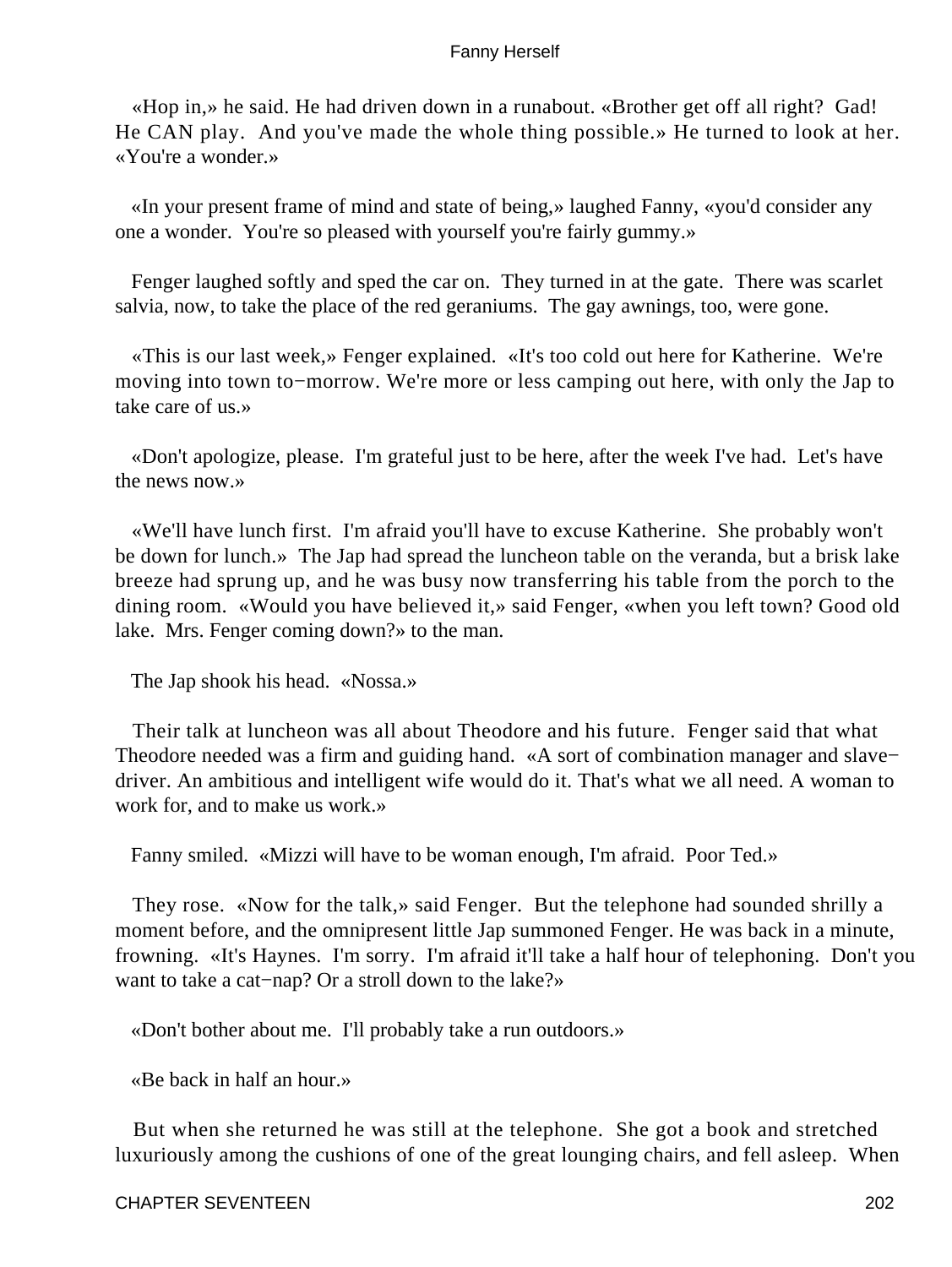she awoke Fenger was seated opposite her. He was not reading. He was not smoking. He evidently had been sitting there, looking at her.

«Oh, gracious! Mouth open?»

«No.»

 Fanny fought down an impulse to look as cross as she felt. «What time? Why didn't you wake me?» The house was very quiet. She patted her hair deftly, straightened her collar. «Where's everybody? Isn't Mrs. Fenger down yet?»

«No. Don't you want to hear about my plans now?»

 «Of course I do. That's what I came for. I don't see why you didn't tell me hours ago. You're as slow in action as a Chinese play. Out with it.»

 Fenger got up and began to pace the floor, not excitedly, but with an air of repression. He looked very powerful and compelling, there in the low−ceilinged, luxurious room. «I'll make it brief. We met yesterday in Haynes's office. Of course we had discussed the thing before. You know that. Haynes knew that I'd never run the plant under the new conditions. Why, it would kill every efficiency rule I've ever made. Here I had trimmed that enormous plant down to fighting weight. There wasn't a useless inch or ounce about the whole enormous billionaire bulk of it. And then to have Haynes come along, with his burdensome notions, and his socialistic slop. They'd cripple any business, no matter how great a start it had. I told him all that. We didn't waste much time on argument, though. We knew we'd never get together. In half an hour we were talking terms. You know my contract and the amount of stock I hold. Well, we threshed that out, and Haynes is settling for two million and a half.»

He came to a stop before Fanny's chair.

«Two million and a half what?» asked Fanny, feebly.

«Dollars.» He smiled rather grimly. «In a check.»

«One – check?» «One check.»

 Fanny digested that in her orderly mind. «I thought I was used to thinking in millions. But this – I'd like to touch the check, just once.»

 «You shall.» He drew up a chair near her. «Now get this, Fanny. There's nothing that you and I can't do with two millions and a half. Nothing. We know this mail order game as no two people in the world know it. And it's in its infancy. I know the technical side of it.

CHAPTER SEVENTEEN 203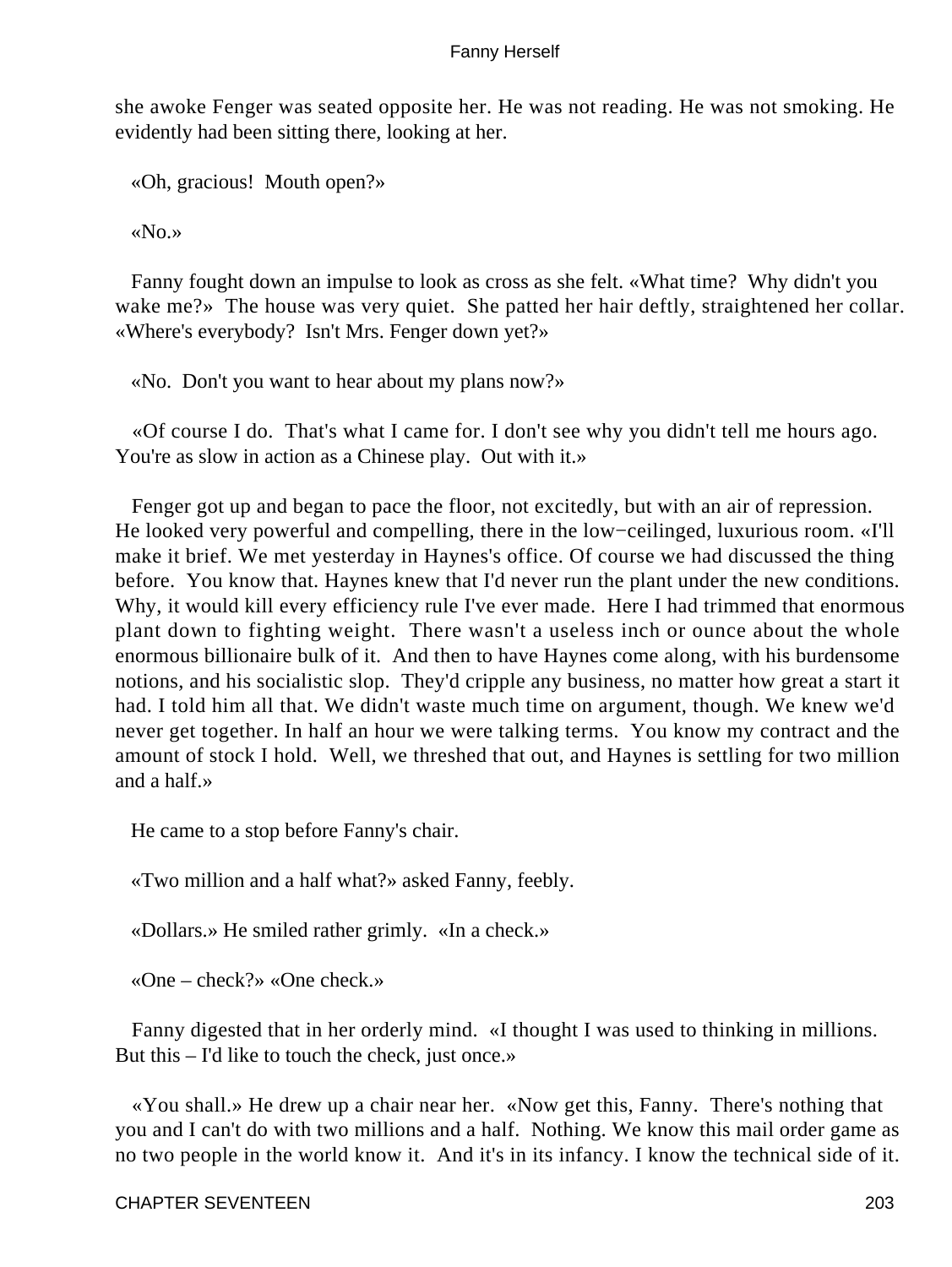You know the human side of it. I tell you that in five years' time you and I can be a national power. Not merely the heads of a prosperous mail order business, but figures in finance. See what's happened to Haynes−Cooper in the last five years! Why, it's incredible. It's grotesque. And it's nothing to what you and I can do, working together. You know people, somehow. You've a genius for sensing their wants, or feelings, or emotions – I don't know just what it is. And I know facts. And we have two million and a half – I can make it nearly three millions – to start with. Haynes, fifteen years ago, had a couple of hundred thousand. In five years we can make the Haynes−Cooper organization look as modern and competent as a cross−roads store. This isn't a dream. These are facts. You know how my mind works. Like a cold chisel. I can see this whole country – and Europe, too, after the war – God, yes! – stretched out before us like a patient before expert surgeons. You to attend to its heart, and I to its bones and ligaments. I can put you where no other woman has ever been. I've a hundred new plans this minute, and a hundred more waiting to be born. So have you. I tell you it's just a matter of buildings. Of bricks and stone, and machinery and people to make the machinery go. Once we get those – and it's only a matter of months – we can accomplish things I daren't even dream of. What was Haynes− Cooper fifteen years ago? What was the North American Cloak and Suit Company? The Peter Johnston Stores, of New York? Wells−Kayser? Nothing. They didn't exist. And this year Haynes−Cooper is declaring a twenty−five per cent dividend. Do you get what that means? But of course you do. That's the wonder of it. I never need explain things to you. You've a genius for understanding.»

 Fanny had been sitting back in her chair, crouching almost, her eyes fixed upon the man's face, so terrible in its earnestness and indomitable strength. When he stopped talking now, and stood looking down at her, she rose, too, her eyes still on his face. She was twisting the fingers of one hand in the fingers of the other, in a frightened sort of way.

 $\ll$ I'm not really a business woman. I – wait a minute, please – I have a knack of knowing what people are thinking and wanting. But that isn't business.» «It isn't, eh? It's the finest kind of business sense. It's the thing the bugs call psychology, and it's as necessary to−day as capital was yesterday. You can get along without the last. You can't without the first. One can be acquired. The other you've got to be born with.»

 «But I – you know, of late, it's only the human side of it that has appealed to me. I don't know why. I seem to have lost interest in the actual mechanics of it.»

 Fenger stood looking at her, his head lowered. A scarlet stripe, that she had never noticed before, seemed to stand out suddenly, like a welt, on his forehead. Then he came toward her. She raised her hand in a little futile gesture. She took an involuntary step backward, encountered the chair she had just left, and sank into it coweringly. She sat there, looking up at him, fascinated. His hand, on the wing of the great chair, was shaking. So, too, was his voice.

«Fanny, Katherine's not here.»

CHAPTER SEVENTEEN 204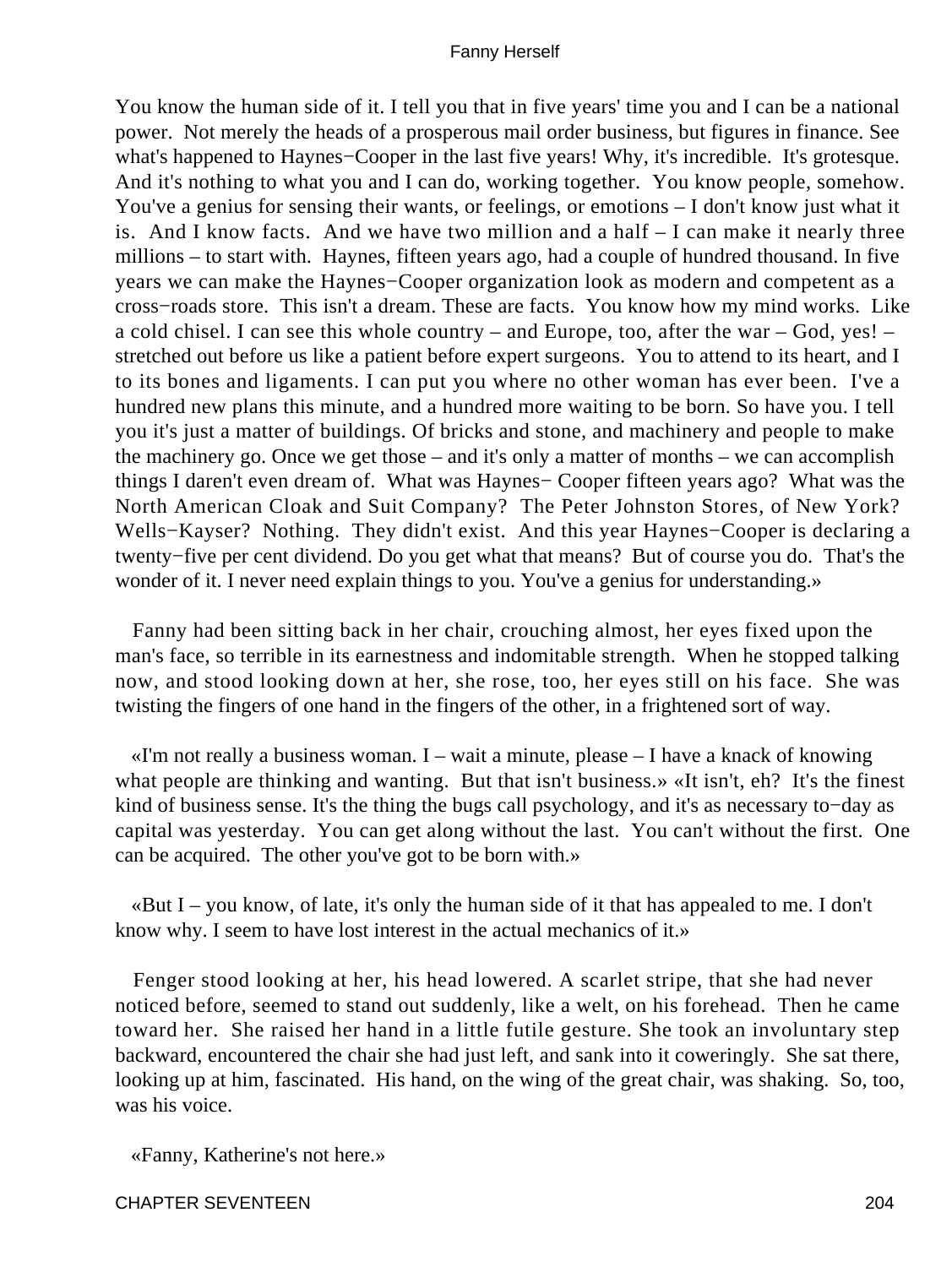Fanny still looked up at him, wordlessly.

 «Katherine left here yesterday. She's in town.» Then, at the look in her face, «She was here when I telephoned you yesterday. Late yesterday afternoon she had one of her fantastic notions. She insisted that she must go into town. It was too cold for her here. Too damp. Too – well, she went. And I let her go. And I didn't telephone you again. I wanted you to come.»

 Fanny Brandeis, knowing him, must have felt a great qualm of terror and helplessness. But she was angry, too, a wholesome ingredient in a situation such as this. The thing she said and did now was inspired. She laughed  $-$  a little uncertainly, it is true  $-$  but still she laughed. And she said, in a matter−of−fact tone:

 «Well, I must say that's a rather shabby trick. Still, I suppose the tired business man has got to have his little melodrama. What do I do? H'm? Beat my breast and howl? Or pound on the door panel?»

Fenger stood looking at her. «Don't laugh at me, Fanny.»

 She stood up, still smiling. It was rather a brilliant piece of work. Fenger, taken out of himself though he was, still was artist enough to appreciate it.

 «Why not laugh,» she said, «if I'm amused? And I am. Come now, Mr. Fenger. Be serious. And let's get back to the billions. I want to catch the five−fifteen.»

 «I AM serious.» «Well, if you expect me to play the hunted heroine, I'm sorry.» She pointed an accusing finger at him. «I know now. You're quitting Haynes−Cooper for the movies. And this is a rehearsal for a vampire film.»

 «You nervy little devil, you!» He reached out with one great, irresistible hand and gripped her shoulder. «You wonderful, glorious girl!» The hand that gripped her shoulder swung her to him. She saw his face with veins she had never noticed before standing out, in knots, on his temples, and his eyes were fixed and queer. And he was talking, rather incoherently, and rapidly. He was saying the same thing over and over again: «I'm crazy about you. I've been looking for a woman like you – all my life. I'm crazy about you. I'm  $crazy - - \rightarrow$ 

 And then Fanny's fine composure and self control fled, and she thought of her mother. She began to struggle, too, and to say, like any other girl, «Let me go! Let me go! You're hurting me. Let me go! You! You!»

 And then, quite clearly, from that part of her brain where it had been tucked away until she should need it, came Clarence Heyl's whimsical bit of advice. Her mind released it now, complete.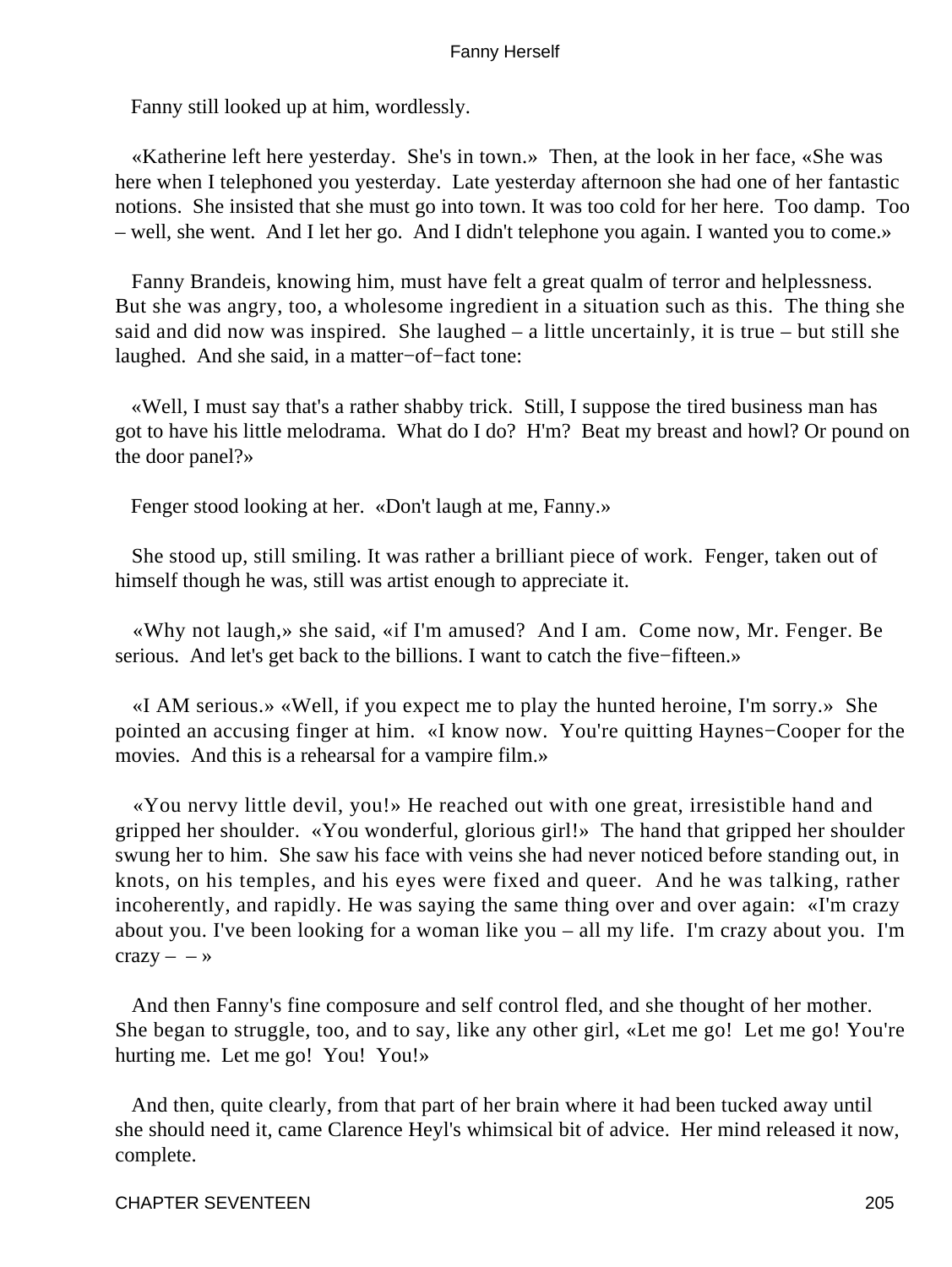«If you double your fist this way, and tuck your thumb alongside, like that, and aim for this spot right here, about two inches this side of the chin, bringing your arm back and up quickly, like a piston, the person you hit will go down, limp. There's a nerve right here that communicates with the brain. The blow makes you see stars, and bright lights  $-\rightarrow$ 

 She went limp in his arms. She shut her eyes, flutteringly. «All men – like you – have a yellow streak,» she whispered, and opened her eyes, and looked up at him, smiling a little. He relaxed his hold, in surprise and relief. And with her eyes on that spot barely two inches to the side of the chin she brought her right arm down, slowly, slowly, fist doubled, and then up like a piston – snap! His teeth came together with a sharp little crack. His face, in that second, was a comic mask, surprised, stunned, almost idiotic. Then he went down, as Clarence Heyl had predicted, limp. Not with a crash, but slowly, crumpingly, so that he almost dragged her with him.

 Fanny stood looking down at him a moment. Then she wiped her mouth with the back of her hand. She walked out of the room, and down the hall. She saw the little Jap dart suddenly back from a doorway, and she stamped her foot and said, «S−s−cat!» as if he had been a rat. She gathered up her hat and bag from the hall table, and so, out of the door, and down the walk, to the road. And then she began to run. She ran, and ran, and ran. It was a longish stretch to the pretty, vine−covered station. She seemed unconscious of fatigue, or distance. She must have been at least a half hour on the way. When she reached the station the ticket agent told her there was no train until six. So she waited, quietly. She put on her hat (she had carried it in her hand all the way) and patted her hair into place. When the train came she found a seat quite alone, and sank into its corner, and rested her head against her open palm. It was not until then that she felt a stab of pain. She looked at her hand, and saw that the skin of her knuckles was bruised and bleeding.

 «Well, if this,» she said to herself, «isn't the most idiotic thing that ever happened to a woman outside a near− novel.»

 She looked at her knuckles, critically, as though the hand belonged to some one else. Then she smiled. And even as she smiled a great lump came into her throat, and the bruise blurred before her eyes, and she was crying rackingly, relievedly, huddled there in her red plush corner.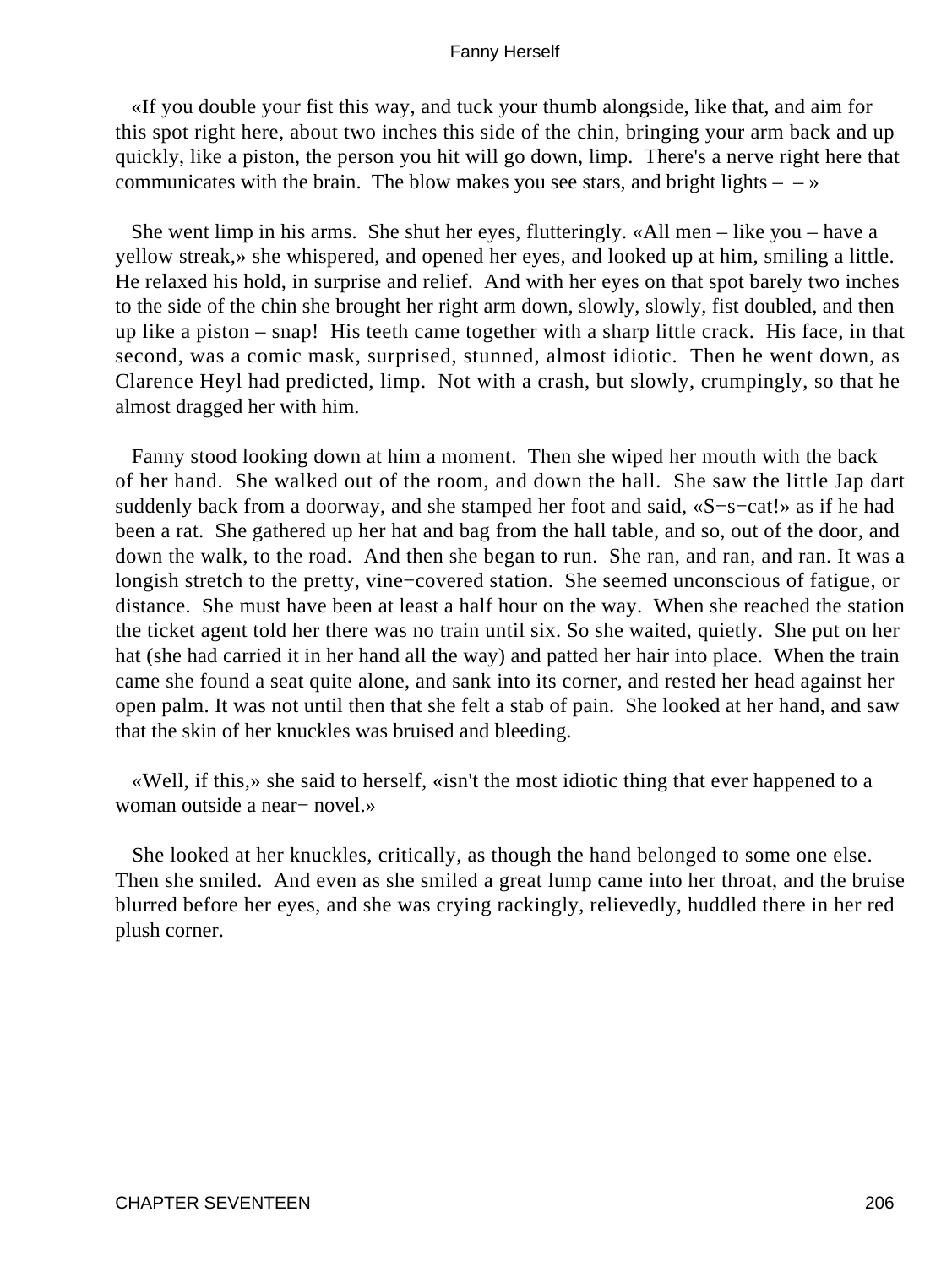# **[CHAPTER EIGHTEEN](#page-221-0)**

*I*t was eight o'clock when she let herself into her apartment. She had given the maid a whole holiday. When Fanny had turned on the light in her little hallway she stood there a moment, against the door, her hand spread flat against the panel. It was almost as though she patted it, lovingly, gratefully. Then she went on into the living room, and stood looking at its rosy lamplight. Then, still as though seeing it all for the first time, into her own quiet, cleanly bedroom, with its cream enamel, and the chaise longue that she had had cushioned in rose because it contrasted so becomingly with her black hair. And there, on her dressing table, propped up against the brushes and bottles, was the yellow oblong of a telegram. From Theodore of course. She opened it with a rush of happiness. It was like a loving hand held out to her in need. It was a day letter.

 «We sail Monday on the St. Paul. Mizzi is with me. I broke my word to you. But you lied to me about the letters. I found them the week before the concert. I shall bring her back with me or stay to fight for Germany. Forgive me, dear sister.»

Just fifty words. His thrifty German training.

 «No!» cried Fanny, aloud. «No! No!» And the cry quavered and died away, and another took its place. and it, too, gave way to another, so that she was moaning as she stood there with the telegram in her shaking hand. She read it again, her lips moving, as old people sometimes read. Then she began to whimper, with her closed fist over her mouth, her whole body shaking. All her fine courage gone now; all her rigid self−discipline; all her iron determination. She was not a tearful woman. And she had wept much on the train. So the thing that wrenched and shook her now was all the more horrible because of its soundlessness. She walked up and down the room, pushing her hair back from her forehead with the flat of her hand. From time to time she smoothed out the crumpled yellow slip of paper and read it again. Her mind, if you could have seen into it, would have presented a confused and motley picture. Something like this: But his concert engagements? . . . That was what had happened to Bauer. . . . How silly he had looked when her fist met his jaw. . . . It had turned cold; why didn't they have steam on? The middle of October. . . . Teddy, how could you do it! How could you do it! . . . Was he still lying in a heap on the floor? But of course the sneaking little Jap had found him. . . . Somebody to talk to. That was what she wanted. Some one to talk to....

 Some one to talk to. She stood there, in the middle of her lamp−lighted living room, and she held out her hands in silent appeal. Some one to talk to. In her mind she went over the list of those whose lives had touched hers in the last few crowded years. Fenger, Fascinating Facts, Ella Monahan, Nathan Haynes; all the gay, careless men and women she had met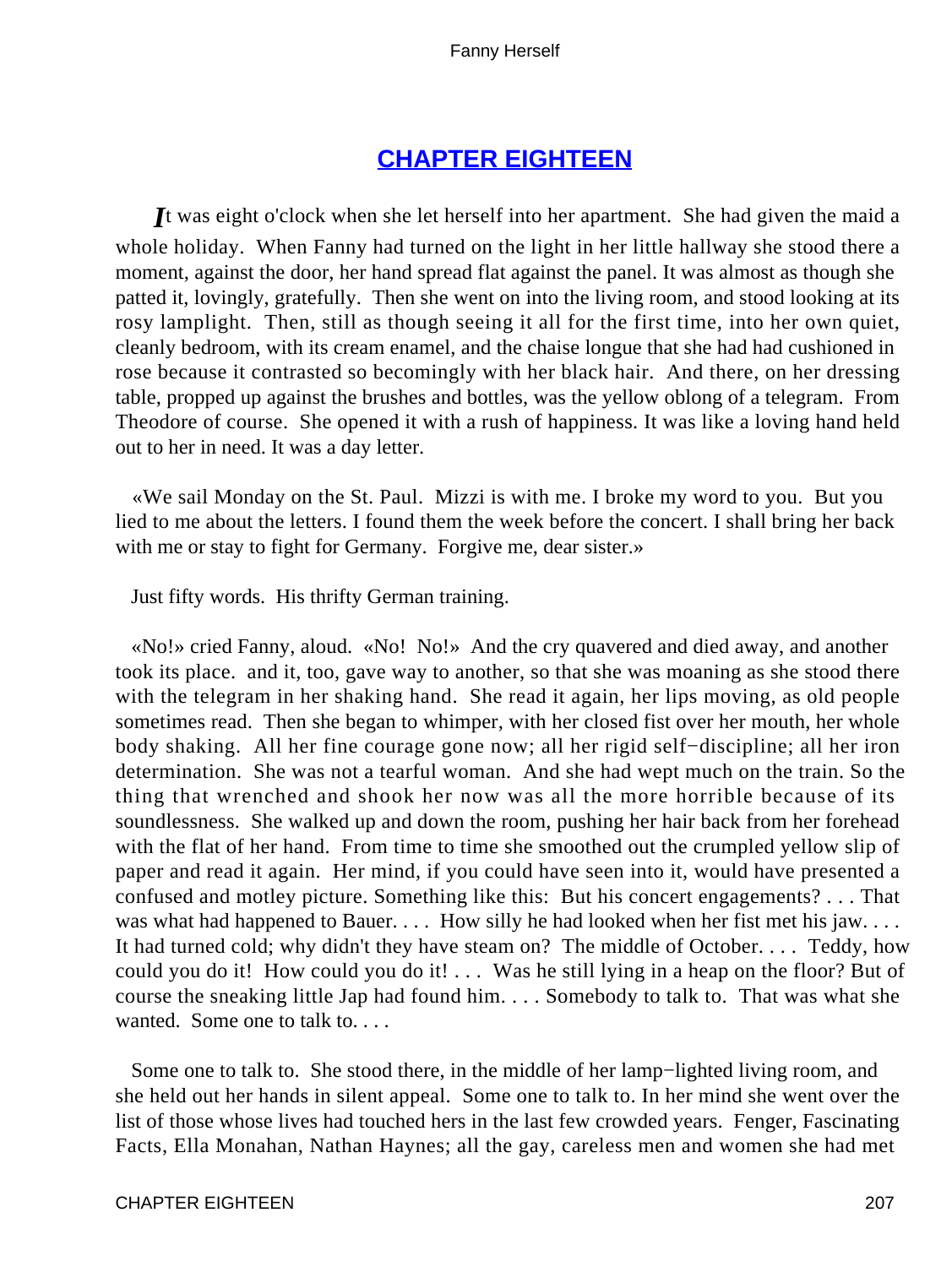from time to time through Fenger and Fascinating Facts. Not one of them could she turn to now.

 Clarence Heyl. She breathed a sigh of relief. Clarence Heyl. He had helped her once, to−day. And now, for the second time, something that he had said long before came from its hiding place in her subconscious mind. She had said:

 «Some days I feel I've got to walk out of the office, and down the street, without a hat, and on and on, walking and walking, and running and running till I come to the horizon.»

 And Heyl had answered, in his quiet, reassuring way: «Some day that feeling will get too strong for you. When that time comes get on a train marked Denver. From there take another to Estes Park. That's the Rocky Mountains, where the horizon lives and has its being. Ask for Heyl's place. They'll hand you from one to the other. I may be there, but more likely I shan't. The key's in the mail box, tied to a string. You'll find a fire laid with fat pine knots. My books are there. The bedding's in the cedar chest. And the mountains will make you clean and whole again; and the pines . . .»

 Fanny went to the telephone. Trains for Denver. She found the road she wanted, and asked for information. She was on her own ground here. All her life she had had to find her own trains, check her own trunks, plan her journeys. Sometimes she had envied the cotton−wool women who had had all these things done for them, always.

 One−half of her mind was working clearly and coolly. The other half was numb. There were things to be done. They would take a day. More than a day, but she would neglect most of them. She must notify the office. There were tickets to be got. Reservations. Money at the bank. Packing. When the maid came in at eleven Fanny had suitcases and bags out, and her bedroom was strewn with shoes, skirts, coats.

 Late Monday afternoon Fenger telephoned. She did not answer. There came a note from him, then a telegram. She did not read them. Tuesday found her on a train bound for Colorado. She remembered little of the first half of her journey. She had brought with her books and magazines, and she must have read hem, but her mind had evidently retained nothing of what she had read. She must have spent hours looking out of the window, for she remembered, long afterward, the endlessness and the monotony of the Kansas prairies. They soothed her. She was glad there were no bits of autumnal woodland, no tantalizing vistas, nothing to break the flat and boundless immensity of it. Here was something big, and bountiful, and real, and primal. Good Kansas dirt. Miles of it. Miles of it. She felt she would like to get out and tramp on it, hard.

 «Pretty cold up there in Estes Park,» the conductor had said. «Been snowing up in the mountains.»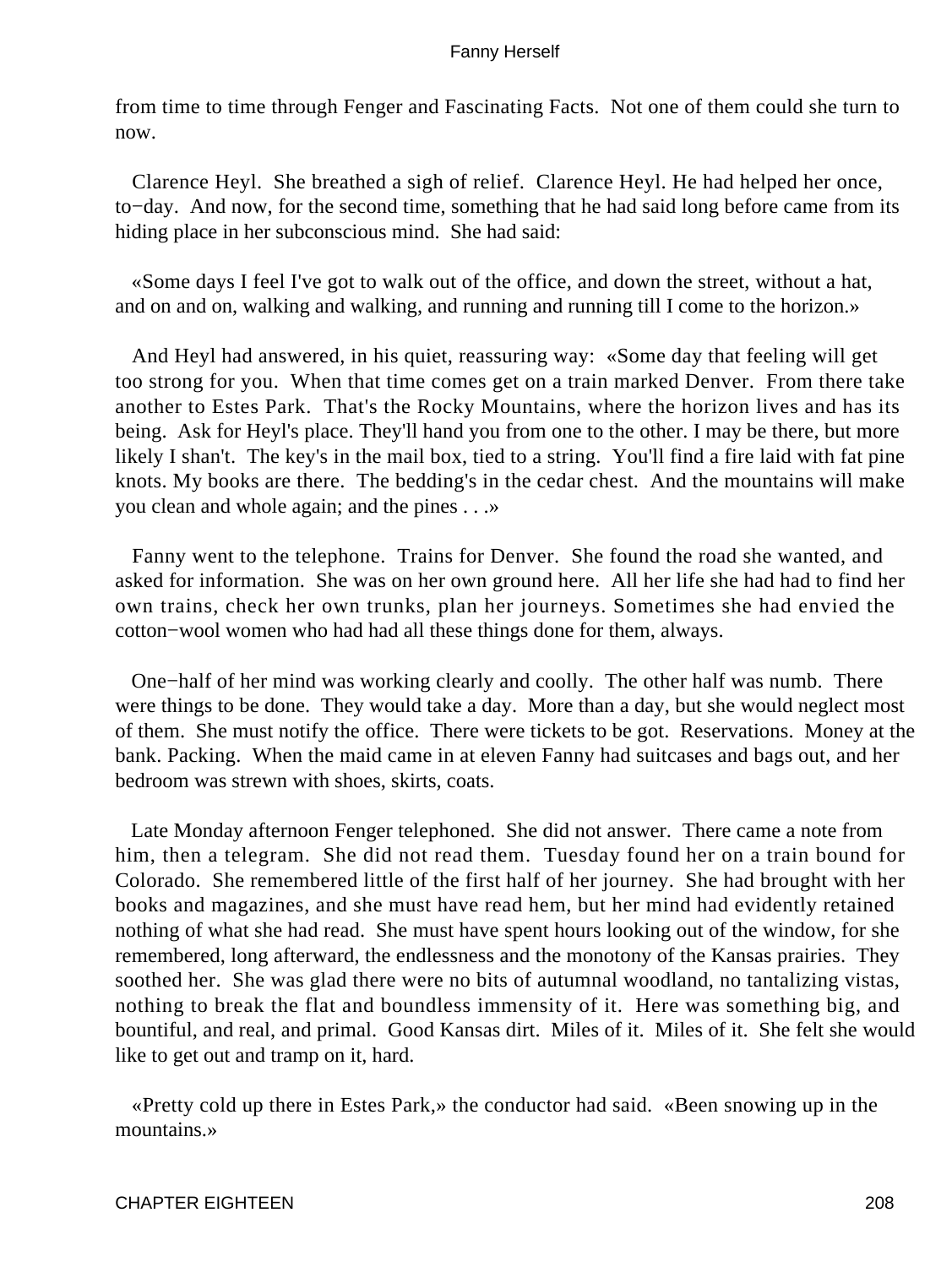She had arranged to stop in Denver only long enough to change trains. A puffy little branch line was to take her from Denver to Loveland, and there, she had been told, one of the big mountain−road steam automobiles would take her up the mountains to her destination. For one as mentally alert as she normally was, the exact location of that destination was very hazy in her mind. Heyl's place. That was all. Ordinarily she would have found the thought ridiculous. But she concentrated on it now; clung to it.

 At the first glimpse of the foot−hills Fanny's listless gaze became interested. If you have ever traveled on the jerky, cleanly, meandering little road that runs between Denver and the Park you know that it winds, and curves, so that the mountains seem to leap about, friskily, first confronting you on one side of the car window, then disappearing and seeming to taunt you from the windows of the opposite side. Fanny laughed aloud. The mountain steam−car was waiting at Loveland. There were few passengers at this time of year. The driver was a great tanned giant, pongee colored from his hair to his puttees and boots. Fanny was to learn, later, that in Estes Park the male tourist was likely to be puny, pallid, and unattractive when compared to the tall, slim, straight, khaki−clad youth, browned by the sun, and the wind, and the dust, who drives his steamer up and down the perilous mountain roads with more dexterity than the charioteering gods ever displayed on Olympus.

 Fanny got the seat beside this glorious person. The steamer was a huge vehicle, boasting five rows of seats, and looking very much like a small edition of the sightseeing cars one finds in tourist−infested cities.

«Heyl's place,» said Fanny. Suppose it failed to work!

Said the blond god, «Stopping at the Inn overnight, I s'pose.»

«Why  $- I$  don't know,» faltered Fanny. «Can't I go right on to  $-$  to  $-$  Heyl's place?»

 «Can.» Mountain steamer men are not loquacious. «Sure. Better not. You won't get to the Inn till dark. Better stay there over night, and go on up to Heyl's place in the morning.»

 Then he leaned forward, clawed about expertly among what appeared to Fanny's eyes to be a maze of handles, brakes, valves; and the great car glided smoothly off, without a bump, without a jar. Fanny took a long breath.

 There is no describing a mountain. One uses words, and they are futile. And the Colorado Rockies, in October, when the aspens are turning! Well, aspens turn gold in October. People who have seen an aspen grove in October believe in fairies. And such people need no clumsy descriptive passages to aid their fancies. You others who have not seen it? There shall be no poor weaving together of words. There shall be no description of orange and mauve and flame− colored sunsets, no juggling with mists and clouds, and sunrises and purple mountains. Mountain dwellers and mountain lovers are a laconic tribe.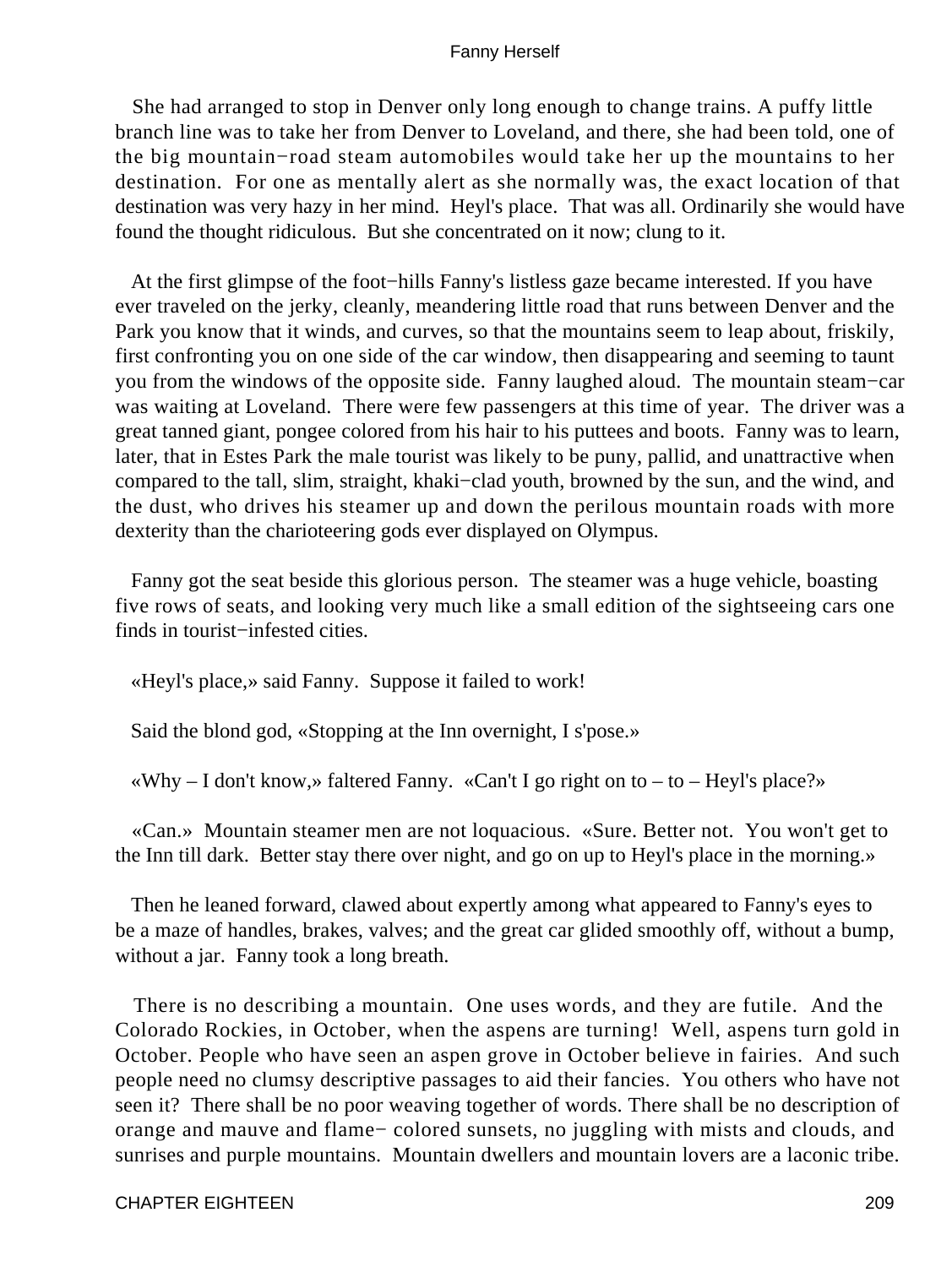They know the futility of words.

 But the effect of the mountains on Fanny Brandeis. That is within our province. In the first place, they made her hungry. That was the crisp, heady air. The mountain road, to one who has never traveled it, is a thing of delicious thrills and near−terror. A narrow, perilous ribbon of road, cut in the side of the rock itself; a road all horseshoe curves and hairpin twists. Fanny found herself gasping. But that passed after a time. Big Thompson canyon leaves no room for petty terror. And the pongee person was so competent, so quietly sure, so angularly graceful among his brakes and levers. Fanny stole a side glance at him now and then. He looked straight ahead. When you drive a mountain steamer you do look straight ahead. A glance to the right or left is so likely to mean death, or at best a sousing in the Thompson that foams and rushes below.

Fanny ventured a question. «Do you know Mr. Heyl?»

«Heyl? Took him down day before yesterday.»

«Down?»

«To the village. He's gone back east.»

Fanny was not quite sure whether the pang she felt was relief or consternation.

 At Estes village the blond god handed her over to a twin charioteer who would drive her up the mountain road to the Inn that nestled in a valley nine thousand feet up the mountain. It was a drive Fanny never forgot. Fenger, Ted, Haynes−Cooper, her work, her plans, her ambitions, seemed to dwindle to puny insignificance beside the vast grandeur that unfolded before her at every fresh turn in the road. Up they went, and up, and up, and the air was cold, but without a sting in it. It was dark when the lights of the Inn twinkled out at them. The door was thrown open as they swung up the curve to the porch. A great log fire glowed in the fireplace. The dining room held only a dozen people, or thereabouts – a dozen weary, healthy people, in corduroys and sweaters and boots, whose cleanly talk was all about climbing and fishing, and horseback rides and trails. And it was fried chicken night at the Inn. Fanny thought she was too utterly tired to eat, until she began to eat, and then she thought she was too hungry ever to stop. After dinner she sat, for a moment, before the log fire in the low−ceilinged room, with its log walls, its rustic benches, and its soft−toned green and brown cushions. She forgot to be unhappy. She forgot to be anything but deliciously drowsy. And presently she climbed the winding stair whose newel post was a fire−marked tree trunk, richly colored, and curiously twisted. And so to her lamp−lighted room, very small, very clean, very quiet. She opened her window and looked out at the towering mass that was Long's Peak, and at the stars, and she heard the busy little brook that scurries through the Inn yard on its way from the mountain to the valley. She undressed quickly, and crept into bed, meaning to be very, very miserable indeed. And the next thing she knew it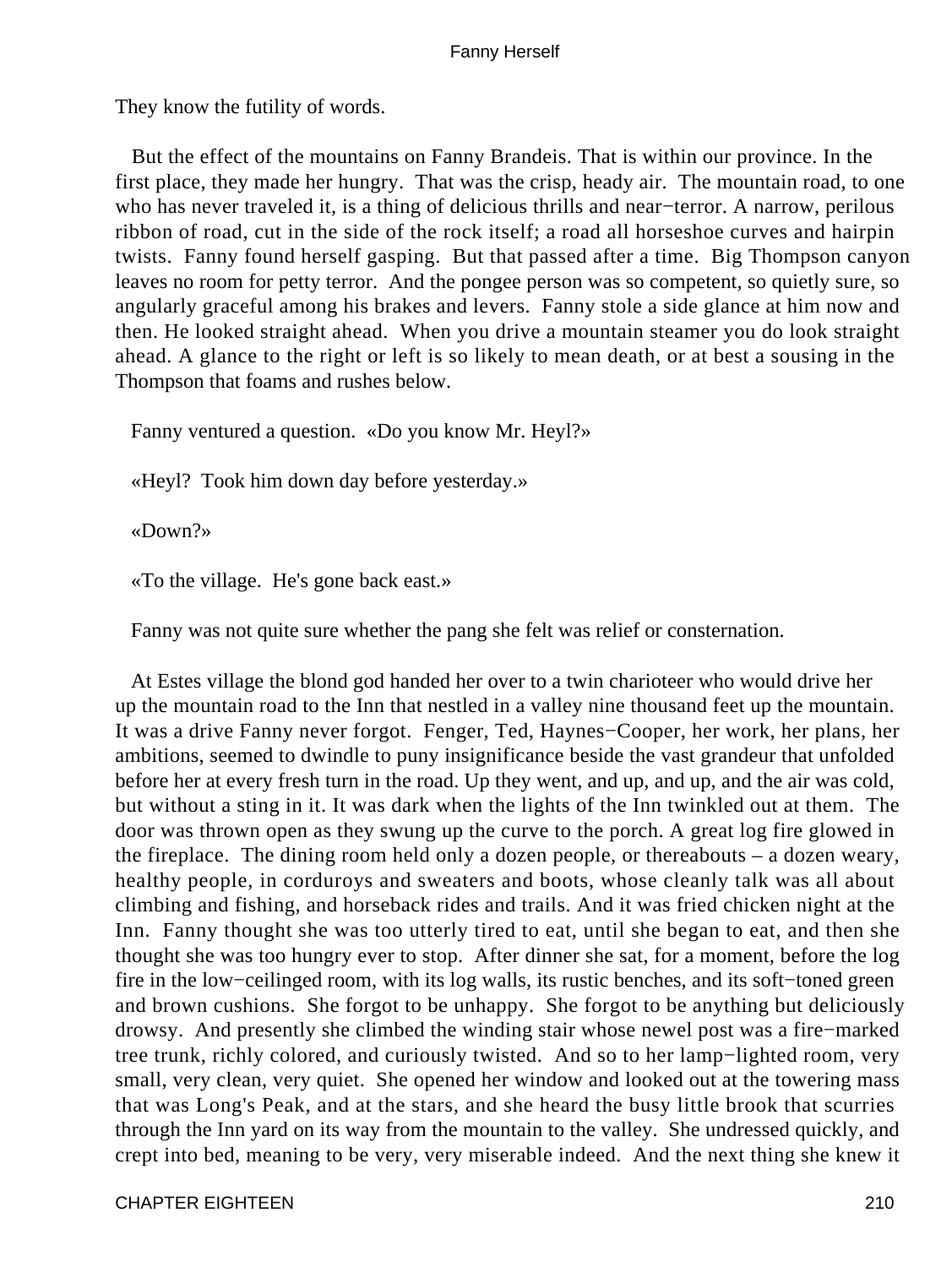was morning. A blue and gold October morning. And the mountains! – but there is no describing a mountain. One uses words, and they are futile. Fanny viewed them again, from her window, between pauses in dressing. And she meant, privately, to be miserable again. But she could only think, somehow, of bacon and eggs, and coffee, and muffins.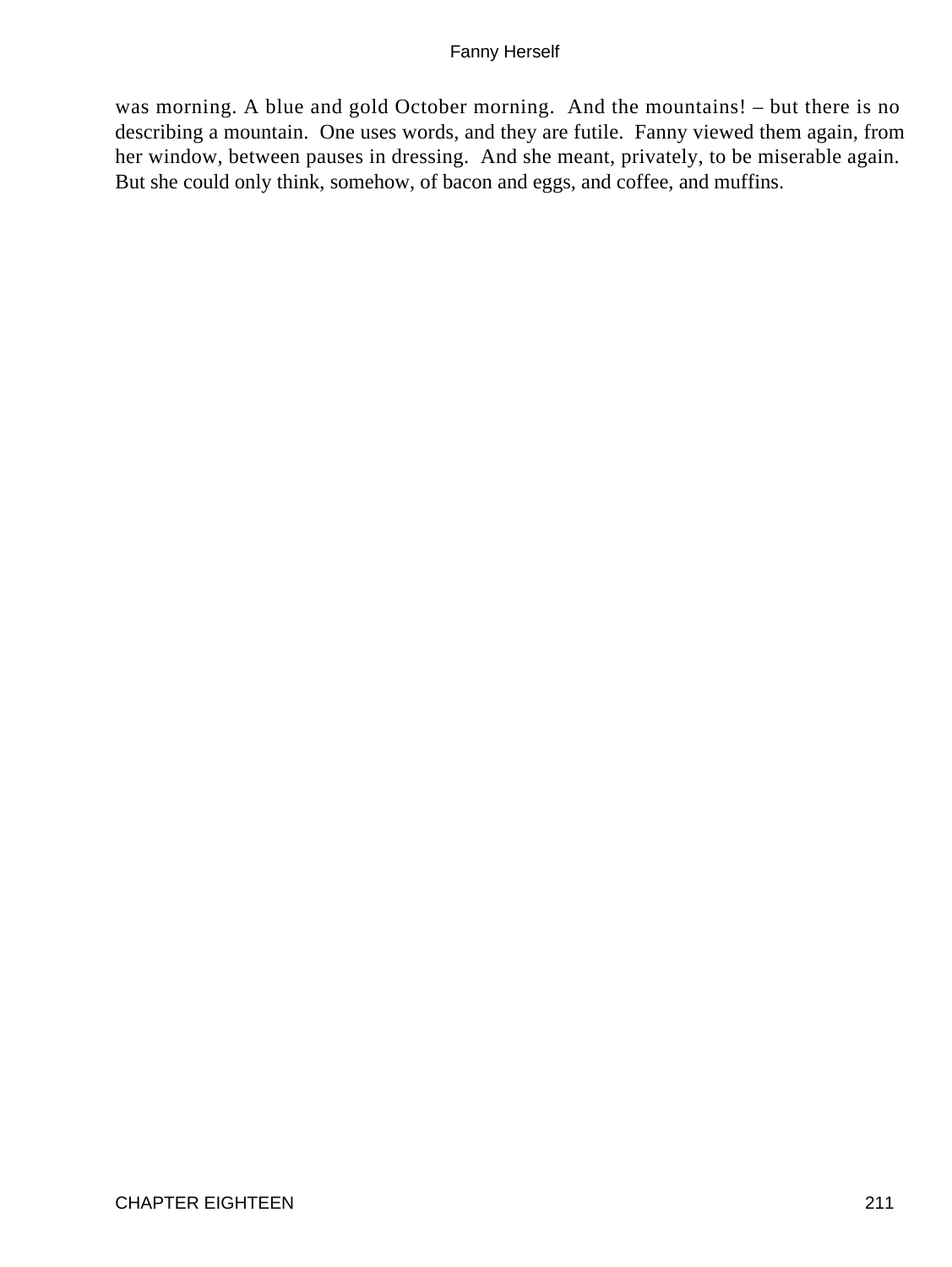# **[CHAPTER NINETEEN](#page-221-0)**

*Heyl's place.* Fanny stood before it, key in hand (she had found it in the mail box, tied to a string), and she had a curious and restful feeling, as if she had come home, after long wanderings. She smiled, whimsically, and repeated her lesson to herself:

 «The fire's laid in the fireplace with fat pine knots that will blaze up at the touch of a match. My books are there, along the wall. The bedding's in the cedar chest, and the lamps are filled. There's tinned stuff in the pantry. And the mountains are there, girl, to make you clean and whole again. . . .»

 She stepped up to the little log−pillared porch and turned the key in the lock. She opened the door wide, and walked in. And then she shut her eyes for a moment. Because, if it shouldn't be true  $-$ 

 But there was a fire laid with fat pine knots. She walked straight over to it, and took her box of matches from her bag, struck one, and held it to the wood. They blazed like a torch. Books! Along the four walls, books. Fat, comfortable, used−looking books. Hundreds of them. A lamp on the table, and beside it a pipe, blackened from much use. Fanny picked it up, smiling. She held it a moment in her hand, as though she expected to find it still warm.

 «It's like one of the fairy tales,» she thought, «the kind that repeats and repeats. The kind that says, `and she went into the next room, and it was as the good fairy had said.'»

 There's tinned stuff in the pantry. She went into the tiny kitchen and opened the pantry door cautiously, being wary of mice. But it met her eye in spotless array. Orderly rows of tins. Orderly rows of bottles. Coffee. Condensed milk. Beans. Spaghetti. Flour. Peaches. Pears.

 Off the bedroom there was an absurdly adequate little bathroom, with a zinc tub and an elaborate water−heating arrangement.

 Fanny threw back her head and laughed as she hadn't laughed in months. «Wild life in the Rockies,» she said aloud. She went back to the book−lined living room. The fire was crackling gloriously. It was a many−windowed room, and each window framed an enchanting glimpse of mountain, flaming with aspens up to timber−line, and snow−capped at the top. Fanny decided to wait until the fire had died down to a coal−bed. Then she banked it carefully, put on a heavy sweater and a cap, and made for the outdoors. She struck out briskly, tenderfoot that she was. In five minutes she was panting. Her heart was hammering suffocatingly. Her lungs ached. She stopped, trembling. Then she remembered.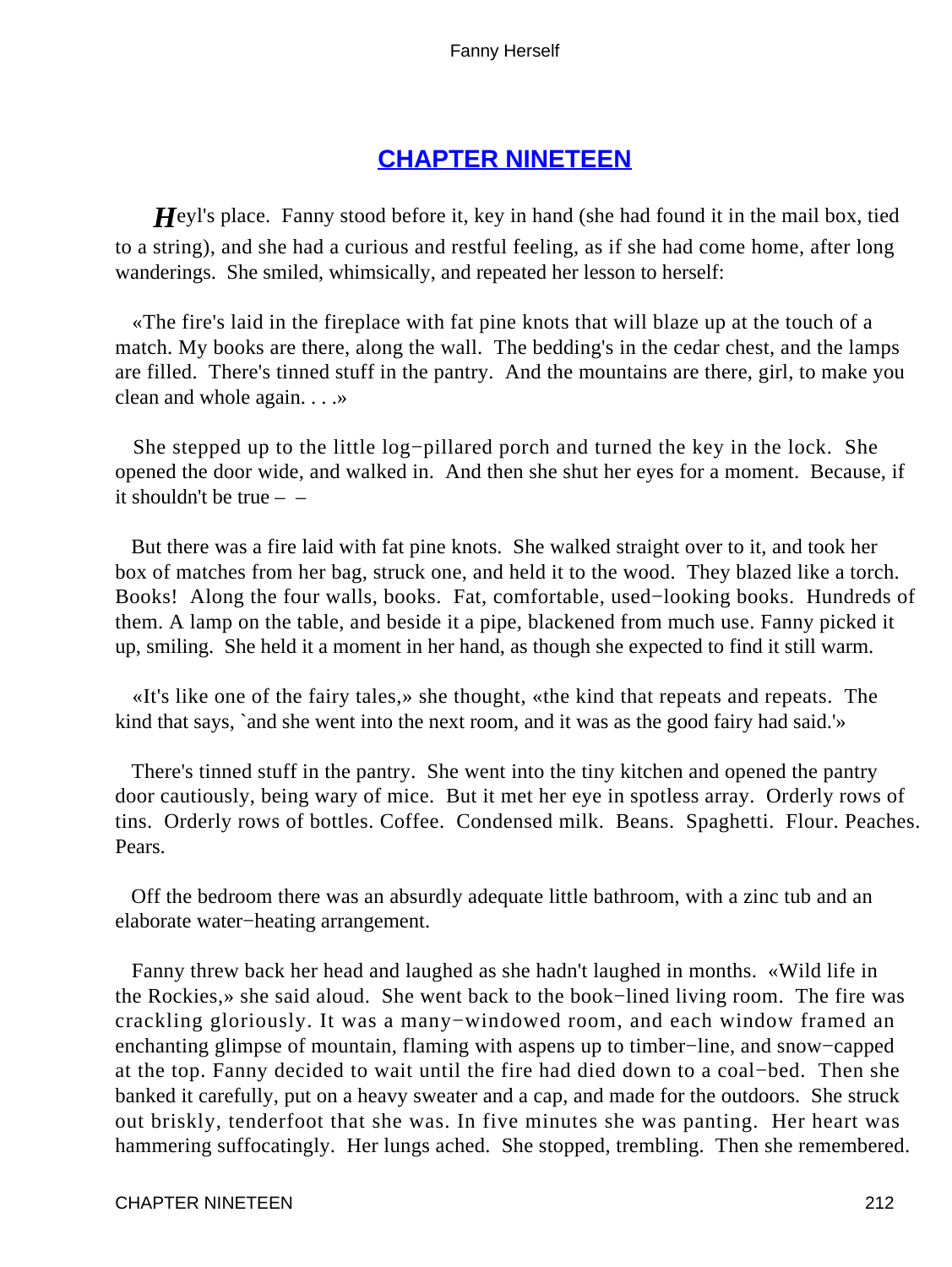The altitude, of course. Heyl had boasted that his cabin stood at an altitude of over nine thousand feet. Well, she would have to get used to it. But she was soon striding forward as briskly as before. She was a natural mountain dweller. The air, the altitude, speeded up her heart, her lungs, sent the blood dancing through her veins. Figuratively, she was on tip−toe.

 They had warned her, at the Inn, to take it slowly for the first few days. They had asked no questions. Fanny learned to heed their advice. She learned many more things in the next few days. She learned how to entice the chipmunks that crossed her path, streak o' sunshine, streak o' shadow. She learned to broil bacon over a fire, with a forked stick. She learned to ride trail ponies, and to bask in a sun− warmed spot on a wind−swept hill, and to tell time by the sun, and to give thanks for the beauty of the world about her, and to leave the wild flowers unpicked, to put out her campfire with scrupulous care, and to destroy all rubbish (your true woodsman and mountaineer is as painstakingly neat as a French housewife).

 She was out of doors all day. At night she read for a while before the fire, but by nine her eyelids were heavy. She walked down to the Inn sometimes, but not often. One memorable night she went, with half a dozen others from the Inn, to the tiny one−room cabin of Oscar, the handy man about the Inn, and there she listened to one of Oscar's far− famed phonograph concerts. Oscar's phonograph had cost twenty−five dollars in Denver. It stood in one corner of his cabin, and its base was a tree stump just five hundred years old, as you could tell for yourself by counting its rings. His cabin walls were gorgeous with pictures of Maxine Elliott in her palmy days, and blonde and sophisticated little girls on vinegar calendars, posing bare−legged and self−conscious in blue calico and sunbonnets. You sat in the warm yellow glow of Oscar's lamp and were regaled with everything from the Swedish National Anthem to Mischa Elman's tenderest crooning. And Oscar sat rapt, his weather−beaten face a rich deep mahogany, his eyes bluer than any eyes could ever be except in contrast with that ruddy countenance, his teeth so white that you found yourself watching for his smile that was so gently sweet and childlike. Oh, when Oscar put on his black pants and issued invitations for a musical evening one was sure to find his cabin packed. Eight did it, with squeezing.

 This, then, was the atmosphere in which Fanny Brandeis found herself. As far from Haynes−Cooper as anything could be. At the end of the first week she found herself able to think clearly and unemotionally about Theodore, and about Fenger. She had even evolved a certain rather crude philosophy out of the ruins that had tumbled about her ears. It was so crude, so unformed in her mind that it can hardly be set down. To justify one's own existence. That was all that life held or meant. But that included all the lives that touched on yours. It had nothing to do with success, as she had counted success heretofore. It was service, really. It was living as – well, as Molly Brandeis had lived, helpfully, self−effacingly, magnificently. Fanny gave up trying to form the thing that was growing in her mind. Perhaps, after all, it was too soon to expect a complete understanding of that which had worked this change in her from that afternoon in Fenger's library.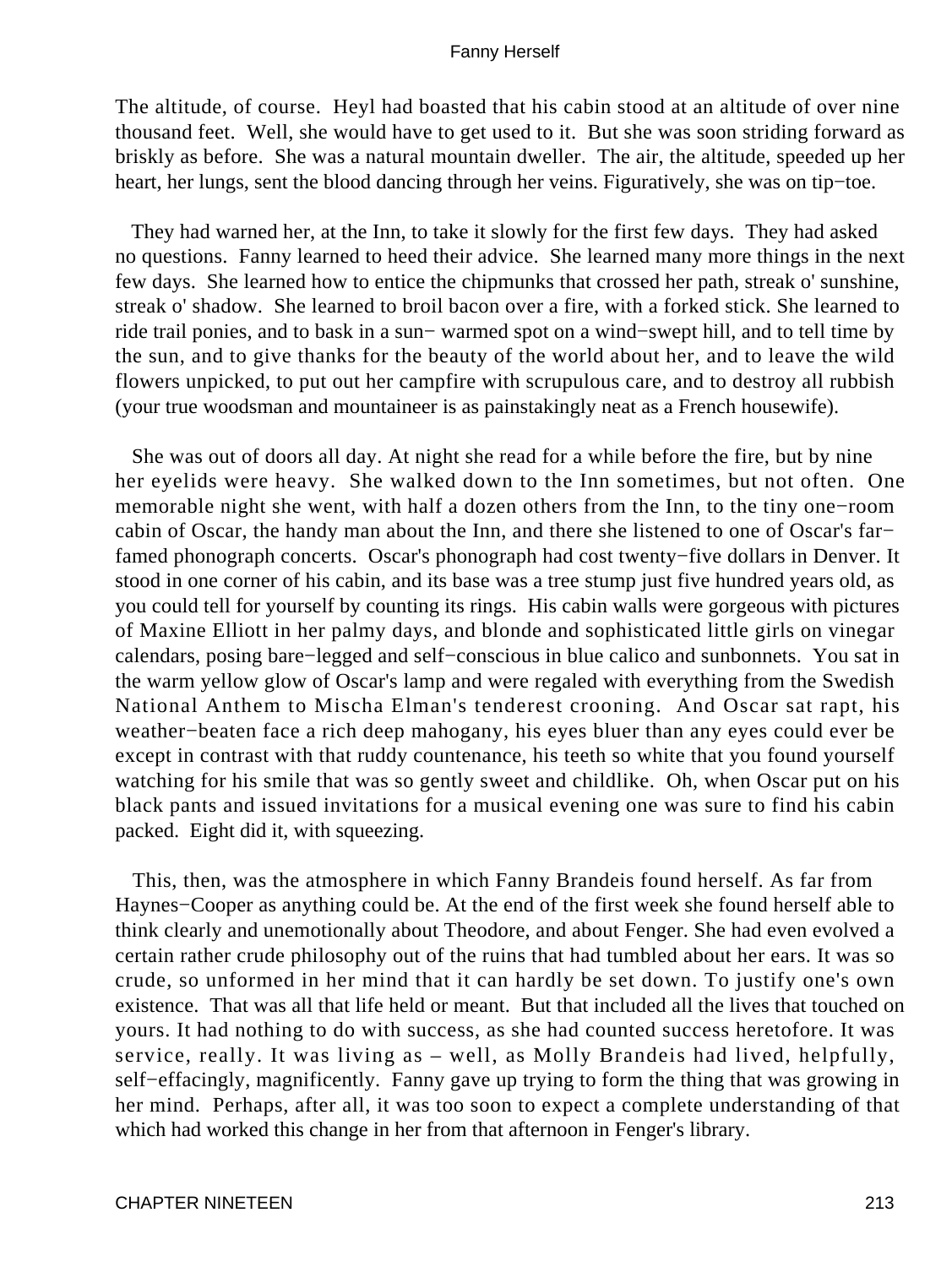After the first few days she found less and less difficulty in climbing. Her astonished heart and lungs ceased to object so strenuously to the unaccustomed work. The Cabin Rock trail, for example, whose summit found her panting and exhausted at first, now seemed a mere stroll. She grew more daring and ambitious. One day she climbed the Long's Peak trail to timberline, and had tea at Timberline Cabin with Albert Edward Cobbins. Albert Edward Cobbins, Englishman, erstwhile sailor, adventurer and gentleman, was the keeper of Timberline Cabin, and the loneliest man in the Rockies. It was his duty to house overnight climbers bound for the Peak, sunrise parties and sunset parties, all too few now in the chill October season−end. Fanny was his first visitor in three days. He was pathetically glad to see her.

 «I'll have tea for you,» he said, «in a jiffy. And I baked a pan of French rolls ten minutes ago. I had a feeling.»

 A magnificent specimen of a man, over six feet tall slim, broad−shouldered, long−headed, and scrubbed−looking as only an Englishman can be, there was something almost pathetic in the sight of him bustling about the rickety little kitchen stove.

 «To−morrow,» said Fanny, over her tea, «I'm going to get an early start, reach here by noon, and go on to Boulder Field and maybe Keyhole.»

 «Better not, Miss. Not in October, when there's likely to be a snowstorm up there in a minute's notice.»

«You'd come and find me, wouldn't you? They always do, in the books.»

 «Books are all very well, Miss. But I'm not a mountain man. The truth is I don't know my way fifty feet from this cabin. I got the job because I'm used to loneliness, and don't mind it, and because I can cook, d'you see, having shipped as cook for years. But I'm a seafaring man, Miss. I wouldn't advise it, Miss. Another cup of tea?»

 But Long's Peak, king of the range, had fascinated her from the first. She knew that the climb to the summit would be impossible for her now, but she had an overwhelming desire to see the terrifying bulk of it from a point midway of the range. It beckoned her and intrigued her, as the difficult always did.

 By noon of the following day she had left Albert Edward's cabin (he stood looking after her in the doorway until she disappeared around the bend) and was jauntily following the trail that led to Boulder Field, that sea of jagged rock a mile across. Soon she had left the tortured, wind−twisted timberline trees far behind. How pitiful Cabin Rock and Twin Sisters looked compared to this. She climbed easily and steadily, stopping for brief rests. Early in the week she had ridden down to the village, where she had bought climbing breeches and stout leggings. She laughed at Albert Edward and his fears. By one o'clock she had reached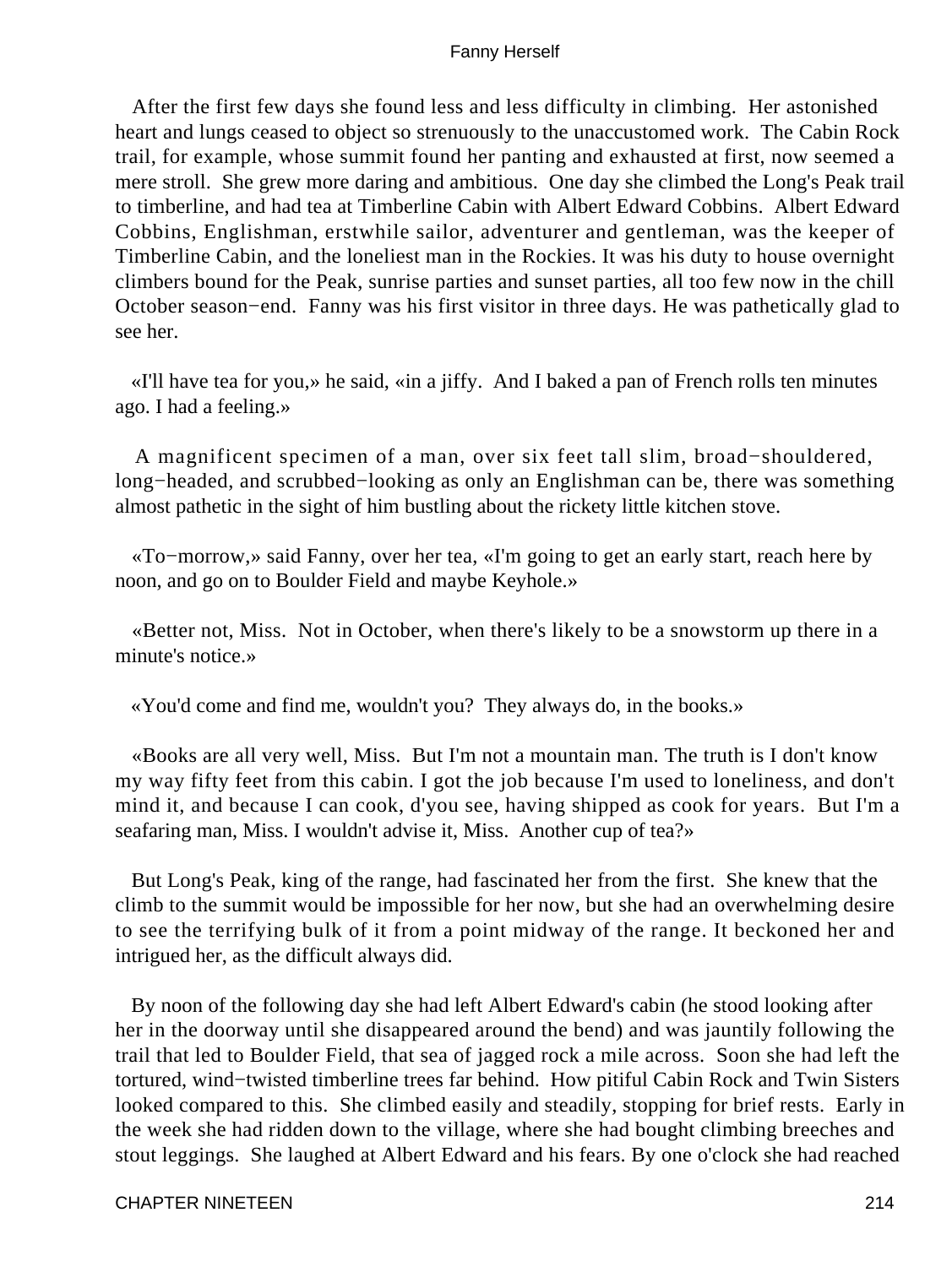Boulder Field. She found the rocks glazed with ice. Just over Keyhole, that freakish vent in a wall of rock, the blue of the sky had changed to the gray of snow−clouds. Tenderfoot though she was, she knew that the climb over Boulder Field would be perilous, if not impossible. She went on, from rock to rock, for half an hour, then decided to turn back. A clap of thunder, that roared and crashed, and cracked up and down the canyons and over the peaks, hastened her decision. She looked about her. Peak on peak. Purple and black and yellow masses, fantastic in their hugeness. Chasms. Canyons. Pyramids and minarets. And so near. So grim. So ghastly desolate. And yet so threatening. And then Fanny Brandeis was seized with mountain terror. It is a disease recognized by mountain men everywhere, and it is panic, pure and simple. It is fear brought on by the immensity and the silence of the mountains. A great horror of the vastness and ruggedness came upon her. It was colossal, it was crushing, it was nauseating.

 She began to run. A mistake, that, when one is following a mountain trail, at best an elusive thing. In five minutes she had lost the trail. She stopped, and scolded herself sternly, and looked about her. She saw the faint trail line again, or thought she saw it, and made toward it, and found it to be no trail at all. She knew that she must be not more than an hour's walk from Timberline Cabin, and Albert Edward, and his biscuits and tea. Why be frightened? It was absurd. But she was frightened, horribly, harrowingly. The great, grim rock masses seemed to be shaking with silent laughter. She began to run again. She was very cold, and a piercing wind had sprung up. She kept on walking, doggedly, reasoning with herself quite calmly, and proud of her calmness. Which proves how terrified she really was. Then the snow came, not slowly, not gradually, but a blanket of it, as it does come in the mountains, shutting off everything. And suddenly Fanny's terror vanished. She felt quite free from weariness. She was alive and tingling to her fingertips. The psychology of fear is a fascinating thing. Fanny had reached the second stage. She was quite taken out of herself. She forgot her stone− bruised feet. She was no longer conscious of cold. She ran now, fleetly, lightly, the ground seeming to spur her on. She had given up the trail completely now. She told herself that if she ran on, down, down, down, she must come to the valley sometime. Unless she was turned about, and headed in the direction of one of those hideous chasms. She stopped a moment, peering through the snow curtain, but she could see nothing. She ran on lightly, laughing a little. Then her feet met a projection, she stumbled, and fell flat over a slab of wood that jutted out of the ground. She lay there a moment, dazed. Then she sat up, and bent down to look at this thing that had tripped her. Probably a tree trunk. Then she must be near timberline. She bent closer. It was a rough wooden slab. Closer still. There were words carved on it. She lay flat and managed to make them out painfully.

«Here lies Sarah Cannon. Lay to rest, and died alone, April 26, 1893.»

 Fanny had heard the story of Sarah Cannon, a stern spinster who had achieved the climb to the Peak, and who had met with mishap on the down trail. Her guide had left her to go for help. When the relief party returned, hours later, they had found her dead.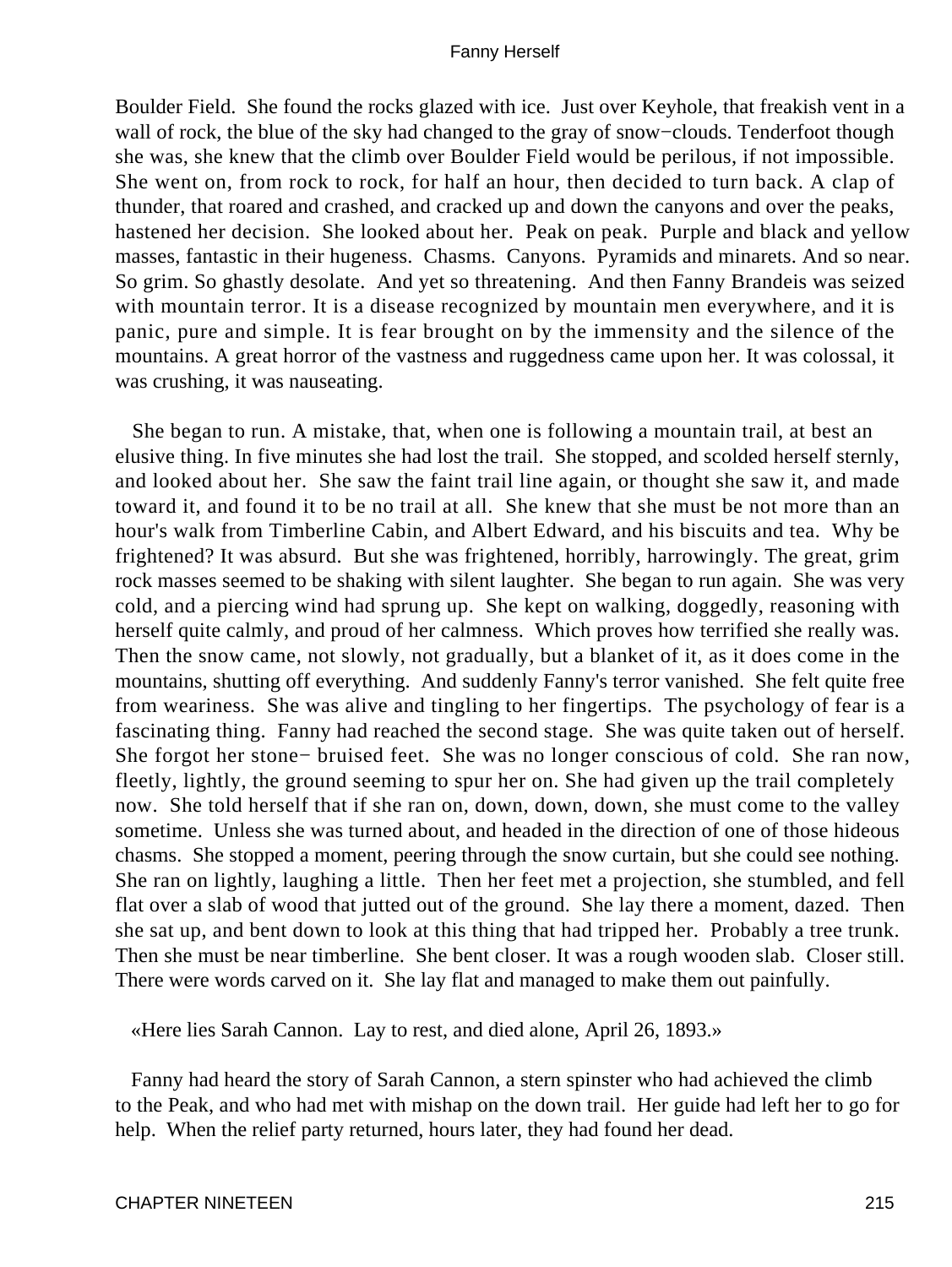Fanny sprang up, filled with a furious energy. She felt strangely light and clear−headed. She ran on, stopped, ran again. Now she was making little short runs here and there. It was snowing furiously, vindictively. It seemed to her that she had been running for hours. It probably was minutes. Suddenly she sank down, got to her feet again, stumbled on perhaps a dozen paces, and sank down again. It was as though her knees had turned liquid. She lay there, with her eyes shut.

 «I'm just resting,» she told herself. «In a minute I'll go on. In a minute. After I've rested.»

 «Hallo−o−o−o!» from somewhere on the other side of the snow blanket. «Hallo−o−o−o!» Fanny sat up, helloing shrilly, hysterically. She got to her feet, staggeringly. And Clarence Heyl walked toward her.

«You ought to be spanked for this,» he said.

 Fanny began to cry weakly. She felt no curiosity as to his being there. She wasn't at all sure that he actually was there, for that matter. At that thought she dug a frantic hand into his arm. He seemed to understand, for he said, «It's all right. I'm real enough. Can you walk?»

 «Yes.» But she tried it and found she could not. She decided she was too tired to care. «I stumbled over a thing – a horrible thing – a gravestone. And I must have hurt my leg. I didn't know  $- - \infty$ 

 She leaned against him, a dead weight. «Tell you what,» said Heyl, cheerfully. «You wait here. I'll go on down to Timberline Cabin for help, and come back.»

«You couldn't manage it – alone? If I tried? If I tried to walk?»

 «Oh, impossible.» His tone was brisk. «Now you sit right down here.» She sank down obediently. She felt a little sorry for herself, and glad, too, and queer, and not at all cold. She looked up at him dumbly. He was smiling. «All right?»

She nodded. He turned abruptly. The snow hid him from sight at once.

«Here lies Sarah Cannon. Lay to rest and died alone, April 26, 1893.»

 She sank down, and pillowed her head on her arms. She knew that this was the end. She was very drowsy, and not at all sad. Happy, if anything.

«You didn't really think I'd leave you, did you, Fan?»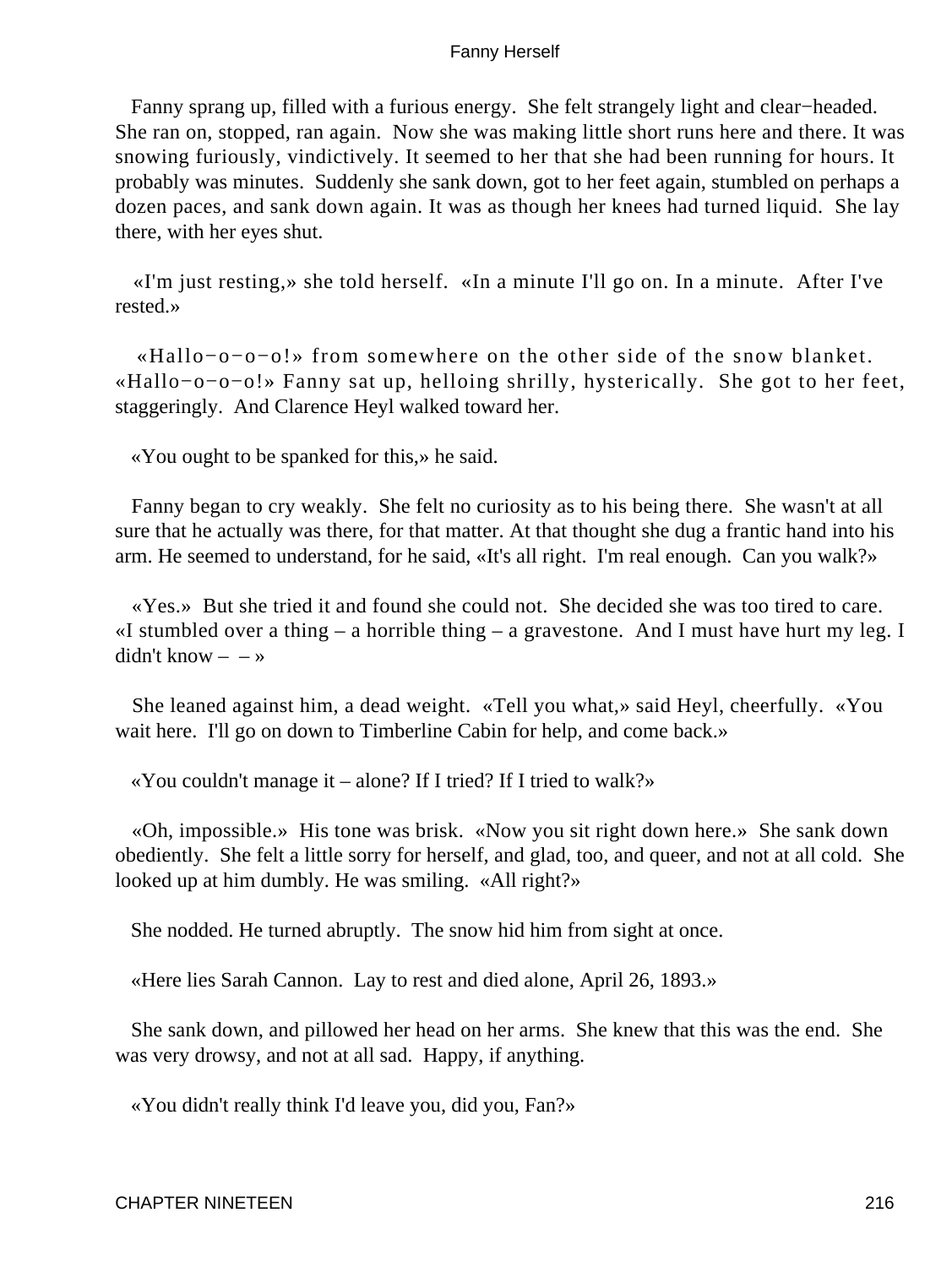She opened her eyes. Heyl was there. He reached down, and lifted her lightly to her feet. «Timberline Cabin's not a hundred yards away. I just did it to try you.»

She had spirit enough left to say, «Beast.»

 Then he swung her up, and carried her down the trail. He carried her, not in his arms, as they do it in books and in the movies. He could not have gone a hundred feet that way. He carried her over his shoulder, like a sack of meal, by one arm and one leg, I regret to say. Any boy scout knows that trick, and will tell you what I mean. It is the most effectual carrying method known, though unromantic.

 And so they came to Timberline Cabin, and Albert Edward Cobbins was in the doorway. Heyl put her down gently on the bench that ran alongside the table. The hospitable table that bore two smoking cups of tea. Fanny's lips were cracked, and the skin was peeled from her nose, and her hair was straggling and her eyes red−rimmed. She drank the tea in great gulps. And then she went into the tiny bunkroom, and tumbled into one of the shelf−bunks, and slept.

 When she awoke she sat up in terror, and bumped her head against the bunk above, and called, «Clancy!»

 «Yep!» from the next room. He came to the door. The acrid smell of their pipes was incense in her nostrils. «Rested?»

«What time is it?»

«Seven o'clock. Dinner time. Ham and eggs.»

 She got up stiffly, and bathed her roughened face, and produced a powder pad (they carry them in the face of danger, death, and dissolution) and dusted it over her scaly nose. She did her hair – her vigorous, abundant hair that shone in the lamplight, pulled down her blouse, surveyed her torn shoes ruefully, donned the khaki skirt that Albert Edward had magically produced from somewhere to take the place of her breeches. She dusted her shoes with a bit of rag, regarded herself steadily in the wavering mirror, and went in.

 The two men were talking quietly. Albert Edward was moving deftly from stove to table. They both looked up as she came in, and she looked at Heyl. Their eyes held.

 Albert Edward was as sporting a gentleman as the late dear king whose name he bore. He went out to tend Heyl's horse, he said. It was little he knew of horses, and he rather feared them, as does a sailing man. But he went, nevertheless.

Heyl still looked at Fanny, and Fanny at him.

CHAPTER NINETEEN 217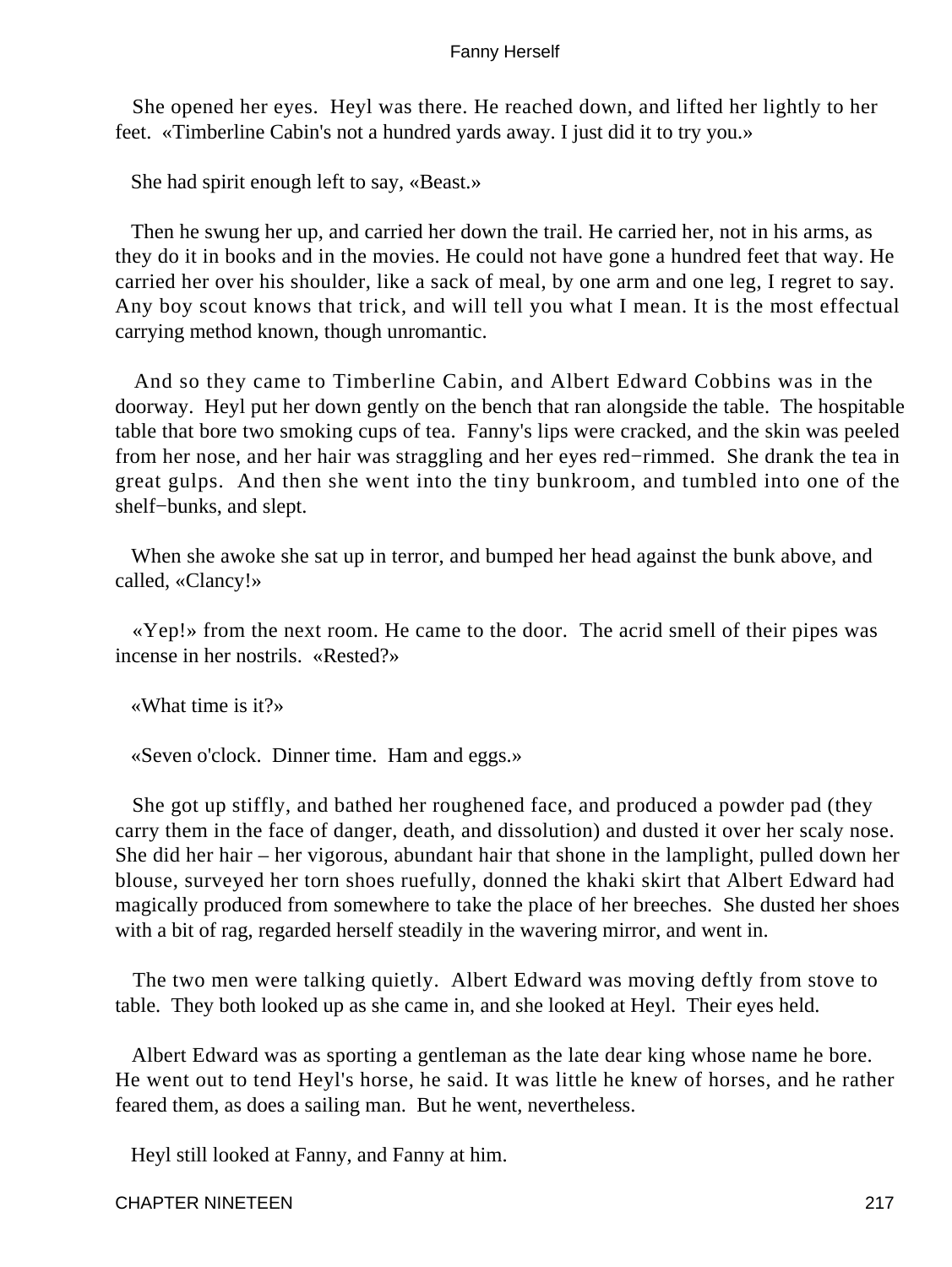«It's absurd,» said Fanny. «It's the kind of thing that doesn't happen.»

 «It's simple enough, really,» he answered. «I saw Ella Monahan in Chicago, and she told me all she knew, and something of what she had guessed. I waited a few days and came back. I had to.» He smiled. «A pretty job you've made of trying to be selfish.»

 At that she smiled, too, pitifully enough, for her lower lip trembled. She caught it between her teeth in a last sharp effort at self−control. «Don't!» she quavered. And then, in a panic, her two hands came up in a vain effort to hide the tears. She sank down on the rough bench by the table, and the proud head came down on her arms so that there was a little clatter and tinkle among the supper things spread on the table. Then quiet.

 Clarence Heyl stared. He stared, helplessly, as does a man who has never, in all his life, been called upon to comfort a woman in tears. Then instinct came to his rescue. He made her side of the table in two strides (your favorite film star couldn't have done it better), put his two hands on her shoulders and neatly shifted the bowed head from the cold, hard surface of the table top to the warm, rough, tobacco−scented comfort of his coat. It rested there quite naturally. Just as naturally Fanny's arm crept up, and about his neck. So they remained for a moment, until he bent so that his lips touched her hair. Her head came up at that, sharply, so that it bumped his chin. They both laughed, looking into each other's eyes, but at what they saw there they stopped laughing and were serious.

 «Dear,» said Heyl. «Dearest.» The lids drooped over Fanny's eyes. «Look at me,» said Heyl. So she tried to lift them again, bravely, and could not. At that he bent his head and kissed Fanny Brandeis in the way a woman wants to be kissed for the first time by the man she loves. It hurt her lips, that kiss, and her teeth, and the back of her neck, and it left her breathless, and set things whirling. When she opened her eyes (they shut them at such times) he kissed her again, very tenderly, this time, and lightly, and reassuringly. She returned that kiss, and, strangely enough, it was the one that stayed in her memory long, long after the other had faded.

 «Oh, Clancy, I've made such a mess of it all. Such a miserable mess. The little girl in the red tam was worth ten of me. I don't see how you can – care for me.»

 «You're the most wonderful woman in the world,» said Heyl, «and the most beautiful and splendid.»

 He must have meant it, for he was looking down at her as he said it, and we know that the skin had been peeled off her nose by the mountain winds and sun, that her lips were cracked and her cheeks rough, and that she was red−eyed and worn−looking. And she must have believed him, for she brought his cheek down to hers with such a sigh of content, though she said, «But are we at all suited to each other?»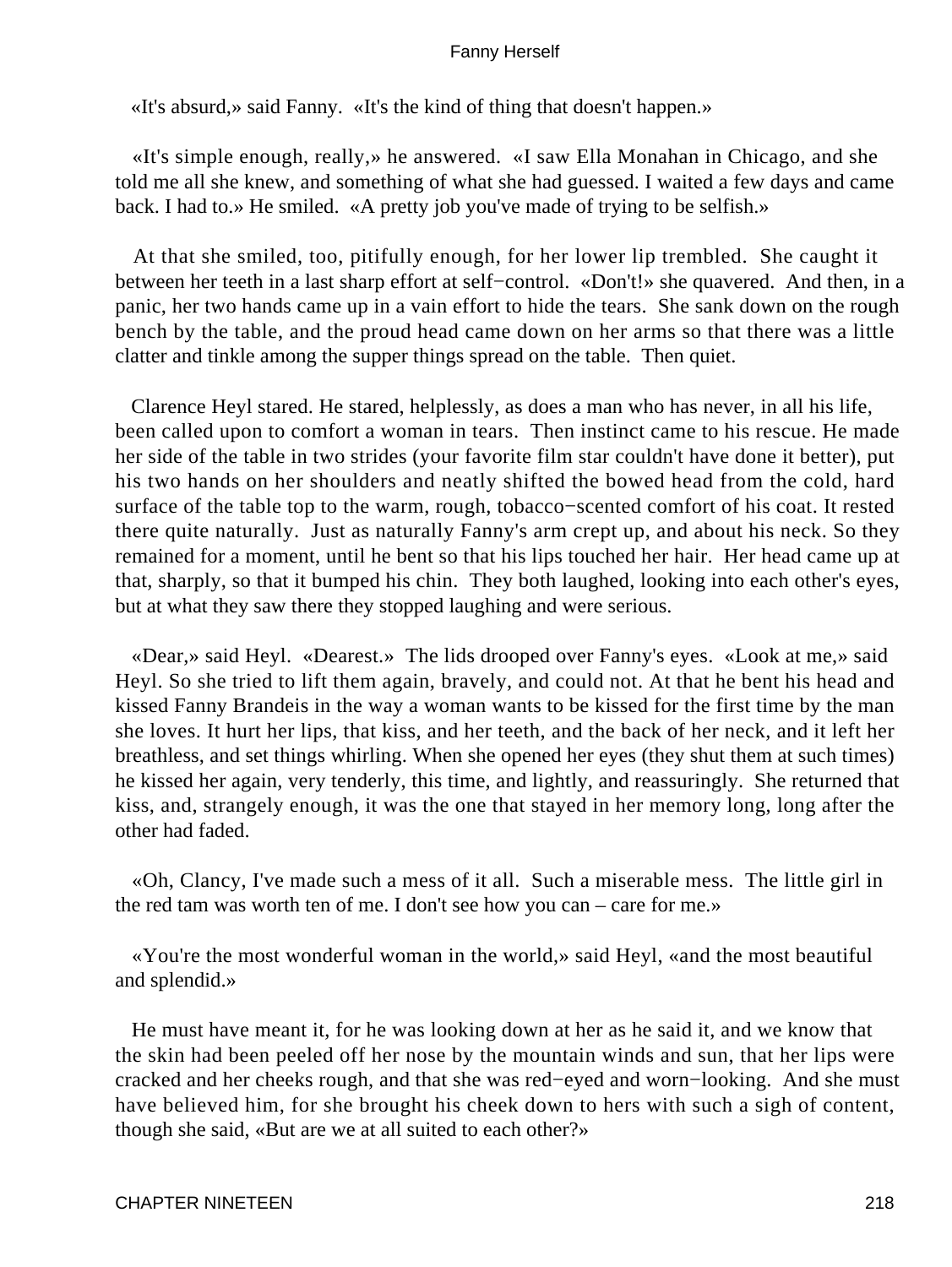«Probably not,» Heyl answered, briskly. «That's why we're going to be so terrifically happy. Some day I'll be passing the Singer building, and I'll glance up at it and think how pitiful it would look next to Long's Peak. And then I'll be off, probably, to these mountains »

 «Or some day,» Fanny returned, «we'll be up here, and I'll remember, suddenly, how Fifth Avenue looks on a bright afternoon between four and five. And I'll be off, probably, to the Grand Central station.»

 And then began one of those beautiful and foolish conversations which all lovers have whose love has been a sure and steady growth. Thus: «When did you first begin to care,» etc. And, «That day we spent at the dunes, and you said so and so, did you mean this and that?»

 Albert Edward Cobbins announced his approach by terrific stampings and scufflings, ostensibly for the purpose of ridding his boots of snow. He entered looking casual, and very nipped.

 «You're here for the night,» he said. «A regular blizzard. The greatest piece of luck I've had in a month.» He busied himself with the ham and eggs and the teapot. «Hungry?»

«Not a bit,» said Fanny and Heyl, together.

«H'm,» said Albert Edward, and broke six eggs into the frying pan just the same.

 After supper they aided Albert Edward in the process of washing up. When everything was tidy he lighted his most malignant pipe and told them seafaring yarns not necessarily true. Then he knocked the ashes out of his pipe and fell asleep there by the fire, effacing himself as effectually as one of three people can in a single room. They talked; low− toned murmurings that they seemed to find exquisitely meaningful or witty, by turn. Fanny, rubbing a forefinger (his) along her weather−roughened nose, would say, «At least you've seen me at my worst.»

 Or he, mock serious: «I think I ought to tell you that I'm the kind of man who throws wet towels into the laundry hamper.»

 But there was no mirth in Fanny's voice when she said, «Dear, do you think Lasker will give me that job? You know he said, `When you want a job, come back.' Do you think he meant it?»

«Lasker always means it.»

 «But,» fearfully, and shyly, too, «you don't think I may have lost my drawing hand and my seeing eye, do you? As punishment?»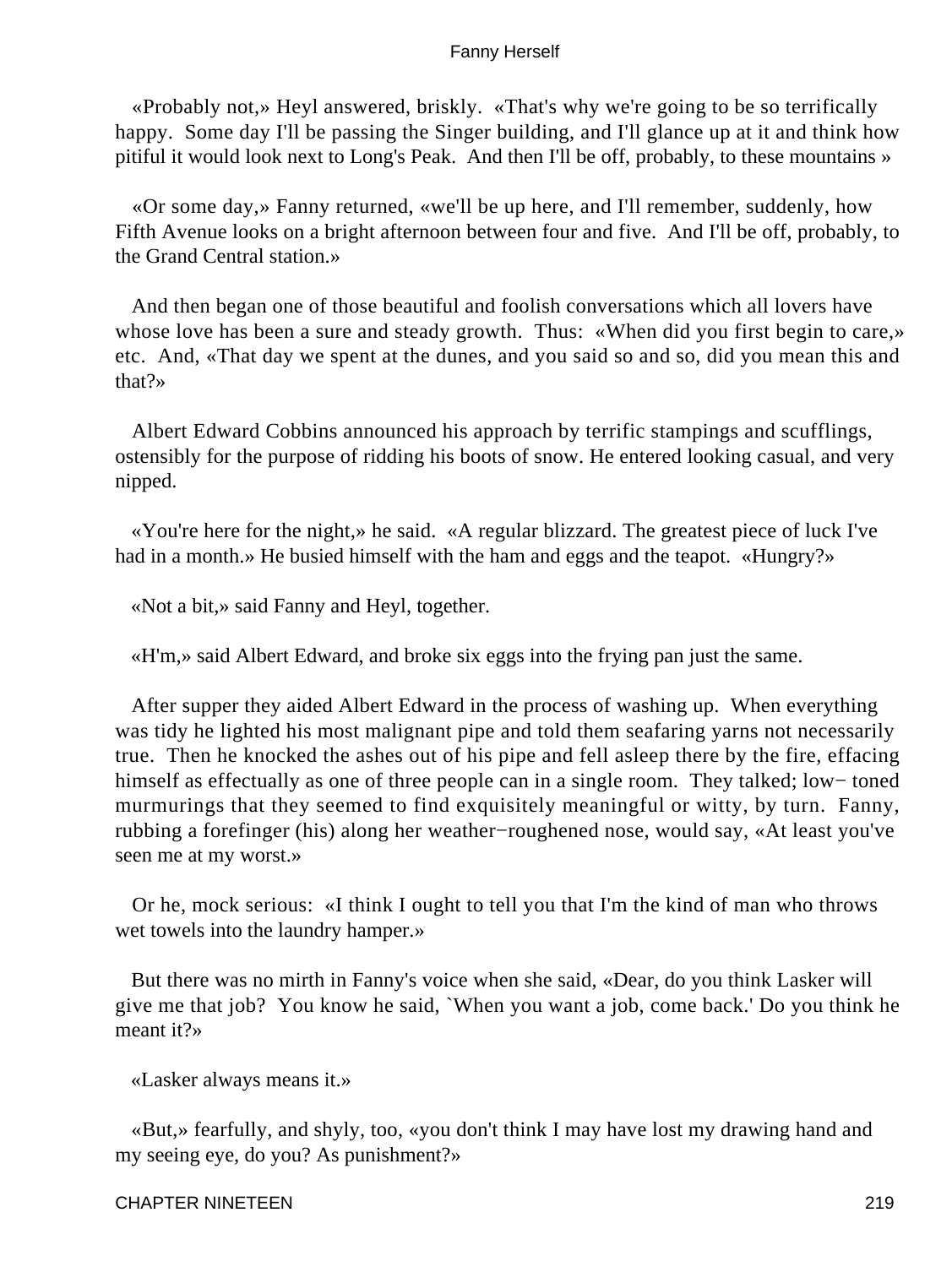«I do not. I think you've just found them, for keeps. There wasn't a woman cartoonist in the country – or man, either, for that matter – could touch you two years ago. In two more I'll be just Fanny Brandeis' husband, that's all.»

 They laughed together at that, so that Albert Edward Cobbins awoke with a start and tried to look as if he had not been asleep, and failing, smiled benignly and drowsily upon them.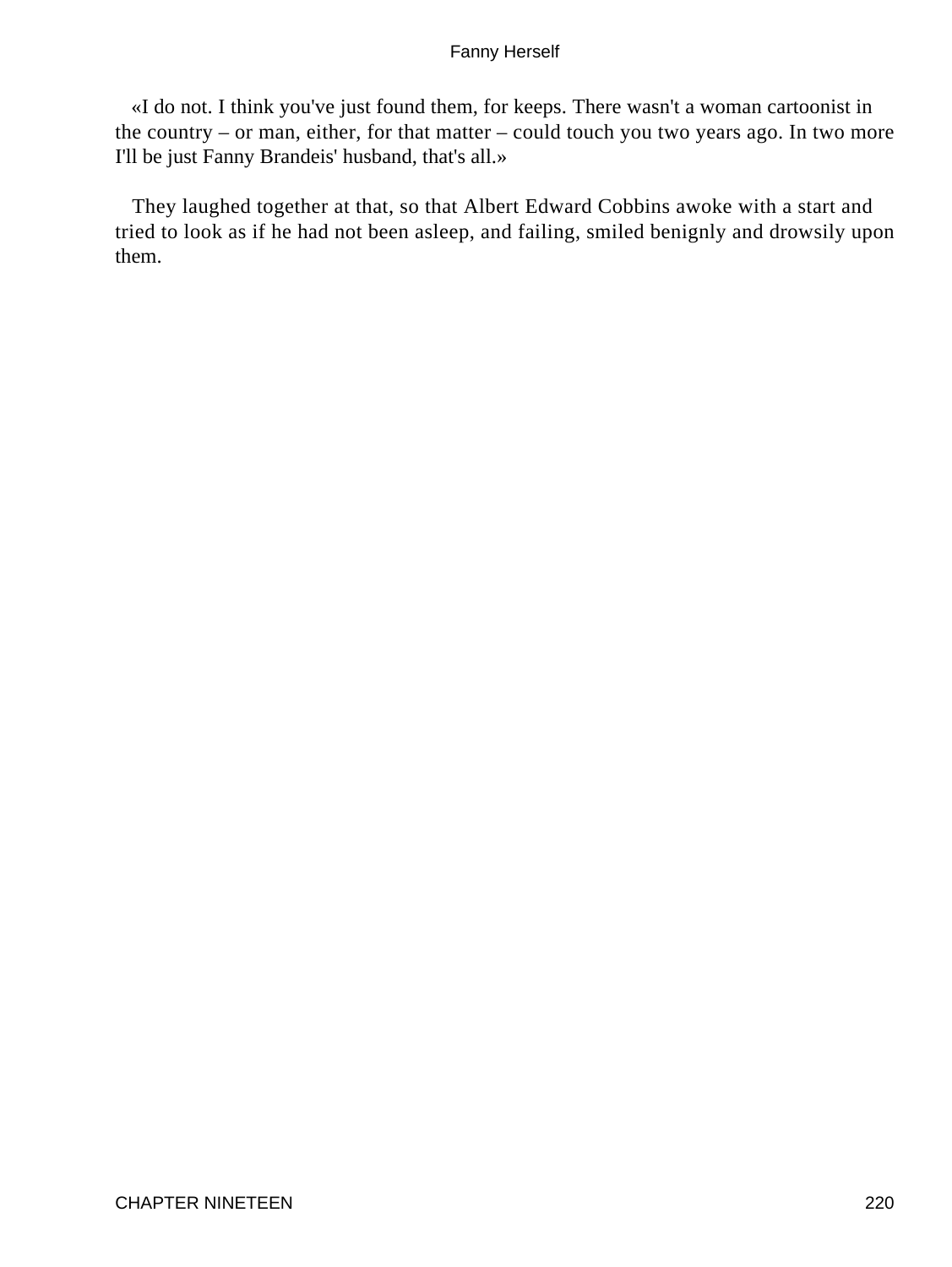# **Table Of Content**

**[PREFACE](#page-3-0)**

**[CHAPTER ONE](#page-4-0)**

**[CHAPTER TWO](#page-9-0)**

**[CHAPTER THREE](#page-16-0)**

**[CHAPTER FOUR](#page-29-0)**

**[CHAPTER FIVE](#page-35-0)**

**[CHAPTER SIX](#page-47-0)**

**[CHAPTER SEVEN](#page-60-0)**

**[CHAPTER EIGHT](#page-69-0)**

**[CHAPTER NINE](#page-89-0)**

**[CHAPTER TEN](#page-104-0)**

**[CHAPTER ELEVEN](#page-120-0)**

**[CHAPTER TWELVE](#page-131-0)**

**[CHAPTER THIRTEEN](#page-136-0)**

**[CHAPTER FOURTEEN](#page-155-0)**

**[CHAPTER FIFTEEN](#page-164-0)**

**[CHAPTER SIXTEEN](#page-178-0)**

**[CHAPTER SEVENTEEN](#page-187-0)**

**[CHAPTER EIGHTEEN](#page-207-0)**

**[CHAPTER NINETEEN](#page-212-0)**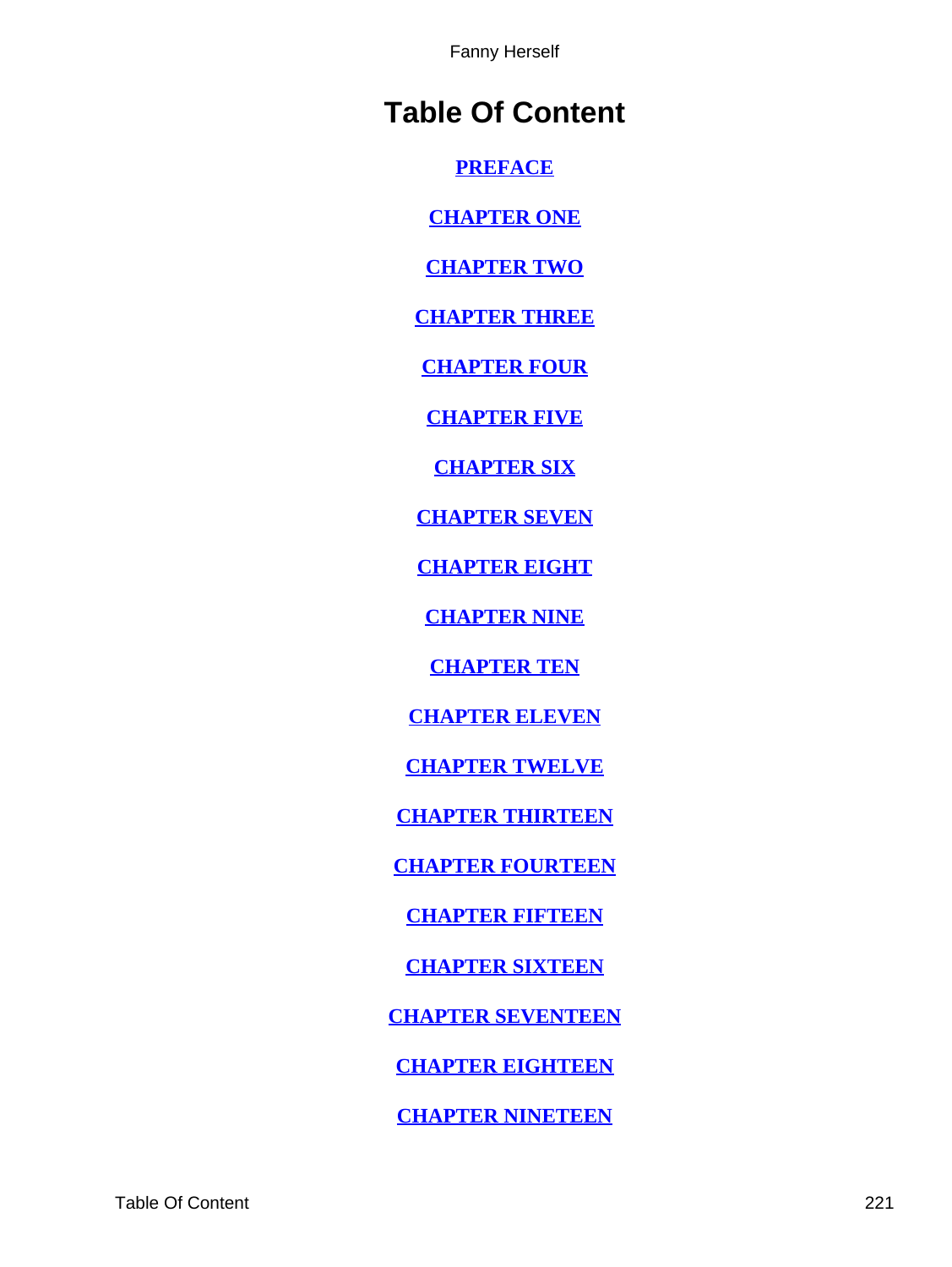## **You are reading a Phoenix Edition:**

It was converted from clean and standard xhtml/xml files. It uses metatags to identify content, and other data. The available resources specific to each ebook format were used to give the reader a pleasant reading experience.

More detais available at Phoenix−Library.org website.

Any suggestion that helps us to improve these editions are welcome.

**The Phoenix−Library Team**